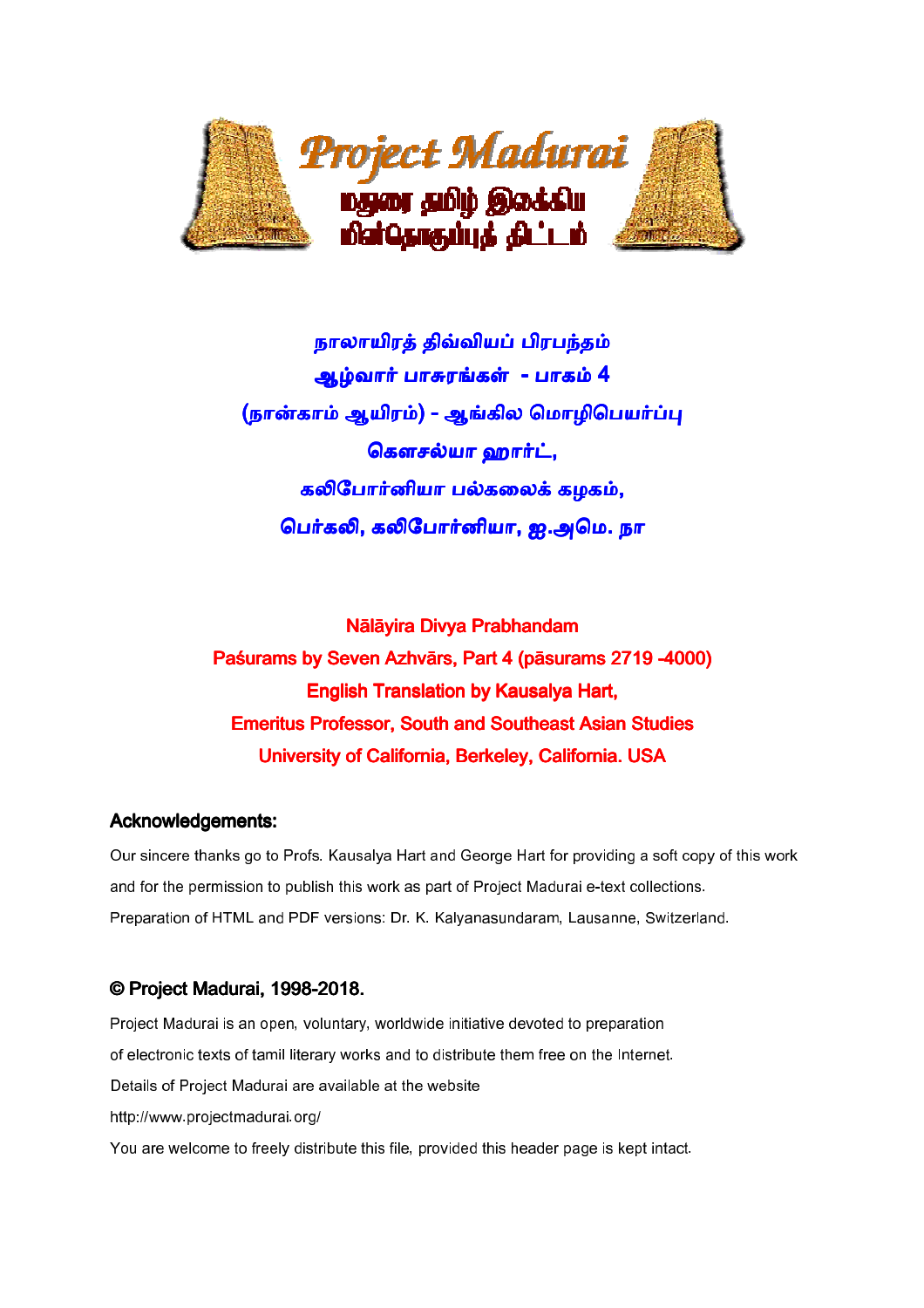# Nālāyira Divya Prabhandam Paśurams by Seven Azhvārs, Part 4 (pāsurams 2791 - 4000) English Translation by Kausalya Hart

# Thiruvāymozhi - Nammāzhvār (2791 – 3892)

2791. O my heart! The matchless god of the gods in the sky who has unlimited goodness never grows tired of protecting the world. Removing my ignorance he gave me abundant knowledge. Worship his shining feet that take away all sorrows.

2792. The ageless lord who is full of goodness and keeps Nānmuhan on a lotus on his chest removes the faults in your mind. There is no limit to what he can think and he is not attracted by any feelings of the senses. Whatever happens does not affect him. He is in my soul and he is ageless.

2793. I approached the unique lord who is full of goodness, endless, omnipresent and formless. The earth and sky are his forms and no one knows what he has and what he does not have. I approached him and joined with him.

2794. The omnipresent god is this man, that man, the man over there, this woman, that woman, the woman over there, this one, that one, this thing, that thing, these and those over there. Who is he? What is he? The god who is good and evil is our own.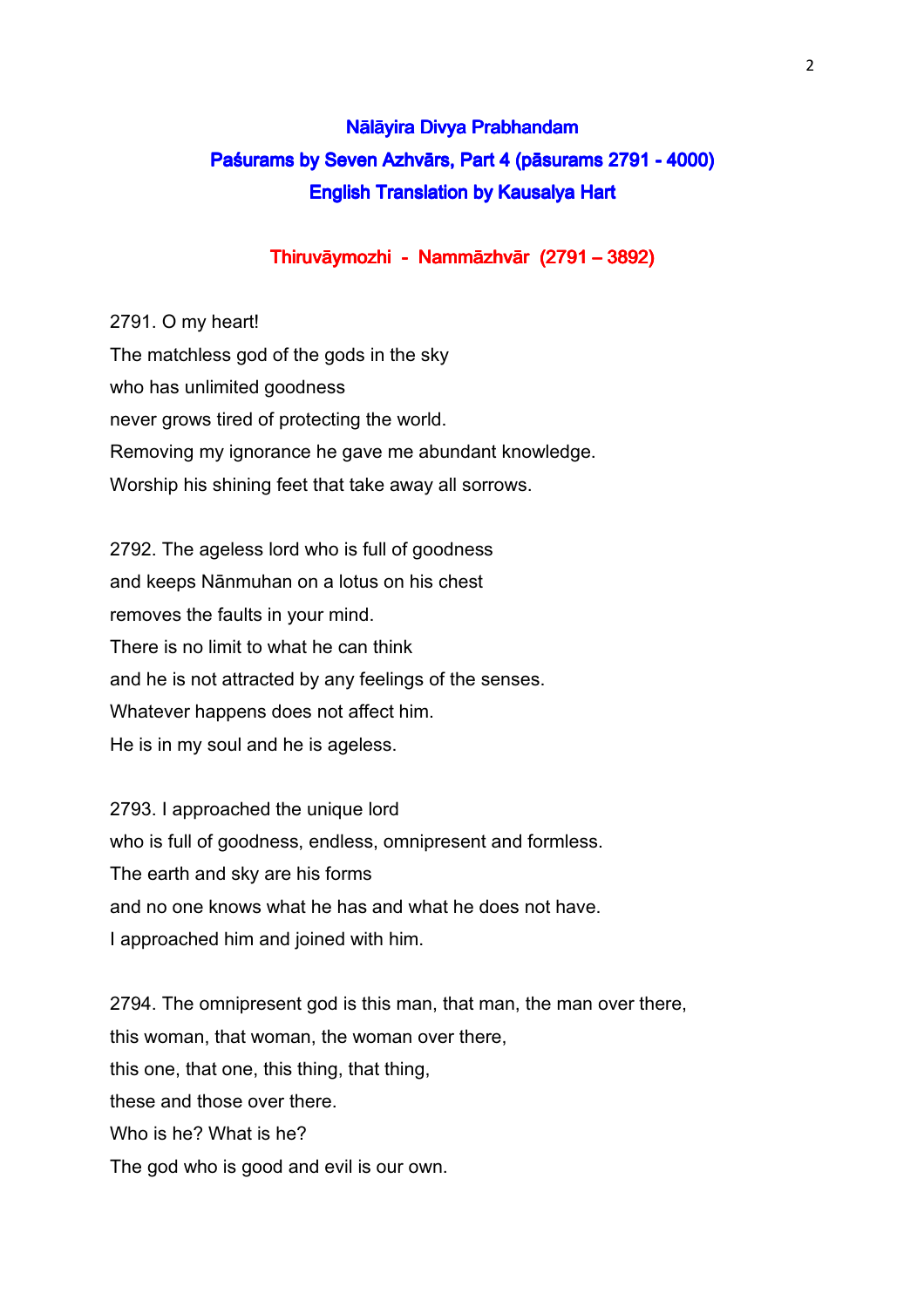2795. People think variously, "This one is my god, that one is my god." They will reach the feet of the god they choose according to their fate and he will give them all things that they want.

2796. He stands, sits, lies and wanders, does not stand, does not sit, does not lie and does not wander. No one knows what his nature is but he has only one nature and he is the mighty one.

2797. The shining one is the Vedas, the wide sky, the mighty wind, water, earth, and all the things in the world. He hides himself in the bodies and lives of all creatures and is omnipresent.

2798. The highest lord swallowed all the worlds and burned the three forts of his enemies. As Shiva he destroyed the world and he taught the Vedas to Nānmuhan and the gods. Even the gods in the sky wonder about his nature.

2799. If one believes he exists, he exists. If one believes he has a form, he does. If one believes he has no form, he has none. He has both natures, "he is and he is not," and he is omnipresent.

2800. He pervades the water of the cool wide ocean, all the worlds, the vast sky and all the places that no one knows. He is hidden in everything that shines, the sun, moon and stars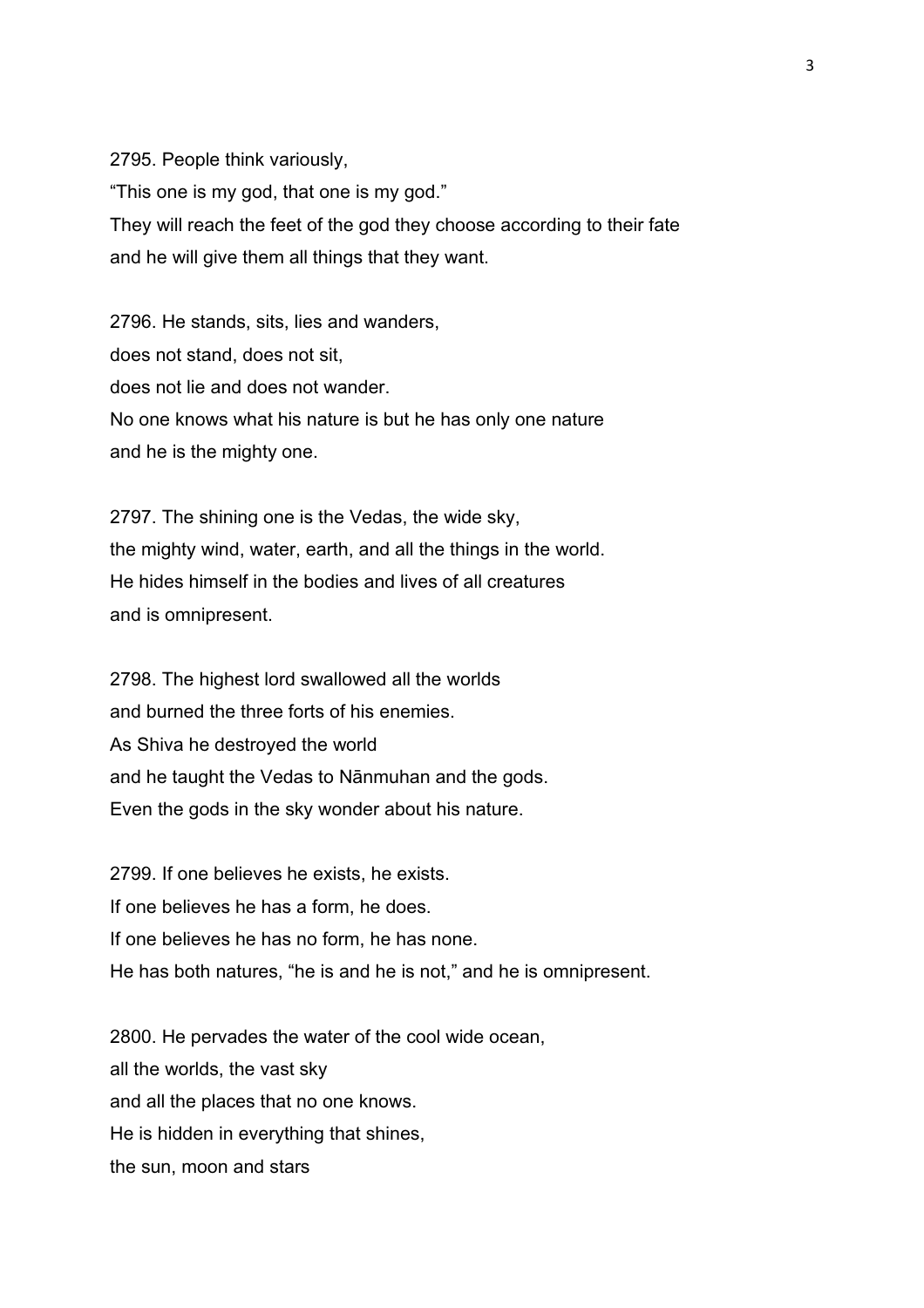and he swallowed all of them and spat them out.

2801. Saḍagopan of Thirukkuruhur composed a thousand pāsurams worshiping the feet of the lord who is the sky, the strong wind, water, earth, the rainbow and the everlasting mountains. If devotees learn and recite these ten pāsurams they will reach moksha.

2802. Give up all the desires that you have for earthly things and surrender your life to the god, the lord of moksha. That will take you to moksha.

2803. Our earthly bodies will go away like lightning from the earth one day, and they come and go in a second. If you know this, you will only think of him, the everlasting one.

2804. Give up utterly any desire that is for yourself or the things you own, and join and worship him. There is nothing equal or higher than he in life.

2805. The things that are in the world and the things that are not in the world are his forms. Give up your desires, grasp his wonderful, matchless form and worship him.

2806. If you give up desire for worldly things you will reach moksha. The only help that you should have in this world is the desire to join him.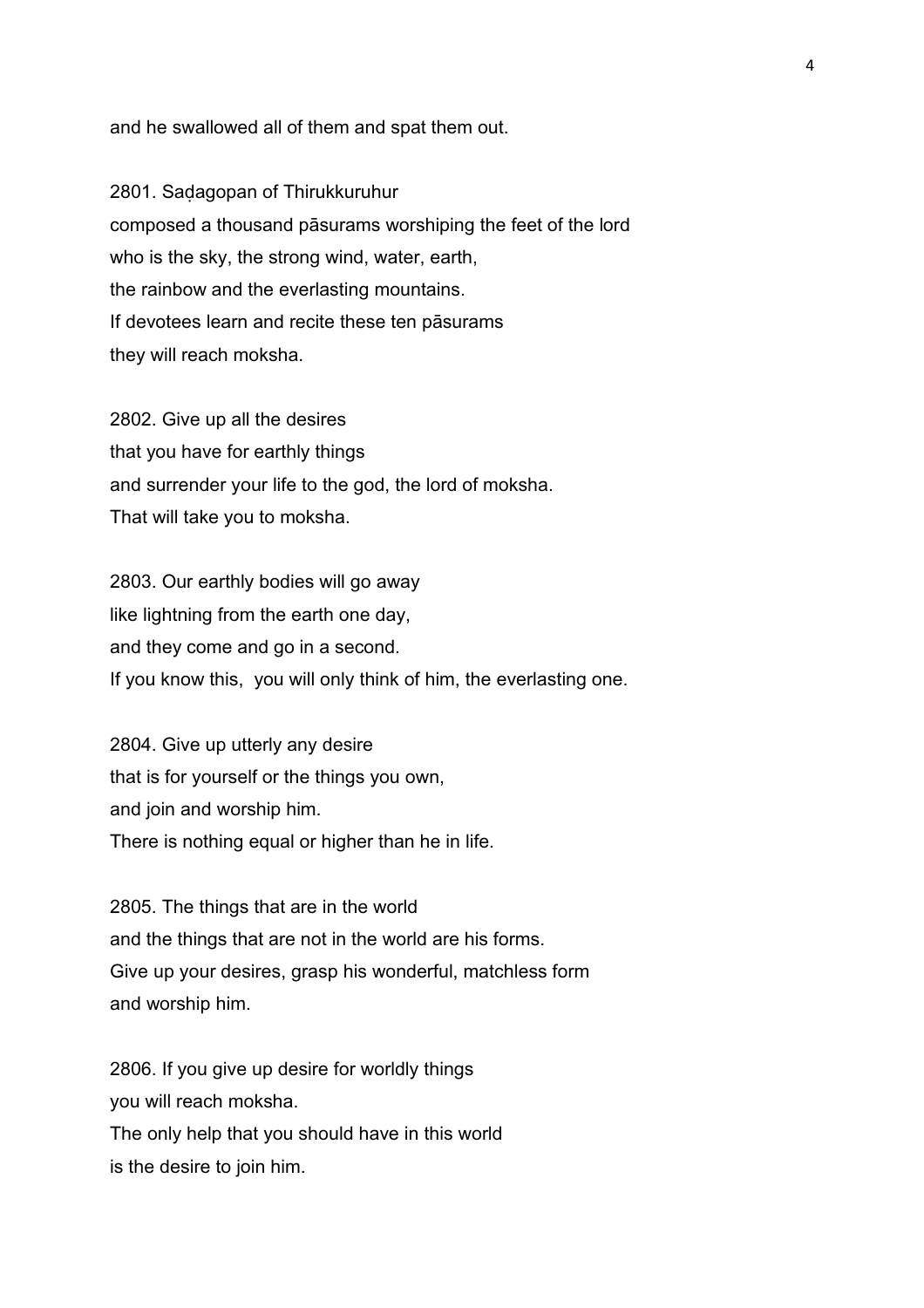2807. O my soul, give up all your desires, approach him and become one with the lord. He is in all things in the world and does not have any desire. There is nothing without him.

2808. If you understand that all the things in the world are contained in him, you will realize that you yourself are in him and you will join him.

2809. Remove any desire from your mind, any desire to say something, any desire to do something. Join him and become one with him.

2810. Removing your desires for this world, if you only think of him always when you live on this earth, when you leave your body you will join him.

2811. Countless souls of the world unlimited in their knowledge and shining as a part of him will join the strong feet of the famous Nāranan.

2812. Saḍagopan of southern Thirukkuruhur surrounded by beautiful ponds filled with water composed a thousand pāsurams and these are ten wonderful pāsurams among those.

2813. The clever lord, the beloved of Lakshmi, stole butter that was churned by Yashoda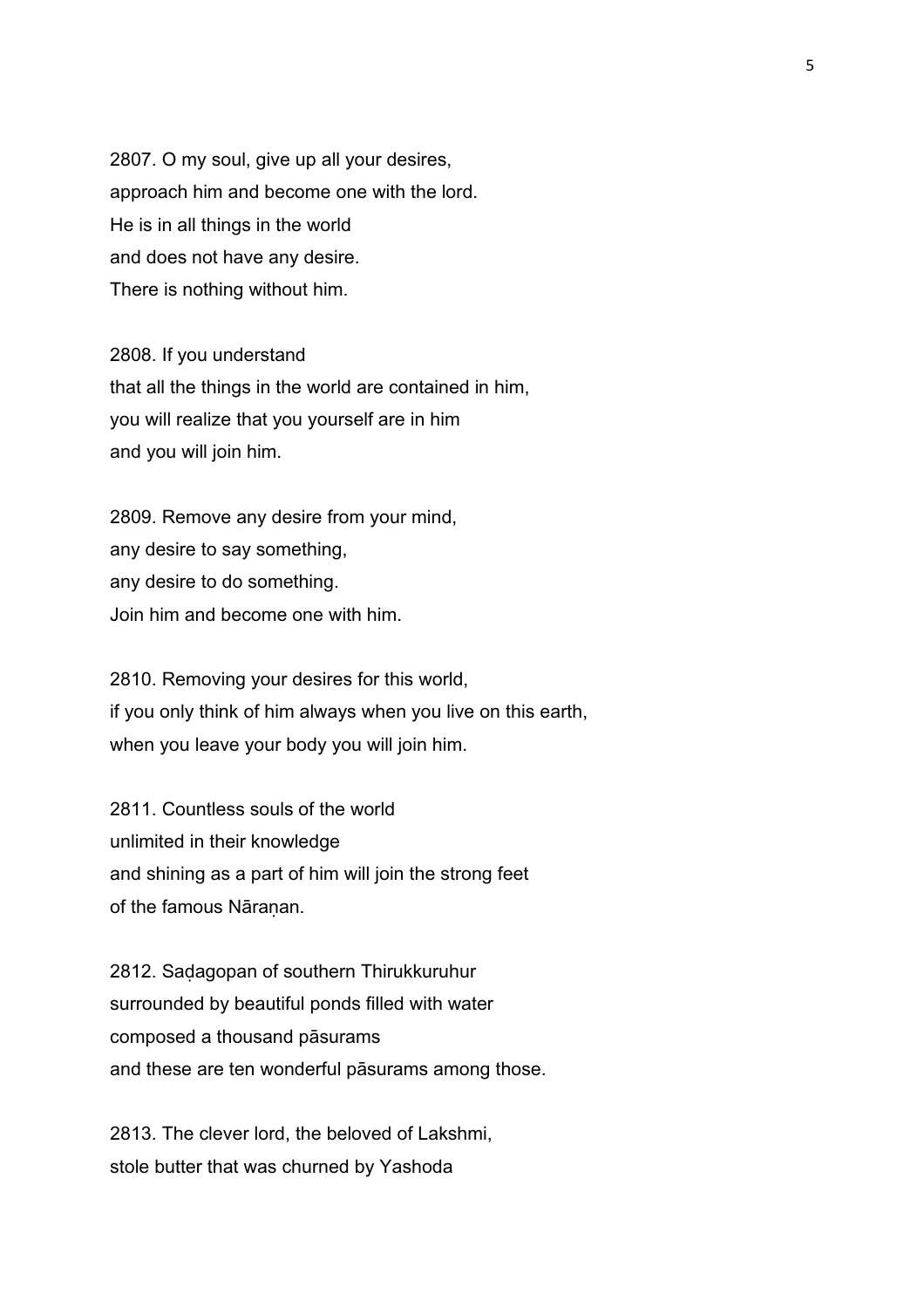and was so simple that he allowed Yashoda to punish him by tying him to a mortar. He is easy for his devotees to reach but hard for others to attain.

2814. The everlasting faultless almighty who has no births removes the delusion of his devotees and gracefully gives them moksha. He stays in all hearts and is outside and inside of everything.

2815. He, the highest one and is easy for his devotees to reach, is the path of dharma, the creator and the destroyer of the world, all the gods in the sky and all the creatures of the world. Who knows the māyā of Nāraṇan whose nature is excellent?

2816. He, the light of knowledge, has a thousand names and any name that is conceivable, yet he has no name or form. No one knows who he is or what his nature is. Is he not a mystery!

2817. The six schools of religions agree that he is faultless and has no beginning or end. O devotees, if you follow the path of penance and leave all worldly desires, having only the belief that he is your god, the desires of your senses will go away.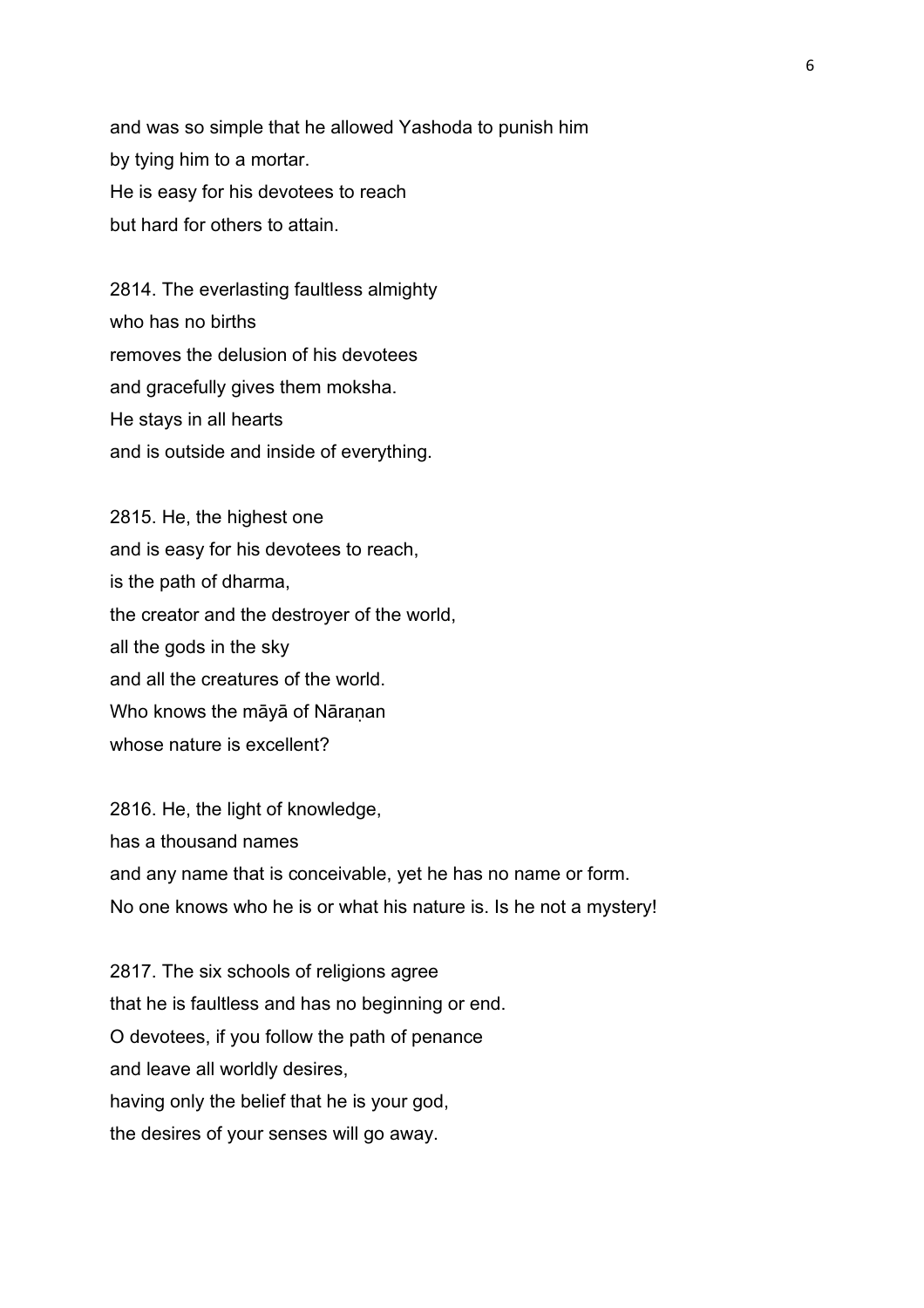2818. O devotees, even if you reach the state of having no desire, you cannot know who he is. Worship the gods Hari, Ayan and Shiva and learn to recite their names many times and you will come to know and your mind will understand that there is only one god.

2819. Even though people say that the powerful gods Nāraṇan, Nānmuhan and Shiva have one or many forms, if you worship them in your mind and meditate on them you will find that they are only Nāranan himself and you will do good deeds. The day you come to know that he is the only god, that will be the best of all your days.

2820. If you worship him every day you will become faultless and the bad karma that you have collected will leave you and your mind will become pure. Keep worshiping his ornamented feet every day. Even when you die, it is best to die worshiping him.

2821. Shiva, the destroyer of the three forts, stays on his left side and Nānmuhan, the creator of the world with heads in all four directions, stays on a lotus on his navel. If you search for him, he is in this world and inside your mind. If you would describe him, the entire world is in his stomach. This is how he loves to confuse you.

2822. The dark-colored lord is mightier than the sky,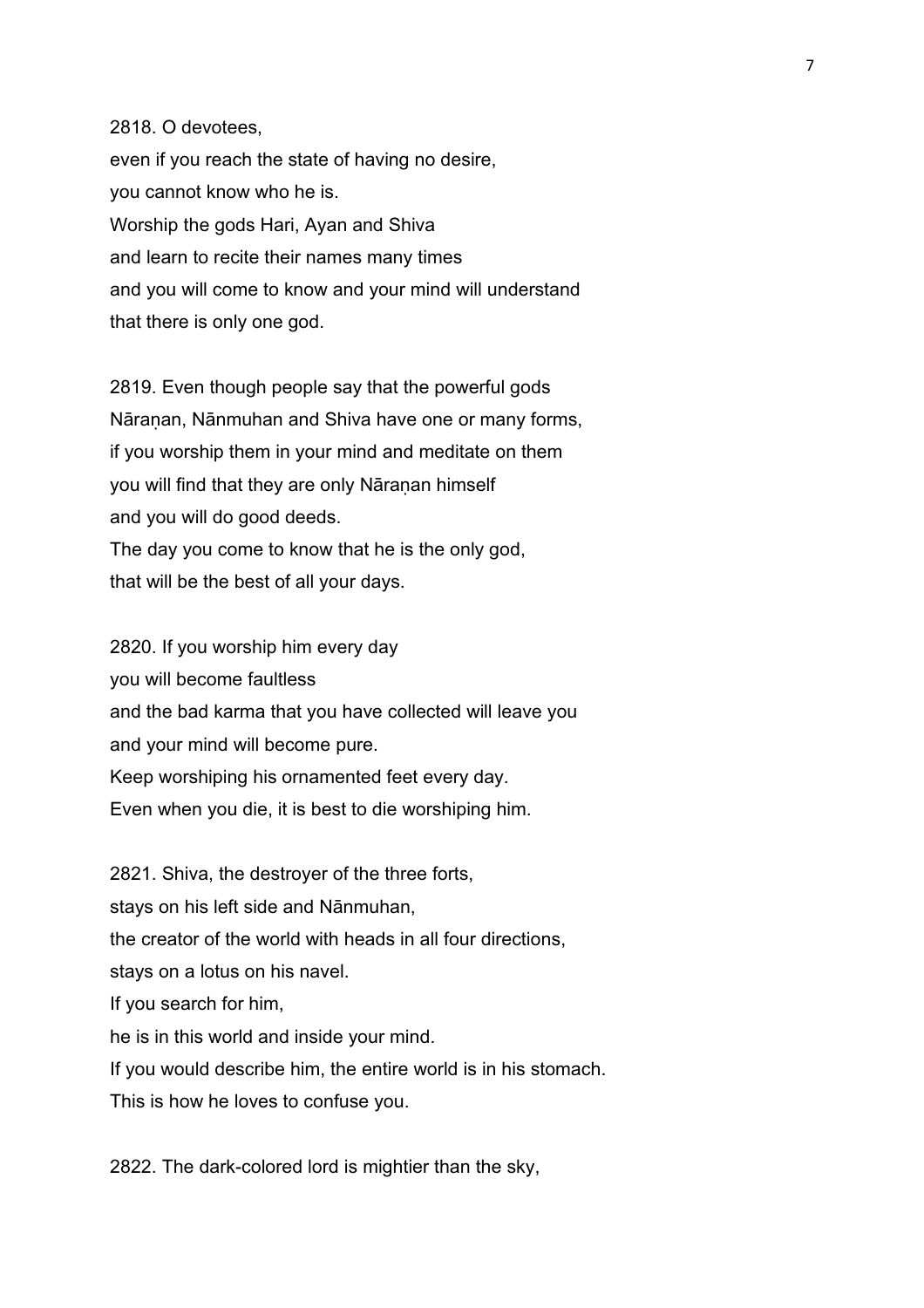and he makes even the wise gods confused with his faultless knowledge and māyas. He did not grow tired even when he measured the earth and the sky— I will praise him without growing weary, I will embrace and bow to him.

2823. Saḍagopan of Thirukkuruhur that flourishes with beautiful groves composed a thousand pāsurams about him who churned the milky ocean with roaring waves as the other gods worshiped him. If devotees learn and recite these ten pāsurams they will not be born again and they will go to heaven and stay with the gods.

#### 2824. She says,

"O crane, you have lovely wings, be kind to me. If you and your mate with beautiful wings feel sorry for me and say, 'Oh, oh!' and go as my messengers to him who rides a strong-winged eagle, do you worry that he might put you in a terrible cage and you could do nothing?"

#### 2825. She says,

"O cuckoo birds, what will happen to you if you go as my messengers and tell of my love sickness to the beautiful lotus-eyed lord? I cannot serve under his divine feet because I did not do good karma in my previous births. Is it right that I should not be able to join him in this birth because I did not try in my last birth?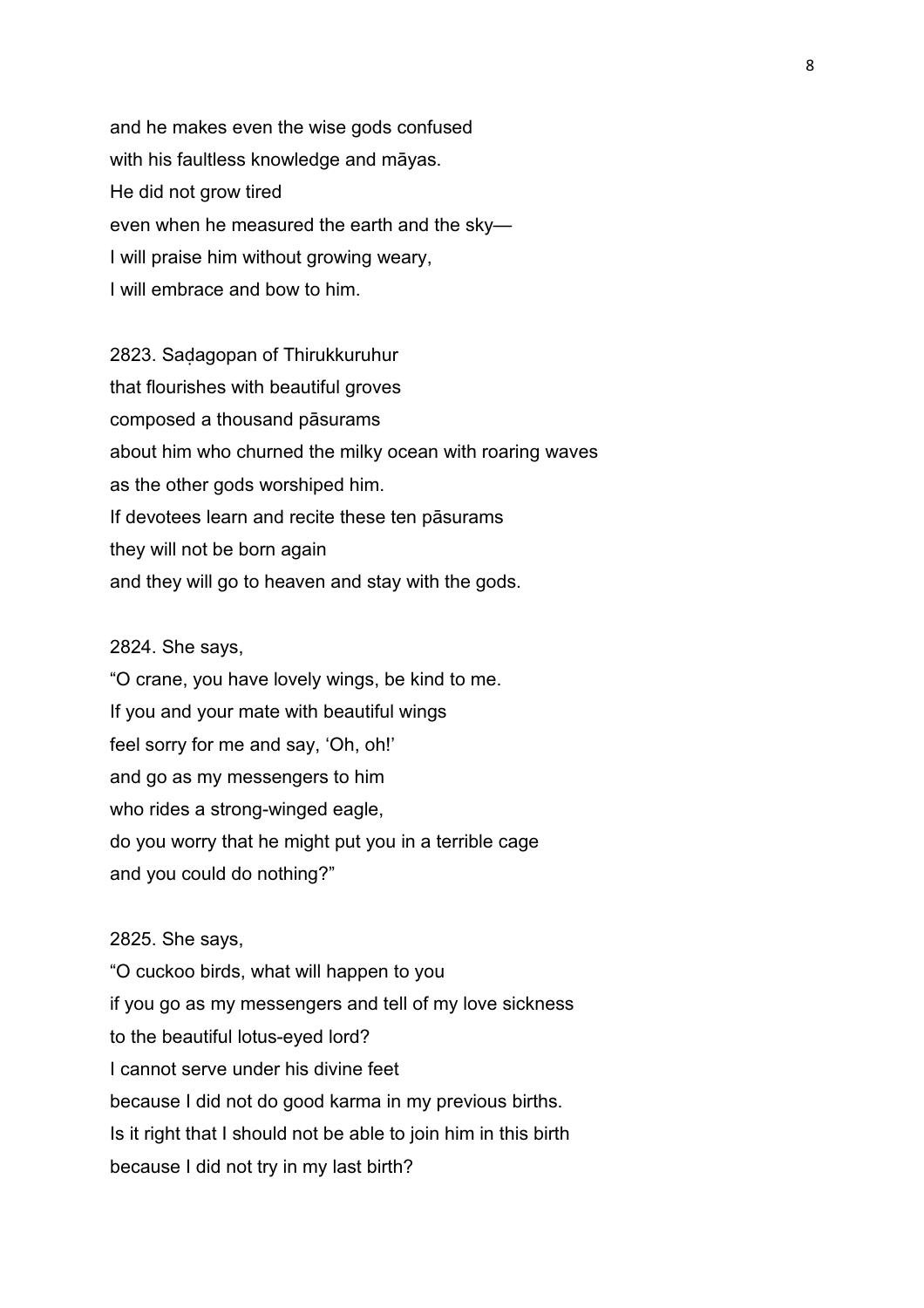Is that my fate?"

2826. She says,

"O swans, you walk softly with your mates because you have good luck. He went as a dwarf, begged the Asura king Mahābali at his sacrifice and cheated him by taking the earth from him. Isn't he a thief? Go and tell him, 'There is an ignorant girl. She feels that she must have done much bad karma. Her mind is confused and she is fascinated with you.'" 2827. She says,

"O beautiful blue andril birds, the dark-colored one doesn't know how I suffer for his love. He doesn't come to me and tell me, 'Don't worry.' What can I say to tell him how I love him? Go and tell him whose nature is so wonderful and sweet that she will not survive if she has to be apart from him anymore. O andril birds, will you help me or not?"

2828. She says,

"O lovely small kurugu birds, you search for food in the fields filled with water where fish swim. Nāranan has created all the seven worlds and protects them. Won't he give me his grace and protect me also? Won't you go see him and tell him of my love and show kindness by returning and telling me what he said? I will wait, my eyes filled with tears, until you return and tell me what he said."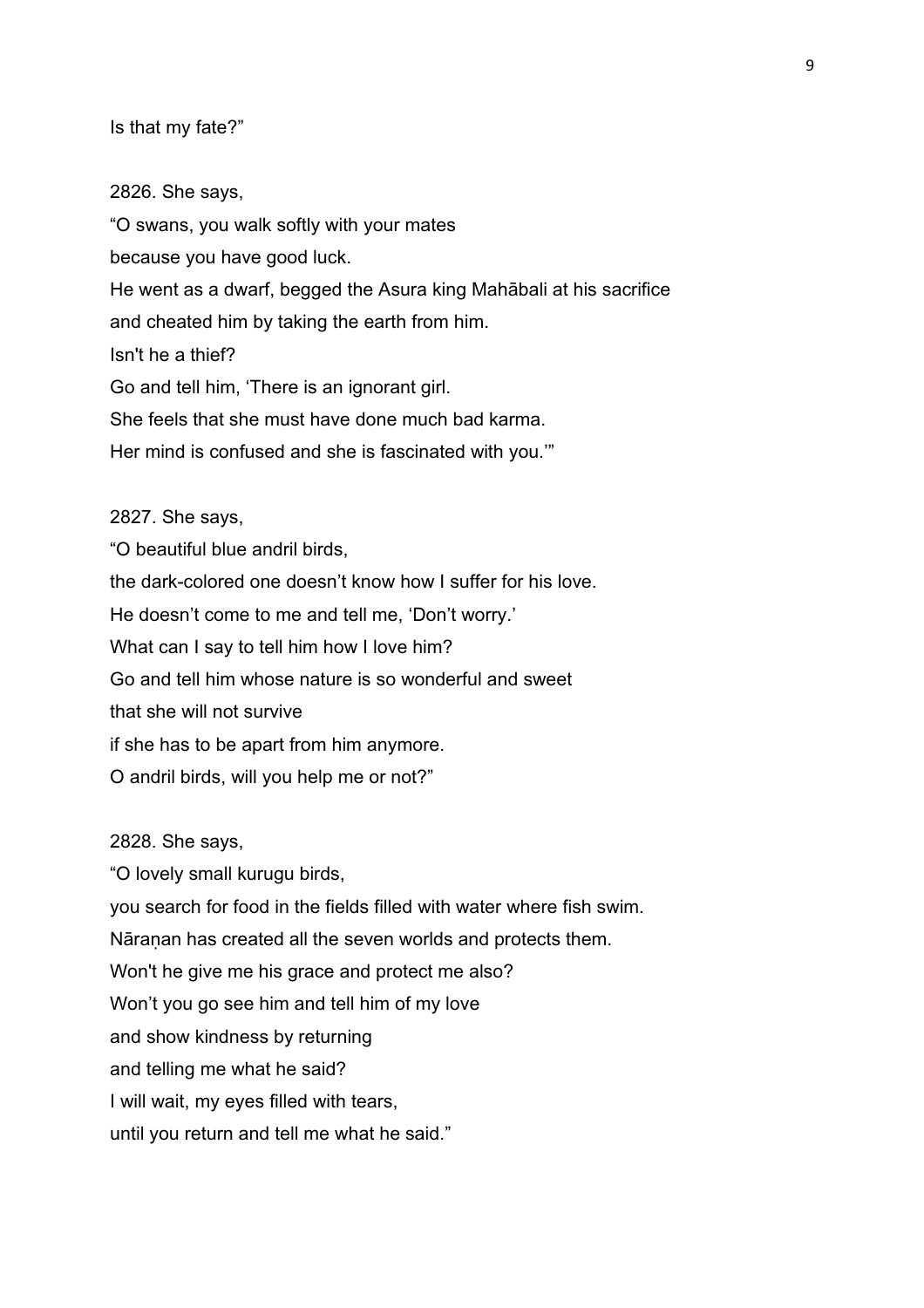#### 2829. She says,

"O bees with beautiful lined bodies, be kind to me. He is generous, and he carries a discus. Go, see him and tell him, 'She loves you but you do not give your grace to her. Come just one day to her street riding on your eagle before she loses her life.' What have I done wrong that he does not want to give me his grace?"

#### 2830. She says,

"O young parrot, go to Neḍumāl as my messenger. I suffer like someone trembling in a cold wind that makes your bones hurt. Thirumāl does not give his grace and he doesn't understand that I haven't done anything wrong. Go to him and say, 'What has she done wrong? Why can she not come and join your divine feet?' What would be wrong if you told him that? Aren't you the bird that I have raised? You are young and you should help me."

# 2831. She says,

"O small puvai bird, I told you to go as a messenger and tell Neḍumāl of my love sickness, but you didn't tell him and my body has grown weak and lost its shining color and beauty. Go now and find someone to feed you, putting sweet food in your mouth as I used to do."

2832. She says,

"O cool wind that passes over the dew, the god created people to bring flowers that do not wither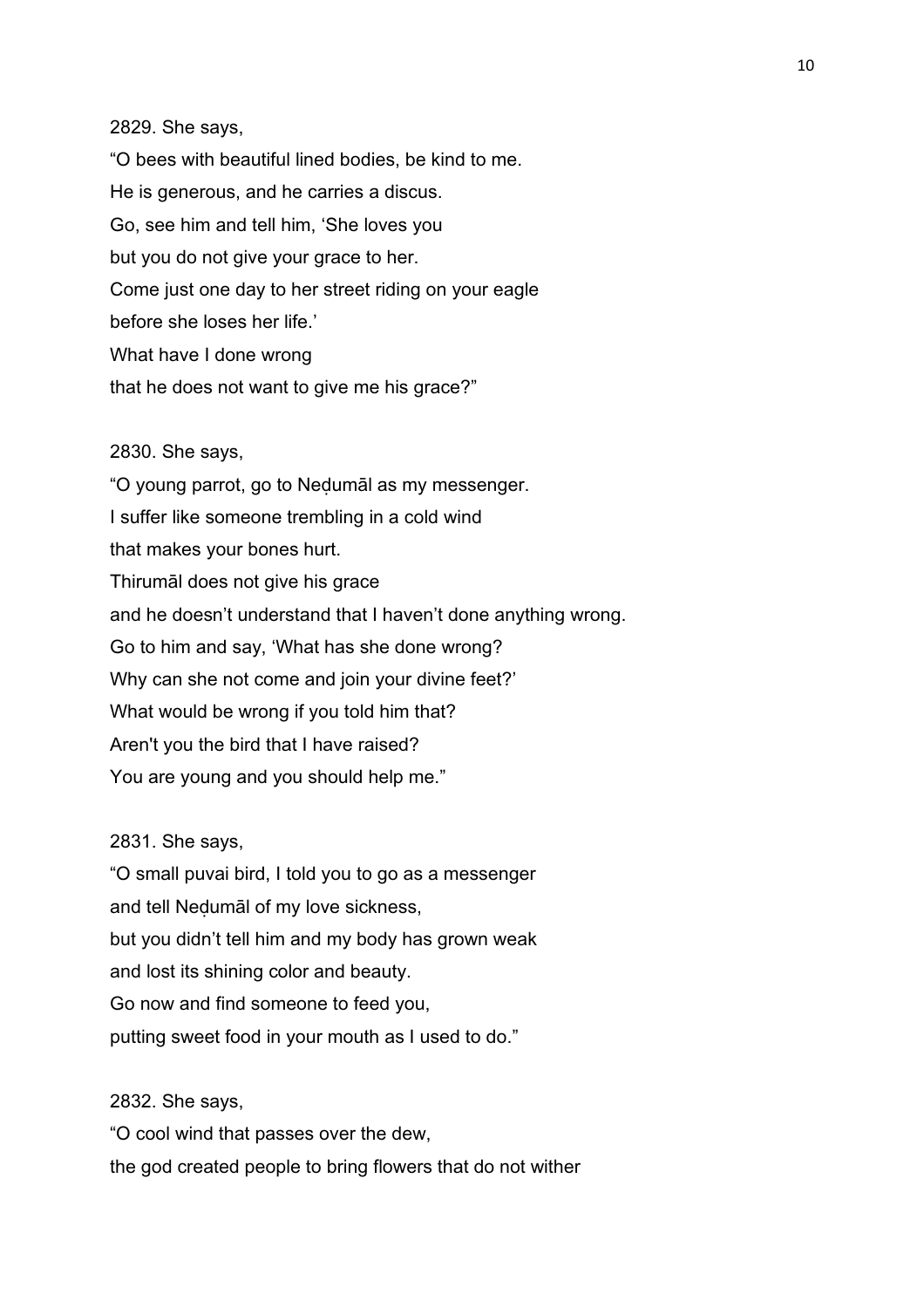and place them at his flower-like feet. Why does he make me suffer and be apart from him? I don't know what to do. Did I do bad karma? Is this right? Go and tell him how I suffer."

# 2833. She says,

"O ignorant heart, our dear one has a discus in his hands and rests on a snake bed on the ocean. He creates births, bodies, people, moksha and water on the ocean. If you see him, tell him, 'Though we have bad karma we will not leave him until we join with him.'"

2834. Saḍagopan of Thirukkuruhur surrounded with flourishing fields swarming with bees composed a thousand andadi poems praising our Kannan, the lord of the seven worlds. If devotees learn and recite these ten pāsurams they will have the good fortune of going to heaven and joining the gods.

2835. I have done much bad karma. I call to you, the god of the gods in the sky and the most ancient one in all the seven rich worlds, saying, "O thief! You stole butter and ate it all!" and I praise you, saying, "You are my father, the heroic chief of the cowherds. You conquered the seven young bulls to marry Nappinnai whose smile is like blooming jasmine." I think of you and suffer and suffer.

2836. Melting in their hearts the gods in the sky think of you, the Māyon, the seed of all things in the world, and worship you with garlands, water,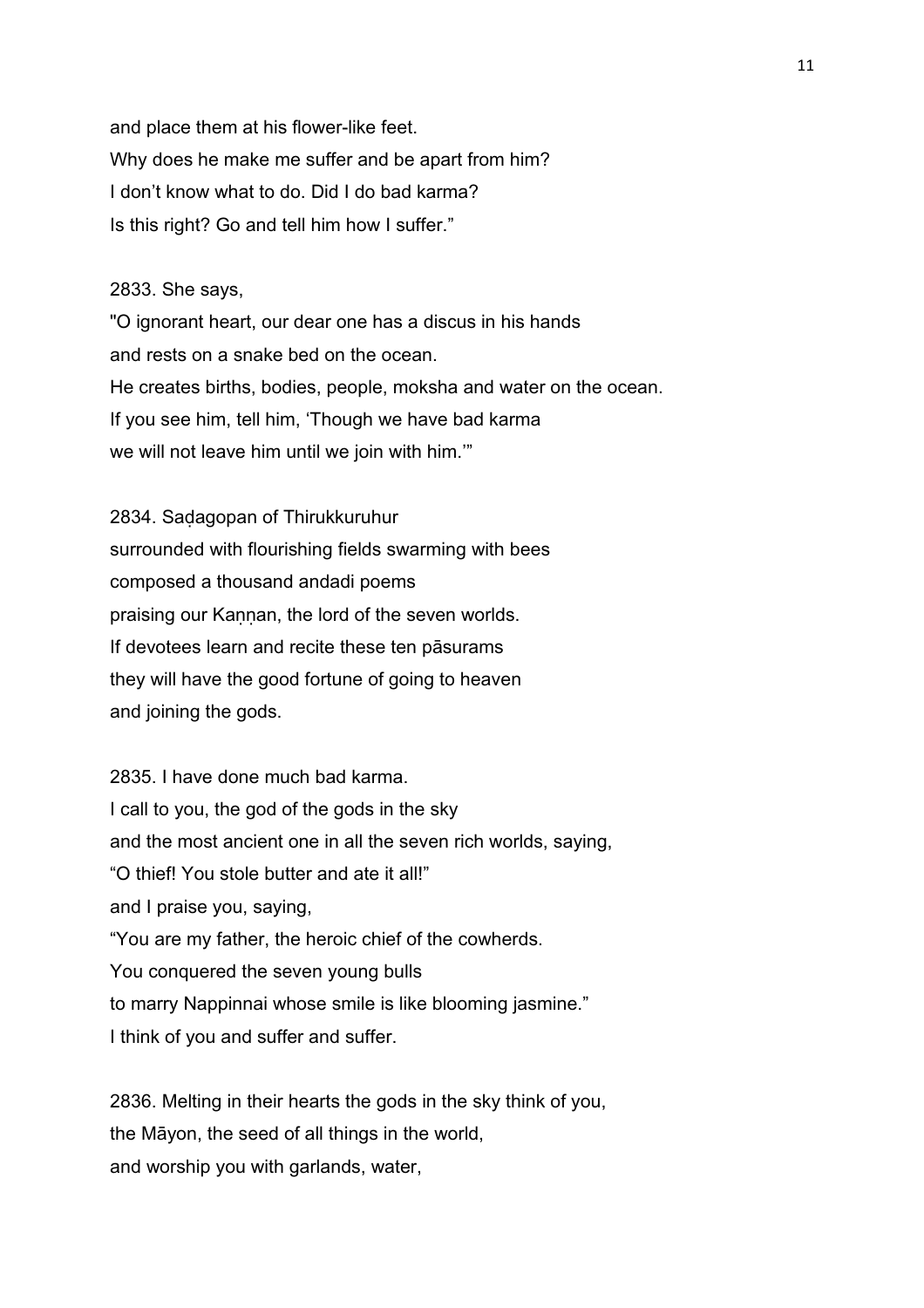sandal paste and fragrant incense. Won't your excellence be spoiled if the gods use only earthly things to worship you?

2837. He created the divine Nānmuhan and told him, "You should create all the gods in the sky, all with their own duties, the sages and all creatures in the world." He measured the world and the sky with his divine feet and he is so far away that all knowledge and all the directions cannot reach him. He is the mother of all lives but no one knows his form.

2838. The lord with a unique form, the seed of the three gods, of all the gods in the sky, of the sages and all other creatures, resting on the snake bed Adisesha on the water-filled ocean that he created, is the Māyon, the god of Vaikuṇṭam, and he is dear to me.

2839. O sapphire-colored Madhava, you are a bright light for the gods in the sky and on your chest you embrace the innocent doe-eyed Lakshmi. O Govinda, who shot a stone from your bow and hit the hunched back of Kuni, I have done bad karma. Give me your grace, Madhusudana, so that I will be able to join your divine feet that are like flowers that drip with honey.

2840. O Kesava, you are the lord of the gods in the sky, the chief of the cowherd clan of the village,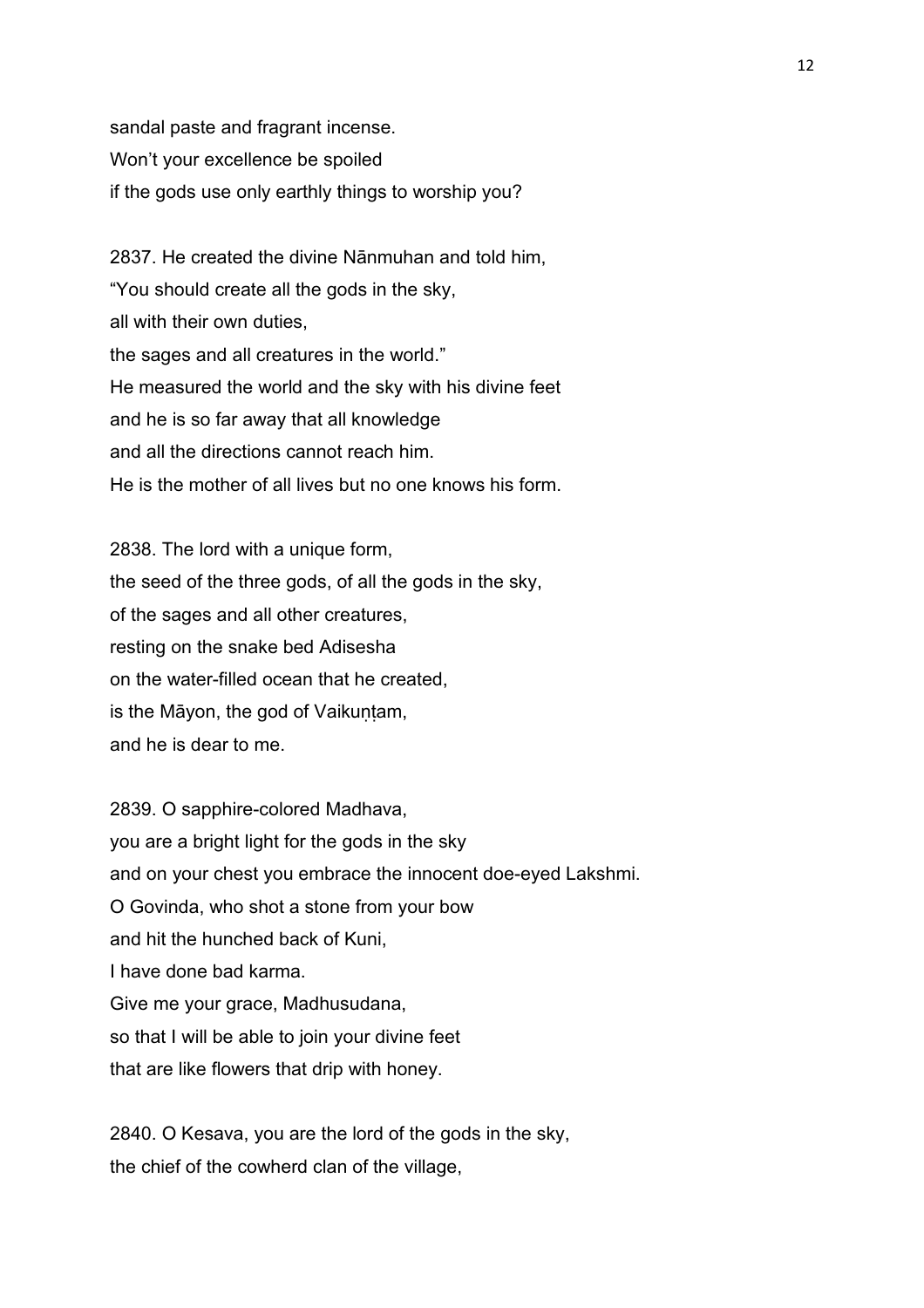and you destroyed the seven mara trees flourishing with branches. You, the Māyavan, are the remedy for the fruits of my bad karma. O Sridhara, heroic Madhava, I am your slave and I melt with devotion and long to reach you, saying, "Your nature is wonderful. You have thousands of names!"

2841. The lord Kaṇṇan, Thirumāl adorned with a thulasi garland, removes the troubles of his devotees if they reach him. I, his ignorant slave, cry out and cry out that I want to see the lord who is hard for even the wise to know. Is there anything I could do more than worshiping him?

2842. In ancient times you swallowed the seven worlds and spat them out and when you were a small child you ate butter in a house where cowherds lived. O Māyon, do you think that butter can cure your stomach when it is upset because you ate mud?

2843. When the cheating devil Putana came as a mother and fed him her poisonous milk, he, the Māyan, changed it into nectar and drank it. He, the matchless chief of the gods in the sky, the beloved of Laksmi, the goddess of wealth, the mother of all lives of the world, is the lord of all. I have joined him and I will not be separated from him.

2844. He is the light of high knowledge, the inner soul of all life and he has a form yet is formless. He dwells in the sky and in the underworld and destroyed my good and bad karma and my desire for this illusory world. Our Neḍumāl, the life of all creatures, makes my mind think only of him.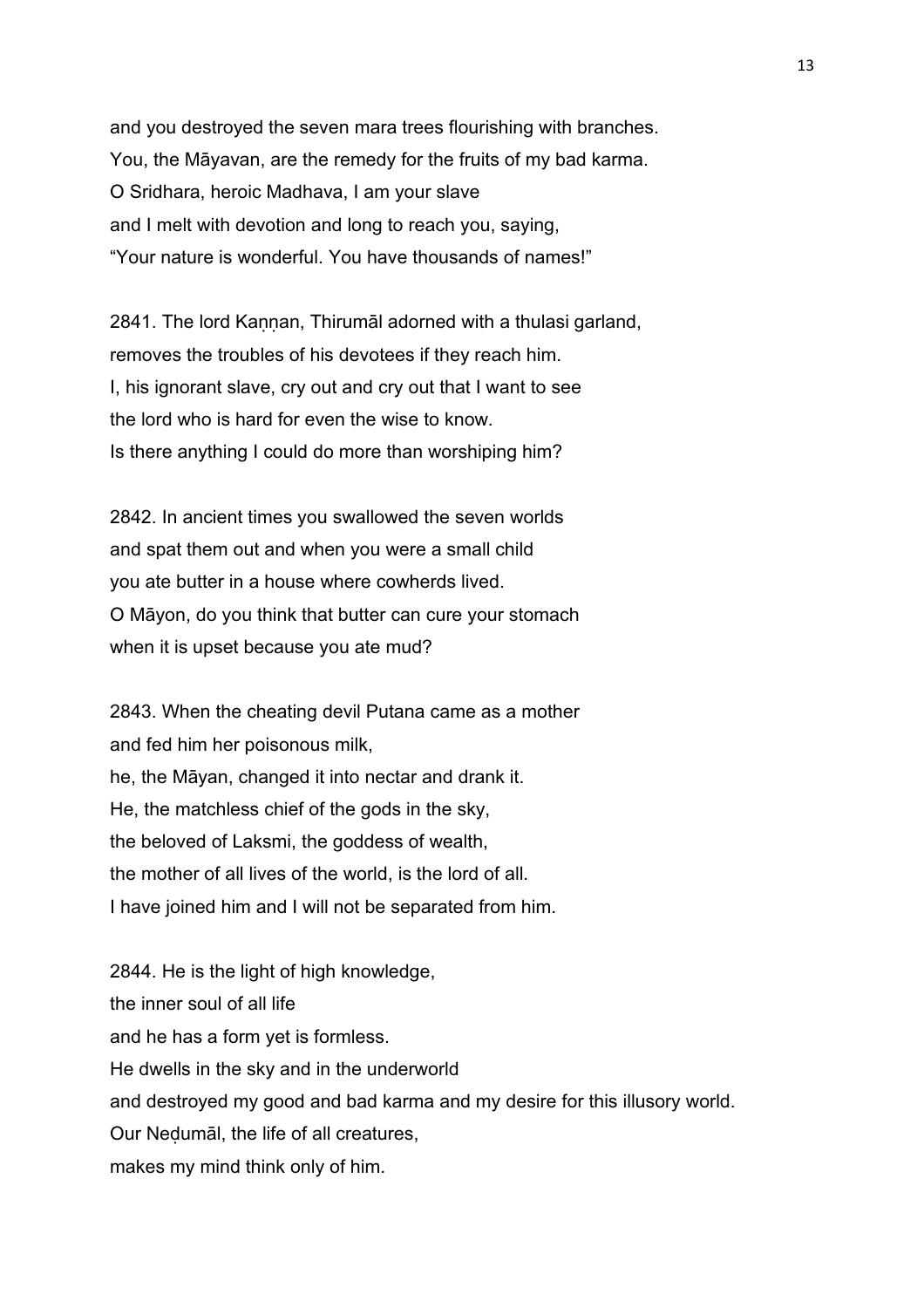2845. Saḍagopan of everlasting Thirukkuruhur praised him saying, "You are the dark-colored one! You are the wonderful Māyavan!" He composed a thousand poems that Tamil scholars and singers learn to praise him. If devotees learn and recite these ten pāsurams well they will not have any trouble in their lives.

#### 2846. O devotees,

you bathe him with pure water, show him fragrance, sprinkle flowers on his feet and sing his praises, wanting to join him in moksha, but the path to join him is to think of him always and not be separated from him.

2847. He is adorned with a beautiful cool thulasi garland that drips with honey. Do not wonder what service you can do for the ancient god of the Vedas, just do what you can do that is the best service you can give him.

2848. My mind does not leave him ever, the highest lord. He does not consider one person high and another low and accepts everyone and my mouth praises him with songs, and my body dances for him as if it were possessed.

2849. My body dances as if possessed and I bow and worship the lord whom the gods in the sky worship and praise, extolling his superior nature.

2850. He is nectar for those who keep him in their minds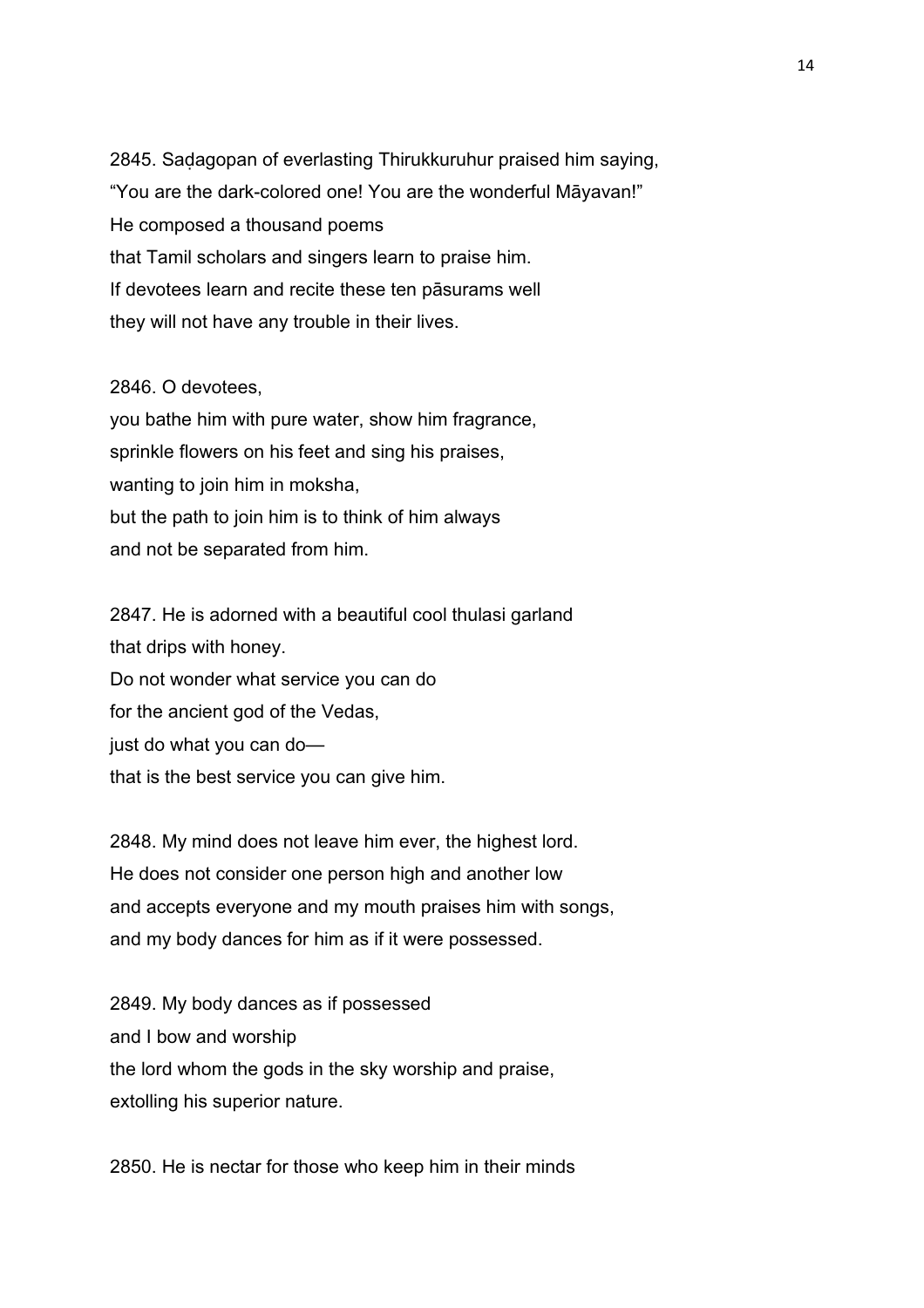and does not think anyone is good or bad but gives his grace to all. He does not hate anyone or like anyone but helps all whether they expect something from him or not.

2851. Our Neḍumal, sweeter than nectar, resting on the large ocean with roaring waves carrying a shining discus gave nectar to the gods.

2852. Cross over the ocean of your remaining days, bowing your head at the feet of him who cut off the heads and the arms of Ravana, the king of Lanka surrounded by the wide ocean.

2853. O devotees,

if you leave the desires of the world and worship him, he will destroy your bad karma and give you inexhaustible wealth on this earth.

2854. The famous one, the beloved of beautiful Lakshmi is the result of all the dharma of the world and he will remove your bad and good karma.

2855 The beautiful Madhavan carries high his banner of a cruel eagle that destroys its enemies and he will remove your bad karma in a moment.

2856. Saḍagopan composed a thousand faultless pāsurams to Madhavan. If devotees learn and recite these ten pāsurams they will not be born again on this earth.

2857. Sages who do not want to be born again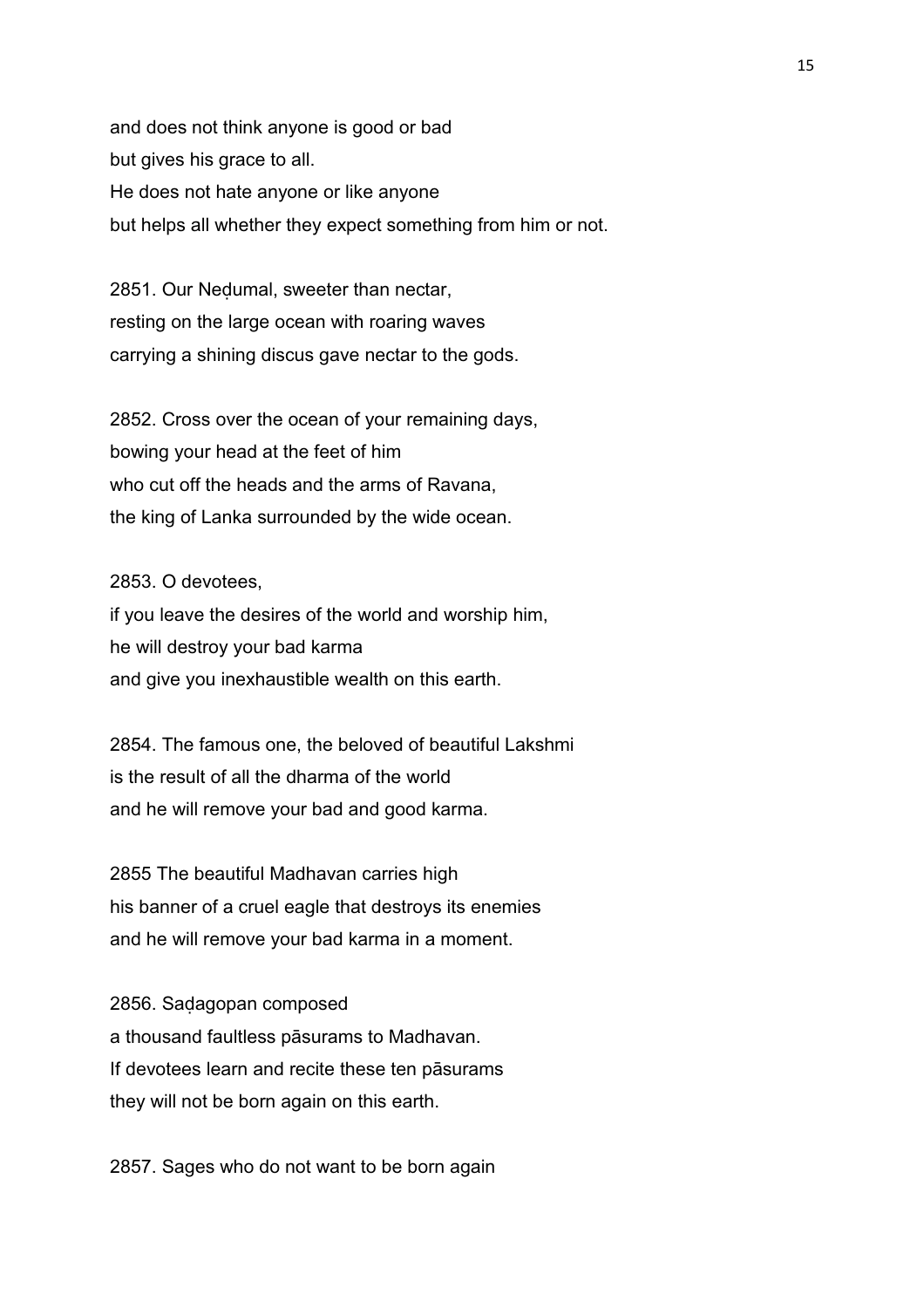follow the bright path of wisdom, keep in their minds and do not forget the dharmic one, their pure lord with the discus.

 2858. The dear one of the cowherds, higher in goodness than anyone or anything, is a treasure and the remedy for all sicknesses. He removes the bad karma of his devotees, and saves them from the desires of the five senses,

2859. I drank and drank the grace of Māyan, the bright diamond and pure nectar who was born as a tender child of the cowherds and was punished by Yashoda because he stole butter and all my delusion in this birth went away.

2860. The ancient god of gods, my love, a shining light, a beautiful tender shoot who never grows tired entered my mind and took away all my delusion. He gives me only goodness in life how could I allow him to leave me?

2861. The lord, my soul, my king, the bright light that guides me, was born as a young cowherd who fascinated girls with his look. He came into my life making me his and saved me and I will not leave him.

2862. The Māyavan, adorned with flower garlands mixed with thulasi, became a boar and split open the earth, and he destroyed the seven mara trees. If he refuses to stay in my heart,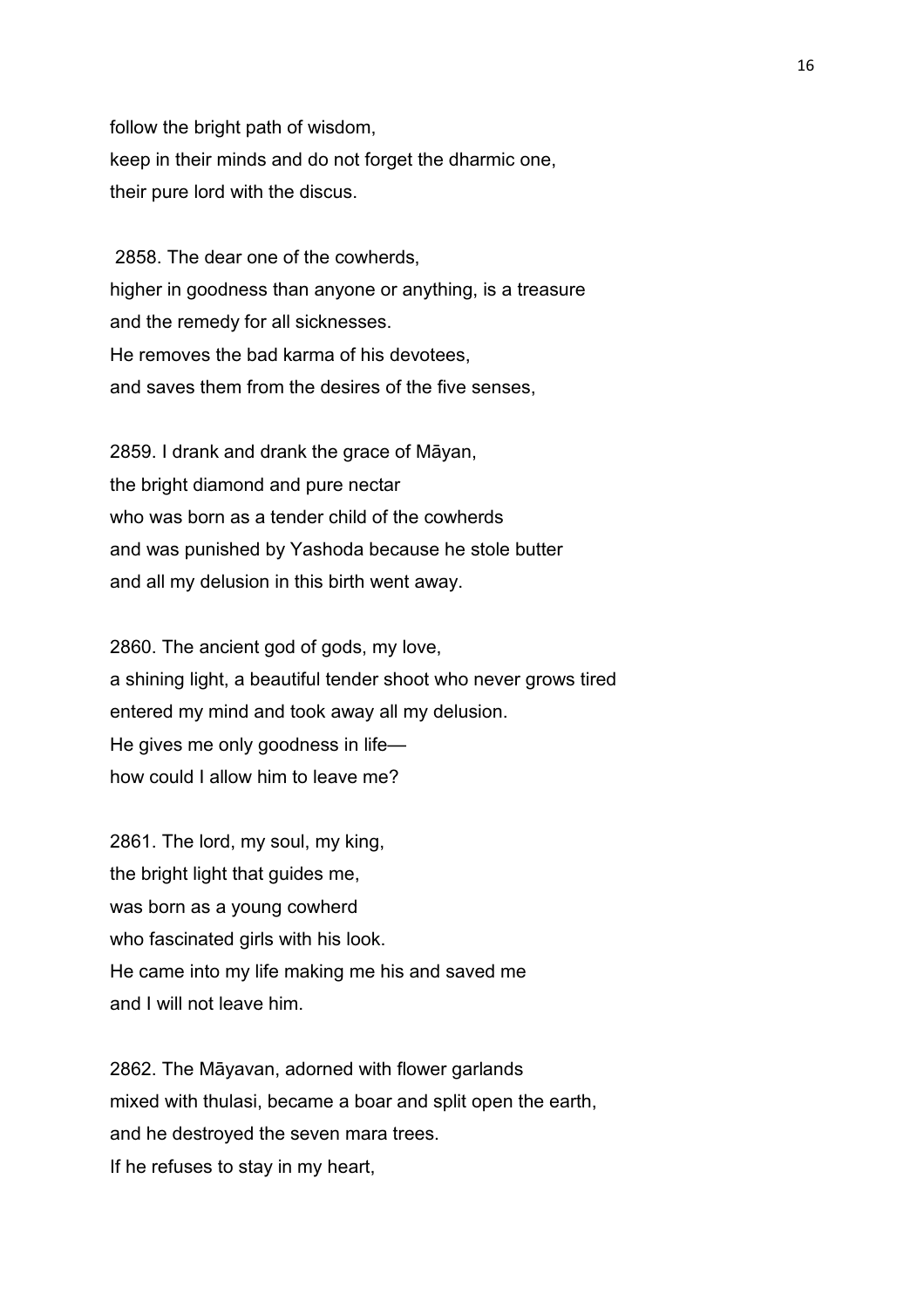# how can I accept that?

2863. I was worried I might not be able to make him stay in my mind, but he entered it, attracted me and remained in my body, mingling with my soul. If he says he will leave me, how can I accept that?

2864. Even if the highest of the gods in the sky, the beloved of Nappinnai whose arms are as lovely as bamboo, thinks of leaving me, he cannot leave my faultless heart.

2865. The ancient lord, the highest of all the gods, the tender child of the cowherds, gave nectar to the gods. He entered my heart and embraced my soul surely he will not have the heart to leave me.

2866. If you do not think of the indescribable lord and approach himwhom no one can oppose and conquer, he will leave you. Untiring, we will praise and sing his fame and plunge ourselves into his thoughts night and day

2867. Saḍagopan of southern Thirukkuruhur composed a thousand pāsurams on the god adorned with a thulasi garland where bees swarm and drink honey.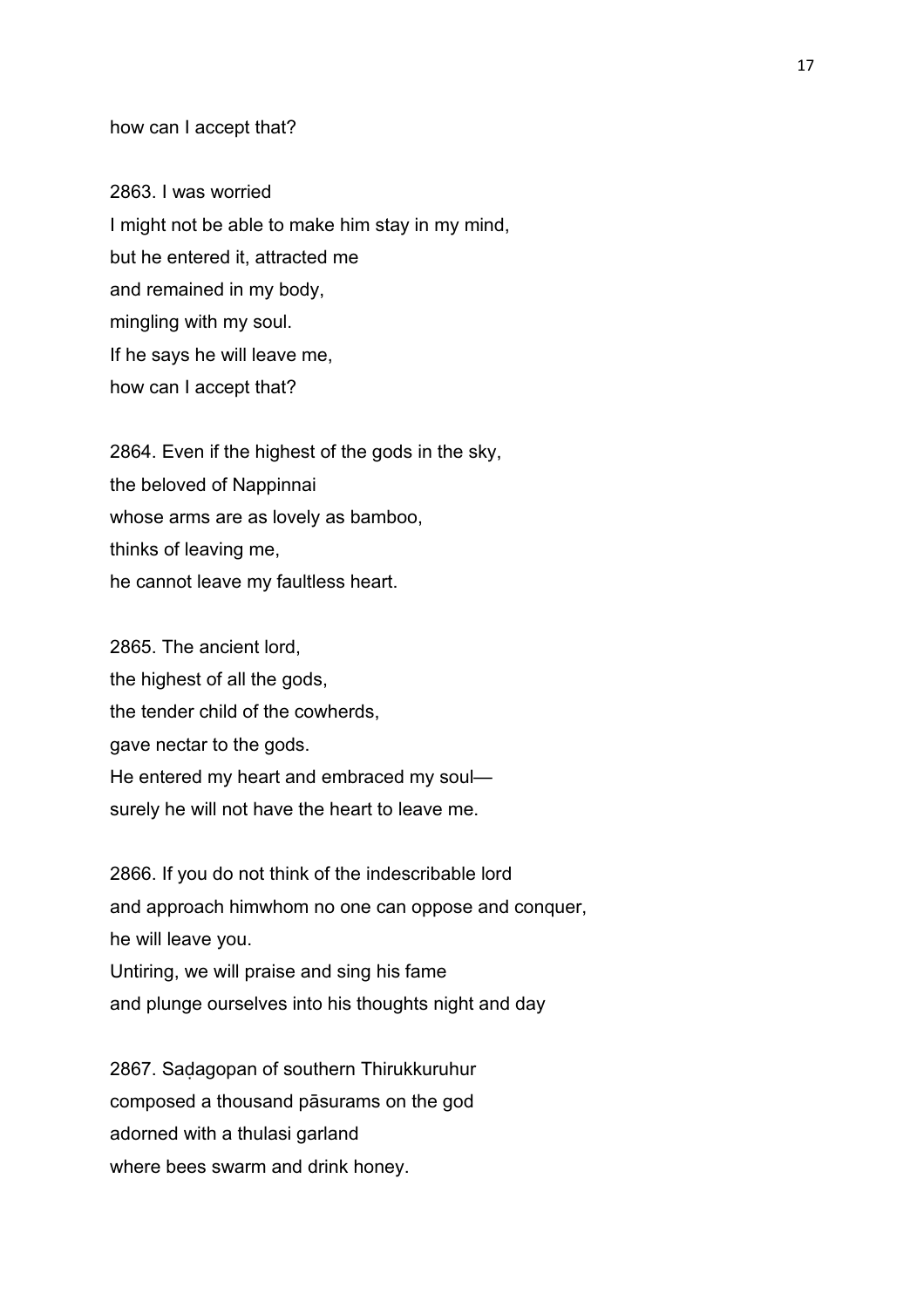If devotees learn and recite these pāsurams any sickness they have will go away.

2868. The lord, adorned with a beautiful thulasi garland where bees drink honey, the ruler of the whole world rides on an eagle and dances on the heads of Kālingan.

2869. The lovely-eyed Kaṇṇan, our father who is everything on earth, split open the mouth of the Asuran Kesi when he came in the form of a cruel horse.

2870. As precious as their eyes to the people of the world and the gods in the sky, he stays in cool Thiruvenkaṭam where the hills touch the sky.

2871. Every day I will praise the greatness of my father who carried Govardhana mountain and did not grow tired.

2872. He who as a child stole butter every day and ate it with his hands has entered my heart as he promised he did not lie.

2873. He went to the Asura king Mahābali as a handsome dwarf and took over the earth and the sky and he entered my heart and saved me.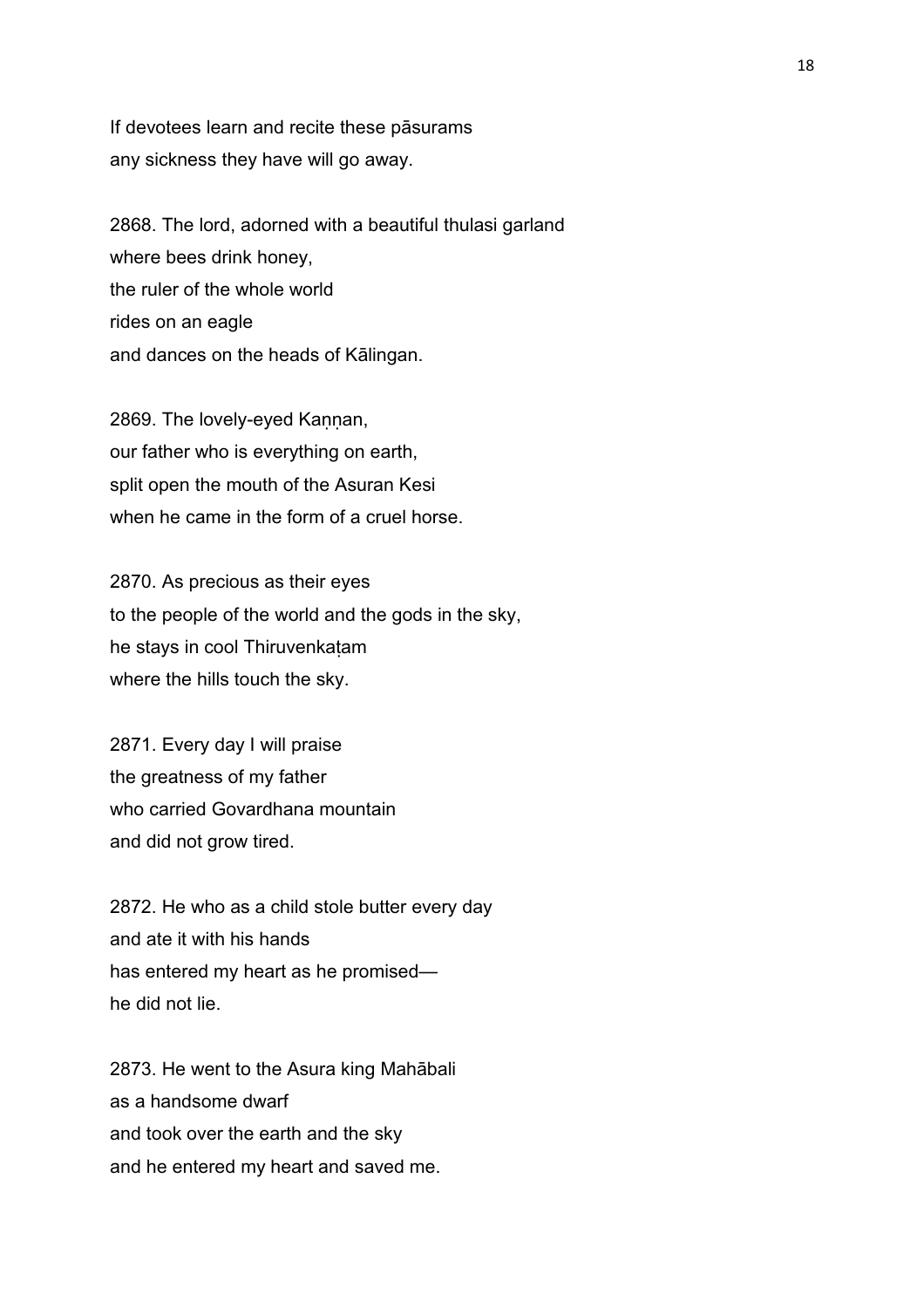2874. He defeated the seven bulls and killed them and swallowed the seven worlds. He heard my request and granted my wish, and all my thoughts are only for him.

2875. He was born as a cowherd and holds a conch in his hands and he took the form of a fish and a boar, all because he loves devotees like me.

2876. Our lord, the omnipresent, carries a conch and a discus in his beautiful hands.

2877. The Vedas that contain the ocean of all the divine sastras describe the wonderful nature of the lord of all, my father who measured the world with his feet.

2878. The famous Saḍagopan composed a thousand pāsurams praising the ocean-colored lord. If devotees learn and recite these ten poems they will become his matchless devotees.

2879. My dear father creates and protects these things, those things and all things in between, protects these people, those people, all in between and they all are in him. He, Kannan, sweet as nectar, the beloved of the goddess of wealth, the unique cause of all things, the matchless dear one,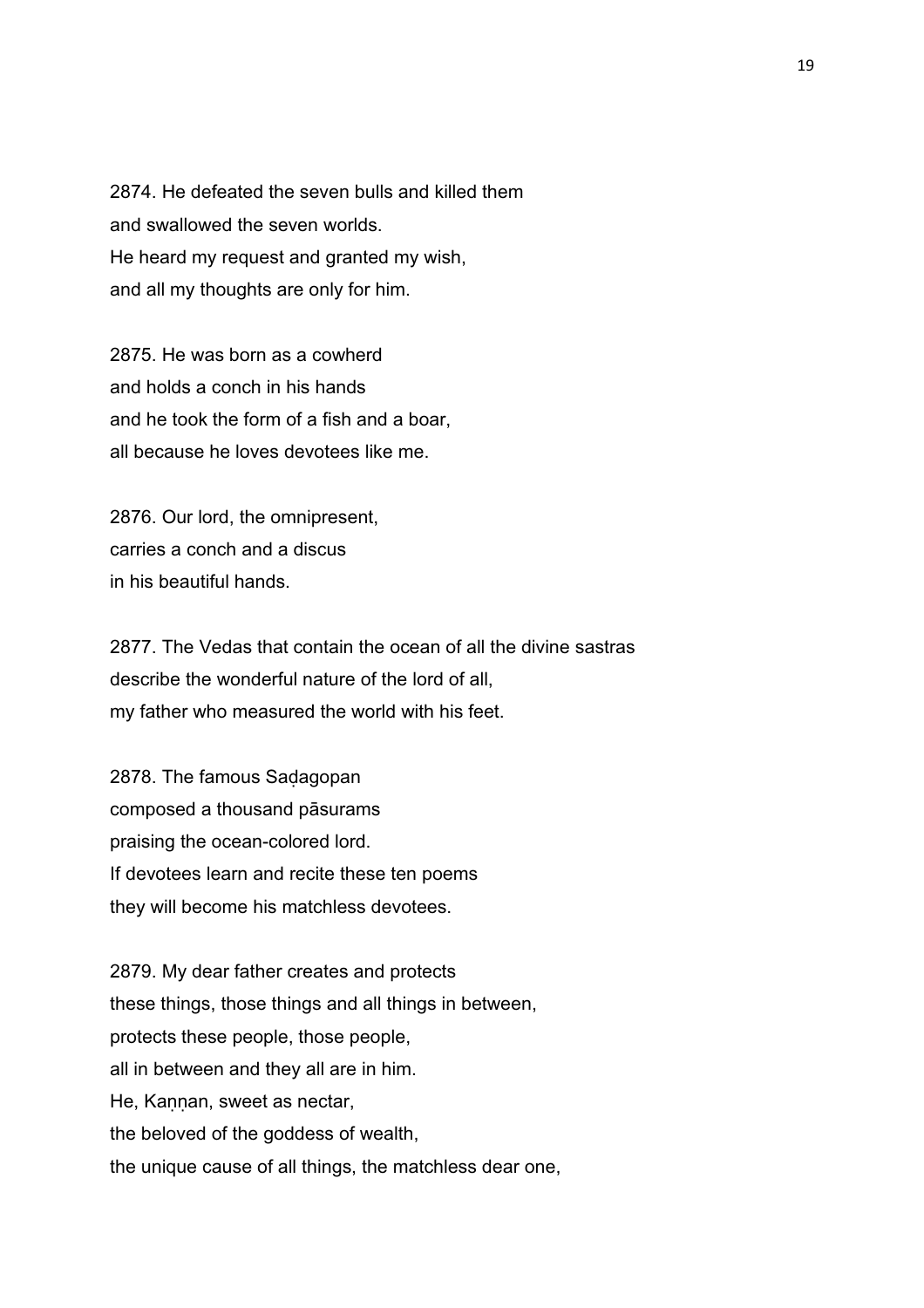is with me wherever I am.

2880. Kesavan, the strong god who had many forms, took the form of a boar and split open the earth in ancient times. Even the gods do not know who he is. Though he broke the tusks of the elephant and rests on the vast ocean, he is near me.

2881. The dark beautiful lord with lovely lotus eyes, the eagle rider, is the beloved of goddess Lakshmi, the ancient one among all the gods and the reason for all their good deeds. He gives me himself and stays with me without leaving me.

2882. He stays with his three beloved wives Lakshmi, the Earth goddess, and the beautiful cowherd girl Nappinnai. He swallowed all the three worlds that he rules and rested on a banyan leaf. The wonderful qualities of Māyapperumān are larger than the ocean and he is always near me.

2883. When the devil Putana came as a mother he drank her poisonous milk and killed her. That Māyan who created the dancing lord Shiva, Nānmuhan, Indra the king of the gods and all the other gods is near me and he is in my heart.

2884. The pure, simple Māyan, wind, fire, body and life for all,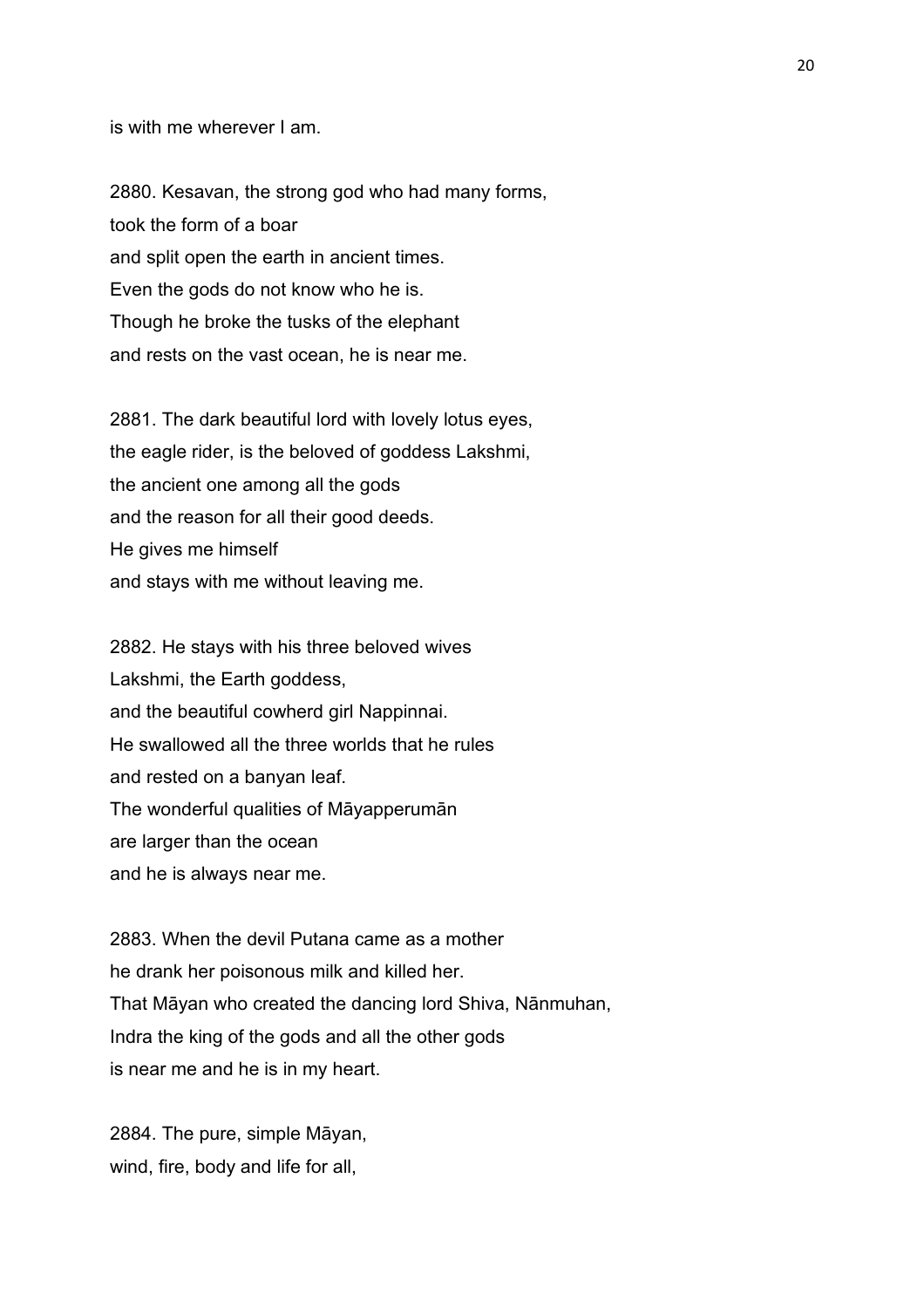is far and near and cannot be known by anyone. I have the signs of his conch and discus on my two arms, and he, fascinating to all, is not only in my heart, he is in the hearts of all.

2885. The matchless, shining god, who is adorned with a cool thulasi garland on his arms, chest, his shining head and his feet stays on my tongue and embraces me without leaving me.

2886. He, the creator and destroyer of all stays on my tongue who is the soul and body of all wisdom and the arts, has four beautiful powerful arms, and carries a discus and a conch that he blows on the battlefield. The lotus-eyed god with a beautiful dark body colored like a kāvi flower, is always before my eyes.

2887. He created Shiva with an eye on his forehead, Nānmuhan who stays on a lotus and all the other faultless gods and the world. He controls my five troubling senses, abiding on my forehead and in my eyes through which I see everything.

2888. Shiva, adorned with a crescent moon in his matted hair Nānmuhan, Indra and all the other gods come and worship the lotus feet of Kannan, adorned with a thulasi garland. He stays on my forehead and rules me.

2889. Saḍagopan of flourishing Thirukkuruhur composed a thousand pāsurams on the god of gods Kannan who abides in his mind to show how much he loves the god. .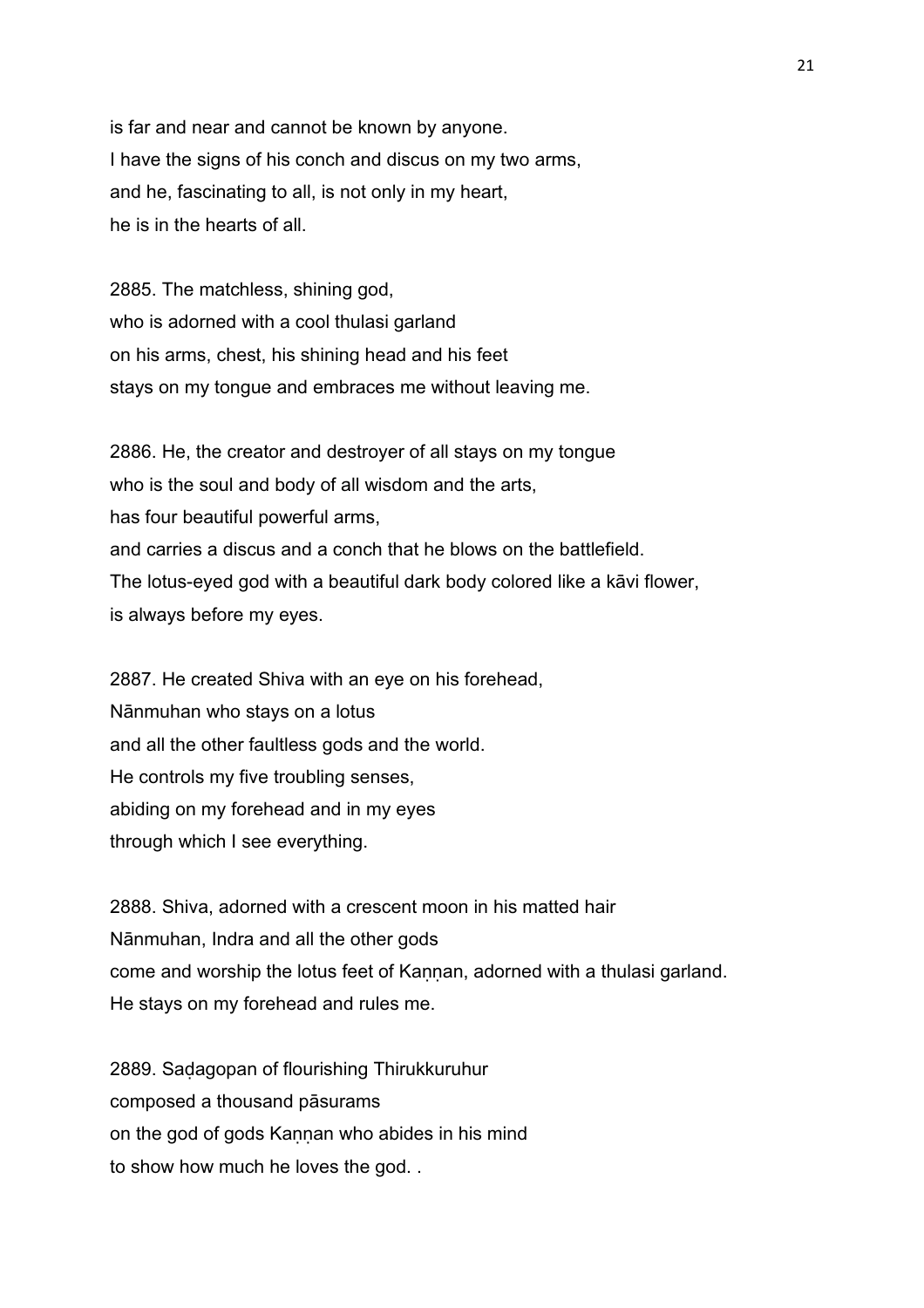If devotees learn and recite these ten pāsurams, he will keep them beneath his divine ankleted feet.

2890. He took the form of a dwarf, went to Mahābali and grew up to the sky carrying a conch and a discus in his hands as all the seven worlds worshiped his divine feet. The dark jewel-like god remains before my eyes.

2891. Our father is the earth, water, fire, the good wind and the sky and he remains before my eyes. He will come to me if I think of him and call him with love what do I need more than seeing him?

2892. O ignorant mind, worship the lotus-eyed Kannan, the god of me, my father, my grandfather and his father, the beloved of Lakshmi with a waist as thin as a vine who stays on his chest.

2893. O heart, you are good, you are good. What can we not achieve if we receive in our heart our lord, the beloved of Lakshmi. See, even in sleep you think unceasingly of that young one.

2894. O heart, you will get whatever you want without even having to think of it if you find the lord who swallowed all the worlds. measured the earth and the sky in two steps and took the form of a boar and split open the earth.

 2895. O heart, the sapphire-colored one is the father and mother of this world—that I tell you. If you and I agree and worship him he will save us from all sickness.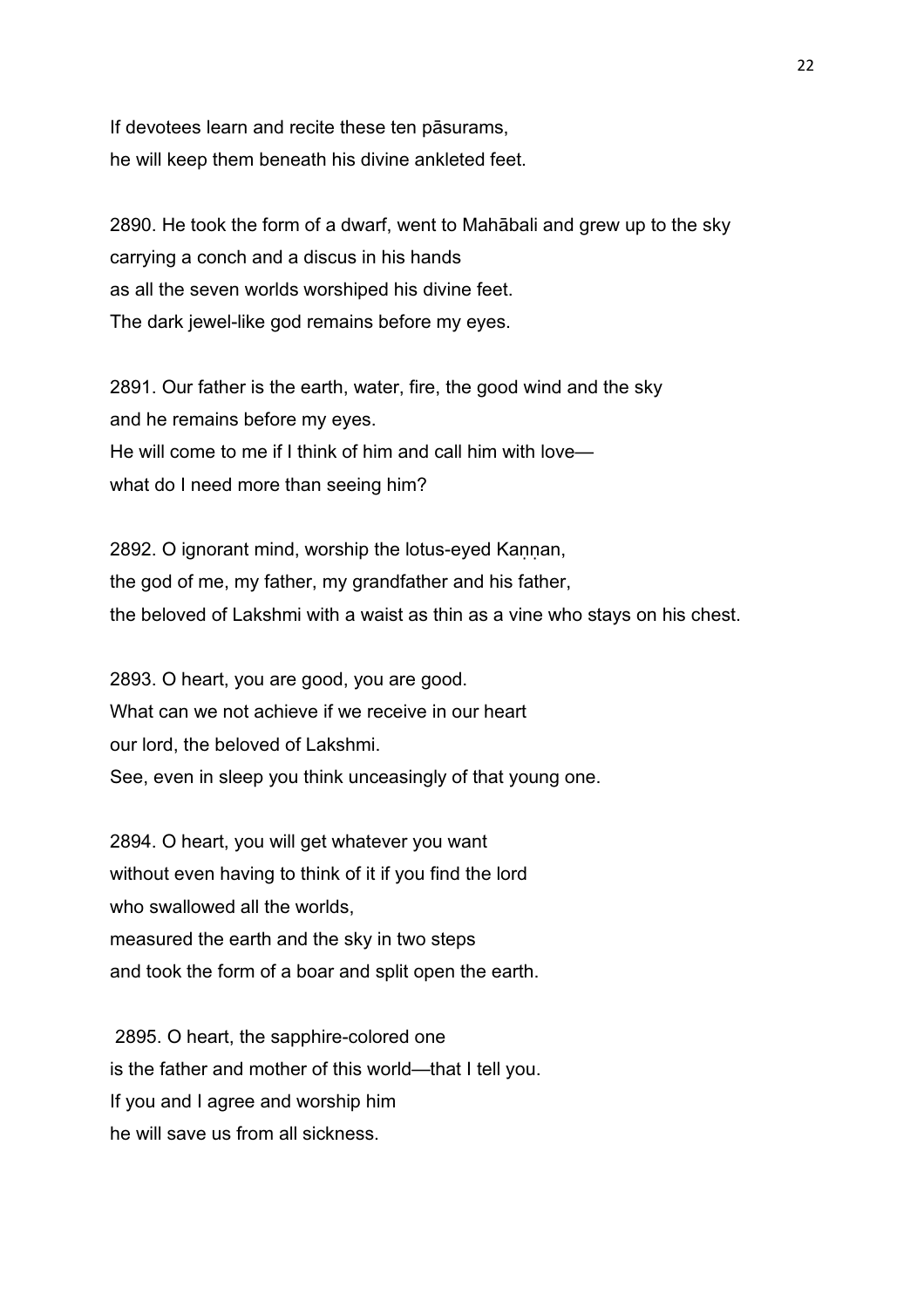2896. The gods in the sky keep you, the precious one, in their minds and praise you saying, "You are our father, you are our dear lord." I am a worthless person but I praise you, saying, "O my father, you are my dear lord. I will keep you in my heart."

2897. As soon as I hear the words, "dear Nāraṇan," my eyes fill with tears. I search for him—is he an illusion? Our Nambi trusts and loves me and will not leave me night or day. He is always with me.

2898. Nambi of southern Thirukurungudi, our ancient lord and a bright light for the gods in the sky shines like pure gold. How can I describe my dear one or forget him?

2899. I know nothing of forgeting or remembering. The lovely lotus-eyed one who shines like a diamond does not want me to forget him. He has entered my heart and he stays there how could I ever forget him?

2900. Saḍagopan of southern Thirukuruhur composed a thousand pāsurams on him, precious as a jewel, the dear Kannan, the god of the gods in the sky. If devotees learn and recite these ten pāsurams they will become good scholars.

2901. She says, "O beautiful nārai bird living on the sea-shore where abundant waves dash on the banks of the ocean, even if my mother and all the gods in the sky sleep you do not sleep.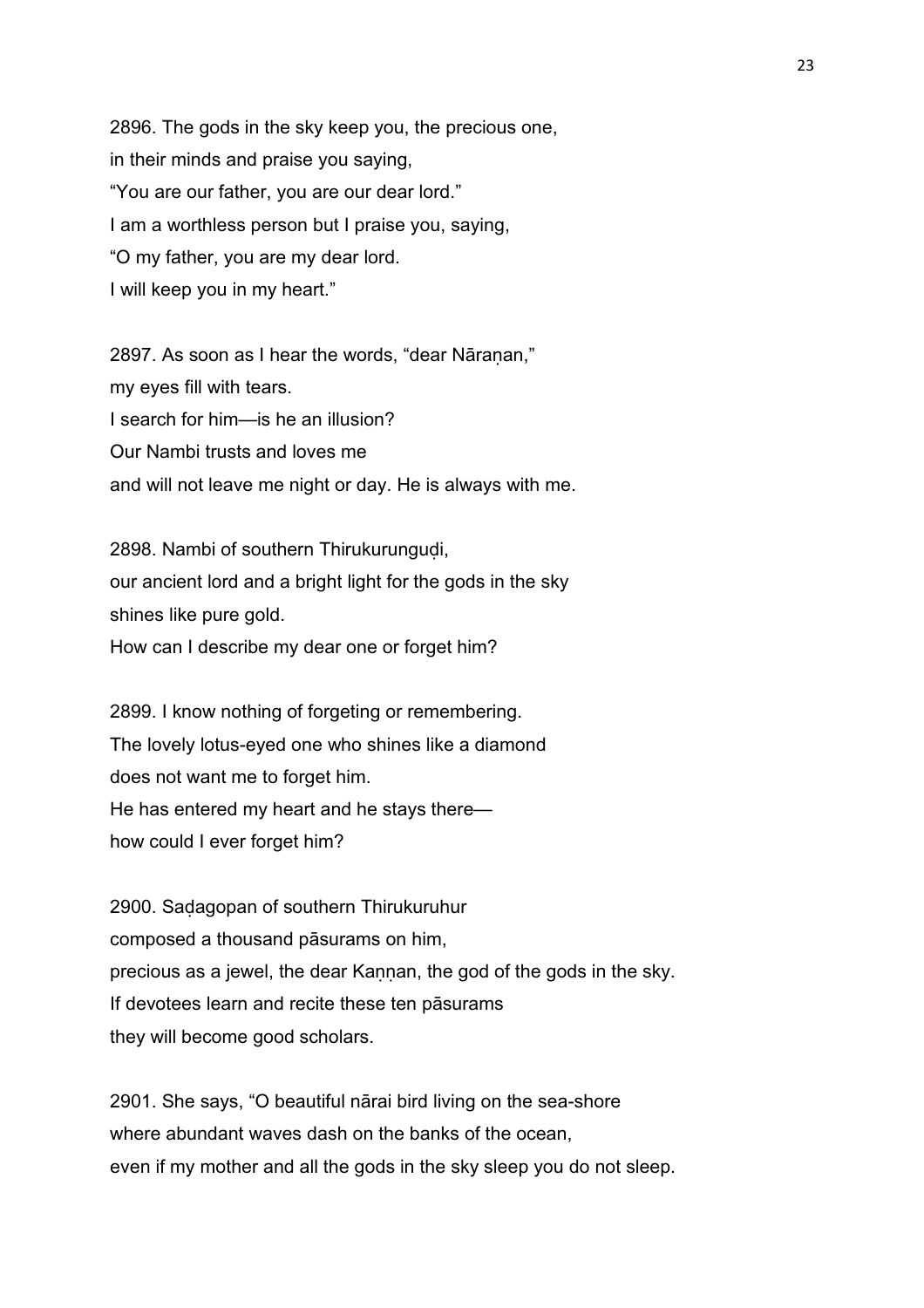Does your heart suffer like me with love sickness and your body become pale? Does Thirumāl give this suffering to you as he does to me?"

2902. She says, "O sharp-beaked andril bird, do you plunge into deep thought like me? Do you not sleep many nights just like me? Did you fall in love with the one who rests on the snake bed? Do you also love the long cool thulasi garland that he wears on his chest and that touches his feet?"

2903. She says, "O roaring ocean, you do not sleep all night and day, melting in your heart and pining with love for him. Do you have the pain that I have because I long to worship the feet of him who burned Lanka in the south?"

2904. She says, "O cool wind, you blow, touching the ocean, mountain and the sky and like me you never sleep during the bright day or night. Are you sick because you want to see him with a discus that conquers his enemies? Are you doing this eon after eon?"

2905. She says, "O clouds, may you prosper! You take the water from the ocean, rise up, become cold and pour rain. Will you do this until the end of the world? Do you suffer like me who fell in love with Madhusudana?"

2906. She says, "O beautiful moon! Today, you do not remove the deep darkness. You aren't bright and don't give light.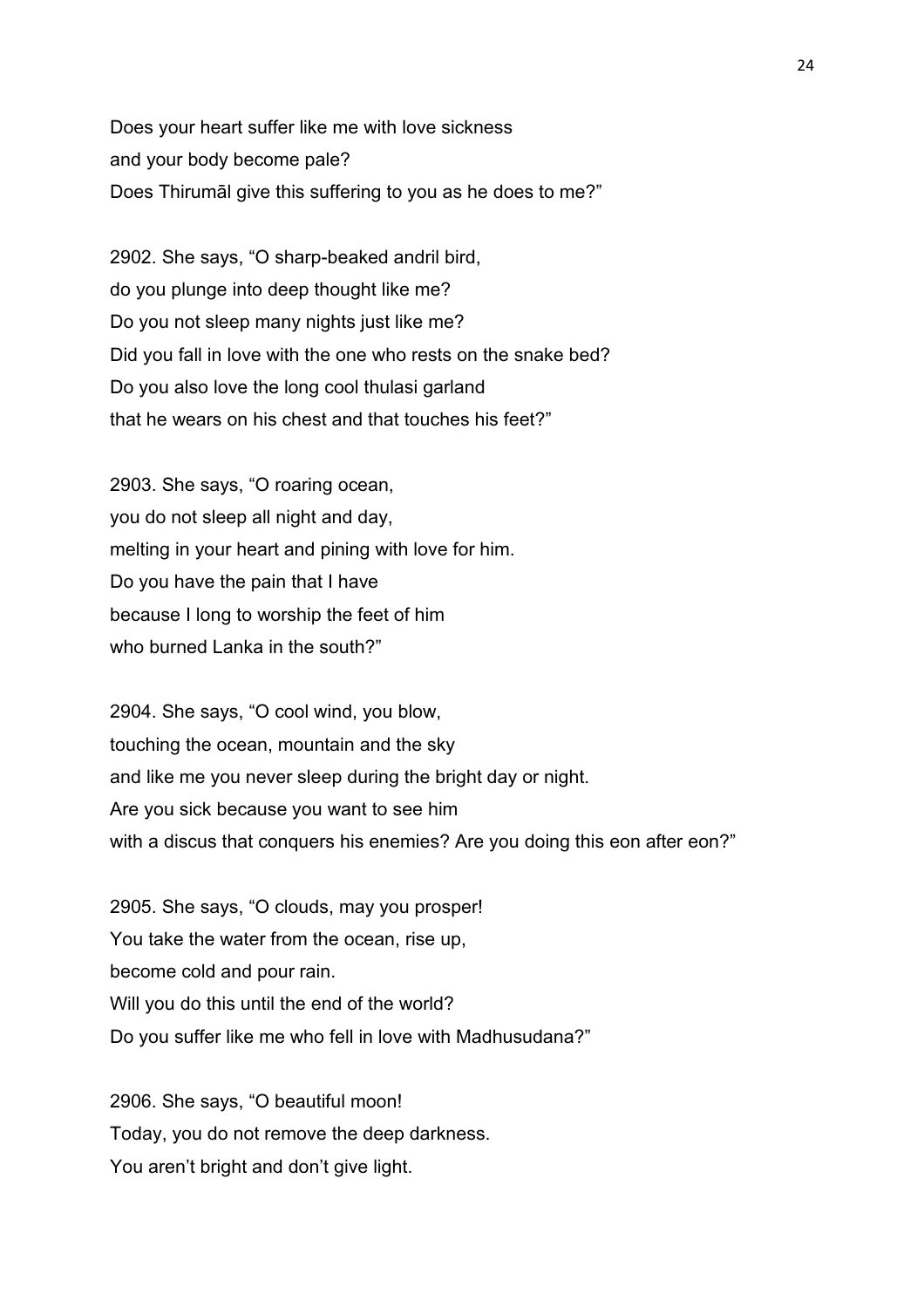Do you suffer, your brightness lost, like me because you trusted the false words of the lord who carries a discus and rests on five-headed Adisesha?"

2907. She says, "We have lost our hearts in love for our Nāranan. We worry because we are weak and cry. O deep darkness! May you prosper. You make us suffer by making the world dark. Are you going to do this until the end of the world? Won't you change and be good to us?"

2908. She says, "O salt backwater as dark as the deepest darkness, even when everyone rests at night, you do not. Do you suffer like me because you hope the heroic one who kicked Sakaṭāsuran when he came as a cart will give his grace to you?"

2909. She says, "O light that does not diminish, do you suffer because love sickness afflicts you and hurts your soft soul? You are pitiful! Are you burning because of the desire that you have for your beloved one who wears cool thulasi garlands? His red mouth is as sweet as a fruit and his large lotus eyes are beautiful."

2910. She says, "You, the everlasting ancient lord, split open the mouth of the Asuran Kesi when he came as a horse, destroyed the Asurans who came as marudam trees and measured the world and the sky at the sacrifice of Mahābali. You made me fall in love with you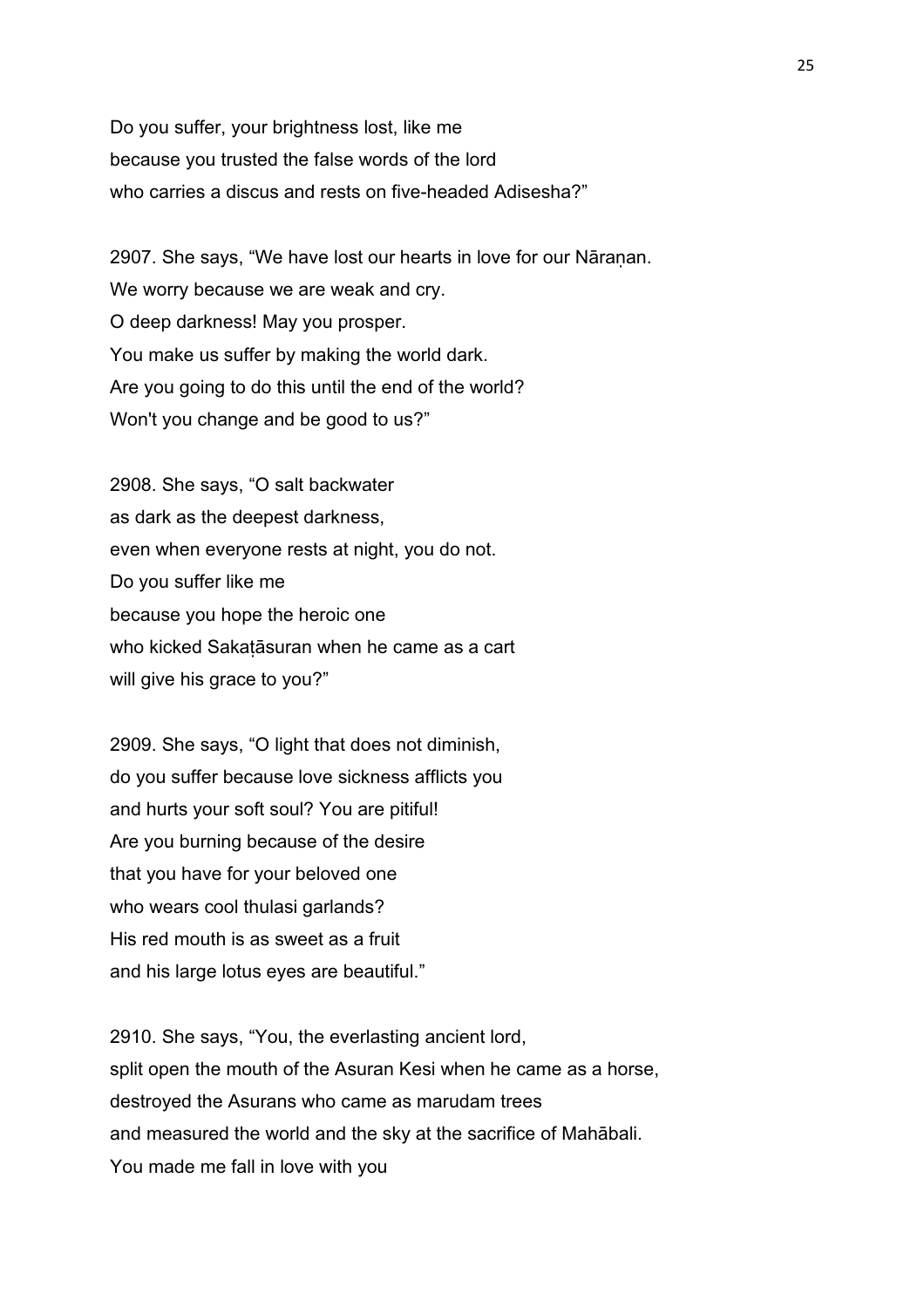and now I suffer night and day unceasingly and my body and my life are withering away. Do not make me suffer any more from my love."

2911. Saḍagopan of Thirukkuruhur with unlimited love for the ancient god composed a thousand pāsurams on him, the bright light and origin of all things. If devotees learn these ten pāsurams and do not forget them they will surely reach Vaikuṇṭam.

2912. The ancient god, moksha, the highest of all the gods, the protector of the world who has unlimited good qualities swallowed the earth and the sky. We have no other eyes but his to see.

2913. If he does not help us, who will give us grace and save the people of the seven worlds and the gods in the sky from their sins? Gopalan, the highest lord, gave his blood to Shiva to remove the curse that Nānmuhan had put on him.

2914. Our divine lord who grew to the sky at Mahābali's sacrifice and measured the world keeps on his body Shiva, the bull-rider, Nānmuhan on a lotus and Lakshmi, treating all equally as all the other gods in the sky worship him. Is there any god higher than he?

2915. Should anyone adorn other gods with flowers or worship any god other than our lord who created Nānmuhan to create all the gods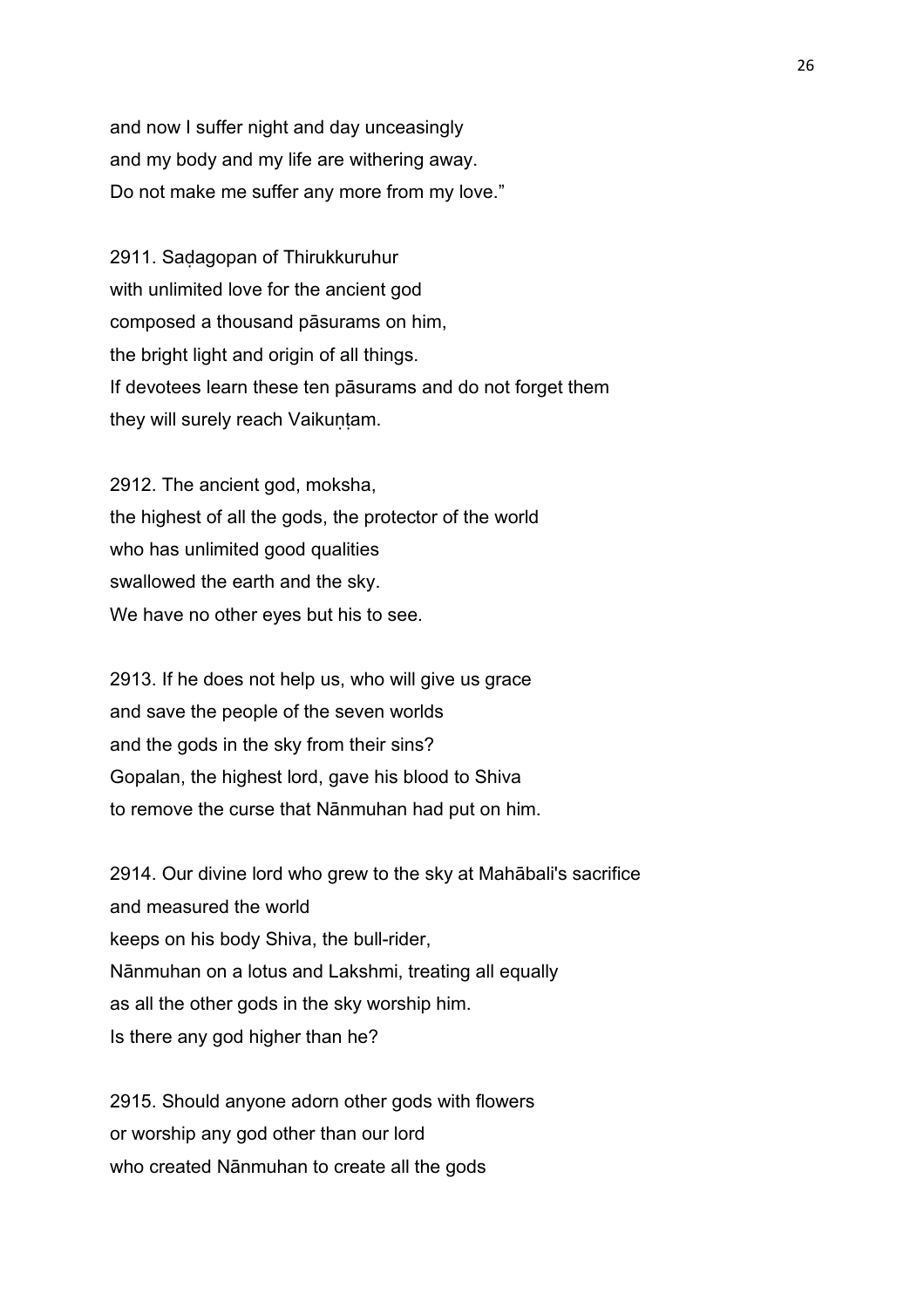and all the creatures in the world?

2916. The majestic lord with beautiful lotus eyes unique, famous and ancient, shines like a bright light. Does anyone know any other god, higher than our dear lord?

2917. He carries a discus and rests beautifully on the ocean, and he swallowed all people and all things and kept them in his stomach He is the shining flood of knowledge and his rule spreads over all the world.

2918. He, generous and mighty, swallowed all the seven worlds and rested on a banyan leaf. Who knows what is within him? Who knows the thoughts of that thief Māyan?

2919. The Māyan created all the gods, all the three worlds and everything in the world and he keeps them inside himself and protects them. Is there anyone like him who can do that?

2920. At the end of the eon when a flood came to destroy the world he swallowed all the creatures on the earth, kept them in his stomach, spat them out, and created Nānmuhan with faces in the four directions, Indra and the other gods and all the gods' worlds in the sky.

2921. Shiva the bull rider, Nānmuhan, Indra and the other gods in the sky bow to him, the eagle rider worship his ankleted feet and praise him saying, "You are a thief. O lord, you created us and all the seven worlds are from you."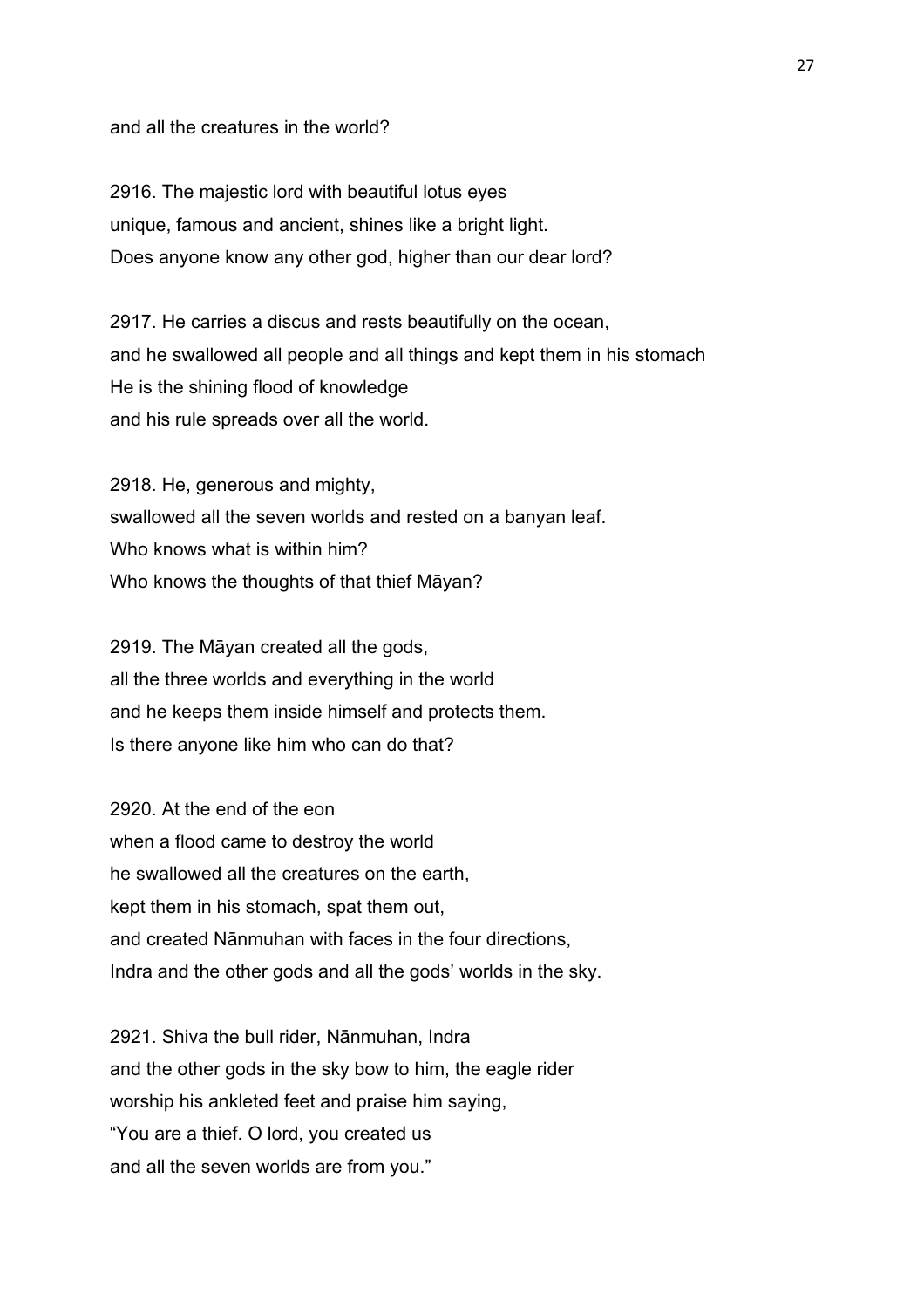2922. Saḍagopan of Thirukkuruhur composed a thousand pāsurams on the beautiful dancer Kaṇṇan, the creator of the seven worlds. If devotees learn these ten pāsurams and recite them they will have no trouble in their life.

2923. O good soul that stays in my body, you and I joined Madhusudanan, the god of the gods in the sky and it was as if honey, milk, butter and sugarcane juice were all mixed together.

2924. No one is equal or higher than you, the Māyan, who give your grace to all lives good and bad. You are the mother who bore me and the father who taught me everything. O my lord, you made me understand all things that I do not understand. I, your slave, cannot describe all that you did for me.

2925. Just as you went to the king of the Asurans Mahābali as an innocent dwarf, cheated him and measured the world with three footsteps, you made me your slave and gave me your love even when I was an innocent child and entered my heart and made me love you.

2926. You entered my heart and in return I gave my life to you. It is not possible for me to leave you, my father, who swallowed the seven worlds. What is my life? What am I? You gave me life and you took it as your own.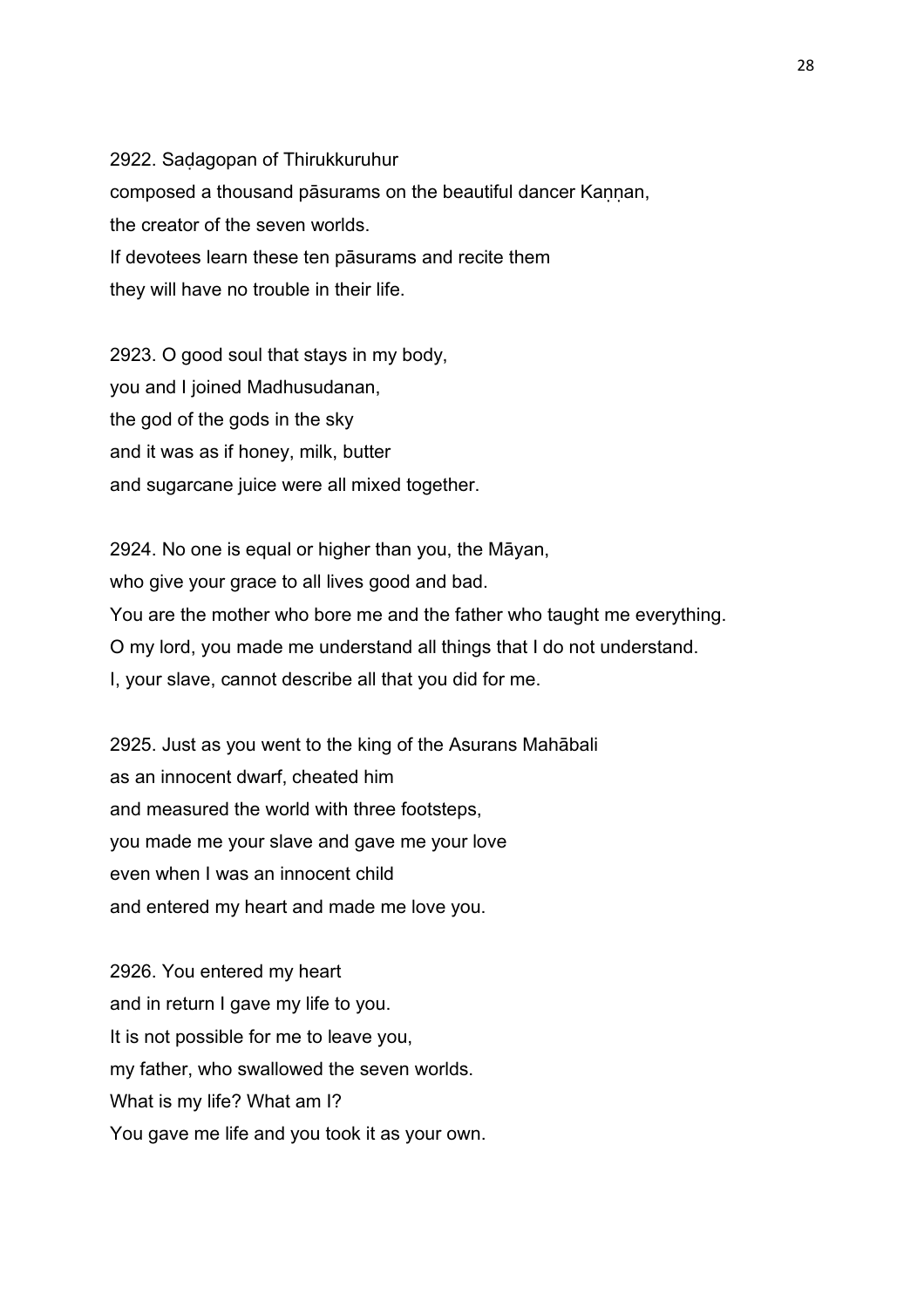2927. O father, you are the nectar that does not come from the ocean. You, the seed of all lives, who give moksha to all, took the form of a boar and lifted up all the seven worlds holding them on your tusk. Even the wise cannot know who you are. I came and joined your feet.

2928. You, the bright moon, remove the bad karma of your devotees when they approach you. You cut off the nose of the Rakshasi Surpanaha and you stay in the hearts of your devotees who keep you in their minds and do not leave you as a light that is their protection. I received you into my life as soon as I was born.

2929. You, the dark cloud-colored lord, the highest, praised by the gods in heaven, the sweet sound of a fine, well-used yazh, faultless, sweet as sugarcane, my nectar are my Kaṇṇan—I have no refuge but you. Take care of me.

2930. I was born in this world because of my devotion and the tapas that I practiced for many ages. In my heart I have worshiped my father who as a child stole butter from the uri, hid and ate it so that I will not be born again and suffer.

2931. Since I, the slave of Kannan, the matchless, pure god of gods adorned with a fragrant cool thulasi garlandworshiped and danced praising him,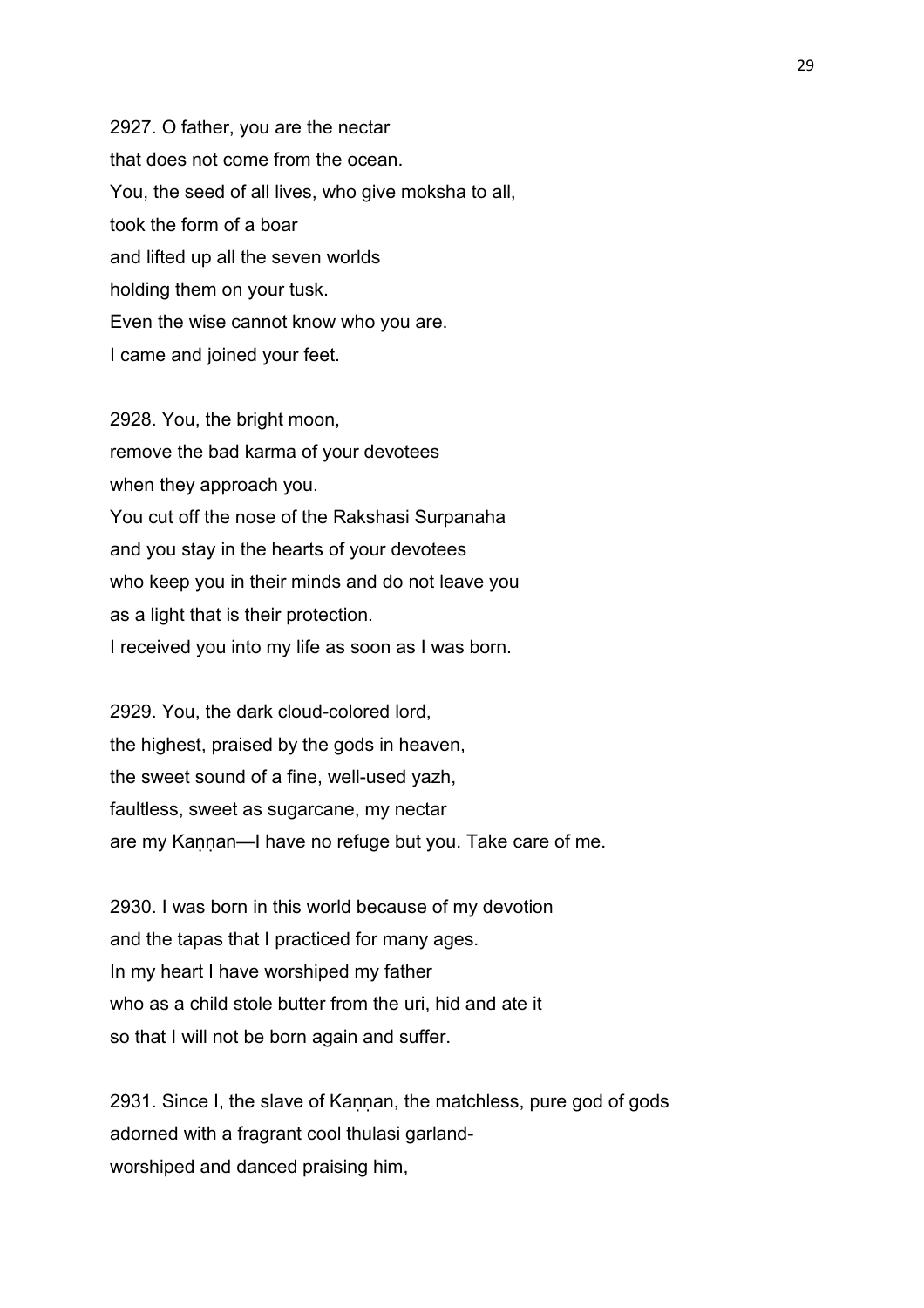my terrible sicknesses and troubles have all gone away and I am plunged into my love for him.

2932. When will the day come when I can leave the pleasures of this world and, without any sickness, old age or birth, become a bright light and join the devotees of Māyapiran with a shining discus and a conch who gives his grace to the world and makes it flourish? When will the day come when I join his devotees?

2933. Saḍagopan of southern Thirukkuruhur, filled with devotees, composed a thousand pāsurams on the magical one who grew angry with king of Lanka the mighty Ravana and destroyed his Rakshasa clan. O devotees, learn these ten pāsurams, sing and dance with the group of devotees and you will be happy.

2934. Her mother says, "My daughter who has a bright forehead dances and dances singing his praise. Her eyes are filled with tears. She searches and searches for the highest one, saying, 'Narasinga!' She withers away with love for him."

2935. Her mother says,

"My daughter has a bright forehead and lovely nature and suffers wanting to see you. You cut off the thousand arms of the strong Asuran Vānan and saved the world,

but you are not compassionate and do not show yourself to her. "

2936. Her mother says,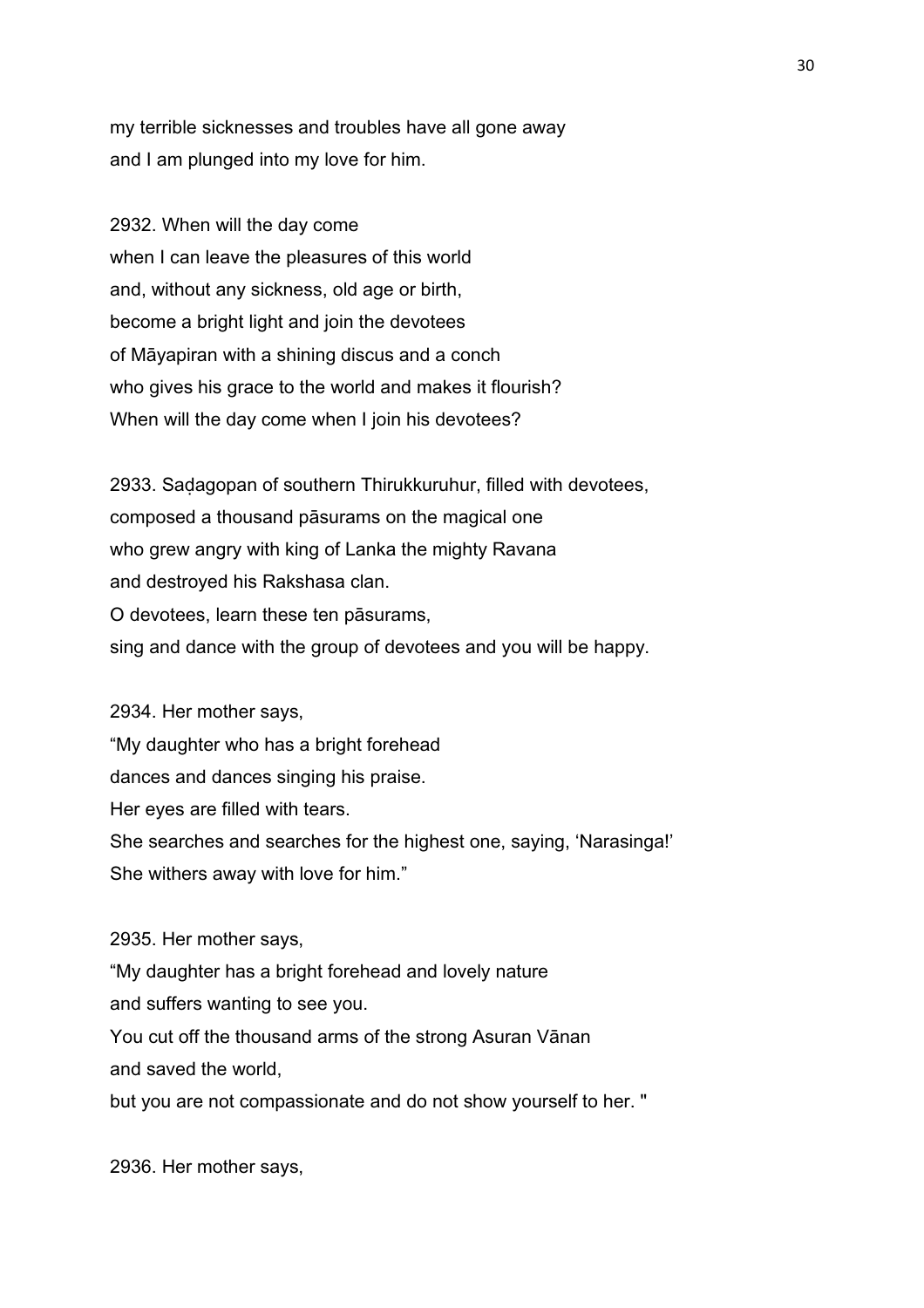"Her love for you makes her suffer and she melts like arakku and wax in a fire. You have no compassion—what should I do, O you who burned Lanka, the country of the king of Rakshasas?"

2937. Her mother says, "She says 'You destroyed Lanka and raised your eagle banner in victory.' She sheds many tears, her mind is confused and her sighs are like burning fire. She folds her hands and worships you."

2938. Her mother says, "She thinks of you, colored like pearls, day and night and her eyes, lovely as water lilies, are filled with tears. She says, 'Won't you give me your cool beautiful thulasi garland that swarms with bees?' How can I believe your devotees when they say you are kind?"

2939. Her mother says, "She says, 'You are kind. I love you more and more. You are the nectar of my life. You are in my heart!' and she melts and melts for you."

2940. Her mother says, "My daughter is hurt because you cheated her and she says, 'You are generous, you are my Kaṇṇan resting on the milky ocean.' She hides her love from me and doesn't tell me how you cheated her."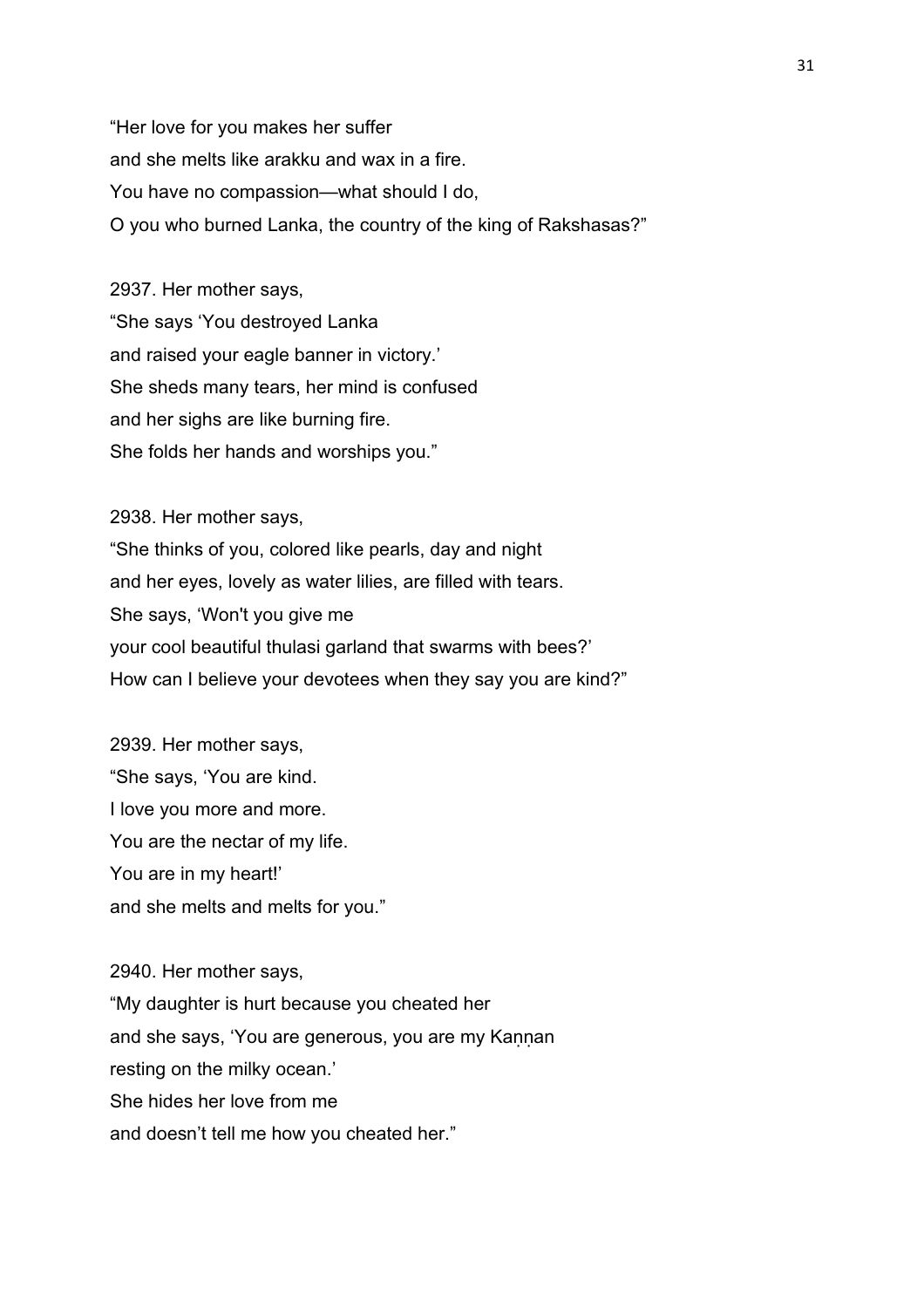2941. Her mother says, "She says, 'You cheated me.' She worships him and her heart suffers and she sighs. She says, 'You cheated Kamsan and killed him.' She has come to you for refuge. It is wrong to cheat her."

2942. Her mother says, "She doesn't know when the sun rises or when it sets. She says, 'I long for his cool fragrant thulasi garland with its flowers that drip honey.' O you who have a sharp round bright discus, what can you do for my poor daughter?"

2943. Her mother says, "She is a poor innocent girl and doesn't know whether it is night or day. Her lovely faultless eyes are filled with tears. O you who burned Lanka and destroyed all the creatures there do not make this girl whose glance is as innocent as a doe's suffer."

2944. She says,

"The generous Saḍagopan composed a thousand pāsurams praising the faultless famous Vāmanan who made a girl fall in love with him, describing how her mother worries for her. If devotees learn these ten pāsurams with music they will join the feet of him decorated with garlands.

2945.The lord with large eyes as beautiful as lotuses, a mouth as sweet as a fruit and red as a lotus, feet as lovely as lotuses, a divine body as pure as gold, with a conch and a discus in his hands and wearing garlands, ornaments and a sacred thread on his chest,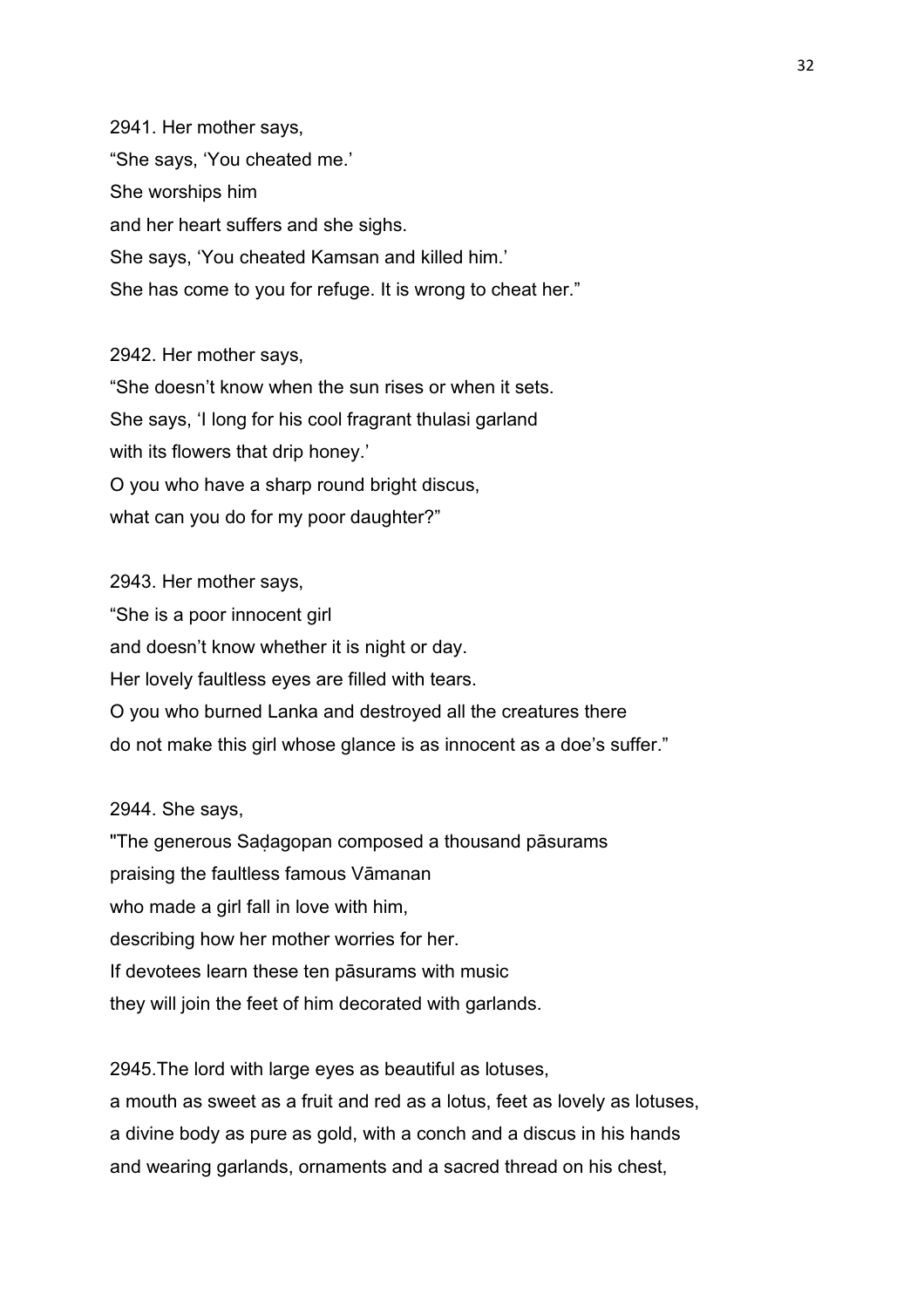came, entered my heart and gave his love to me.

2946. He has divine body shining like the sun in the sky, lovely eyes and hands like beautiful lotuses, and he keeps Thirumagaḷ on his chest, Nānmuhan on his navel and Shiva as a part of his body. I have no place on his body but he has entered my heart.

2947. He has a lotus mouth as sweet as a fruit and eyes, feet and hands like beautiful lotuses. He shines like a bright hill and all the everlasting seven worlds are in his stomach. There is nothing in the world that is not inside him, and he has entered in my heart.

2948. He, precious like a emerald hilll, is in all things. His eyes, hands and feet are like fresh lotuses and he is as sweet as a nectar that will never become bitter on any day, any month, any year or any time until the end of the world.

2949. He is the nectar that will always be sweet, a dark cloud that has entered my heart. Even red coral cannot compete with my dear Kannan's lovely red mouth. His eyes, feet and hands are like lotuses and he wears a long garland, a tall crown, an oṭṭiyāṇam around his waist and many other ornaments.

2950. He of many names and bright forms is adorned with many ornaments and his qualities are too many to conceive. He has wonderful knowledge and rests on a snake bed. He is the joy of seeing, tasting, hearing, touching and smelling.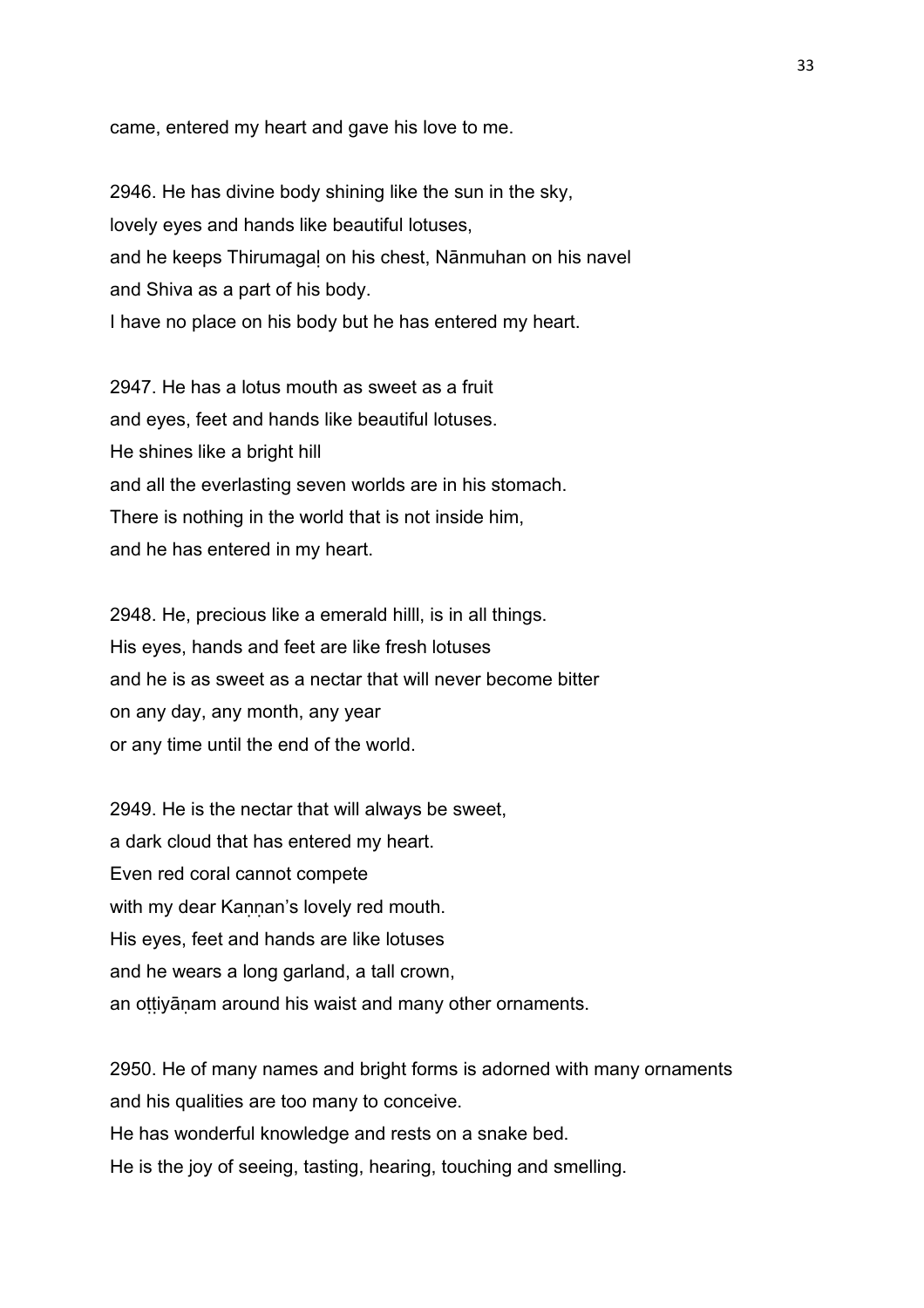2951. He rests on a snake bed on the milky ocean killed seven bulls to marry Nappinnai whose lovely arms are like bamboo and he destroyed the seven mara trees in groves where honey drips. His golden crown is adorned with a cool thulasi garland tied with flowers.

2952. The omnipresent four-armed one, as strong as a bull, wears a golden crown and a cool thulasi garland. He has entered my heart and forgiven my faults. I do not have the words to praise him tell me how I can describe him.

2953. Shining like a dark diamond, he is the soul within my soul. With his endless fame he, neither male nor female, is sweet nectar, moksha that is so hard to attain, and the fragrance of alli flowers.

2954. He is not male, not female, and he is not an ali, who is neither. No one can see him. He neither is, nor is he not. When a devotee wishes to see him he will appear in whatever form the devotee wishes or he may not be there. To describe the dear lord is very hard.

2955 Saḍagopan of Thirukkuruhur composed a thousand andādi pāsurams on him, our father who danced the wonderful kuḍakuthu dance,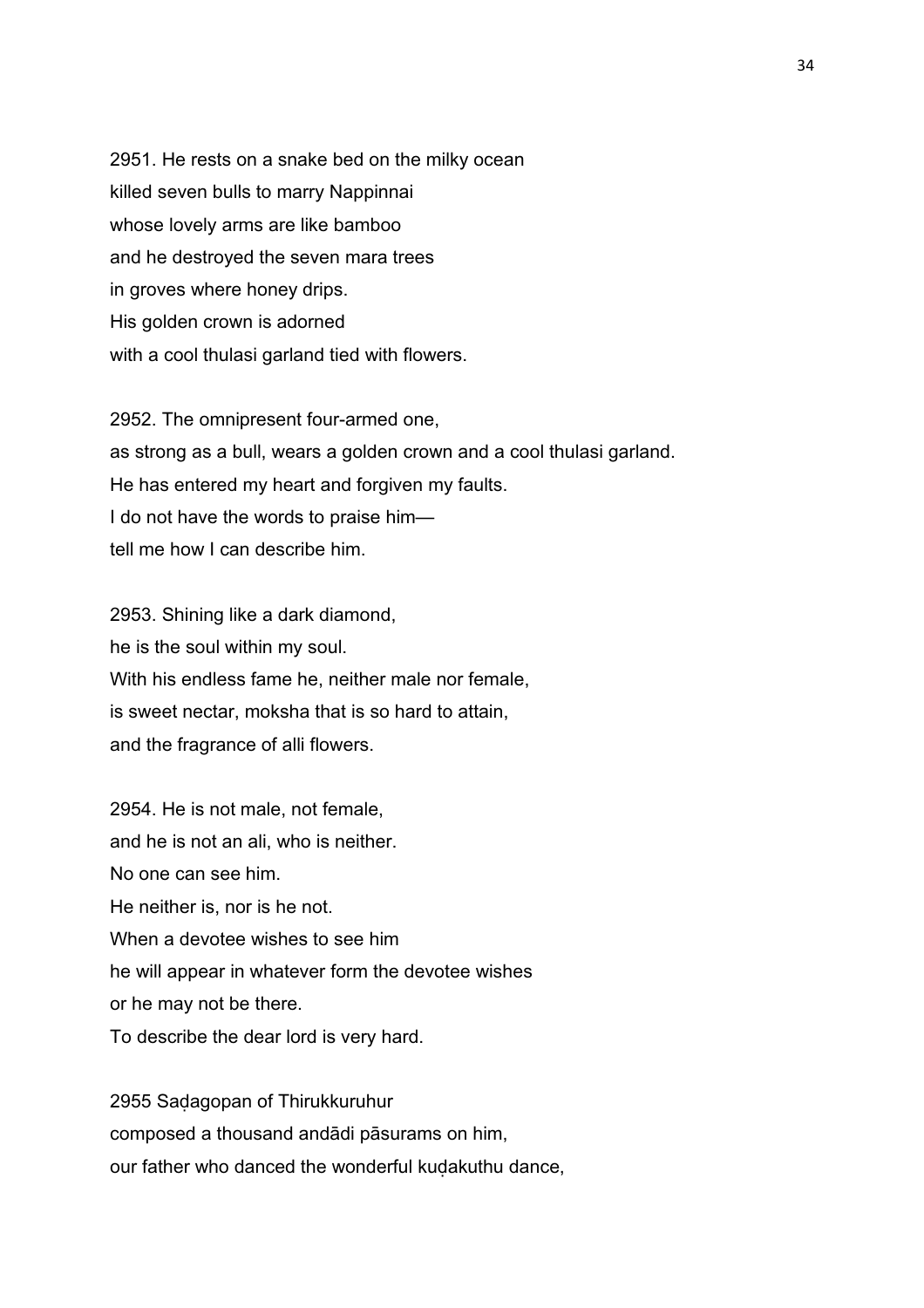whom no one can describe.

If devotees learn these ten pāsurams and recite them well they will reach Vaikuṇṭam.

2956. O lord of Vaikuntam colored like a blue sapphire, you are a naughty divine dwarf, nectar that has entered my heart and remains there always, and a strong bull worshiped by the gods. You remove the troubles of your devotees, and destroy the Asurans, and though you stay in Vaikuntam, you are with me.

2957. He swallowed all the worlds leaving nothing behind and he kept them in his stomach. Changeless, he is a flood of knowledge, a faultless bright light and nectar for all. There is no place on this earth that is not seen by the lotus eyes of Kannan. He has entered my heart.

2958. His eyes are as beautiful as lotuses and the gods worship him as their lord. He, the dear one, adorned with fragrant flower garlands shining like a golden mountain, gave me the good fortune of approaching him and worshiping him. I dance happily thinking of him always. He, the generous one, gave me his grace to sing beautiful pāsurams that praise him.

2959. You, the generous Madhusudanan, my emerald hill and my father, gave me the good fortune of thinking only of you. How could I leave you? I praised your fame that is like a flood,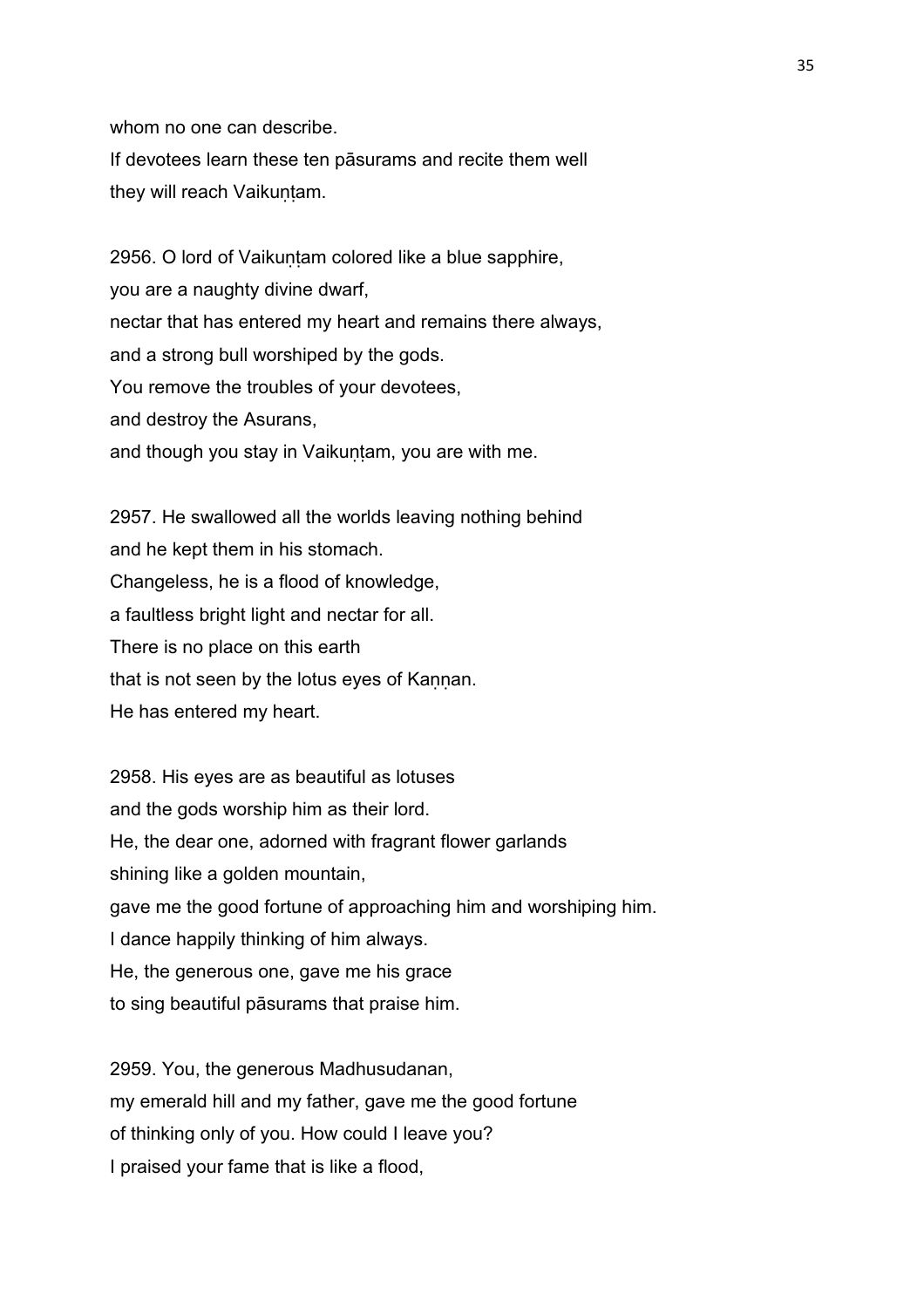danced and sang with joy and all my sickness and troubles went away.

2960. O my father, you rest on the five-headed snake Adisesha on the milky ocean in yogic contemplation. I escaped my troubles and you destroyed all my cruel karma. Now I have become your slave forever how could I ever want anything else?

2961. I thought and thought of you and praised you in songs and danced and all the bad karma of my former births went away. You took the form of a man-lion and split open the chest of Hiranyan when he disgraced you. I am your slave. There is nothing that I cannot do.

2962. What is there that I cannot do? He who swallowed all the seven worlds came and joyfully entered the heart of me, his slave,and will not leave me. The terrible troubles that I have will go away. He protects me and saves me and I will not go to cruel hell in all my seven births.

2963. Born in many births again and again, I have reached your feet and my heart is happy as if it had plunged into a divine flood of bliss. O father who ride on a flying eagle you fought many Asurans, and you defeated and destroyed them. O dear one, do not go away from me.

2964. O my father, you are the god of Thiruvenkaṭam.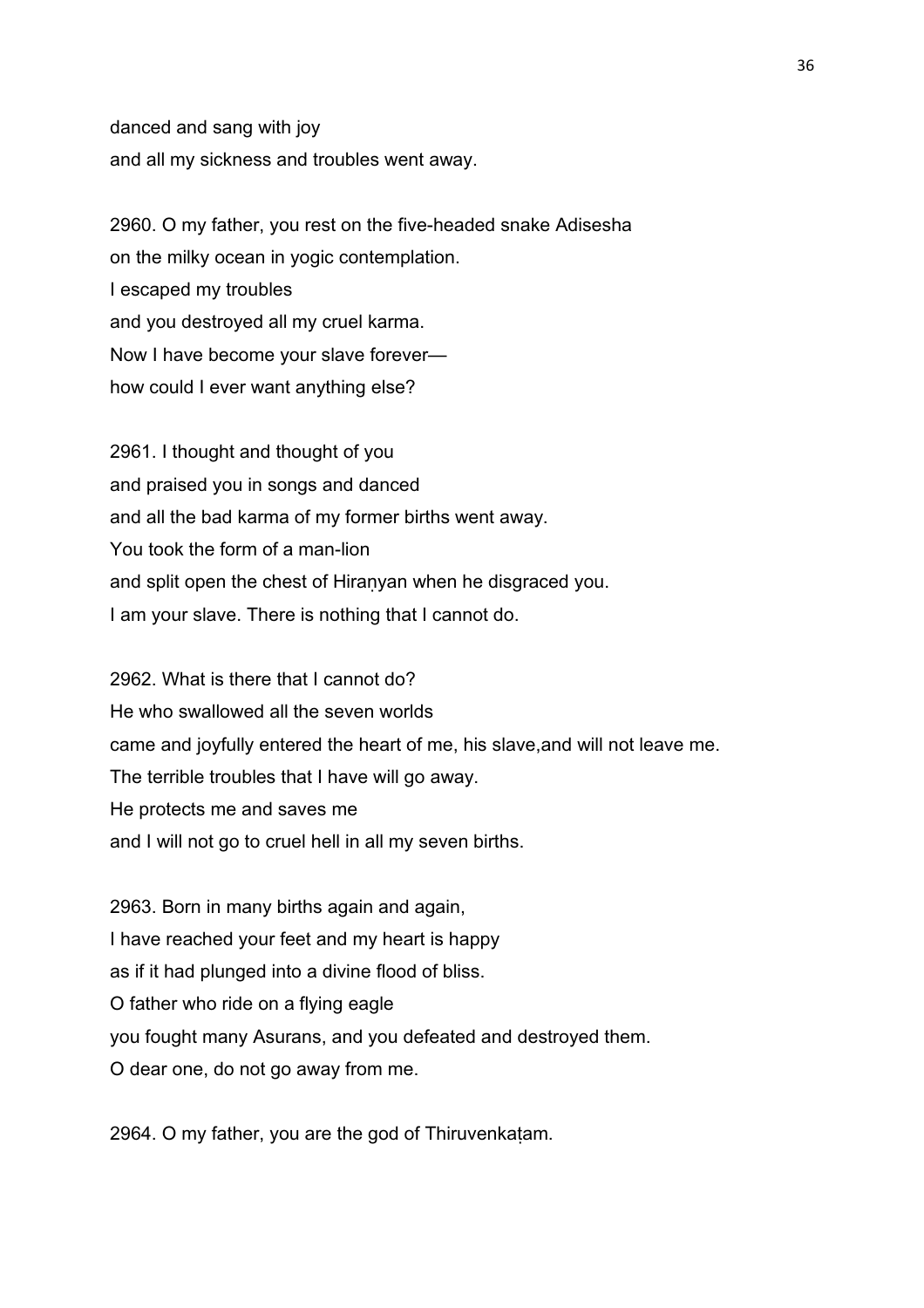You destroyed Lanka shooting one arrow and made all the seven maramara trees fall.

You are nectar, adorned with bunches of beautiful cool thulasi garlands.

O young one, strong bull among the gods,

you have entered my heart—where will I go now?

2965. You are the past, present and future, and you are my father and mother and my life. I have reached you and will not leave you who are the lord of the three worlds that praise your ancient fame, O highest one, adorned with fragrant thulasi garlands, lord of the cool Venkatam hills.

2966. Saḍagopan of famous southern Thirukkuruhur composed a thousand andādi pāsurams praising the wonderful lotus-eyed Kannan whose hair is adorned with beautiful thulasi garlands. If devotees learn these ten pāsurams and sing them they will be the devotees of Kesavan.

2967. The lord Kannan with a beautiful form is a dark diamond and the lord of the gods in the sky. Whether they are rich or poor, Kesavan gives his devotees faultless lives for all their seven births. Everything happens on his earth because of our lord, our father Nārāyanan.

2968. Nāranan is the lord of the seven worlds. the creator of the Vedas, the cause, action and karma of the world, and he is my father. Our lord Madhavan is beautiful, worshiped by all the gods,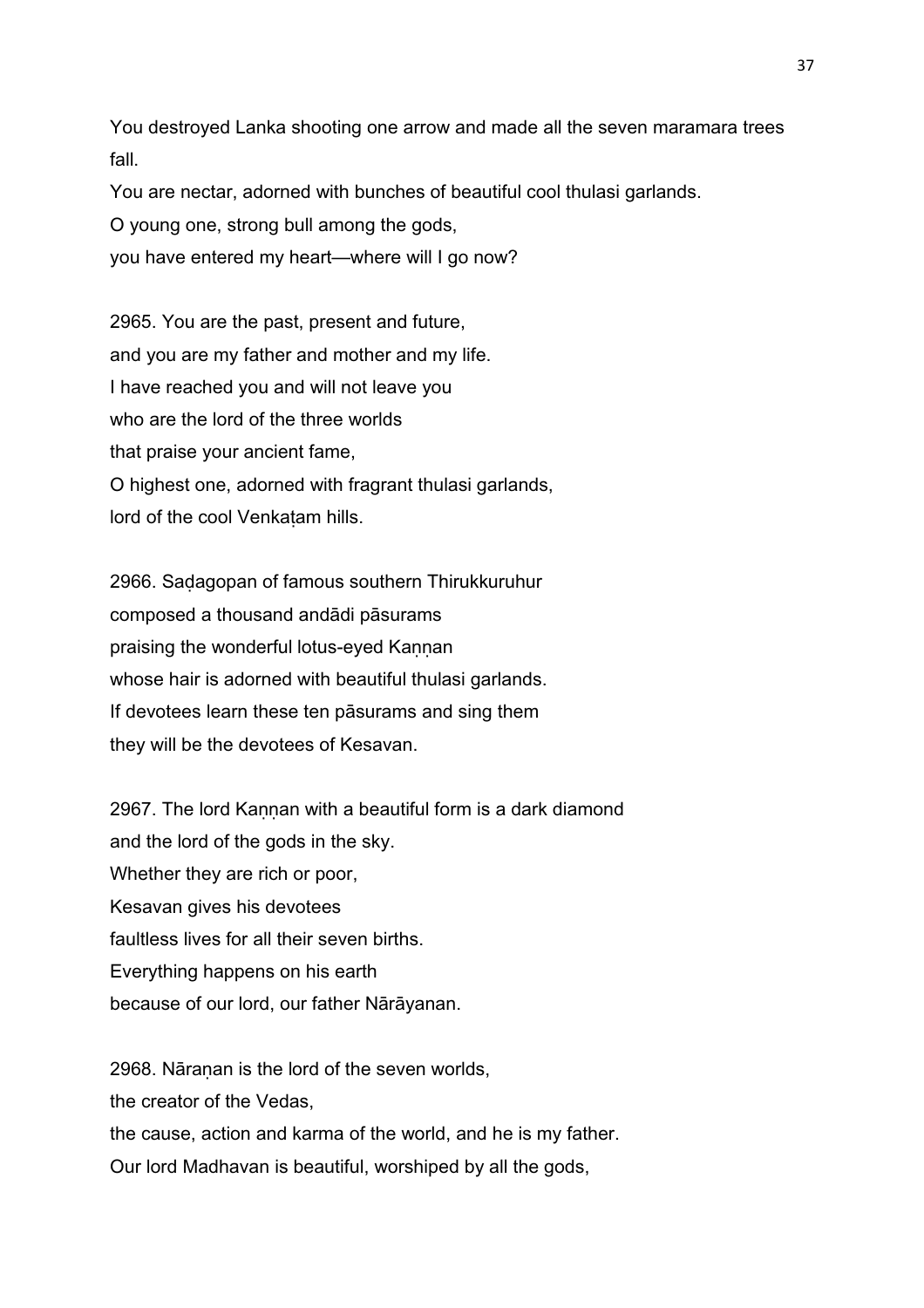and he broke the tusks of the elephant Kuvalayābeedam.

2969. As soon as I said the word Madhavan he came, entered my heart and gave me his grace so that no trouble will come to me. He is the nectar that destroys all evil, the lotus-eyed lord strong as a mountain and sweet as faultless sugar, and he, Govindan, is my father.

2970. My dear Govindan dances on a pot saying, "I am Gopalan!" and makes the gods sing and dance with him. My father, the strong lord who accepted me and removed all my faults and karma, gave his grace to me and to my friends and relatives and made us join him for all our seven births.

2971. Our father Madhusudanan who has beautiful lotus eyes, feet and hands and a divine body like a dark shining mountain, carries in his hands a conch bright as the moon and a discus that shines like the sun.

2972. I sing and dance eon after eon saying, "I have no refuge but you, Madhusudanan, and I do no work except to praise the lord." He comes before me in all my births and gives me his grace because of my good fate. I have joined my father Thirivikraman.

2973. You, the mighty lord who took the form of a dwarf, granted me a mind to praise and worship your lotus feet eon after eon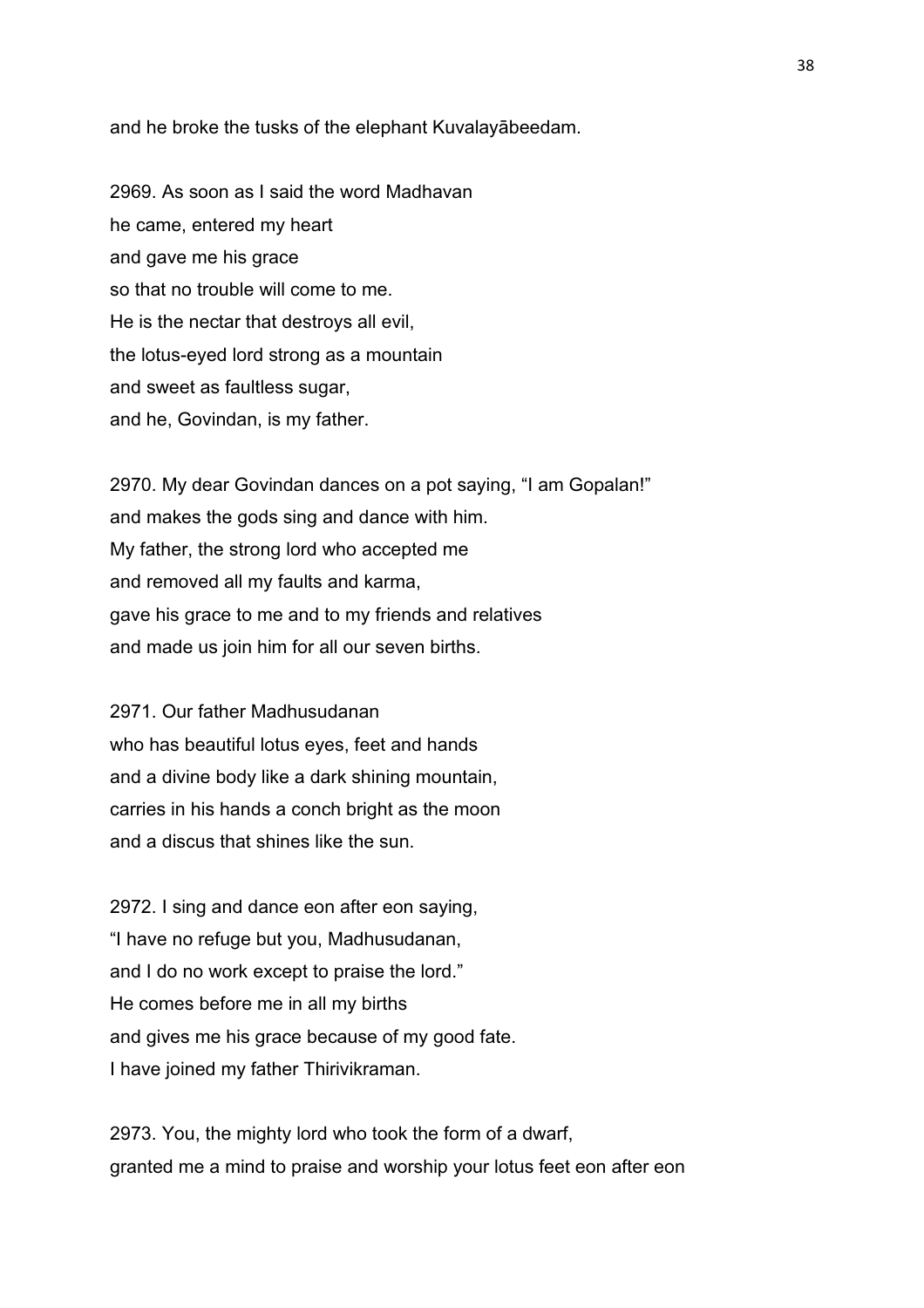saying, "You, with beautiful lotus eyes, a red mouth sweet as a fruit and teeth white as marble are Thirivikraman, my father."

2974. I praise your feet and worship you saying, "You, a dwarf with the color of an emerald and eyes as beautiful as lotuses are the father of Kama." You gave me a pure mind, removed the troubles of birth and destroyed the evil thoughts in my mind. O Sridhara, what can I give you in return?

2975. I praised you saying,

"You, Sridharan, have beautiful lotus eyes." I was anxious and frightened day and night, my eyes were filled with tears, and I sighed and sighed, but you entered my heart and took away my bad karma. O my Rishikesa, every day I will keep you in my mind and my joy will always increase.

2976. My dear Rishikesan, the lord of the gods in the sky, destroyed the Rakshasa clan in Lanka. O heart, even if you are confused and do not know who the lord is, keep Padmanabhan firmly in your heart, bow to him and know surely that he is the almighty.

2977. The highest lord Padmanabhan, the Damodaran, god of the gods in the sky, dark as a cloud, sweet as nectar, generous as the Karpaga tree, stronger and wonderful than other gods and the creatures of the world who stays in Thiruvenkatam hills took me and gave himself to me.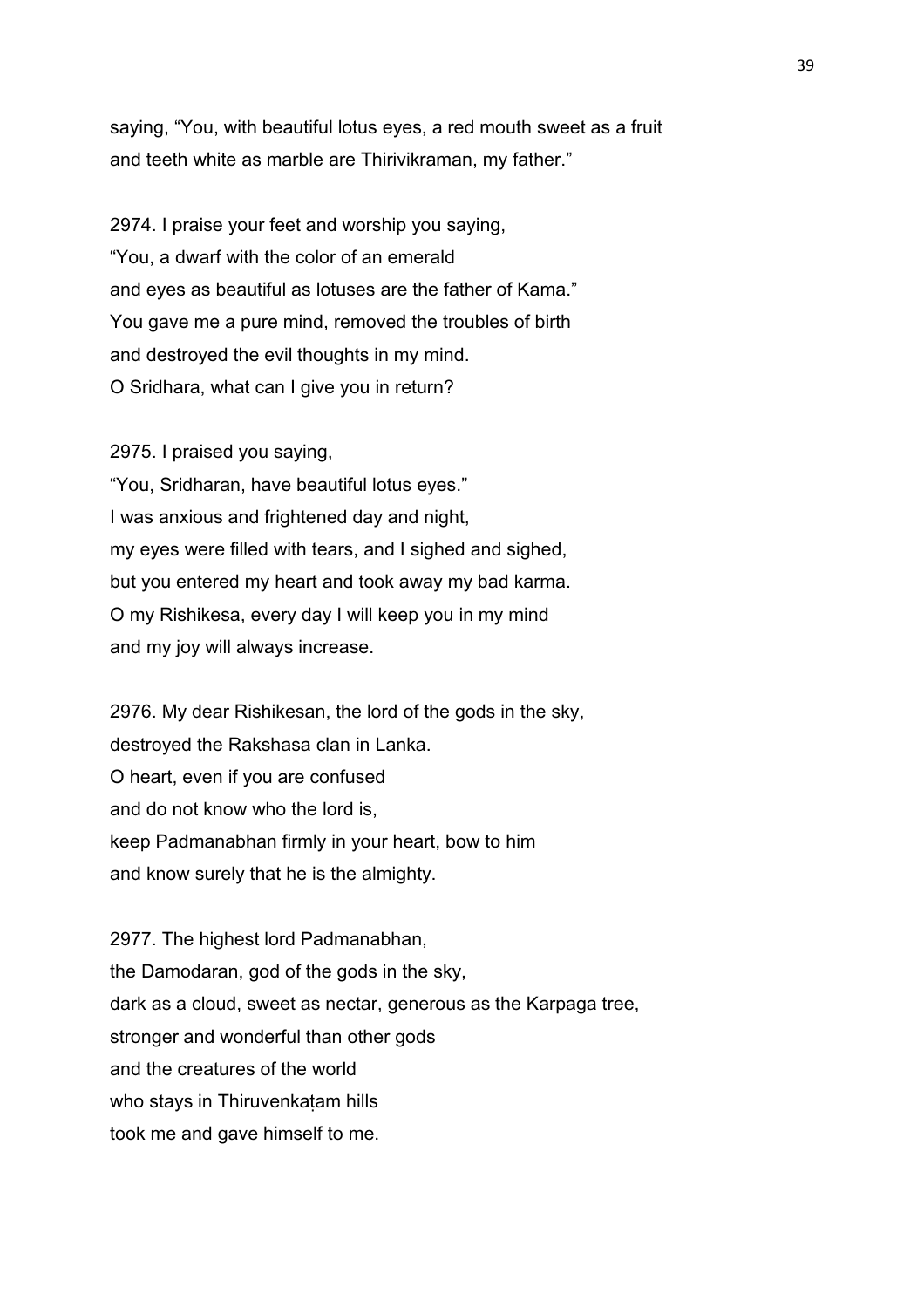2978. His devotees worship him saying, "He is the ancient lord and he swallowed all the seven earth. Is it possible for someone to know Damodharan, our lord? Even Nānmuhan with heads facing in all four directions and Shiva were not able to reach the feet or head of the ocean-colored lord."

2979. Sadagopan of southern Thirukkuruhur composed a garland of a thousand Tamil pāsurams on Kannan, a precious jewel and bright light, Neḍumāl, the lord of the gods in the sky. If devotees learn and sing these twelve pāsurams they will reach the feet of the highest one.

2980. He rests on the snake bed Adisesha and embraces Lakshmi on his chest. He is moksha and the lord of all, and he is the beloved of the earth goddess and the goddess of wealth. He is the boatman for those who wants to cross the ocean of birth.

2981. If devotees join the matchless lord adorned with a thulasi garland who saved the elephant Gajendra when it was caught by a crocodile in a cool blooming pond, the troubles in their lives will go away and he will remove the ocean of sorrowful births for them and grant them moksha, a dwelling that has no sorrow.

 2982. He keeps Nānmuhan, the creator of the world, on his navel, Shiva, the destroyer of the world, on the left part of his body and he embraces lovely Lakshmi, the goddess of wealth, on his chest. The lord exists everywhere and in everything you see in the world,

2983. O devotees, if you control your five senses and the pleasures they give and praise the divine qualities of the strong lord who killed the Asuras,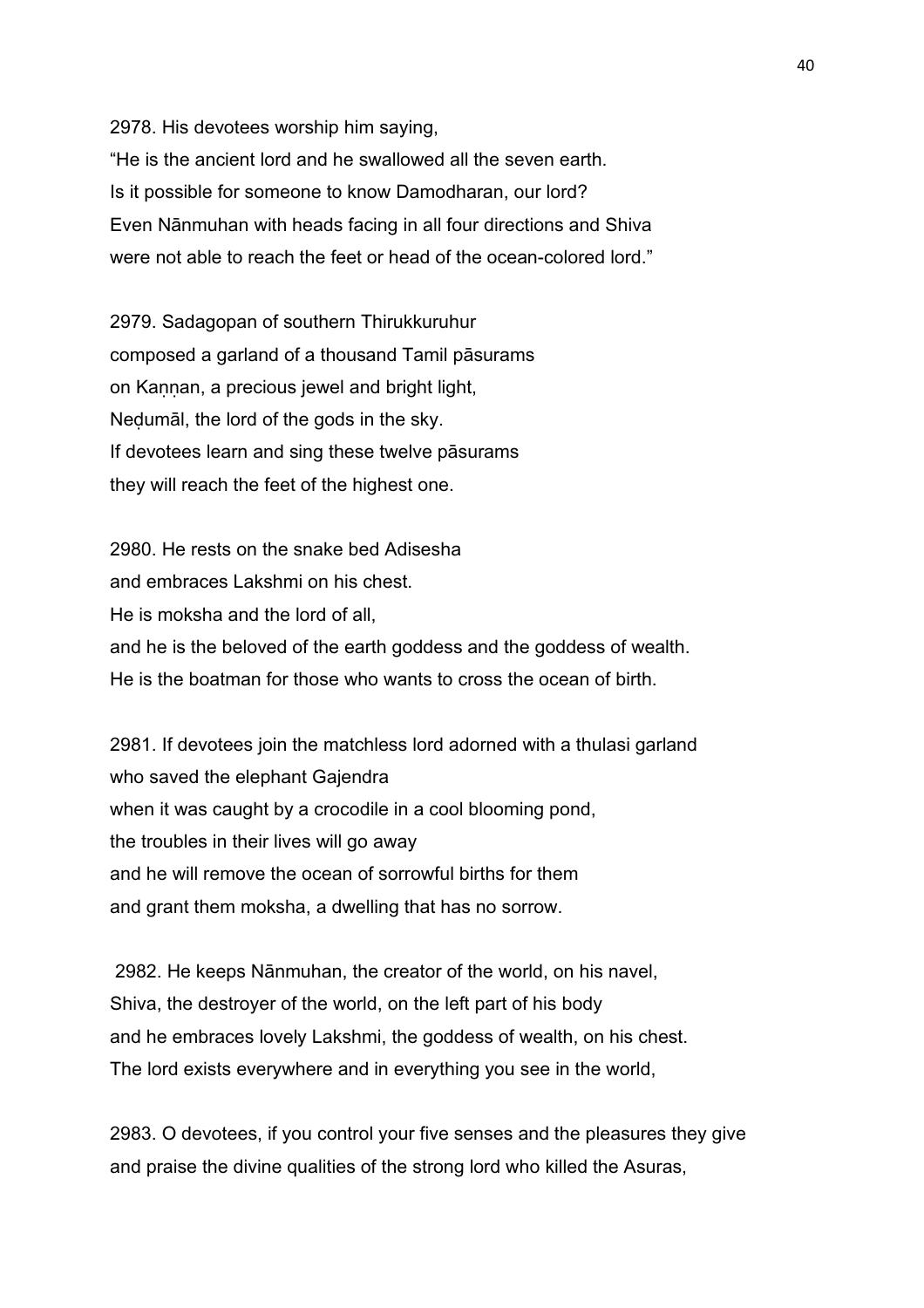and remain with him always, you will enter the endless moksha that is faultless goodness.

2984. The matchless everlasting god of the gods, the faultless one who protects his devotees in all the three worlds from their sorrowful births that come ceaselessly and from all trouble in their lives, took the forms of a horse, turtle, fish and human to protect this world from evil is my teerthan.

2985. When Arjuna saw the same garland on the head of Shiva that was on the feet of the faultless lord who measured the world. he realized that Kannan is the real god. Who can praise the excellence of the lord, adorned with beautiful thulasi garlands?

2986. As a dwarf the lord who rests on a snake bed on the ocean measured the world and the sky with his two feet. He split open the earth, went to the underworld as a boar and brought up the earth goddess and he swallowed the earth and spat it out. Who can understand the things that he does out of love for the earth goddess?

2987. Is there any way someone can see our dear Kannan, our Esan? Even though he swallows the whole world it is not be enough for him. He is omnipresent in all places, in the souls of all the creatures of the world and in all the heavens in the sky. There is no place where he is not.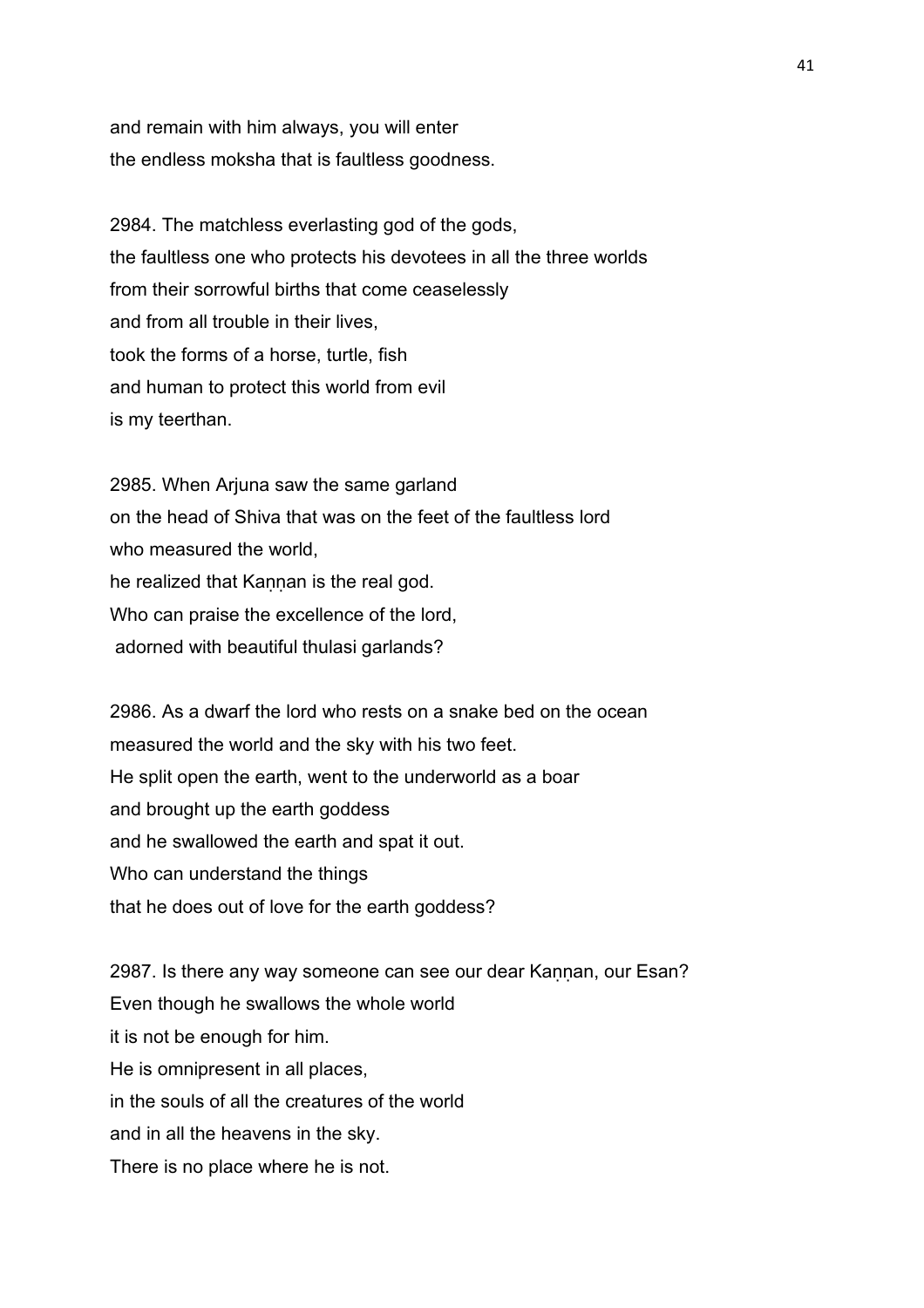2988. Prahladan the son of Hiraṇyan said, "Kaṇṇan is everywhere," and his father opposed him saying, "See, he will not be here in this pillar," but the moment he broke open the pillar Thirumāl came out as a man-lion and killed him. Who can understand the power of him who took the form of a lion?

2989. I saw the dark cloud-colored Kannan, the god of the divine world of the gods, of moksha, hell, the middle world, the root and seed of all things who pervades everything but also stands alone.

2990. Saḍagopan from the flourishing Pandya country filled with groves where bees swarm composed a thousand Tamil pāsurams with music to the dear lord with a dark body and bright eyes. If devotees learn these ten pāsurams and recite them well they will reach moksha in the sky.

2991. O dear lord , you saved the suffering elephant Gajendra from the crocodile. I do not wish to ask about wonderful moksha, I only want you to put your divine lotus feet on my head. This is the only thing I, your devotee, want.

2992. You, my father, colored like a dark diamond are a bright light. Give me the wisdom so I may reach your feet that no one can approach. Do not wait long. This is the only thing I always want from you.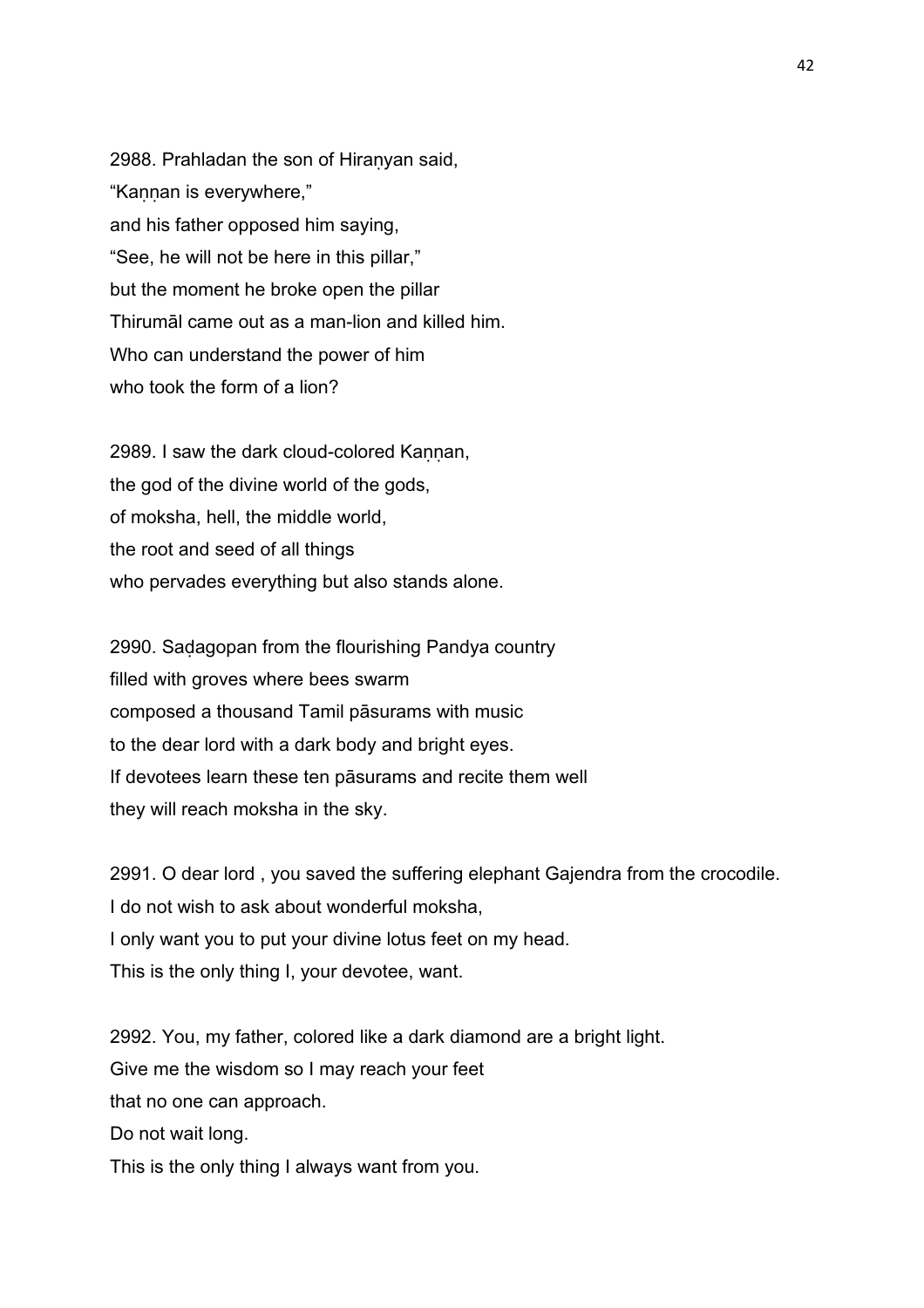2993. O highest lord Kaṇṇan, you carry a discus in your hand and give me your grace so I will not do evil deeds. Even when I die and phlegm fills my throat give me your grace so that I will praise you without forgetting you.

2994. I want him to give me grace saying, "Be my devotee always." I want him to enter my mind making me himself and staying there without ever leaving. If I receive the grace of Kaṇṇan and make him mine and that is the most wonderful thing I could ever have.

## 2995. I do not mind

whether I reach moksha, the heaven of the gods, or hell when my life leaves my body, but I will worship the dear unborn lord who takes many births in this world only to give his devotees his grace. I will not forget him ever and I will be happy.

2996. O lord who created the gods and give them happiness, you are the knowledge and ignorance of the world, the light that gives joy to all, a blooming flower. I want to worship you joyfully with my mind, my words and my deeds always. Come happily to me so I may worship you.

2997. Come, I want to stay beneath your divine lotus feet never moving from there.

You have not given me your grace so I may reach your feet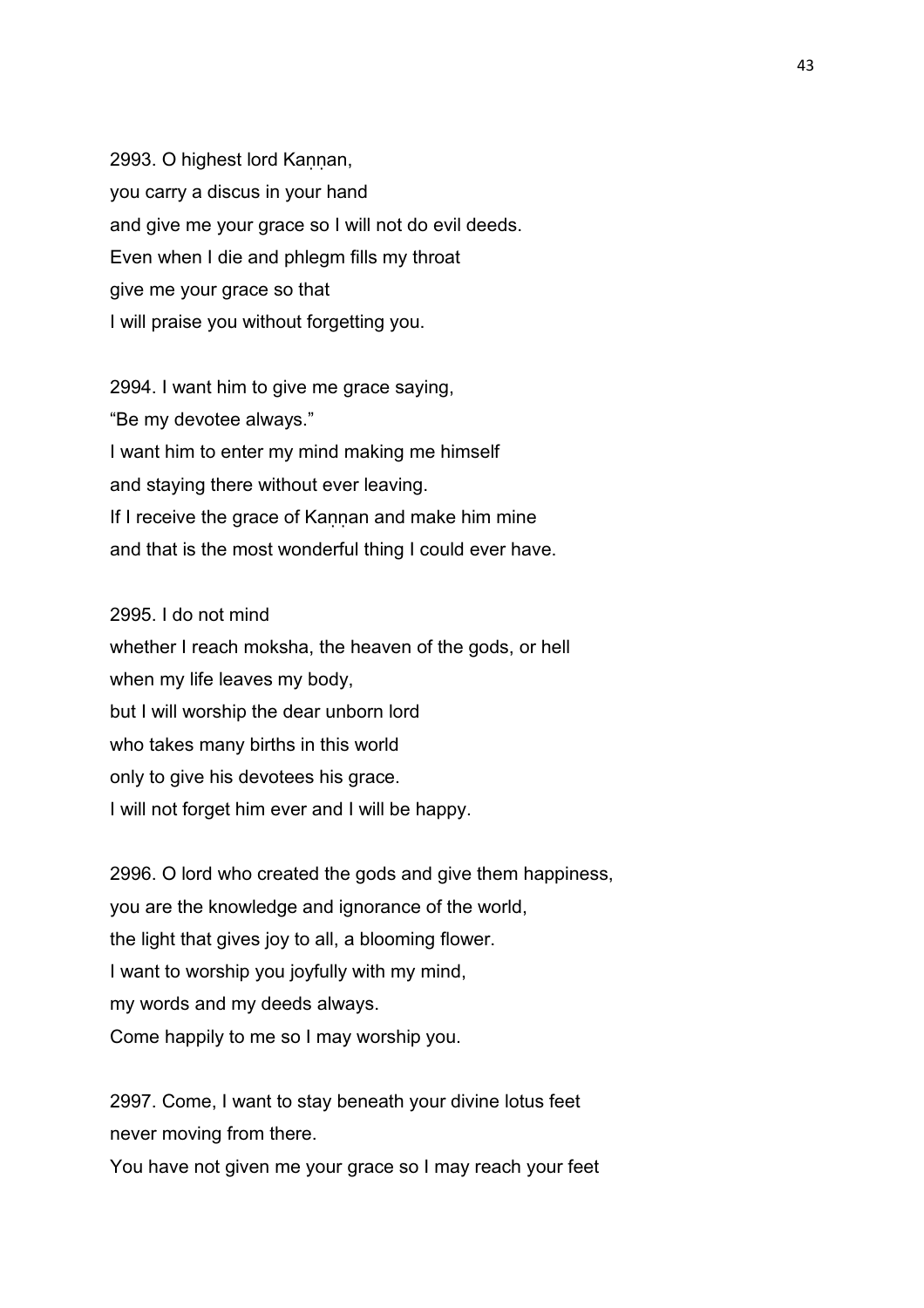and you have not entered my heart. Come and stay in my heart always and in all situations.

2998. You, worshiped by faultless sages who are the learned in the Vedas are as sweet as a fruit made of jaggery If you will always be my father and stay in my heart, I will not ask you for anything else.

2999. I did not understand myself and thought only of myself and my possessions, but now I know that I am you and all that I own is yours. O lord, you are a bull among the gods and all the gods in the sky praise you.

3000. You conquered the seven bulls and are the bright light that burned and destroyed famous Lanka. Do not rely on my efforts but make me join your golden feet soon and do not make me go anywhere else.

3001. Saḍagopan of Thirukkuruhur composed a thousand faultless pāsurams on the highest one who carries a heroic discus. If devotees learn and recite these ten faultless pāsurams they will reach moksha where there is no suffering.

3002. Before you grow old and your youth goes away it is good to go to the temple where Māyon shines in Thirumalirunjolai surrounded by fresh flourishing groves. Going there, worshiping him without holding back X and dancing is the best thing you can do.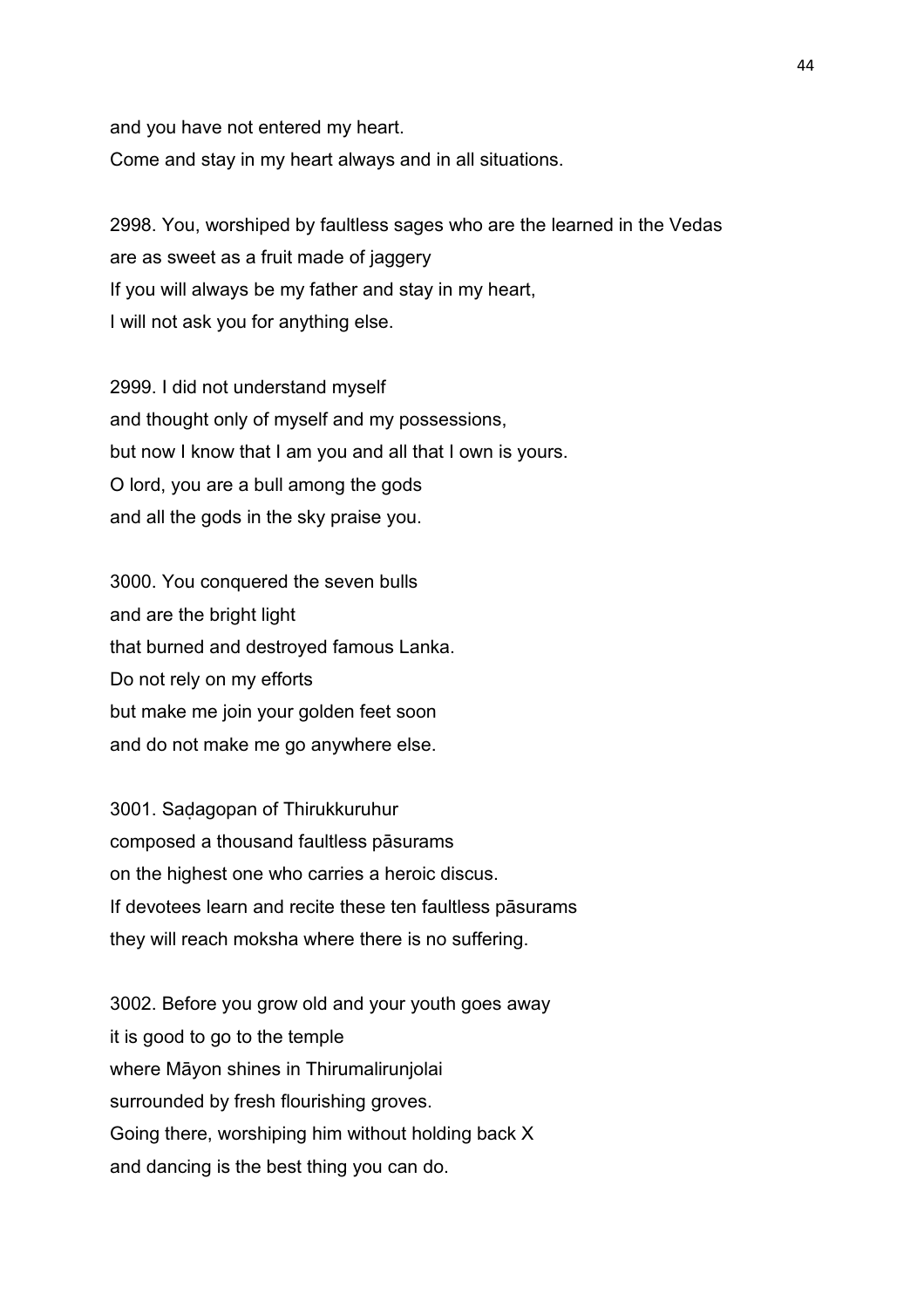3003. The purpose of your life is to go to that temple and worship him in Thirumalirunjolai hills where the moon shines on the tops of the peaks and the roaring sound of the conches in the beautiful lord's temple is louder than the music of the dances of lovely young women.

3004. O heart! Doing useless things is not fruitful. The purpose of your life is to go to the divine hill of Thirumalirunjolai surrounded by beautiful groves and to worship the cloud-colored lord there.

3005. The right thing is to go to the divine Thirumalirunjolai where clouds that drop rain move around the famous hills and worship the lord who carried Govardhana mountain to save the cowherds and the cows from the storm and remove the bad karma of all people.

3006. Do not increase your karma doing bad things in your life. Go to the temple in Thirumalirunjolai surrounded by pure beautiful springs and worship him who carries the discus. That is the dharmic path that you should take.

3007. Do not do bad deeds but think of doing good deeds. He who stole butter from the pot kept in the uri stays in the temple in Thirumalirunjolai where deer play with their fawns.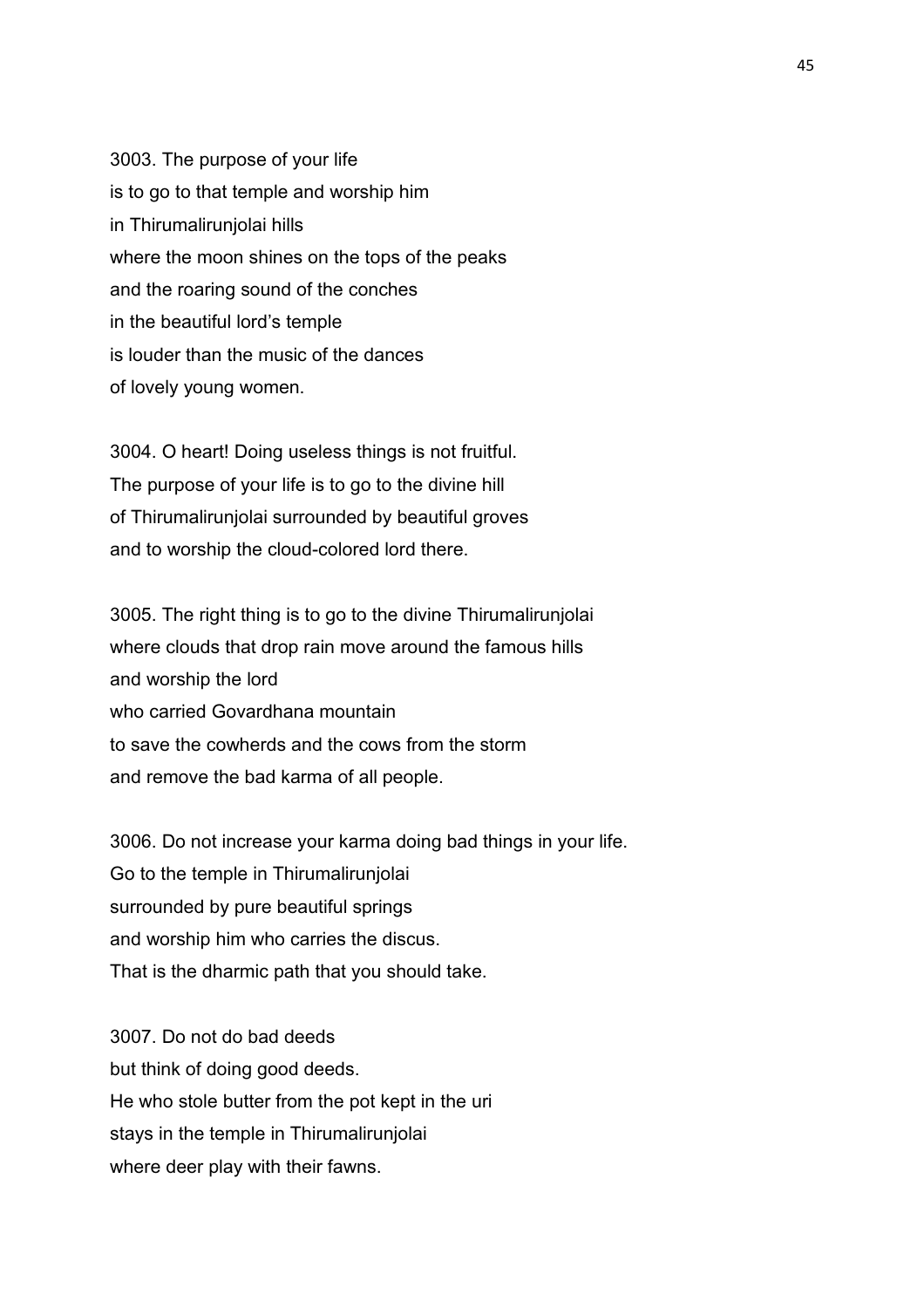It is good to think of him and worship him with devotion.

3008. Think only of doing good deeds and you will not go to hell. The lord who took the form of a boar and split open the earth stays in the temple of Thirumalirunjolai where the faultless bright moon shines. If you circle that hill, goodness will abound in your life.

3009. Do not do bad things and spend your life in vain. Go around the temple of Māyavan every day where the gods come and circle the hills of Thirumalirunjolai. Get into the habit of circling that hill and it will bring you good fortune.

3010. Do not think it is just a custom to circle the temple. If you circle the temple in Thirumalirunjolai where strong male elephants live together in groups and worship the lord who killed the devil Putana when she came to feed him poisonous milk, bad karma will not come to you and you will be successful in whatever you do.

3011. Do not steal and gamble thinking that you will gain something. The lord who taught the Vedas to the sages stays in the temple in Thirumalirunjolai where beautiful peacocks dance. To go to that mountain where beautiful flowers bloom should be the object of your life.

3012. The generous Saḍagopan of Thirukkuruhur composed a thousand good pāsurams about the famous lord whose purpose was to create this world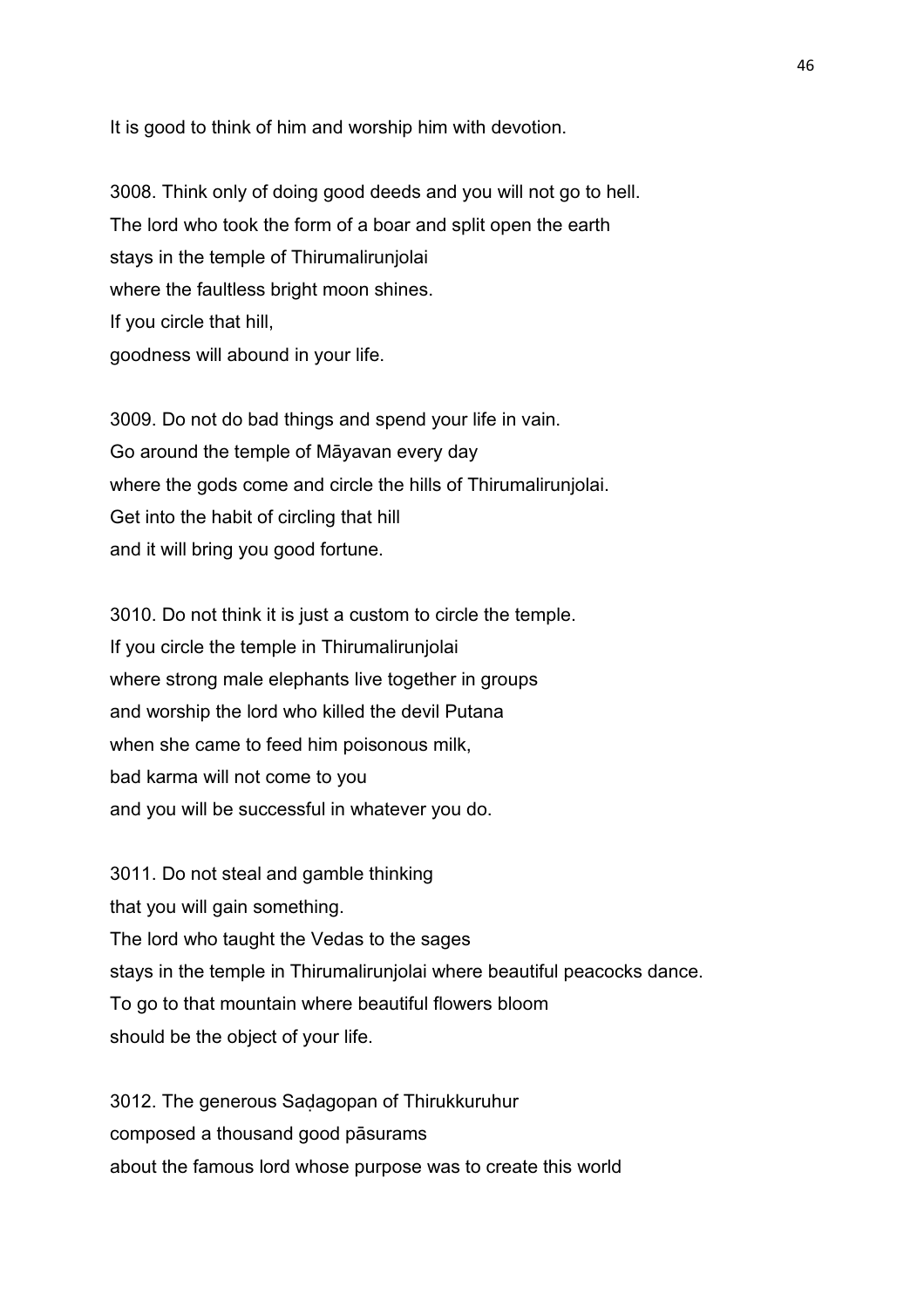and who gives his grace to all. If devotees learn and recite these ten poems they will reach his feet.

3013. Is it your bright face that makes your crown shine? Is it the bright light of your feet that makes them bloom like lotuses? Is it the brightness of your golden waist that gives light to your clothes and your precious ornaments? Tell me, O Thirumāl.

3014. You are highest shining lord! A lotus cannot be compared to the beauty of your eyes and feet, and pure gold cannot be compared to the brightness of your divine body. All the praises of you that this world utters are merely meaningless.

3015. O Govinda, I do not have the ability to praise you who are the highest unique light and who created the world, swallowed it and kept it inside you. There is no other brightness that can be compared with you,

3016. The people of this world do not know how to worship your beautiful lotus form. You created many religions for the people of the world to follow, but you are interested only in the thulasi garland that you wear. Don't you think this large world will suffer without you if you do not save its people and take care of them?

3017. You have a bright body that is like a beautiful flower that you acquired without any austerities.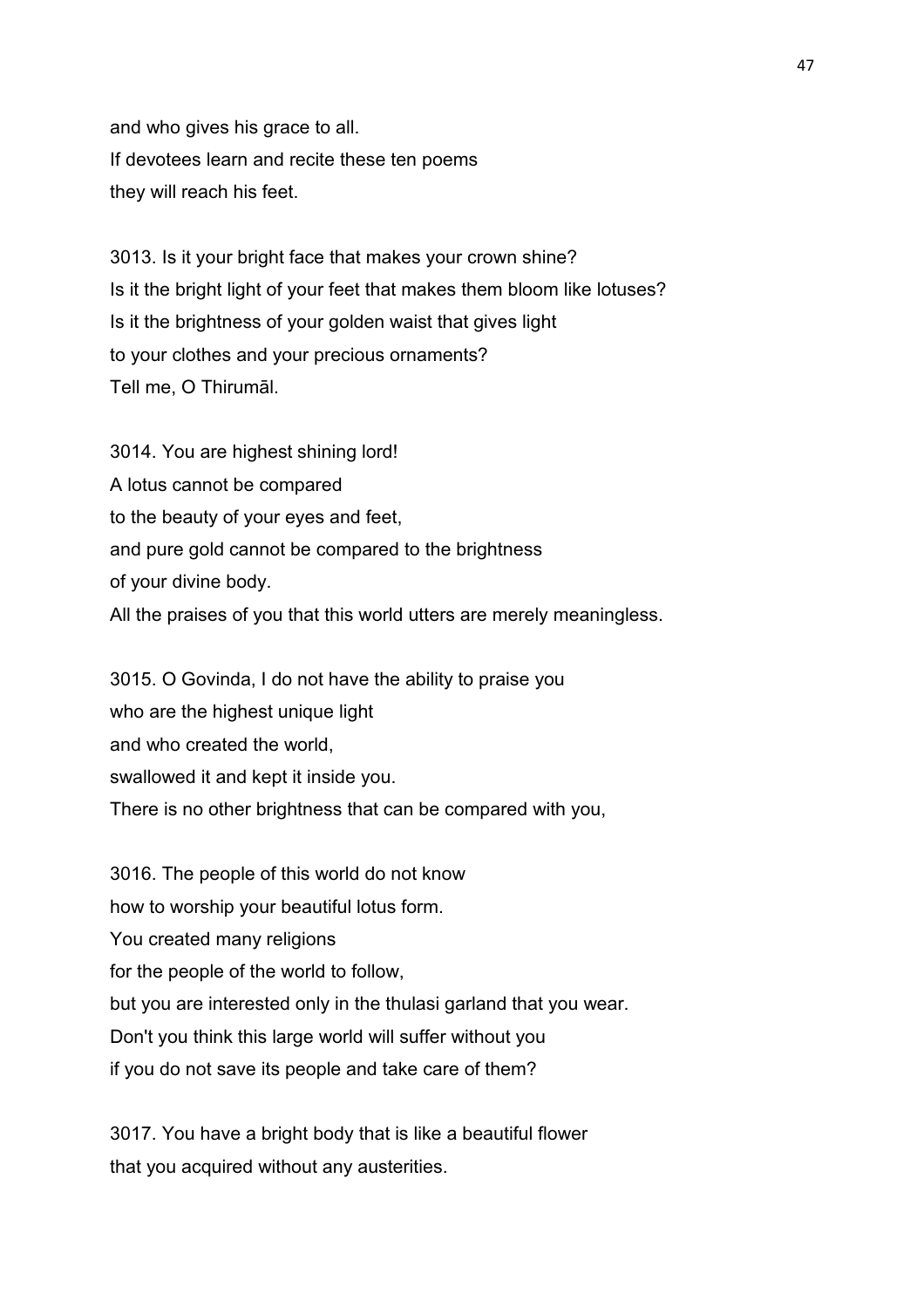You who are the past, present and future are profound wisdom and no boundary can include all the places where you are. You give your grace in all ages to the world. How can I describe your power?

3018. Your hair is adorned with flowers and a fresh thulasi garland and Lakshmi stays on a lotus on your chest. All the Vedas and the sastras that are recited by the sages and everything in all the worlds have been created only by your grace. What can I say to praise you?

3019. In the beginning you created Nānmuhan from your navel and said to him, "Create the world surrounded with oceans." Even if famous Shiva and the other shining gods praise you they cannot do justice to your venerable and marvelous fame. Many devotees praise you.

3020. You are wise, your knowledge does not diminish or grow, you have a faultless body and you are whole and not whole. If Indra the king of the gods worships your feet won't the brightness of your lotus feet grow dull because he lacks the words to praise you?

3021. Riding on Garuda, you appeared carrying a sharp-edged discus in your right hand to save the elephant Gajendra from the crocodile when he called you for help. When your devotees worship you with their faultless knowledge, do you think if you give your grace to them your brightness in this wide world will diminish?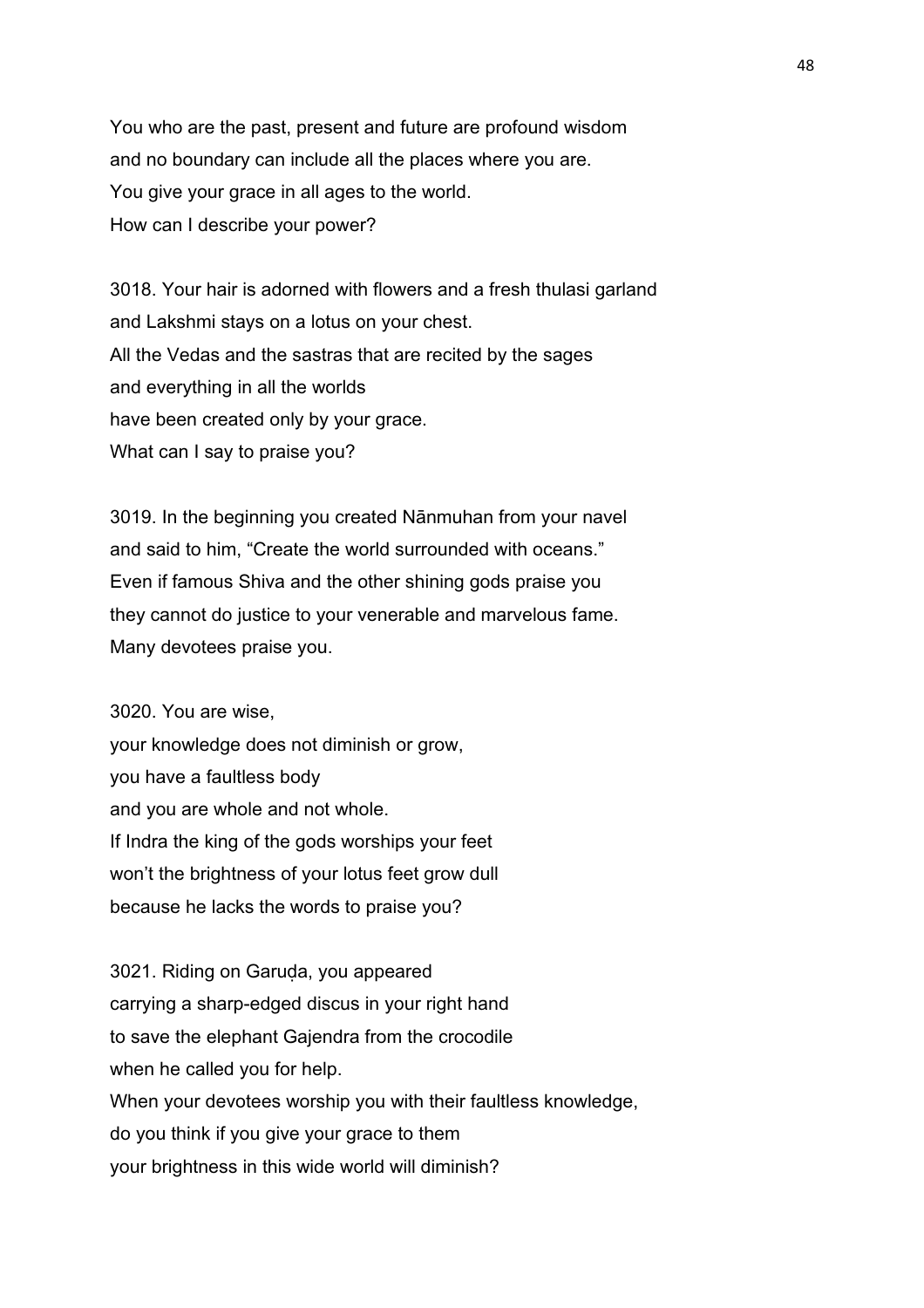3022. The lord Shiva with matted hair adorned with the crescent moon, Nānmuhan and Indra know you are the lord and praise you who are a bright light and a blooming flower. You are the inner meaning of the four Vedas, and you created this world, swallowed it and spat it out and measured it at Mahābali's sacrifice. Is this not a wonder?

3023. Saḍagopan of flourishing Thirukkuruhur where many famous and victorious Vediyars live composed a thousand faultless pāsurams and worshiped and praised the lord, the true wisdom, the giver of Vedas to the sages. If devotees learn and recite these ten poems they will not be born again in this world surrounded by roaring oceans.

 3024. When will I leave this body that you gave me and be rid of the troubles that are the result of my karma? When will I join you who have the color of a cloud and created the world surrounded by oceans?

3025. When will the time come when I join you who took the form of a dwarf and measured the world and worship your wonderful divine feet, free from the fruits of my old karma? I suffer in many births because of your many māyas.

3026. O father, tell me the way to remove the bad karma that I have collected in many births and show me the path to reach you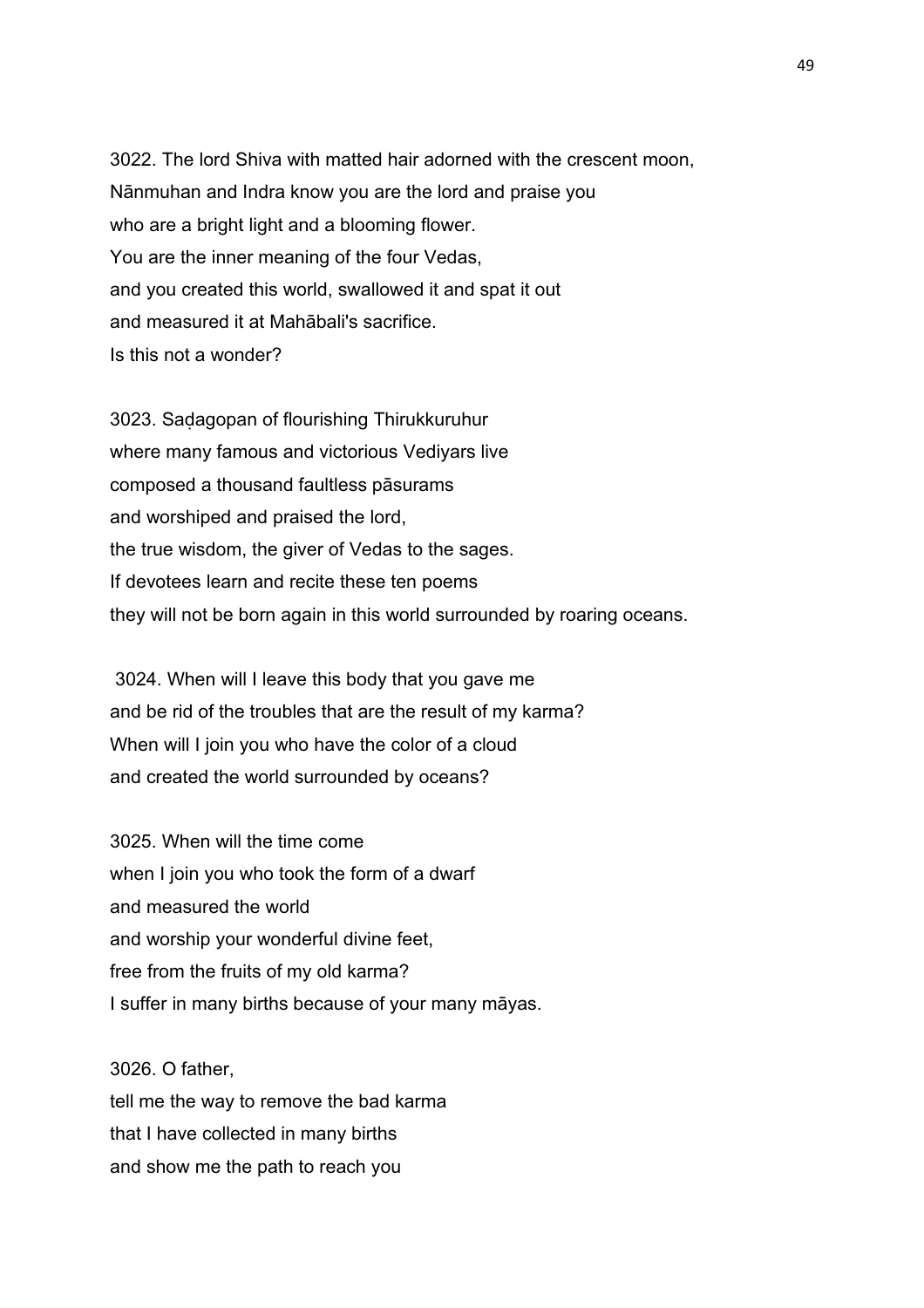who drove the chariot for Arjuna and destroyed all the armies on the battlefield.

3027. You are the bright light of wisdom that spreads everywhere in both good and bad places. O my father, give me your grace so I may be freed from the desires of this world and join your feet, living the good life of serving you.

3028. You, with the lovely color of a kāyām blossom, are my father. Even though it seems you entered my heart, you have not helped the confusion of my mind. If this is what you do how can I come and join you?

3029. I have not thought of what is good or bad to do— I have done things that are wrong and enjoyed them without thinking of you ever. O highest one, creator of thousands and thousands of lives, when will the time come when I can attain your golden shining feet?

3030. O heart, we lived on this earth and never knew what true wisdom is, collecting bad karma that plunged us into births. When can we reach Kannan, the true wisdom, the bright light that spreads everywhere and always?

3031. I have not stopped doing bad things, and I have not constantly worshiped your ankleted feet, You, Kaṇṇan, praised from ancient times,are my bright divine light. I am calling you to see you. Where are you? I will come there and call you.

3032. You grazed the cows and protected them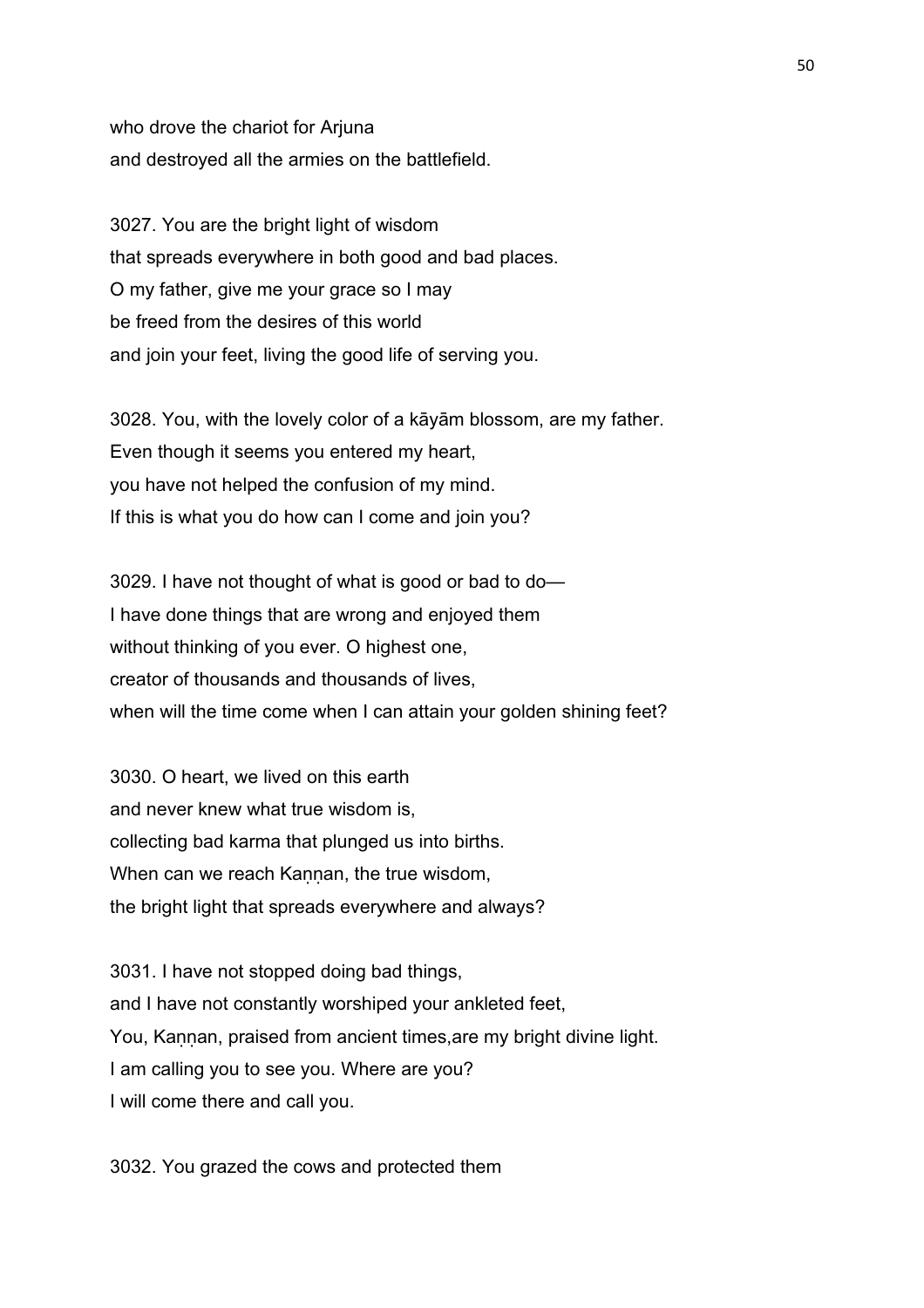and measured the world at Mahābali's sacrifice. For many ages I have not known the good paths of life confused, I, have continued to do bad things. I have been calling and calling you. When will I see you, my father?

3033. When the messengers of Yama come and throw out their snares, I will find and worship him who is known to all through the wise sastras and he will come and remove all the suffering they bring. I will see Kannan, the knowledge of all arts, and be saved as my life joins its true soul.

3034. Saḍagopan of southern Thirukkuruhur where cuckoo birds sing in the groves composed a thousand faultless musical pāsurams on him who contains all the souls of the world inside himself. If devotees learn and recite these ten pāsurams they will not suffer from the desires of their senses because that will remove the suffering that the senses give.

3035. We should join the father of the father of my father who is a bright beautiful light staying in the Thiruvenkatam hills where resounding waterfalls descend and do faultless service for him as slaves as long as we live.

3036. The gods in the sky and Indra the king of gods come and worship the dark cloud-colored lord of everlasting fame who, protecting my family for seven generations, stays in Thiruvenkatam where beautiful flowers bloom.

3037. Māyan, the highest ancient one of limitless fame,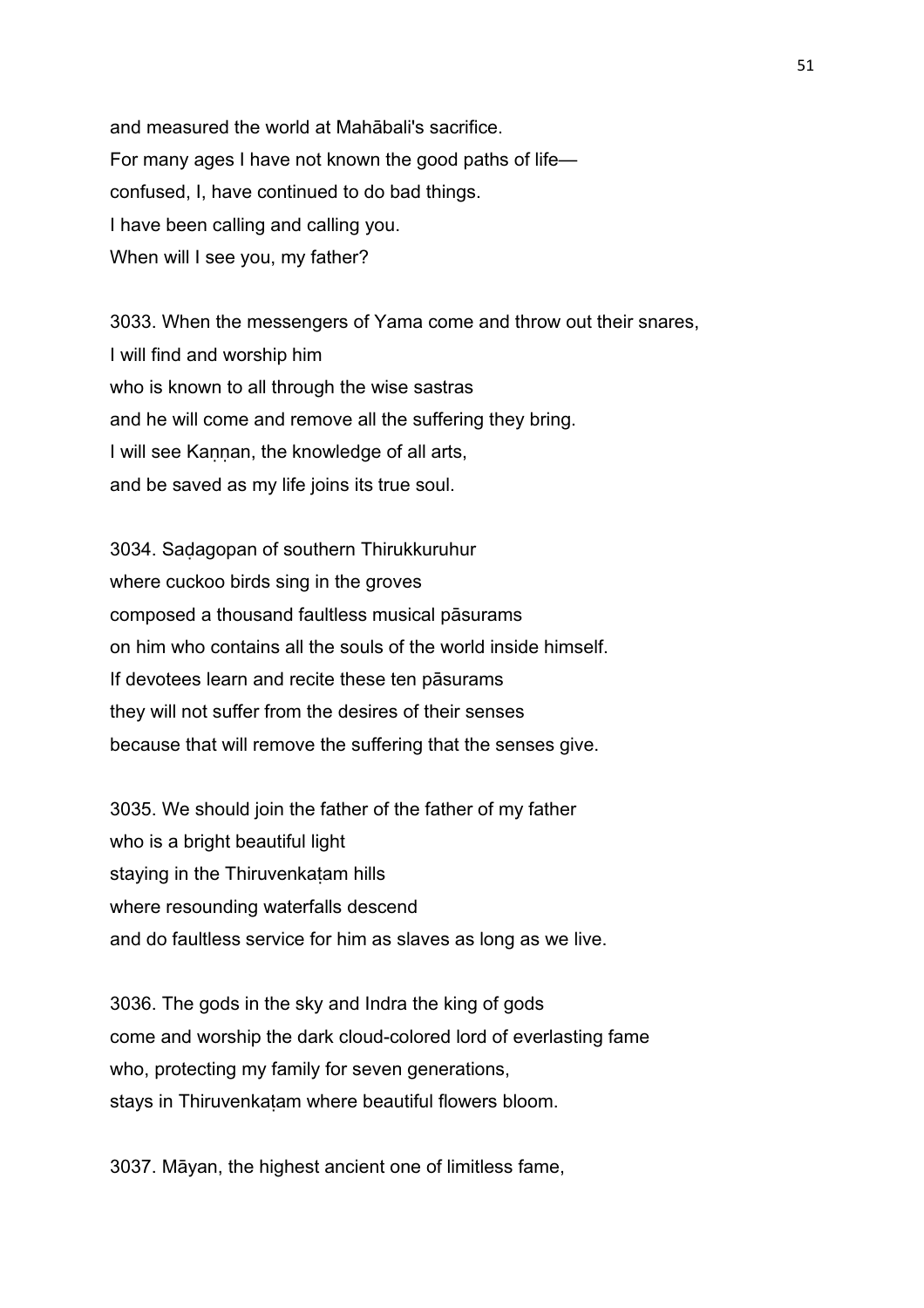the god of the gods in the sky with lovely lotus eyes, a mouth red as a sweet fruit, shining like a dark jewel stays in the Thiruvenkaṭam hills where springs are filled with clear water.

3038. If I say he is the god of the gods in the sky that is hardly great praise for him, the lord of Thiruvenkaṭam. I am a mean person, without goodness, yet he gave me his love even though I have given nothing back to him, the divine shining light.

3039. Is it enough praise for him who is nectar for skilled Vediyars and the creator of the Vedas who stays in the Thiruvenkatam hills of faultless fame if I say that he is a bright light and the ancient lord worshiped by all the worlds?

3040. Because the devotees who live in the Thiruvenkaṭam hills perform service to the devotees of our lord, doing only good for others, it is our duty to worship them even if they suffer in their lives because of their bad karma.

3041. The gods in the sky and the king of gods Indra go to the Thiruvenkatam hills carrying beautiful flowers, water, lamps and incense to worship the lord. If we go there, that majestic hill will give us moksha.

3042. If we go to the divine Thiruvenkaṭam hills where the mighty lord stays, the highest one who measured the world and carried Govardhana mountain to protect the cows from the cold storm, and if we worship him, just that will remove our karma.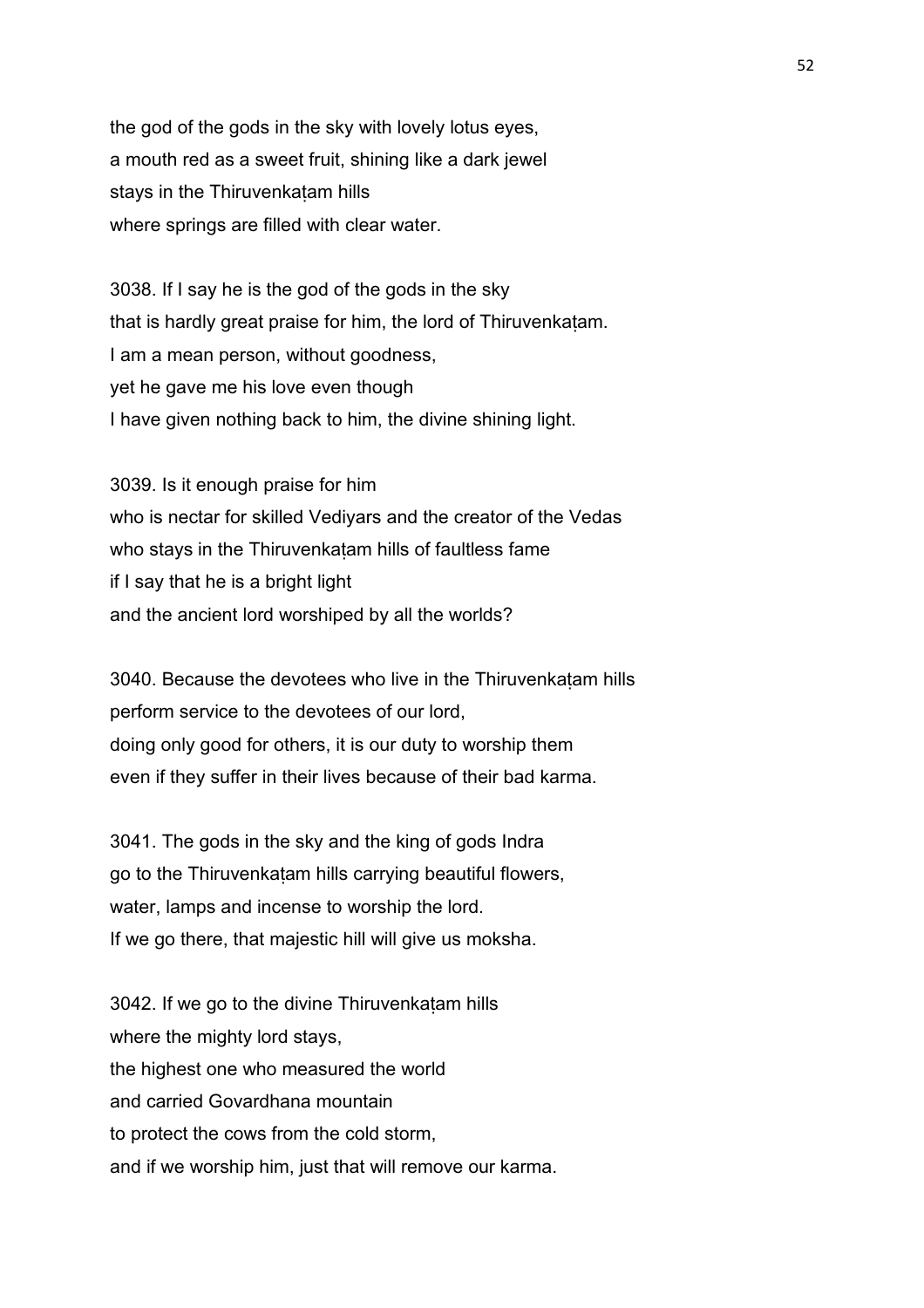3043. If devotees worship his lotus feet keeping him in their minds and praising him with their tongues, the lord of divine Thiruvenkatam, the cowherd, will take away their old age when they grow weary and sick and remove their future births.

 3044. Before you become old and weak and the end of your days comes, go to Thiruvenkaṭam, precious as gold, surrounded with groves blooming with flowers that swarm with bees. See the lord who rests on a snake bed, and worship his divine feet.

3045. Saḍagopan of Thirukuruhur surrounded by flourishing groves composed a thousand faultless pāsurams praising the lord who measured the earth with his feet. If devotees learn and recite these ten poems they will live with fame on this earth and the world will praise them.

3046. Should I say that you have matchless fame, or that you are the beautiful one unequalled on the earth? Should I say you shine in the cool ocean, or that you are hot fire? Should I say you are wind or that you are the sky that covers the earth? Should I say you are the sun and the moon or that you are the everlasting one? What can I call you?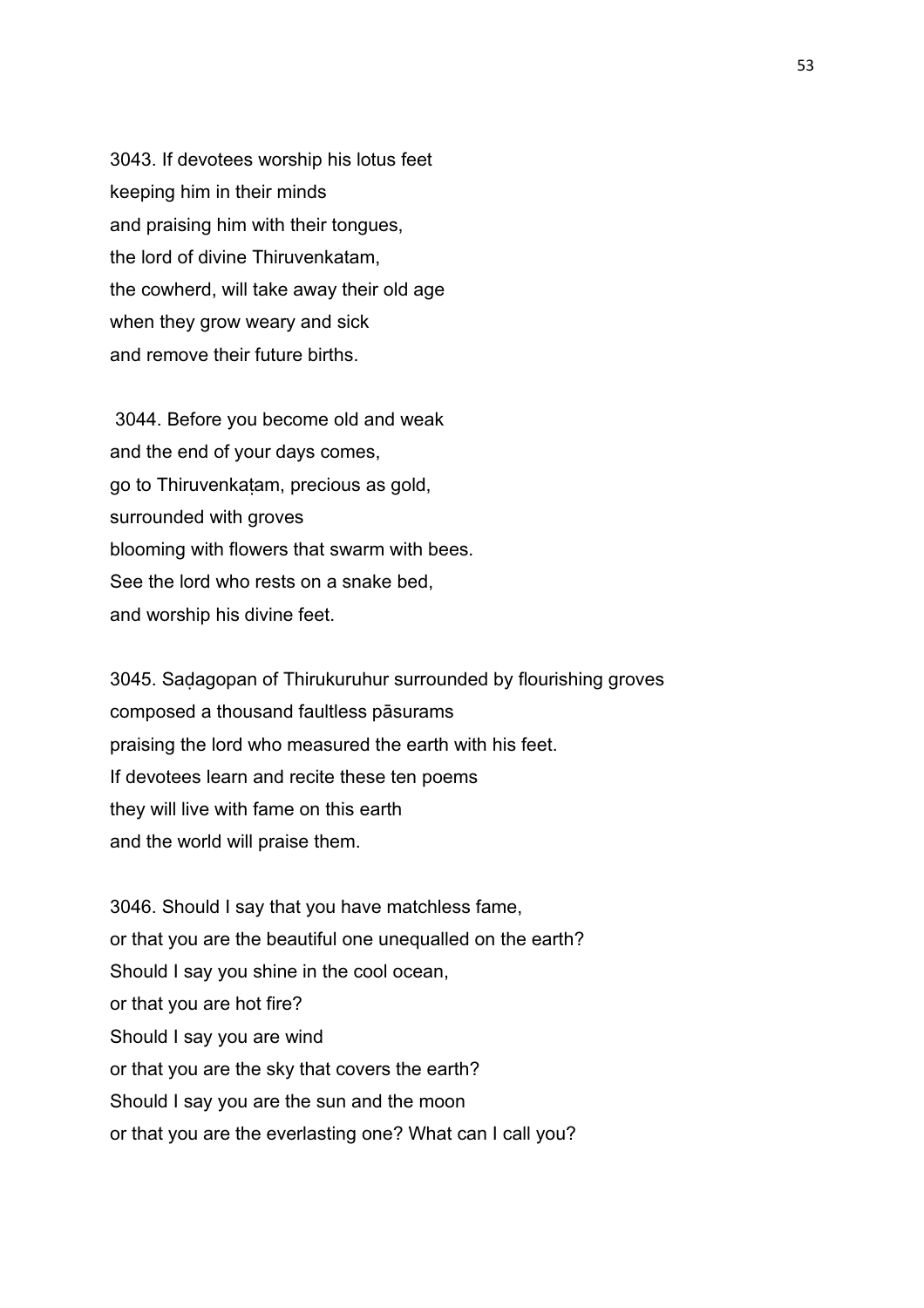3047. I do not know what to call you. Should I say you are a mountain or that you are the rain that nourishes the world? Should I say you are the shining stars or the arts? Should I say you are wisdom? You are the lotus-eyed Kannan praised by the whole world.

3048. Should I say you are the lotus-eyed lord or that you have a mouth red as coral? Should I say you are the shining sun or that you have the dark color of kohl? Should I say you embrace Lakshmi on your chest or that you carry a conch and a discus in your hands? You are a precious diamond.

3049. Should I say you are a precious ruby or that you are pure gold? Should I say you are the best pearl from the ocean or that you are a faultless diamond? Should I say you are a faultless beautiful lamp or that you are ancient brightness? Should I say you are the ancient one of the world? You are my everlasting father, Achudan, the pure one.

3050. Should I say you are Achudan, the pure one or that you are the remedy for the karma of your devotees? Should I say you are the nectar that came from the milky ocean or that you are sweet jaggery? Should I say you are food with its six tastes or that you are the taste of ghee? Are you the taste of honey? Are you the taste of fruit or milk?

3051. Should I say you are milk or the fruit of the Vedas?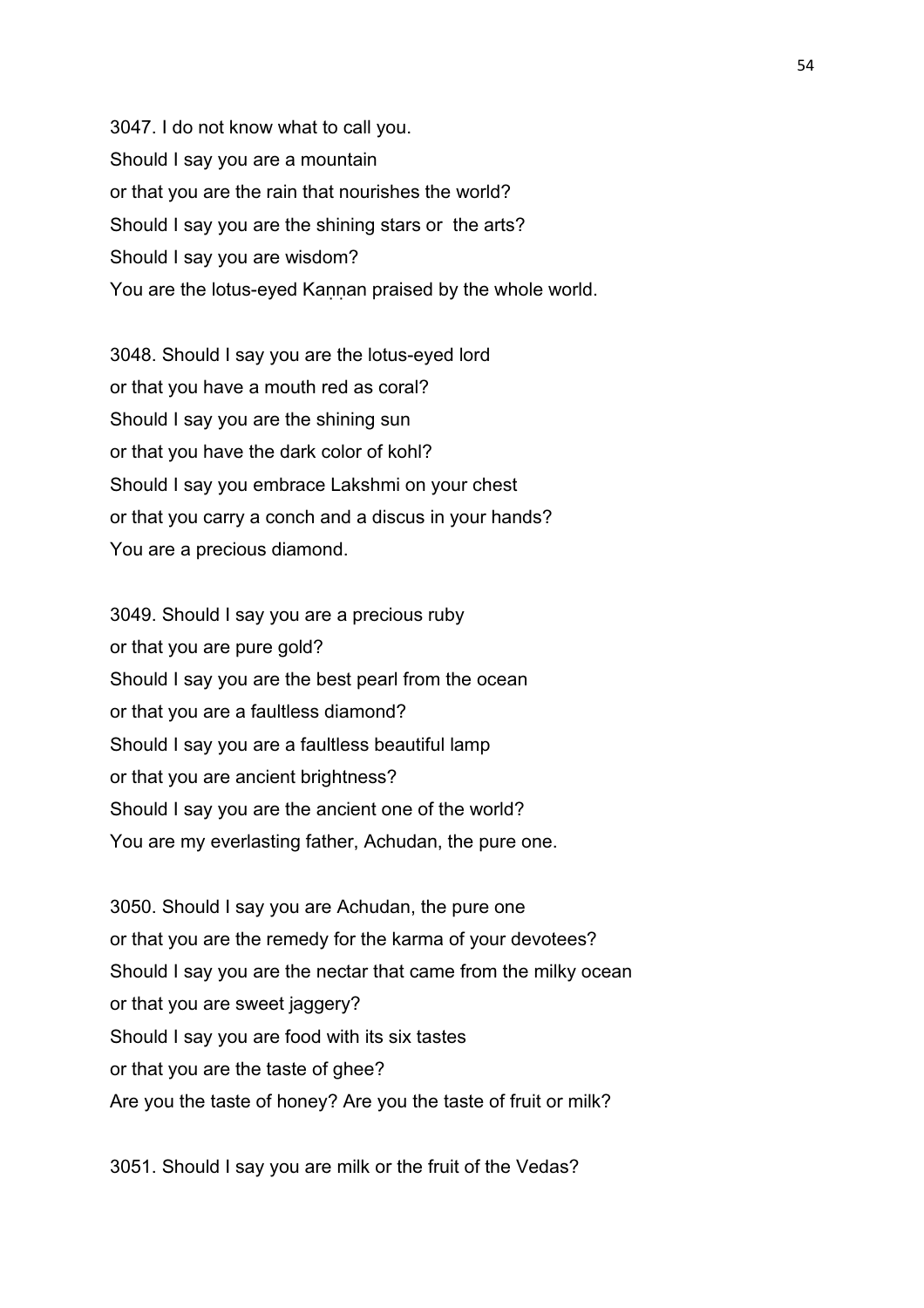Should I say you are the moral and religious books or that you are the music that I love to hear? Should I say you are a precious thing above all these or that you are the result of karma? Should I say you are Kannanor that you are Maal? Should I say you are Māyan? You are the ancient one..

3052. Should I say you are the chief of the gods or that you are the lord of the gods in the sky? Should I say you are the joy of the gods in the sky or that you yourself are all the gods? Should I say you are faultless wealth or that you are faultless heaven? Should I say you, colored like a bright sapphire, are faultless moksha?

3053. Should I say you have the color of bright sapphire or that you are Shiva with the moon in his matted hair who is praised by his devotees as the unique one? Should I say you are Nānmuhan? You are my father adorned with flowers and thulasi garlands. You are Kannan and Māyan and you created all the worlds through your grace and the world praises you.

3054. I do not know how to worship him, the Kannan, the Māyan, the god with no end, the Achudan who churned the milky ocean and took the nectar from it, the lord who rests on Adishesha in deep yoga the Maal who swallowed the world and spit it out. He is all things and he is everyone in the world.

3055. He is all things and all creatures and in their feelings, abiding in all people whenever they are in need.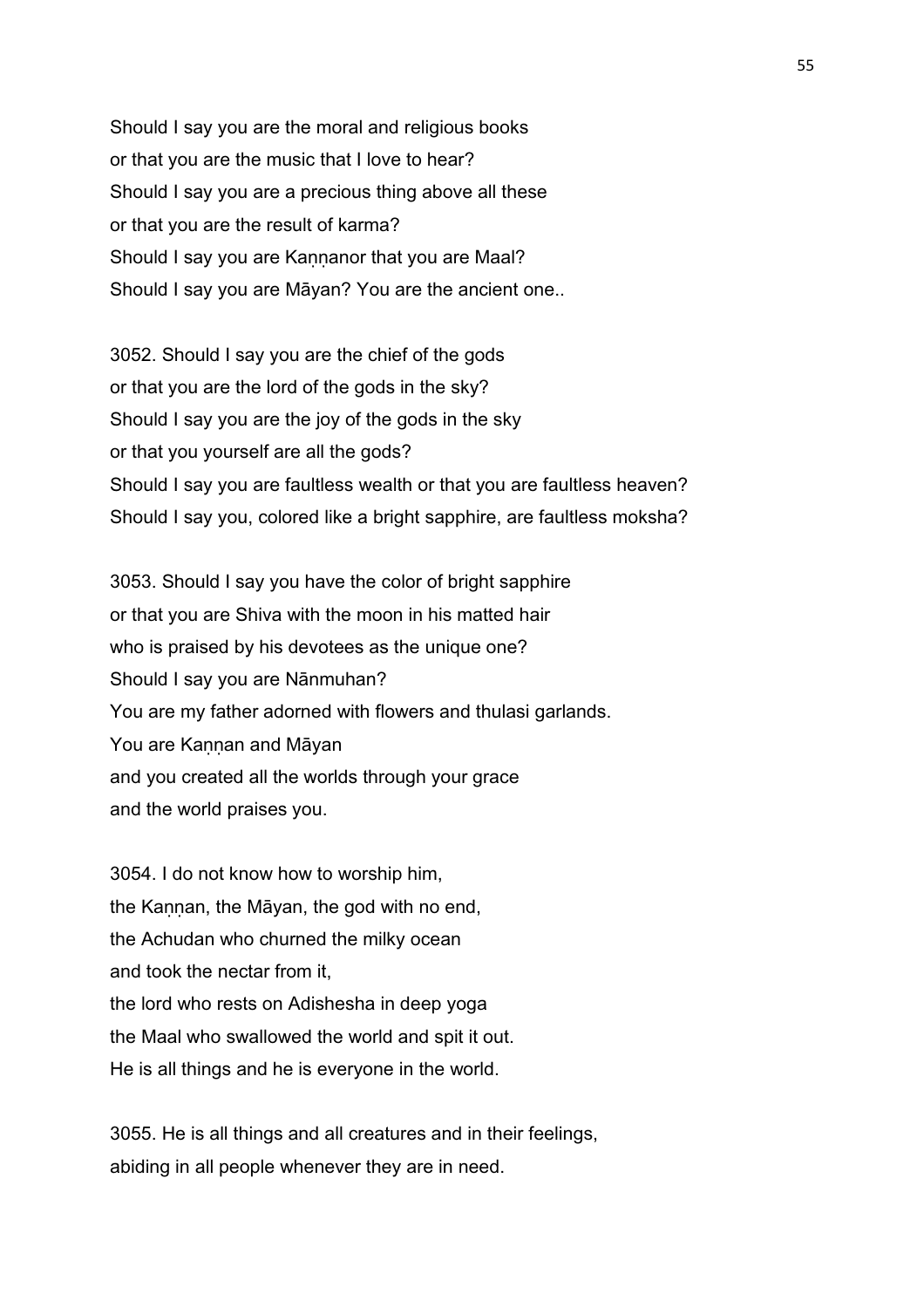All the five senses do not know him who never grows weary. The soul has no desires and if someone understands his own soul, he will join him because the lord himself is the soul.

3056. Saḍagopan the generous poet of Thirukkuruhur composed a thousand pāsurams on the cloud-colored lord adorned with cool garlands that swarm with bees. If devotees learn and recite these ten pāsurams, surrounded by the gods, they will enjoy the pleasures of moksha.

3057. The dark cloud-colored Kannan gave his grace to the elephant Gajendra when it was caught by a crocodile in a pond in a grove blooming with flowers that swarmed with bees. What is the use of those who do not get up, dance, jump, praise and sing the greatness of our lord? Tell me, O devotees living in this world surrounded by the cool ocean.

3058. Thirumāl destroyed the strong Asurans, who, wearing heroic anklets, killed the people of the world surrounded by oceans and ate them. If you do not bathe, sing, dance, and praise Thirumāl, you will be born on the earth again and suffer because you have collected bad karma.

3059. He carried Govardhana mountain and protected the cows from their affliction. Those who do not jump and dance, roll on the ground, and praise always the dear lord will go to hell and suffer.

3060. The lord Sridharan who has a beautiful pearl-like mouth, killed seven strong bulls to marry Nappinnai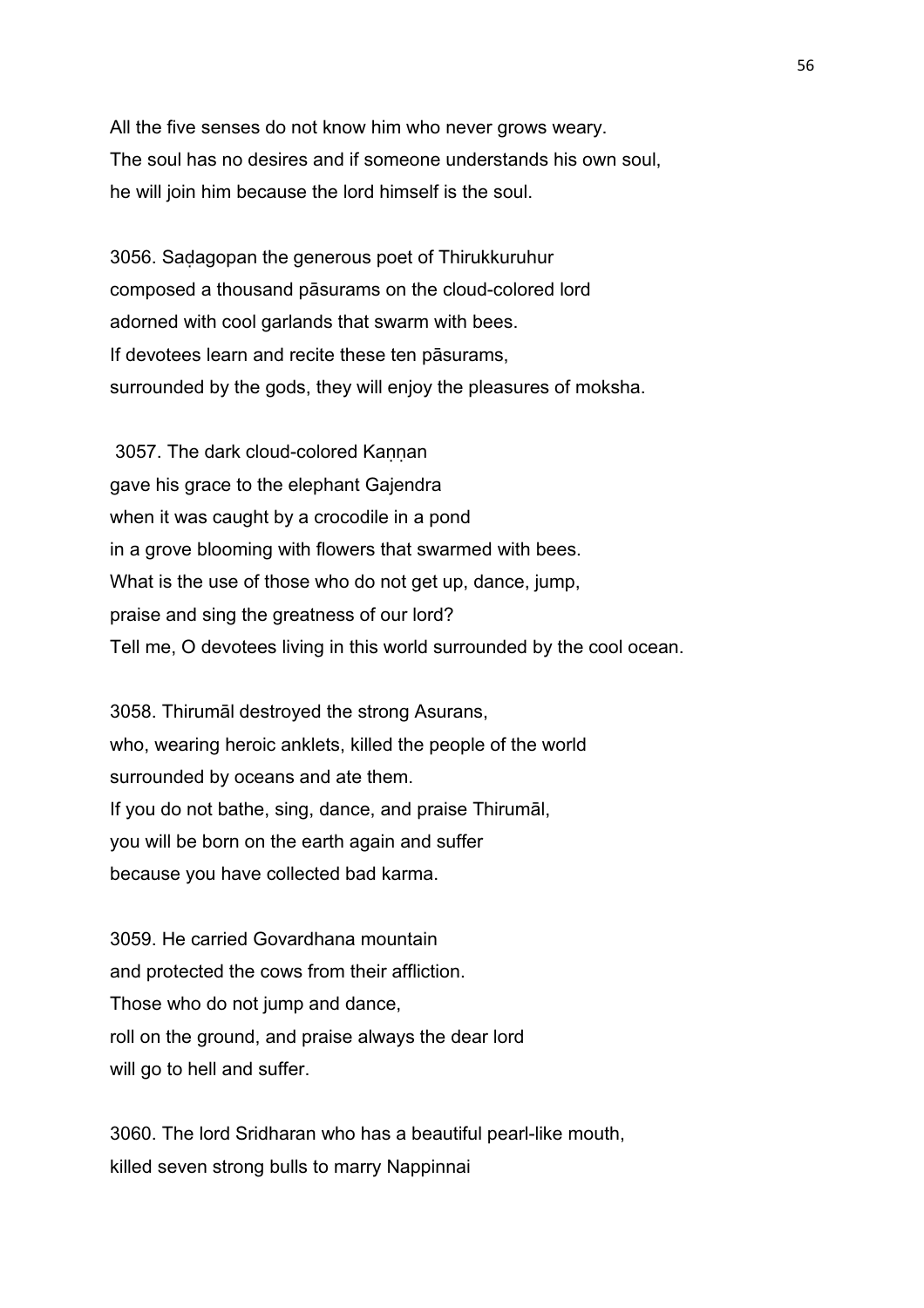whose hair was adorned with fragrant flowers. What is the use of those who are born as sages if they, not singing, dancing, kneeling and bowing their heads, wander about without praising the lord?

3061. The ancient lord shining in the sky left his divine form in heaven and was born on the earth to defeat Kamsan when he afflicted the sages. What can people do if they do not sing, praise, dance and worship him before the sages, the learned of all the sastras?

3062. The lord who rests on the ocean, sweet as a fruit, sugarcane juice, jaggery, honey and nectar, matchless and without birth, was born on this earth to save his devotees. If all creatures born in various forms as humans, animals and others worship him with songs and dance without ever growing tired they will receive the wisdom of understanding all things.

3063. If people merely eat well and get fat, never thinking of him, what can they do to the good devotees who worship the lord with tears, melting in their hearts with devotion for him who gave his grace to the five Pandavas and destroyed the hundred evil Kauravas.

3064. Our father stays in the northern Thiruvenkaṭam hills where flourishing cool waterfalls descend with abundant water. Devotees who repeat his many names and wander everywhere and dance while the people of the world mock them and laugh at them saying they are crazy will be worshiped by the gods in the sky.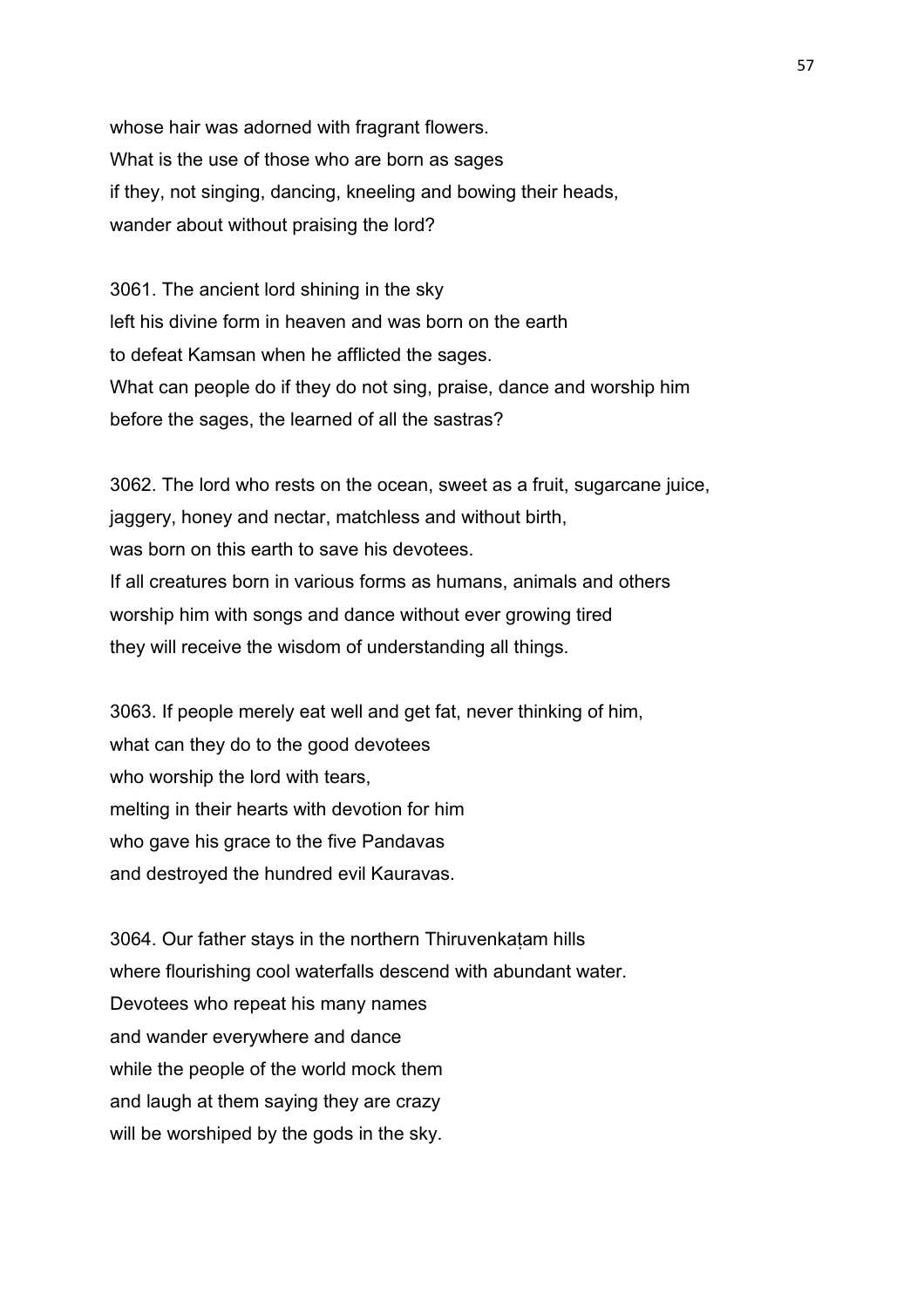3065. Even if devotees do yoga and think in their minds, that their soul and he are the same they will not be able to join him, but those who, without expecting any benefit, think only of the highest lord of the whole world worshiped by the gods in the sky and who sing, dance and prattle his names will join him.

3066. O devotees, think of the lovely-eyed sapphire-colored Maal, the cause of everything who is our actions and the result of our actions and the lord of the gods. Banishing ignorance, keeping him in your mind and melting in your hearts, dance, prattle on and praise him without holding back and without being proud.

3067. Saḍagopan from cool flourishing Thirukkuruhur surrounded with good fields composed a thousand pāsurams praising the famous lord Achudan, the father of the gods in the sky, the lord who takes away the evil nature of his devotees, removes their desires and makes them serve him. If devotees learn these ten pāsurams and recite them, their bad karma will go away.

3068. Beautiful lotus-eyed Kannan surrounded with bright light is shining wisdom and the three gods, Nānmuhan, Shiva and Indra. He swallowed all the seven worlds and spat out the earth, sky, people, gods and all other things and created this world again.

3069. Worship the lotus-eyed Kannan, the destroyer of all the sins of his devotees who is the most ancient of all the three gods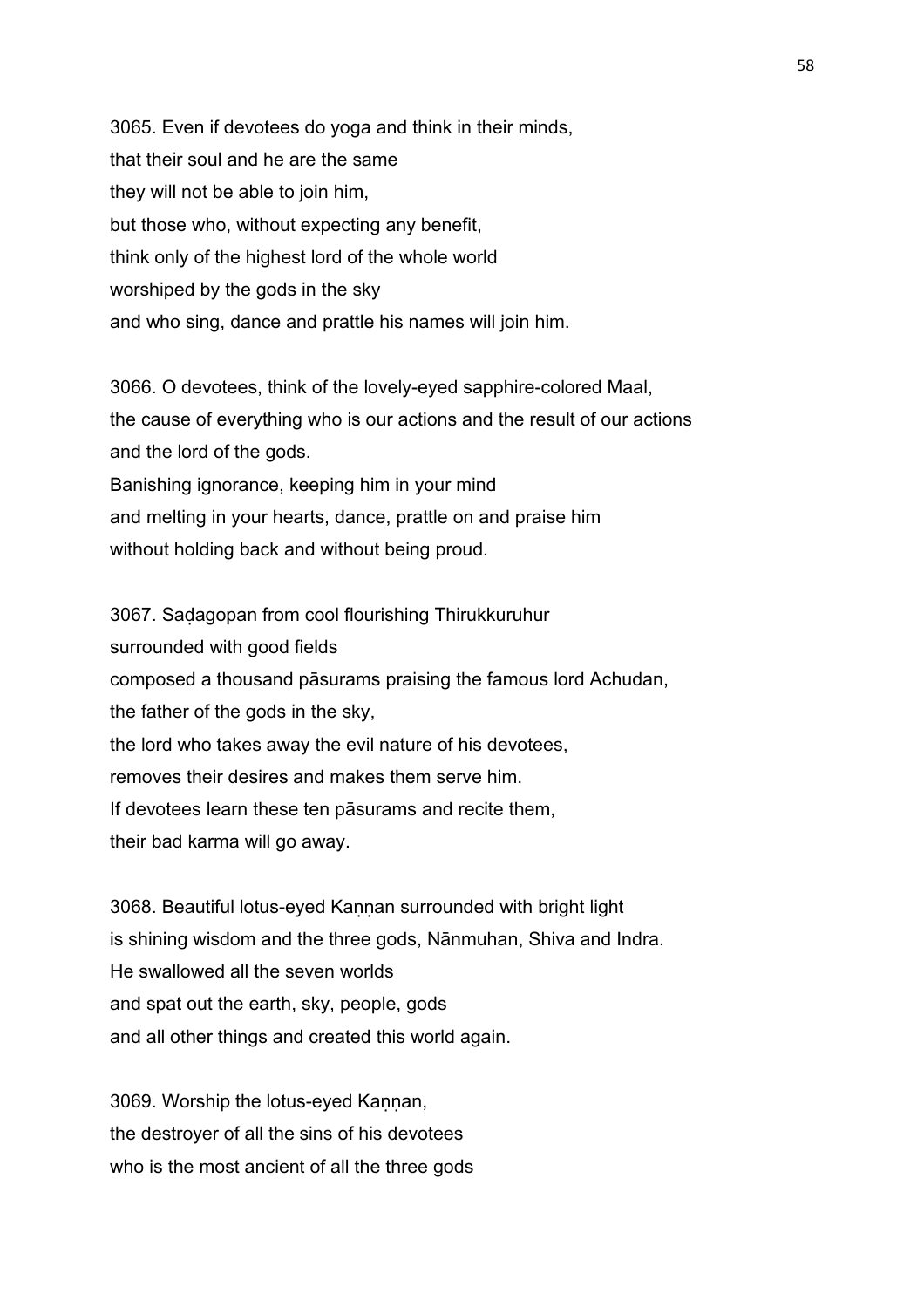and who, as Rama, carried a victorious bow, burned Lanka in the south and destroyed the Rakshasas. He, the god of the gods, rests on the wide ocean and removes the curse of all.

3070. The highest one, the divine light, the handsome young lord colored sapphire blue and praised by the gods in the sky, danced the kuravai dance on a pot and rests on Adishesha on the ocean. Praise him in your mind night and day without ceasing.

3071. I and others like me tell you, "Keep Māyavan and his grace in your mind and worship him." How can we describe his greatness? Even Indra the king of the gods, Nānmuhan and Shiva the great one his matted hair think of his lotus feet as they wander about, praising and worshiping him always.

3072. Dark-colored Kannan, the god of the gods with lotus eyes and curly hair that wears a shining crown, is the wind that blows, the wide sky, the mighty earth, the oceans surrounding the earth, fire that burns, the sun and moon and all creatures of the world.

3073. Though he has no beginning or end he owns everything that has a beginning and end. He came as an angry man-lion, killed Hiranyan and gave his grace to his son Prahaladan who worshiped his feet. The lovely-eyed Maal is the smell, form, taste, touch and sound of the world and a bull among the gods in the sky.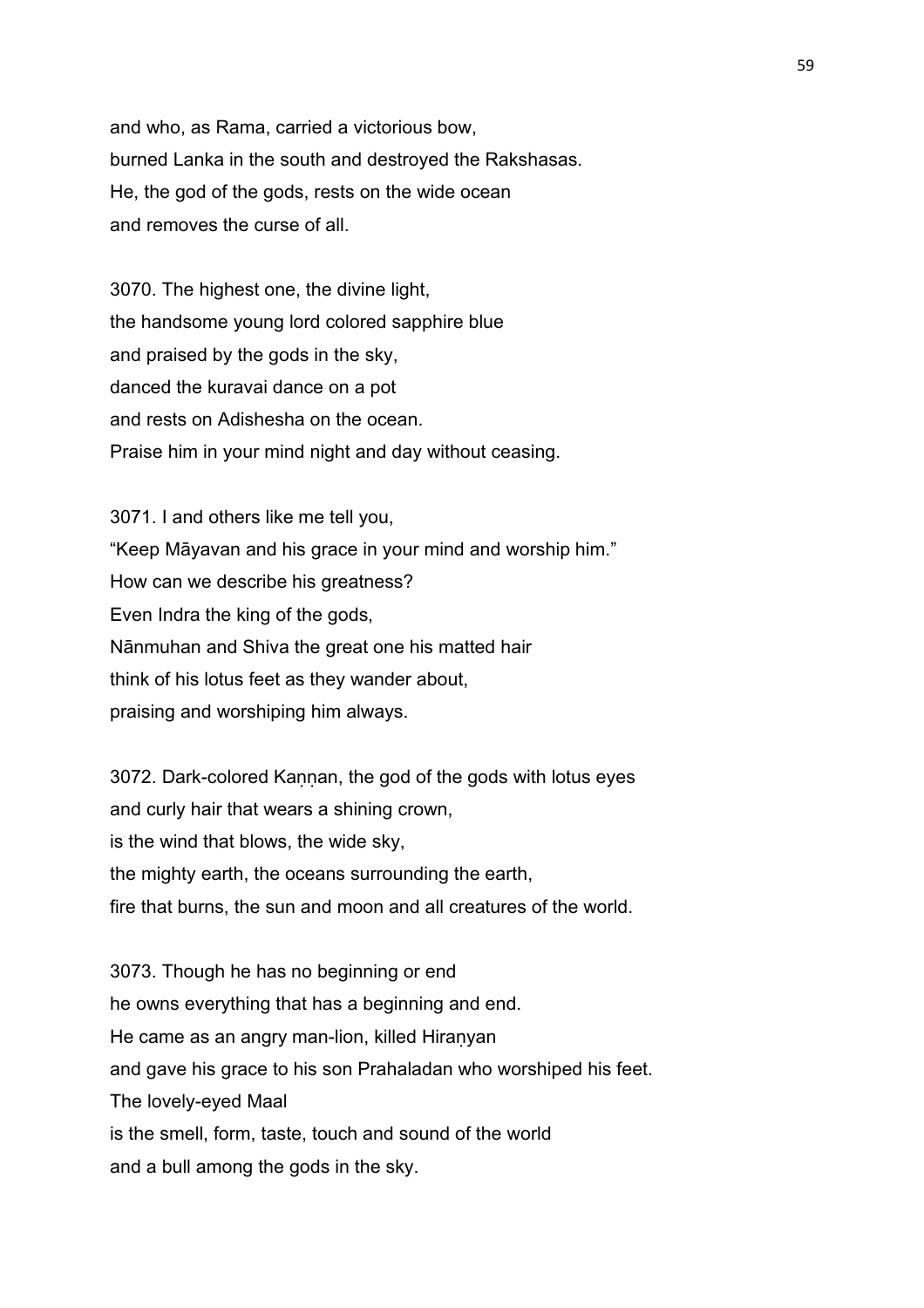I will not have any other as my refuge for all my seven births except him.

3074. If you worship with a pure heart the sapphire-colored lord who dances the Kudakuthu and is sweet nectar, the shining light that embraces my dear life and the sweet fruit tasted by the gods and sages, your troubles will not be with you even for a moment.

3075. I have no refuge except the son of Dasaratha, who is the karma that gives pleasures and sorrows to all, yet is neither pleasure nor sorrow, the imperishable, the light that shines on high. He swallowed all the seven worlds and spit them out and he is poison for the messengers of Yama who come to take people's lives.

3076. He, more ancient than the three gods Indra, Nānmuhan and Shiva, is my father, my mother and my refuge. He is everything, yet he is not everything. O people of the world, do not be afraid and worry, saying, "He is this one or he is that one." The ocean-colored god will take whatever form you think of when you contemplate him in your heart.

3077. When will my eyes see the feet adorned with sounding anklets of the ocean-colored Kannan, my dear life, a diamond for the gods in the sky, the highest light that rests on a snake bed who rode the chariot for Arjuna in the terrible war when the Pandavas could not fight and gave them the victory.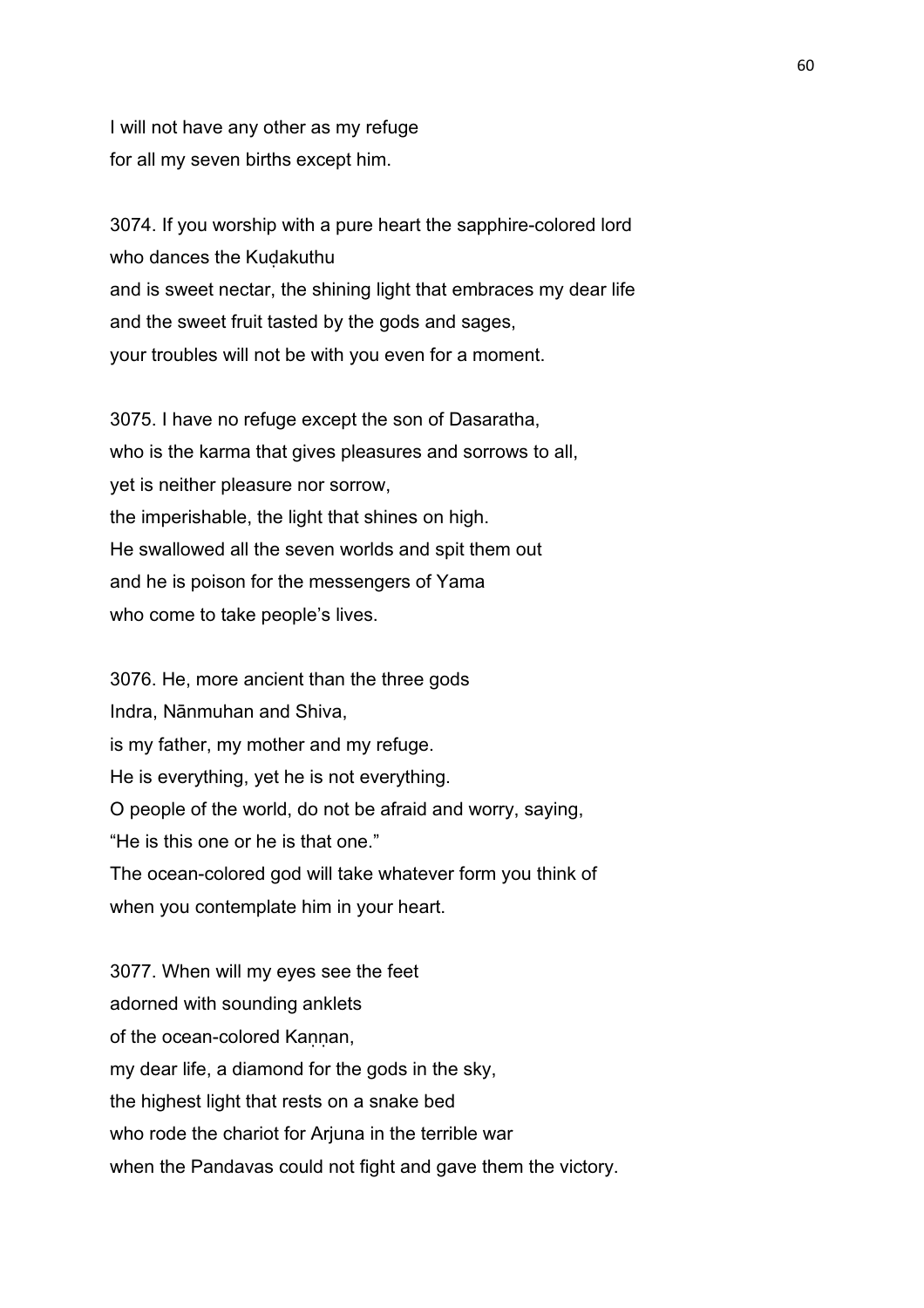3078. Saḍagopan, the chief of Thirukuruhur, a part of the fertile country of the Pandiyan king surrounded with groves that swarm with bees, composed a thousand pāsurams with music on the god of gods in the sky who is hard for the eyes to see and easy for the mind to understand.. If devotees learn these ten pāsurams and recite them they will become the devotees of Kannan who gives grace to all creatures of the world.

3079. Those who have the fortune of being the devotees of the highest, beautiful lotus-eyed lord, the shining bright light who rests on the sweet milky ocean will be my lords in all my births and they will rule me

3080. He, Kannan, the highest, the lord of the world, our father with four arms and the color of a pure sapphire rules us all. The devotees who worship folding their hands before my dear lord's feet are my masters and I will serve them in all my births.

3081. He, my dear father who is wise and carries a golden discus, is adorned with fragrant thulasi garlands and is praised by the world and the sky. See, the devotees who worship the feet of the lord are my masters and I will serve them in all my births.

3082. He wears precious garments, a lovely necklace on his neck, a golden thread around his waist, and a golden crown on his head and many ornaments on his body. See, the devotees of the devotees of divine Nāranan are lords for me in all my births.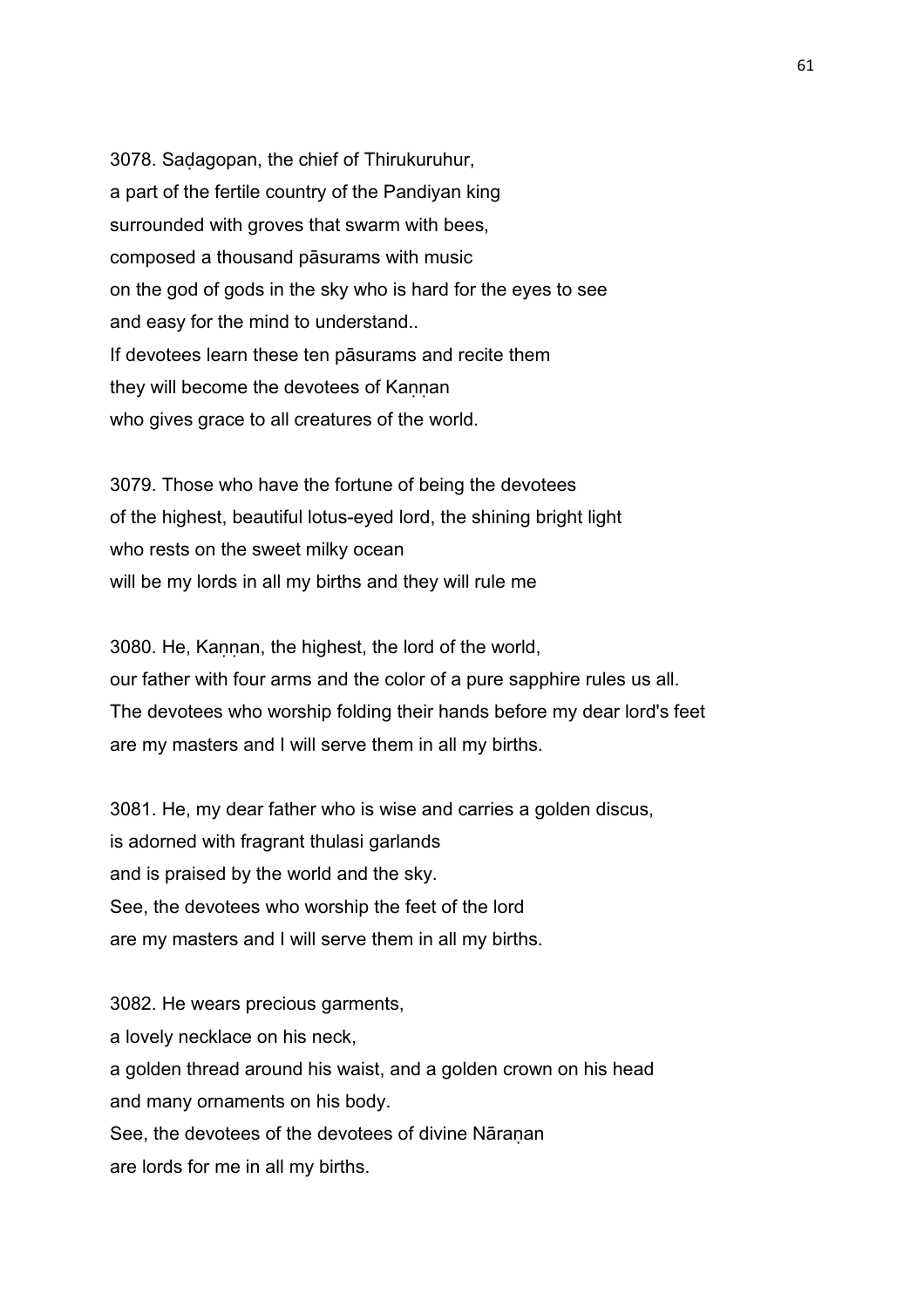3083. Our father, the lord of good devotees gave nectar to the gods so their troubles would go away. The devotees who prattle on praising other devotees who prattle on praising our god will protect us in this birth and in all future births.

3084. Kaṇṇan, our father, the highest of all the gods, colored like a pure sapphire, gives us his grace, shines like a bright light, carries a discus, and is adorned with a fragrant thulasi garland. Those devotees who worship him in their hearts will take care of us without ever tiring and protect us in this birth and in all our future births.

3085. Our father gives his grace to his devotees so they will not be born again, bringing them to moksha and keeping them beneath his feet so they can worship him. I worship the devotees who praise his devotees they are my friends who will protect me and forgive all my faults.

3086.The lord who created the world and embraces on his chest the goddess of wealth is our friend. Even the gods in the sky do not understand him. In all our births, we will worship even those who stay in the most sinful hell if they praise him.

3087. Even those who were born in castes lower than the four varnas, those who are Chandalas without the respect of others, are gods for me if they are the devotees of his devotees and if they keep in their hearts the highest sapphire-colored one with a discus in his right hand.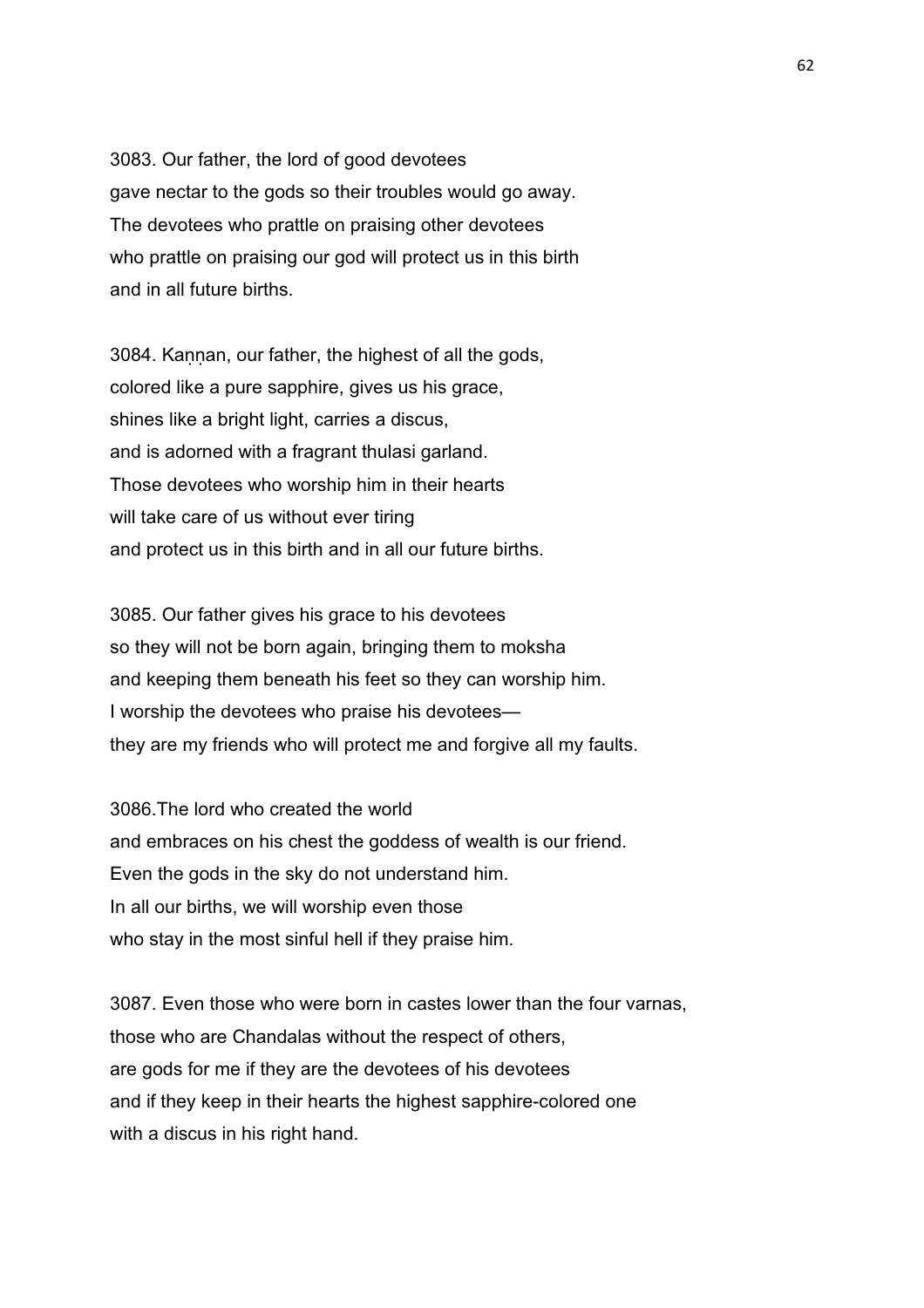3088. We are the devotees of the devotees of the devotees of the devotees of the devotees of our father, the faultless one, who swallowed the world as a dear child and slept on a banyan leaf and measured the world as a dwarf.

3089. Saḍagopan of southern Thirukuruhur composed a thousand pāsurams on him, the highest, who destroyed the hundred Kauravas and gave his grace to the five Pandavas. If you learn these ten poems that praise his devotees, you will not be born again.

3090. My heart always praises you saying, "All the three worlds worship you who wear a crown. and praise the fame of your feet that measured the world. You churned the deep milky ocean and ride an eagle carrying an eagle banner. You, colored like a cloud, are the tallest among all the gods in heaven."

3091. My mouth always praises you, saying, "You, the poison that burned cool Lanka, the dwarf who cheated Mahābali and took the earth from him, are my refuge and you stay in my heart."

3092. My arms want to embrace you, who removed the curse of the crescent moon. the lord of the gods in the sky praised by the sastras, the sweet child of a cowherd who stole butter from the huts of the cowherds.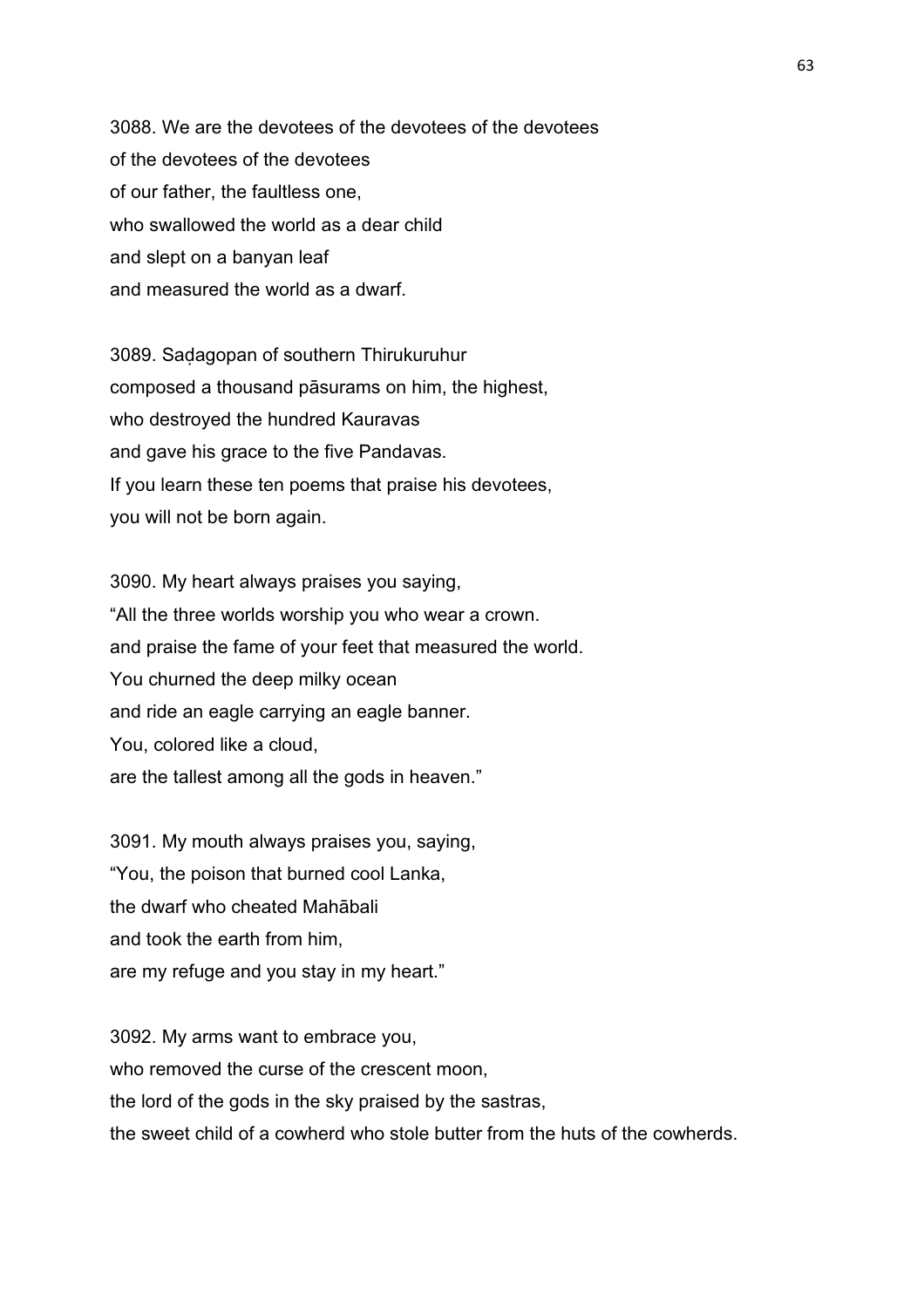3093. My eyes want to see you truly, the highest one resting on the snake bed Adisesha as I worship and embrace you every day and every minute with my arms without leaving you.

3094. My eyes want to see him as he was when he went as a dwarf to Mahābali to take over the earth riding on the eagle Garuda. My ears want to hear the noise of the wings of Garuḍa that sound like the singing of the Sama Veda.

3095. O lord, with a golden discus who stay in this world, I want to recite the poems that are sweet as fruit and honey which I composed to praise your fame as my heart praises you. Give me your grace.

3096. You, sweet nectar, are my soul, my ruler riding on the eagle Garuda carrying a shining discus. I am a sinner. Even though I have called for you a long time, saying that I want see you, suffering in my heart, I cannot see your form.

3097. O lovely lord who are the past, present and future, when will the day come that I see you, the lotus-eyed lord with a beautiful body dark as kohl whose beautiful nature attracts my soul?

3098.When will the time come that I join you, the mighty god riding on an eagle? You are a thief who cheated Mahābali when you went to him as a dwarf and asked him. "O Mahābali, give me three feet of your land and I will take it," and you deceived Kamsan and destroyed the valor of Vāṇasuran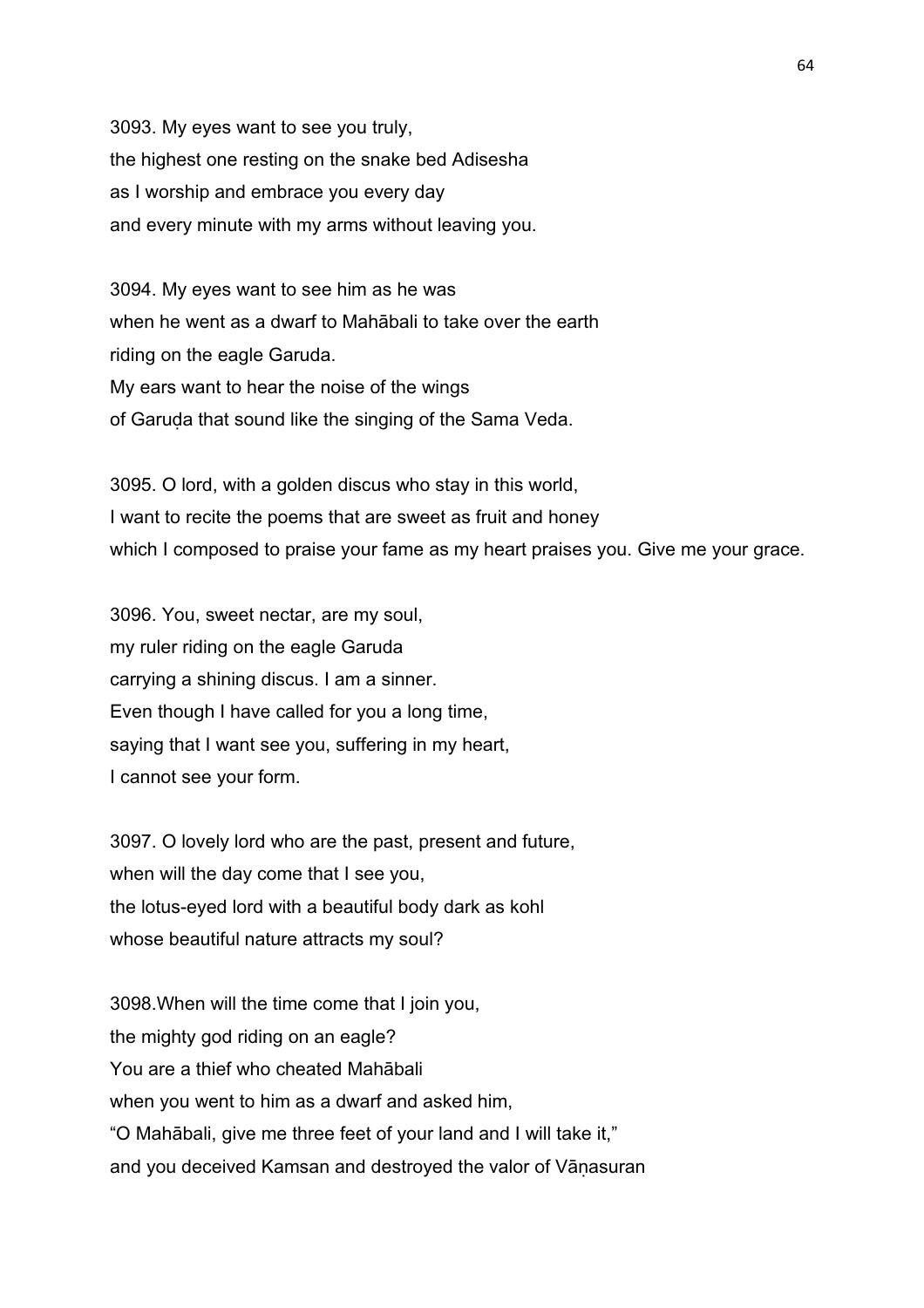and cut off his thousand arms.

3099. O generous one, when two Asurans came as large marudam trees, you went between them and destroyed them. How long can I sing and praise you, prattling on with my garlands of words and staying forever in this world, longing to see your ankleted feet?

3100. Saḍagopan of flourishing Thirukuruhur composed a thousand poems on the lord who measured the world and whom all creatures prattle on in their desire to see. If devotees learn and recite these ten poems they will reach the highest heaven.

3101. If I say this it may be a mistake, but I will still say it, listen. I won't give anyone any of the sweet poems that I composed myself for the lord. In my poems I will only praise my dear father of Srirangam where the bees sing, "tenna, tenna." This I promise.

3102. What is the benefit of composing poems on people who only respect wealth and think it is the only important thing in life? They don't understand that the only true thing in the world is our dear lord, our father who stays in Thirukkurungudi with abundant ponds and with flourishing fields.

3103. O poets, why do you compose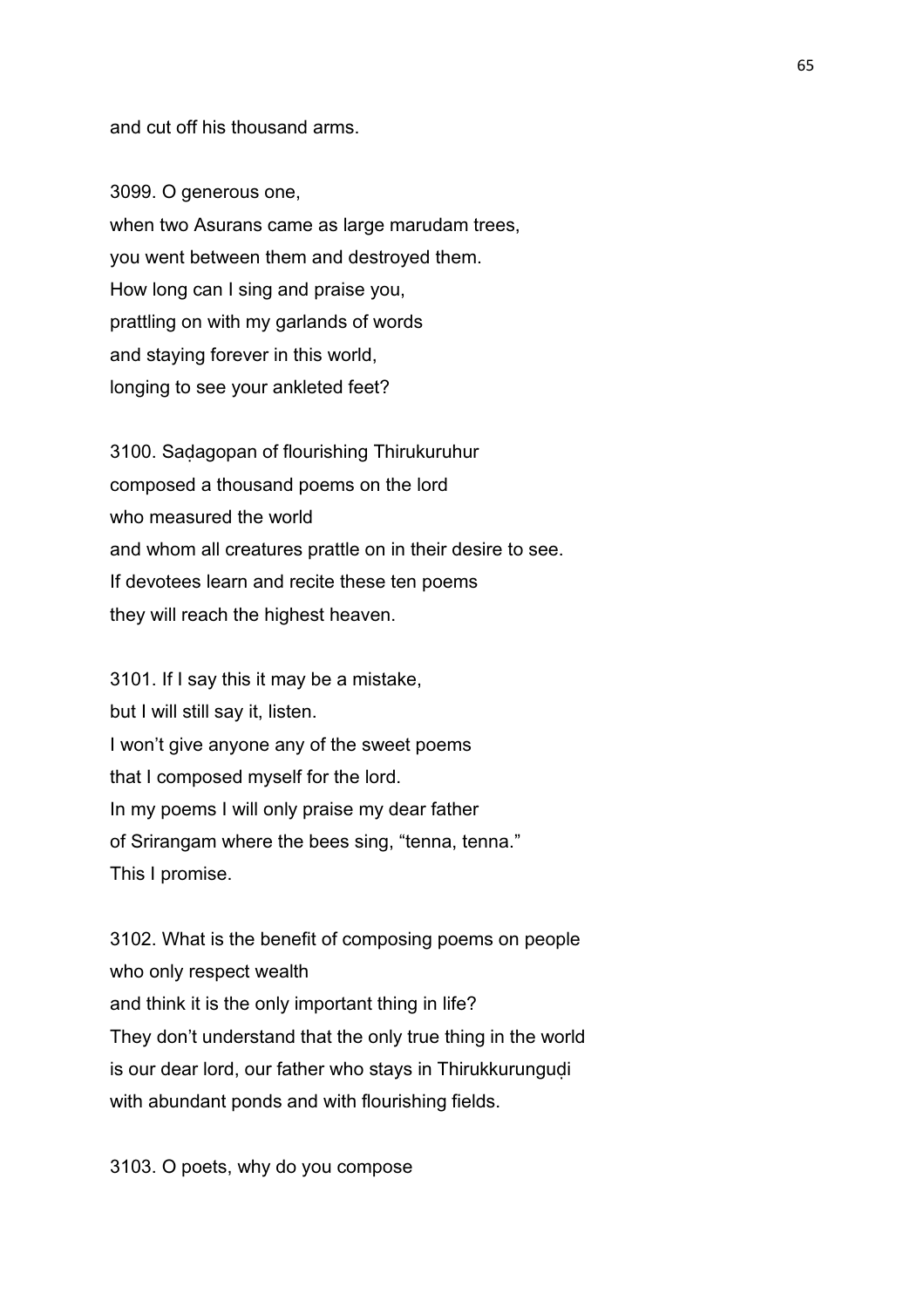wonderful poems on common people and make yourself cheap without praising the lord of the sky who shows you the way to reach moksha age after age unceasingly?

3104. O poets, think! People do not live forever. How long will the wealth last that you receive composing poems praising them? If you praise and sing the greatness of the father of the gods in the sky who is adorned with a shining diamond crown, he will accept you as his devotee and give you his grace so you will not be born again.

3105. O poets, you praise wicked people to get their corrupt wealth and lose your integrity. This is a useless thing to do. The faultless, generous lord who has the color of sapphire will give you whatever you want. However much wealth he gives, it will never become less. Come, compose pāsurams praising the generous lord..

3106. O poets, come. You work hard and live and you know the rich will not be rich always. If you compose wonderful poems on the gods you like, still your words will go to Thirumāl, adorned with a shining beautiful crown.

3107. There is no limit to the generosity and fame of the god praised with a thousand names— I will not praise anyone but him. If anyone in this world praises a miser saying,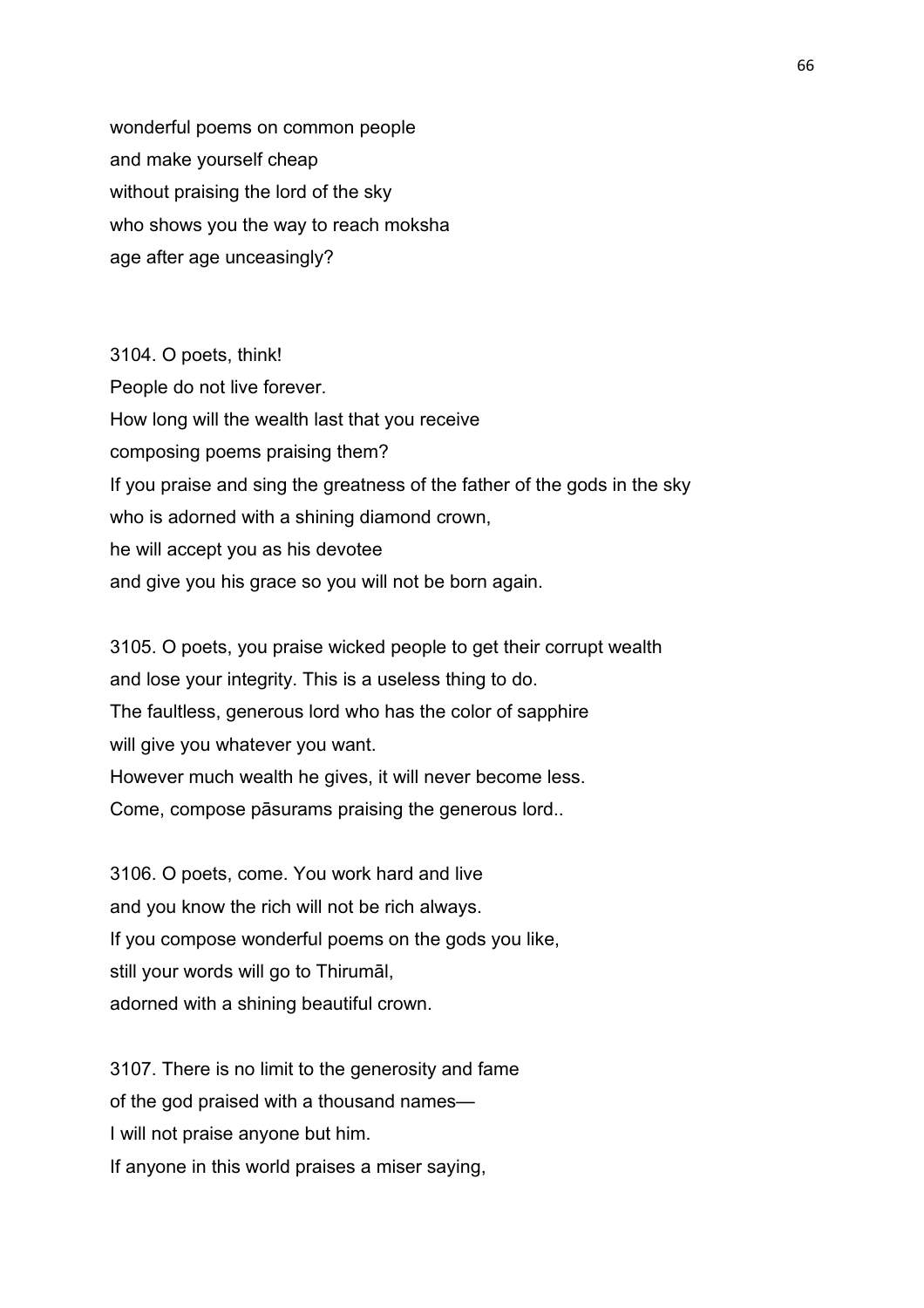"You are as generous as the rain and your arms are strong as mountains," that is just a lie.

3108. I will sing his praise and worship the feet of the lord of boundless fame, the beloved of Nappinnai with beautiful bamboo-like arms. What can I say to the people who believe in this illusory world and do not put their minds on god?

3109. I praise only the generous lord with a discus who grazes the cows and belongs to me. Saying, "I will give you a happy life in this world and you will attain moksha," he grants me moksha. I do not want to praise any people in my poems.

3110. He made this body that stays for many days and after it leaves it returns to the world, taking many births. I want only to praise him and compose poems about him will he accept poems composed by anyone but me?

3111. Saḍagopan of Thirukuruhur, praised by all, composed a thousand pāsurams on the lord who is worshiped by all the gods in the sky. If devotees learn these ten famous pāsurams and know them well they will not be born again in this world.

3112. Carrying a conch, discus, bow, shining sword and a strong club and riding on an eagle, he came to the earth in many forms, fought with the strong Asurans, killed them in battle and saved the earth from its trials. I am his devotee and, praising him, I will not have any difficulty in my life.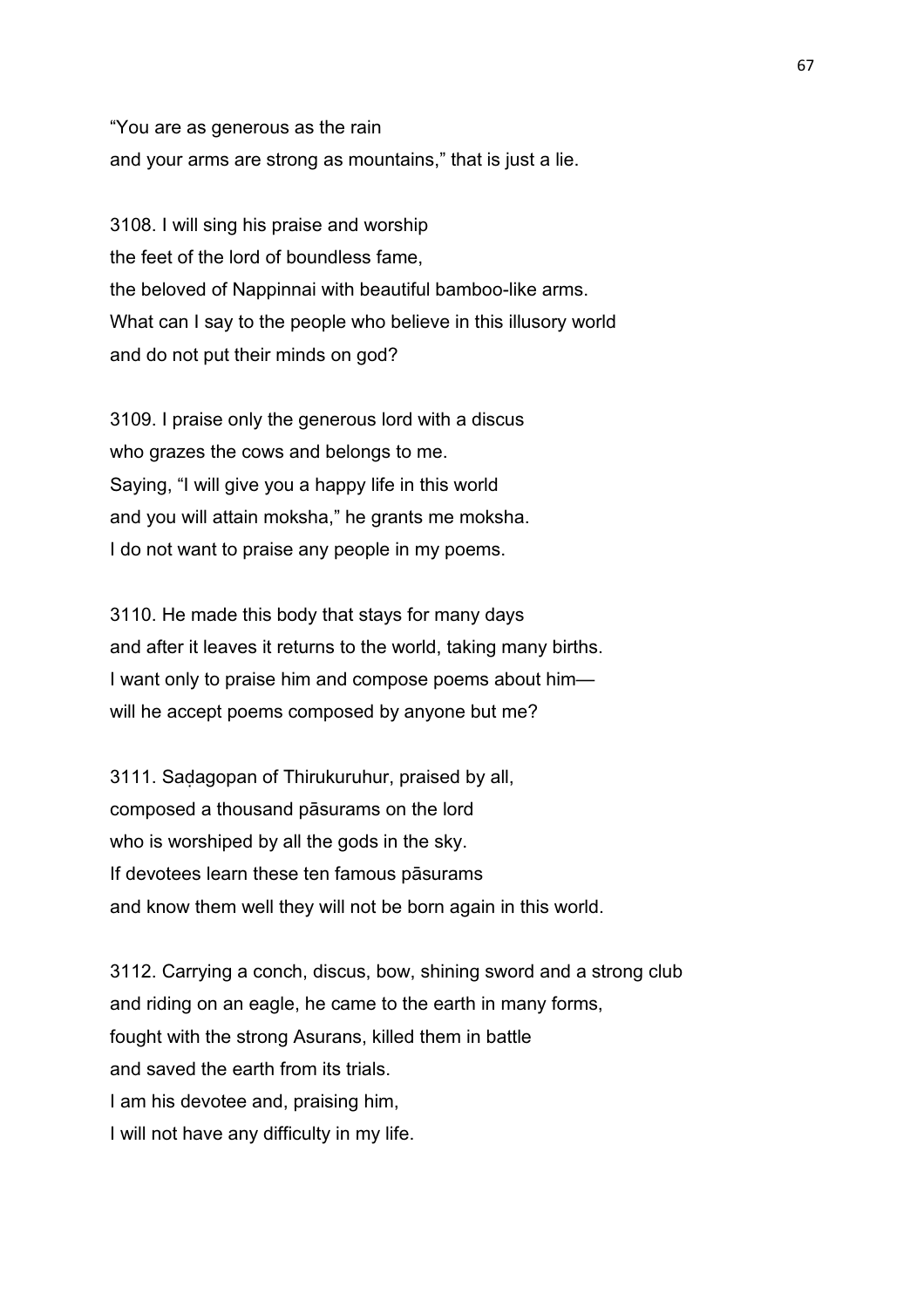3113. The bright, sapphire-colored Kannan who conquered the Asurans riding on dark-beaked Garuda rests closing his beautiful lotus eyes as if he were performing yoga on the snake bed Adisesha on the faultless wide ocean. Praising his divine fame and singing and dancing, I will have no trouble in my life.

3114. The lord is endless joy, as sweet as jaggery, honey, nectar, good milk, fruit and sugarcane no one is better than he or equal to him who wears a cool beautiful thulasi garland in his hair that drips with honey. Since I became his slave my mind has never been apart from him.

3115. Along with Shiva, the destroyer of three forts, his son Karthikeya and Agni, Vanasuran came to fight with the lord who carries a golden discus and rides on Garuḍa that fights with his wings, and when the Asuran and his helpers lost and fled, the Māyavan gave protection to Vāṇāsuran. I have embraced the cowherd, the lion, Achudan who carries a golden discus and I will have no trouble in my life.

3116. The lord who shines like a bright light drove his chariot and went to heaven without any difficulties, crossing over all the worlds with famous Arjuna and a Brahmin who had lost his children, and he brought the Brahmin's children back to earth in one day. No trouble will come to me, his slave, in this world.

3117. The Māyan, the highest lord, has no sorrow, only excellence that shines like an undimming bright light.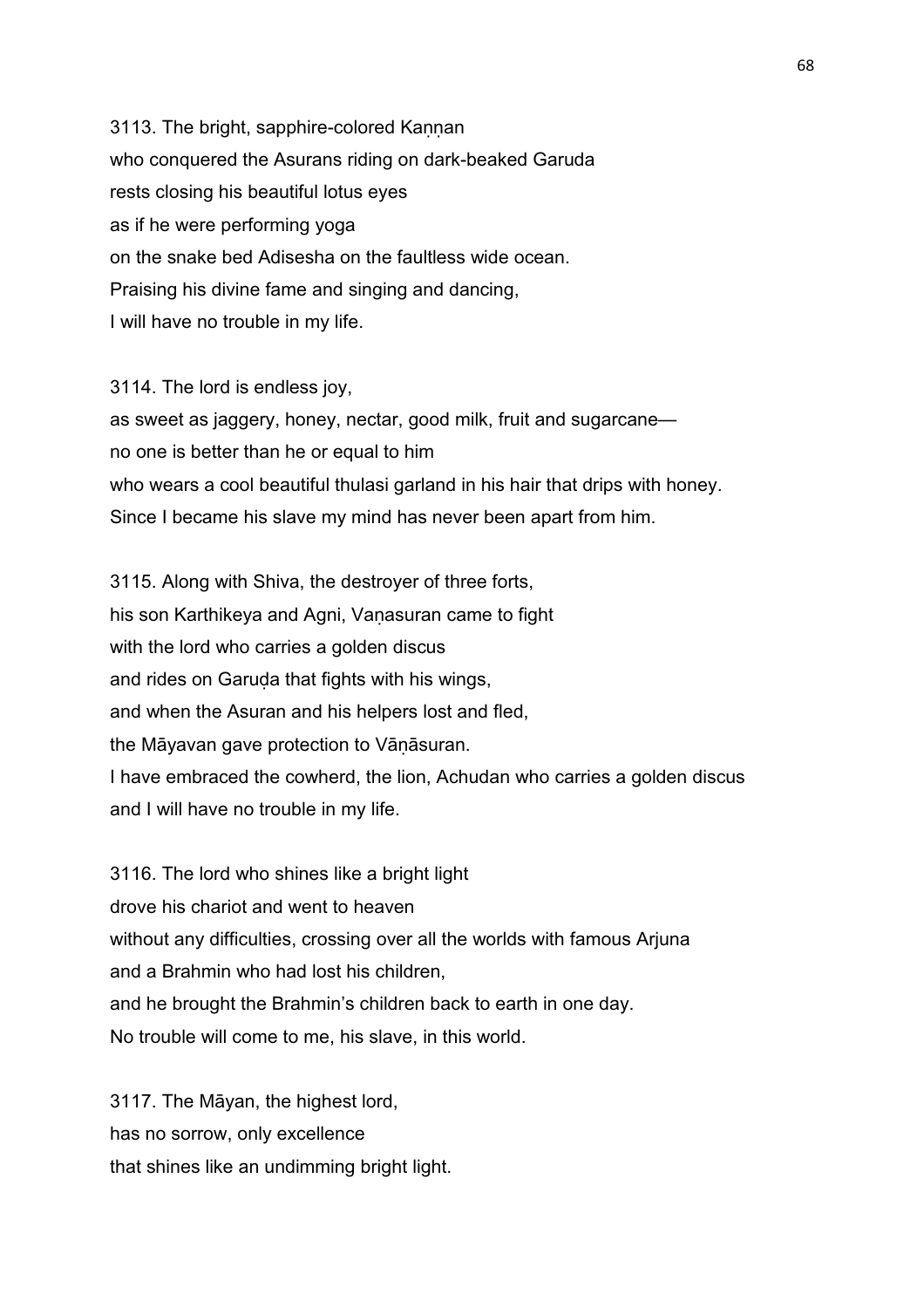He came to the earth as a man and experienced sorrowful births. Worshiping him who gives divine grace to the earth, I will never know trouble.

3118. The lord who is sorrow and happiness, all the actions of the world, all the things on the earth, cruel hell that has no joy, good, sweet moksha in the sky, and all the creatures that survive on this earth plays with this whole illusory world and enjoys himself. I am his devotee and I will never know trouble.

3119. Our lord, Māyan, Kannan who is joy without any sorrow, unlimited beauty and bright light, limitless wisdom, our mother, does all the illusionary actions of the world. I worship his feet and I will never know any trouble.

3120. Our strong lord adorned with thulasi garlands the bright shining form of wisdom, our almighty who took many forms and did many magical deeds is without sorrow. He swallowed all the seven worlds, Shiva who laughs, Nānmuhan, and all the other gods and people and all creatures and he keeps them inside himself. I am his slave and I will have no difficulty in my life.

3121.Our shining Māyan, Kannan, unique and omnipresent, wise, tireless, formless, the moon and the sun,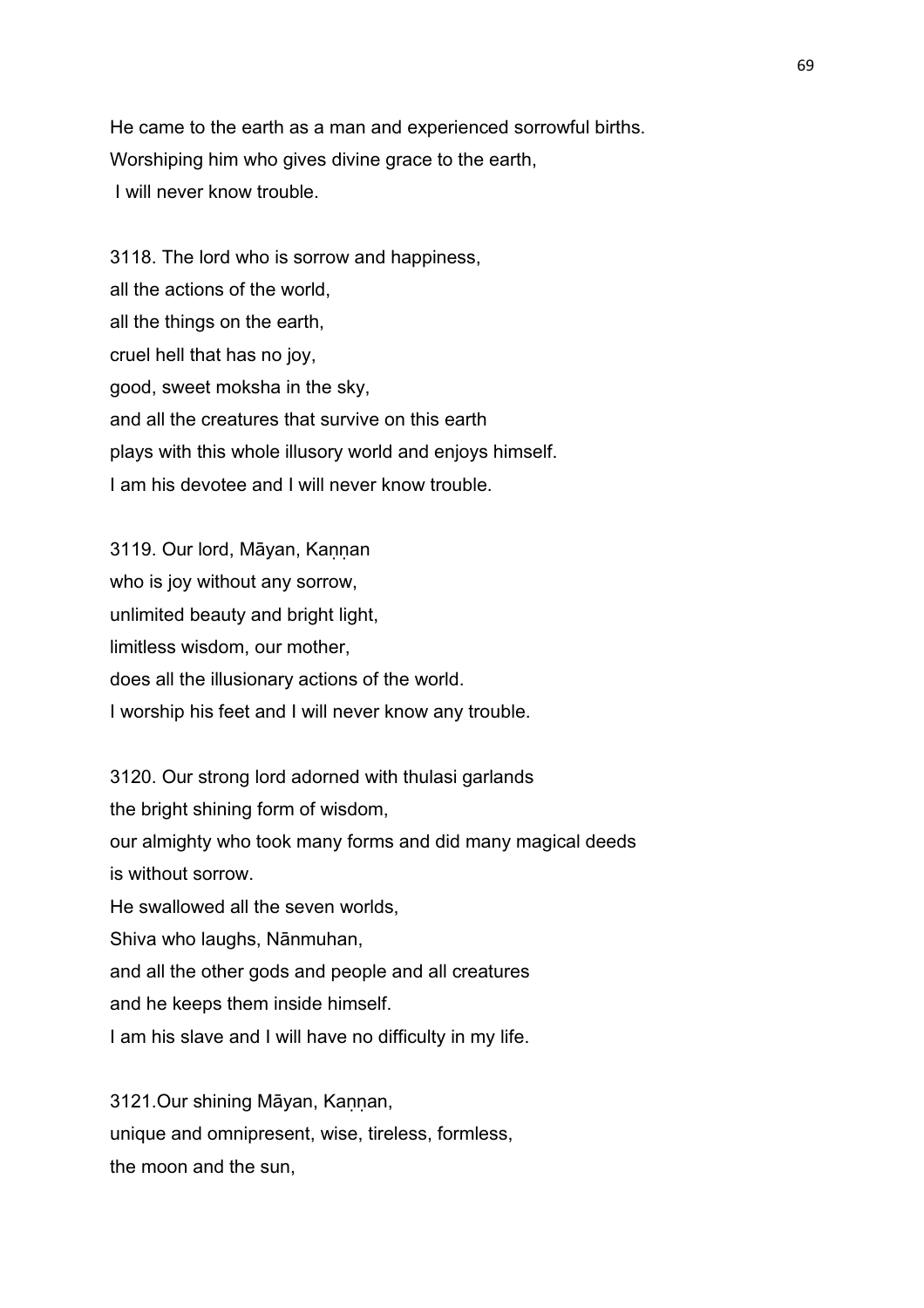light that spreads everywhere and the five elements of earth, water, fire, sky and wind cannot be known by the five senses. I worship his feet and I will never have troubles.

3122. Saḍagopan of Thirukuruhur composed a thousand poems on the famous Kesavan, the faultless lord. O devotees, learn and recite these ten poems and he will give you cities, countries, chariots and moksha and make you the kings of all the three worlds.

3123. If the matchless kings who rule this world lose a war with their enemies, they will become beggars, and when they beg for food wicked dogs will come and grab their begging pots. The only way to escape from the troubles of this world is to worship the feet of divine Narayanan.

3124. The rich kings who ruled this earth and ordered other chieftains, "Give tribute and survive!" will leave the women they enjoyed, go to a cruel forest and hide and suffer if their enemies conquer them in war and take their lands. You should at once worship the feet of Thirumāl adorned with beautiful shining crowns that is the only way to escape the troubles of this world.

3125. The kings whom chieftains bow to, touching their feet, and the kings who have drums that sound like thunder resting in their courtyards,

may lose everything and their lands may become dust.

At once you should think of the feet of Kannan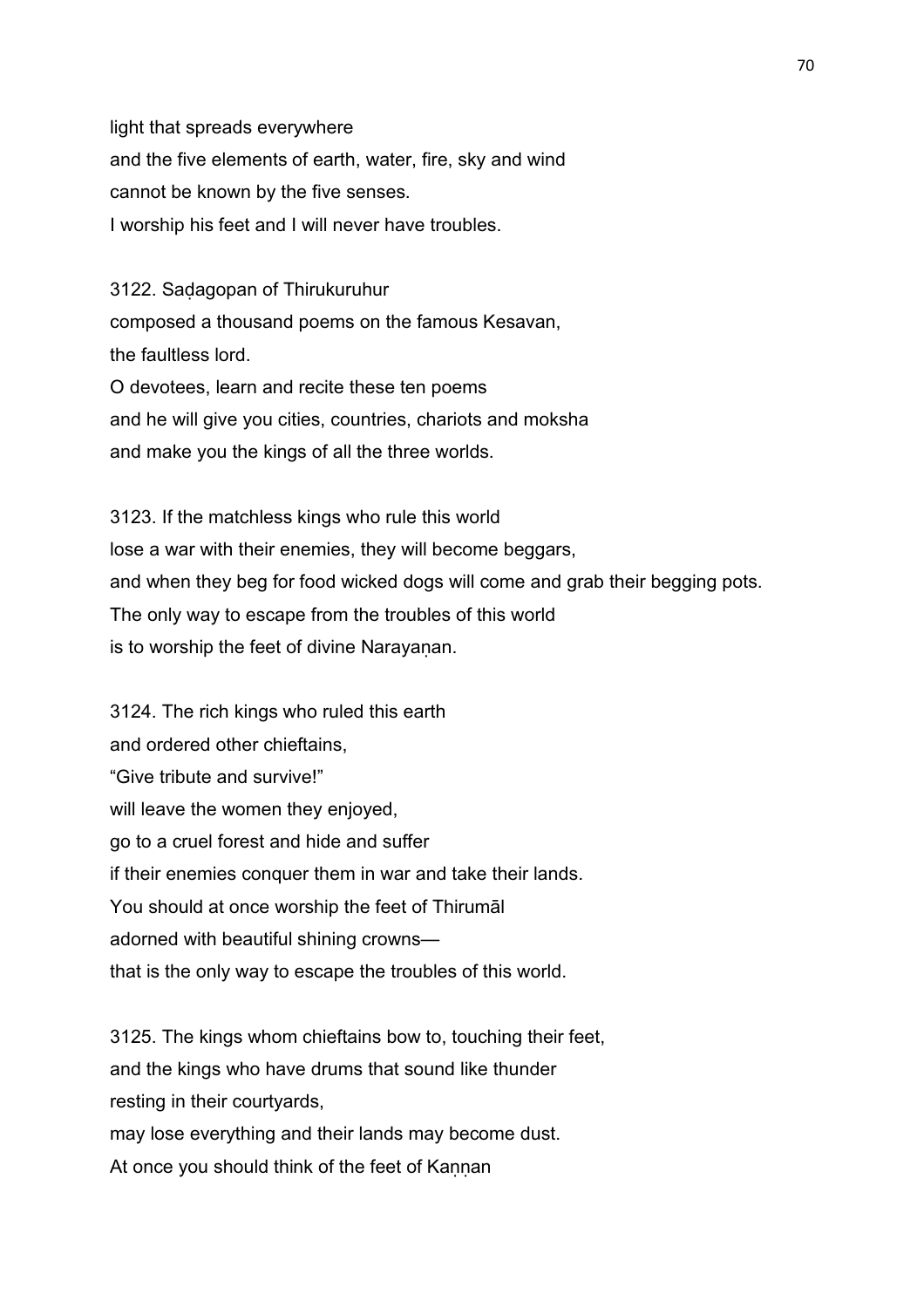adorned with a fragrant thulasi garland and worship him. That is the only way to escape the troubles of this world.

3126. We know that even the kings who ruled this world for many years and yugas and are more than the grains of sand on the seashore have perished, leaving them no house to live in. We have never seen anything else happen to them. Worship his feet who killed the rutting elephant with legs as strong as palm trees and you will be saved.

3127. Even kings who enjoy women with soft beautiful hair lying on lovely, cool beds, begging them, "Give us your grace!" may lose all their wealth and their clothes and wander as women shame them because they become poor. Praise the names of Māyavan the shining sapphire-colored lord and survive. That is the only way to escape the troubles of this world.

3128. We all know that we do not live forever in this world and die like the bubbles that arise when rain falls on the earth. No one can say that for all their life they were strong, without problems or sickness. If you want to survive, become the devotee of the highest lord who rests on the ocean.

3129. The rich may eat food with all the six tastes and then eat more when their beautiful beloved women serve them with lovely soft words, yet even they may become poor and beg those women saying, "Give me some food!" If you want to be saved praise the wonderful nature of the lord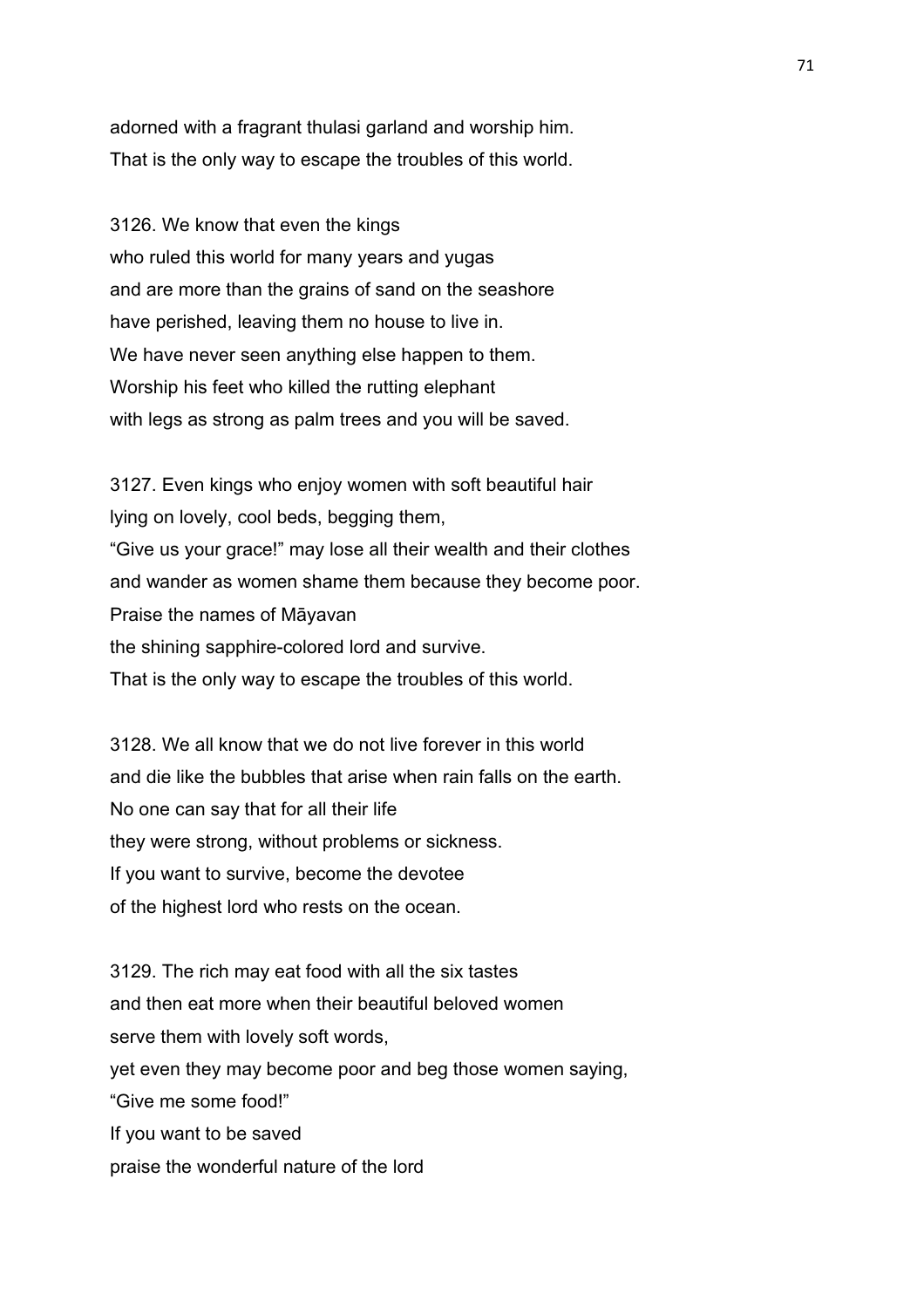whose head is adorned with a thulasi garland.

3130. If the generous kings who rule the world happily as people praise them abundantly do not think of the lord, they will lose all their wealth and kingdoms. The only way to escape the troubles of this world is to praise the divine names of the lord who rests on the snake bed on the ocean.

3131. Even though people may go to heaven if they have renounced the desires of this world and the wealth of the earth, controlling the desires of their five senses, ignoring their bodies and doing tapas, they will be born again on the earth if they do not think of the highest one with an eagle banner. If you do not want to be born again, worship his feet and you will reach his heaven, Vaikuntam.

3132. Sages may control all their desires for the world and think only of moksha, but they will not attain Vaikuntam unless they worship the faultless lord and hold to him. They may think of him with love but that will not give them his grace or let them not be born again. Moksha is to approach him, the faultless one, and to grasp him without leaving him.

3133. Saḍagopan of Thirukkuruhur surrounded by blooming clusters of flowers composed a thousand beautiful poems worshiping the feet of Kannan. If devotees learn and recite these ten songs they will survive on this earth without troubles and reach Vaikuntam.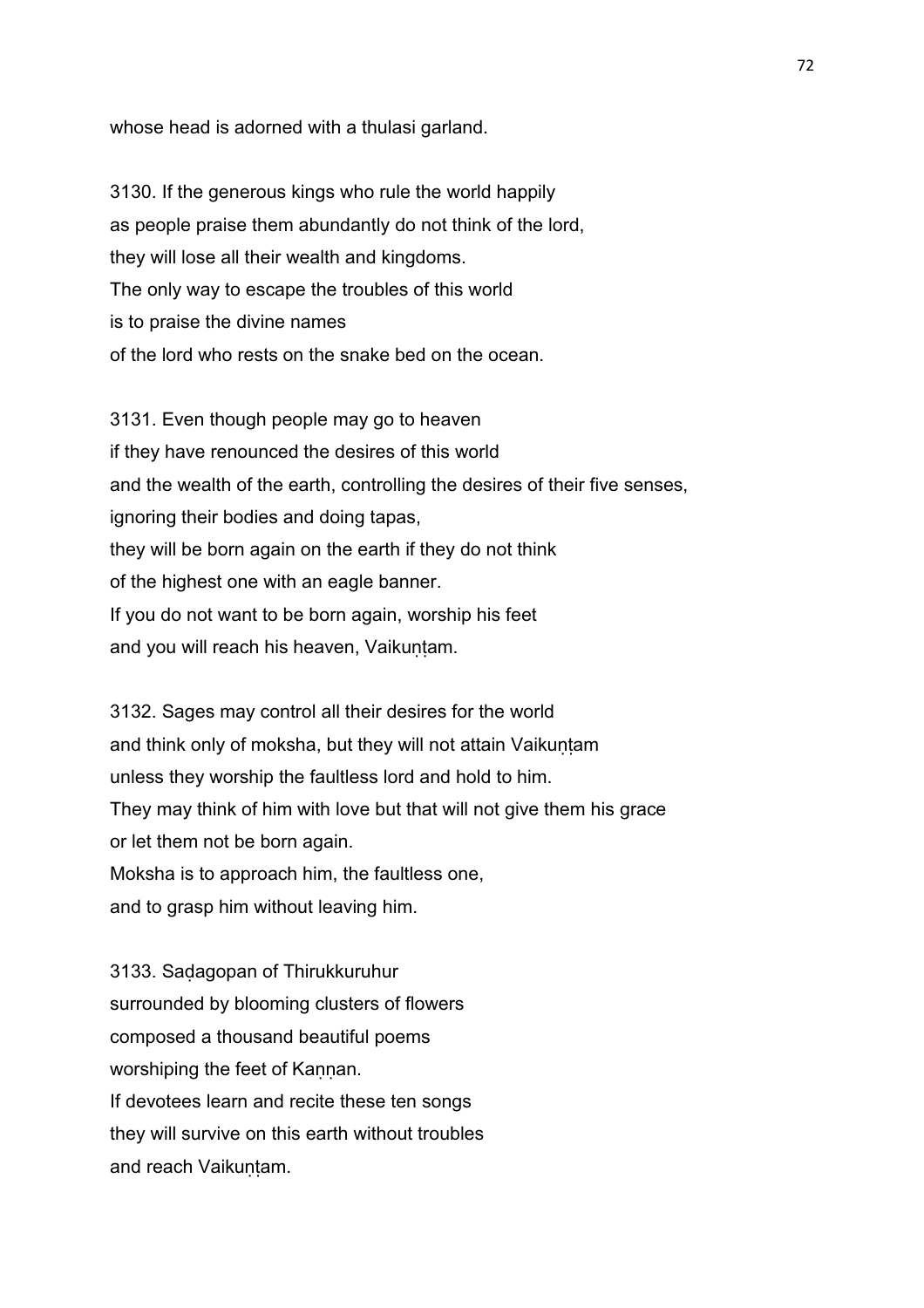3134. Her mother says, "He swallowed all the seven worlds and slept on a banyan leaf without any worries when he was a baby. My innocent vine-like daughter is fascinated with the thulasi garland that adorns his two feet and wants it how can she get it? Surely, I must have bad karma. What can I do to make my daughter happy?"

3135. Her mother says, "The lord dances the kuravai dance with cowherd girls with thin vine-like waists and plays mischievously with them. My beautiful doll-like daughter says that she wants the fragrant pretty thulasi garland that adorns his divine feet. I have done bad karma and do not realize that he is the almighty and his garland is not easy to get. What can I do?"

3136. Her mother says, "He measured the world with his feet as the gods and the wise sages worshiped him, chanting the Vedas and adorning him with many fresh garlands. My daughter, wearing a garland in her hair, worries and says, 'Get me the pure thulasi garland precious as gold that adorns the divine feet of the highest lord.' I have done bad karma to see my daughter worry like this. What can I do?"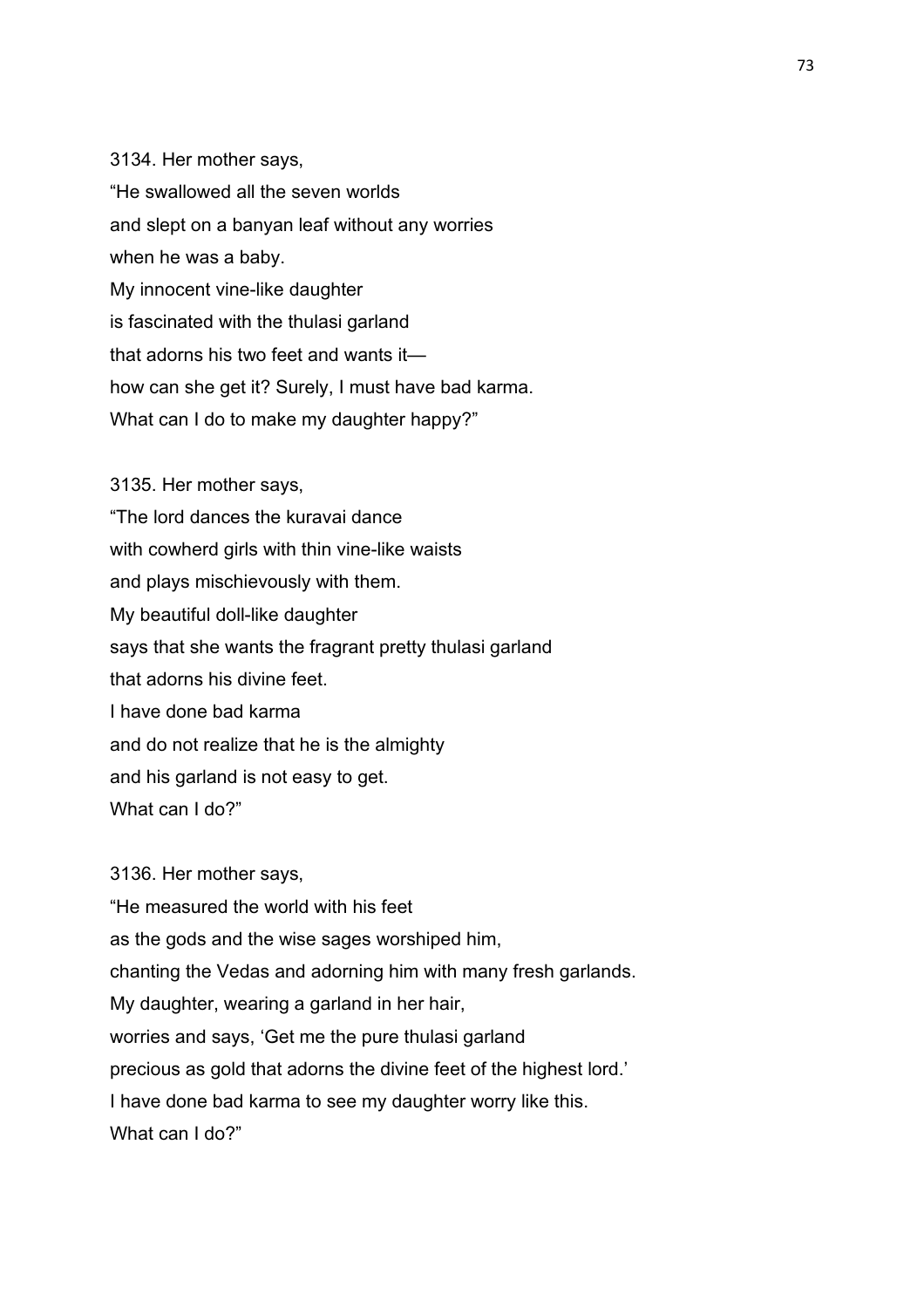3137. Her mother says, "My daughter who has beautiful round arms says always, 'Bring me the fresh thulasi garland precious as gold on the feet of the highest lord whose devotees praise his faultless fame. prattling on about the many differences that other religions have.' I have done bad karma. What can I do?"

3138. Her mother says, "My lovely daughter worries every day and says, 'He fought and conquered seven bulls for the sake of embracing the arms of Nappinnai. He grazes the cows and he dances the Kudakuthu dance. Bring me the beautiful fresh thulasi garland on the feet of the lord.'"

#### 3139. Her mother says,

"My lovely daughter has fallen in love with him and says always, 'When an Asuran took the beautiful earth goddess and hid her, the lord in ancient times took the form of a boar, split open the wide earth and brought her back. Bring me the fresh thulasi garland as precious as gold on the feet of the lord.'"

3140. Her mother says,

"The lord keeps beautiful Lakshmi on a lotus on his wide chest that is adorned with thulasi garlands. My daughter lovely as a vine is fascinated with him and longs for the fresh thulasi garland on his feet. O girls with shining foreheads, see my beautiful daughter!"

3141. Her mother says,

"My daughter longs for the fresh beautiful thulasi garland that spreads fragrance and adorns the feet of him who shot his arrows and burnt Lanka for his wife Sita, beautiful as a vine.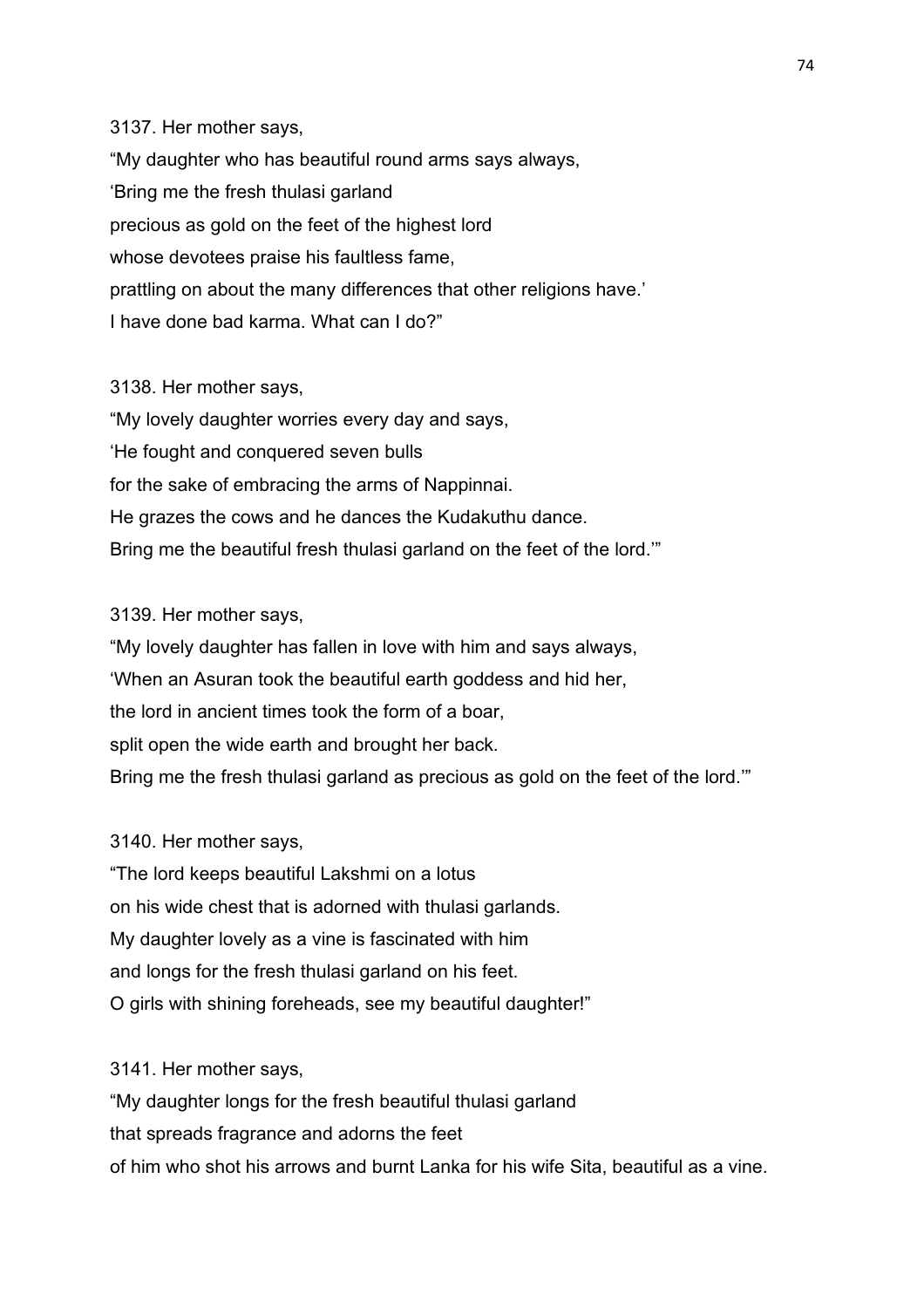O lovely girls, I am worried. What can I do?"

3142. Her mother says, "O friends, you have also have given birth to daughters. What can I say about the innocent one that I gave birth to? Night and day, she says, 'Conch, discus, thulasi garland.' This is all she says—what can I do?"

3143. Her mother says, "What can I do? She is my innocent daughter, my precious jewel. Whatever I say, she doesn't listen. She doesn't come near me either. O friends, she says, 'He is adorned with shining ornaments. I want the thulasi garland on the feet of Kannan to wear on my soft breasts ornamented with golden jewels.'"

3144. Saḍagopan of famous and rich Thirukkuruhur composed a thousand musical pāsurams praising Kannan's feet that remove the sicknesses that afflict people. If devotees learn and recite these ten pāsurams they will join the group of gods in the sky.

3145. Even though I do not sprinkle flowers and water on your feet and worship you, my heart is the sandal paste that I smear on your soft flower-like body. You fought with seven bulls to marry Nappinnai whose mouth is red as a kovai fruit, your bow destroyed the king Ravana of Lanka surrounded with strong forts and you broke the tusks of the strong elephant Kuvalayabeeḍam.

3146. O my father,

you are the matchless lord who swallowed the earth and spit it out My heart is the sandal paste that I smear on you,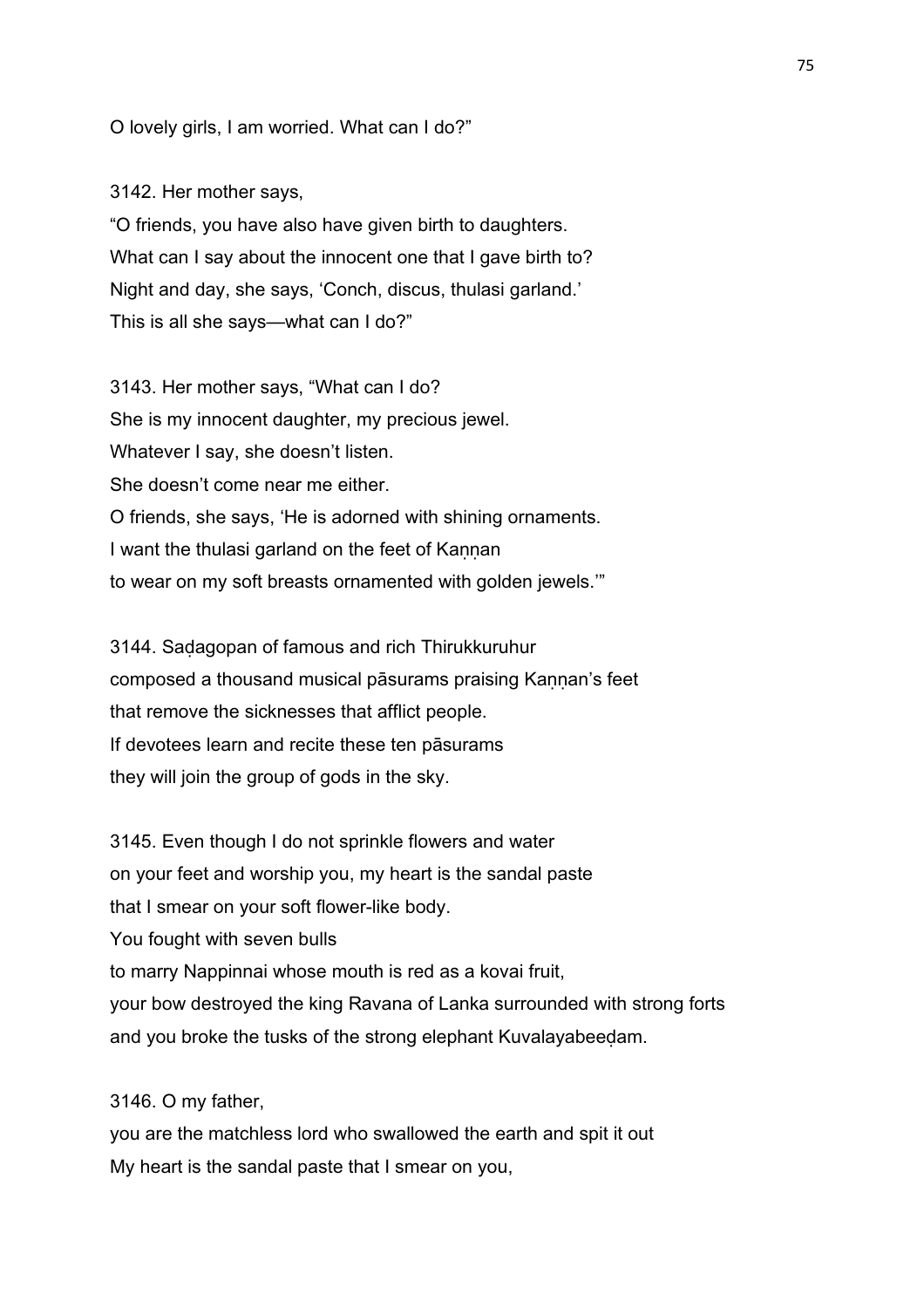my words are the garland with which I decorate you, my poems are the silk clothes for you and the way I fold my hands and worship you are the shining ornaments for you. You are the matchless lord who swallowed the earth and spit it out

3147. O Narayaṇa! You are only god, the two gods—the sun and the moon. the three gods—Shiva, Vishnu and Nānmuhan and all the gods, and you are the five elements—water, fire, wind, earth and sky. Though you are formless you rest on the middle of the ocean and you climbed on the heads of Kalingan and danced. I keep you in my heart and all my troubles have gone away.

3148. You are the Māyan who drank the devil Putana's milk and killed her, you are Vamanan and you are Madhavan. Even if I do not worship you with cool flower garlands, my life is the cool beautiful garland that I give you to adorn your tall crown.

3149. My life is the garland that adorns you and my love is a golden light for you. Your crown, countless ornaments and beautiful clothes are all only my love and the praises that all the people of the three worlds utter are my devotion for you. You are our dear god Kannan with a discus in your hands. Give your grace to the world.

3150. Even though you do not come when I shout out, calling you and saying,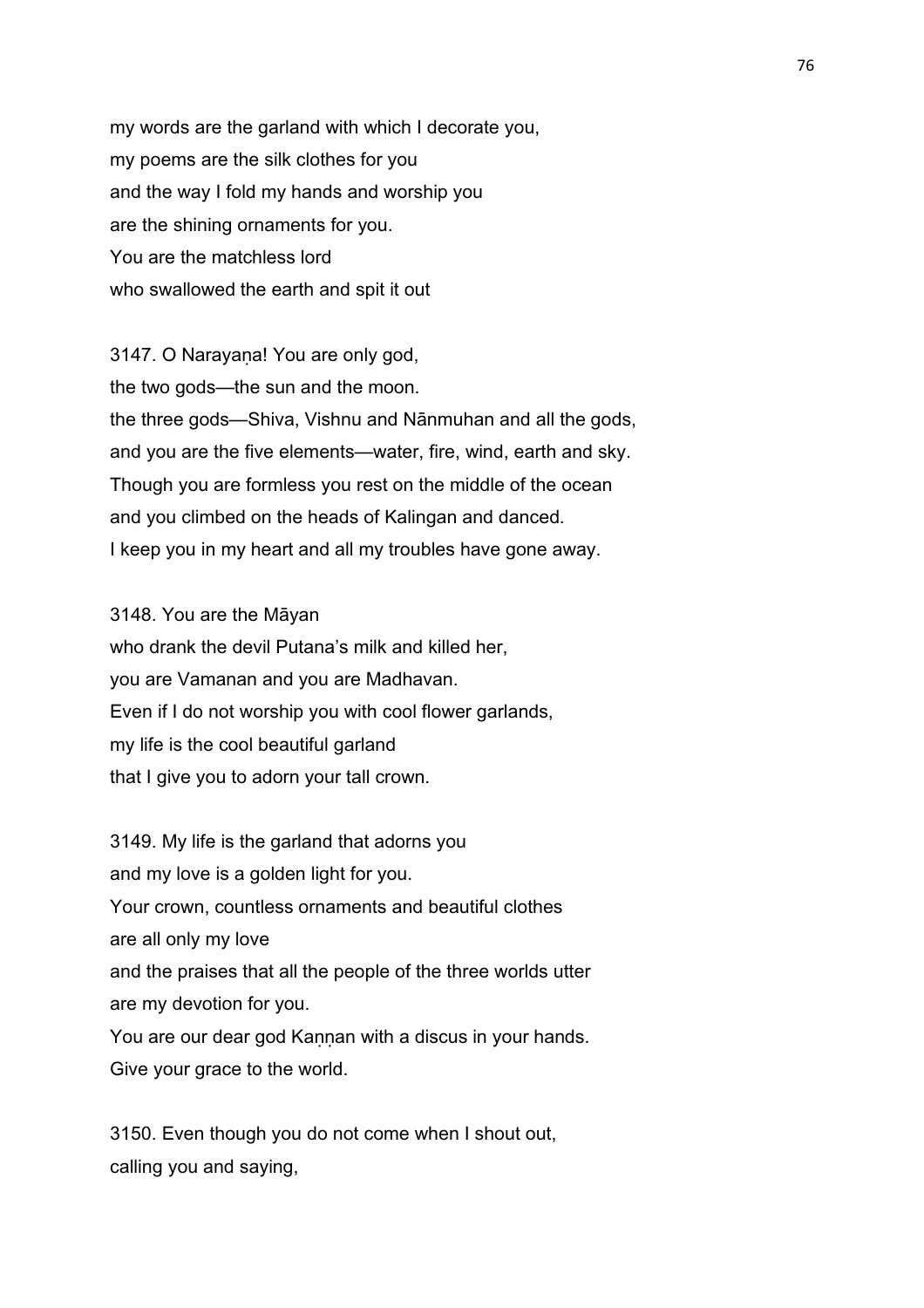"O Narayana! You have a discus and a white conch in your hands, and you swallowed the world and spit it out!" I keep the beautiful sounding anklets that you wear on your lotus feet as an ornament on my head.

3151. As a beautiful dwarf you went to Mahābali's sacrifice, grew tall and measured the worlds with your long strides. When devotees fold their hands and worship your feet ornamented with sounding anklets, you the Māyavan are with them. Even though I do not worship you with water and fragrant flowers, your divine shining form that is praised by the Vedas is in my heart.

3152. Your form is the light of knowledge that shines over all the seven wonderful worlds. My soul is yours and your soul is mine. How can I describe you and tell what your nature is?

3153. You are the highest one, the divine light without any falsehood. When will I reach the shores of the flood of your unlimited fame? I am filled with love for you but I cannot describe you. All good devotees praise you loudly and I praise you with them..

3154. I praise him and all the seven worlds praise him, yet even if all praise him they do not utter enough words to praise his limitless fame. I praise him because he is as sweet as honey, milk, jaggery, and nectar for me, and I will be saved.

3155. Saḍagopan of Thirukkuruhur of the southern kingdom surrounded by fields blooming with beautiful lotuses, realizing that the only way to be saved is to worship his feet,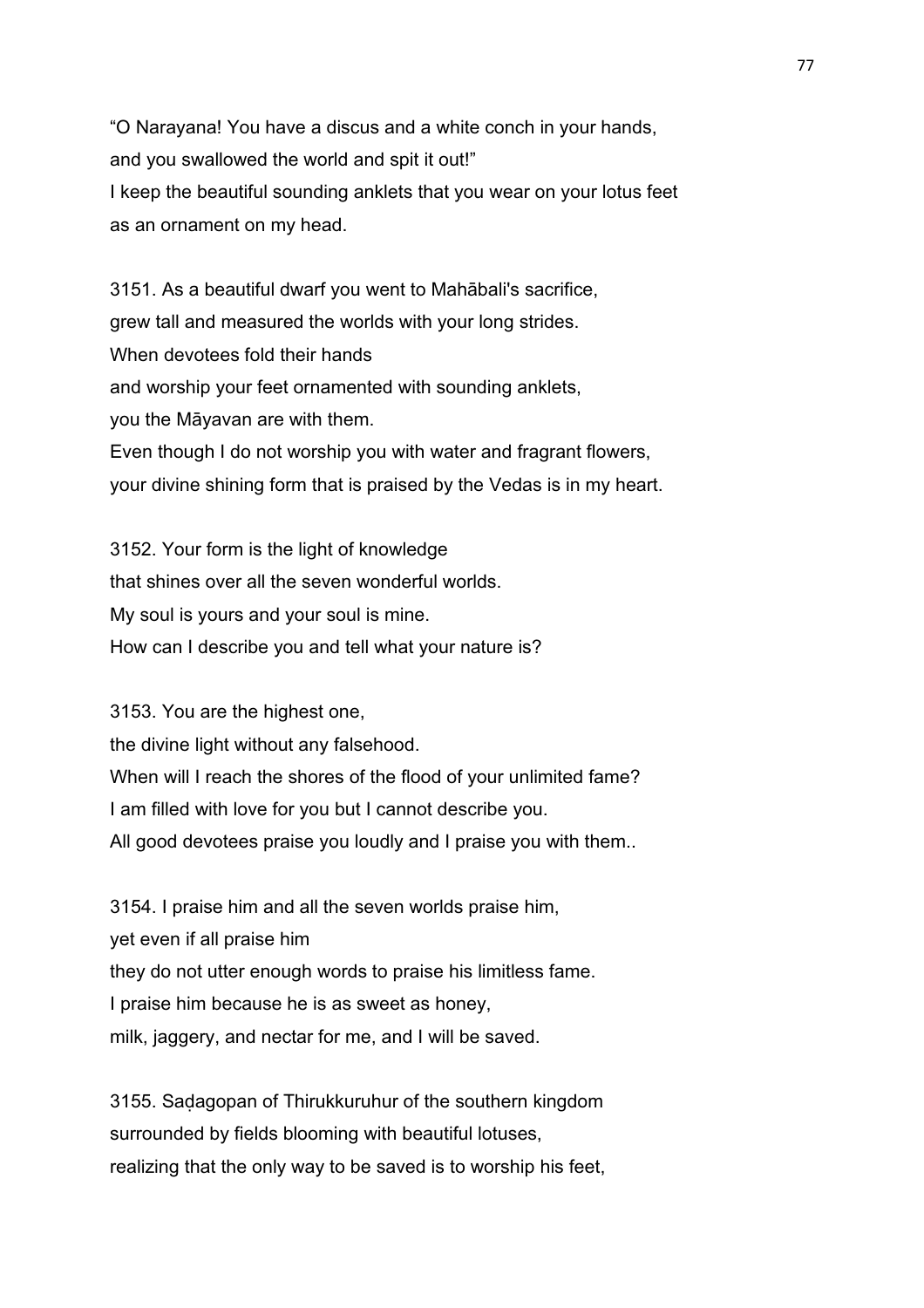composed a thousand faultless pāsurams praising his feet adorned with shining anklets. If devotees learn and recite these ten poems they will stay in this world happily and rule heaven.

3156. Her mother says, "My daughter fell in love with the lord. She touches the earth and says, 'This earth was measured by Vamanan.' She points her finger at the sky and says, 'That is Vaikuntam.' As she thinks of Kannan her eyes fill with tears and she says, 'He has the color of the ocean.' O lord, you have fascinated my daughter. O girls ornamented with bangles! What can I do?"

3157. Her mother says,

"My daughter folds her bangled hands and says, 'He is our beloved and he rests on this ocean.' She points to the red sun and says, 'This is a form of Sridharan.' She stands sorrowfully, her eyes filled with tears, and says, 'Nāraṇan!' O lord, she, soft like a small doe, looks divine. I don't know what to do."

3158. Her mother says,

"My daughter who has the fragrance of a thulasi garland

looks at the red fire and says, 'He is indestructible.'

She embraces the strong wind and says, 'This is my Govindan.'

I have done bad karma.

My little doe-like bangled girl does so many things,

but I can't understand even one of them."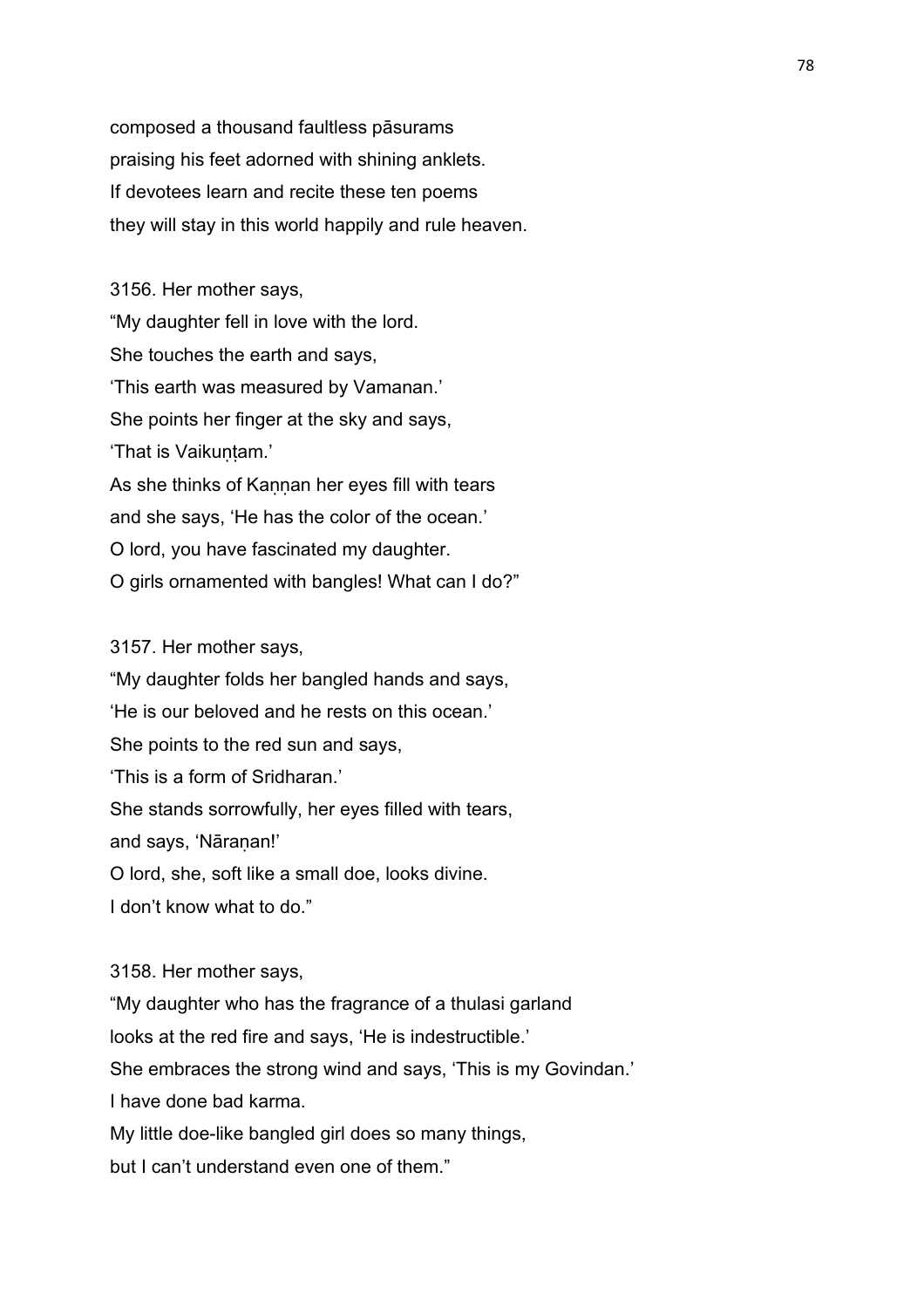3159. Her mother says, "My daughter points to the shining moon and says, 'That is the bright sapphire-colored one.' She looks at the tall hills and calls out loudly, 'O Neḍumāl, come!' If the rain pours down, she says, 'O Naranan come!' and dances. In so many ways he has fascinated my beautiful daughter, as precious as a jewel."

3160. Her mother says, "My daughter embraces calves

and says that Govindan grazes them.

She runs behind a slithering snake and says,

'This is his bed.'

I don't know when this trouble will end.

I have done bad karma.

The mischievous Māyon has fascinated my beautiful daughter—what can I do?"

3161. Her mother says, "If a dancer carries a pot, my daughter runs and says, 'Govindan is there.' If she hears the melodious sound of a flute, she is fascinated and says, 'Māyavan is playing the flute.' If she sees butter that the cowherd women have churned, she says, 'This is the butter that he has eaten.' He drank the poisonous milk from the devil Putana how could my lovely vine-like daughter be so crazy about him?"

3162. Her mother says,

"Like a crazy person, my daughter says,

'All the worlds were created by Kannan.'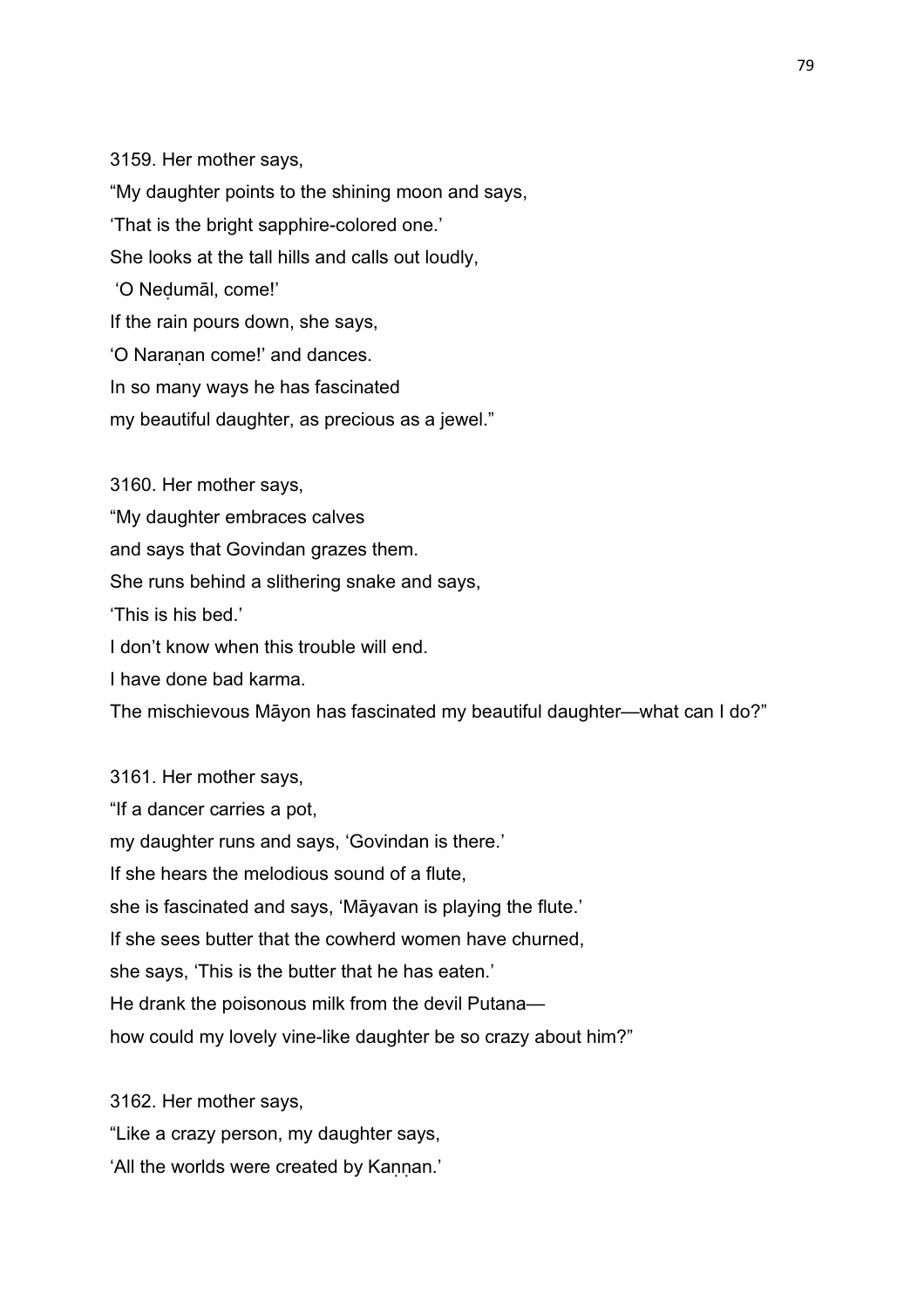If she sees people wearing a nāmam, she runs near them and says, 'Here are the devotees of Neḍumāl.' If she sees a fragrant thulasi garland with flowers, she says, 'These are the garlands of Nāranan.' Whether she is in a state of knowing everything, or in a state of knowing nothing, my precious girl loves the ornamented feet of Māyon."

3163. Her mother says, "If she sees famous kings, my daughter says, 'I have seen Thirumāl.' If she sees something blue, she jumps and says, 'He is Thirumāl and he measured the world.' If she sees divine temples, she says, 'These are the temples of the ocean-colored one.' Whether she is afraid of something or just stricken with love, she wants the ankleted feet of Kannan."

3164. Her mother says, "If my daughter sees sages she says that they are forms of him who swallowed all the worlds. If she sees large dark clouds she jumps and says, 'They are Kannan!' and feels very happy. If she sees a herd of cows grazing on the land, she goes behind them and says, 'The dear Kaṇṇan is here!' Māyon has made my precious daughter crazy and weary with fascination and love for him."

3165. Her mother says, "My daughter is fascinated with him.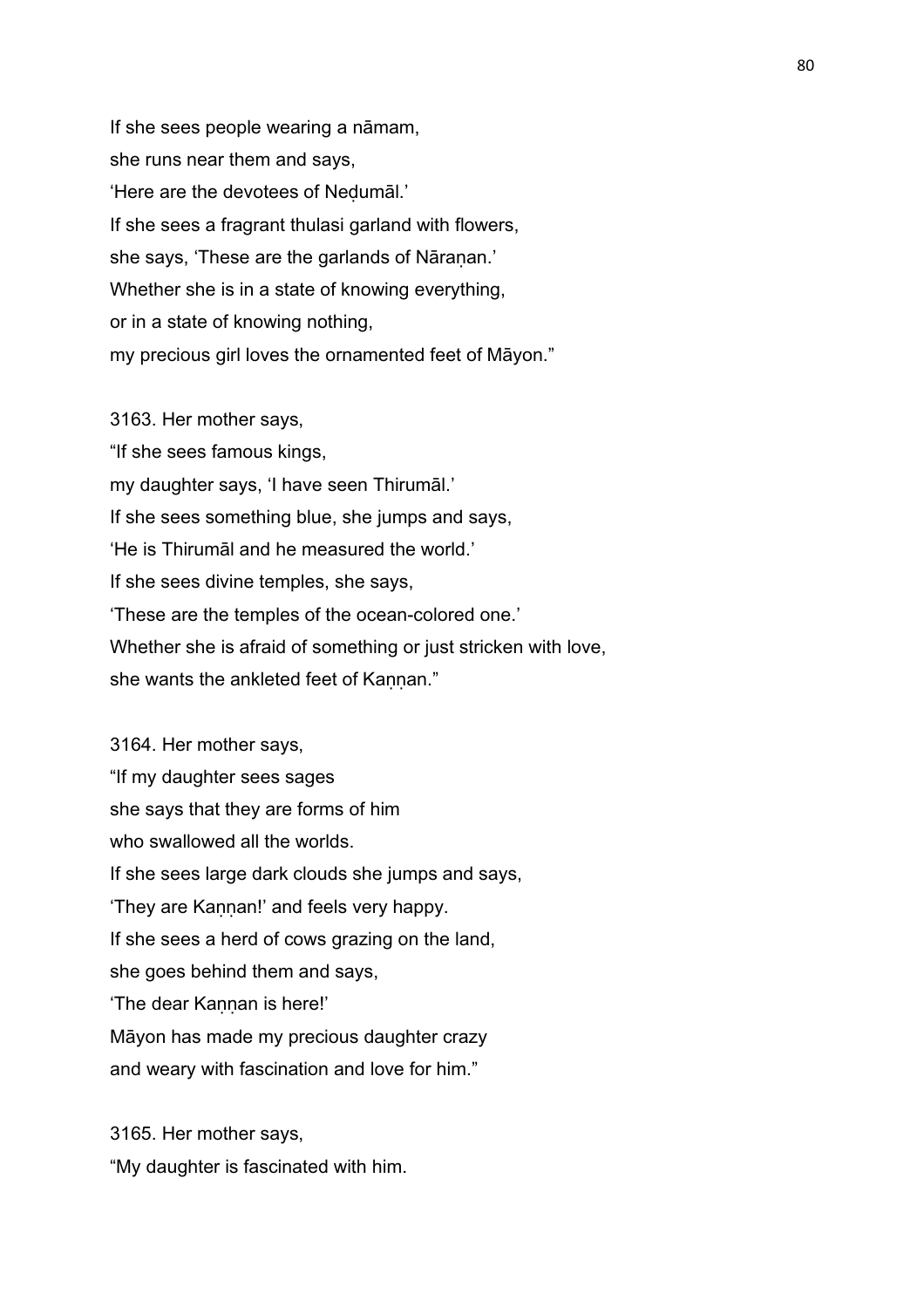She looks for him in every direction. She looks into long distances to see whether he is coming. Thinking of him she sweats and she sighs and her eyes are filled with tears. Tired, she says, 'O Kannan!' and she calls him, 'O dear lord, come!' I have done bad karma. What can I do for my innocent daughter? She is stricken with such ardent love!"

3166. Saḍagopan of rich Thirukkuruhur composed a thousand songs on Kannan who removes bad karma. If devotees learn and recite these ten songs, they will get good karma and go to Vaikuntam and all in the sky will worship them.

3167. I decorate him with garlands of songs, the strong lord who loves me like my mother, the ruler of all the seven worlds with his unique scepter who split open the mouth of Asuran Kesi when he came as a horse. I worship him saying, "I praise you! I praise you!" there will be no trouble for me in all my seven births.

3168. I keep him in my mind, the god of the gods in the sky who holds beautiful dark-eyed Lakshmi on his chest and I decorate him with garlands of songs and worship him with music. All the terrible sicknesses of this world will not come to me.

3169. Achudan, the god of the gods,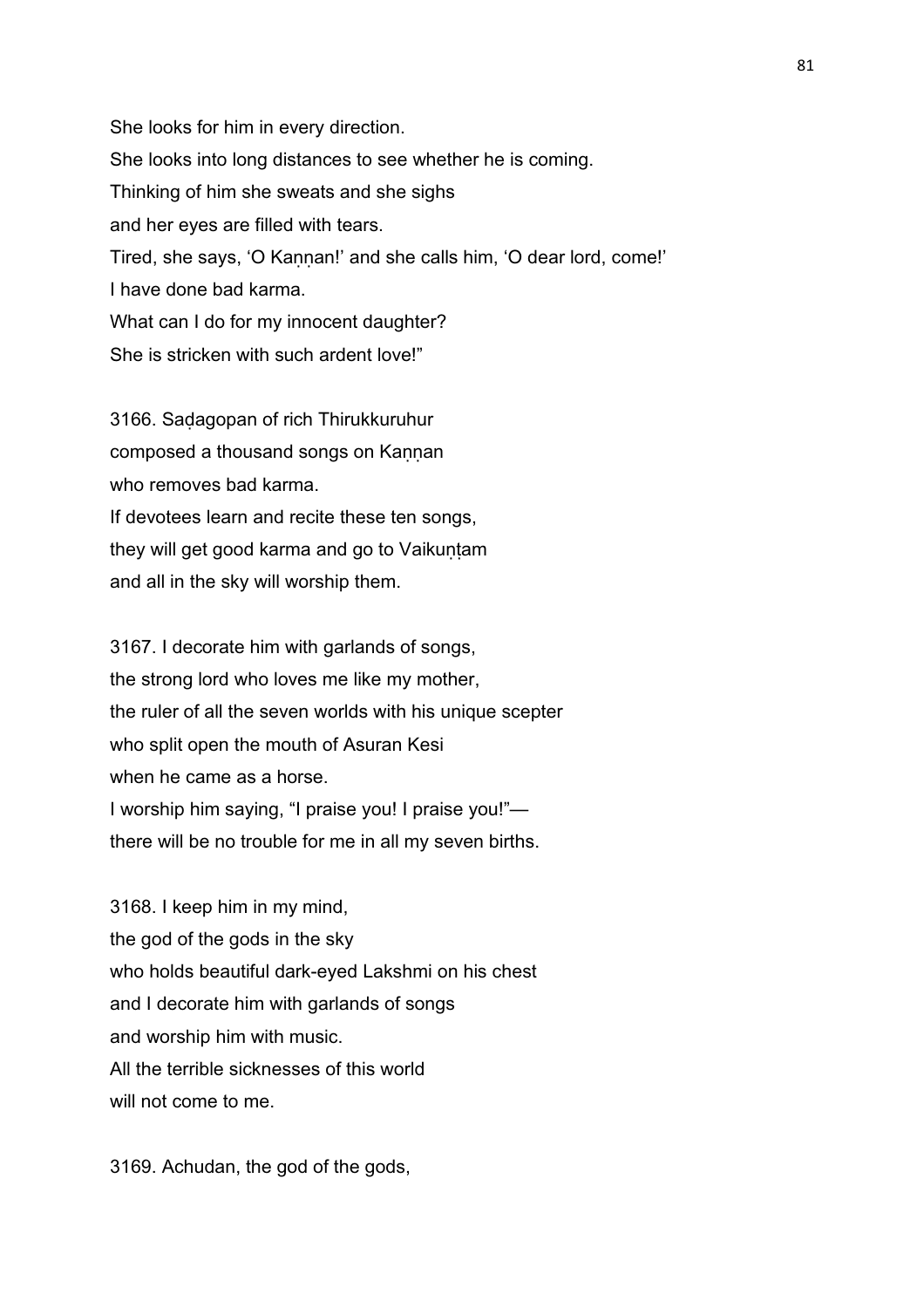with beautiful lotus eyes and faultless qualities gives endless happiness to all. I have praised him for endless ages with garlands of songs and received endless joy worshiping him.

3170. My father, our dear god who rests on the wide ocean and rides a beautiful soft-feathered eagle removes the karma of his devotees if they approach and worship him. I praised him with garlands of songs with my tongue and reached him. I do not know how my soul, the supreme soul, guides me in my life.

3171. The lord is my mother who showed me many good paths and our father, a bull among the gods in the sky, who taught the Vedas to the sages. I find joy praising my dear god with garlands of pāsurams and all my karma vanishes faster than a swift wind.

3172. I worship the dark-colored god of the gods in the sky who has big lovely eyes and a white nāmam on his forehead with garlands of songs of divine words. Is there anything I could ever have that is better than receiving him in my heart?

3173. I have the fortune of praising with garlands of pāsurams the only one god on the earth, the ruler of all the worlds, the matchless unequaled lord who protected the cows and the cowherds from the storm by carrying Govardhana mountain as an umbrella.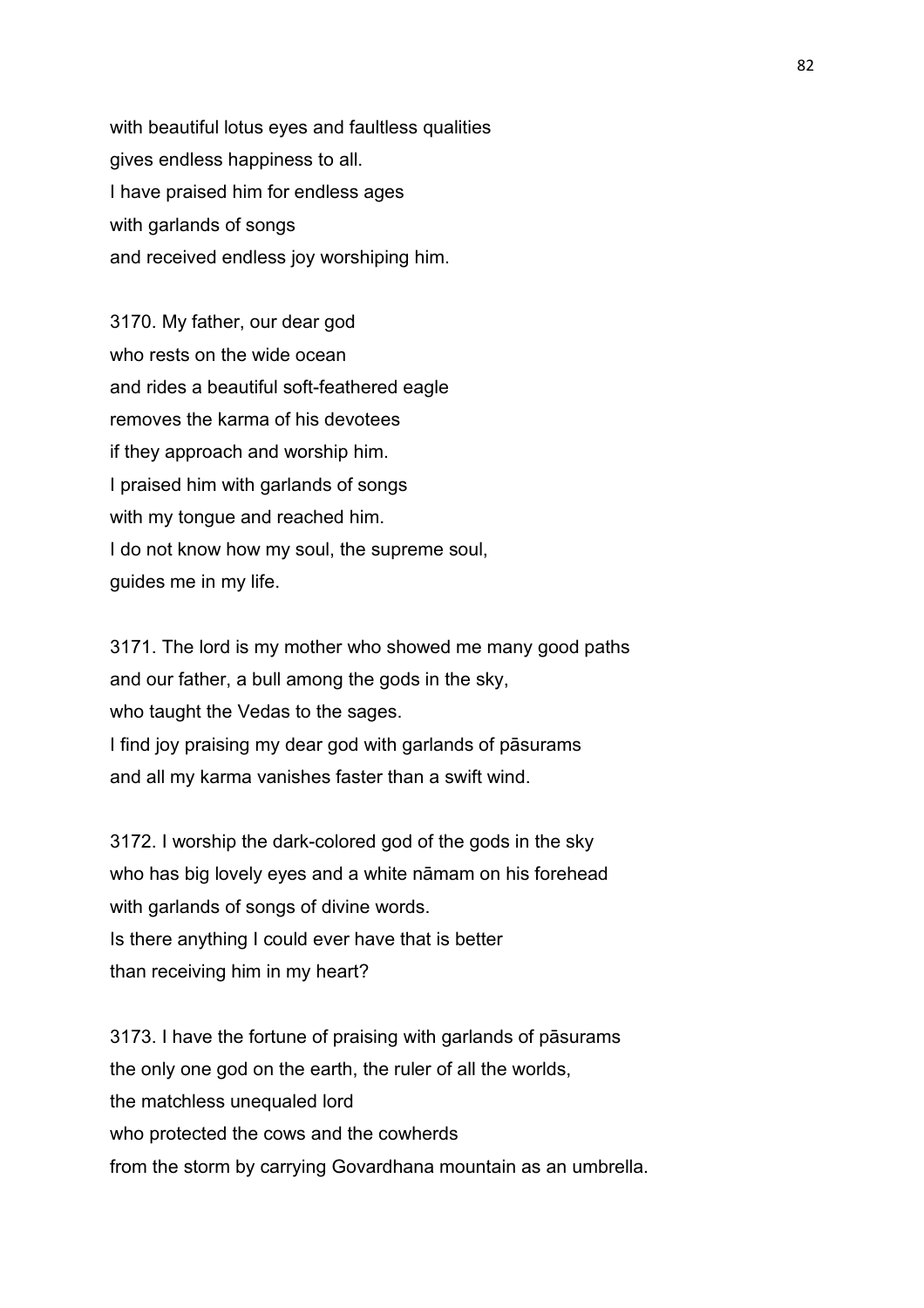There is nothing I do not have.

3174. I have the fortune of composing garlands of pāsurams on the lord whose feet are adorned with cool lotuses. He is the god of me, of the people of the world, of the gods in the sky and the joy of Lakshmi. Who, even in the wide sky, could be my equal?

3175. He who carries a curved conch in his handsome left hand and danced on a pot is the king of the sky. He stays in the sky with the gods,on the earth, in the underworld, and in all the eight directions, never leaving any of those places. I compose poems to praise the lord and I will never have troubles.

3176. He rests on the ocean, swallowed the earth and spat it out, measured the world, and split open the ground and brought the earth goddess from the underworld. He shows his form to the gods in the sky, and, married to Nappinnai, he has the might to rule all the worlds. I am fortunate that I can compose beautiful Tamil poems that are a flood of pleasure for his devotees.

3177. Sadagopan, the son of Kāri Māran, composed a thousand pāsurams on the divine lord of the beautiful cool Thiruvenkaṭam hills where the rain never fails to pour. If devotees worship the goddess Lakshmi who stays on a fragrant lotus flower their karma will go away.

3178. Her friends say,

"O mothers, where can we find someone to cure the sickness of our beautiful friend with a shining forehead?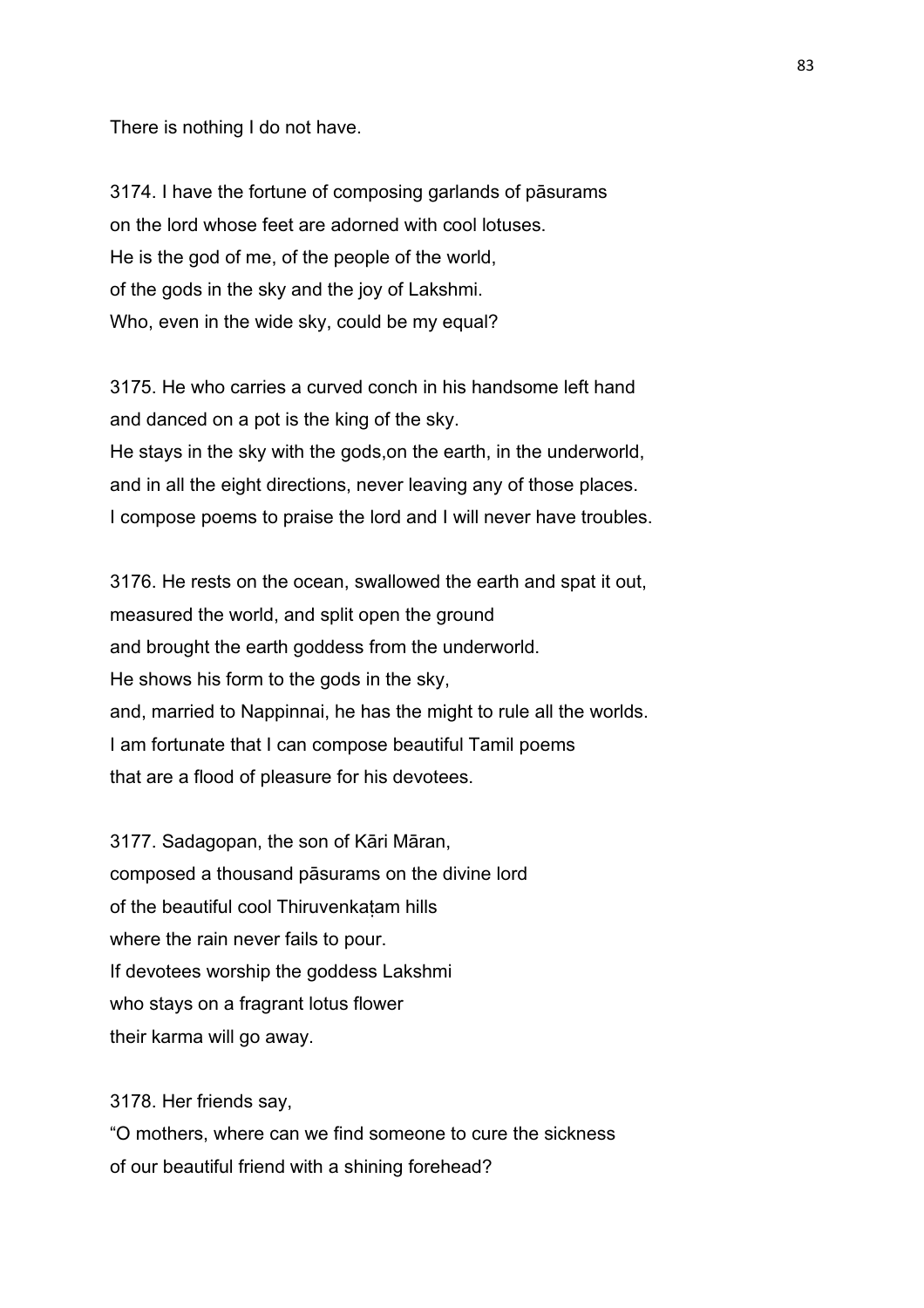We have just found out what is troubling hershe is fascinated with him who drove Arjuna's chariot and gained victory for the five Pandavas, conquering the Kauravas in battle."

3179. Her friends say,

" O mother, you are confused without knowing the reason for her sickness. Her suffering is not caused by the Anangu or another small goddess. When she was playing in the water she fell in love with the great one without knowing it. If you say, 'conch, discus!' so she can hear it clearly, her sickness will go away and she will get better just today itself. This is the best remedy for her."

3180. Her friends say,

"O mother, Listen to what I say: 'The female priest said that if we worship the Anangu her sickness will go away. Don't listen to her. Don't do this or that ritual, don't offer meat and toddy. If you praise the ankleted feet of Māya Pirān whose head is garlanded with thulasi, that will be the best remedy for her sickness.'"

3181. Her friends say, "O Mother, the female priest says, 'The cure for your daughter's sickness is to offer different kinds of rice to the gods,' You listen to her and offer black rice and red rice to the Anangu. What is the use of that? If you say the name of the highest lord who swallowed all the seven worlds and spat them out,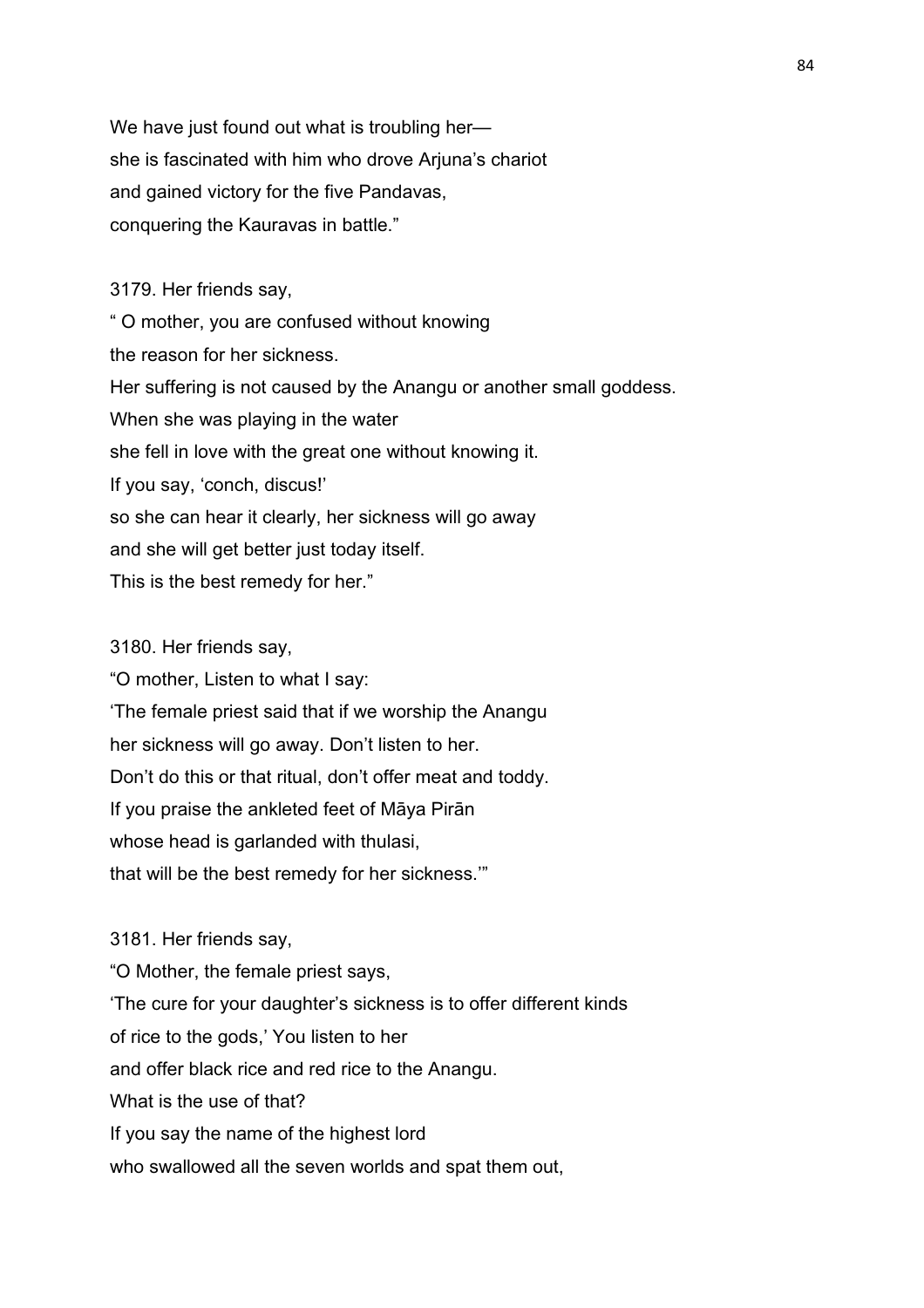you will cure her sickness."

3182. Her friends say,

"To cure the sickness of the girl with large eyes like kuvalai flowers, a red mouth like a kovvai fruit and a pale body, don't dance with the Anangu. Say the divine name of him who killed the angry rutting elephant Kuvalayābeeḍam and put on her forehead the divine red powder of the highest lord and her sickness will go away."

3183. Her friends say,

"O mothers! Don't worship the Anangu and dance all day. That won't cure her sickness, it will only make it worse. Bring the dust of the feet of the devotees of the sapphire-colored god and put it on her. Try this. It is the only cure for your daughter, nothing else will help her."

3184. Her friends say, "O mothers, you offer goats and liquor to the Anangu and worship her thinking that will cure your beautiful daughter. You dance the Thunangai dance until your arms hurt. What is the use of seeing a donkey eating his food and looking at his lips when you are hungry? Bow to the devotees of the Māyappirān who recite the Vedas well."

3185. Her friends say,

"O mothers, go to those who know the sastras well and ask for their advice.

You should worship the divine feet of the god of gods as they tell you but you are not doing what they say to cure her sickness.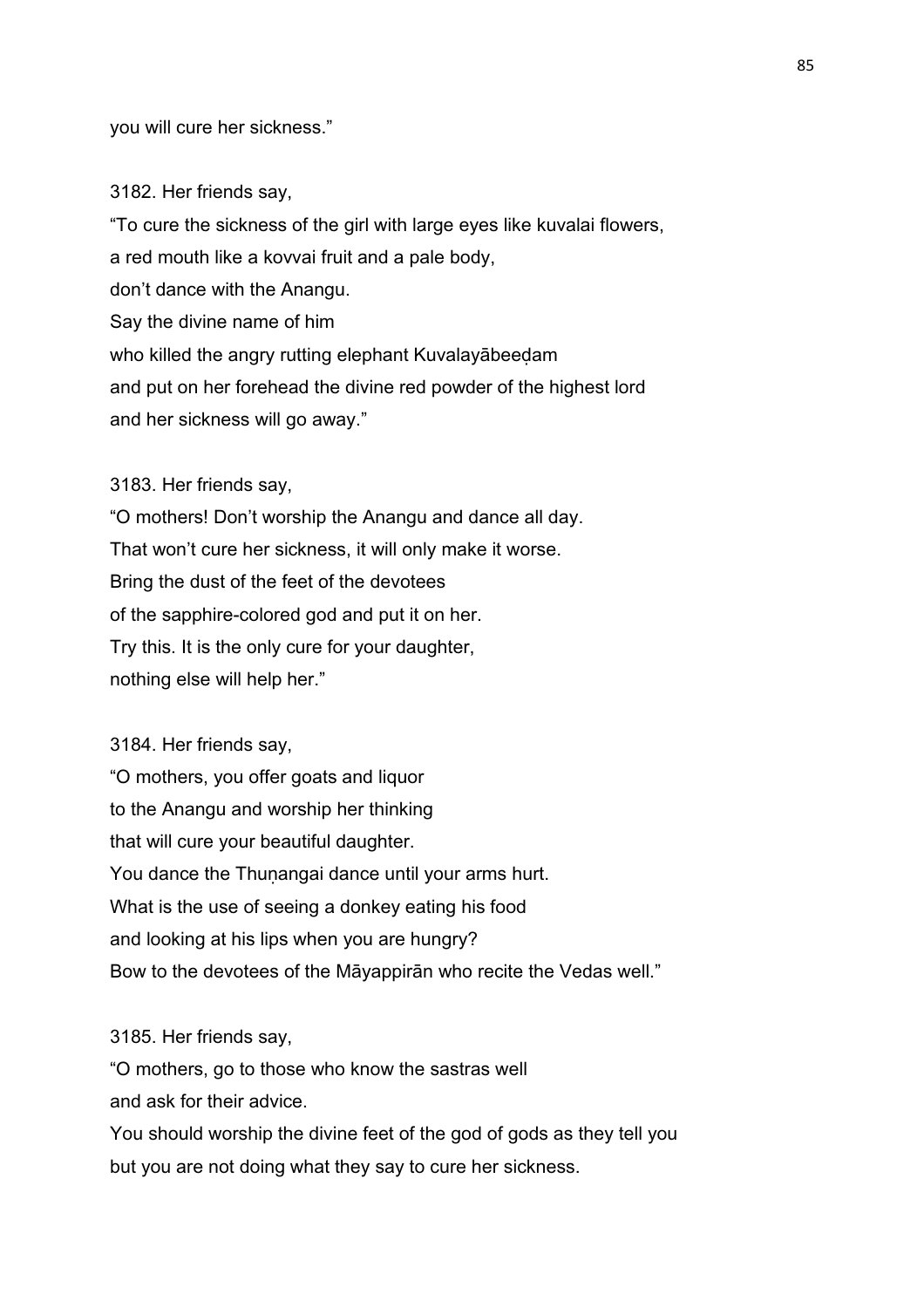It is wrong to say and do bad things. Drinking liquor, dancing the Anangu dance with loud music and beating drums is wrong and shows you are not decent."

3186. Her friends say, "O mothers, you say many mean things and dance the Anangu dance as a man from a low family beats the drum, but I know all this is a false way of trying to cure her sickness. Think of the lord Kannan and bow to his ankleted feet and that will cure her sickness, and it will protect you in all your future births."

3187. Her friends say,

"O mothers, your daughter doesn't think of any god except Kannan, but you say whatever you want and dance until your arms hurt. Praise the everlasting king of flourishing Dwarapati who is praised by all the Vedas. Praise him, bow to him and dance."

3188. Saḍagopan from rich Thirukkuruhur of ancient faultless fame composed a thousand poems on the pure sapphire-colored god. If devotees learn and recite these ten poems sing, dance and worship the lord they will have no trouble in their lives.

3189. Even though I have no goodness, whatever I do is important. If all the time I live, I raise my hands above my head and call you loudly, saying, "O lord of wisdom, Nārāyaṇa, you swallowed the earth," won't you come to me so I can see your beautiful body? Call me and give me your grace.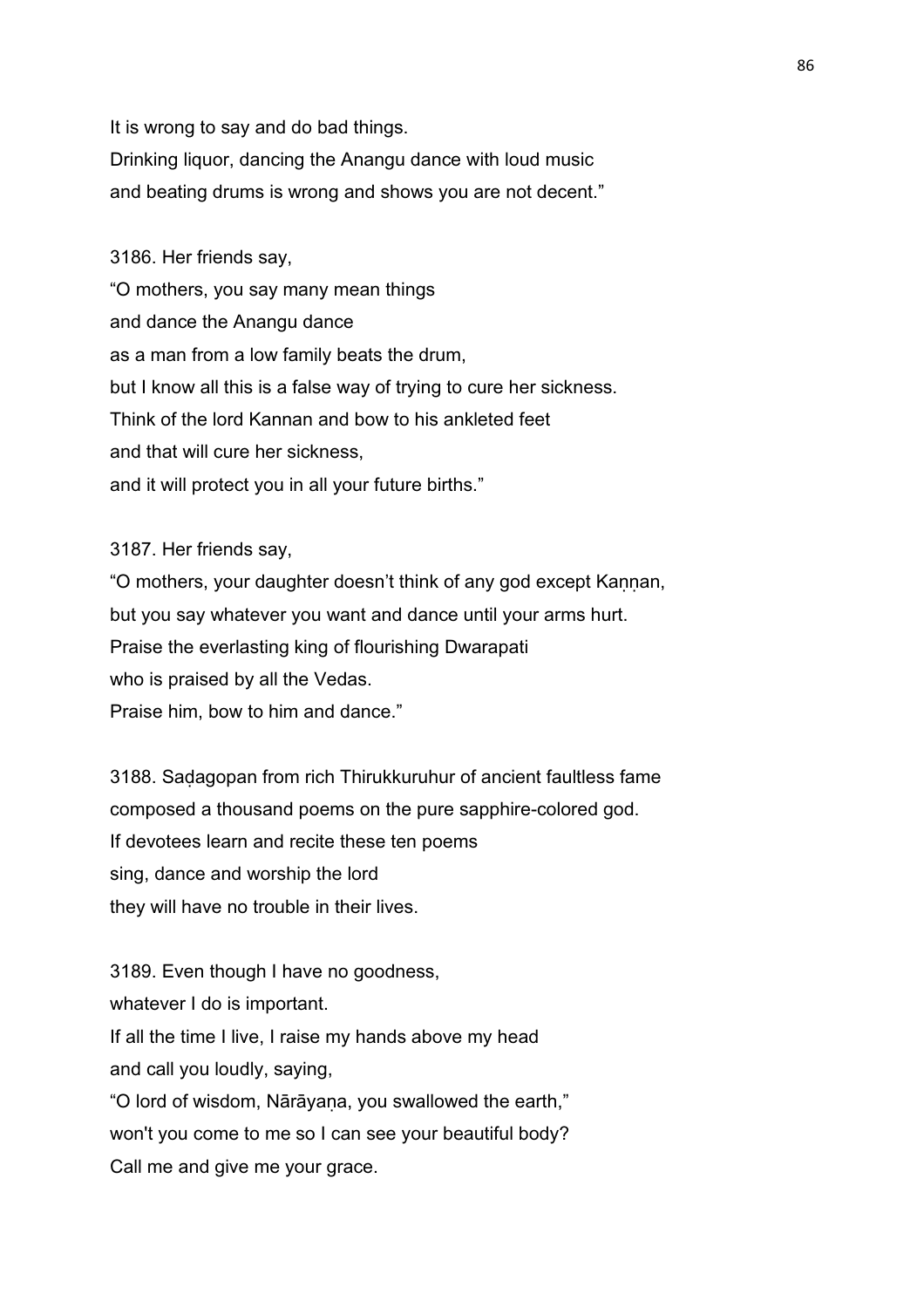3190. You are a Māyan and a thief. If I shout night and day and call to you, saying, "You, the generous one, give a faultless, endless flood of joy to all. You took the form of a dwarf and measured the world," won't you come, show yourself to me and give me your grace?

3191. I have done so many bad deeds that their results will never be exhausted. Even though I melt in my heart and call and call you loudly, saying, "O my father who measured the whole world, you are Damodharan," you don't come to me so I can see you. You don't say even one word to me, even, "You are a sinner!"

3192. I call you and prattle on, saying, "O my father, you have a pure, beautiful golden body. Come and stand before me with your twinkling lotus eyes." I am shameless and have no pride. What is the use of my prattling on and calling you, most famous one? Even the god of gods in the sky cannot see you.

3193. I say "O my father, you carry a strong discus. You, the mighty one, churned the deep milky ocean. Could I ever see all your four arms?" and my eyes fill with tears and my soul is sad. Pitiful, I long for you and call you saying, "Come at once!"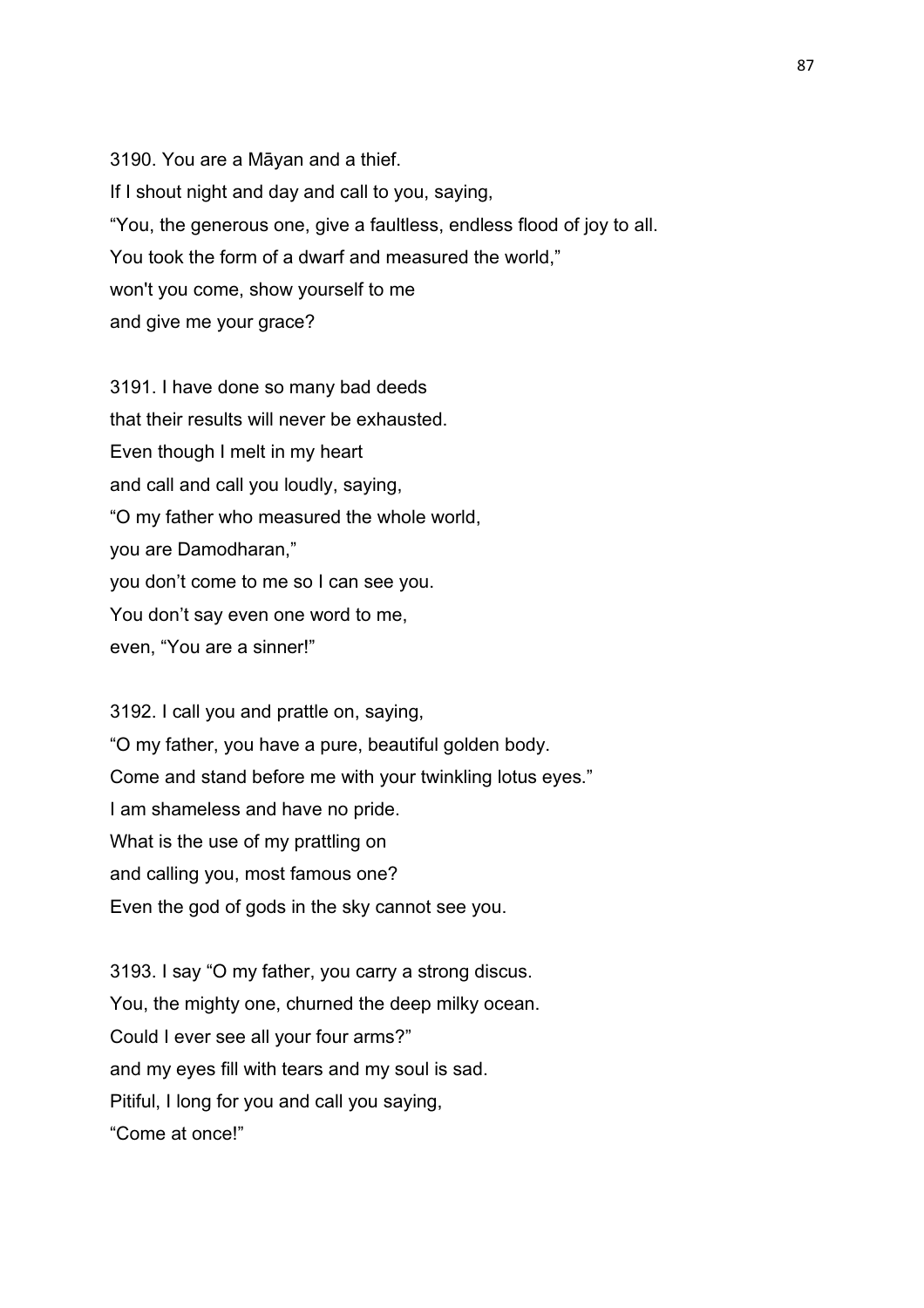3194. You are inside my body and soul, and in everything outside me. There is nothing without you and you abide pervading everything. I know well that I have no wisdom, but I look and look for your presence and long to see you, praise you and ask you to come to me. Is this because I am foolish and my tongue does not know what to say?

3195. I understand you who wear fragrant thulasi garlands and you understand me. I become stronger and stronger knowing you the faultless one, full of wisdom. I keep you in my mind and have stopped my ignorant thinking that made me be born again and again. I found you.

3196. O king adorned with beautiful thulasi garlands. we your devotees carry flowers that bloom in all the eight directions sing, dance and praise you happily. Come so that we may fold our hands and worship your divine feet. Come so that I may see you.

3197. I have not fed the hungry or given water to the thirsty. I have not controlled my five senses or plucked flowers at the right times to worship you as devotees are supposed to. My ignorant heart loves you but I have bad karma and I am tired of it. I am searching for you where can I find you with a discus in your hand?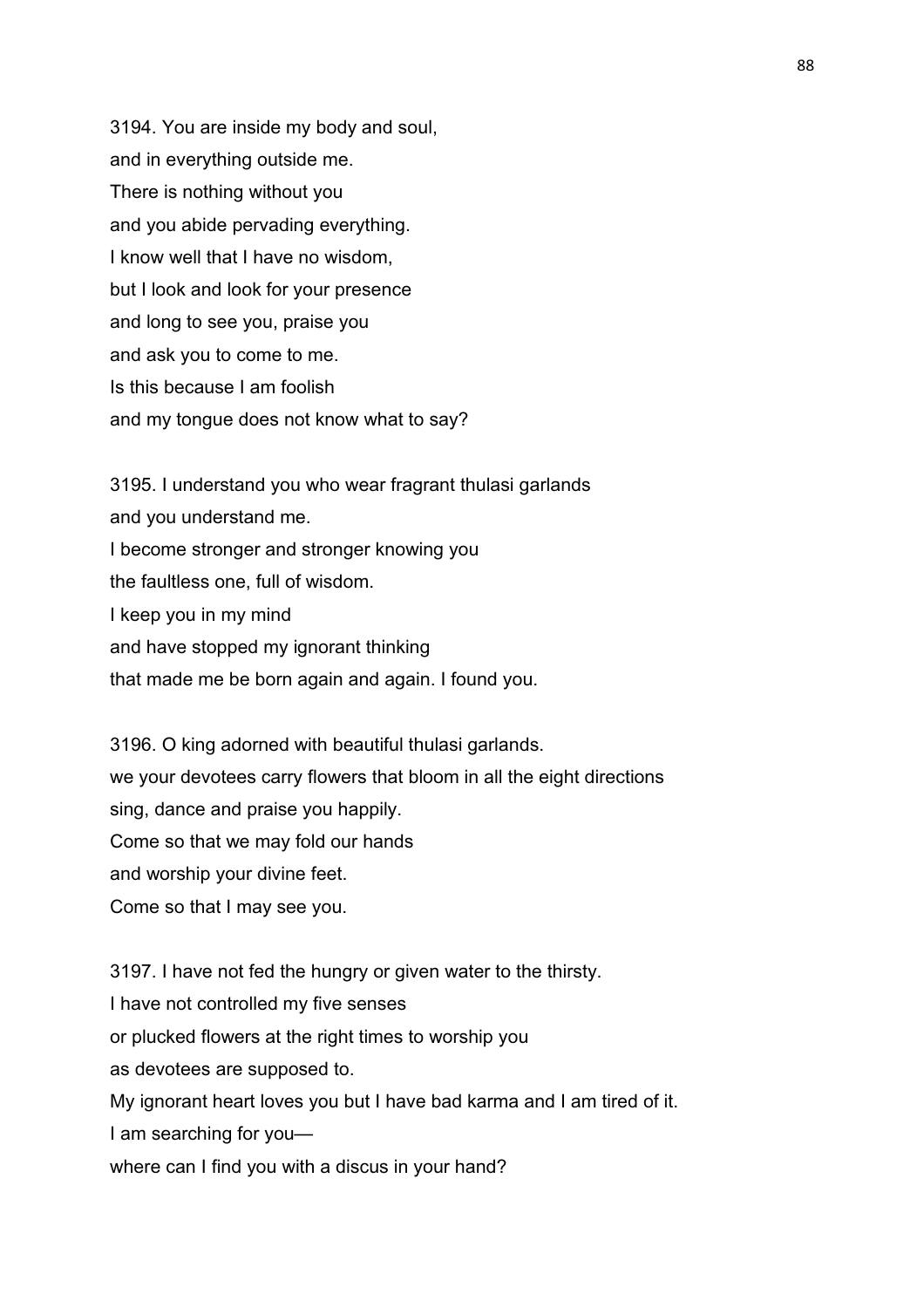3198. O highest god with a discus in your hand, I bow to you and my eyes are filled with tears. I have done bad karma, and I search for you and suffer, unable to find you. You are the form of wisdom and the bright light of the Vedas. I want to see you with my eye of knowledge and embrace you.

3199. Māṛan Saḍagopan of southern Thirukkuruhur lovingly composed a thousand faultless Tamil poems praising the lotus-eyed god. If devotees learn and recite these poems, dance and sing and worship the lord, they will go to Vaikuntam.

# 3200. She says,

"On his incomparable body he bears Shiva who rides on a bull and Nānmuhan whose four heads face the four directions while the goddess Lakshmi stays on his chest. He used many weapons and destroyed many clans of his Raksasa enemies. The beautiful pallor of my body is useless if it does not attract him."

# 3201. She says,

"The lovely gold-colored Lakshmi shining like a diamond stays on a lotus on his chest and he carries a discus in his strong hands that destroys the powerful weapons of his enemies, the Asurans. He accepts me as his devotee and makes me do his service. The beautiful Māyan has taken my innocent heart and it will be free of trouble."

# 3202. She says,

"Coming as a mother, the ignorant devil Putana gave her poisonous milk to Kannan the small wise child and he drank it and killed her. The tall Māyan, the highest, has strong mountain-like arms and rests on a snake bed.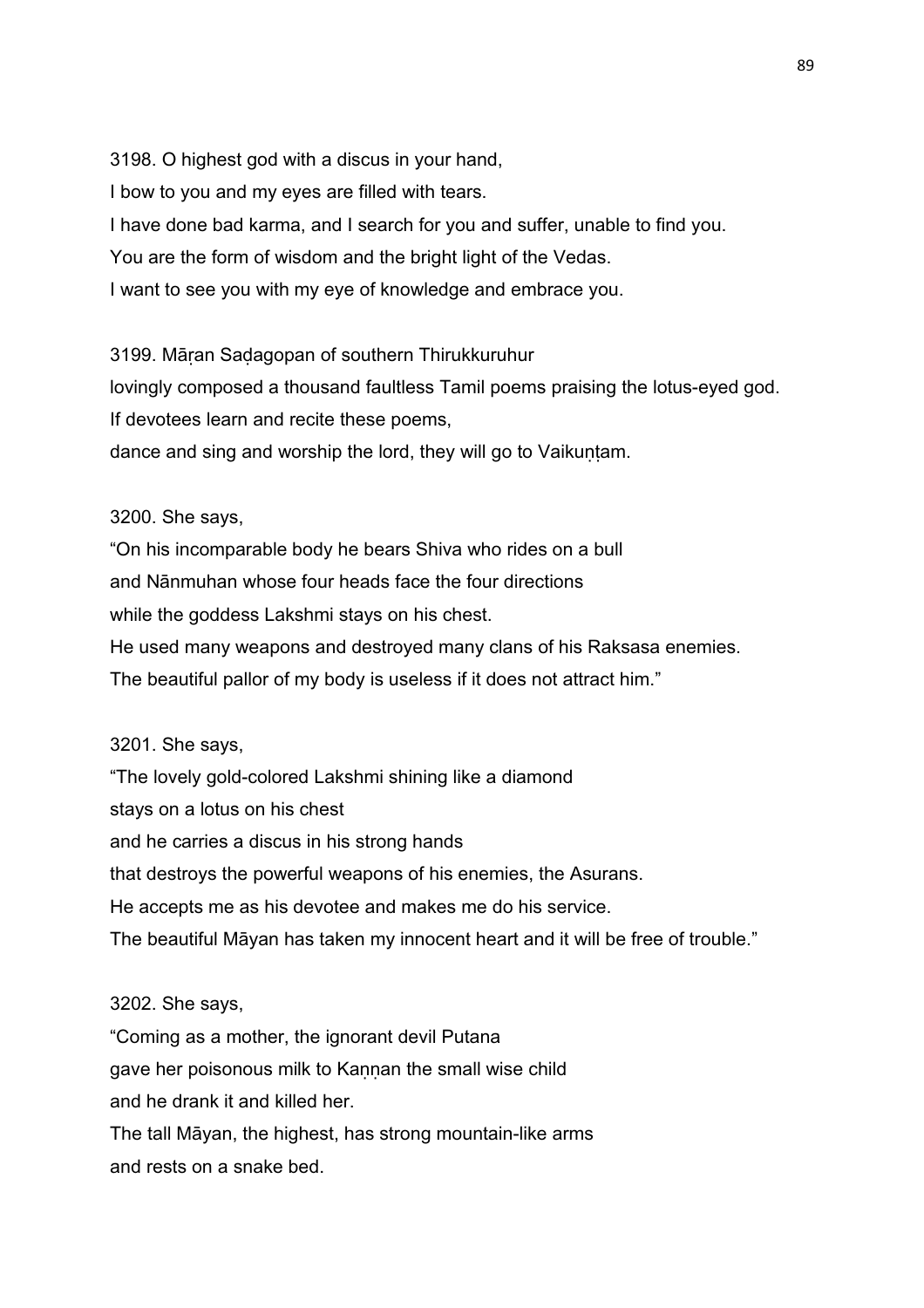If he does not love me what is the use of my being a chaste woman?"

### 3203. She says,

"Wanting to embrace the bamboo-like arms of beautiful, chaste Nappinnai, Kannan fought with seven bulls and killed them to marry her. When he was born as a cowherd he carried a flute and a grazing stick and wore an orange dress with bells tied on his waist. What is the use of my tender pale shoot-like body if Kannan does not love me?"

#### 3204. She says,

"When his wife Sita with a voice as sweet as a parrot's and a body the color of a tender shoot was imprisoned in Lanka by Ravana the god went to the Rakshasas' Lanka as Rama, burned it down and brought her back. What is the use of my being intelligent when the lord adorned with a fragrant blooming thulasi garland gives his abundant grace to the people of the world surrounded by the ocean but does not love me?"

# 3205. She says,

"The wise god Māl taught all the Vedas to the faultless sages, went to Mahābali as a small dwarf and like a thief took over all his lands. What is the use of my lovely shining body if it does not attract the naughty Kannan?"

### 3206. She says,

"He took the faultless form of a bright lion, angrily split open the broad chest of Hiranyan and felt joy. He carries a conch and a discus that shines like fire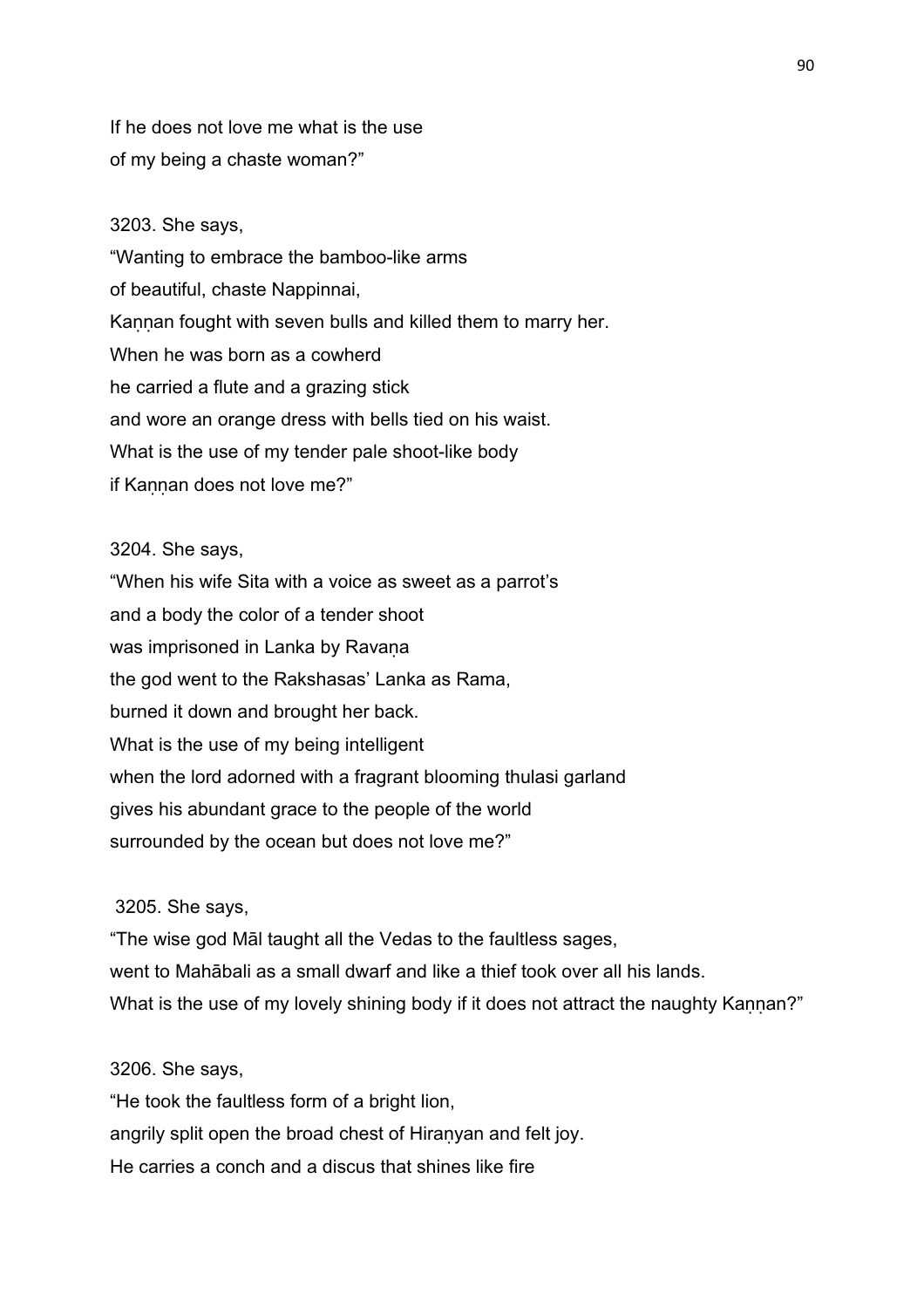and he has a bright sapphire-colored body. The god who shines forever does not love me. What is the use of my curved bangles?"

# 3207. She says,

"He blew his loud, curved conch, and if his enemies did not obey him, he fought with them, burned their lands, conquered them and relieved the distress of the people of the world. He is praised by Shiva who is beyond the understanding of people, Nānmuhan and Indra the king of gods. If he is not attracted by my mekalai belt what is the use of my wearing it?"

# 3208. She says,

"He who rests on Adisesha and makes the world flourish cut off the arms of heroic Vanasuran, the famed father of Usha adorned with a heavy mekalai ornament that pained her waist. My body is useless if he has no desire to embrace it."

# 3209. She says,

"On his body he has Shiva in whose matted hair the Ganges flows and he destroyed the strong Asurans cutting their bodies into pieces as if they were debris fallen from a mountain and then felt joy. What is the use of my body if he does not desire it?

3210. Saḍagopan of broad Thirukuruhur composed a garland of a thousand faultless pāsurams with music about the god who ate yogurt and butter and swallowed all the seven worlds where many creatures live. If devotees learn and recite these ten poems they will be saved from their terrible births and attain Vaikuntam.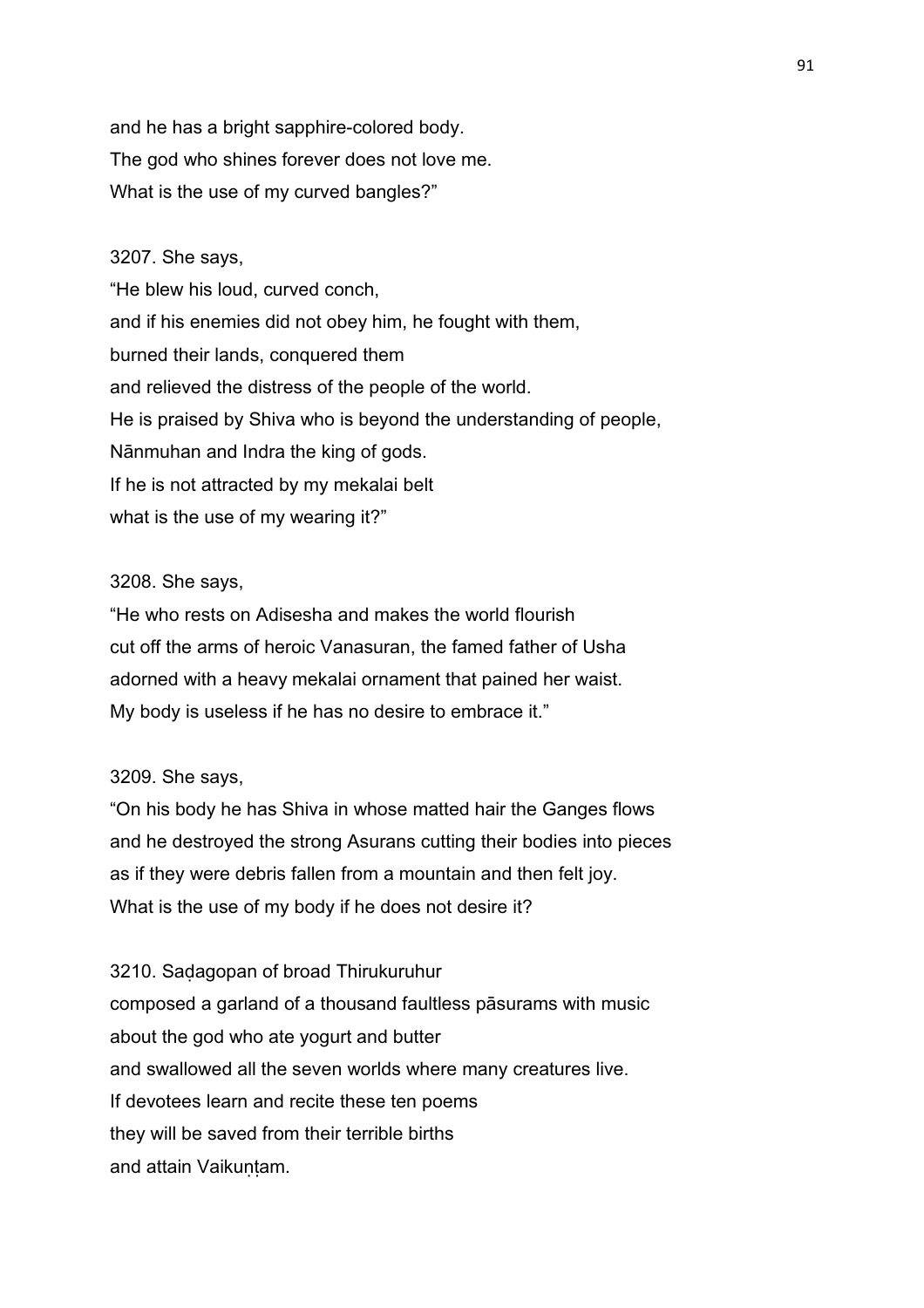#### 3211. What a pity.

It is the nature of the world that our enemies should be happy and our relatives should suffer and be distressed. O god, you are compassionate. You churned the milky ocean for the gods. I worship your ankleted feet. Give me your grace and take me to your place so I may serve you.

3212. What a pity! It is the nature of the world that people lose their wealth and when they die their relatives fall on their bodies and cry. I do not know how to escape the suffering of this world. O father resting on a snake bed, I cry out to you. Think of me and come to me, your devotee, quickly and take me to your world and let me join your feet.

3213. I see the terrible nature of the world and cannot bear it. People die leaving their fame, families, friends, relatives, their wealth and their lovely wives whose hair is garlanded with flowers swarming with bees. O god with the color of the ocean, do not think of me as you did before. Call me and make me join your feet so I may serve you.

3214. The world's nature is a terrible thing. Even if someone does not want it, wealth may come to him, urging him to take it, and then destroy him like fire. O generous sapphire-colored god, give me your grace so I may come to you and worship your ankleted feet.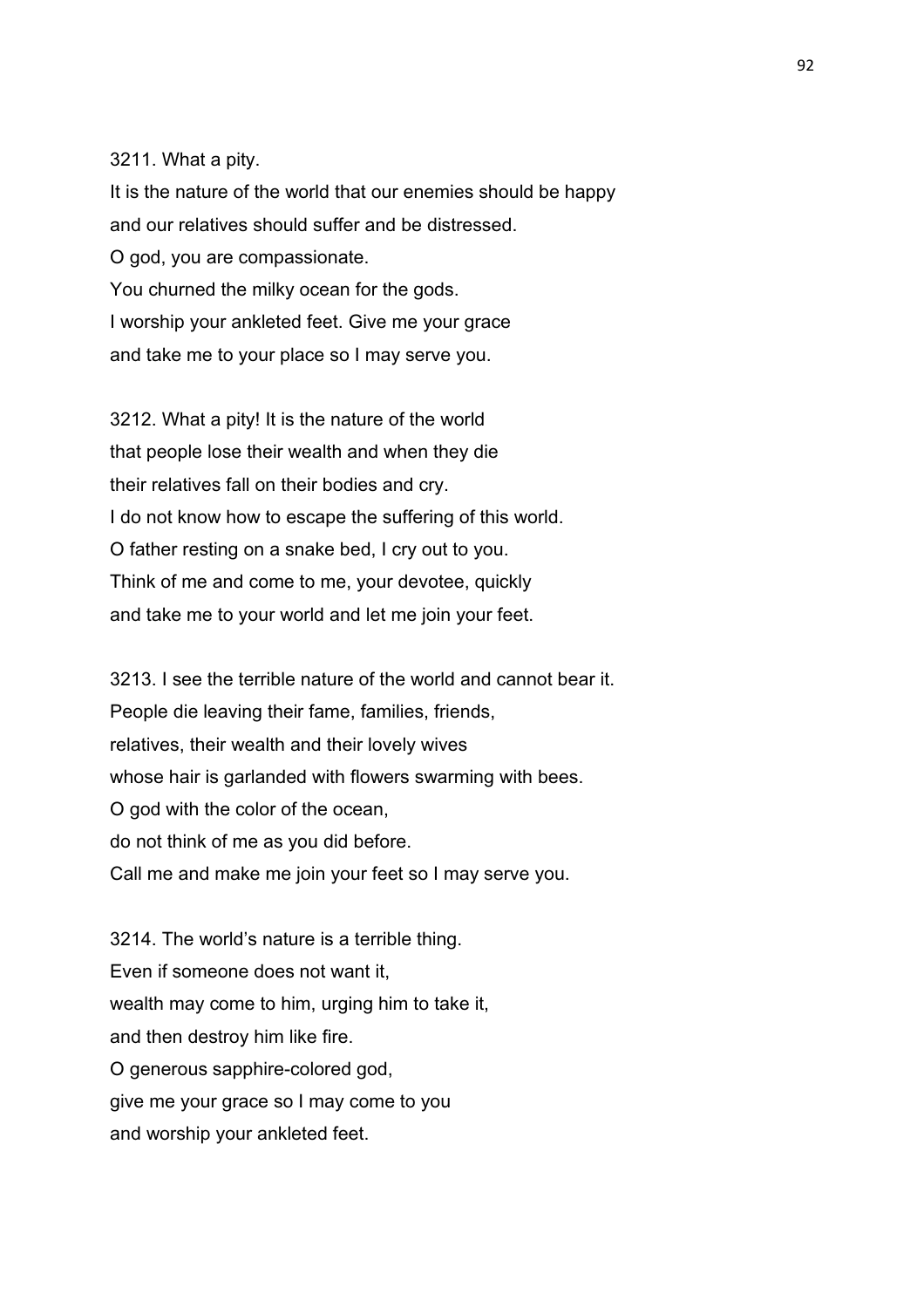3215. All creatures that are born, live and wander in this world surrounded by the water-filled oceans get sick, grow old and die only to be born again and suffer. Is there any hell worse than this? What is this terrible nature of the earth? O sapphire-colored god, give me your grace and take me to you. Do not refuse me.

3216. The world's nature is a terrible thing. People fight with each other, imprison others, hurt them and even kill them, not thinking it is not right or dharmic to do such deeds. O lord, adorned with fragrant thulasi, I am your slave and have done bad karma. You are sweet nectar to me. Call me to you and give me your grace.

3217. In the world, all the things that do not move and those that move are you who are my mother, yet you are not any of those things and you stand alone. Do not make me stay in this cruel world that gives sickness, old age, birth, death and many sorrows. Call me, your slave, to your place and keep me with you.

3218. You created this large world, swallowed it and spat out the earth, water, fire, sky and wind, and in the same way you created the world again. Now you make me stay in this world where the gods live. When will you take me from here? Take me to your shining world and make me join you so I may worship your divine feet.

3219. You bring the devotees who worship you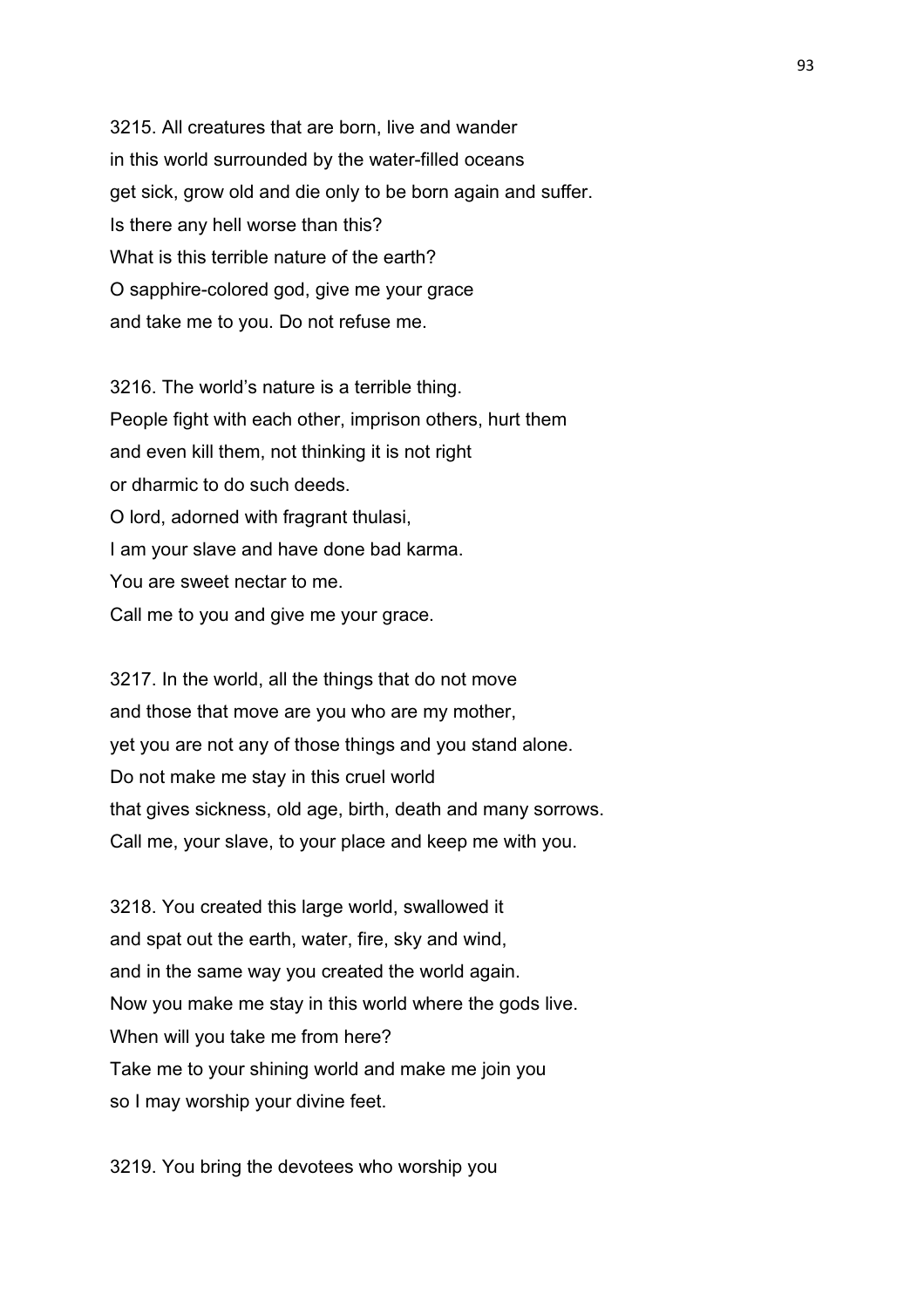from the earth and let them live beneath your feet adorned with sounding anklets. If the gods do not do what is right, you make them not to worship you in the sky and make them live on the earth. I, your slave, know that. O god resting on a snake bed, you made me give up my desires and worship your divine feet that others cannot find. I see you now.

3220. I have realized that the five pleasures of the senses seeing, hearing, touching, smelling, and eating—are not good and I have seen how you and the goddess Lakshmi lovely with her shining bracelets have joined together and given me your grace, and so I have become your slave and reached your divine feet.

3221. Saḍagopan of flourishing Thirukkuruhur composed a thousand Tamil pāsurams on him describing how devotees could join the feet of Nāraṇan, Kesavan, the highest light. O devotees, learn these ten pāsurams and you will join his divine feet.

3222. When there was nothing, he created Nānmuhan, the gods, the world of the gods, the world and all the creatures in the world. Our ancient god stays in rich Thirukkuruhur filled with palaces as large as mountains and patios studded with diamonds. Why do you search for other gods?

3223. Our lord of matchless fame who abides with love in the temple of beautiful Thirukkuruhur filled with patios and palaces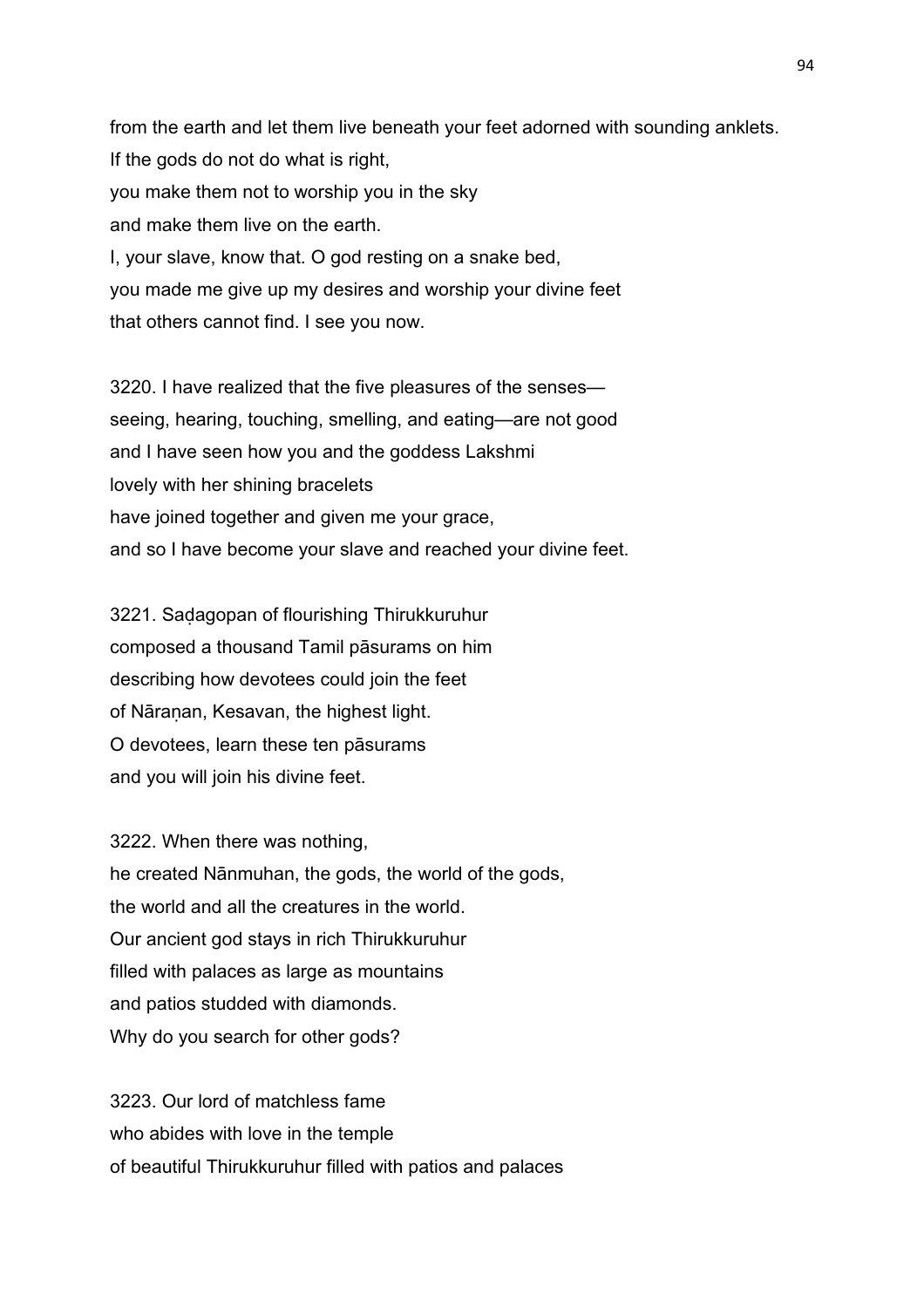created you and he created all the gods you worship. O devotees from all parts of the world, go to Thirukkuruhur, sing and dance and praise the god.

3224. There is no other god equal to the highest god who created all the gods, many worlds, swallowed it all and spat it out, and who measured the world at the sacrifice of Mahābali and brought the earth from the underworld as a boar. O people of the world, even though you know this you do not understand his power. He stays in Thirukuruhur and all the other gods bow down their heads to him. Come and praise our lord.

3225. He is the lord of famous Shiva praised by all, Nānmuhan and all other gods.

You know this is because he made the head of Nānmuhan fall from Shiva's hand and released Shiva from his curse. The Lingayats say wrong things about our highest god of Thirukuruhur surrounded with large beautiful walls. What do they gain by doing that?

3226. O Lingayats, Jains, Buddhists, Sakyas, and others praised in the Purāṇas! You argue strongly about your religions and worship your gods, but he is in your souls and in all your gods. He stays and shines in Thirukuruhur where abundant good paddy blows in the wind as if fanned. He is the shining god of all religions. This is no lie. Praise him.

3227. Even though you praise other gods he protects you without caring that you are praising them, but he takes only his devotees because if all reach moksha,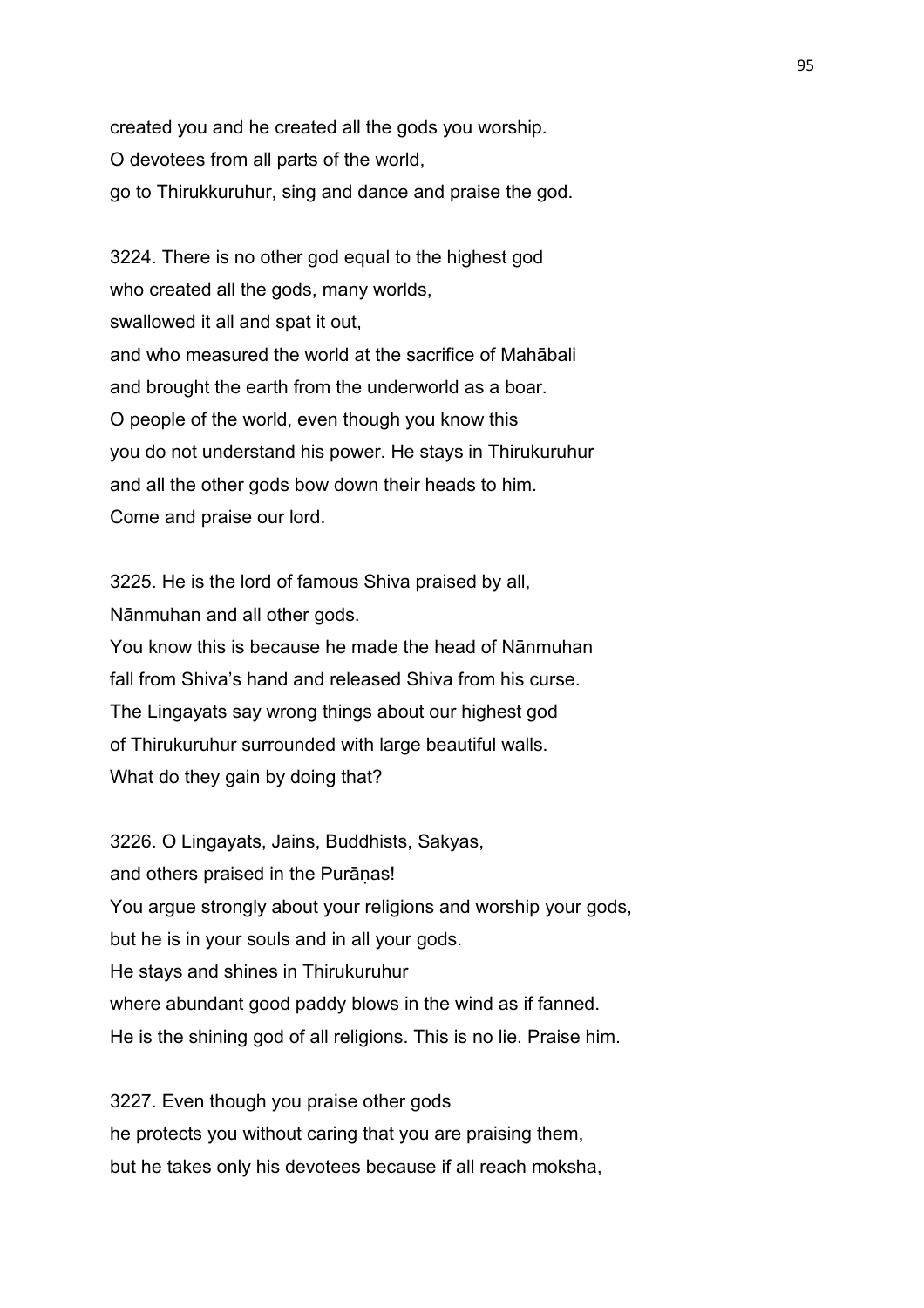there will be no one left in the world. This is the māya of the powerful lord who stays in Thirukuruhur where good paddy and lotuses grow from the earth. Understand this and find out the right way to live.

3228. O devotees born in many births, you have searched for other gods, sung their praise, danced and worshiped them in all the ways described in the sastras but you have found no success. Our ancient lord carries an eagle flag and stays in Thirukkuruhur where the gods in the sky gather and praise him. Go and be his slave.

3229. The grace of Nārāyanan is what made the dancing god Shiva save Markandeya when he came and asked him to rescue him from Yama. That ancient lord stays in Thirukkuruhur surrounded with fences where the tālai flowers bloom like white herons in large ponds. Why do you go to other places and search for other gods?

3230. None of the six religions or any other religious texts know who god is. Our ancient god of beautiful Thirukkurukur surrounded with flourishing fields has entered your heart and stays there. Keep him in your heart—that is the path that will save you.

3231. The faultless lord contains in himself all that is and all that will be, all the worlds, all the gods and everything else. The lord who took the form of a dwarf and who dances the divine kudakkuthu dance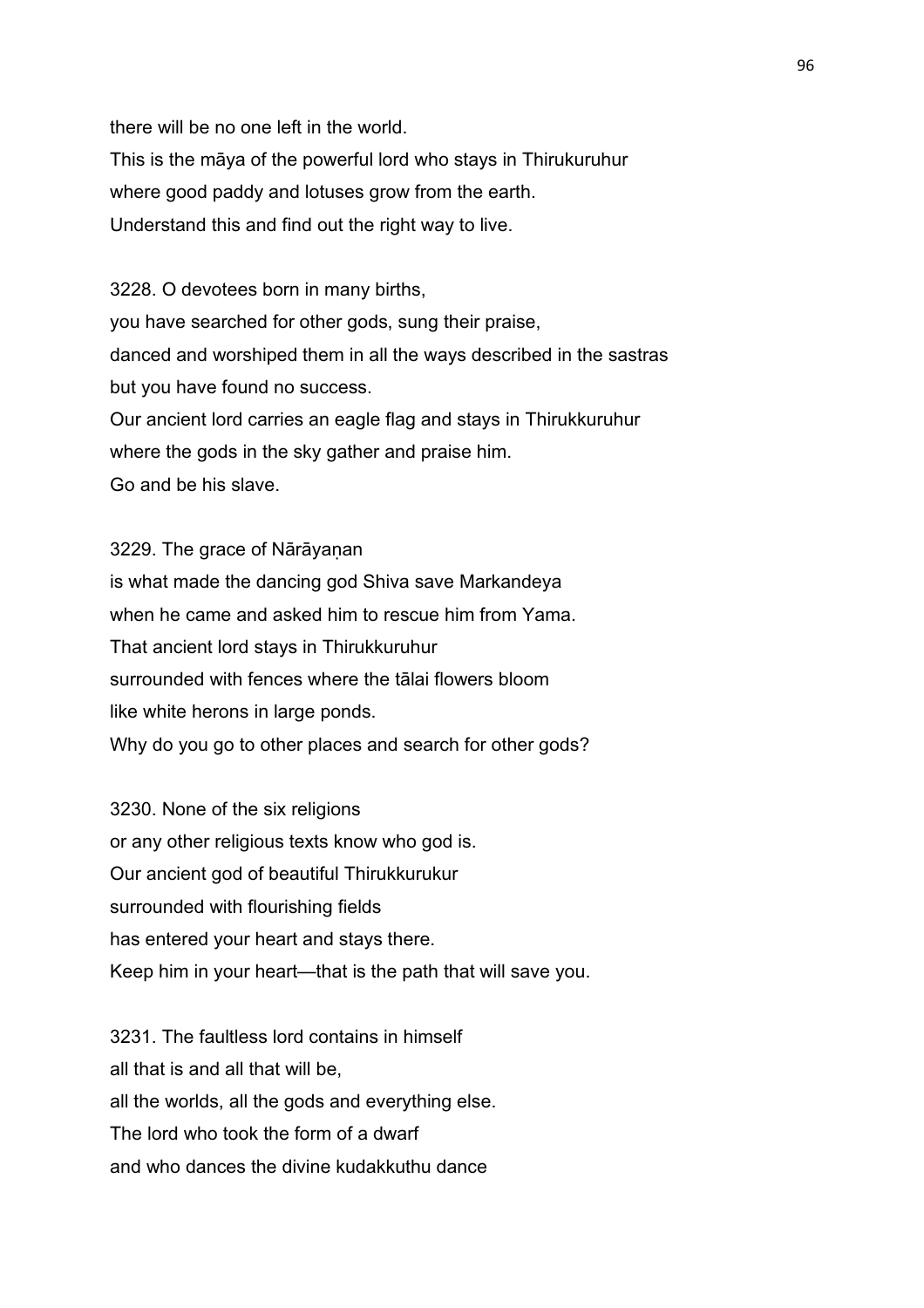stays in Thirukkuruhur surrounded by flourishing paddy and sugarcane fields. Let us serve him.

3232. Māran Sadagopan of rich Thirukkuruhur, the devotee of the lord with a fresh garland of fragrant makizham flowers on his chest, lovingly composed a thousand pāsurams for the god with a discus in his hand If devotees learn and recite these poems and know them well they will surely reach Vaikuṇṭam.

3233. I lied, praising you and saying, "You are a precious blue sapphire. You carry a discus." I wandered and wandered and you thought I was truly praising you and gave me your grace. If it is my fate to receive your grace, no one can prevent it, O my lord Kaṇṇan! Tell me. Tell me please.

3234. I praised him, the faultless jewel who went between the two marudam trees, saying, "You are honey and sweet nectar." I said only a few things praising him yet my dear lord entered my heart and became one with me and now the sky and this wonderful earth are all mine.

3235. I wanted to be involved in the pleasures of the world but I praised you with false words and said, "You are the generous lord. You have the color of sapphire." Now I no longer want to cheat you. My devious mind has come to know you who rest on the flood of water and I am saved. I will not leave you. What is there for me but you?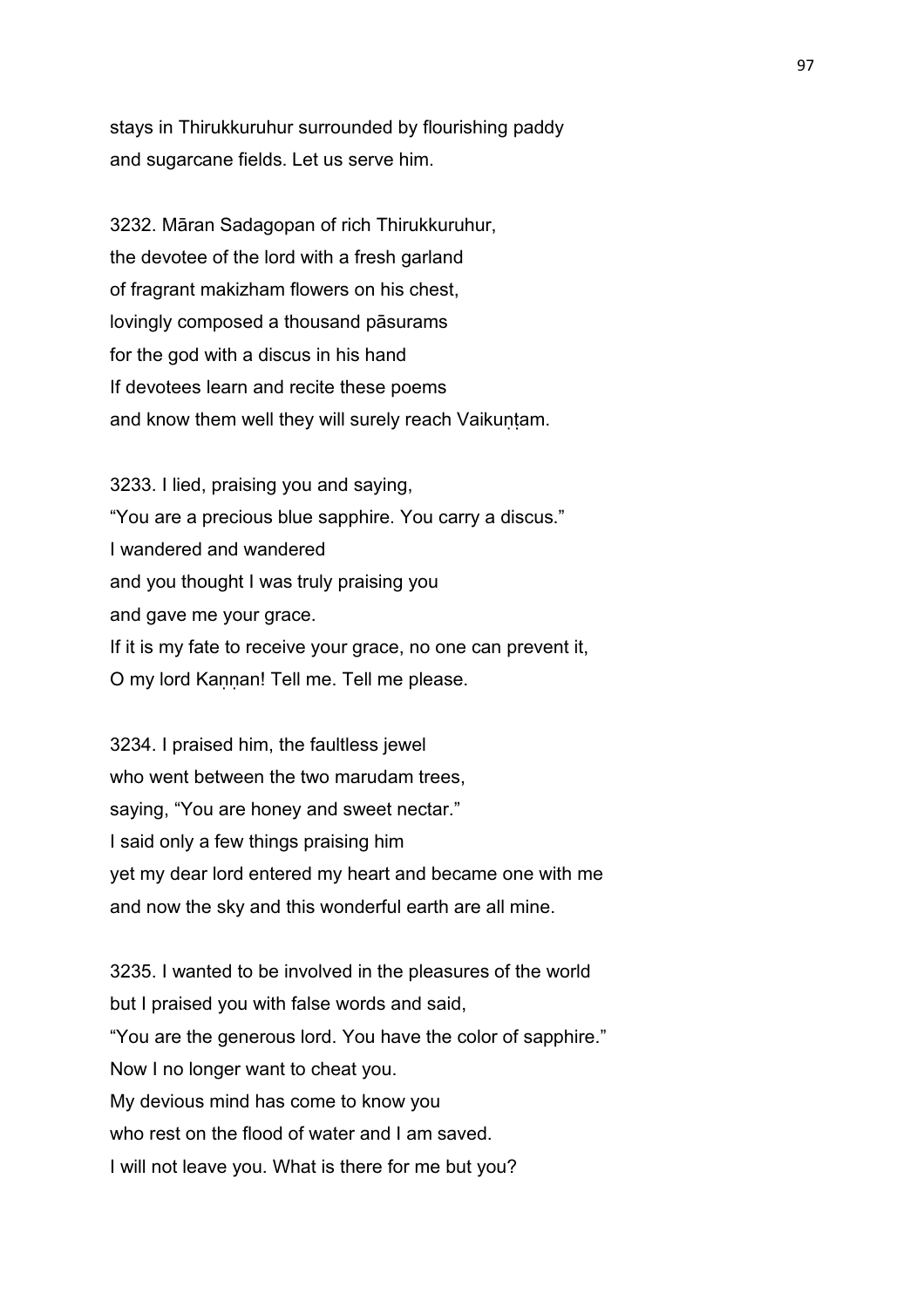3236. What should I do? Even though I said, "I will not leave you," I was a thief and could not stop my mind from enjoying the pleasures of the world and I didn't think of you. I can't approach you making my hard heart soft and shedding tears and I can't leave this life on the earth. O Kannan, take away my sins, call me and give me your grace.

3237. I can't approach my dear lord Kaṇṇan, sweet as nectar, the precious jewel of the gods in the sky who put life in my body and tied it tightly with the ropes of ignorance and karma. I am covered with a body that is a skin-covered wound. Who can release me from it? O lord, you are the only one. Save me.

3238. My lord with beautiful lotus eyes, a red mouth, four strong arms, and a shining body like a dark jewel carries a discus in his beautiful hand that establishes dharma. When I saw him the evil and good karma that troubled me went away.

3239. The lord carrying a discus is dear to me. Where is he? Who am I? If any sinner has a good fate, the lord gives his grace to him. I folded my hands above my head and worshiped him crying out, "O lord, you took away the suffering of the elephant Gajendra!" and I became a true devotee of him, the highest god. He joined me with him.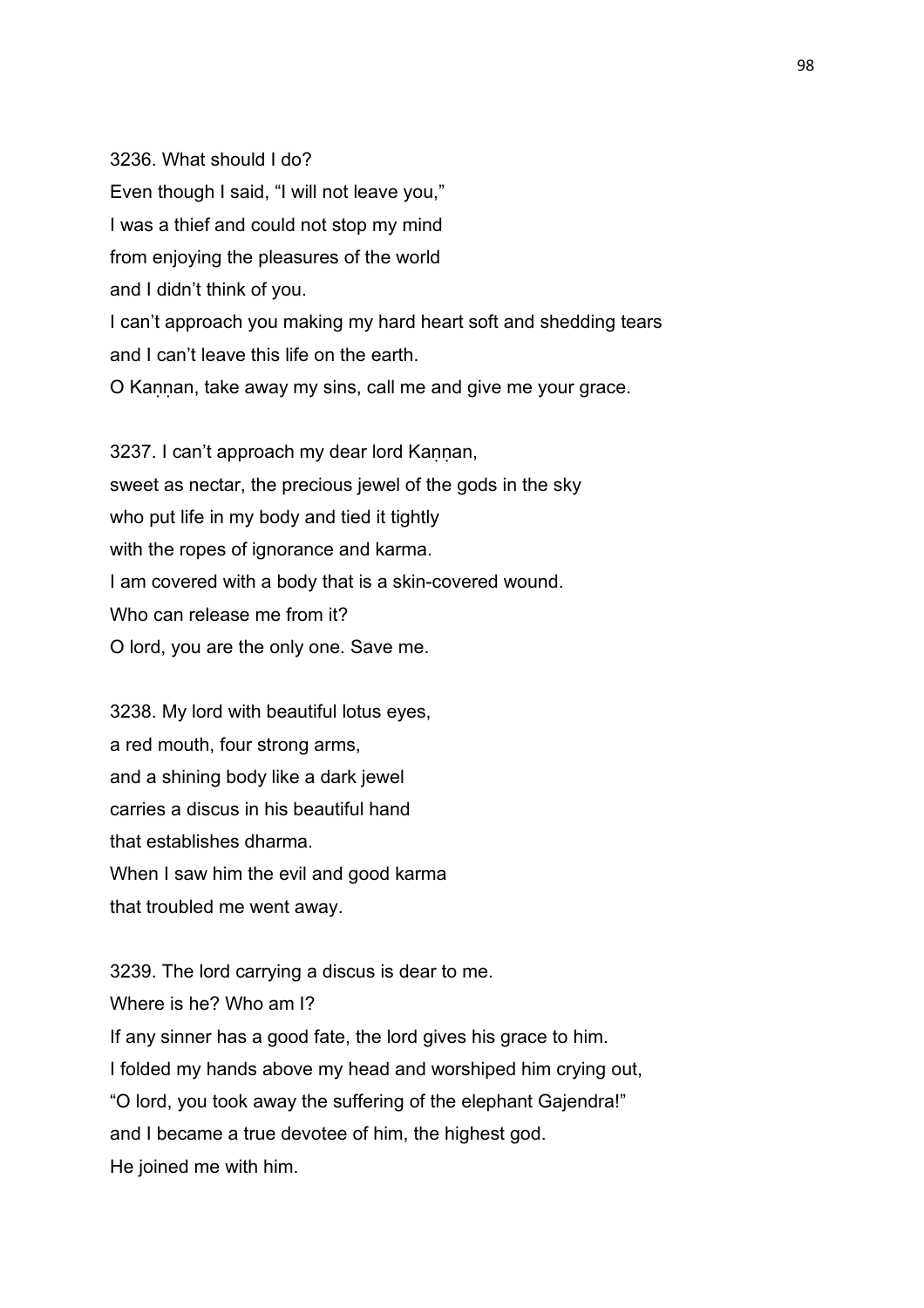3240. Māl worshiped by the gods in the sky and the sages on earth has come and entered this slave's mind and now stays there firmly. From now on for me he is father, mother, good children, abundant wealth and lovely fish-eyed women. No one else is dear to me anymore.

3241. When I shivered on the ocean of birth like a boat that was sinking and worried how could I get help, the wonderful lord came in a beautiful form with a divine discus and a conch in his hands. gave his grace to me, said,"I will protect my devotee!" and became one with me.

3242. When I said, "O lord, you rule me," to the cloud-colored lord who took the forms of a fish, turtle, man-lion, dwarf, of a boar in the forest and of Kalki, he was happy and gave me his sweet grace and became one with me, his slave.

3243. Sadagopan of Thirukkuruhur surrounded by beautiful flourishing fields composed a thousand lovely Tamil poems on our dark lotus-eyed Kannan. If devotees learn and recite these ten lovely poems they will shine and reach the feet of the lord.

3244. Let the world flourish! Let the world flourish! Let the world flourish! The evil curses of all creatures are destroyed and there is nothing for Yama who gives suffering and hell to people. See, the poverty of everyone will disappear.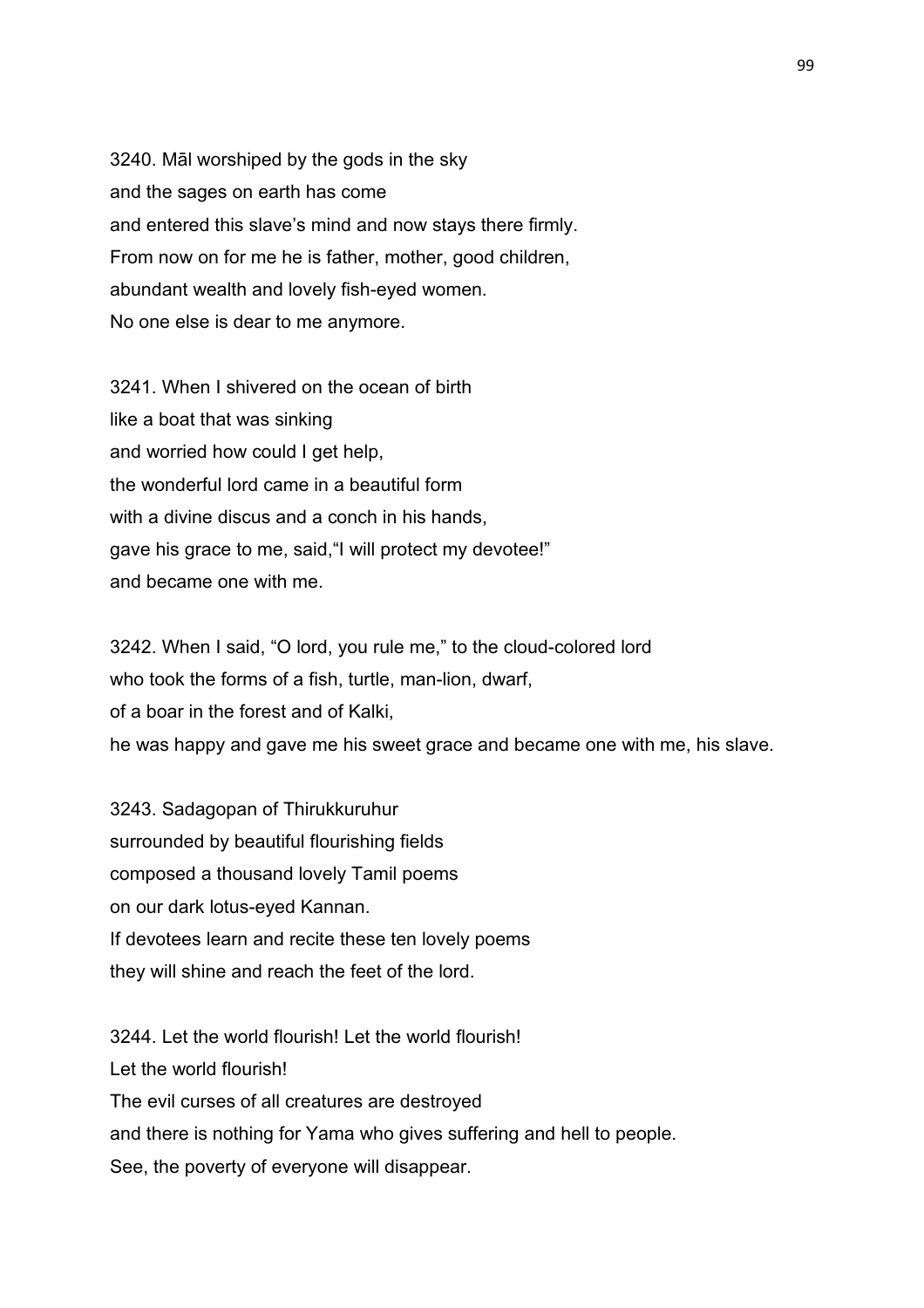We the devotees of the ocean-colored one gather together, sing and dance.

3245. The devotees sing songs and dance praising the Madhavan adorned with lovely cool garlands swarming with bees. They jump around and shout, saying, "We saw, we saw, we saw things that are sweet to the eyes. O devotees, come, all of you. Worship, worship!"

3246. The evil Kaliyuga has passed and Krthāyugam has begun and all the gods and devotees come to the earth. Their hearts are filled with floods of abundant joy and the devotees of our dear ocean-colored, cloud-colored lord sing and praise him and wander all over the earth.

3247. The lord rests on the wide ocean and his devotees wander about as if everyone had ignored all other religions except Vaishnavism everywhere on the earth. They roll on the floor, sit, stand, walk, bend, fly, sing many songs, dance and act as if they were in a play.

3248. O creatures of the world! If you have been born as Asurans or Raksasas, there is no way you can survive even if eons and eons pass. There is only one thing I know that you must do in this world, and that is you must become devotees of the lord Vaikundan and remain in his māya.

3249. The lord who carries a discus came to the earth to remove the diseases that kill people, and enmity, hunger and all other evil things. His devotees wander all over the world,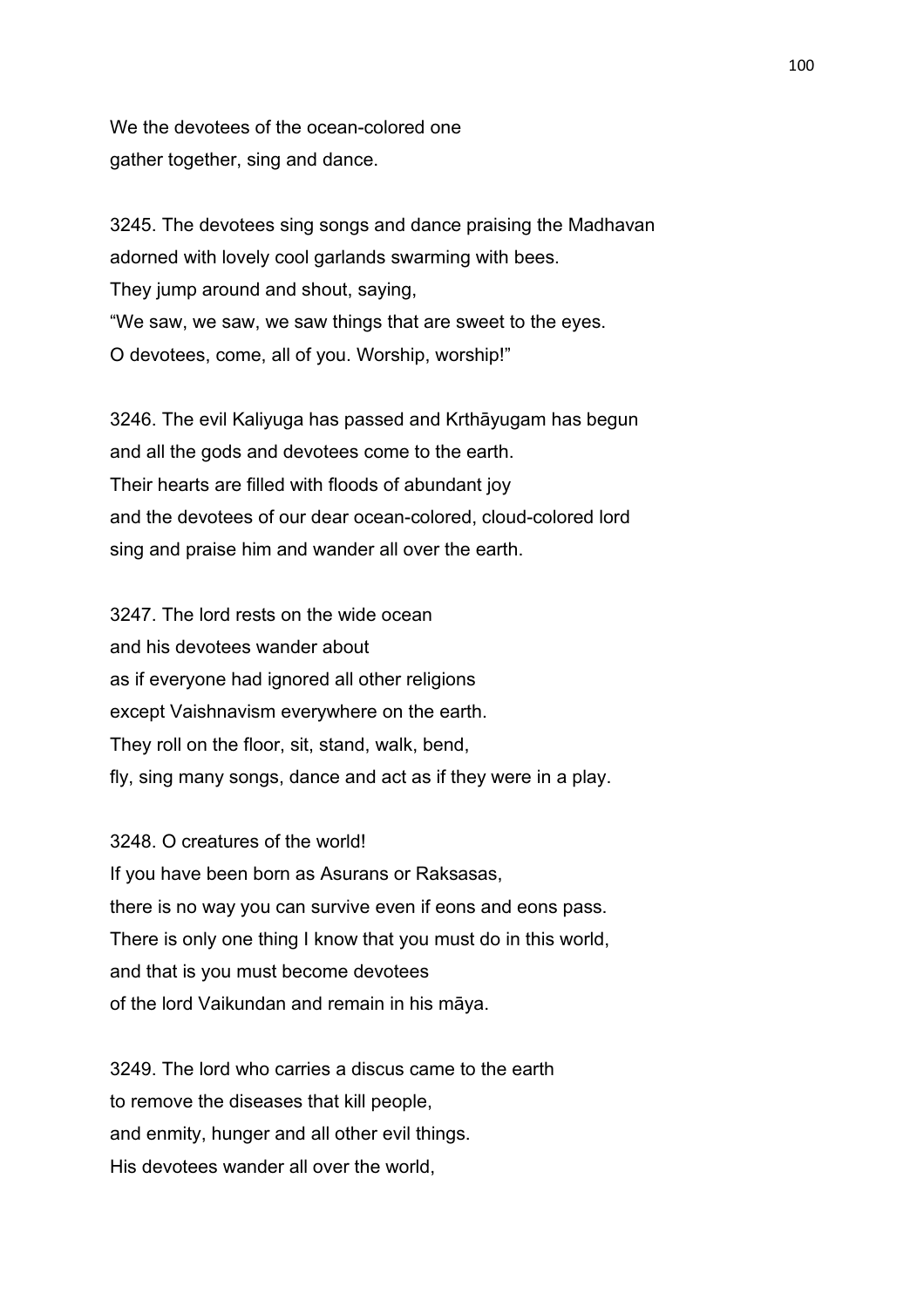sing good songs, dance and jump. Keeping your mind in devotion, if you go and worship those devotees you will be saved.

3250. The other gods that you worship in your heart will not be able to protect you, and even if they do, it is because of the grace of lord Kannan. See, Mankadeya, the witness, was saved by Shiva and that is because of the grace of our god. You should not doubt this. There is no other god but Kannan. Whomever you worship, realize that he is a form of the god Kannan and worship him.

3251. The divine lord, the chief of the gods who embraces Lakshmi on his chest gives many duties to other gods, and people living on the earth praise those gods. O devotees, do not hate anyone in this world, but worship good people, sing songs and praise the devotees of the lord, and you will be saved.

3252. Many sages and devotees in this world worship the god Achudan with flowers, fragrances, lamps, sandal paste and abundant water, reciting the Vedas according to the sastras. Go and worship those devotees and you will be saved.

3253. The three gods, Shiva who laughs, Nānmuhan and Indra, and all other gods come to the world, join together and worship the divine god Kannan. O devotees who are everywhere in the world, go together and worship him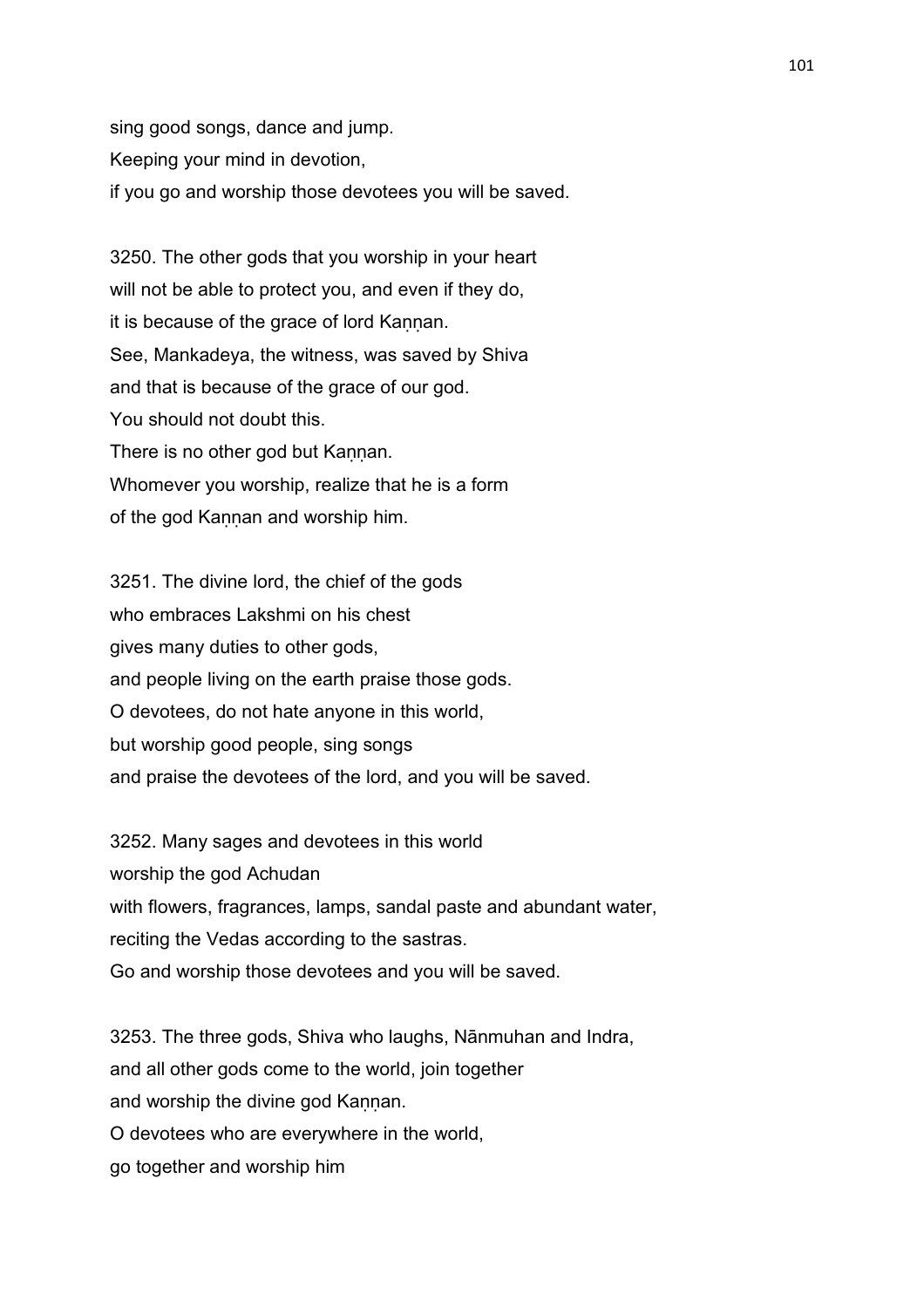and there will be no suffering in this Kaliyuga.

3254. Sadagopan, Kāri Māran of southern Thirukuruhur of the Pandiyan country that flourishes with fields, composed a thousand famous pāsurams on Māyapiran Kannan, the shining lord who gives his grace to his devotees and protects them from the troubles of Kaliyuga. If devotees learn and recite these ten poems, the faults in their minds will go away.

#### 3255. She says,

"O my friend, he is a faultless light, his mouth is red and he shines like a beautiful sapphire. I love the ancient god with a faultless nature— I have lost my mind to him. How long I can suffer like this? The village will gossip about my love soon. O friend, what can I do?"

### 3256. She says,

"O friend, what can the gossip of the village do to me? I have lost myself to the love of my dear lotus-eyed Kannan and my body has lost its beautiful color, I am weak, and my red mouth and dark eyes have become pale."

3257. She says, "O friend, he kicked Sakatāsuran when he came as a cart, and he drank the milk of the devil Putana. I have lost my chastity to my love for him. Wherever I go or wander I talk only of him and no other words come from my mouth. You are my only dear friend. What can the gossip of the village do to me?"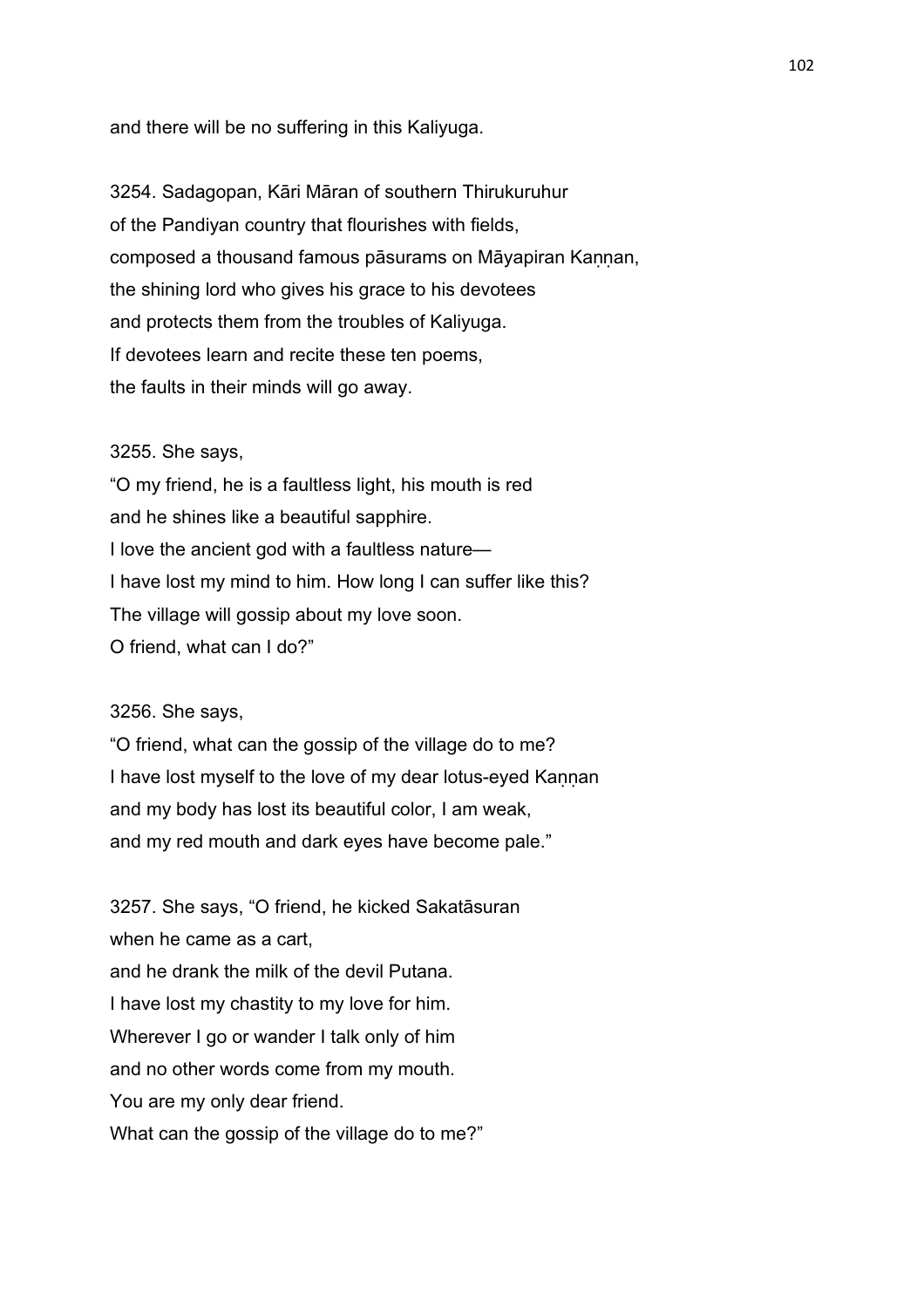3258. She says, "O friend,

the village gossip is like food for the plant of my love, and mother's words are like water poured on it to make it thrive. The abundant love that our cruel cloud-colored Kannan placed in my heart has grown as large as the sea."

3259. She says, "O friend, he is the tall Nedumāl, Māyan, who measured the world with his feet. Even though he is unkind and cruel and hard to know my useless heart thinks only of him. Alas! O beautiful friend with a waist as thin as a tuṭi drum, what do you think our mother will do if she knows about my love?"

3260. She says,

"O friends, what if mother does what she wants? And what if the village gossips as it wants? Why should it bother me? I am caught in the love net of the sapphire-colored Vasudevan, the king of rich Dwarapuri, the ancient god of gods."

3261. She says, "O beautiful friend with wide hips, my good heart is caught in the love net of the lord who carries a discus in his hands and rests on the ocean with rolling waves. I want to see him and bow bending my head at his feet. If I could worship him like that I would not worry even if I did so in front of my lovely friends."

3262. She says, "O friend, our dear lord drank milk from the breasts of the devil Putana and he killed the elephant Kuvalayabeedam. When Sakatasuran came as a cart our god kicked it and destroyed him,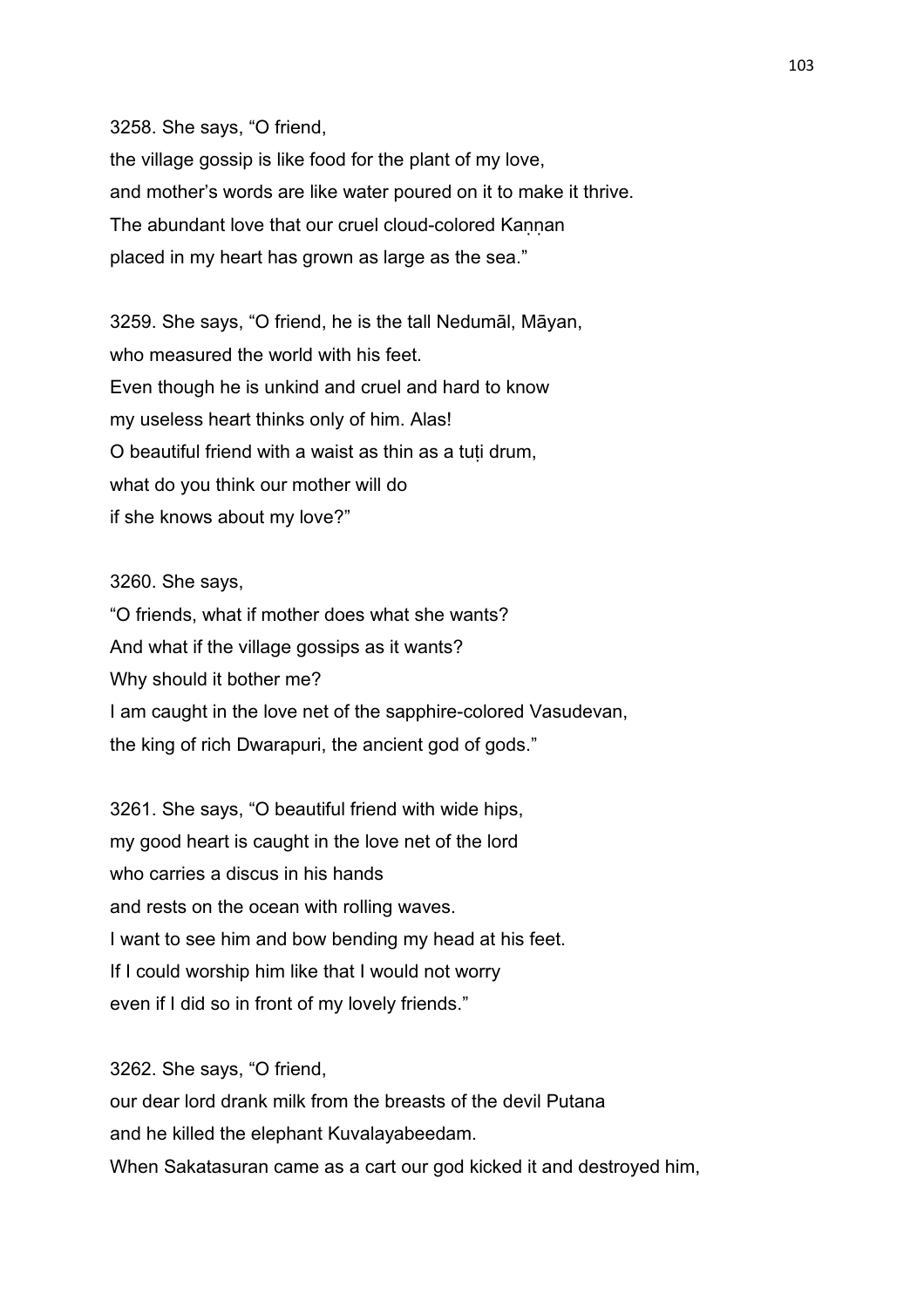and when an Asuran came as a bird our god split open his beak, He smiles beautifully with his red mouth that is like a thondai fruit. O friend, when will we join him and make our mother ashamed?"

3263. She says, "O friend, the god of the gods took my shyness and chastity and my heart went to him in the distant sky. Friend, this is my promise. I will tell all the world the mischievous deeds that he did and let everyone gossip about us. I won't worry like other girls but I will ride on a madal, the palm-leaf horse."

3264. She says, "When I ride on a madal and wear the cool thulasi garland with its pure petals of the dear god with a discus in his lovely hands, the women on our streets will say that I have no shame and gossip loudly about me."

3265. Saḍagopan of Thirukuruhur, surrounded with fragrant groves, composed a thousand andādi poems praising the dark god Kannan colored like the roaring ocean. If devotees learn and recite these ten poems they will truly reach divine Vaikuntam.

3266. She says, "The whole village is sleeping. The entire world is covered with deep darkness. All the creatures in the ponds are calm and the night grows long. The powerful one swallowed all the worlds and rests on a snake bed but he has not come to see me. I have done bad karma. Who will come and save me from the sorrow of love?"

3267. She says, "Who is there to come and save me?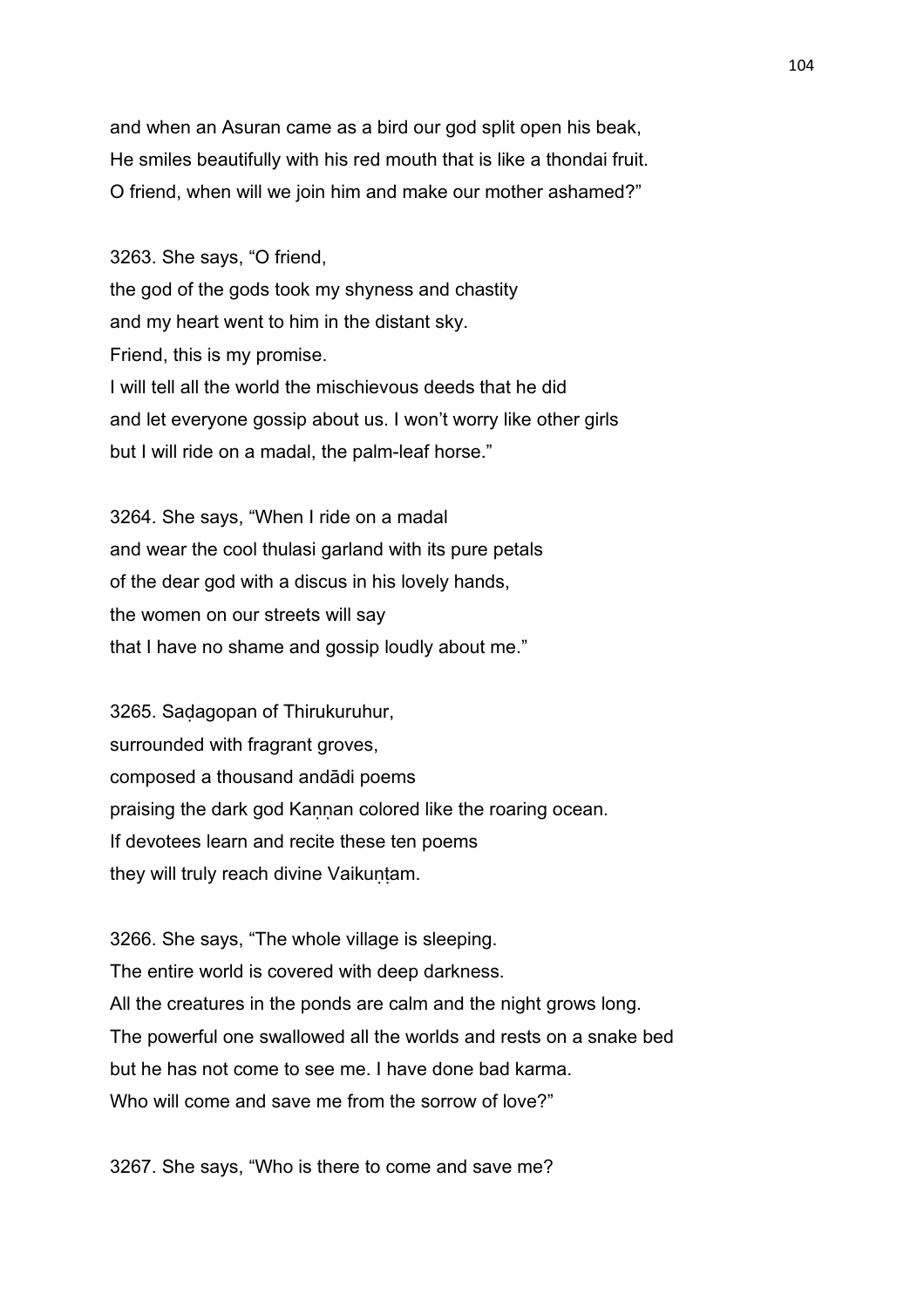Darkness covers the deep ocean, the earth, and sky, unremitting and terrible. My Kaṇṇan, colored like a kāvi flower, has not come and I am pitiful. O my heart, you don't help me either."

3268. She says, "O heart, see, you are no help. The long night grows longer, like an eon, and the dawn does not come. My god Kahusthan who carries a strong bow, fights with his enemies and destroys them has not come. I have done bad karma and have been born a woman. I do not even know how to die."

3269. She says, "The shining sun does not want to rise, thinking, 'I don't want to see the suffering of women, born on this earth.' Our god has a red mouth and large eyes. He is strong as a dark bull and measured the world. That beautiful one has not come. Who can take the sorrow and love sickness from my mind?"

3270. She says, "Who is there to help me? My mothers and friends do not think of my suffering and sleep through the long night. The cloud-colored Kannan has not come. I have done bad karma. People may remember my name to gossip about me."

3271. She says, "The love I have for the god gives terrible pain to my heart. This night that seems like an eon doesn't let me close my eyes. The eternal god Māyan who carries a discus in his hands has not come.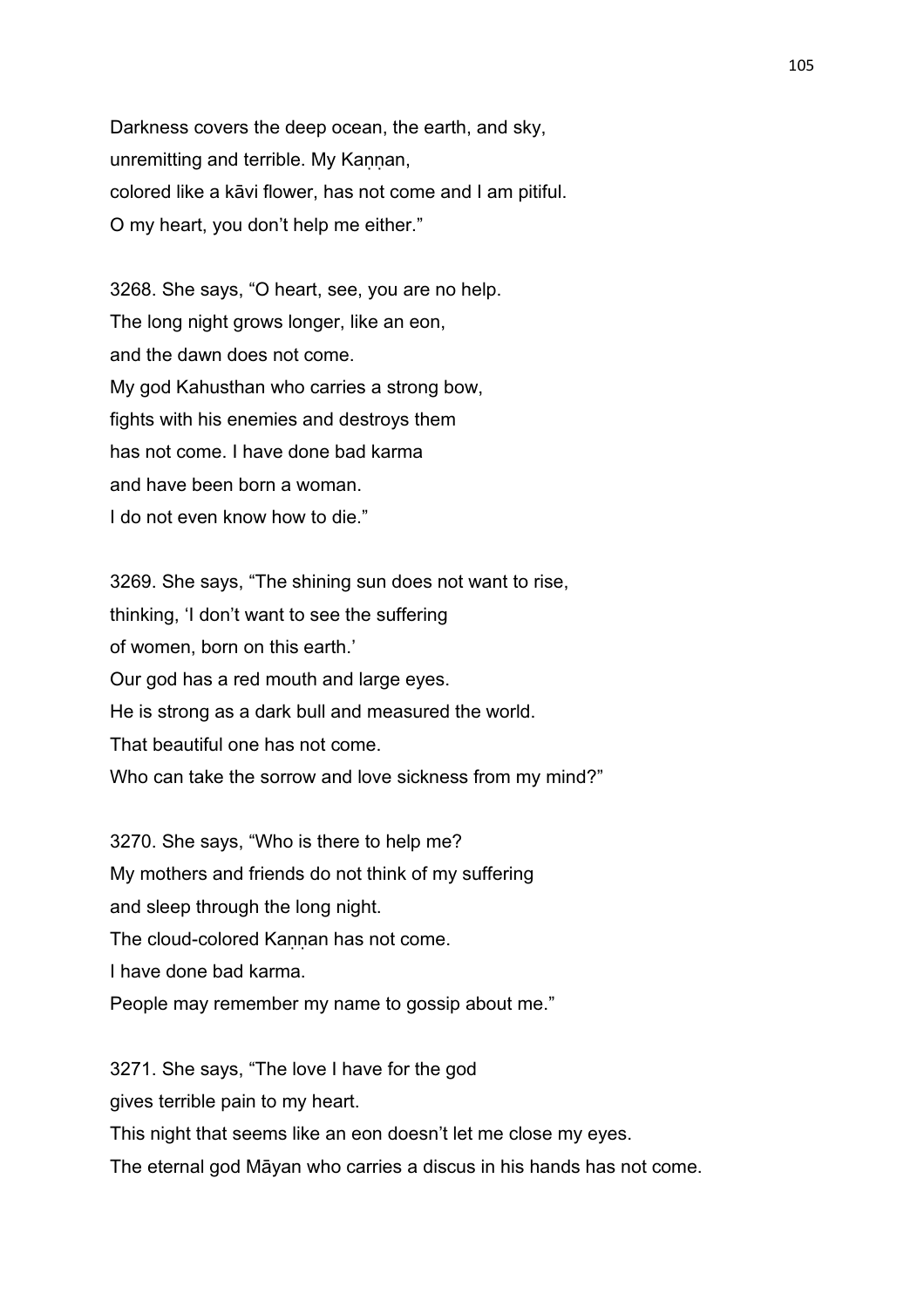Who can save my life here where the night is so long?"

3272. She says, "Who will save me now? The dark night passes slowly like an eon, drop by drop. The god Kannan with a pure white conch and a discus has not appeared. I have done bad karma. O gods, what can I do?"

3273. She says, "O gods, what can I do? As the dark night comes it is truly like seven eons and I feel weak. My dear god Kannan with a discus in his hand has not come. The cool breeze blows burning like the hot sun."

3274. She says, "O gods, what can I do? The long night moves slowly and burns me like hot fire. The sun on his beautiful tall chariot with his hot rays has not yet appeared. Our precious lotus-eyed god has not come. Who will remove the sorrow of my heart? I am melting away with the sickness of love."

3275. She says, "I am melting away with the pain of my love. Like me, the darkness in the wide sky melts away, drop by drop. The dear god who once measured the world has not come, yet the world rests, saying nothing at all about him."

3276. Sadagopan of Thirukkuruhur surrounded with lovely groves composed a thousand andādi poems praising the divine lord who meditates, pretending to sleep on the milky ocean. If devotees learn and recite these ten pāsurams, how could they not be able to reach Vaikuntam?

3277. She says, "O my mother, why are you upset with me?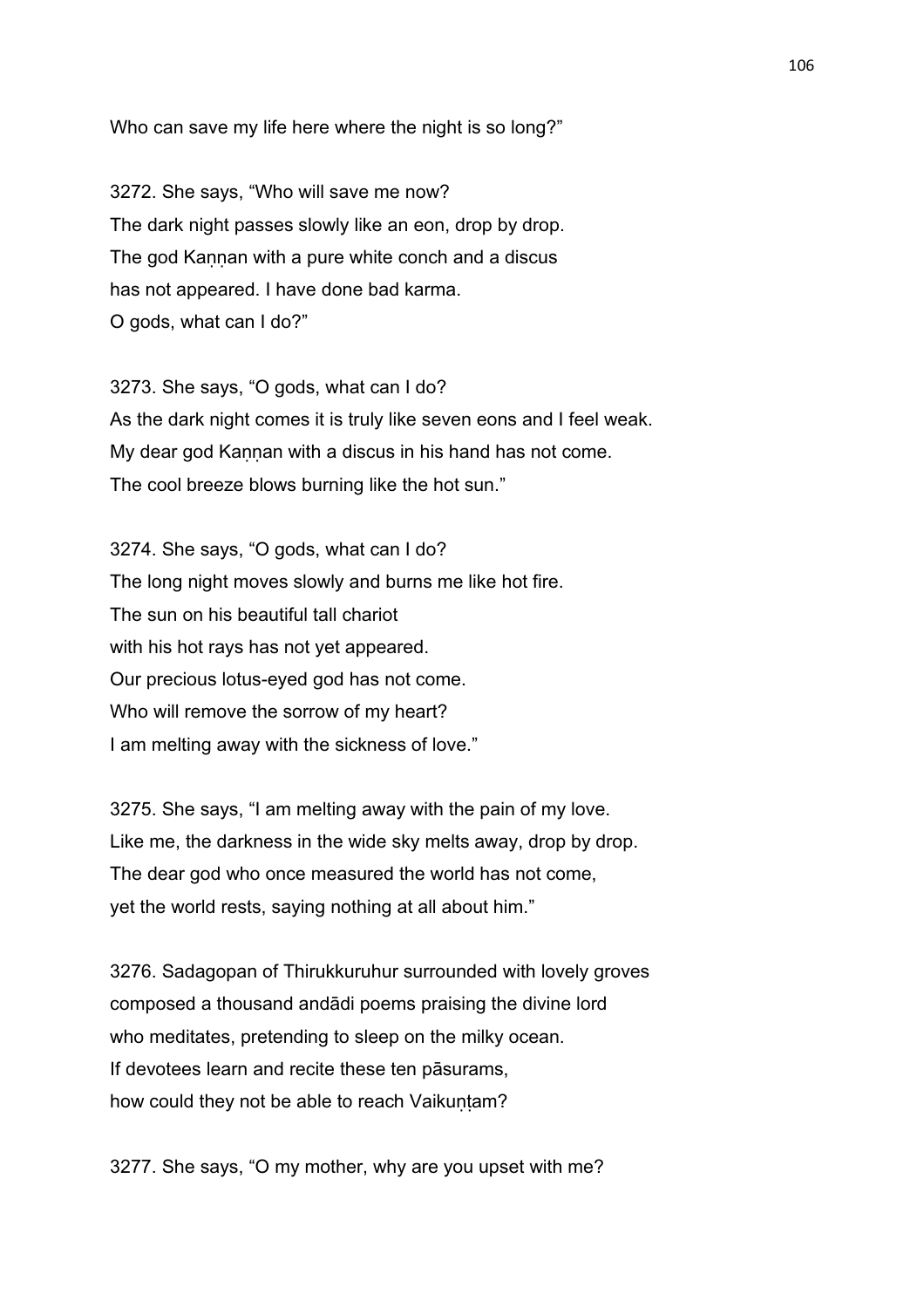Ever since I saw Nambi, the god of Thirukurungudi, my heart thinks only of his conch, discus, lotus eyes and his sweet red fruit-like mouth."

3278. She says, "O mothers, don't be upset with me. Try to understand how I feel. Ever since I saw Nambi, the god of Thirikurungudi in the southern land surrounded with beautiful groves, my heart thinks only of the shining thread on his chest, his earrings, Lakshmi on his chest, his lovely ornaments and his four arms, and I see only them everywhere."

3279. She says, "O mothers, you are upset with me and say, 'You stand around not knowing what to do. You get confused sometimes. You worry a lot about something.' Ever since I saw Nambi of Thirukurungudi surrounded with mountain-like palaces, his victorious bow, club, sword, discus and conch appear before my eyes and don't disappear, and they stay in my heart and don't go away."

3280. She says, "O mothers, you all get upset because my eyes don't stop shedding tears. Ever since I saw Nambi of Thirukurungudi surrounded with groves that drip with honey, his cool thulasi garland, his golden crown, his lovely form, his matchless silk clothes and the sacred thread on his chest are always before me. I am pitiful."

3281. She says, "O mothers, you say to me 'You look everywhere for him and are worried and upset.' Ever since I saw the marvelous and famous Nambi of Thirukurungudi, his bright form, his mouth sweet as a thondai fruit,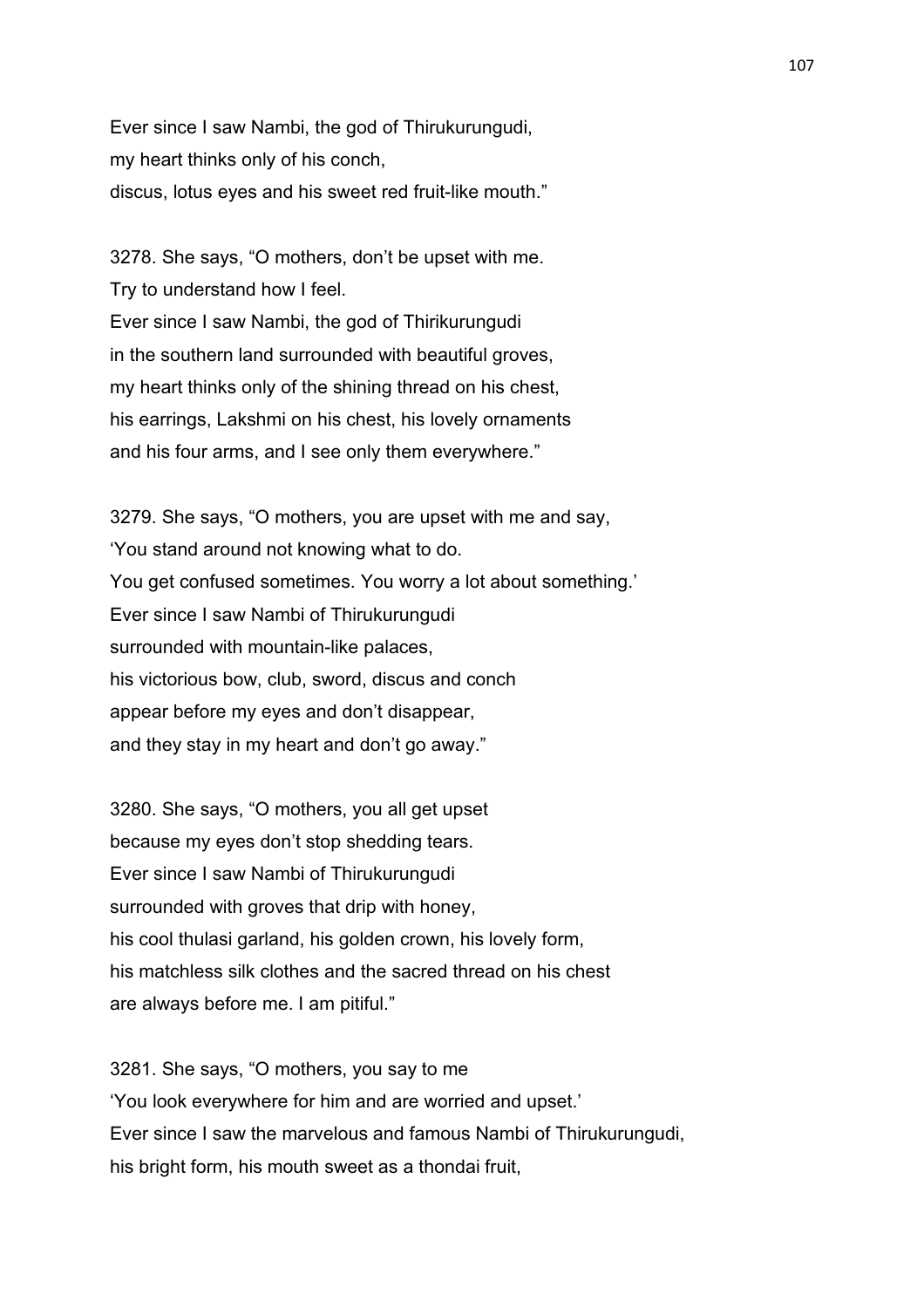his long eyebrows and his perfect lotus eyes have taken over my life. I am a pitiful indeed."

3282. She says, "My mother thinks, 'This girl will bring disgrace to our family' and doesn't let me go see him. Ever since I saw Nambi of Thirukurungudi surrounded with groves, his lovely long nose, lotus eyes, sweet fruit-like mouth, his blue body and four arms have filled my heart with love."

3283. She says, "Mother thinks, 'My daughter will bring disgrace to our family' and doesn't allow me to go and see him. Ever since I saw Nambi of famous Thirukurungudi he, with a discus in his hands, has entered my heart with his tall golden body shining like a flood of light."

3284. She says, "O mothers, you are upset thinking that I am suffering as I cover my lovely face with my hands. Ever since I saw Nambi of Thirukurungudi filled with palaces over which clouds float, his beautiful lotus eyes, his small waist, his lovely form, his thick long hair and his long arms appear in front of me. I am pitiful."

3285. She says, "O friends and mothers, you are upset with me and say that I don't listen to you but do as I want. Ever since I saw Nambi of Thirukurungudi filled with everlasting palaces, that ancient lord adorned with a tall crown on his head and with ornaments with precious jewels has entered my heart as if he were sugarcane juice, milk and nectar and doesn't leave."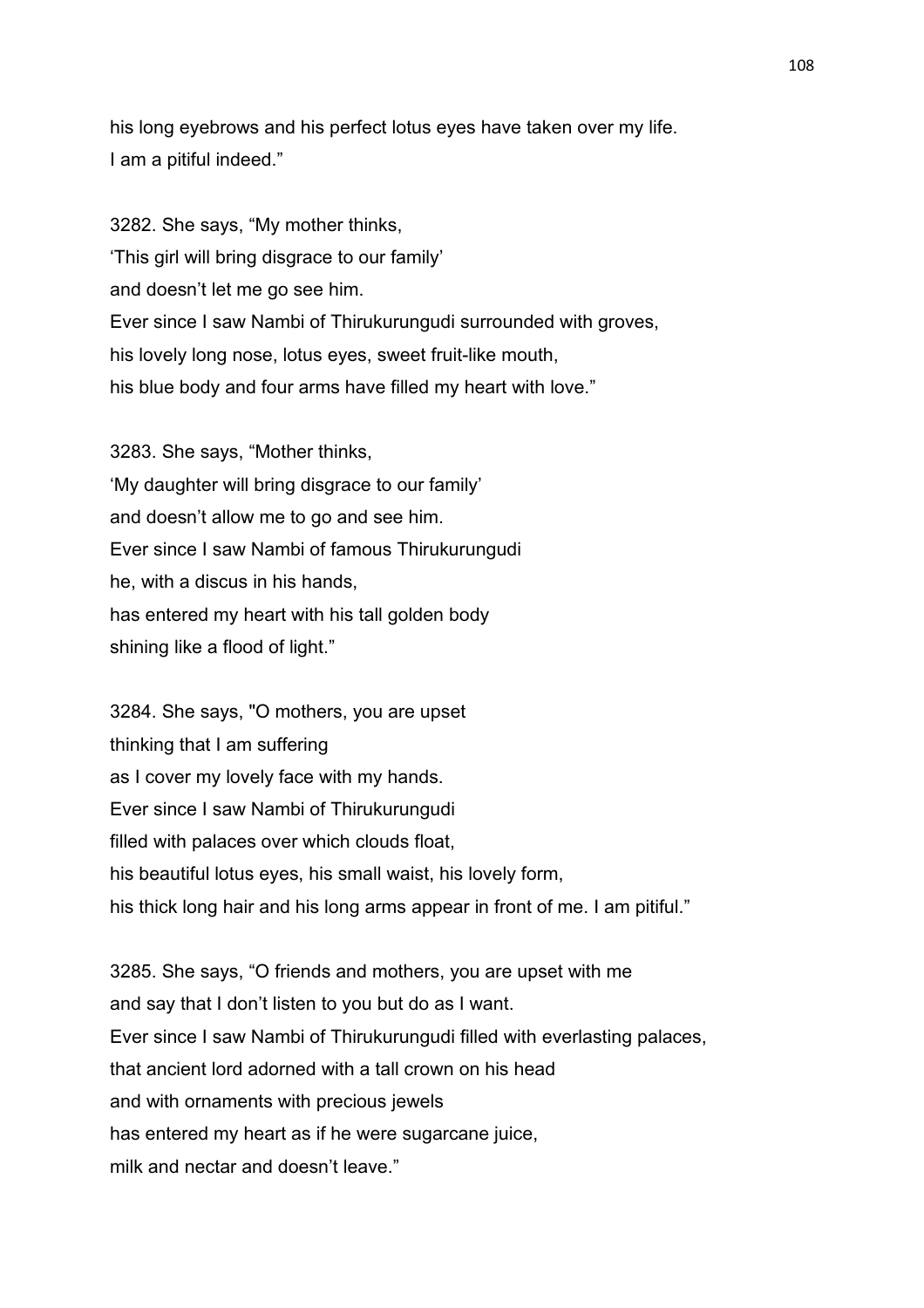3286. She says, "Mother thinks, 'My daughter is utterly in love with him' and doesn't allow me to go and see my beloved. The Nambi of Thirukurungudi who shines like a bright light has faultless fame. As soon as I saw him, he entered my heart, surrounded by a flood-like crowd of gods worshiping him. I don't know how it happened—my heart rejoices."

3287. Sadagopan of rich Thirukurungur, composed a thousand pāsurams on the lord with a discus in his divine hand whom no one has seen and worshiped him with fresh fragrant flowers, prattling and telling his praises. If devotees learn and recite these ten poems they will be true Vaishnavas in this world surrounded by deep oceans.

#### 3288. My daughter says,

"I am the creator of the world surrounded with oceans. I am the world surrounded by oceans. I am the ruler of the world surrounded by oceans. I split open the world surrounded by oceans. I swallowed all the worlds." Has the lord of the world surrounded by oceans entered her body? What can I tell to the people of this world surrounded by oceans? I do not understand all that she learned in this world.

3289. My daughter says,

"There is no limit to what I have learned.

Whatever people learn is from me.

I have created learning for people.

I am the results of learning.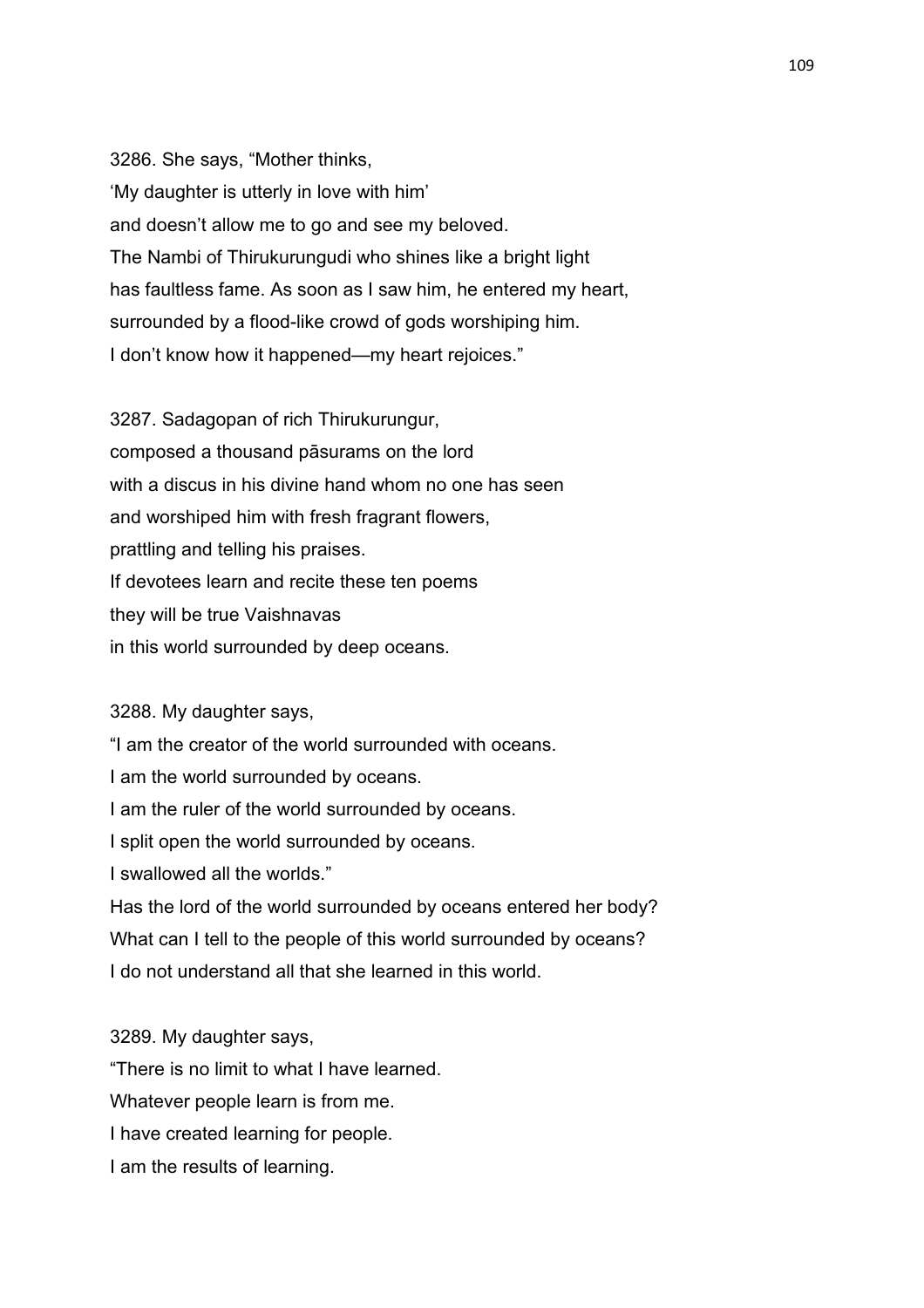I am the meaning of learning." I am worried that the lord of learning has entered her heart and that is why she is saying all these things. What can I tell the learned ones about all these things my daughter says of learning?

3290. My daughter says, "I am all the lands that can be seen. I am the wide sky that people see. I am the fire that people feel. I am the wind that all feel. I am the oceans that people see." Has the ocean-colored god entered my daughter's heart? What can I tell the people of the world if they ask me why she is saying these things? What my daughter says is strange."

# 3291. My daughter says,

"I am all the acts that happen now.

I am the acts that will happen in the future.

I am the acts that have been done and are in the past.

I myself experience the results of my acts.

I create the people who act."

I am worried that the lotus-eyed Kannan

has entered her heart and that is why she says these things.

Her mouth is sweet as a fruit and she is as gentle as a young doe.

What can I tell the good people of this world about my daughter?

3292. My daughter says,

"I am protecting everyone and keep them on the right path.

I carried Govardhana mountain without effort.

I killed all the Asurans without exception.

I saved the Pandavas using all my cleverness.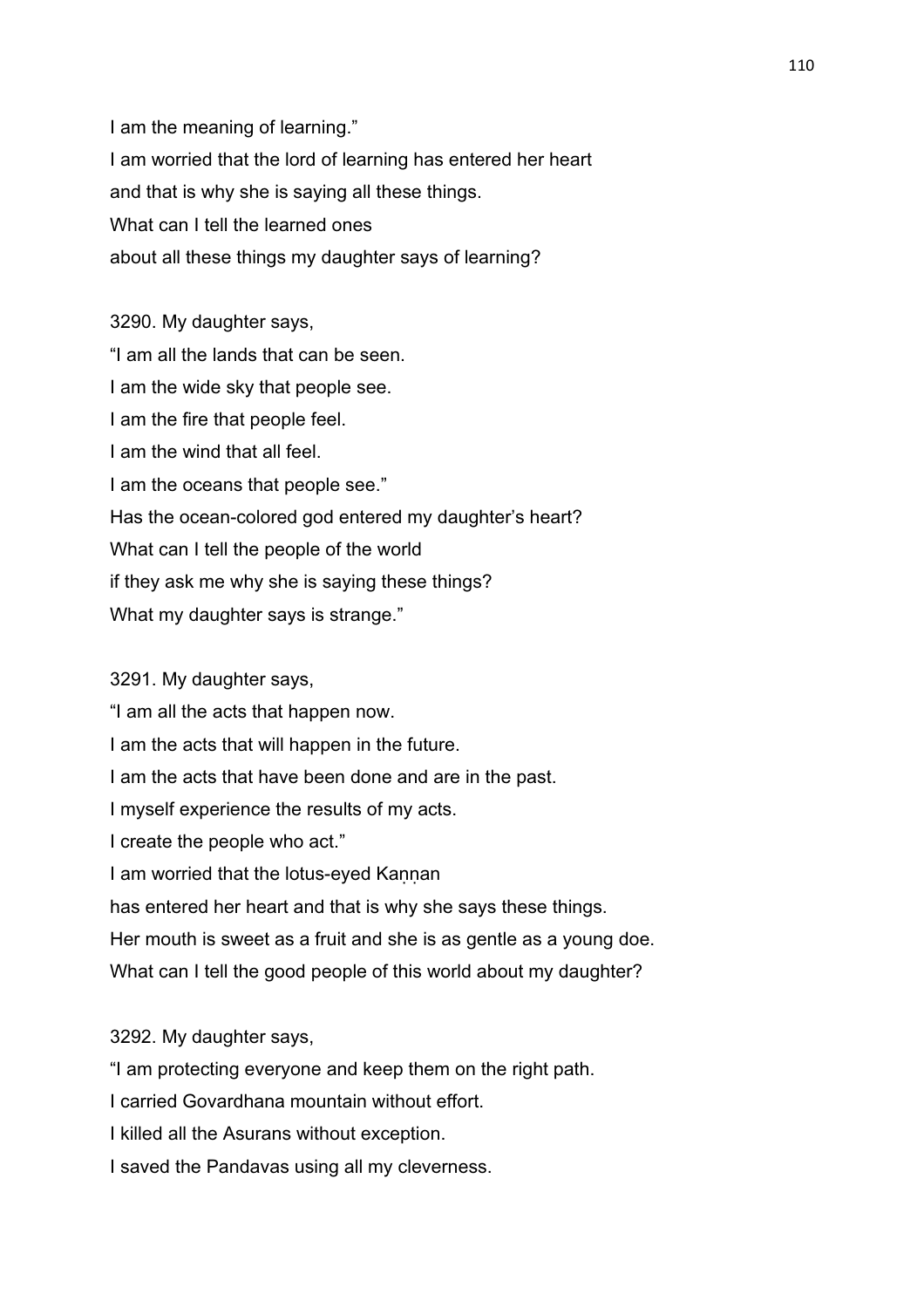I didn't grow tired churning the ocean of milk." Has the ocean-colored lord entered her heart? What can I tell the people of this world about my daughter? How can I tell all these things that my daughter tells me?

3293. My daughter says,

"I carried bamboo-covered Govardhana mountain.

I conquered the seven bulls.

I graze the calves and milk-giving cows.

I protect the herd of cows.

I am the chief of the cowherds."

I am worried that the god of gods has entered her heart.

What can I tell her friends whose eyes are as sharp as spears about my young daughter?

3294. My daughter says, "I have no relatives. All in this world are my relatives. I create relationships. I destroy relationships. I am the relative of relatives." I am worried that Māyan who has no relative has entered my daughter's heart. What can I tell our relatives about what my innocent daughter says?

3295. My daughter says,

"I am the three-eyed lord and all the sastras praise me.

I am the four-headed Nānmuhan and I am praised by all.

I am the king of the gods and all praise me.

I am the sages and they all praise me."

I am worried that the cloud-colored god

praised by all has entered my daughter's heart.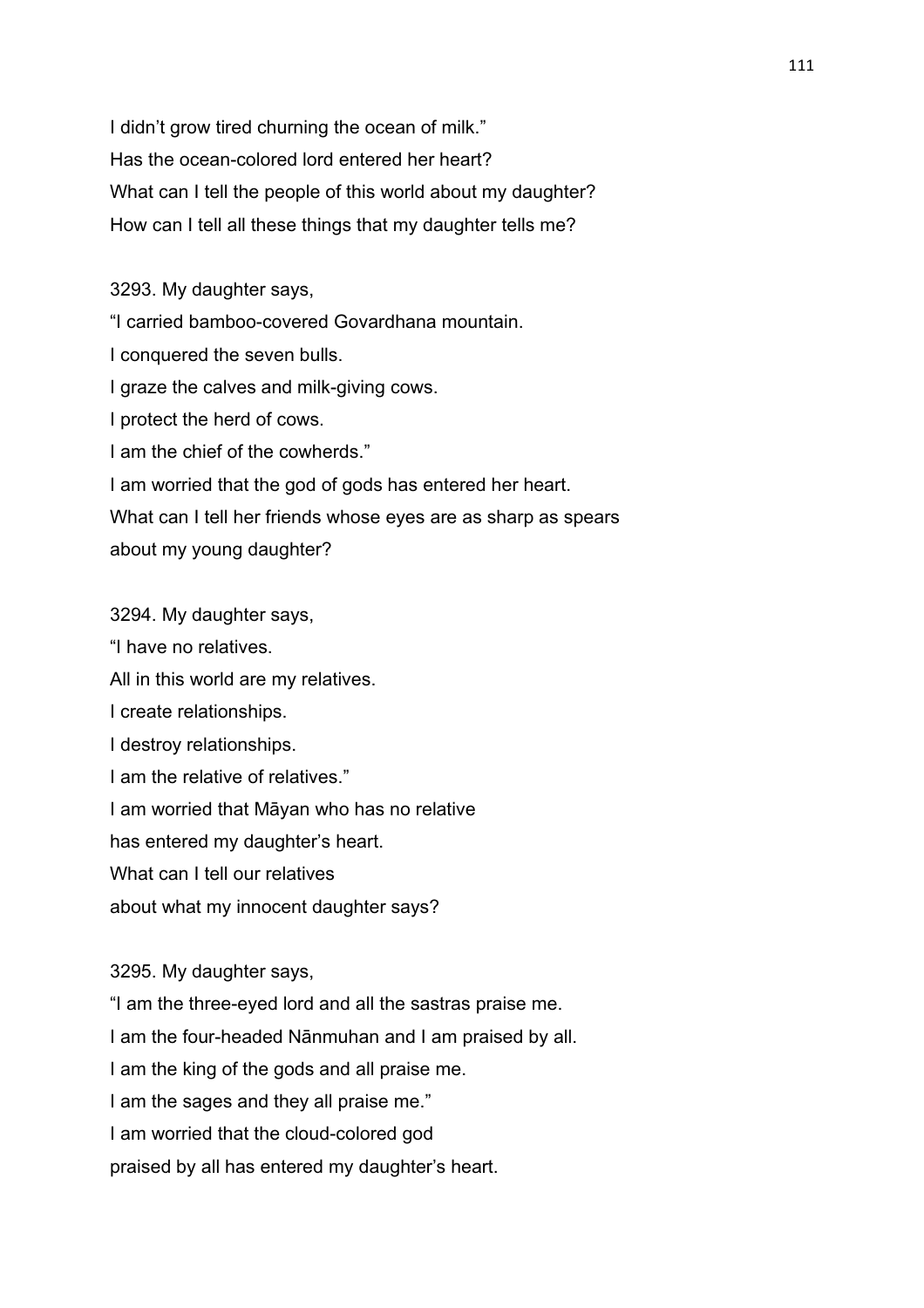What can I tell this world that says bad things, gossiping about my beautiful vine-like daughter?

3296. My daughter says, "I have no bad karma. I myself am bad karma. I give bad karma to all. I remove bad karma also. I destroyed the cruel Rāksasa Ravana in Lanka." I am worried that the god who carries the heroic Garuda flag has entered my daughter's heart. I am a pitiful mother. What can I tell the gossiping people of this world about my beautiful vine-like daughter?

3297. My daughter says,

"I am beautiful paradise. I am evil hell. I am the highest shining heaven. I am the flourishing lives on this earth. I am the only ancient beautiful one." I am worried that the dark cloud-colored god has entered my the heart of my daughter whose beautiful hair is decorated with flowers. What can I tell the people who adorn themselves with jewels and come and gossip? 3298. Saḍagopan of Thirukuruhur of the flourishing famous Pandian country composed a thousand pāsurams on the beloved of Lakshmi, the earth goddess on a lotus, and Nappinnai, the dear gentle girl of the cowherd clan. If devotees learn and recite these ten pāsurams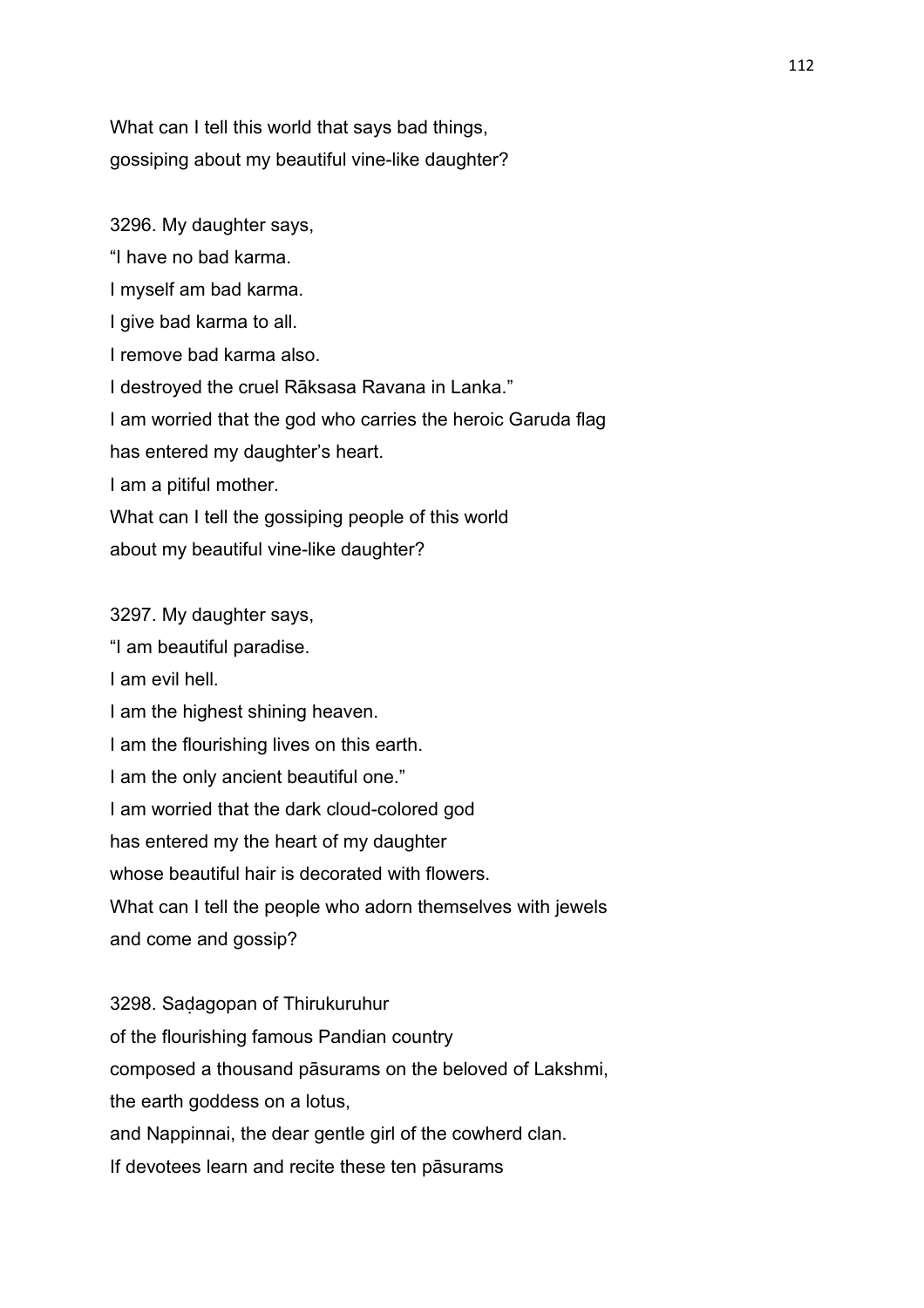they will obtain much wealth in this world and they will be the devotees of Thirumāl and have the fortune of worshiping his feet.

3299. However much tapas I may have done, I am not wise and will never be able to do anything without your grace. My father, our god, rests on a snake bed and stays in auspicious Srivaramangalam where lotuses grow in the mud among the good paddy. O lord, you are the highest god there is no god higher than you.

3300. I can do nothing there, I can do nothing here. My only desire is to see you, but there is nowhere I can have that. My father with a conch and discus in your hand, destroyer of Lanka, who stay in Srivaramangalam where tall palaces studded with jewels touch the moon, I am lonely. Give me your grace.

3301. You with an eagle flag and a discus, the dark cloud-colored god of the sky, abide giving your grace in Srivaramangalam where many Vediyars live who know well all the four Vedas that are sources of wisdom. I was useless and you gave me worth and made me your slave. I do not know what I can give to repay you.

3302. You, my father, who fought a magical war with the hundred Kauravas when they opposed the Pandavas and you destroyed them and who split open the earth and brought forth the earth goddess. abide in Srivaramangalam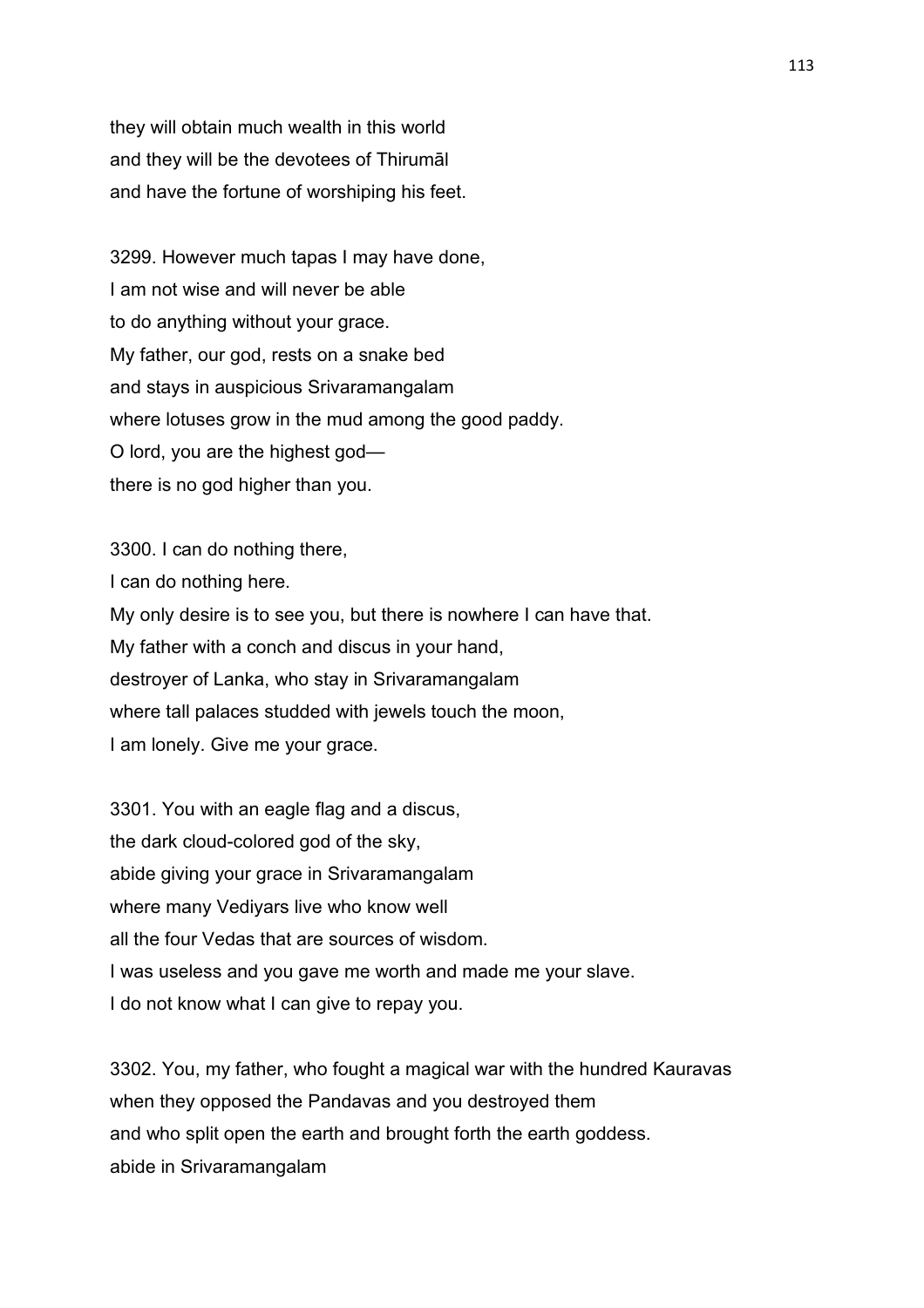where wise men know the Vedas well and recite them always and perform sacrifices. I want to reach you. How can I call you to come?

3303. You with a dark-colored body enter among all your enemies as one of them and perform many tricks to defeat them. Your devotees fold their hands and worship you in Srivaramangalam where Vediyars always perform sacrifices that is something I myself have seen. How can I call and reach you?

3304. O my father, my lord of the sky and my ruler always, who became a boar and split open the earth, you are Vanamamalai, god of cool Srivaramanagalam surrounded by mango groves dripping with honey where your devotees fold their hands and worship you. O Kannan, jewel that shines like a diamond, come and give your grace to me, your slave, so I may worship you.

3305. You, the tender shoot of the gods in the sky, came, entered my heart and gave me your grace. You, the first father and mother of this world, who swallowed all the seven worlds. are god of Srivaramanagam where Vediyars whose work is pure recite the Vedas and perform unceasing sacrifices. You have endless fame. Do not leave me.

3306. I know well that you have created the five illusionary senses that keep people away from you, and I am worried that you will keep me away from you and make me fall into a happiness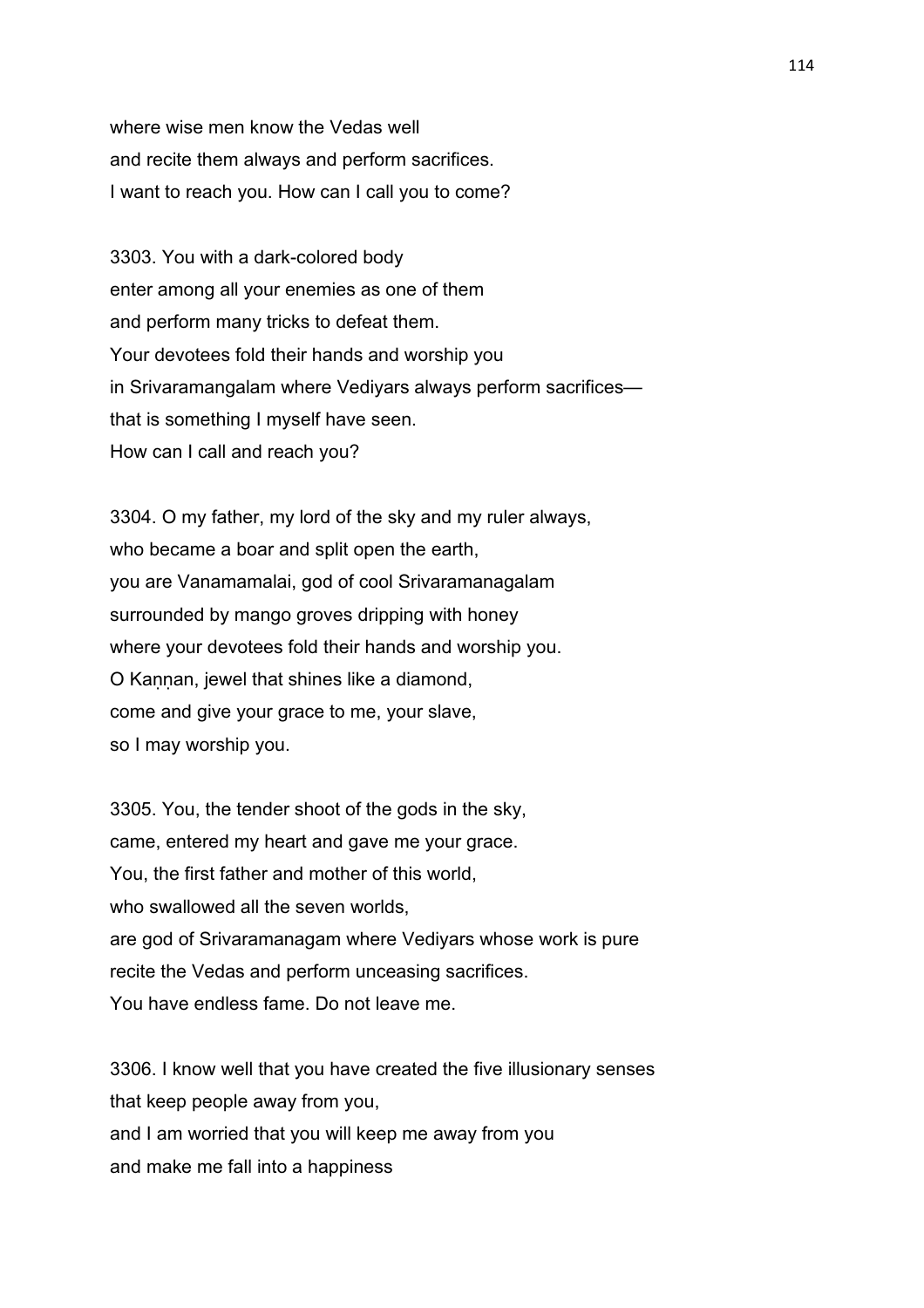that is only the unclean mud that the five senses give, O lord who split open the beak of the Asuran that came as a bird, you stay in Srivaramangalam where the sun shines on the palaces studded with shining jewels. O father, no one can tell who you are, ever.

3307. You split open the beak of the Asuran, you entered between the two marudam trees and destroyed the Asurans and you are a thief who defeated the seven bulls and shine like a dark diamond. My father, who abide in Srivaramangalam where wise Vediyars live, knowing well and reciting the divine four Vedas, give me your grace so I may survive.

3308. Whom do I have except you? You, the divine lord of the gods, gave me your feet as refuge but I have nothing to give back to you. My life is yours. Adorned with a fresh fragrant thulasi garland, you stay in flourishing Srivaramangai where abundant good paddy and sugarcane grow in the earth.

3309. Sadagopan of Thirukkuruhur surrounded by groves blossoming with bunches of flowers composed a thousand poems worshiping the feet of the divine god of the gods, Thirivikraman, Nāranan. If devotees recite these ten pāsurams every day they will become sweet nectar for the gods in the sky.

3310. You are my sweet nectar.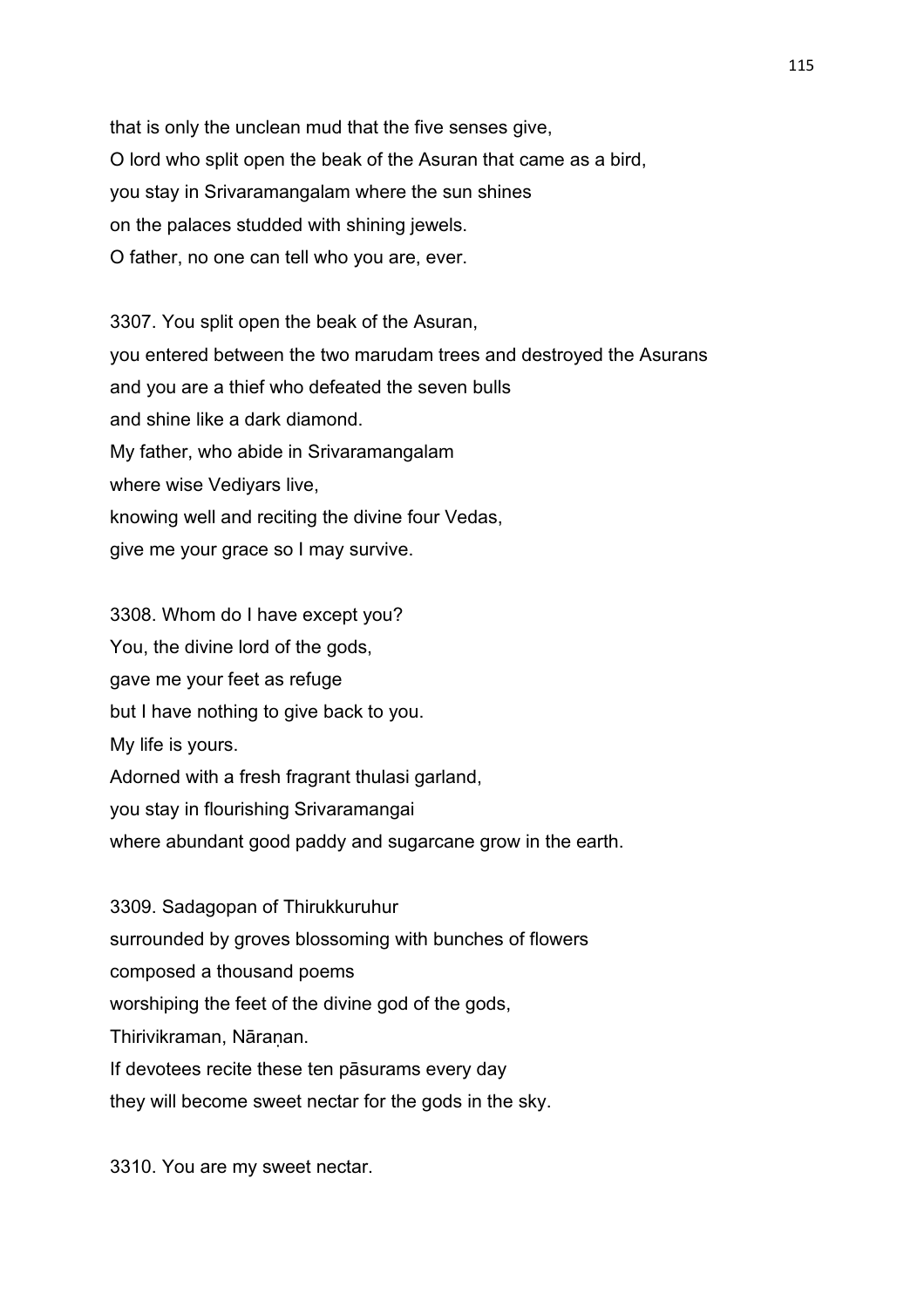O Neḍumāl, this slave's body dissolves, melts and becomes water with love for you who shine and rest beautifully on the water in Thirukuḍandai surrounded by the ocean with rolling waves where rich paddy plants blow in the wind like fans. O my father, I saw you there.

3311. You, my ruler strong as a bull, take whatever form you please with your pure form. You close your beautiful lotus eyes and rest in divine Kuḍandai where lovely red lotuses bloom on fertile water. What should I do?

3312. What can I do in this life? Who is my refuge? What do you want to do with me? I will not go to anyone to tell my troubles except you who rest in Thirukuḍandai surrounded by strong walls. Give me your grace so that I, your slave, may spend all the days of my life worshiping your feet.

 3313. No one can describe you or your measureless fame. You have no end. O god, lord and owner of all the world, you rest on the water in Kuḍandai where many good people live. Yearning to see you, I look at the sky, cry and worship you.

3314. I cry for you, I worship you, I dance for you, prattle and sing. Looking for you and yearning to embrace you, I feel shy and lower my head. O lord with lovely lotus eyes, you rest on the water in Kuḍandai surrounded by beautiful flourishing fields. Show me how I, your slave, can join your feet.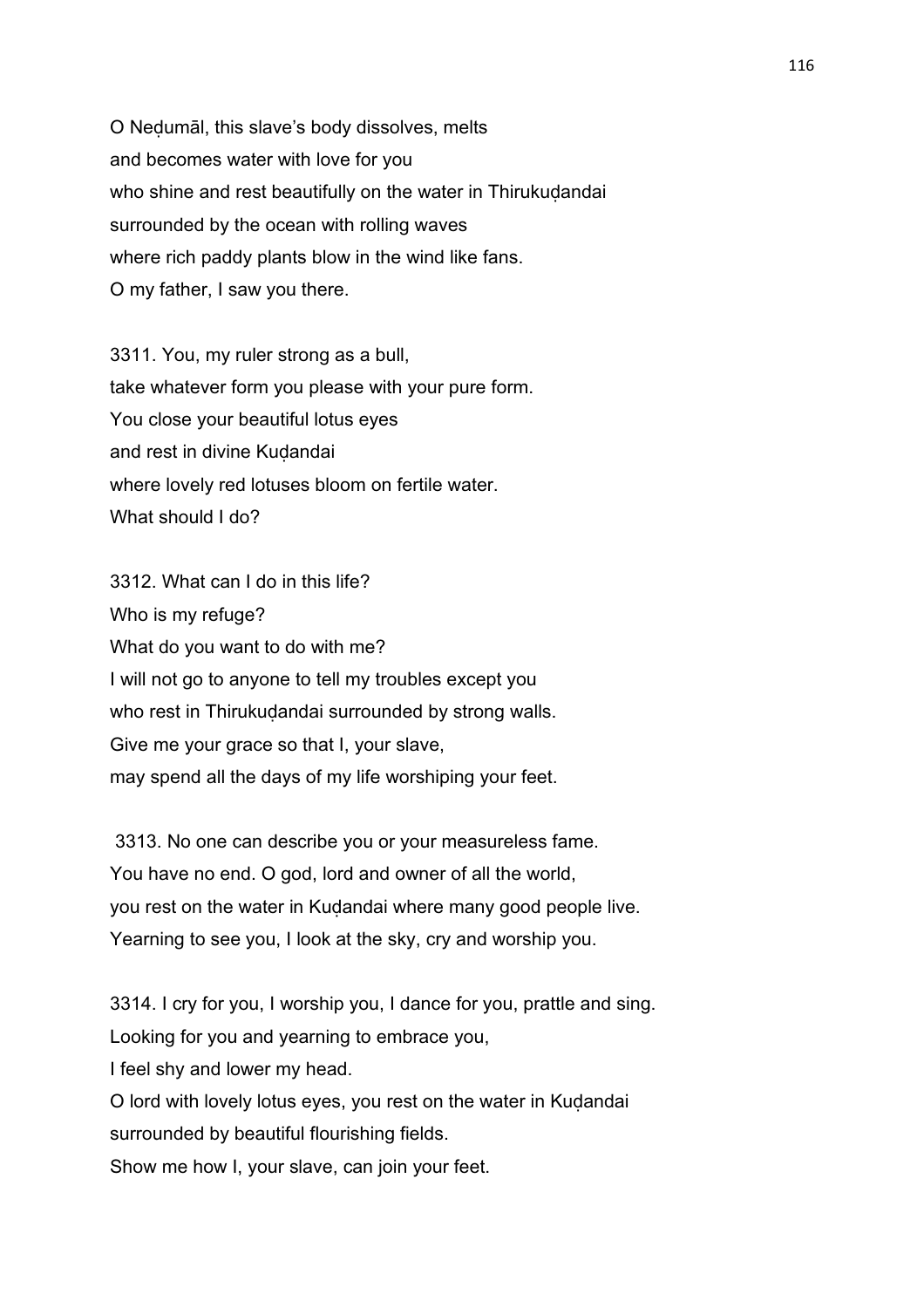3315. Even though I know how to remove the fruits of my bad karma I am still involved in the pleasures of my five senses. How long can I live like this away from you? O king of the gods in the sky, resting on the water in ancient, famed Kudandai you are the sweet music of the yazh, you are nectar, you are the fruit of knowledge, you are a lion.

3316. You are the lion king, a shining golden light, a dark cloud with lovely eyes, a coral mountain as bright as fire, my father with have four arms. You, the Thirumal of divine Kudandai, accepted me as your slave and I do not want to be apart from you ever. I cannot stay in this world any more. Give me your grace so I will not be born again on this earth.

3317. I do not know whether you wish to take away my sorrow or not, but I have no refuge except you with your round discus the wonderful Māyan resting on the water in Kuḍandai. When my body grows weak and life leaves my body, give me your grace to hold to your feet tightly, not leaving them and joining you.

3318. O my father, you, the lord of the everlasting gods, make me accept you and keep me beneath your feet. As the everlasting world sings praises, you, the great ancient god, rest on the water in divine Kudandai where the waves bring precious diamonds and leave them on the banks of the river.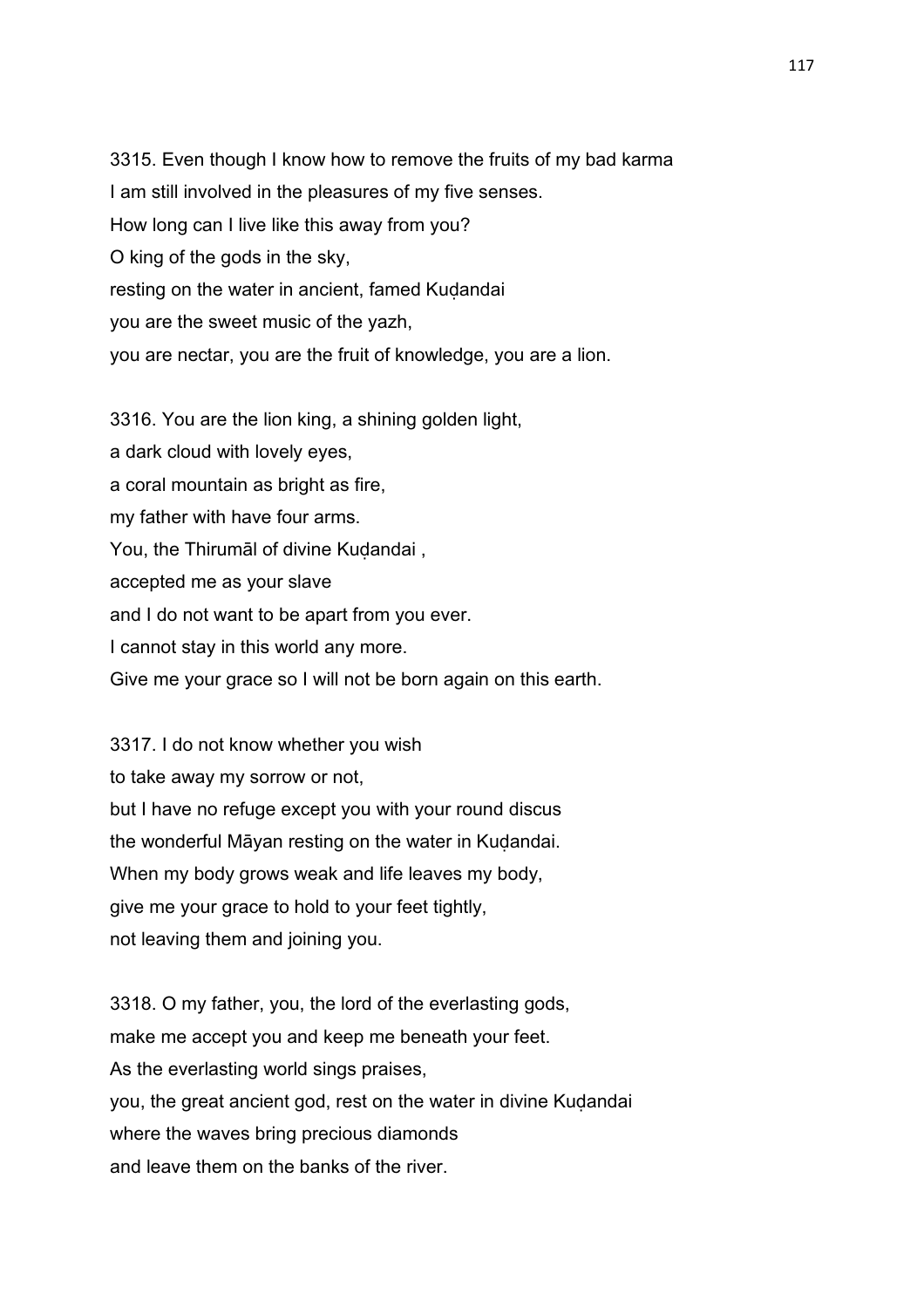Come to me, I yearn to see you.

3319. You, formless, are my Maayan and divine nectar, living sweetly in the heart of me, your slave. Ruling me, you have removed the karma that seemed impossible to remove and you have made me your devotee, O god of divine Kuḍandai. How can I suffer any more in this world?

3320. Sadagopan of Kuruhur took refuge in the feet of the lord and composed a thousand pāsurams sweeter than the music of the flute to the god who drank milk from the devil Putana and killed her. If devotees learn and recite these ten pāsurams they will be like Kama, the god of love, for women with lovely doe-like eyes.

3321. She says, "O friends with beautiful doe-like eyes, the god, our king, stays in Thiruvallam surrounded by groves where the fragrance of jasmine spreads and kamugu trees grow tall and touch the sky, flourishing and dripping with honey. Every day I suffer with my bad karma. When will the day come when this slave of the god can join him?"

3322. She says, "O friends, what do you get by making me suffer? He is our dear lord of Thiruvallam where the breeze blows through fresh madhavi plants, mahizham flowers and punnai trees that bloom with golden blossoms and spread their fragrance. When will the day come when I, a slave of the dear lord, can worship his feet?"

3323. She says, "O friends with flowers in your hair,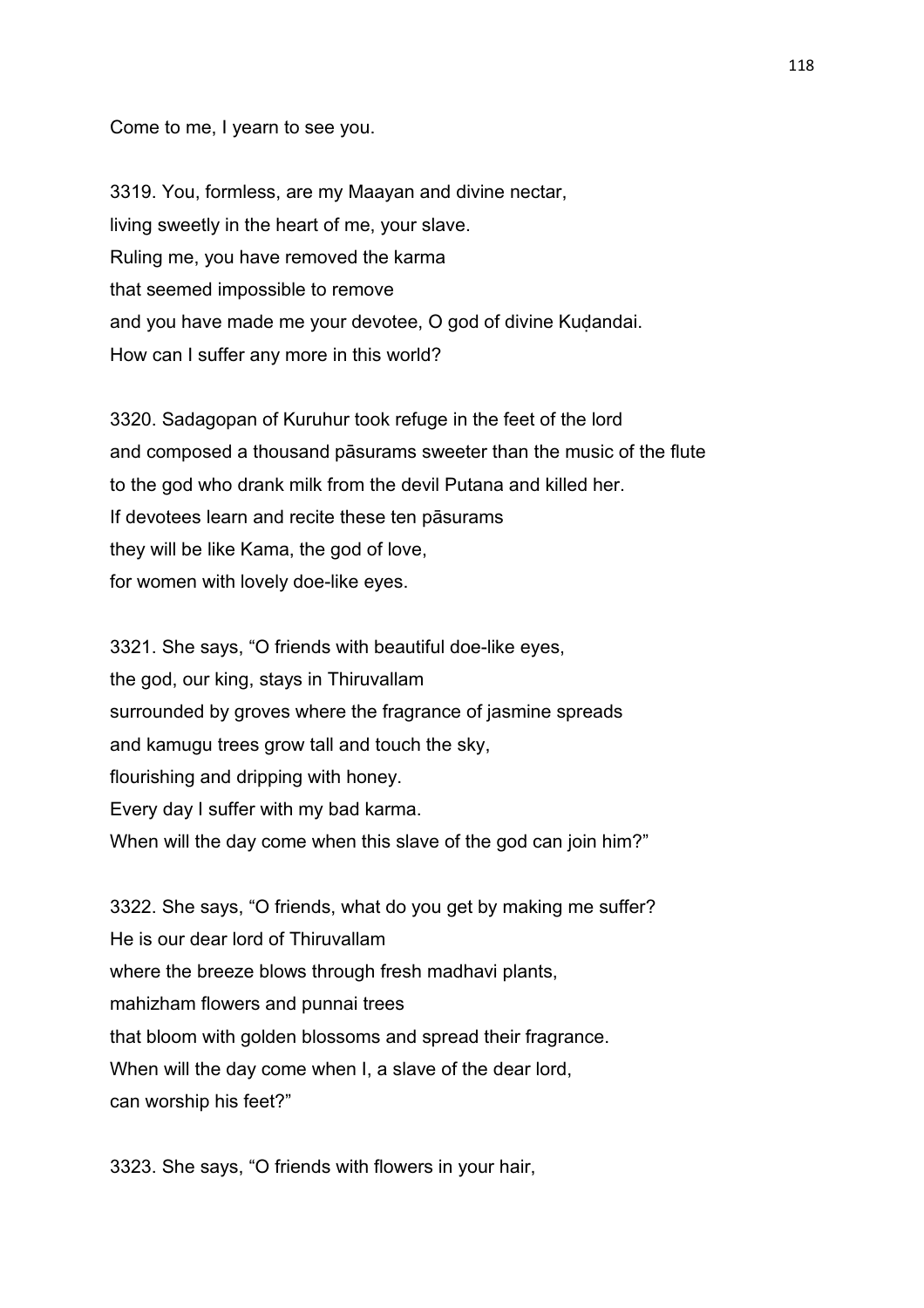he is our dear lord of flourishing Thiruvallam where the divine sound of the Vedas spreads like the roaring of the waves of the ocean and the smoke of sacrifices rises above the palaces. When will I be able to see every day the ankleted feet of the dear god? I grow weak longing to see him."

3324. She says, "O friends, why do you make me worry every day? What do you get from that? My god rests on the river on a snake bed in Thiruvallam where tall kamugu trees with long green leaves, jack trees, coconut trees and banana trees grow tall and touch the tops of the palaces with porches. My life is with that dear god."

3325. She says, "You are my dear friends and you worry about me. He is the god of Thiruvallam where the dark smoke of the sacrifices performed by the good Vediyars rises up and hides the sky. He is sweet as jaggery, fruit and nectar and shines like a bright light. He has made me sick with love. When will my eyes see him?"

3326. She says, "O lovely friends with mouths as sweet as fruits, I have done bad karma. When will I see the lotus feet of the god who took the divine form of a beautiful dwarf. went to Mahābali's sacrifice and measured the world and the sky, the god of Thiruvallam where flourishing trees with branches that touch the sky grow on the rich seashore and bees swarm singing with lovely voices and cool breezes blow everywhere?"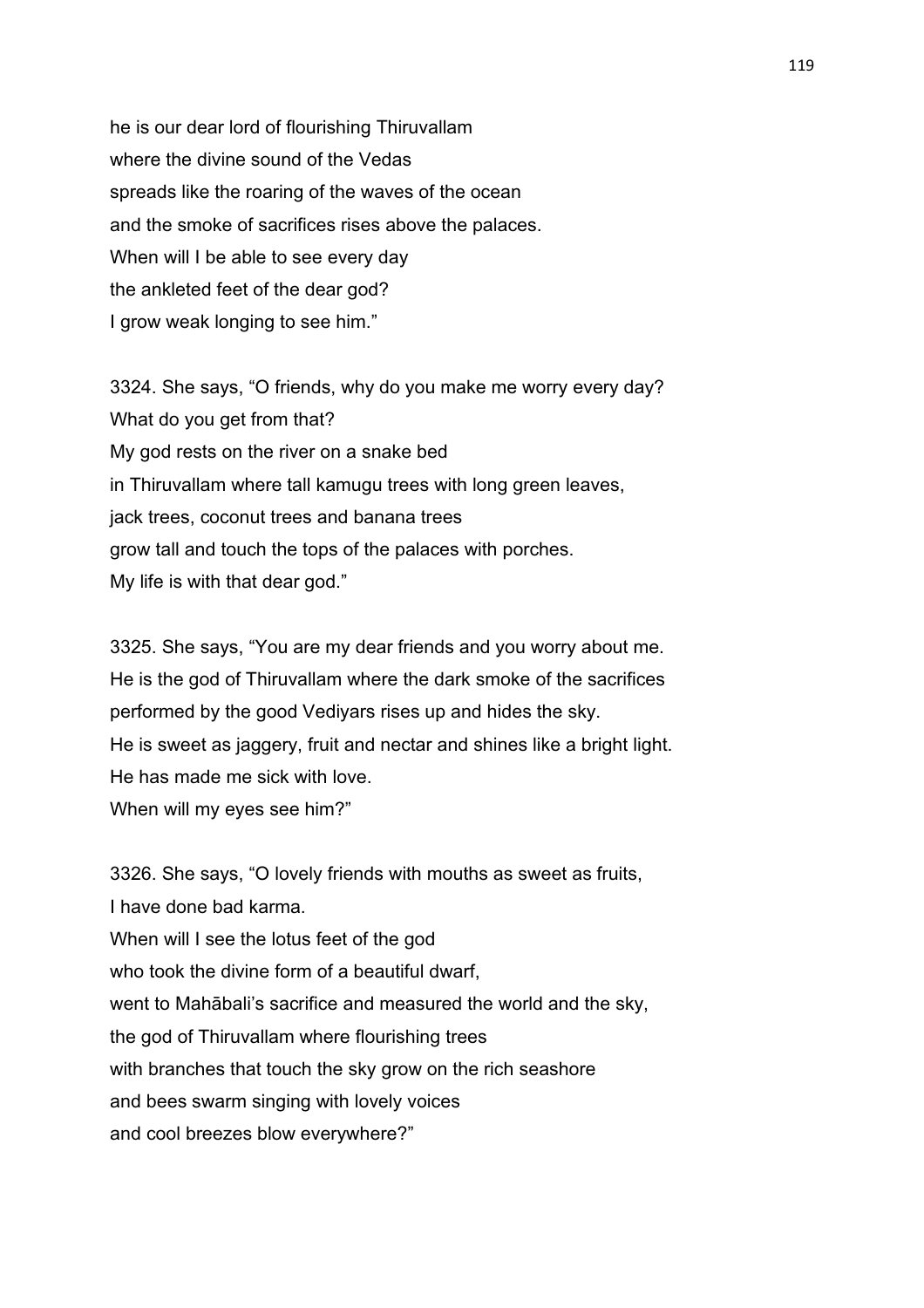3327. She says, "O friends as lovely as dolls, our lord who swallowed the world is the god of Thiruvallam where lovely lotuses and sengazhuneer flowers blooming on the wide rippling pond look like the shining faces and eyes of women. When will I join the beautiful ornamented lotus feet of the dear god?"

3328. She says, "O friends with beautiful foreheads, when will I worship every day without ever leaving them the ornamented feet that measured the world? He stays always in rich Thiruvallam surrounded by fields, rich flowering ponds, sweet sugarcane and good paddy plants that grow everywhere and wave in the breeze."

3329. She says, "O friends, when will the day come when I see and worship the god of Thiruvallam where lined bees drink honey and sing like babies, sounding like the music of the yaazh and flute in the cool groves? When will I receive the divine grace of the god with a discus in his hands and join him and be happy so that my bangles stay on my arms?"

3330. She says, "O friends, when will I have good karma and join the god? He is the lord of beautiful Thiruvallam where the earth and the sky worship him to receive his divine grace. A thousand good Vediyars live there and praise the names of our dear god Narayanan. He gives his good grace to all."

3331. Sadagopan of southern Thirukkuruhur that gives good life to all composed a thousand poems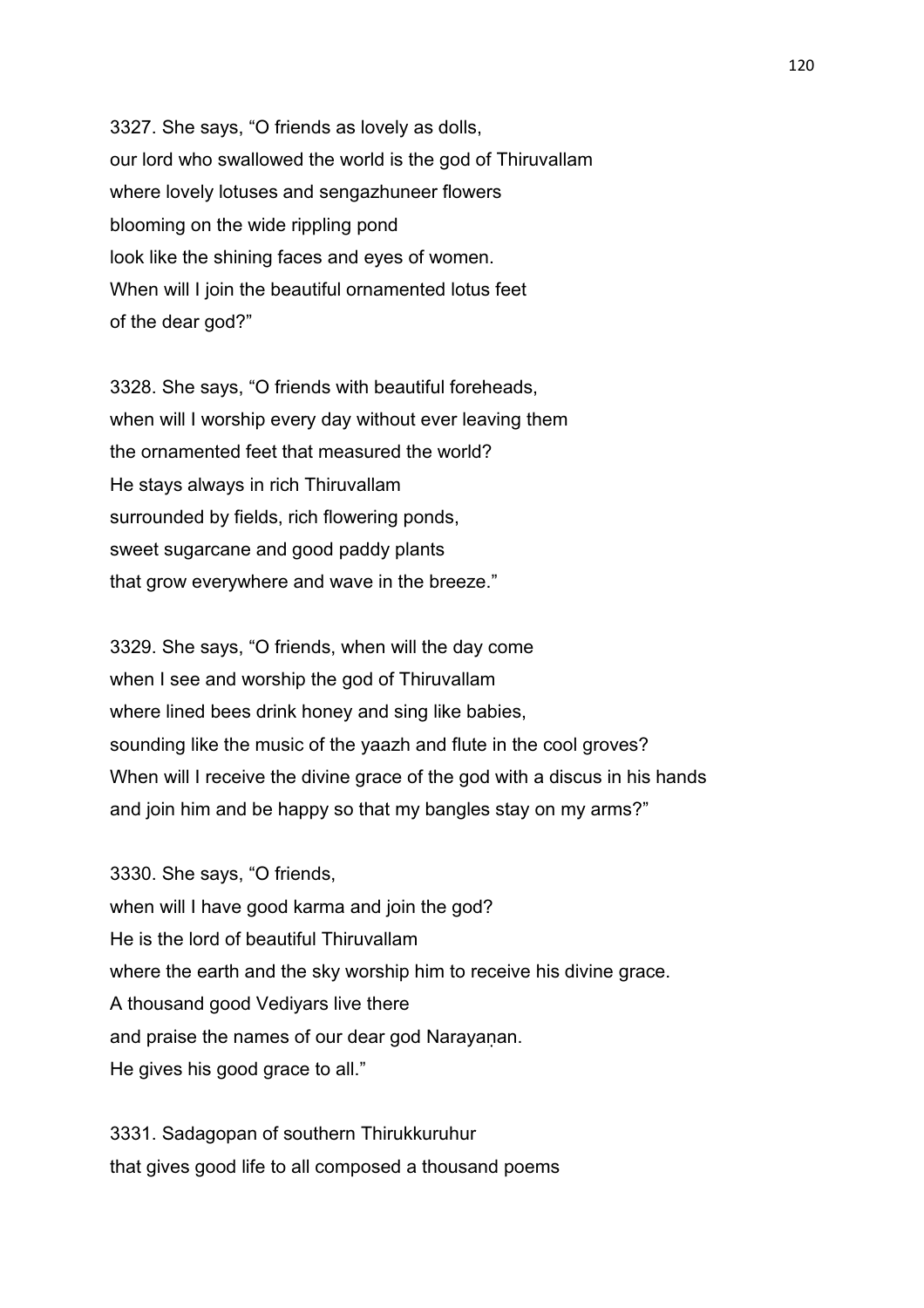praising the feet of our divine god who is worshiped with a thousand names. If the devotees of Thiruvallam learn and recite these ten pāsurams, if they are born in this world they will have happy lives.

3332. O best of gods, born magically and raised as a man, you did many tricks in the Bharatha war for the Pandavas and helped them conquer the Kauravas. All that magic and all those tricks enter my heart and make me melt. You are the bright light that did all those tricks. When will I join you?

3333. You conquered the seven bulls to marry Nappinnai, when the Asuran Kesi came as an illusionary horse you split open his mouth, and you danced the kuravai kuthu with girls whose long hair was decorated with lovely flowers dripping with honey. No one can say whether your actions are this, that or something in between, but whatever they are, they hurt me. You are the ancient lord! When will I come and join you?

3334. O god, when you were a child you drank the poisonous milk from the breasts of the devil Puthana when she came wearing flowers in her lovely hair. You kicked and killed Sakatasuran when he came as a cart, and when you stole the butter and ate it, your mother Yashoda hit you with a stick and you stood in front of her as your lotus eyes filled with tears. When I think how you stood and cried, it hurts my heart.

3335. You disguised yourself in many different ways,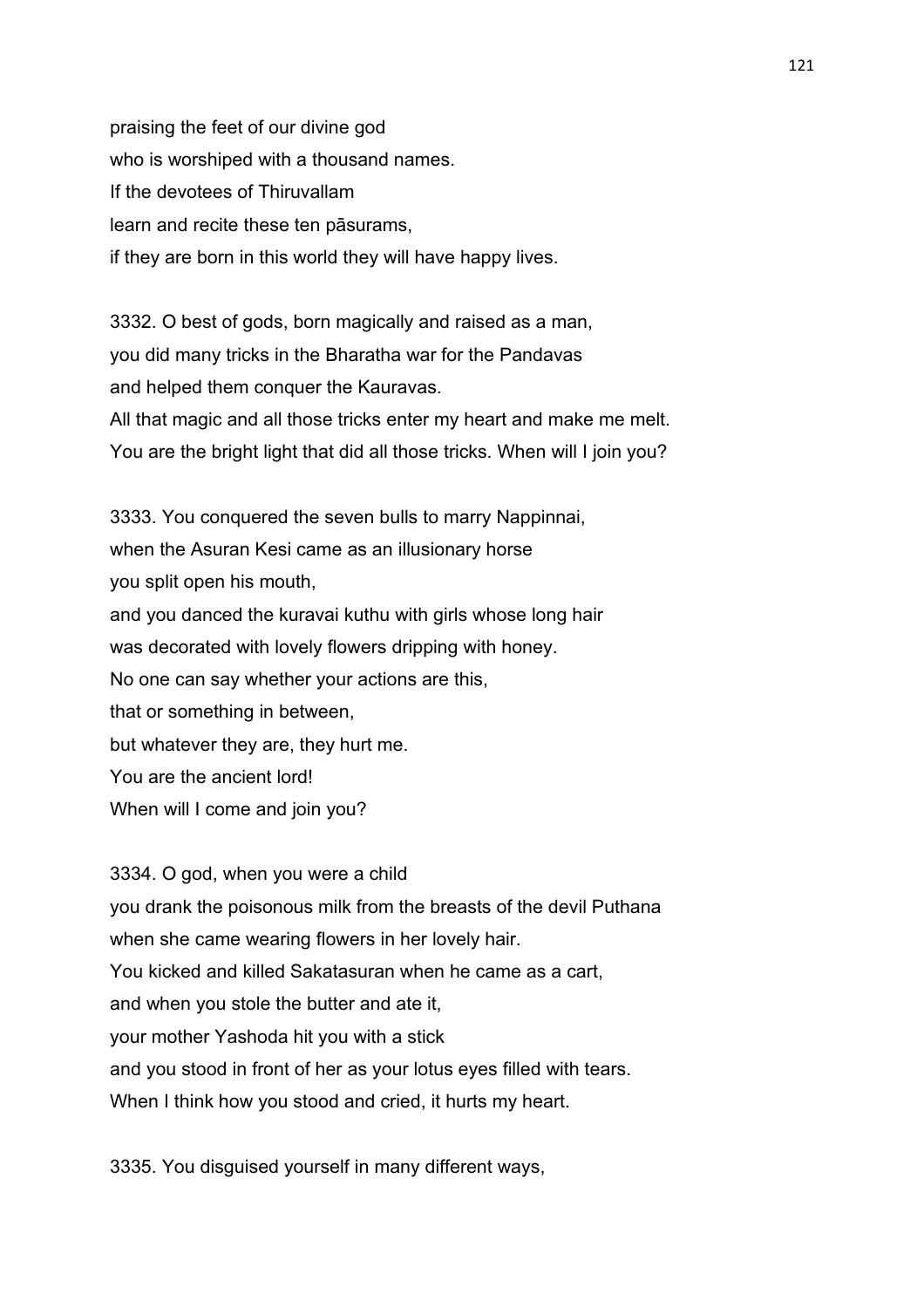entered the places of your enemies and conquered them. You made the Asurans fight each other with your tricks and killed them. Shiva with the Ganges flowing in his matted locks is not different from you. When I think of all your deeds they enter my heart and make my life melt.

3336. You ate the food that the cowherds served for Indra the king of the gods. You carried large, beautiful Govardhana mountain as an umbrella and protected the cows from a storm. You swallowed the earth and spit it out. When I think of all your magical deeds my heart melts like wax in fire.

3337. Your standing, sitting and lying forms are hard for me even to imagine you have a form yet you have none. I think of all your magical deeds again and again. In which form can I think of you, the shining light that swallowed the earth? Tell this sinner how to think of you.

3338. You came to me as a shining light, as darkness, as truth and as the false. You, a dark diamond, hide and do not show me who you are and I suffer yearning to see you. Come and show me your divine form one day so my eyes may see you and find joy.

3339. You rest on the ocean in a divine reclining form and Nanmuhan staying on a beautiful lotus on your navel creates the world and its creatures through your grace. When I hear of all your supreme matchless deeds, my heart melts and my eyes shed tears like a waterfall.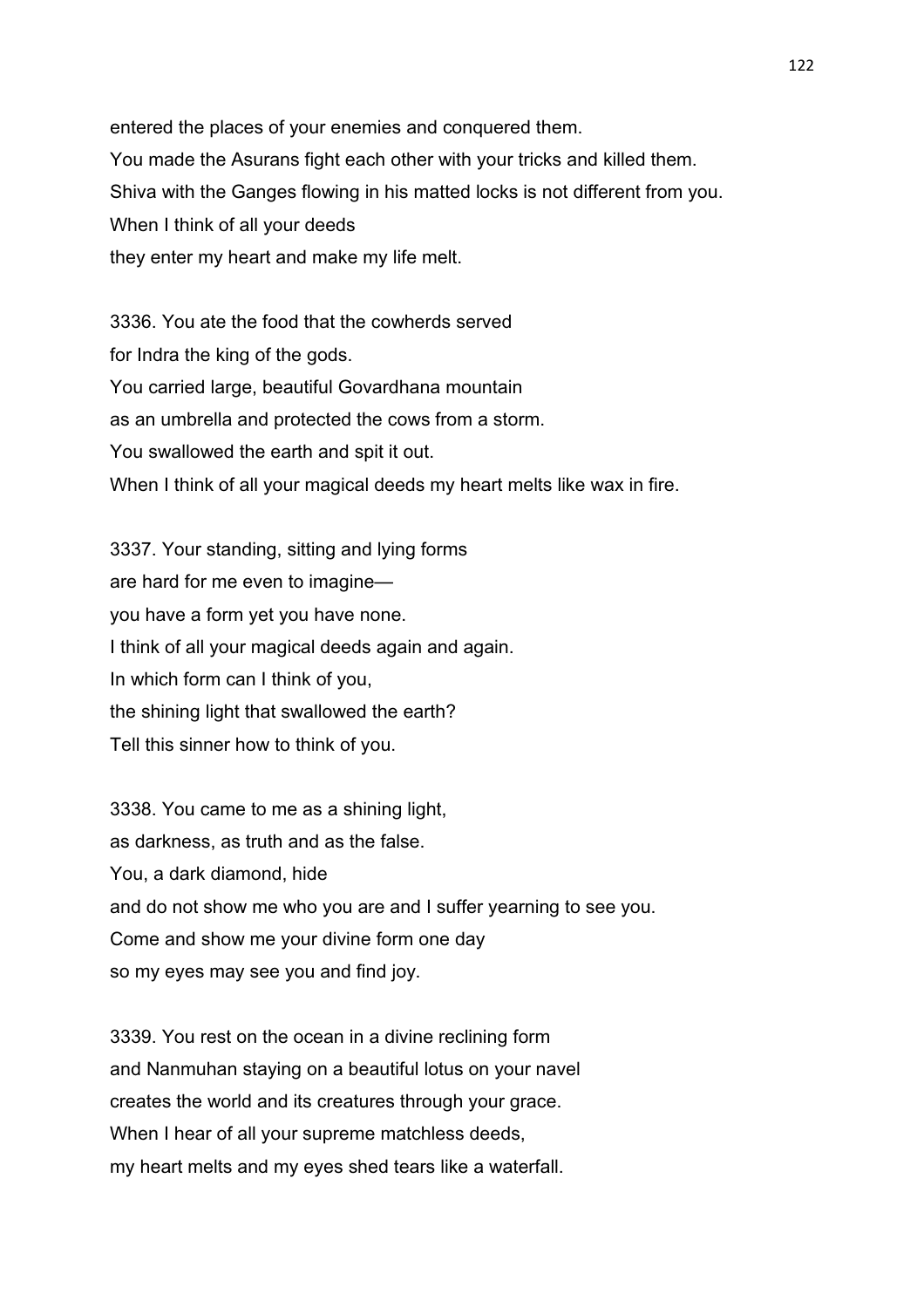What can this slave do?

3340. You went to Mahābali's sacrifice, begged for two feet of land and took the sky and the earth with two steps. When I hear these great deeds of yours my heart melts. I have done bad karma—when can I reach you?

3341. Joining the gods you churned the milky ocean and then, disguised as Mohini, you cheated the Asurans so they would not get the nectar, and you distributed it to the gods. O lord resting on a snake bed, you entered my heart and melted my soul. Tell me how can I come and join you?

3342. Sadagopan Maaran of Thirukkuruhur, worshiping the god every day and thinking that his only refuge is the lord resting on a snake bed, composed a thousand poems praising the god. If devotees learn and recite these ten pāsurams well they will reach Vaikuṇṭam and be happy always.

3343. She says, "O kurugu birds, you come in the morning every day and wander in the flourishing backwaters. Go and see the lord whose mouth is as sweet as a fruit. He carries a discus and stays in Thiruvaṇvaṇḍur where the good paddy grows tall. Fold your hands and worship him and tell him that I have done bad karma and I suffer from love for him."

3344. She says, "O large cranes, you wander here with your beloved mates. Go and see our dear lord who swallowed all the worlds,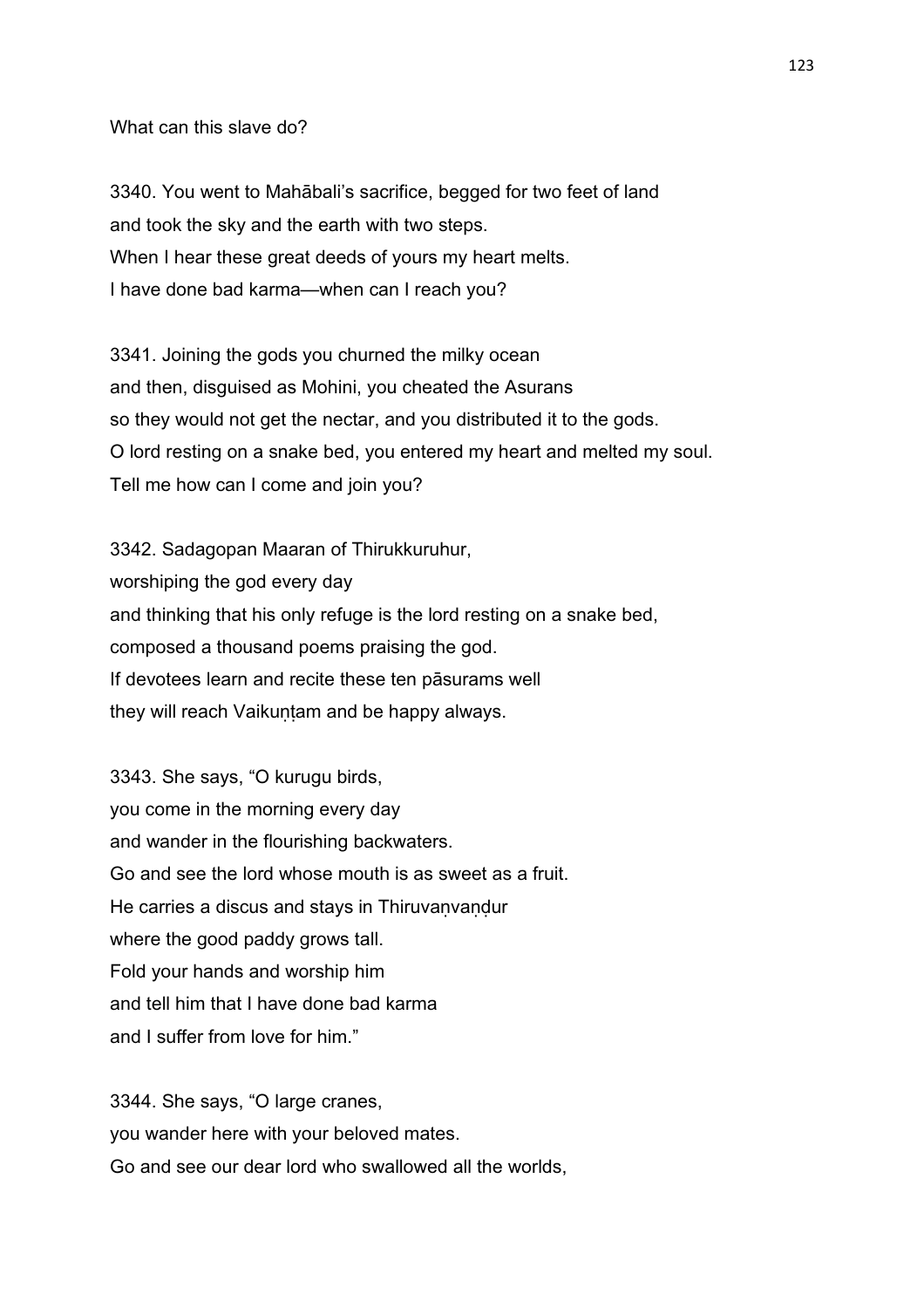the god of cool Thiruvanvandur where the Vedas are recited loudly when the Vediyars perform sacrifices. Bow to his feet and tell him how I suffer from his love."

3345. She says, "O flock of birds, you all come together and fly around everywhere on these fields. Go and see the dear god with a whirling discus in his hand. His mouth is as sweet as a fruit and he is the lord of beautiful Thiruvaṇvaṇḍur flourishing with wealth. Fly down to the ground, bow to him and tell him how I, his slave, suffer with love for him."

3346. She says, "O lovely swans, you join your mates and plunge into happiness without any worries. Go and see Nedumaal, the ocean-colored Kannan, the god of flourishing Thiruvanvandur where the sound of the Vedas spreads everywhere. Make him understand that there is a girl who suffers and melts with love for him."

3347. She says, "O lovely swans, you know how it is to fight and make up with your mates and you wander together happily without being apart from them. Go and see our dear lord whose head is adorned with a cool beautiful thulasi garland and who stays in Thiruvanvandur where the waves bring conches and pile them on the shore. Go and bow to him, fold your hands and praise him for me also."

3348. She says, "O beautiful cuckoo birds on your punnai trees, I praise you and implore you. He is the highest god of the gods in the sky,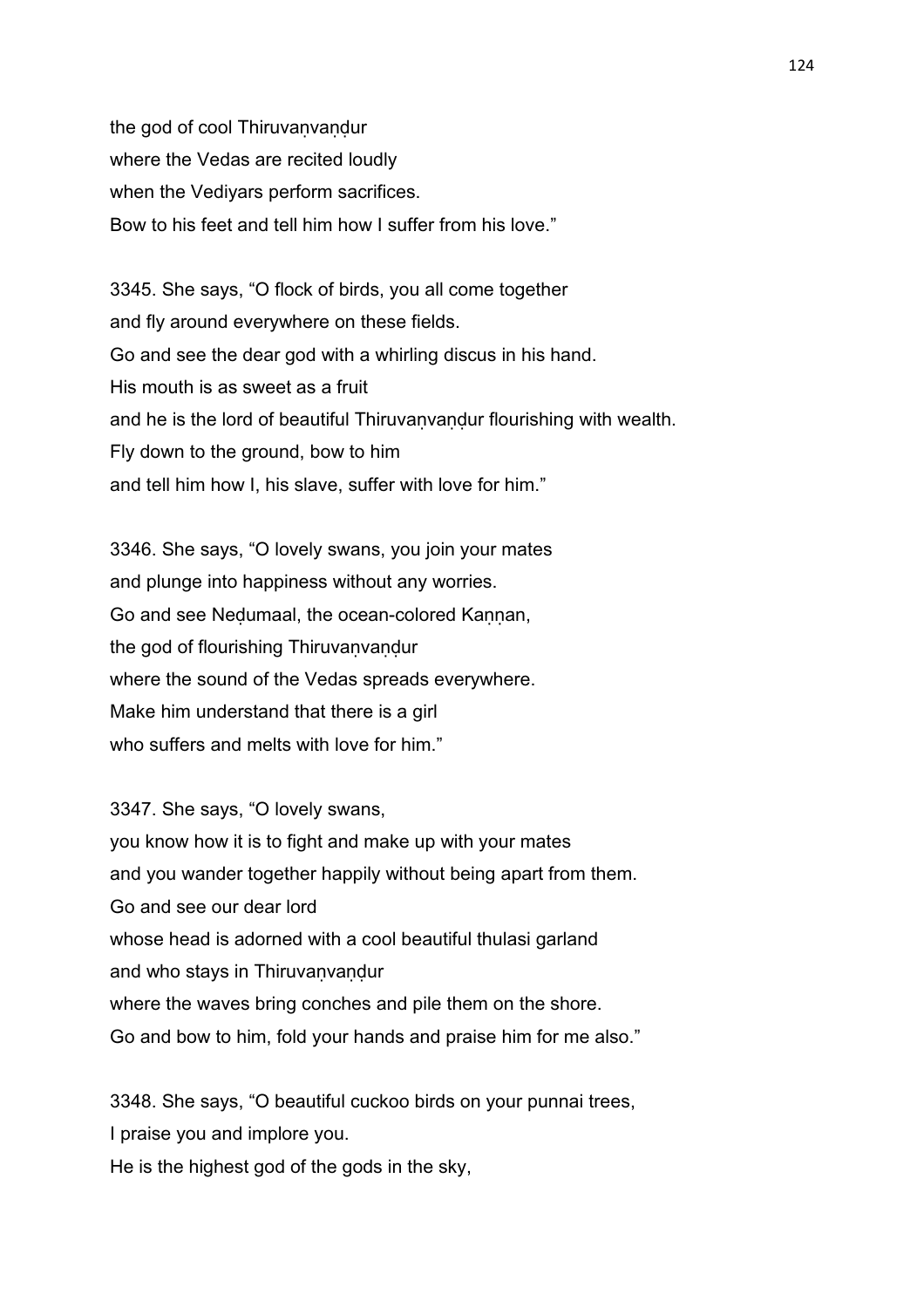he carries a powerful discus in his beautiful hands and he is the lord of divine Thiruvanvandur where valai fish frolic in the muddy water. Go see him and tell him how I suffer from his love. Bring me his reply so my pain will go away."

3349. She says, "O lovely parrot, go directly, without wandering, and enter Thiruvaṇvaṇḍur where my god stays surrounded by shores with red sand and groves blooming with lovely flowers. He has a dark color, a red mouth, lovely eyes, reddish hands and beautiful feet and he carries in his hand a shining discus for fighting and a conch. That is how you can recognize him. Tell him that I love him."

3350. She says, "O lovely little puvai bird, my god has large beautiful lotus eyes, long hair, four strong arms, and a dark divine body the color of thick clouds. He stays in rich Thiruvanvandur surrounded by mahizh, punnai, nyazhal and cherunti trees. See him, tell him of my love and then return and tell me what he has told you."

3351. She says, "O swans living among lotus flowers, the god, the tricky Māyan, Nedumaal, Kannan, stays in Thiruvanvandur where conches are blown in the morning. I have done bad karma. Go, see the lord and worship him. Talk to him secretly and tell him how I am suffering."

3352. She says, "O swarm of bees flying around fragrant flowers, I would ask a favor of you. The god who destroyed the forts of Lanka

of the Rakshasa king Ravana whom no enemies could subdue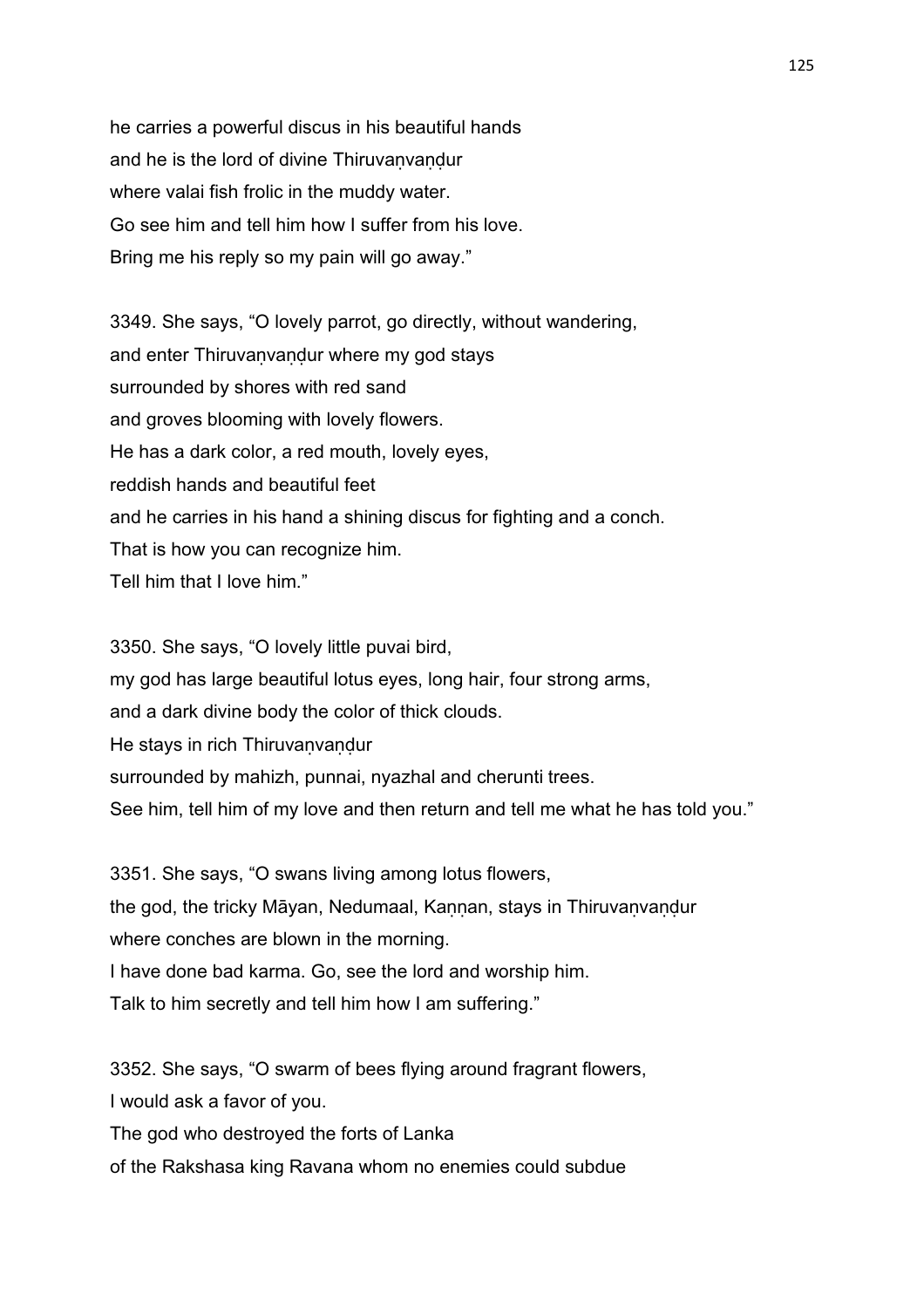stays in Thiruvanvandur on the bank of the northern Pampa river that flows with abundant water. Go and tell that victorious hero that I am still alive."

3353. Sadagopan of Thirukuruhur composed a thousand poems with music on the god, the cunning thief who went to Mahābali as a dwarf adorned with a sacred shining thread and took over the wide world in two footsteps. If devotees learn and recite these ten musical pāsurams on the god of Thiruvanvandur they will be like Kama for women with waists thin as lightning.

3354. She says, "You are Māyavan and you burned the forts in Lanka of the king Ravana. I am afraid when I see the girls whose waists are thin as lightning that you have cheated, loving them and leaving them. I know how you deceive. What are you going to do now to cheat me? O Nambi, give me back my ball and dice and then go."

3355. She says, "O Nambi, go away. Your lotus eyes, red mouth and smile annoy us. We did so much tapas to love you but you just give us trouble. There are other girls, as lovely as peacocks, waiting to love you. They want to hear the sound of your flute. Go, graze your cows and play your flute and go to them. Please go away."

3356. She says, "O Nambi, go and tell your lies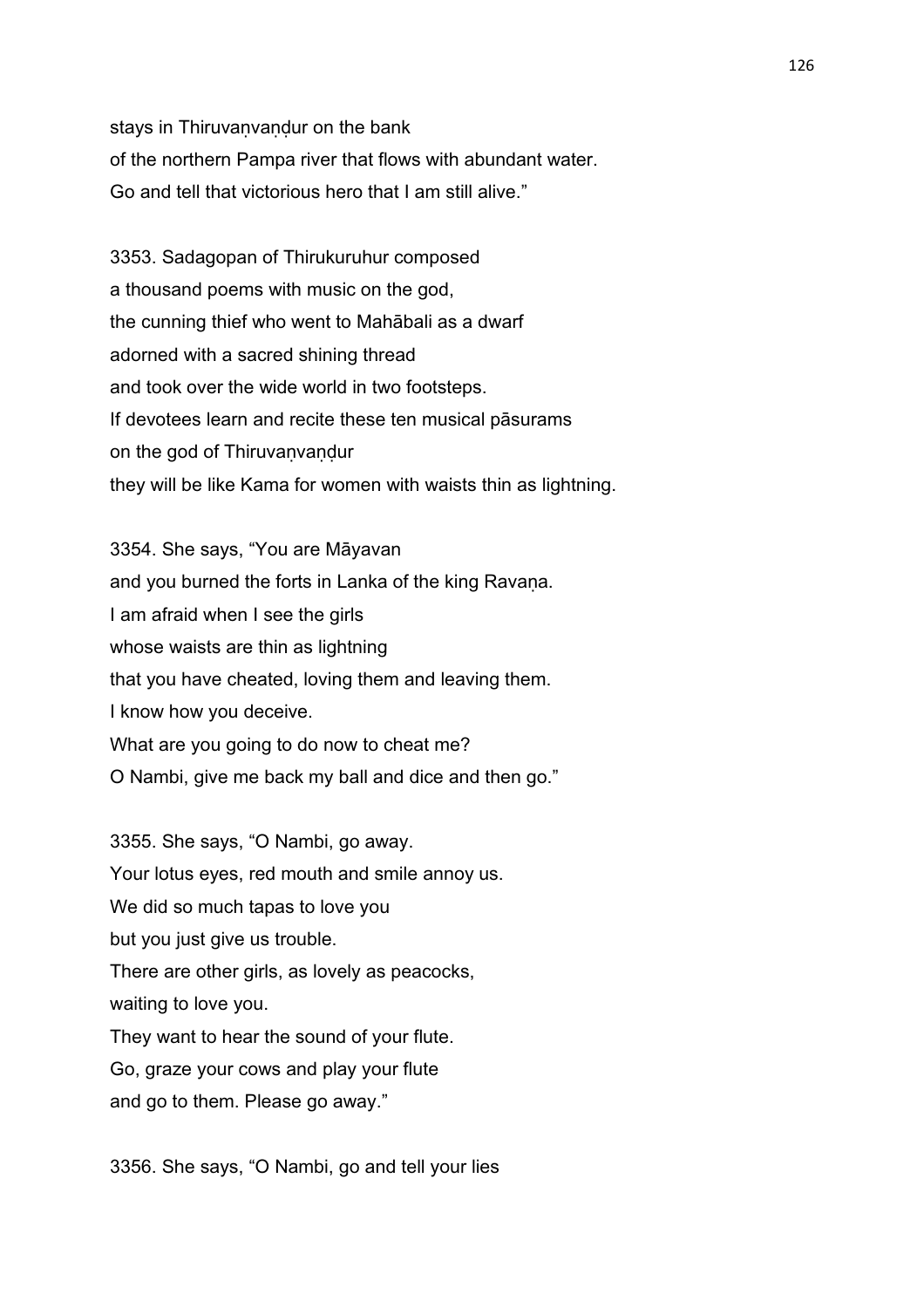to those who do not know how you cheat girls. Your big sweet fruit-like mouth and large eyes are dangerous! Who among the girls with round bamboo-like arms has enough tapas to receive your divine grace? You are the highest god who churned the large milky ocean."

3357. She says, "You swallowed all the seven worlds and recline on a banyan leaf. Even the gods in the sky do not know your magic. O my highest lord, you are skilled at grazing cows while cowherd girls with large lovely spear-like eyes stay around you and play. Don't try to play with me."

3358. She says, "O Nambi, with a powerful, ancient discus, don't lie and cheat us. All the world and the sky know your tricks. I want to tell you something. The girls who speak like babies with their honey-sweet soft words are upset and wait for your grace. Don't play with our prattling puvai birds and our parrots."

3359. She says, "There is no use making faces and doing tricks to make us think you love us. We have been with you for a long time, O highest god—is this is way you show your grace? There are many lovely women as beautiful as goddesses of the three worlds and worthy of your love. Don't play with us.

You play like this because you are young."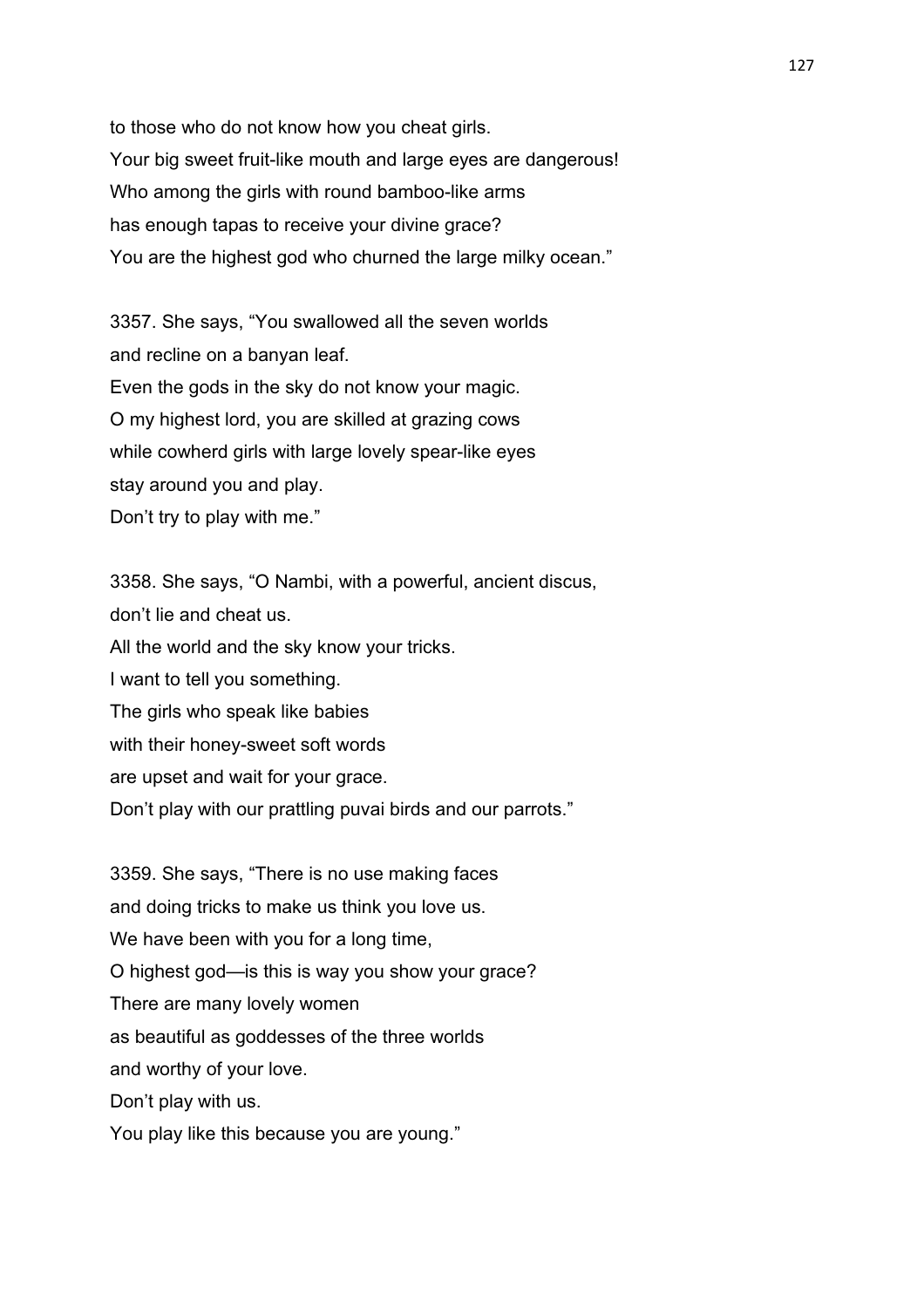3360. She says, "It is not right to grab the dolls that we hold in our hands to play with. O lord, Neḍumaal, faultless one who swallowed the world surrounded by oceans, even if you do something wrong, mistakes are mistakes. You play with us and cheat us with your sweet words. If my brothers hear what you say they won't consider whether it is right or not to act. They will take sticks and come to fight with you."

3361. She says, "Your form is like a flood of wisdom and, shining with endless fame, you create without fail both creatures that are intelligent and creatures that are ignorant. My friends are calling me to go play with them but you come and attract me with your love so I can't join them. If people see me with you, what will they think?"

3362. She says, "You attract us with your large lotus eyes and you want us to fall in love with you, melting in our hearts. You kicked and broke our small play houses with your divine feet. That wasn't fair.

You didn't just look at our play houses and the food we made for them, and you didn't just stand there with your shining face and smile at us, but you kicked over our small play houses. That wasn't right."

3363. She says, "You have a shining crown and carry an axe that conquered and destroyed the kings of thirty-one generations. A bright, dark diamond, you created this wide world in ancient times and now you have been born among the cowherd families to give them moksha, but see, you are naughty and you always give us cowherd girls trouble."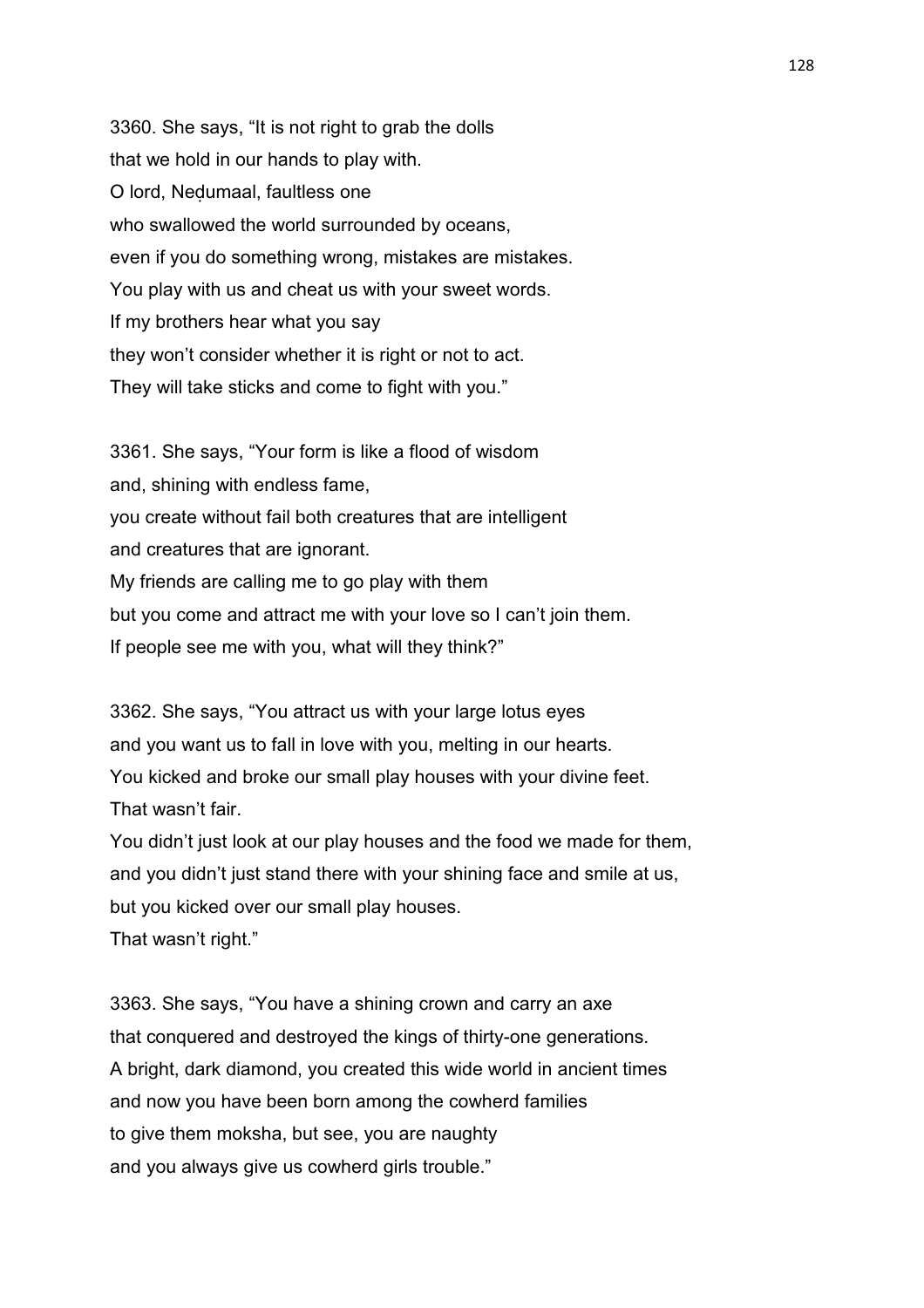3364. Sadagopan of Thirukuruhur composed a thousand pāsurams with music on the god, our father, the dancer who cried when his mother Yashoda, the cowherdess, was angry with him because he stole butter and tied him up. If devotees learn and recite with their tongues these ten pāsurams they will have no troubles in their lives.

3365. I saw the omnipresent god who is poverty and wealth, heaven and hell, friend and enemy, nectar and poison. He rules me who stays in Thiruvinnagar where families live with abundant wealth.

3366. I saw the lord whom no one can see, who is joy and sorrow,confusion and clarity, anger and affection, heat and coolness. He rules me who stays in beautiful Thiruvinnagar, surrounded by water with clear waves.

3367. I saw the lord who is countries and cities, wisdom and ignorance, unmatched enveloping light and darkness, and the earth and sky. There is no good karma for anyone without praising the fame of the lord of Thiruvinnagar surrounded by palaces.

3368. I saw the lord who is virtue and sin joining and separation, remembrance and forgetfulness, all that is in the world, all that is not in the world, existence, non-existence and nothing. Find the sweet grace of Kannan, our dear god of Thiruvinnagar, the ruler of all the three worlds surrounded by strong palaces,

3369.I saw the god who is bad and good, black and white,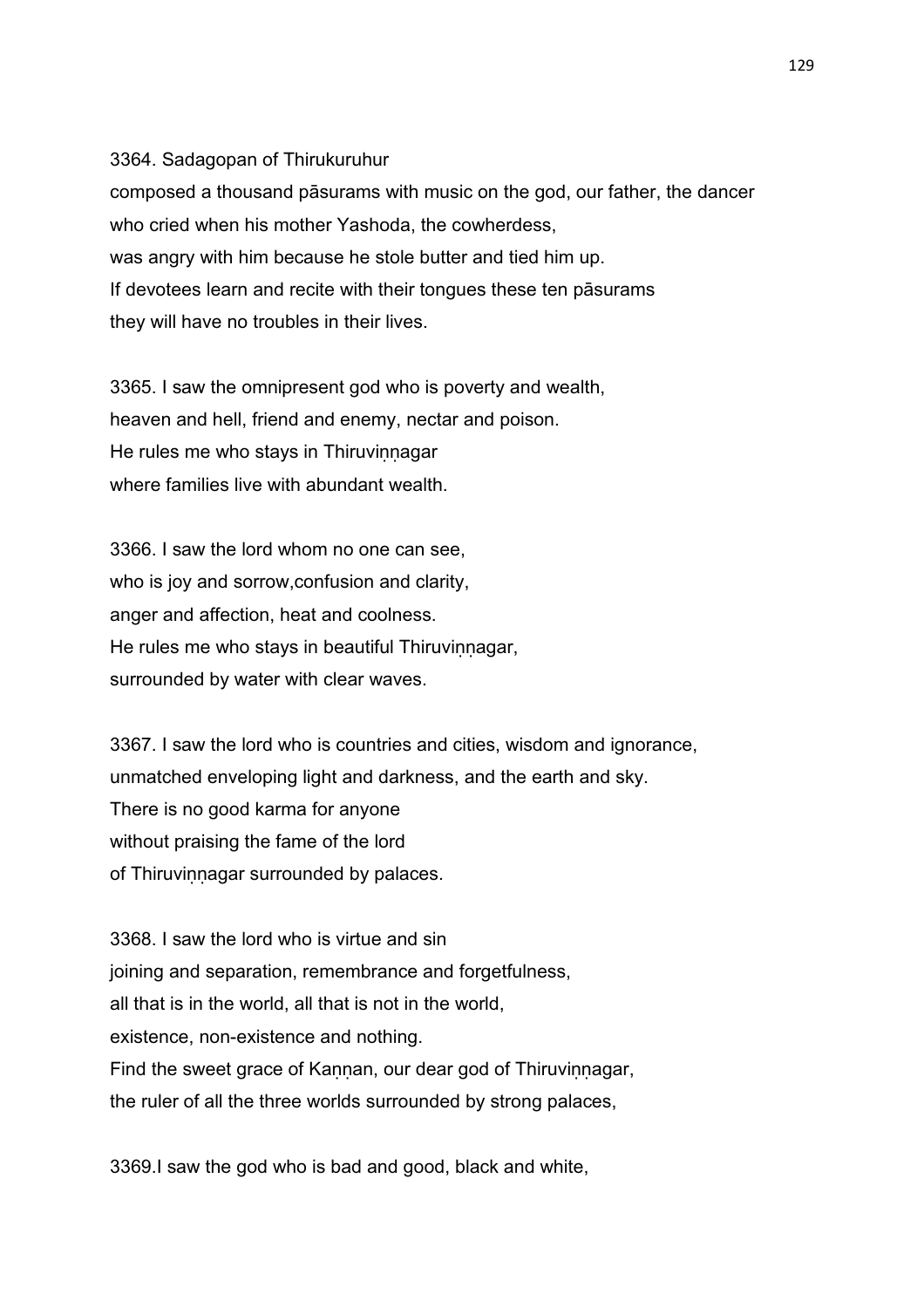truth and falsehood. youth and age, new and old. Our god in Thiruvinnagar surrounded by strong walls, is the lord of the three worlds, and see, he will protect them all.

3370. The highest shining lord who is happiness and hatred, fame and infamy and Lakshmi and the inauspicious goddess is the god of Thiruvinnagar, the highest light who is in the three worlds but not of them, whom the gods in the sky come to worship and who abides in this sinner's mind.

3371. The mischievous lord who is light and divinity, and purity and impurity stays in the world hiding himself but presenting himself to all. The gods from the sky come and worship, our god of Thiruvinnagar, bowing their heads. There is no refuge for anyone other than the feet of the lord who give boons to all.

3372. Kannan, my father, who is the ruler and refuge for the gods and all, cruel Yama for the Asurans and the protector of the good people abiding in the shadow of his feet and the enemy of the wicked stays in Thiruvinnagar and protects the southern direction.

3373. The matchless god of Thiruvinnagar surrounded with shining golden walls, my father and friend and the mother who gave birth to me, as precious as gold, diamonds and pearls, granted me refuge beneath his feet.

3374. Our lord who is shadow and sunlight, small and great, short and tall, things that move and do not move,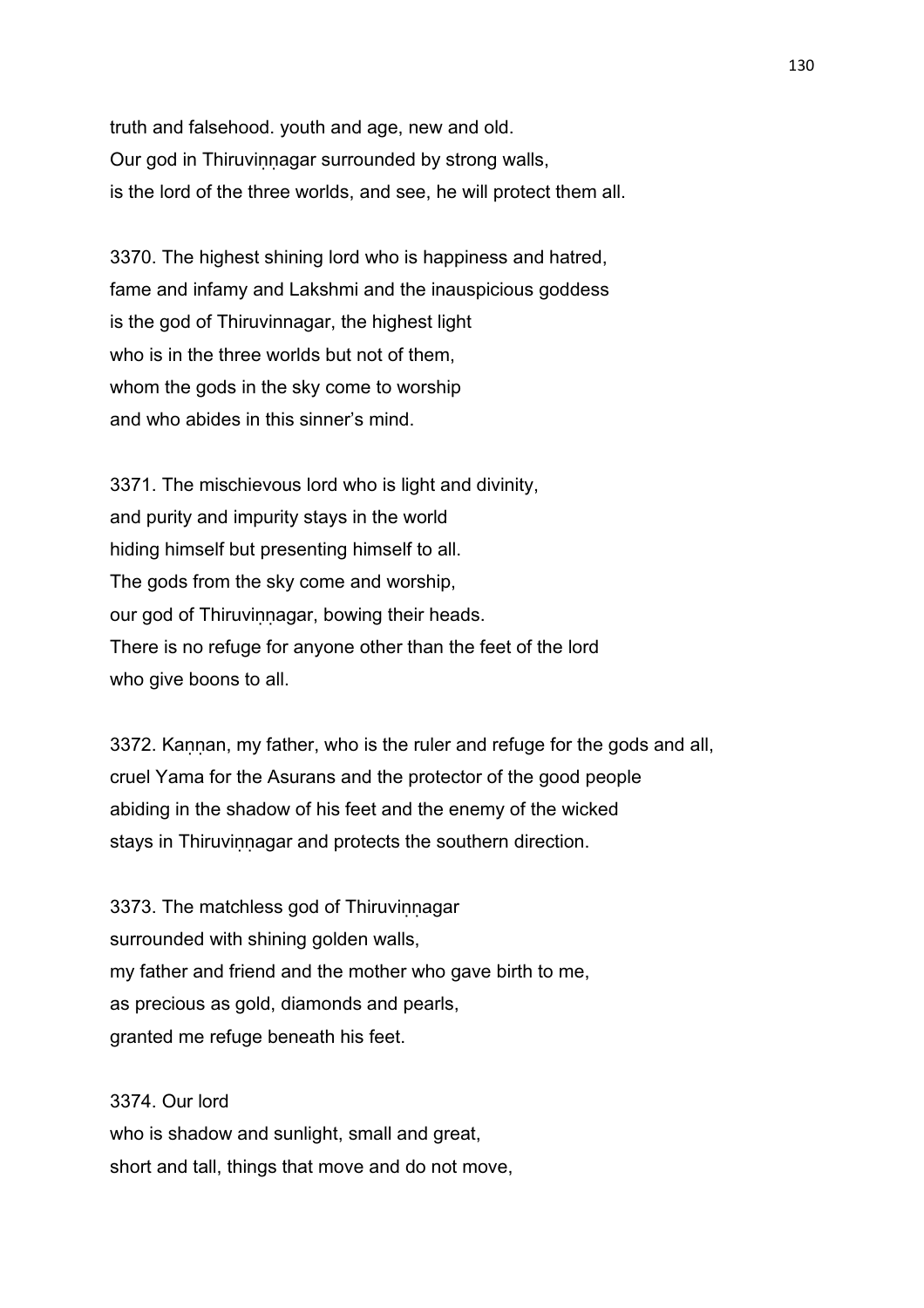and everything else stays always in Thiruvinnagar where the bees sing as sweetly as babies. I have no other refuge than his ankleted feet.

3375. Sadagopan of Thirukuruhur composed a thousand pāsurams on the lord who measured the world and the sky with his two feet and said, "O people of the world, see my feet!" If devotees learn and recite these ten pāsurams on Thiruviṇṇagar they will become the gurus of the gods in the sky.

3376. Our lord who danced the kuravai dance with the cowherd girls, carried Govardhana mountain to protect the cows and danced on the head of the snake Kalingan in the pond with churning water rests on a snake bed. I prattle night and day, telling all his magic deeds without stopping. What bad things can happen to me from now on?

3377.My heart melts and my time passes sweetly when I think how he plays sweet music and grazes the cows and how he married Nappinnai with lovely eyes like kentai fish and curly hair adorned with fragrant flowers and when I think of the other magical deeds of the lovely lord. When I can live loving the god like this, what world could be my equal?

3378. The lord who gives his grace to all every day killed the matchless heroic wrestlers, grazed the herd of cows, and killed the angry long-trunked elephant Kuvalayabeeḍam. I think always and prattle on about these deeds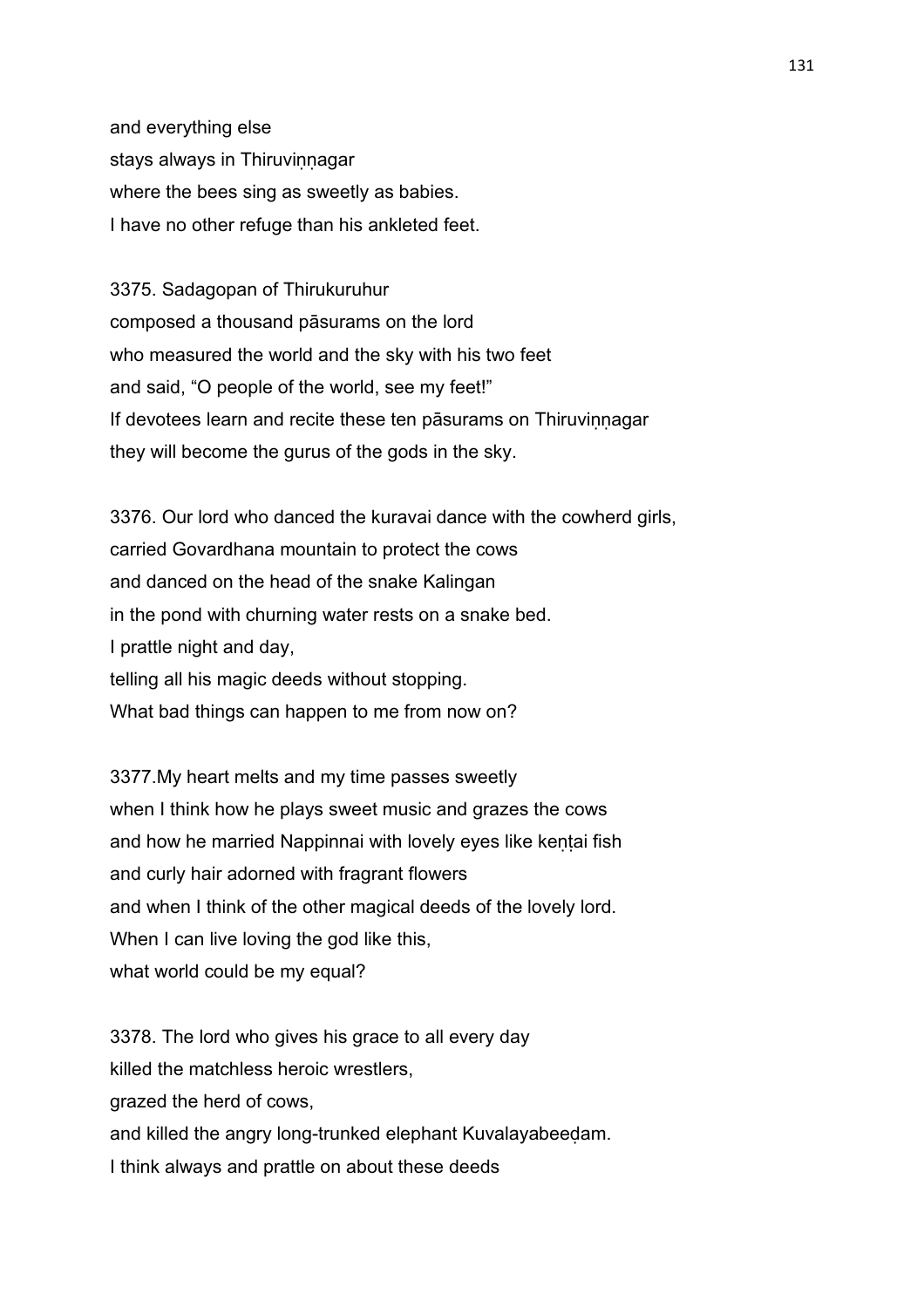and others like them of the radiant lord praised by all. He gives his grace to me every day what suffering can there be for me now?

 3379. The lord drank the milk of the cheating devil Puthana, kicked the cart and killed Sakaṭasuran when he came as a cart and cried when Yashoda tied him to a mortar. When I think of all the heroic deeds of the beautiful god of gods my heart melts and feels it is always with him. What more could I want?

3380. The lord was born as Kannan when the gods asked him to come and destroy the Rakshasas. While his mother Devaki suffered and cried, his father Vasudeva took him in the darkness to a cowherd village where he was raised to grow up and kill Kamsan with his cheating tricks. I prattle on thinking of all his heroic deeds of the lord. How could there be any enemy for me?

3381. The Māyan killed the Asuran when he came as a bird and split open his beak, killed seven bulls to marry Nappinnai, broke the kurundam trees that grew tall in the groves and measured the wide world at the sacrifice of Mahābali. Night and day I praise the magical deeds of my father. I will have no trouble in my heart.

3382. My father, my lord who showed his compassion by being born to help the wicked people of the earth, took any form he wished. Adorned with a forest thulasi garland on his chest,

he came to the earth because he was angry at the evil Rakshasas.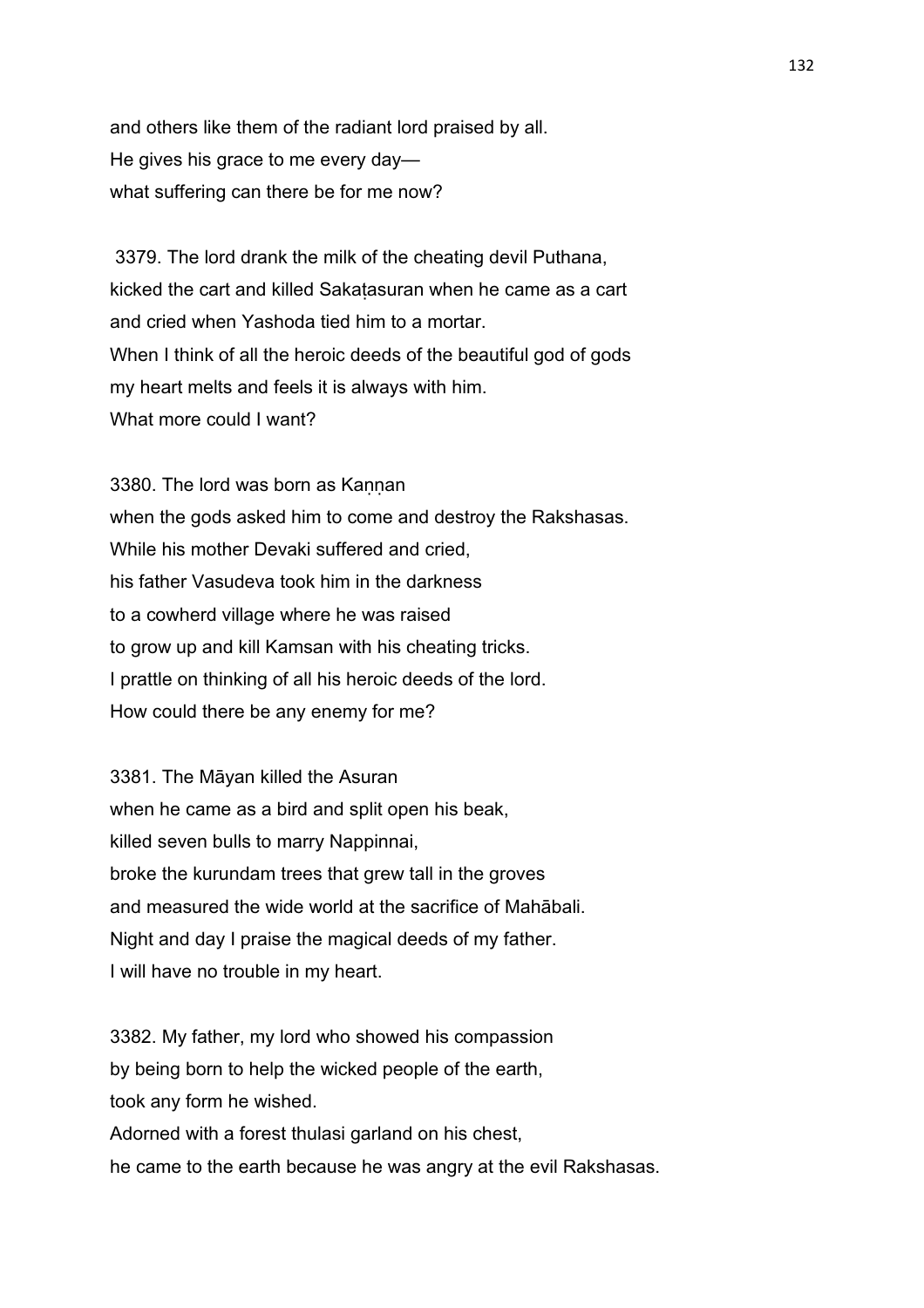I think always of the magical deeds of my father, the lord. Who is there as fortunate as I?

3383. My god who amazed the world fighting many terrific battles cut off the thousand arms of Vanasuran and measured the earth and sky at the sacrifice of Mahābali. I know all the magical deeds of my father, the Māyan, and there is no distress in my mind anymore.

3384. Our dark-colored lord who swallowed all the seven seas, the seven mountains and the seven worlds drove the chariot for Arjuna with his māyam, carrying a discus in his right hand and a conch in his left. I prattle on, praising the dark-colored god with my tongue and that is all I want to do.

3385. My chief who made Arjuna fight in the terrible Bharatha war to remove the suffering of the earth, performed many magic deeds and, wearing the garland of victory, destroyed the Kaurava army is a bright light in the sky. I approached and worshiped him who could be my lord in this world but he?

3386. Sagagopan of Thirukuruhur worshiped the feet of the lord Kesavan and composed a thousand pāsurams. The lord swallowed all the seven worlds, kept them in his stomach and at end of the world spat them out from his mouth. If devotees learn and recite these ten pāsurams they will become his faultless devotees.

3387. Her friends say, "O mothers! She worships Tholaivillimangalam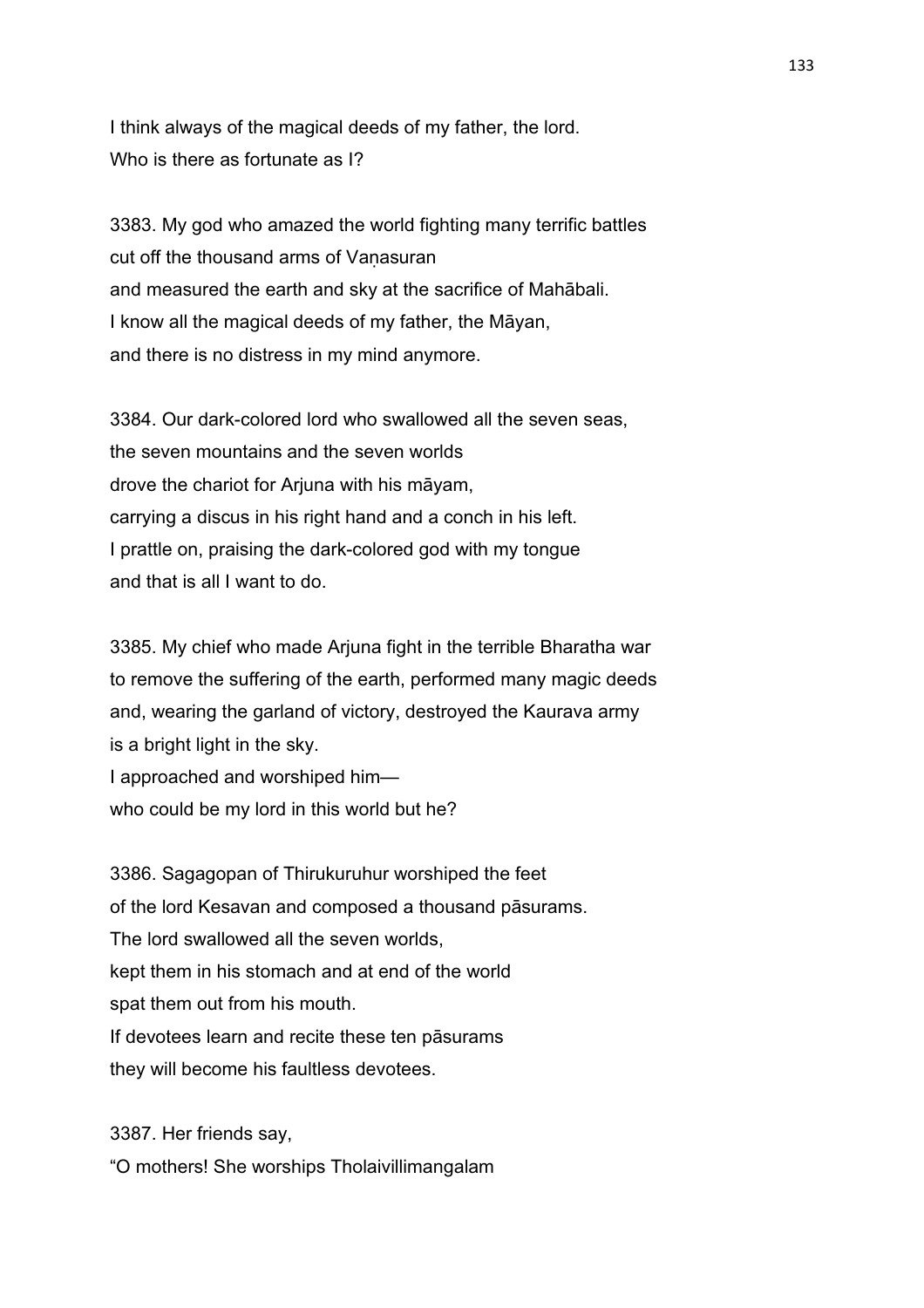filled with palaces studded with bright faultless diamonds. O mothers, you took her to Tholaivillimangalam and brought her back and now she has fallen in love with the god and says, 'In his hands he carries a shining conch that produces pearls and a discus. His big eyes are beautiful as lotuses.' Her eyes, as beautiful as kuvalai flowers, fill with tears and she stands and cries."

### 3388. Her friends say,

"O mothers, you took your daughter whose soft words are sweet as nectar to Tholaivillimangalam where the noise of festivals is loud and you brought her back. Now she has fallen in love with the god and stands, unable to do anything. She says, 'You are the god of gods!' and her eyes are filled with tears and she melts with love for him."

## 3389. Her friends say,

"O mothers, your daughter's words are sweet as nectar. You took her to Thirutholaivillimangalam on the banks of the Thamiraparani river with flourishing groves and cool paddy fields, and you brought her back even though she didn't want to return. She says, 'He rests on the milky ocean roaring with waves. He measured the earth and the sky. He grazes the cows.' She prattles on and her long eyes are filled with tears."

### 3390. Her friends say,

"O mothers, look. You took her to Thirutholaivillimangalam where Vediyars who know all four Vedas live. After she returned she has forgotten how to be shy. She doesn't want to listen to you but says, 'All that I have learned and know is about the dark-colored Kannan.'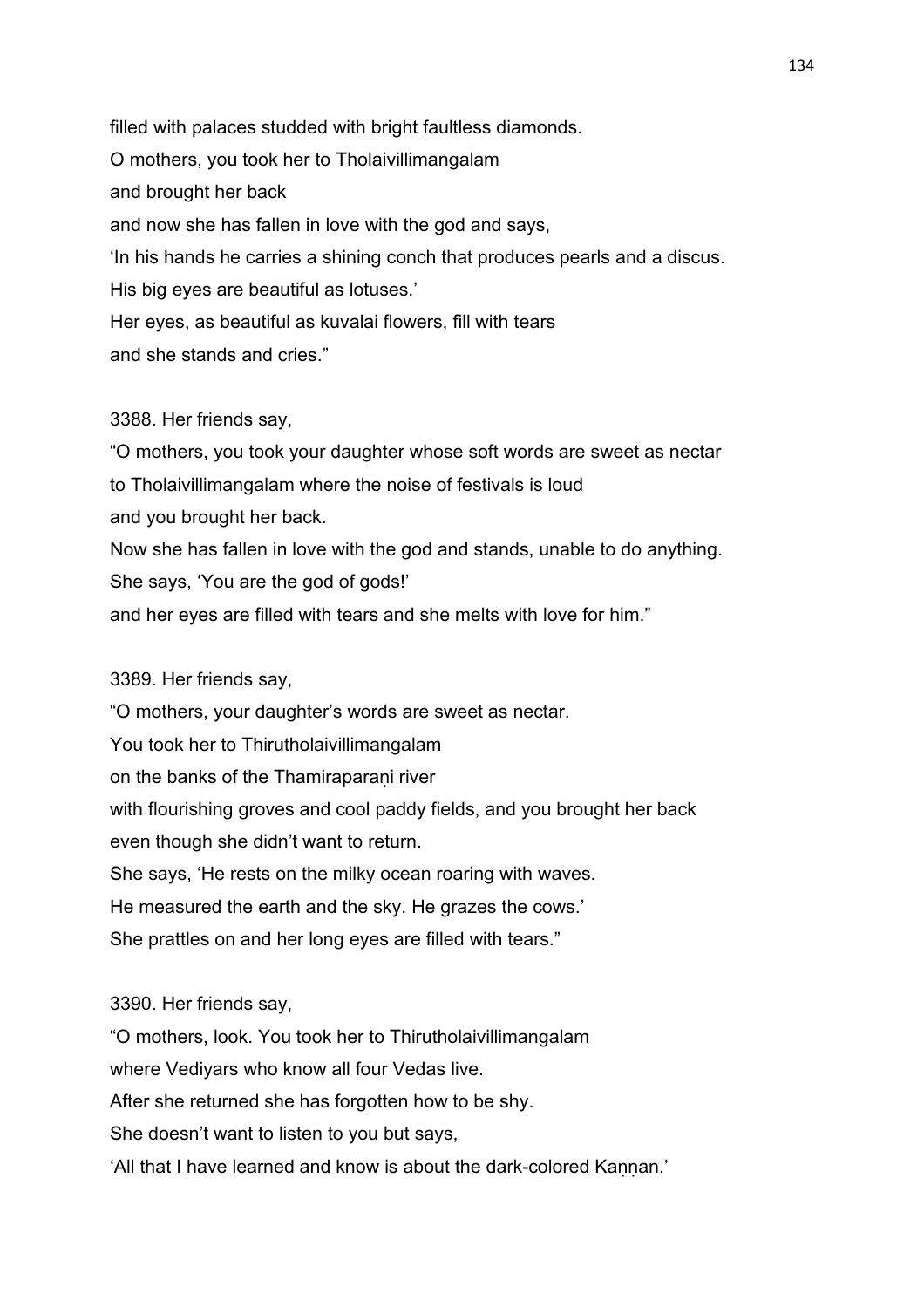She repeats this again and again, never growing tired. In her heart she is happy and melts for him."

# 3391. Her friends say,

"O mothers, you took your innocent daughter with a gentle shining face to Tholaivillimangalam and showed her the beautiful lotus-eyed lord adorned with shining ornaments.

Her eyes shed tears like rain, her mind is fascinated with his qualities and she thinks only of him.

She constantly looks in the direction where god stays and worships him."

# 3392. Her friends say,

"O mothers, Tholaivillimangalam is on the northern bank of the Thamiraparaṇi river where the fields flourish with good paddy and sugarcane wherever one looks and lovely red lotuses bloom everywhere. Every day your daughter looks in his direction. She doesn't look anywhere else and her mouth says only the names of the diamond-colored god."

3393. Her friends say,

"O mothers, your daughter is as beautiful as a peacock and innocent as a small doe. She refuses to listen to anything we say but only repeats the word 'Tholaivillimangalam.' Is this the fruit of the tapas that she did in her last birth or is it the magic of the cloud-colored god? She constantly speaks his divine name and talks of his discus, sword, club and conch. Her mouth can say only the god's names clearly."

3394. Her friends say, "O mothers, Thirutholaivillimangalam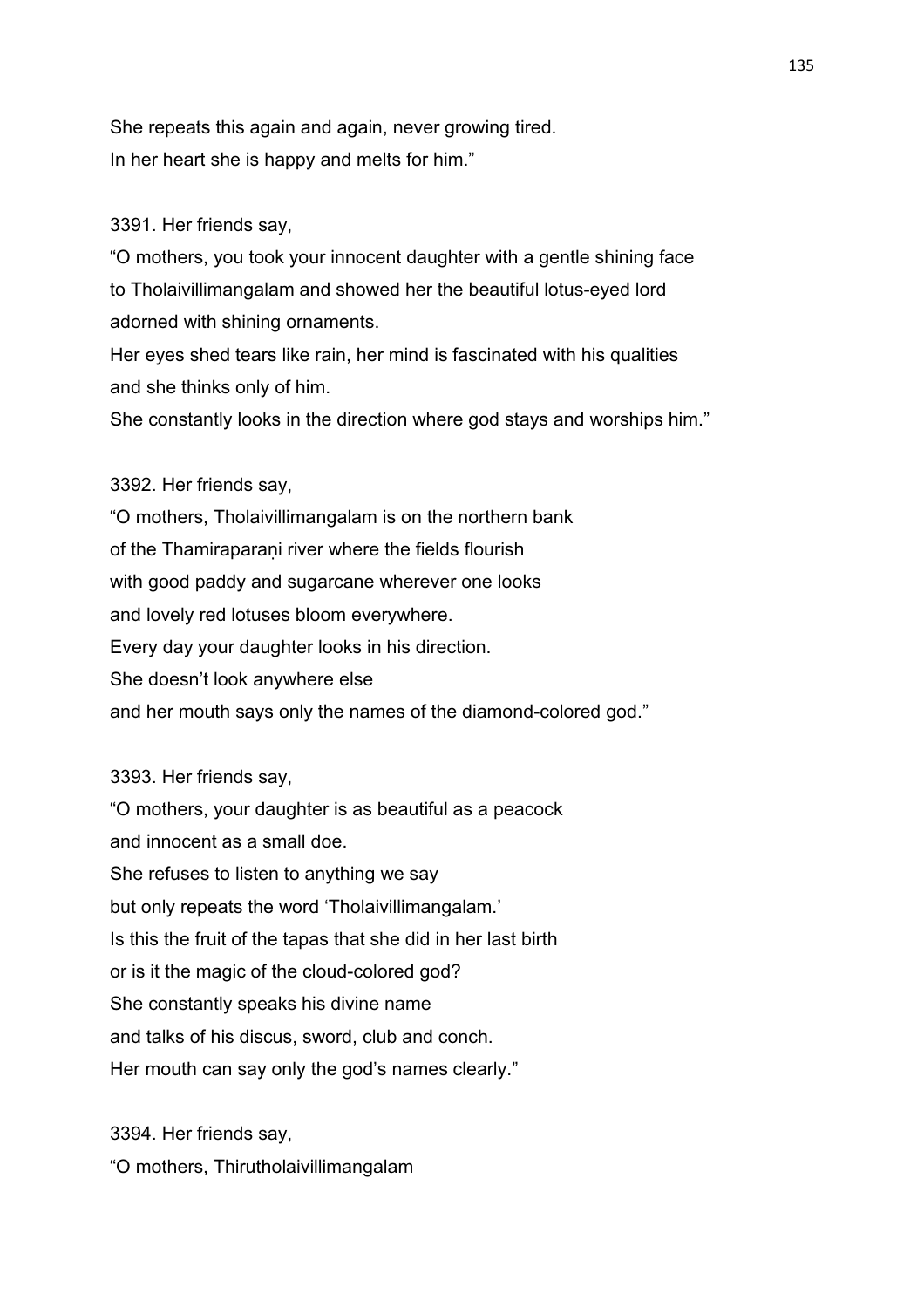on the northern bank of the Thamirabarani river is filled with the sound of the sacred Vedas, with sacrifices and lovely girls as beautiful as Lakshmi. Ever since your large dark-eyed daughter began to worship the god, she has been saying 'O lord, you have lotus eyes!' and her heart has melted and she suffers."

## 3395. Her friends say,

"O mothers, she worries every day and is afraid to say anything. Her eyes are filled with tears and when she calls out saying, 'O dark diamond-colored god!' even the trees feel sorry for her. Ever since she learned the divine name of the city she has worshiped the god folding her hands and said, 'That is Tholaivillimangalam of the god who split open the mouth of the Asuran that came as a horse."

3396. Her friends say, "O mothers, is she Nappinnai? Is she the lovely earth goddess? Is she beautiful Lakshmi? She was born on this earth—what magic is this? She calls to him loudly, 'O Neḍumāl!' Her heart wants to hear the divine names of the lord of Tholaivillimangalam and she worships him bowing her head."

3397. Sadagopan of rich Thirukuruhur worships the god with his thoughts, words and deeds, praising the god, his father and mother. He composed a thousand pāsurams and among them ten praise the god in Tholaivillimangalam. If devotees learn and recite these ten pure Tamil pāsurams they will become the devotees of Thirumāl.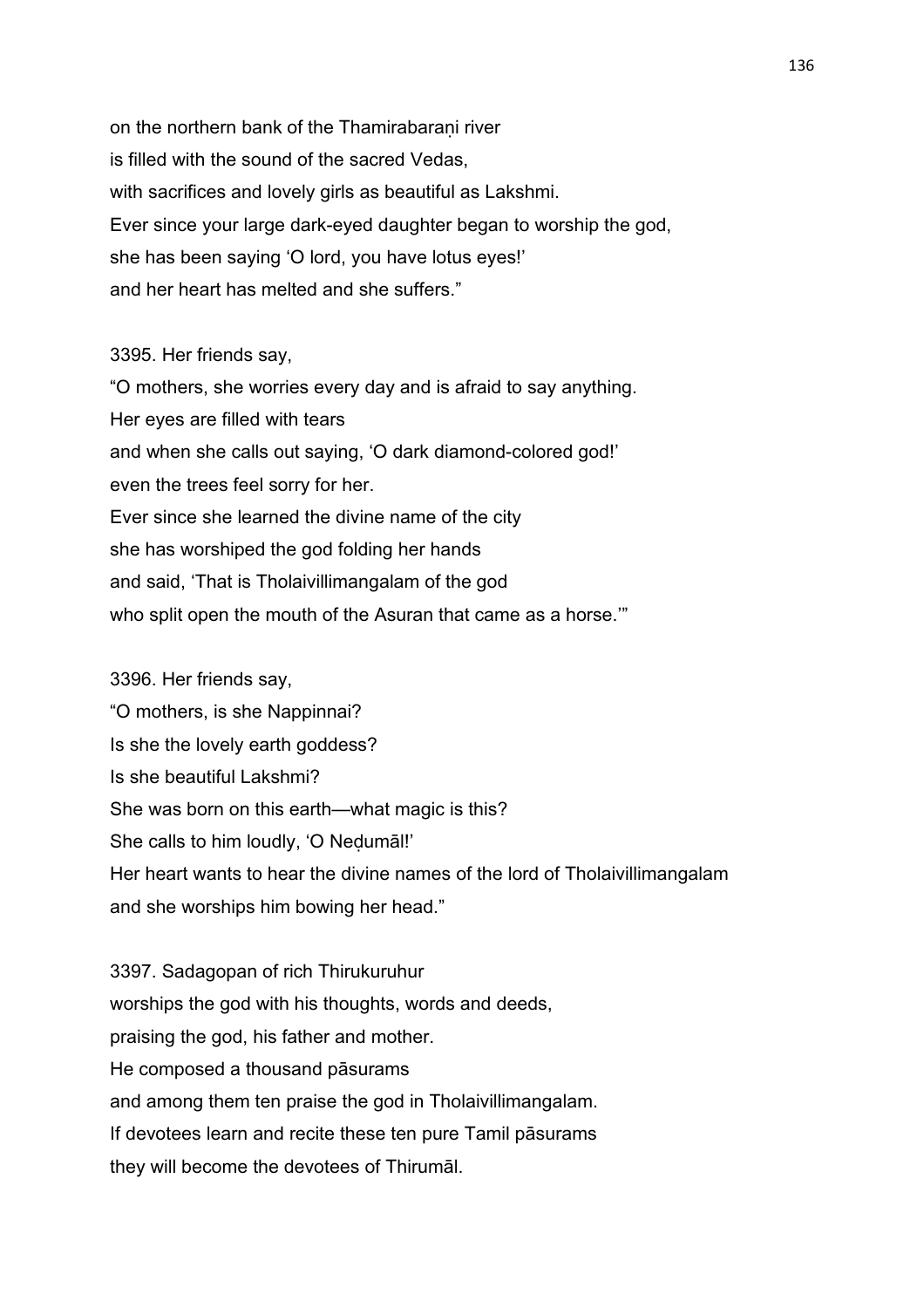#### 3398. Her mother says,

"The god measured the world at Mahābali's sacrifice. My daughter with hair adorned with lovely flowers that drip honey has grown thin and her conch bangles are loose and fall from her arms because she loves the beautiful god, the lotus-eyed Kaṇṇan, the dark cloud-colored Maal."

3399. Her mother says, "The god who carries in his hands a conch, bow, sword, club and a discus has a mouth that is as sweet as a fruit, eyes that are as beautiful as lotuses, and a cool thulasi garland blooming with flowers that drip honey. My daughter has lost her dark color and become pale because she is in love with him."

3400. Her mother says,

"He, the dark lord, the little thief who stole butter, swallowed the wide world with his beautiful red mouth. My girl with long beautiful hair has lost her pride because she loves the dark-colored god with a whirling discus in his hand."

3401. Her mother says, "My daughter has lost the beauty of her wide hips because she loves Nambi who created the famous Nānmuhan, measured the flourishing world and went as a messenger to the Kauravas for the Pandavas to ask for their lands.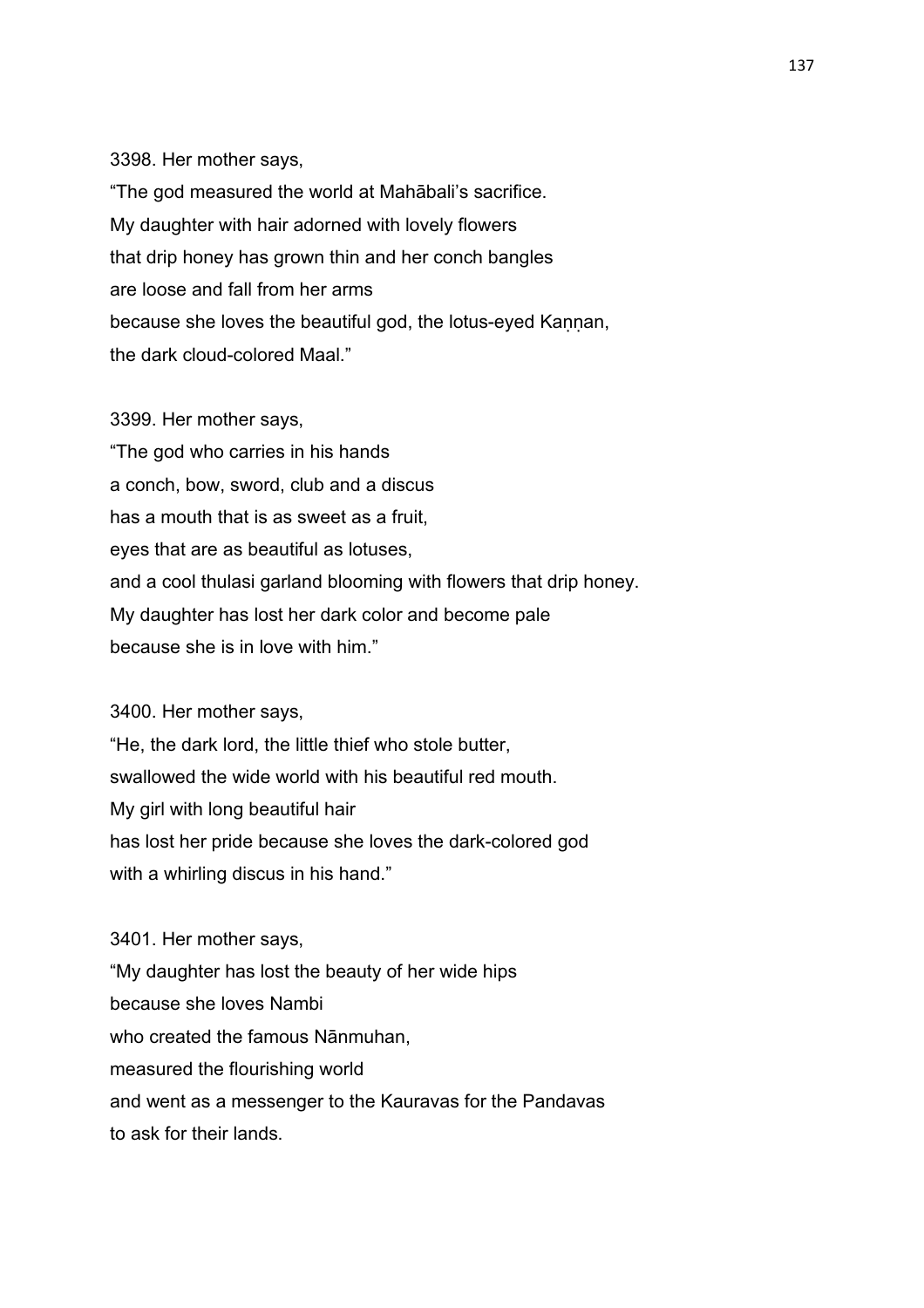3402. "He gave the marvelous Vedas to the world, he came as a boar and split open the world that is filled with sand and he, the lord of the gods, rests on a bed on the clear ocean. My daughter, as precious to me as my eyes, has lost her chastity because she loves the highest god of gods

3403. "His many arms are like the branches of the Karpaga garden, his hands are lovely as lotuses and he wears a beautiful crown that is like a shining hill. It is true that my lovely daughter who has bow-shaped eyebrows has lost her beauty.

3404. "The lord Kannan's hands and legs are beautiful and he is adorned with fine ornaments. My daughter has lost her beauty because she loves the god Kannan who rests on a snake bed.

3405. "The matchless god broke the kurundam tree, kicked Sakaṭasuran and killed him and drank the milk from the breast of the devil Putana and killed her. My daughter with fragrant hair has lost her pride because she loves him.

3406. "He who shines like a lustrous hill and is the handsome Nambi of the Kahusta dynasty took the form of a lovely magic dwarf and cheated king Mahābali. My daughter's soft breasts adorned with lovely ornaments have lost their beauty because she loves him.

3407. "Māyan, the magical lord whose hair is adorned with a cool thulasi garland and who has heroic arms has taken many forms. My daughter has lost her chastity to him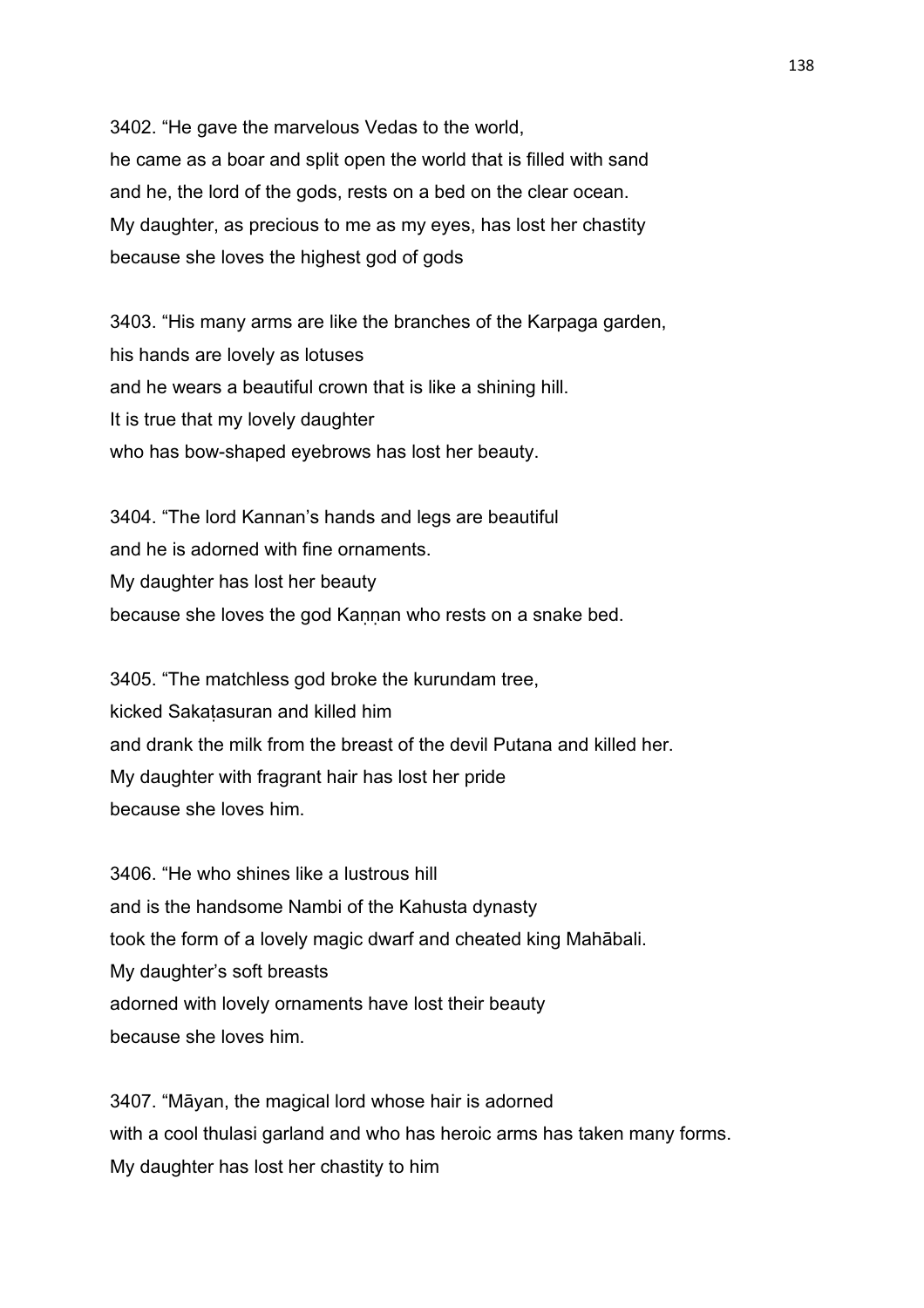because she loves him. ."

3408. Saḍagopan of southern Thirukuruhur composed a thousand beautiful pāsurams on the god of Venkatam hill surrounded by thick beautiful groves. If devotees learn and recite these ten pāsurams well they will go to heaven and enjoy being with gods.

3409. Her mother says,

"My daughter, gentle as a young deer, says, 'The food we eat, the water we drink and the betelnut we chew all belong to Kannan,' and her eyes fill with tears. She asks where the famous god stays and will surely go to Thirukkolur."

3410. Her mother says, "O puvai birds! My daughter made the people of the village, the country and the world prattle on like her, repeating the names of the lord adorned with garlands. She has lost her chastity to him. Will my daughter as beautiful as a creeper go to Thirukolur surrounded by flourishing fields? Tell me—I have done bad karma."

3411. Her mother says, "My daughter's puvai birds, green parrots, balls, wood dolls and flower baskets all join her in calling out the divine names of Thirumāl. Will my doll-like daughter reach Thirukolur surrounded by cool fields? What can she do if her lips that are like kovai fruits throb and her eyes shed tears like rain?"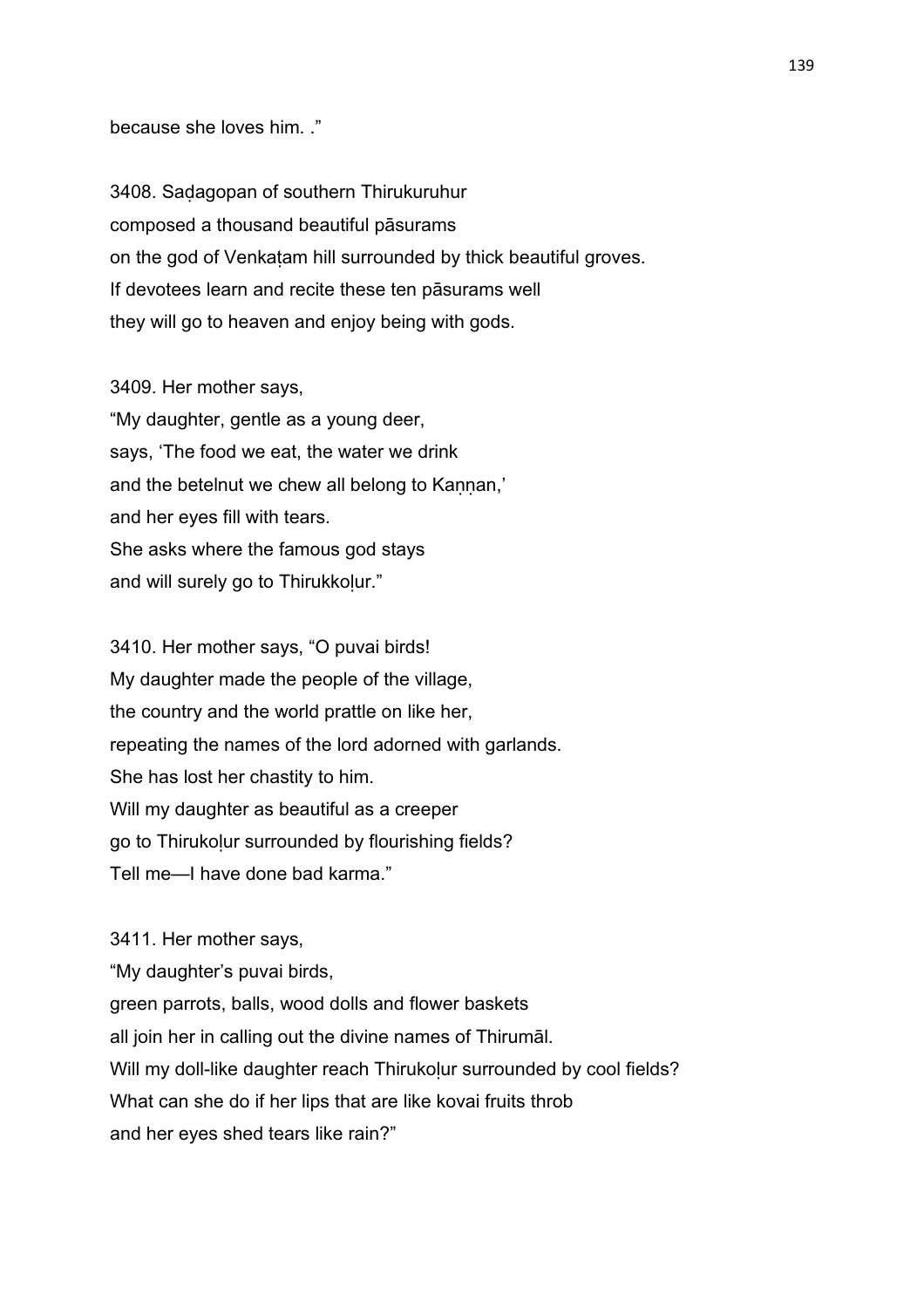3412. Her mother says, "My daughter, as beautiful as a young deer, decided to go, bending her soft waist, to flourishing Thirukolur where the god rests on the ocean. Will the women of the village gossip and say that she is a shameless girl and her character is bad or will they say she is good because she goes to see the god?"

3413. Her mother says,

"My little daughter, as beautiful as a goddess, does not want to play with her toys and only worries and worries. Today when she reaches Thirukolur of Thirumāl will her heart be happy to see the blooming groves, ponds and the temple of the lord?"

3414. Her mother says, "My daughter, soft as a young deer does not want to help me in the house and has gone to southern Thirukolur, a place as important as a thilakam is for a face. Will she stand and stand looking at the divine eyes and the red mouth of the god as her long eyes fill with tears and she worries?"

3415. Her mother says, "My daughter says night and day 'Neḍumāl!' as her eyes fill with tears and her heart fills with love for him. She has walked to rich Thirukolur where the lord rests on the ocean. How could she go there walking slowly and be able to enter his temple?"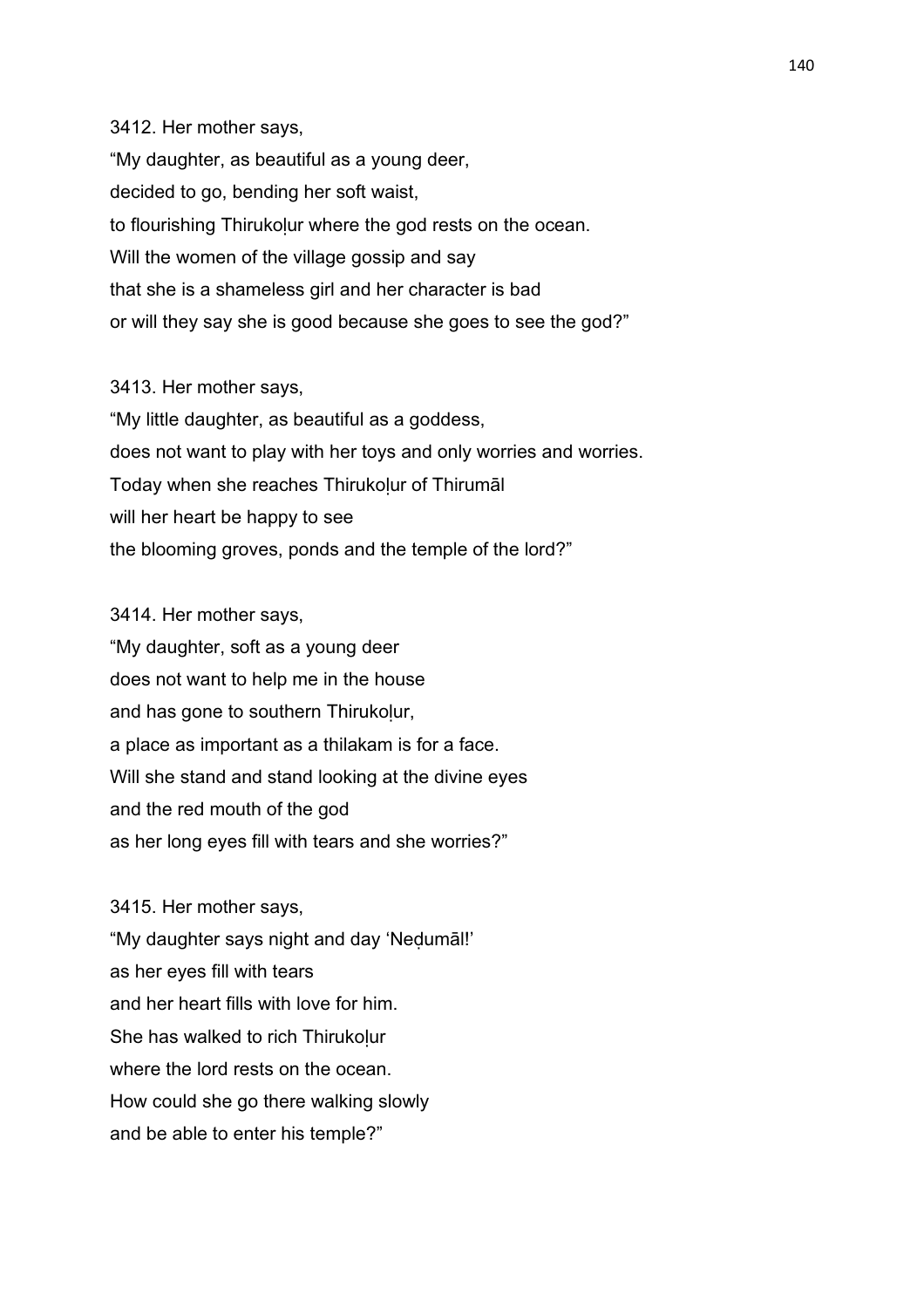3416. Her mother says, "Will my daughter, holding her thin waist with her hands, worry and fret, her eyes filling with tears and her heart melting, as she walks to Thirukolur where Lakshmi on a lovely lotus stays happily with her husband? Her heart sad, my young daughter has left me."

3417. Her mother says, "When my daughter sees good things, she says, 'This is for my Kannan!' and she thinks of her love for him. Lovely with her beautiful ornaments, she walks to Thirukolur and doesn't think of me. The village is filled with gossip about her."

3418. Her mother says,

"O gods, I cannot think of all the things she is doing. My young doe-like daughter with long eyes doesn't stop even for a moment thinking of the lotus-eyed god, the ruler of the whole world. She has gone to Thirukolur where he stays and she doesn't worry at all about the disgrace that will come to our family."

3419. Saḍagopan of Thirukuruhur surrounded by groves blooming with bunches of flowers composed a thousand pāsurams on Madhusudhanan, the wonderful treasure saved and kept by all. If devotees learn, keep in their minds and recite these ten pāsurams on Thirukoḷur where the god stays they will reach the golden world of moksha and rule there.

3420. Her daughter says,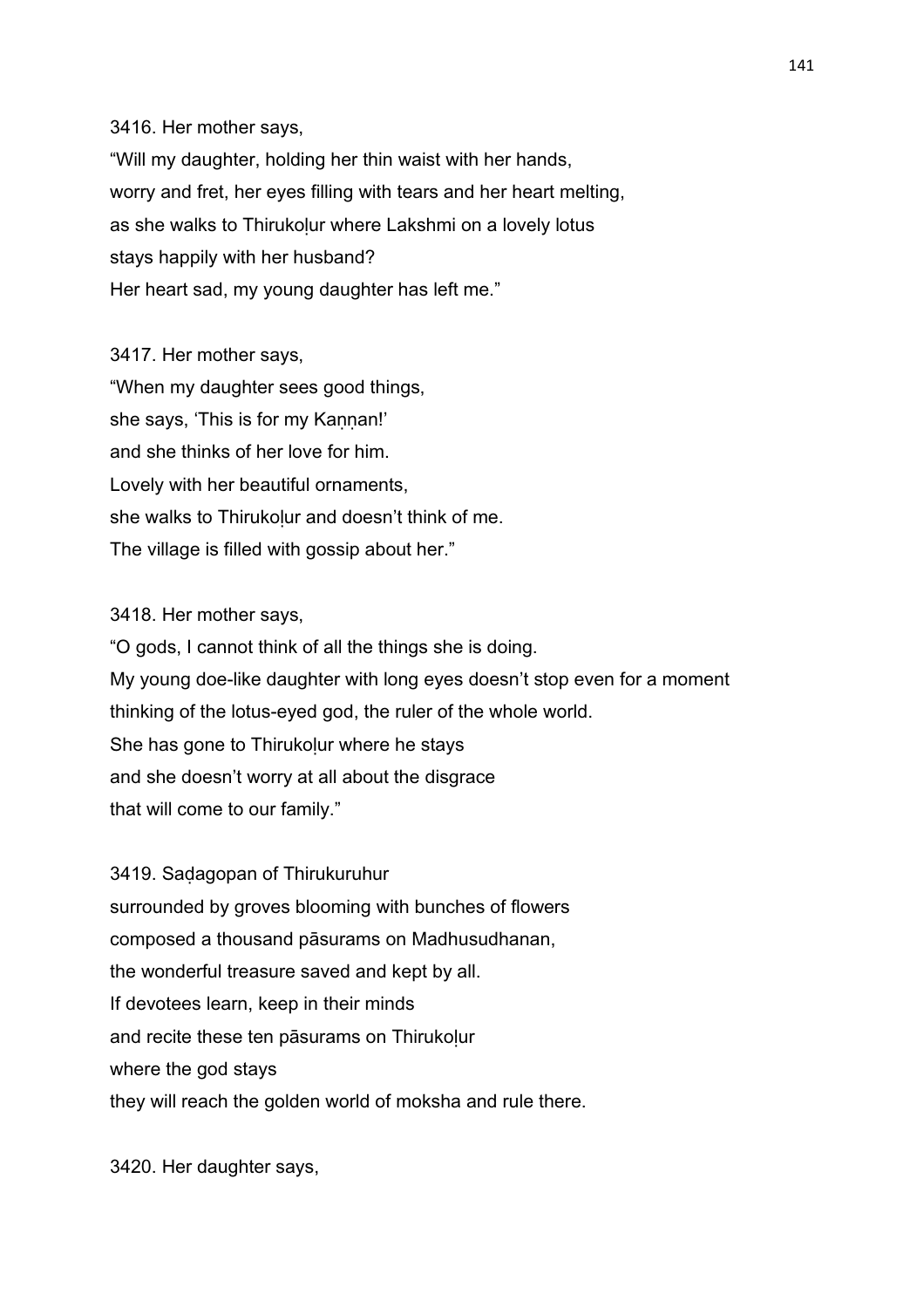"O birds who do good for others, would you do me a favor? I have done bad karma and I ask one thing of you. The dark cloud-colored Kannan who created all the worlds has taken my happiness away. Go and tell him how I suffer. If you help me you will reach moksha and rule the golden world there, and you will rule this whole world also."

# 3421. Her daughter says,

"O parrots, fly quickly and go to see the highest lord with a mouth as sweet as a fruit and a discus in his hand. Go and tell him that my love is true. If you do that I will keep you among my young friends whose long sharp eyes are decorated with kohl and feed you sweet rice mixed with ghee."

# 3422. Her daughter says,

"O bees who fly together in a swarm, won't you taste the lovely shining flowers in my hair after tasting and drinking honey from the cool thulasi garland that the god wears who stood on a tall chariot on the battlefield and destroyed his enemies for the five Pāndavas, the rulers of Kuruksetra?"

3423. Her daughter says, "O thumbi flies that swarm around my mullai flowers and drink honey from them, if you go to drink the honey of flowers, be sure to see the king of the gods adorned with a cool thulasi garland that drips with sweet honey. Surely, I have done bad karma for he lied to me and left me. Ask him, 'Is what you do fair? She loves you.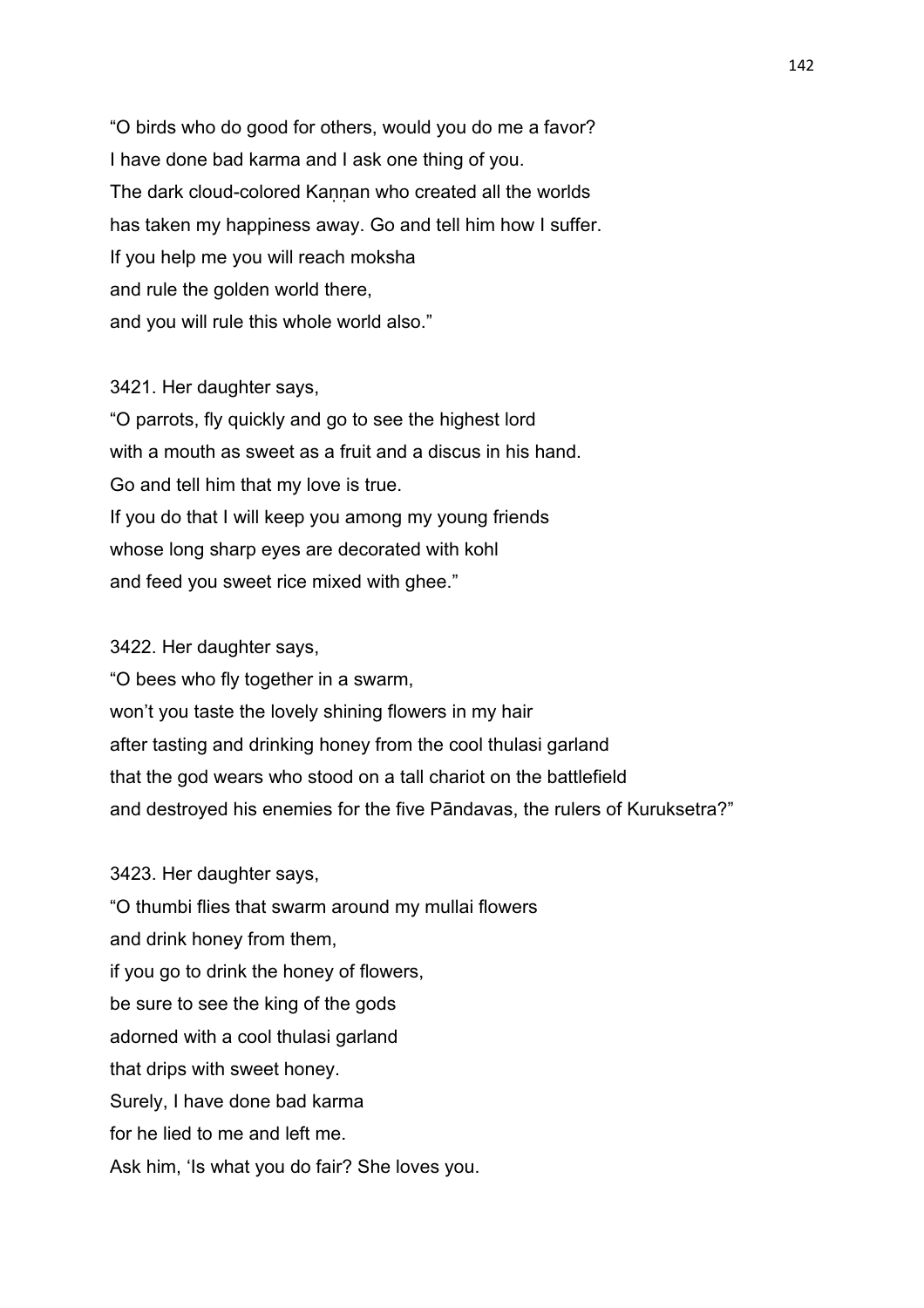### What do you want from her to love her back?'"

3424. Her daughter says, "O parrots that I raised, I want to tell you something—come. I have done bad karma. The god that rides on cruel-eyed Garuḍa saw me and attracted my heart. If you see that lord who is generous as the Karpaga tree, with beautiful eyes, a color dark as a cloud and a red mouth, ask him, 'Is what you do fair?'"

3425. Her daughter says, "O small puvai birds that I raised, I have done bad karma. The highest dark-colored Kannan with a shining sacred thread on his chest will not give the cool thulasi garland that adorns his long body to anyone but me. Wherever you fly say the words I have taught you. When you see him ask him, 'Is what you do fair?'"

3426. Her daughter says,

"The lotus-eyed god

who split open the beak of the Asuran that came as a bird

carries a discus and has the dark color of kaayam flowers.

He is everything and everyone.

O my friends lovely as dolls, I have done bad karma.

Go and tell the god Madhusudanan of my love

and ask him to take away my pain."

3427. Her daughter says, "O white kurugu bird with faultless white feathers,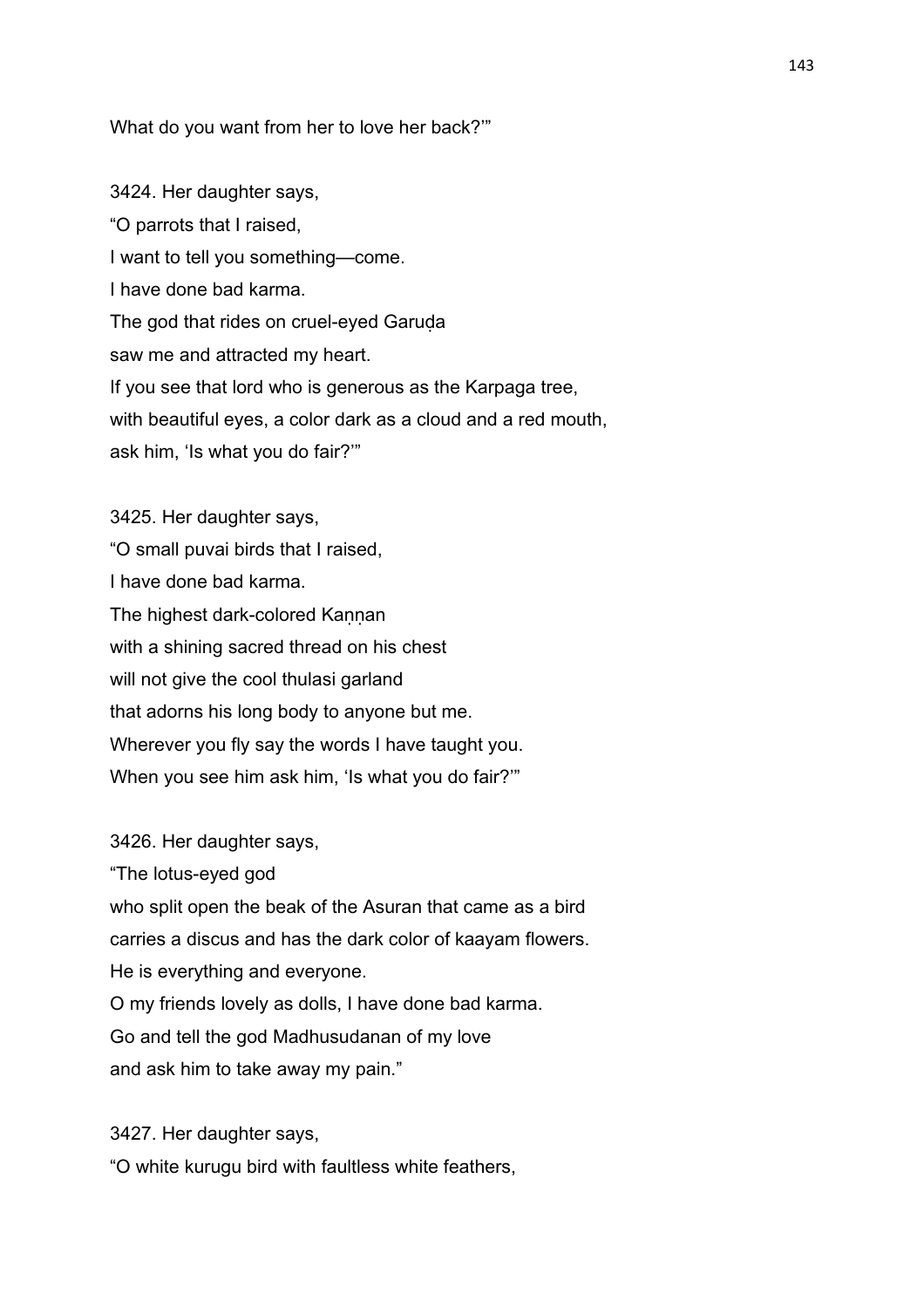have pity on me. I no longer have any love for my relatives. How many eons can I suffer? Go and see the king of gods adorned with a shining crown and a faultless dark color and tell him, 'She doesn't want to think of anyone but you, the faultless one. She is waiting for you to give her your grace.'"

3428. Her daughter says, "O flock of cranes searching for food and wandering near the rippling water, I have done bad karma. I have no refuge but him. Go and see the beautiful thick cloud-colored Kannan, the king of the gods in the sky, and tell him of my love sickness, and then come back at dawn and tell me what he said to you."

## 3429. Her daughter says,

"O swans sitting happily on flowers with your beloved mates, so close to them there is no space between you, go to my lord who has lovely Lakshmi on his chest and tell him, 'Look at her condition. She suffers with love for you.' Repeat that as if it were a mantra so he will understand it and then come back in the morning and tell me his answer."

3430. Sadagopan of Thirukuruhur surrounded by fragrant blooming groves composed a thousand pāsurams describing how the girls who fall in love with Madhusudanan send their birds to him as messengers. If devotees learn these ten pāsurams and recite them their hearts will melt for the god like soft sand in a spring.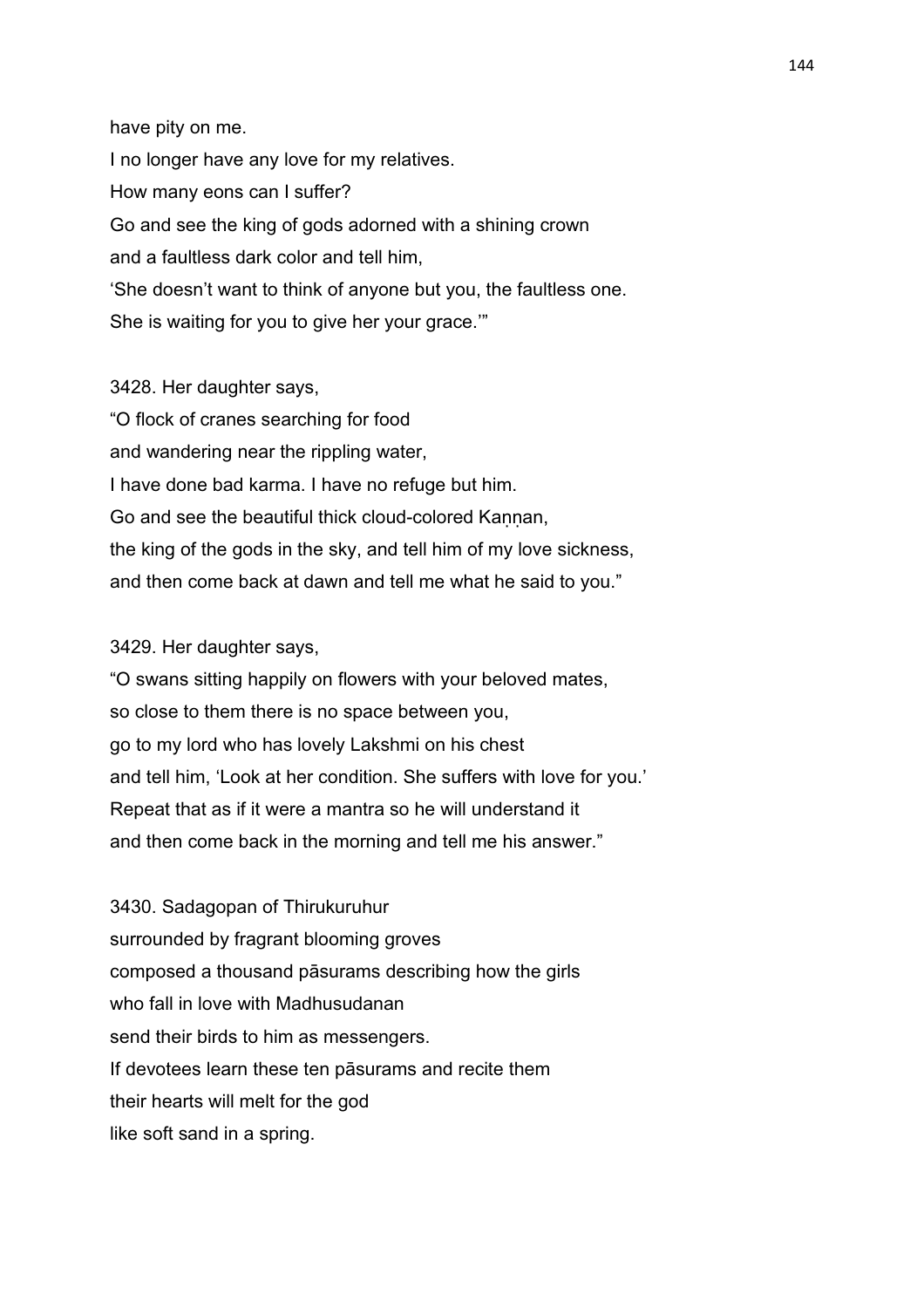3431. O lord, you are the ocean, earth, fire, wind and the wide sky, the bright sun and the moon, Shiva and Nānmuhan. I have done bad karma. One day please come to me carrying your sharp discus

and your white conch as the earth and sky exult in joy.

3432. You, the magical one, my mother, took the form of a dwarf and measured the earth and sky at Mahābali's sacrifice. Come to this earth one day and I will approach you, see you and dance happily.

3433. You come to this earth. walk, stand and sleep and protect the creatures of the world, staying here happily. I, your devotee, want to see you with the divine Lakshmi— I have grown tired waiting so long to see you.

3434. When Sakatasuran came as a cart with your feet you, the highest god, kicked and killed him, breaking the cart into pieces so the whole world would know your power. Show yourself in the sky one day, surrounded by Nānmuhan, Shiva, Indra and all the gods, so the whole world can see you.

3435. You, the god of the sky, who stand in the Thiruvenkaṭam hills and recline on the milky ocean have come to the earth in many forms. You abide, hiding yourself, and are above our thoughts and above the earth. You are in my soul and you stay there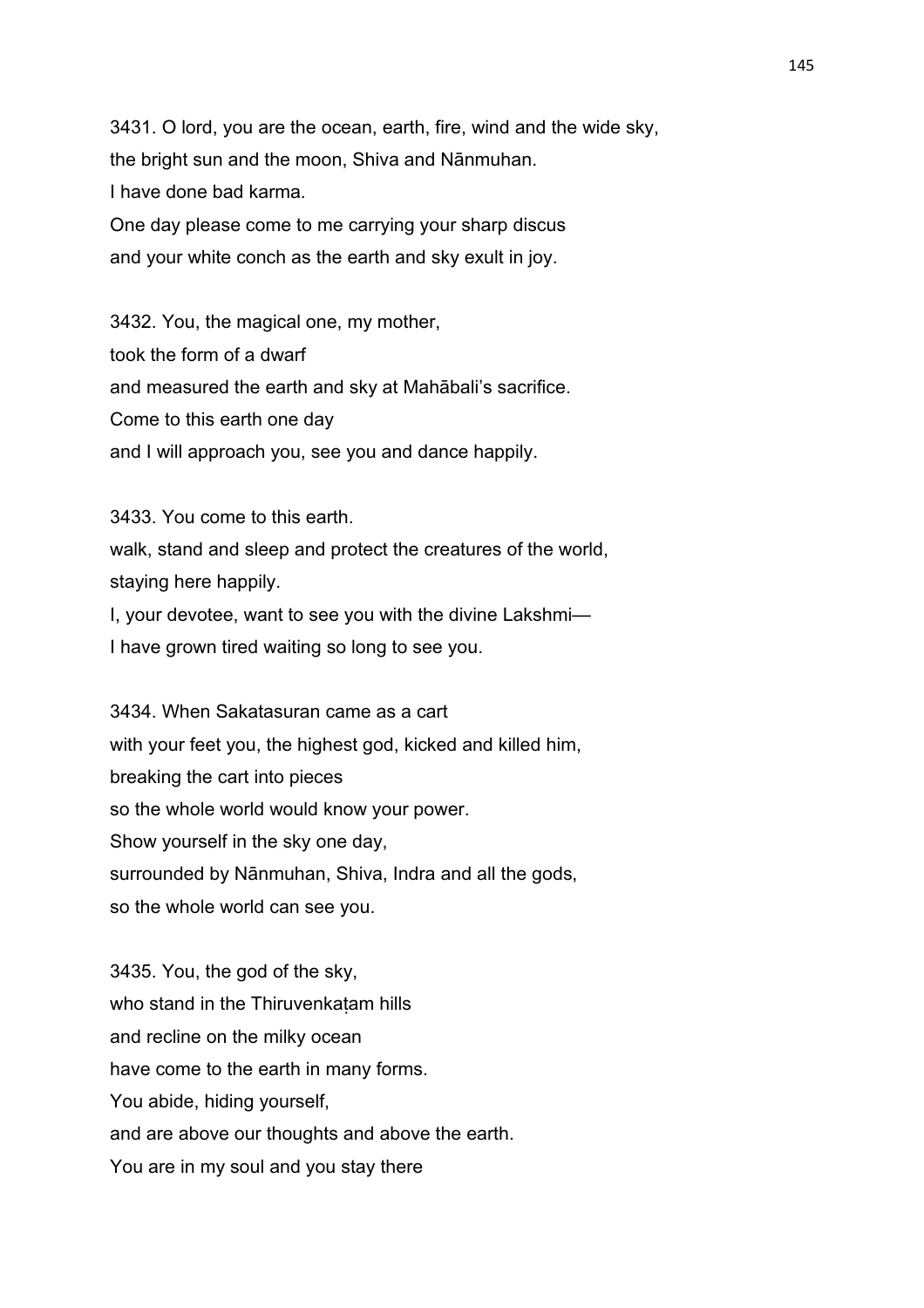but you do not reveal your form to my eyes.

3436. Putting one foot on this earth and taking over all the land, you are the Māyon who took the whole earth at Mahābali's sacrifice. I melt like wax in fire, suffering to see you and wandering in the world.

3437. You are all the actions of the world, the refuge for all creatures of the world, and the world and the soul on this earth. You have no form but you shine in all the ten directions. Give me, an ignorant one, your grace, O shining lord.

3438. I am ignorant—give your grace to me, your slave. O shining Neḍumāl, my wise soul, are you playing with me, cheating me and spoiling me? You shock my heart with your games but I know nothing but loving you.

3439. All my five senses hurt and shock my soul. Why do you play with me, a sinner, so much and make me suffer? You have measured the world with your beautiful lotus feet that grew into the sky. Won't the time come soon when I can call you and join you?

3440. Pleasures in the world may shrink or grow, they may go away, the world may end and again arise, but O Māyon, even if I join you for a little time that is much better than all the happiness I can get in this world. I do not know when that time will come.

3441. Saḍagopan, the devotee of the devotees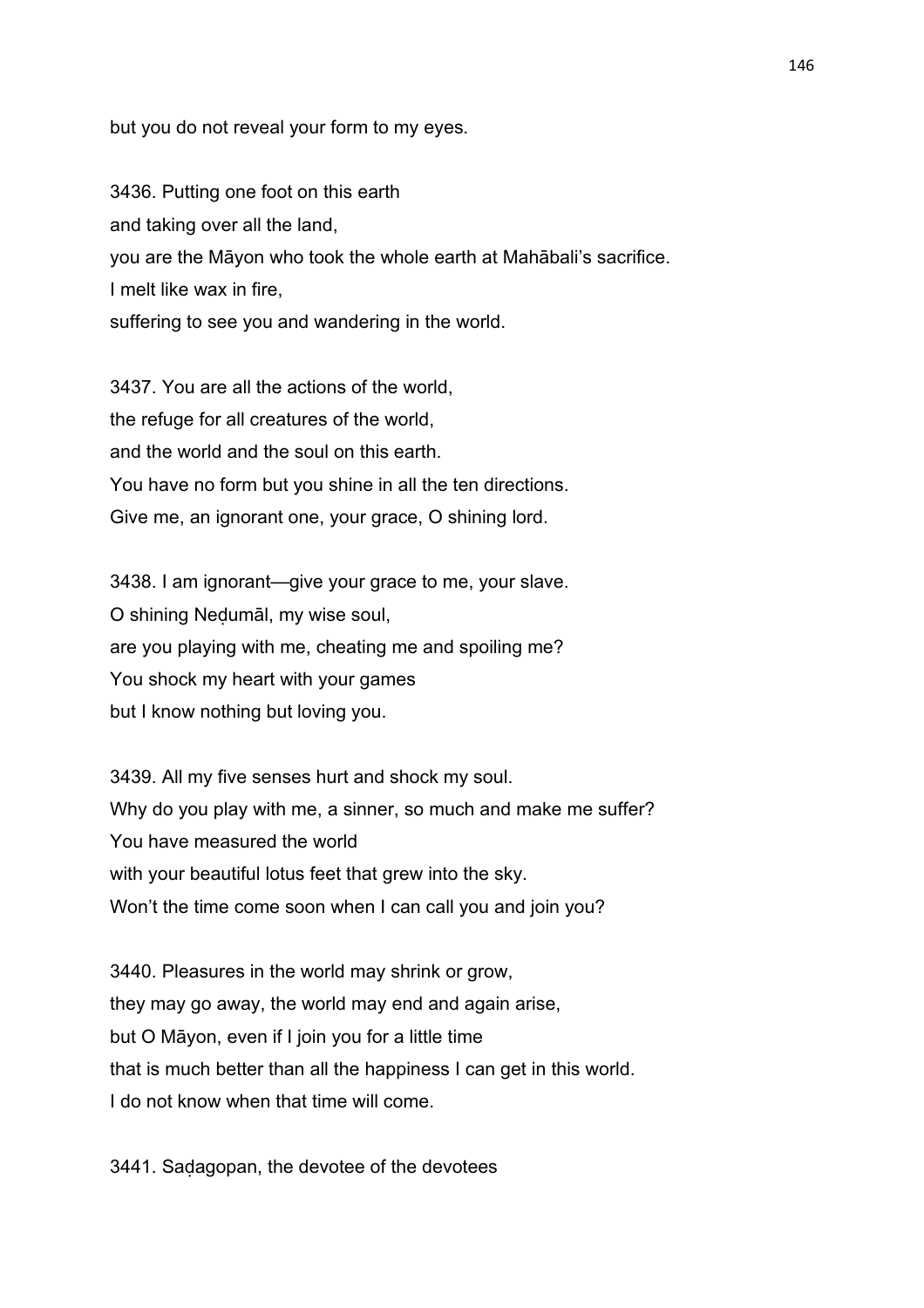of the devotees of dear Thirumāl who know and think only of him composed a thousand good poems. If devotees learn and recite these ten poems they will become his devotees.

3442. You, our father and tall god who swallowed all the worlds with your huge mouth. are dear life for me, your slave, a thilakam for the world and the majestic god of limitless fame of Thiruvenkaṭam hill shining and surrounded by the sun and moon. Tell me how I, a devotee born in an ancient family, can reach your feet.

3443. You with your divine discus are the form of the five elements fire, land, water. fire and wind. You who killed all the strong cruel Rakshasa tribes and burned their lands are the lord of Thiruvenkaṭam where lotuses red as fire bloom from the mud in springs, and my love for you is limitless. Give me your grace and bring me to your feet.

3444. O my father, highest one, beautiful cloud-colored Māyan who enchant everyone, you, sweet nectar and lord of the gods with unblinking eyes, have entered my thoughts, O god of Thiruvenkaṭam where a clear waterfalls descends beautifully scattering diamonds, gold and pearls. O highest one, give me your grace and bring me to your feet.

3445. O divine god, beloved of Lakshmi lord of Thiruvenkaṭam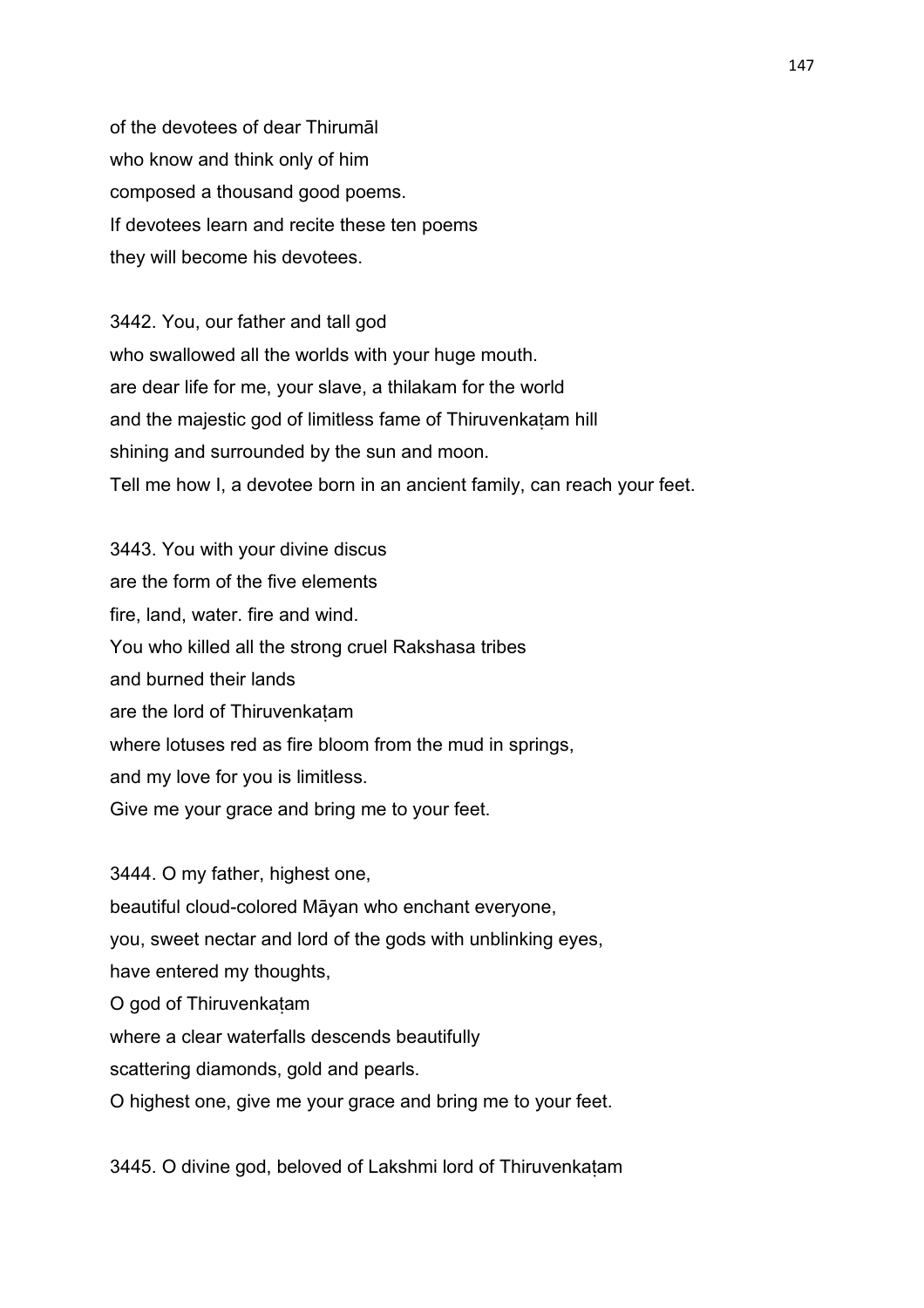where sages and the gods in the sky love to worship you you shot fiery arrows like rain and killed the Asurans who troubled people in the forest. I have done bad karma. Give me your grace and bring me to your ankleted lotus feet.

3446. You are the mighty one who, shooting one arrow, destroyed the seven trees that were joined together, the ancient one who went between the Asurans when they came as two trees. You stay in Thiruvenkatam where a herd of strong elephants looks like a group of clouds, and you carry the mighty bow Charngam. When will I, your devotee, truly join your feet?

3447. You are the god of Thiruvenkaṭam where the gods in the sky come, praise and worship with their bodies, tongues and minds, saying, "When will the day come when we see the lotus feet that measured the world?" When will the day truly come when I, your devotee, come and join your feet?

3448. You are my nectar. and I, your devotee, enjoy worshipping you, the lord of the gods with an eagle flag. O highest one, with a beautiful mouth as sweet as a fruit, you, the god of Thiruvenkaṭam, are the remedy for cruel karma. I suffer wanting to see your feet every moment and I cannot bear it.

3449. Dark-necked Shiva, faultless Nānmuhan, Indra and beautiful fish-eyed women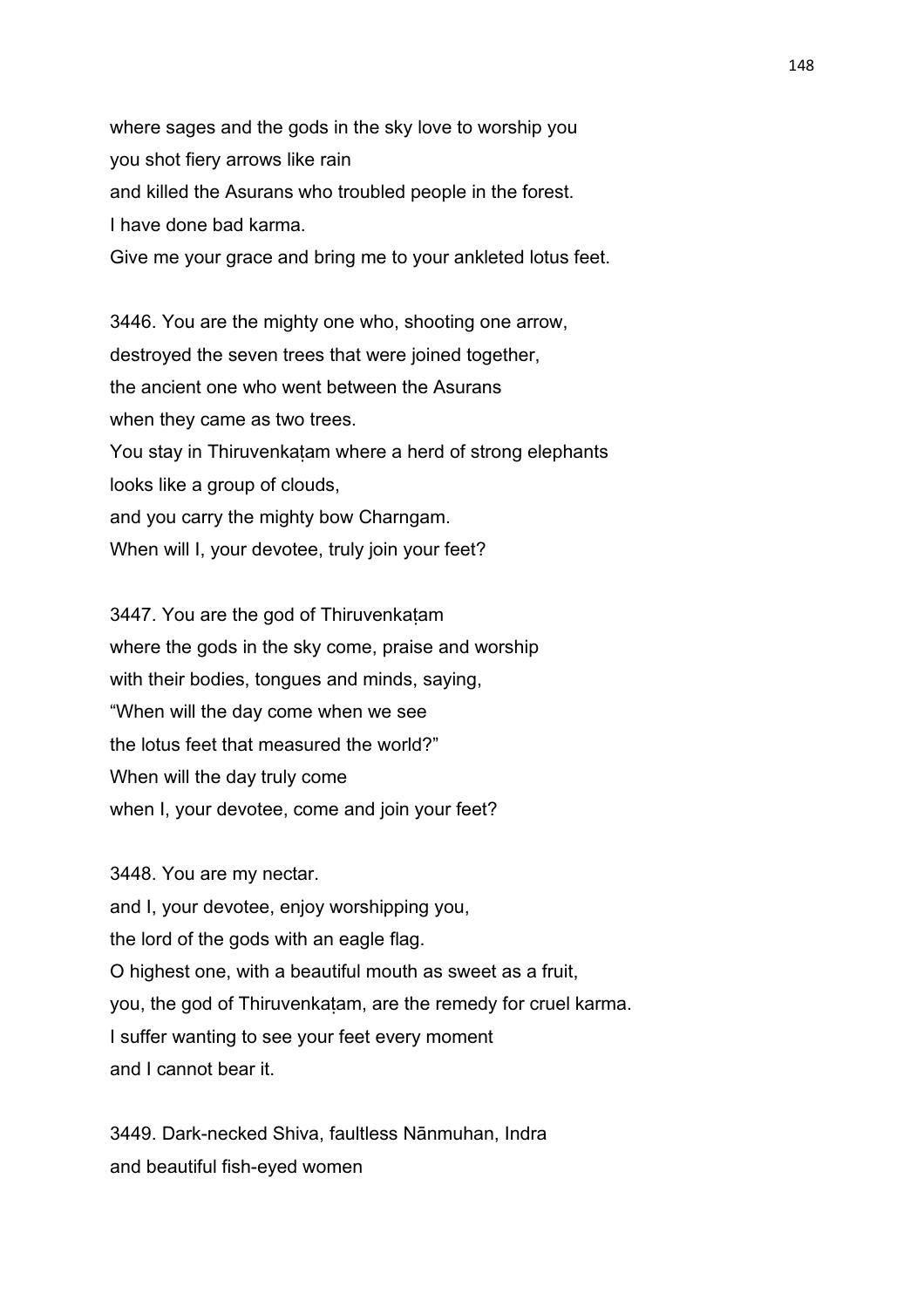join together in Thiruvenkatam and worship you, saying "We cannot wait to see your feet!" You came to the earth as Maal and fascinated everyone. Won't you come to us just as you have always come to the world?

3450. It seems as if you are coming, but you do not come to me. It seems you are not coming, but you do come to me. You who have lovely lotus eyes and a red mouth like sweet fruit or nectar are my life, the god of Thiruvenkaṭam where chintamaṇi jewels turn night into dav. Alas, I am your slave and cannot be away from your feet even for a moment.

3451. You who rule all three worlds, my king, the lord of Thiruvenkaṭam loved by the matchless gods and sages, embrace Lakshmi who says, "I will not go away from you even for a moment." Nothing compares to your fame. I, your slave with no other refuge, have come to you to sit beneath your feet.

3452. Sadagopan of Thirukuruhur flourishing with paddy fields composed a thousand pāsurams on the matchless lord of Thiruvenkaṭam who gives his grace, saying, "Come and sit beneath my feet and you will be saved." If devotees learn and recite these ten pāsurams they will become the devotees of his devotees and reach and abide in moksha in the wide sky.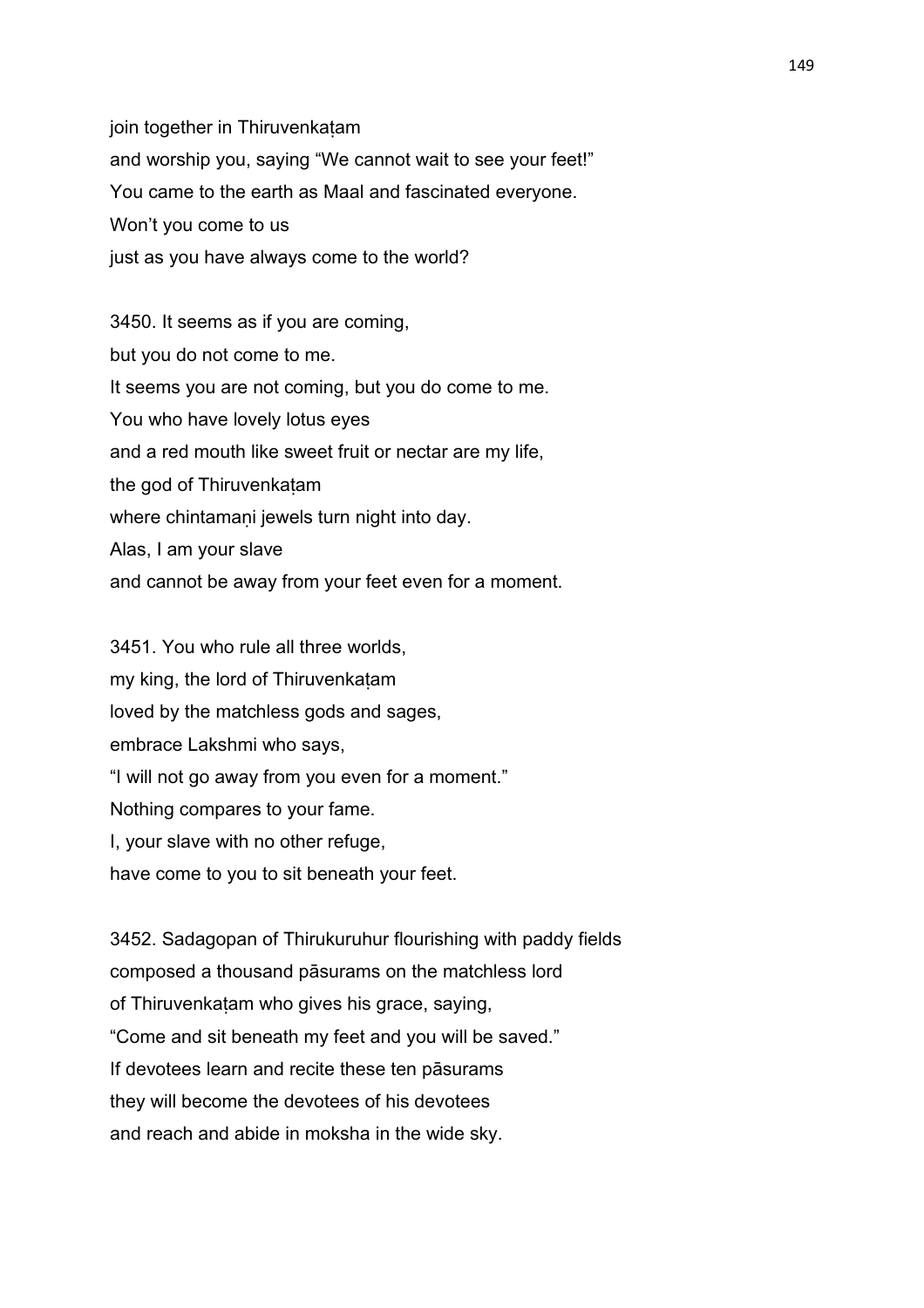3453. You are the Māyan—no one knows who you are. You, the ruler of the three worlds praised by the gods, the nectar, my father, and my ruler are still intent on giving my body the feelings of the five senses even though they hurt me and do not let me reach your lotus feet.

3454. O dark cloud-colored lord, as sweet as sugarcane juice, divine nectar, lord of the Vedas with a shining discus that protects the world surrounded by oceans, you make my five senses rule me, hurting me night and day and attacking my goodness so I am unable to come to you.

3455. You, the ancient god adorned with a shining crown who created this wide world, swallowed it and spit it out, are the shining lord took the form of a boar and split open the ground and brought up the earth goddess when an Asuran took and hid her. Alas! What do you get by making the five senses hurt me and increasing my bad karma, preventing me from reaching your divine feet? O Madhusudana, I am your devotee.

3456. You contain all things and creatures of the world in your stomach and sleep on a banyan leaf as a child. See, you made my five senses hurt me and I could not reach your flower-like feet. I have done bad karma. and you are the remedy that can relieve me of my karma.

3457. O god of the gods in the sky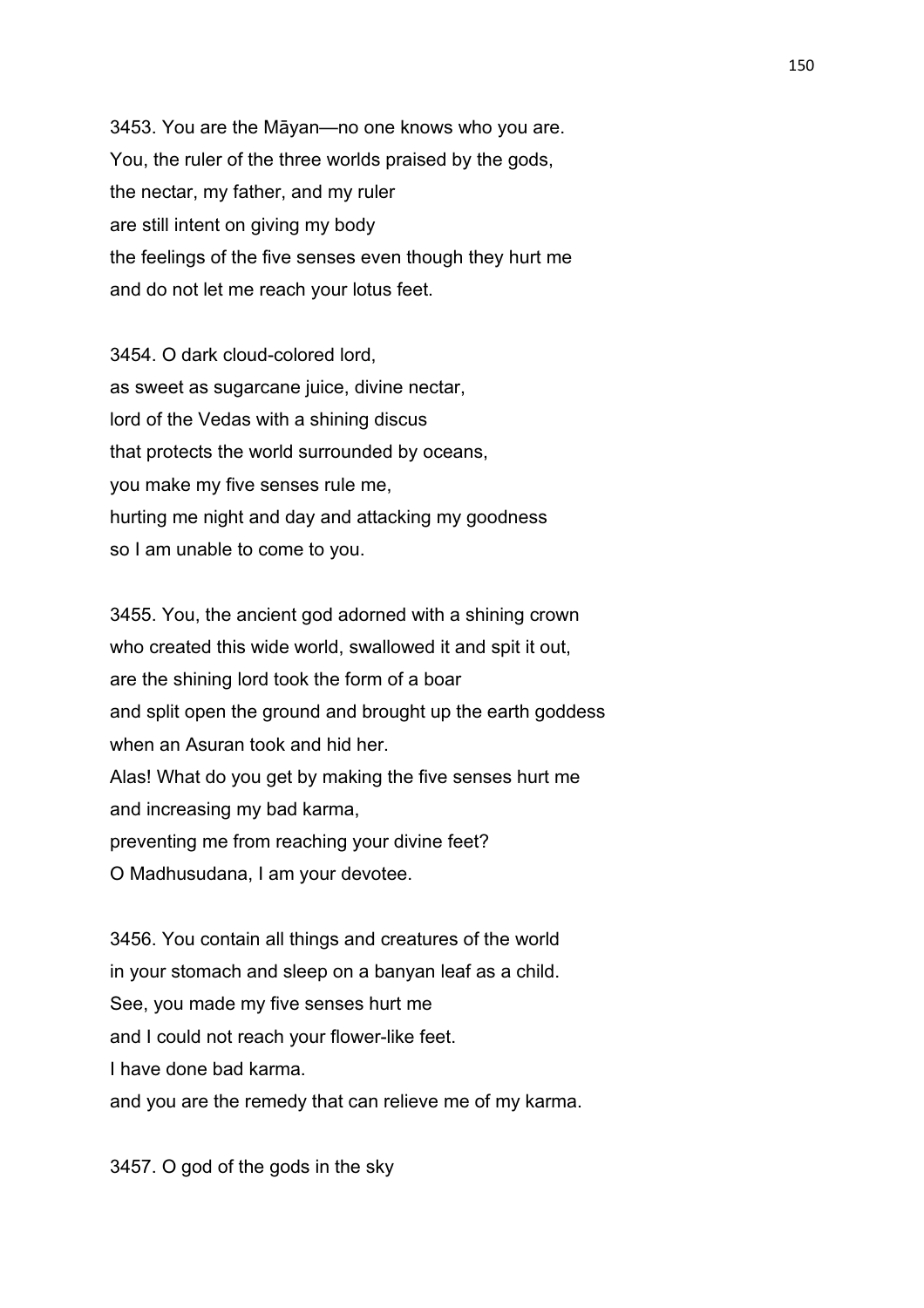who destroyed the terrible tribe of the Asurans with your heroic discus, you make the five senses hurt me and I do not know any remedy to counter the pain they give. Who can relieve me of that pain?

3458. You are the highest lord, and are in music, in poetry, and the devotion of devotees. I just live in this world—how could five senses that hurt even the devotees of the lord of the sky not hurt me if you do not worry about me? You are in my heart and in my eyes. Speak to me and tell me something to be rid of the feelings that the five senses give me.

3459. O father, when the gods could not churn the milky ocean with its roaring waves you helped them and churned it with them using the snake Vasuki and Mandara mountain. I am wicked and you are the nectar that I can drink. Unless you give me your grace, how can I conquer the five senses, the thieves that make me unstable?

3460. Give me your grace to worship your form and your discus, conch and club. You are the three gods, Shiva, Nānmuhan and Indra, my mother, my dear one, and the source of the gods in the sky. Before, you gave me the pleasures of the five senses and fascinated me with your magic but now you come as sweet nectar and utterly remove all the joy of my senses.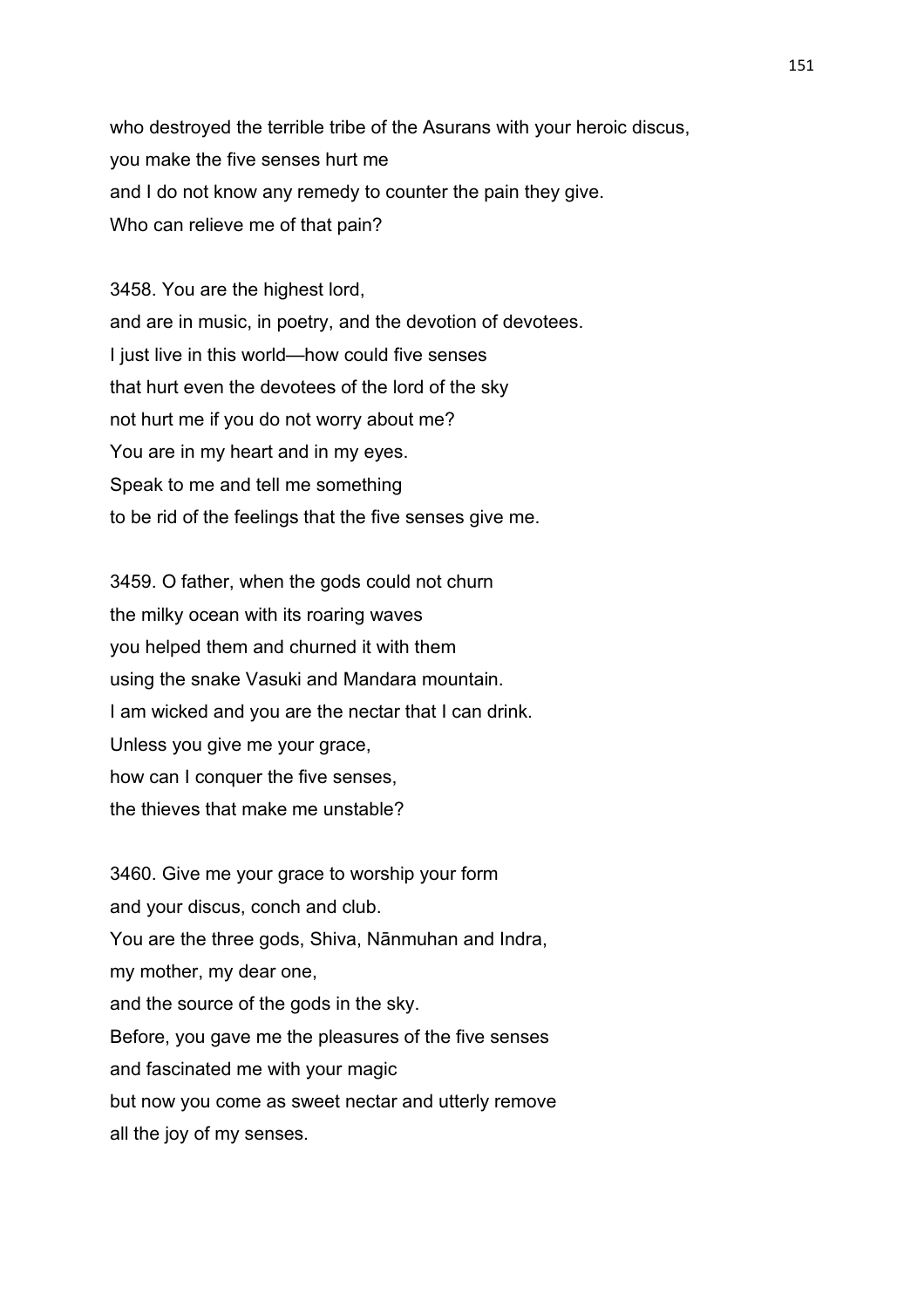3461. You who are a highest light, the god Kannan, created all the worlds and the creatures that stand and move and all other things. You gave me a boon to destroy the pleasures of the five senses and bad karma they give that can destroy everyone in a family.

3462. You gave me the task of melting in love for you and worshiping your lotus feet, crying and saying, "You are the highest light!" The five senses stand everywhere and threaten me, O lord who churned the milky ocean and took nectar from it.

3463. Saḍagopan, a devotee of the devotees of the devotees of the devotees of the lord who creates the world, protects it and destroys it composed a thousand pāsurams on the god, our father who has three forms, Shiva, Nānmuhan and Indra, and on whose navel Nānmuhan stays on a lotus. If devotees learn and recite these ten pāsurams they will have no results of their karma, day or night.

3464. Her mother worries and says, "My daughter doesn't sleep night or day. With her fingers, she wipes away the tears that drip from her eyes. She folds her hands, worships and says, 'Conch and discus!' Tired, she says, 'He has lotus eyes!' She says, 'How can I survive without you?' and with her hands, she searches all over for you, O god of Thiruvarangam with abundant water where lovely kayal fish frolic, what did you do to make her like this?"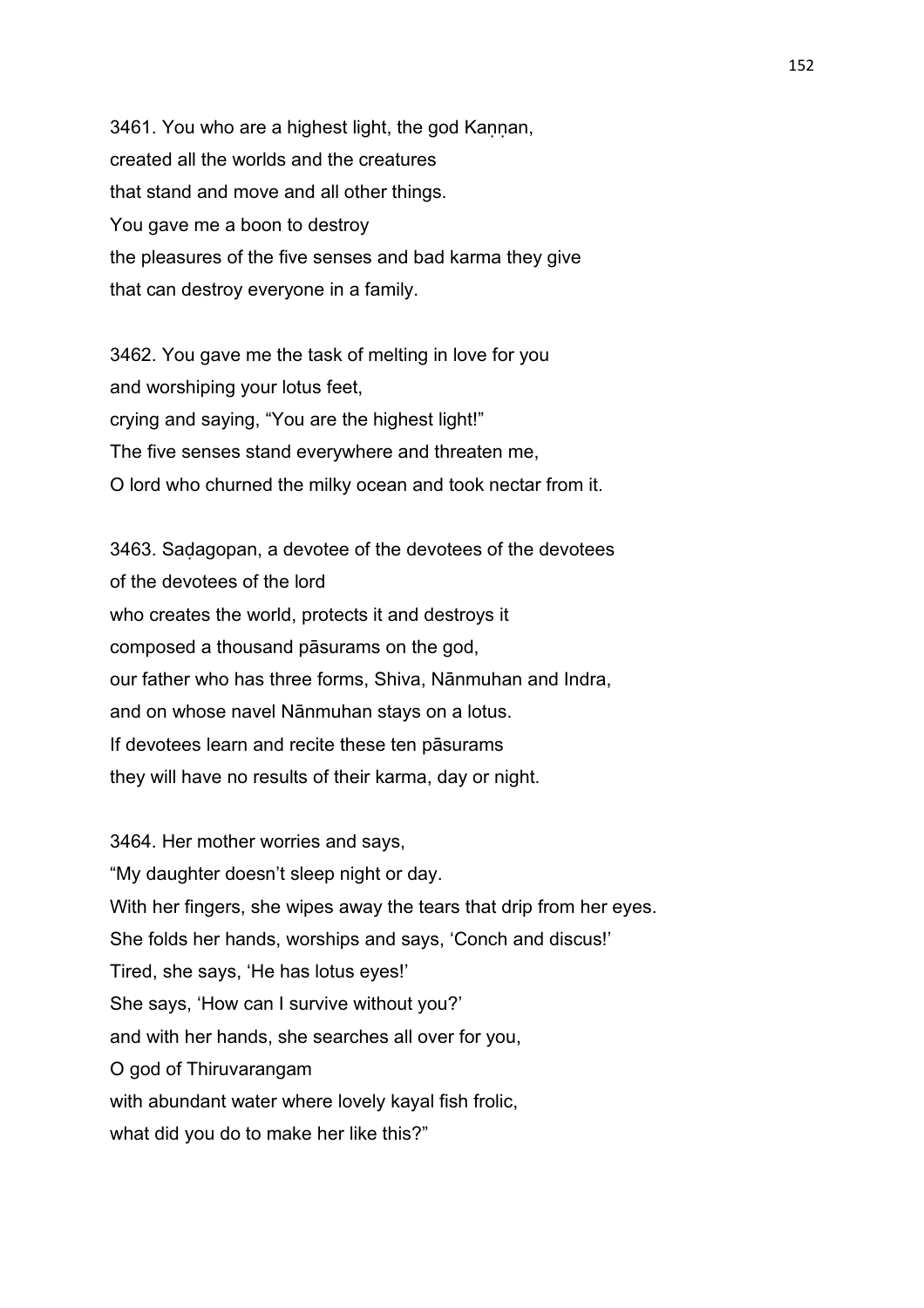3465. Her mother worries and says, " My daughter says, 'You are my lotus-eyed Kaṇṇan. Why do you do this to me?' Her eyes fill with tears and she says, 'You are the lord of Thiruvarangam surrounded by the ocean roaring with waves. What will I do?' and she sighs and melts. She says, 'I have done much bad karma and that is why you don't come before me. Is that right?' O lord who swallowed the world and spat it out, what will happen to her?"

3466. Her mother worries and says, "My daughter doesn't feel ashamed at all. She says, 'You have the color of blue sapphire.' She looks at the sky and, fascinated, and she says, 'You are unique and you destroyed the Asurans who gave fear to all people.' Her heart melts and she says, 'No one can see you. Give me your grace so I may see you who are Rama of the Kahusta dynasty and Kannan.' O you who stay in Thiruvarangam surrounded by walls where flags fly, what did you do to fascinate her?"

3467. Her mother worries and says, "My daughter stays in one place without moving her hands and legs. Sometime she gets up and walks around. Fascinated with someone, she folds her hands in worship, says, 'Love is trouble' and sighs.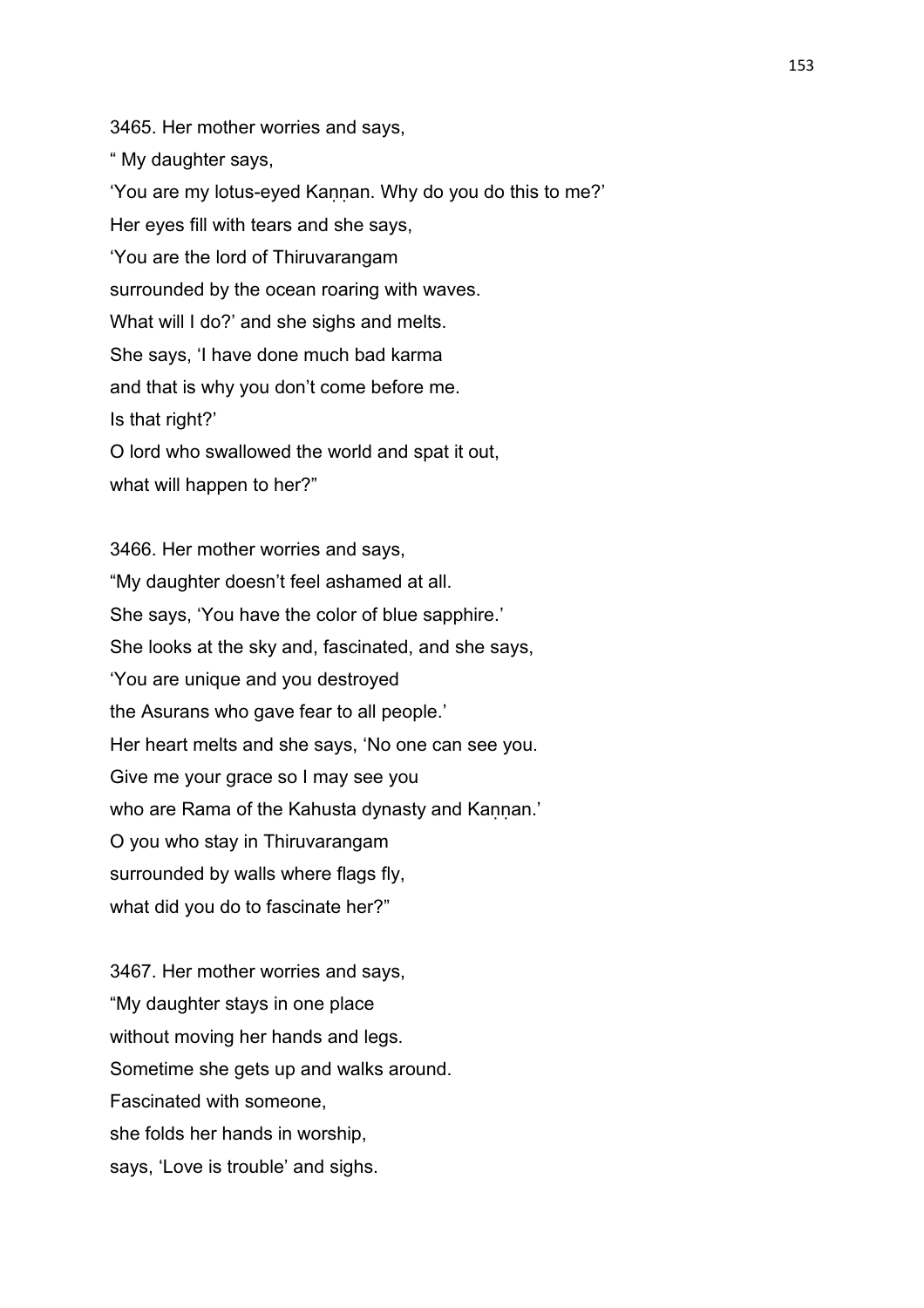In her delusion, she says, 'You have the color of the ocean. See, you how difficult you are, you with the round discus in your left hand. Come to me.'

You, a sage, stay in Thiruvarangam surrounded by flourishing water.

What do you think you are doing to her?"

3468. Her mother worries and says, "My daughter, lost in thought, folds her hands, worships all the directions and says, 'You stay in Thiruvarangam.' Her eyes fill with tears. Fascinated by you, she worships you and says, 'Come to me.' She says, 'Once, in the evening, you split open the body of Hiranyan. You are the sweet nectar that was churned from the milky ocean rolling with waves.' She thinks only you are her refuge and lives for you who have made her fall in love with you."

3469. Her mother worries and says, "My daughter says, 'He fascinated me and attracted my mind.' She says, 'You are a real Māyan, a diamond and your red mouth is beautiful.' She says, 'You stay in Thiruvarangam surrounded by cool water.' She says, 'You are the ancient god of gods in the sky and you carry a strong sword, club, conch, discus and a bow.' O god who rest on Ādisesha, give her your grace. This is the only thing I ask you."

3470. Her mother worries and says,

"My daughter says,

'You created sorrow and happiness,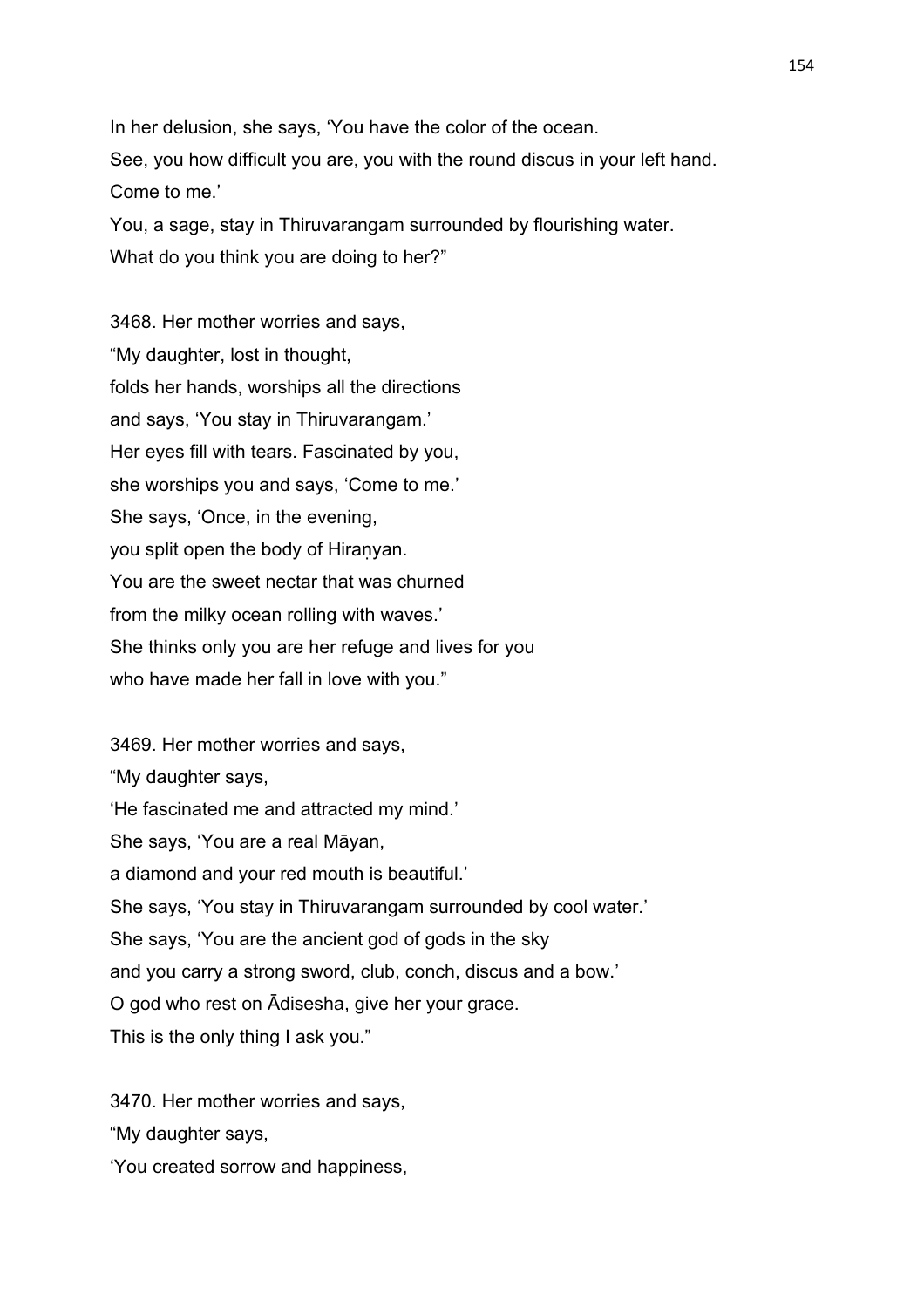you are desire for those who have no desire, you carry the discus that destroys those who are evil, and you, Kannan, have the color of the ocean and rest on the ocean,' and she says, 'You, my sacred temple, stay in Thiruvarangam surrounded by water where fish frolic.' She is my lovely daughter, soft as a tender shoot and her beautiful eyes are filled with tears."

3471. Her mother worries and says,

"My daughter says, 'He who carried Govardhana mountain and protected the cows is a tender shoot for the gods in the sky.' She cries for him and worships him and her sighs are hot as fire. She says, 'You have the color of kohl.' She just looks up without even blinking her eyes and says, 'Where should I look to find you?' O lord of Thiruvarangam surrounded by flourishing ponds filled with water, what should I do for my lovely daughter?"

3472. Her mother worries and says,

"My daughter says,

'You embrace lovely Lakshmi on your chest.

You are my life, the beloved of the earth goddess

whom you brought up from the underworld

taking the form of a boar and splitting open the earth.'

She says, 'You conquered seven bulls

to marry the cowherd girl Nappinnai

and you are her beloved husband.'

O lord of the temple of south Thiruvarangam,

I don't understand what will happen to my daughter."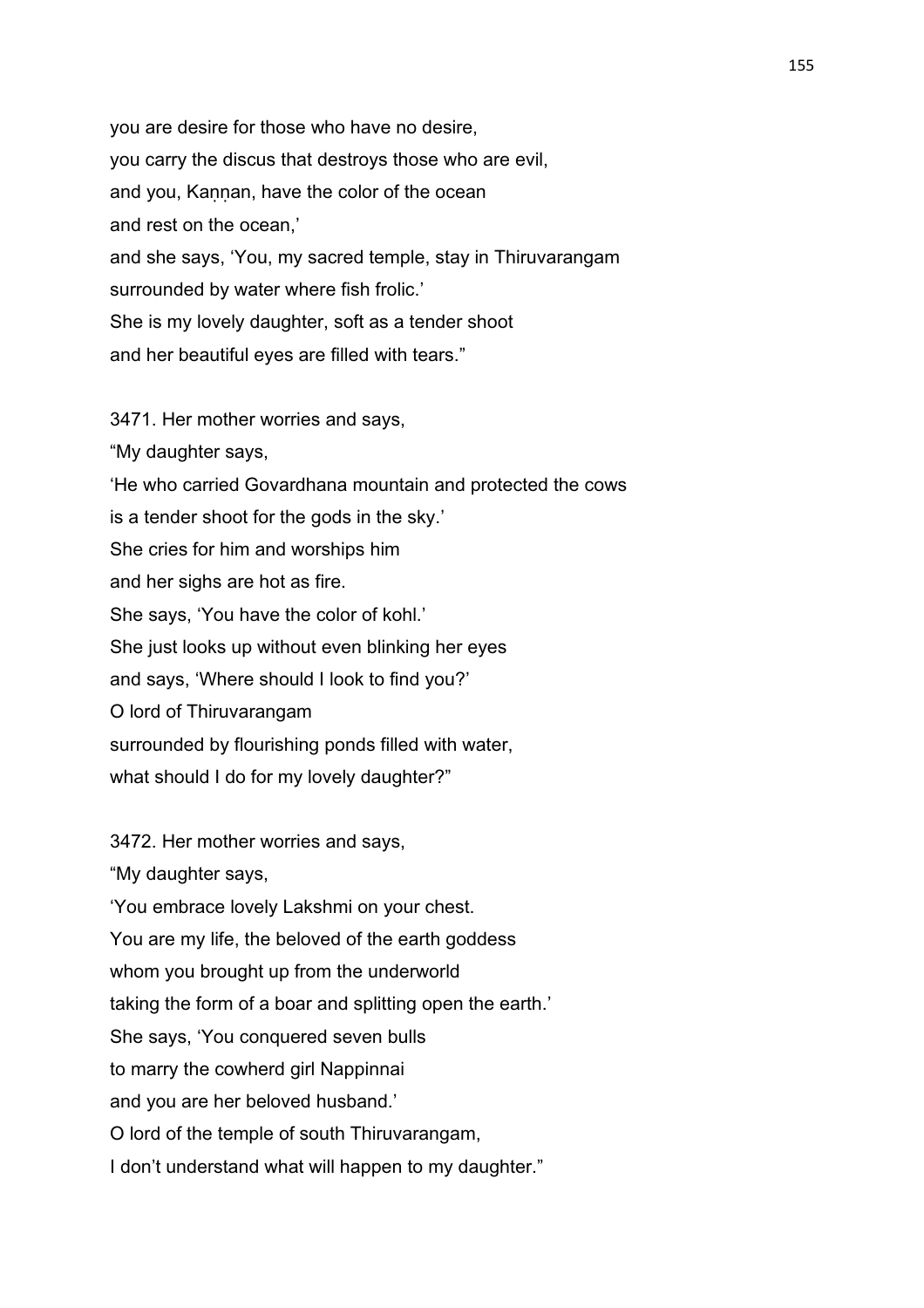3473. Her mother worries and says, "My daughter says, 'I don't see any end to my suffering. You are the ruler of all the three worlds, you are Shiva, whose matted hair is adorned with fragrant kondrai flowers, Nanmuhan and the lord of the beautiful the gods in the sky.' She says, 'You stay in flourishing Thiruvarangam.' She was not able to approach his feet but now she has reached the feet of the cloud-colored god."

3474. Sadagopan of Thirukuruhur on the bank of a river with abundant blue water surrounded by flourishing groves composed a garland of a thousand pāsurams on the feet of the cloud-colored god. If devotees learn these ten poems and recite them they will reach the blue sky with clouds and stay with the god in a flood of bliss.

3475. Her daughter says, "O mothers, the lotus-eyed god Kaṇṇan carrying a curved white conch and a discus entered my heart riding on Garuda. How can I describe how it was? The sound of the parrots, the divine sound of the Vedas, the loud noise of festivals and the sound of children's play never stop in Thiruppereyil. When will I go and reach that place where the god stays giving his grace like a flood."

3476. Her daughter says, "O my friends with dark, fragrant hair,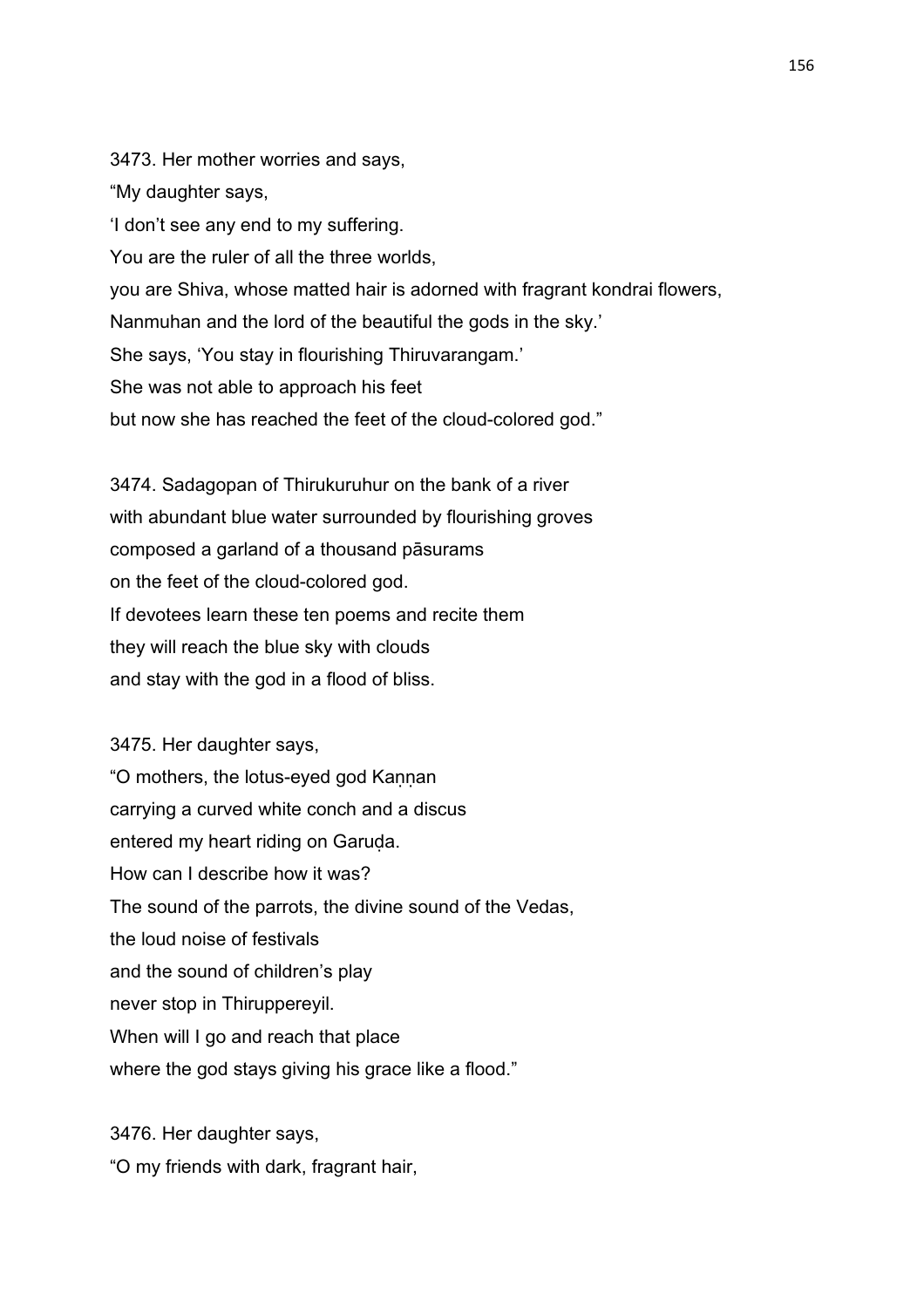O mothers, O people of the village, I cannot keep my heart with me. It has gone from me to Kannan and stays with him night and day, and I cannot bear being alone without my heart. He stays in southern Thiruppereyil filled with cool fields and blooming groves swarming with bees. My heart has fallen for the beauty of the sweet fruit-like mouth of the sapphire-colored lord of the gods in the sky."

3477. Her daughter says,

"O my friends, my heart rejoices! It has fallen for the beauty of the sweet fruit-like mouth, the long shining hair, the conch and discus and the lotus eyes of the one who stays in southern Thirupperur where festivals go on every day of every month. My heart has lost its modesty and chastity for our lord."

3478. Her daughter says,

"O mothers, my heart went to him to bring back the dark color that I lost, but it stays there with him. Who can I send to find out what has happened to it? The lord carrying the sounding conch in his hands stays in southern Thirupperiyil where the recitation the good Vedas spreads everywhere like the roaring sound of the ocean. I fell into his māyam. O mothers, what is the use of getting mad at me?"

## 3479. She says,

"O mothers, our lord Kaṇṇan grew angry at Sakatasuran when he came as a cart and kicked and destroyed him, he drank milk from the breasts of the devil Putana,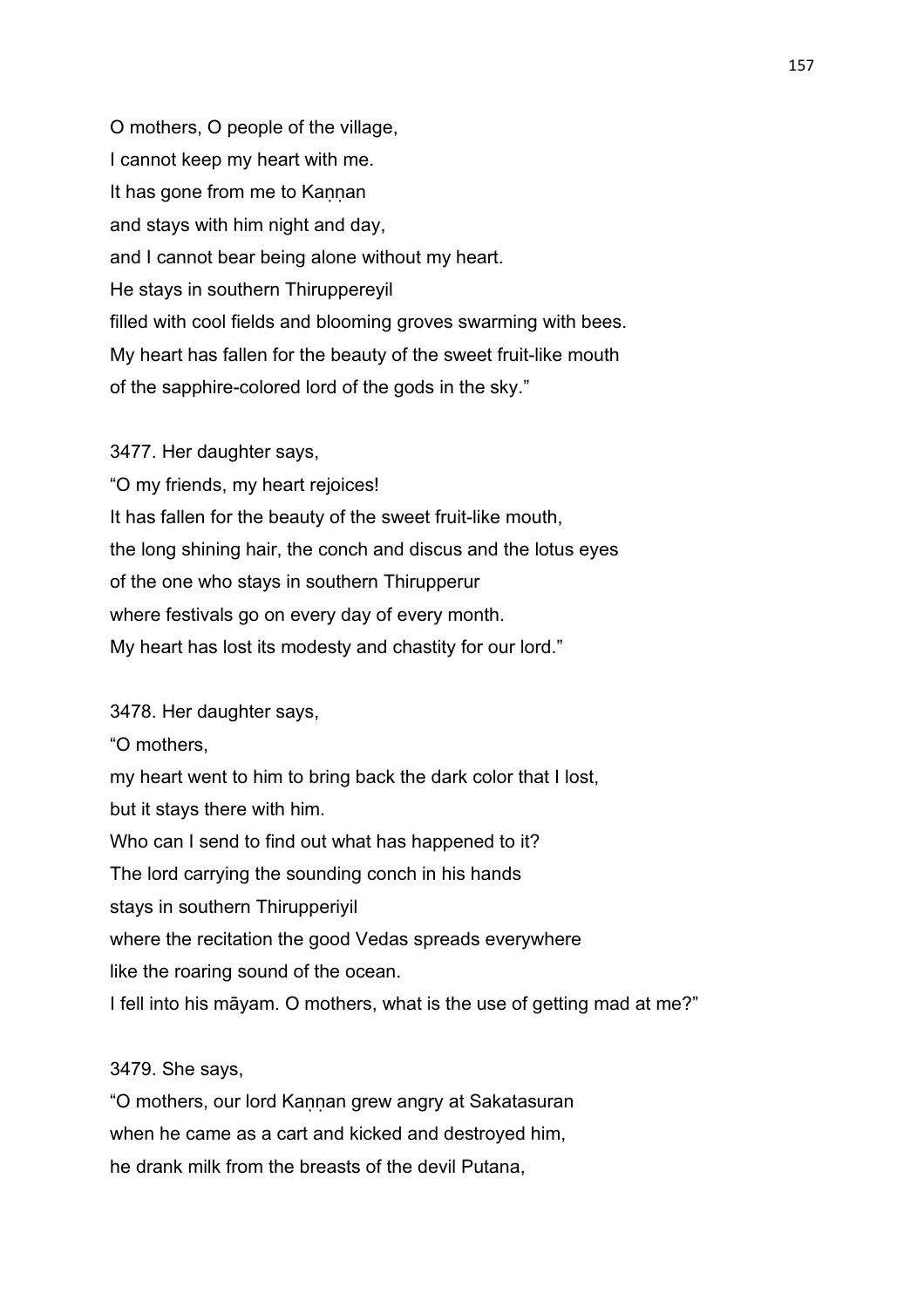went between the two Raksasas when they came as marudu trees and killed them, and he threw the Raksasa who came in the form of a calf onto the other Raksasa who had taken the form of a vilam tree and killed both. O mothers, I have lost my chastity to him. You are angry at me—what will you do? He stays in Thiruppereyil where sweet fruits ripen in the groves. Take me there and leave me. Don't wait."

3480. Her daughter says, " O mothers! My love is larger than the ocean. The dark cloud-colored god came to me but I couldn't catch him who was so dear with my hands. Don't wait too long. Take me to Thiruppereyil surrounded by water where the ruler of the world stays and the sound of the Vediyars reciting the four Vedas and performing sacrifices spreads without ceasing everywhere while paddy plants flourish waving in the wind."

3481. Her daughter says, "O friend, the lord of Thirupereyil who destroyed Lanka in the south surrounded by large forts and the ocean entered my heart but I haven't seen him for a long time now. O my friend, who is there to help me? No one is strong enough to call the god to my heart. How can I find anyone to do what I want? My heart thinks whatever it knows is the right thing."

3482. Her daughter says, "O friend, when people see me, they get together and gossip about the love I have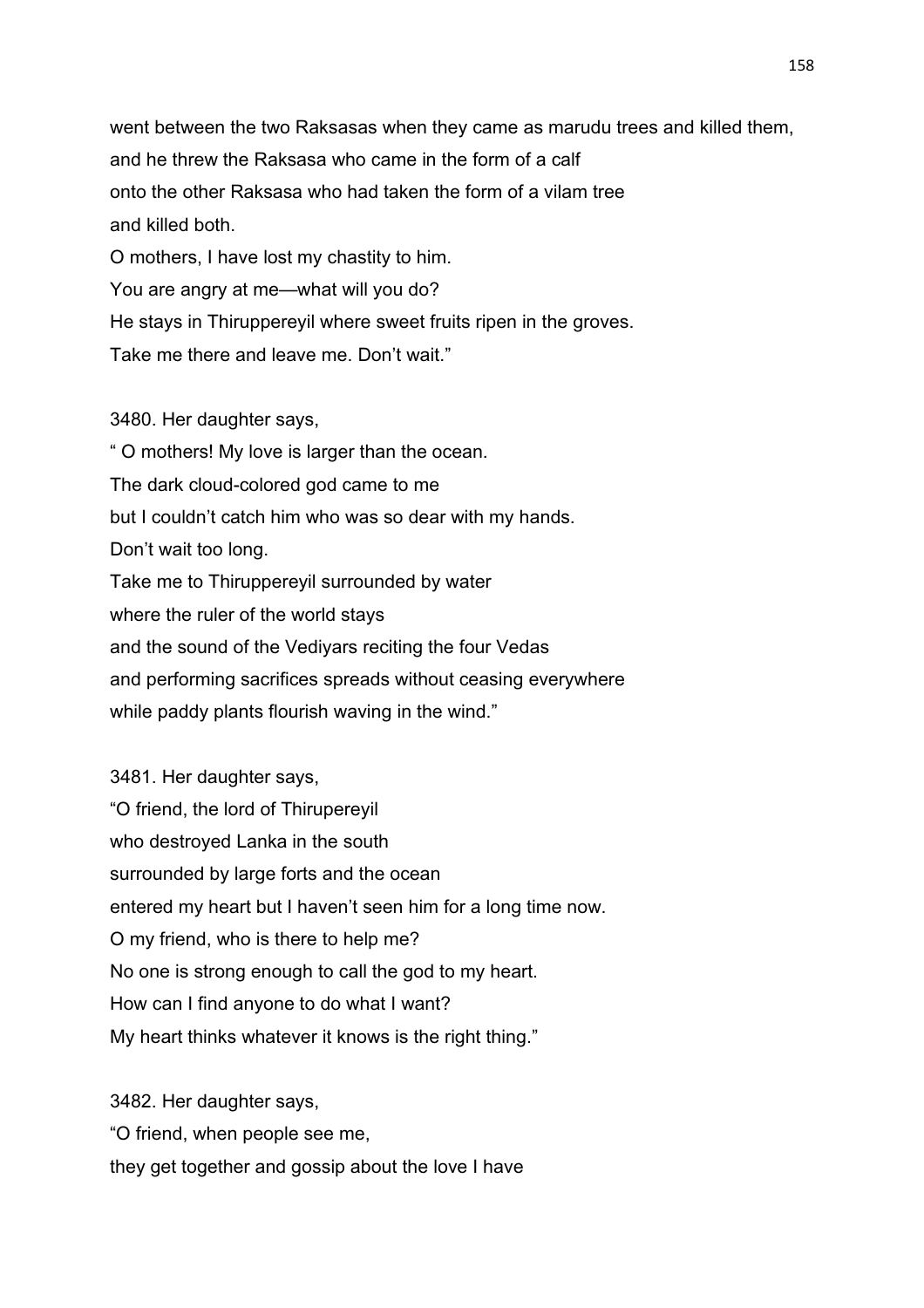for the dark ocean-colored lord. Why should I worry about their gossip? My love for him is larger than this world filled with sand and the seven oceans and the wide sky. I will go to southern Thirupereyil surrounded by the ocean with its clear waves."

3483. Her daughter says, "O friends, mothers, I will go there and stay don't try to convince me to stay here. Why do you want to stop me? My heart and my chastity don't want to stay here. He, the dark ocean-colored lord Kannan who swallowed the world surrounded by the dark ocean stays in wonderful southern Thiruppereyil filled with flourishing paddy fields plowed by farmers."

3484. Her daughter says,

" O friends, I will go to all towns and lands to find him, I am not ashamed at all. The god Makaraneḍumguzhaikkādar, the god on the earth for many eons, the Māyan who destroyed the Kauravas, the enemies of the Pāndavas, who has the color of a cloud and carries a matchless discus has taken my heart."

3485. Sadagopan of beautiful Thirukkuruhur composed a thousand anthadi pāsurams on Achudan, the ocean-colored god who protects the earth and has many names. forms and deeds in every eon. If devotees learn these ten poems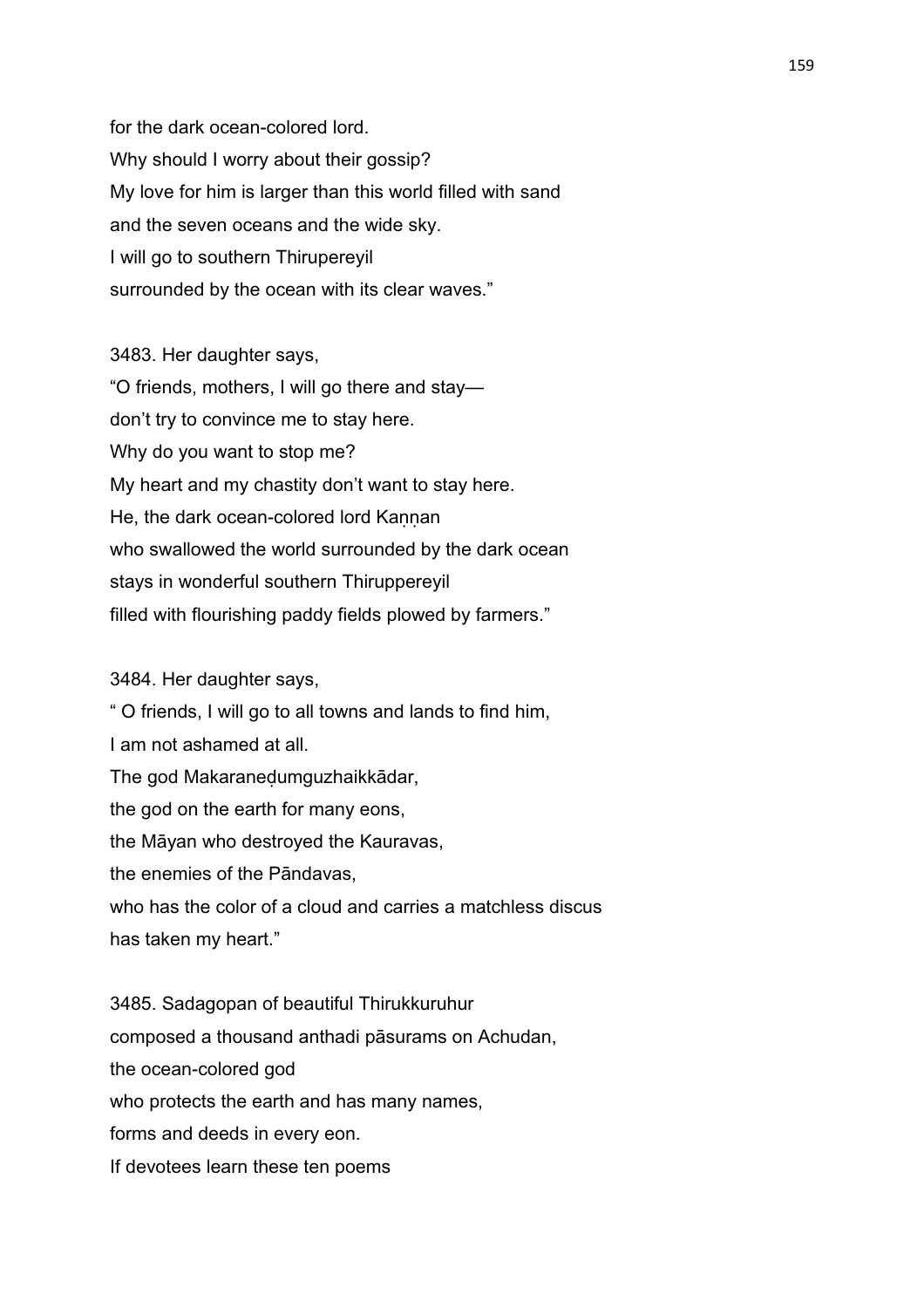that praise the god of Thiruppereyil who holds a discus in his hand they will become his slaves.

3486. When he took the form of Thirivikraman and measured the world, his discus, his conch, his bow, his club and sword all appeared and everyone praised him everywhere. Our father's head touched the sky and his feet touched the earth. This is the way the world and the eons appeared. CHECK

3487. At the time when our father churned the milky ocean to take the nectar, the sound of many rivers that are born in the mountains and fall down to the earth and the sound of the churning of the ocean with Mandara mountain and the loud sound of the snake Vasuki all spread everywhere.

3488. At the time our father took the form of a boar and split open the earth, the seven worlds stayed where they were without moving, the seven mountains stayed without shaking and the seven oceans did not rise and were still.

3489. When the world was ending our father swallowed the seven worlds, the oceans, the lands, the sky, the stars, fire, mountains, wind, moon and sun, protected them in his stomach, and when he spit them out everything in the world appeared again.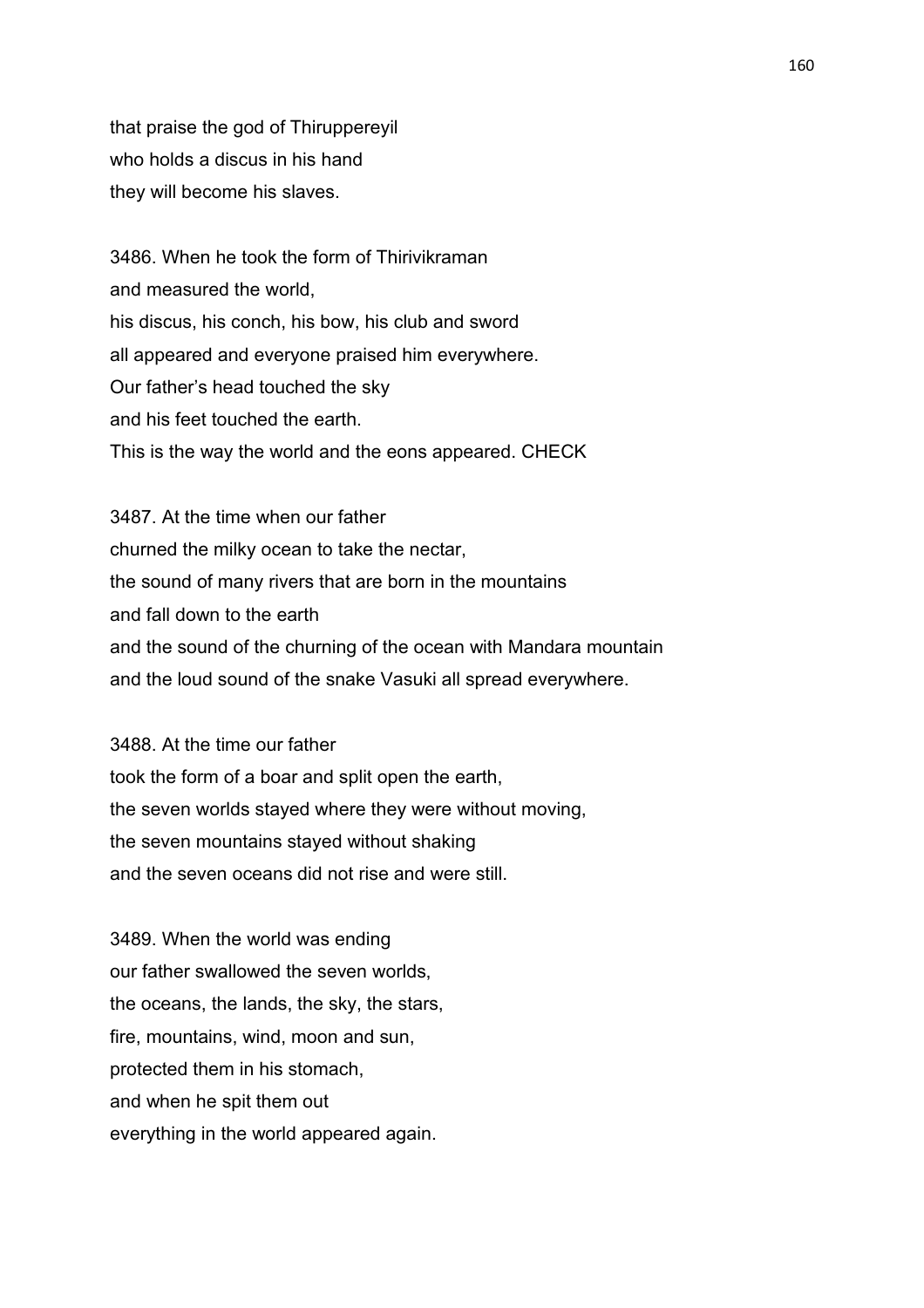3490. At the time when our father fought in the Bharatha war, the sound of the strong warriors being killed, the sound of the trembling of the army, and the sound of all the gods as they came to see what was happening spread all over the world.

3491. When our father took the form of a man-lion, and fought with Hiraṇyan and killed him the red blood that came from the Asuran's body looked like the red sky when the sun sets and the lord looked like a lion that came out of a mountain that had split apart.

3492. When our father fought in Lanka and killed the Raksasas, the arrows were piled up everywhere and a flood of blood flowed like a river or an ocean. The bodies of the hundreds of elephants that were killed piled up like a mountain.

3493. When Vānasuran who came to fight with the god lost the war and our father cut off his thousand strong arms, Murugan carrying a rooster flag, Agni, the god of fire and Shiva with an eye on his forehead who had come to help the Asuran and were all defeated in the battle.

3494. Our father created the earth, oceans, fire, wind, sky, mountains, sun, moon, rain, all creatures and things in the world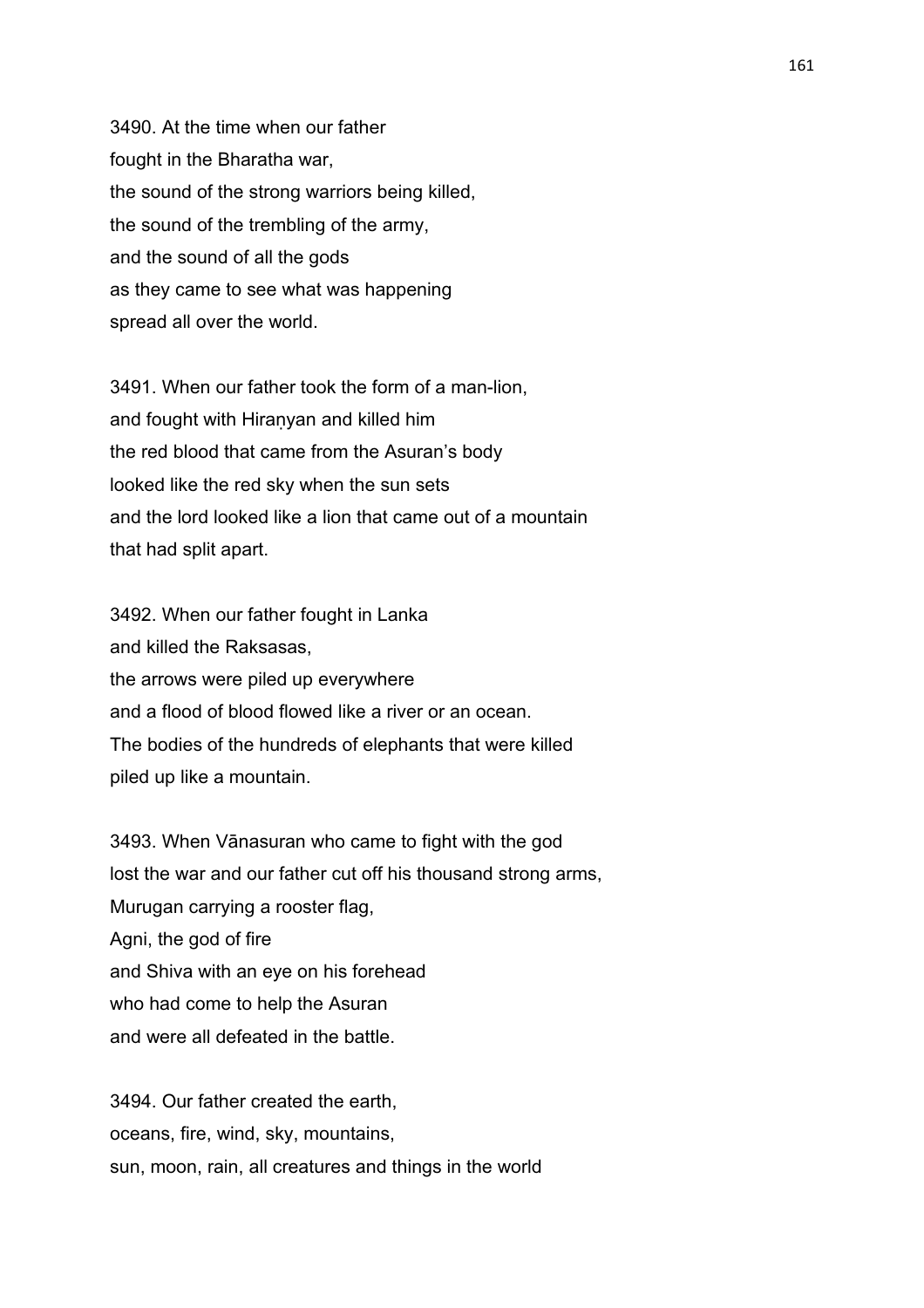and the gods in the sky. Everything in the world is only his creation.

3495. When there was a storm and the rain pounded down and the wind blew and the water in the springs increased and overflowed and the cattle that were grazing were terrified, our father carried Govardana mountain as an umbrella and protected the cows and they all hid under the mountain and were saved.

3496. Sadagopan, the devotee of our god, composed a thousand good pāsurams on our father, describing how the lord carried Govardhana mountain to protect the cows and cowherds. If devotees learn and recite these ten pāsurams they will be successful in all their endeavors.

3497. In this world that was created by Nānmuhan Rama gave his grace to everything, from the ants to the grass, and all the creatures and things in Ayodhya, that move and do not move. If the devotees want to learn the stories of the gods, will they learn any other story about them except Rama's?

3498. At the time when the Rakshasas afflicted the people of many lands, our lord was born on the earth, suffered for humankind, searched for the Rakshasas, destroyed them and saved the people and gave them back their lands. Could anyone become the devotee of any other god after hearing of his heroic deeds?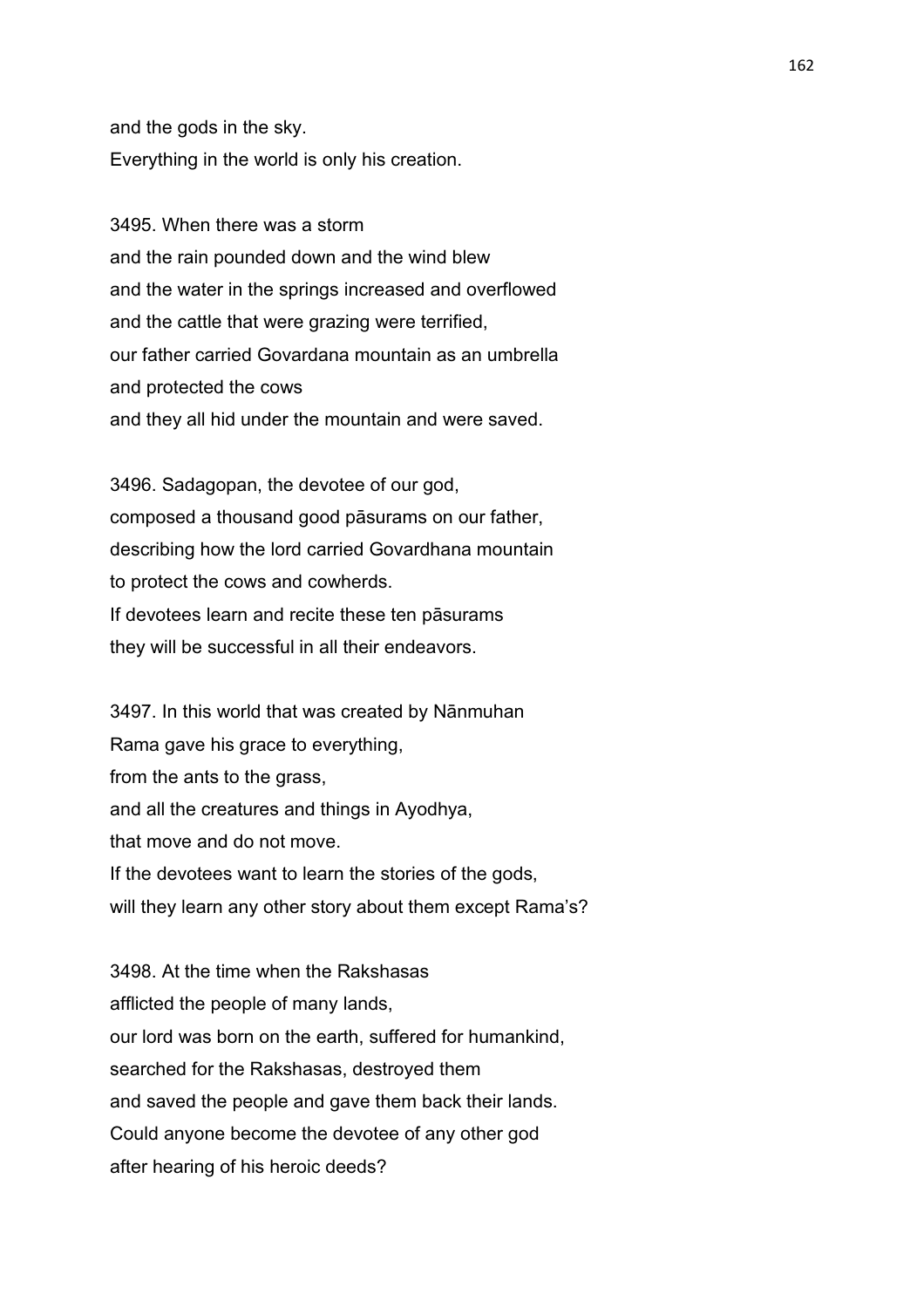3499. Kaṇṇan destroyed Sisupalan but gave his grace to that Asuran even though he had said many evil things about the lord that hurt the ears of listeners. When his devotees hear the compassion of the lord they will praise only him. If the people hear the story of Sisupalan and how he reached the feet of the lord through the god's compassion, they will not want to hear the fame of any gods other than our Kesavan.

3500. In ancient times before the eon when there was nothing, the god created the good waters and Nānmuhan, the creator of the creatures of the world. Wise men do not become the devotees of any gods but Kannan if they have learned how he created the ancient world when the eon began.

3501. At the time of pralaya

when the earth was submerged under the deep ocean, our god did not hesitate to take the form of a boar and bring the earth up from the underworld on one tusk. If anyone knows and understands this story of the boar, will he worship any god but the feet of the ankleted Māyan?

3502. Mahābali received abundant power because he was so generous to all, and he grew arrogant and afflicted the gods. When the gods went to the lord and asked for help the lord took the form of a dwarf and went to Mahābali, begged him for three feet of land, and measured the earth and the sky with his two feet, freeing the gods from the suffering Mahābali had given them.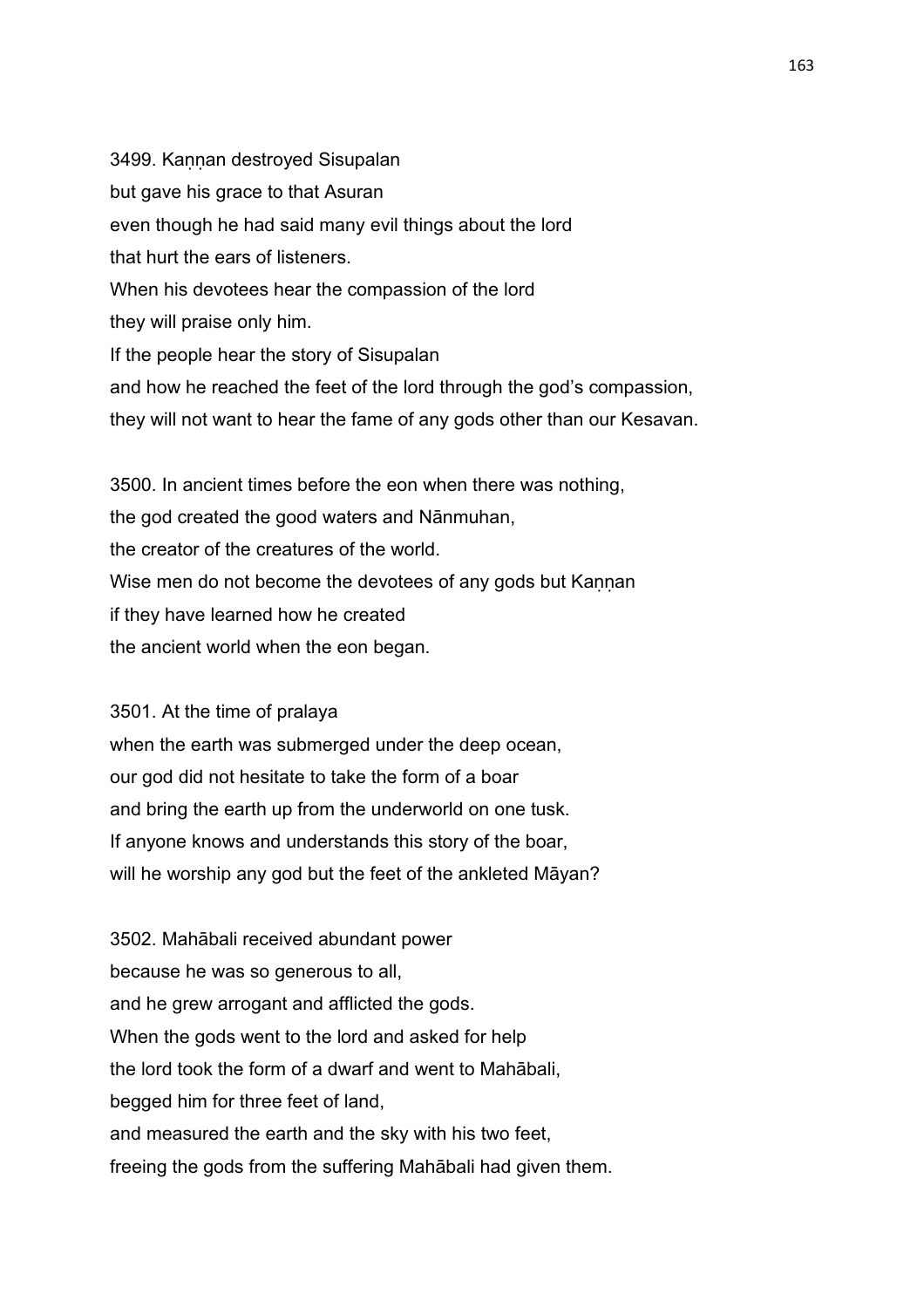If devotees hear and understand his play, how he extended his hands and begged for land from king Mahābali, they will not become the devotees of any god but Kesavan.

3503. When Shiva with matted hair promised Markandeyan who wore flower garlands swarming with bees that he would save him from Yama, he saved him as he had promised and took him to our god, and Kaṇṇan gave Markandeyan everlasting moksha. If devotees know and learn this story of Markandeya they will not become the devotees of any god except Kannan.

3504. When Hiraṇyan performed limitless tapas and received many boons and caused much distress to the gods with his power, our lord came as a strong man-lion to the earth and tore open the chest of the Raksasa Hiranyan. If devotees know the magical power of our lord, they will not wish to learn anything except the excellence of our precious Kannan.

3505. The whole country knows that when the hundred Kauravas took everything the Paṇḍavas had by gambling and cheating them, Kannan went as a charioteer for Arjuna and destroyed the Karuravas' army on the battlefield. If devotees know what happened in the Bharatha war, will they become the devotee of any god other than Māyavan, the god with magical power?

3506. He removes the troubles of birth, sickness, old age and death for his devotees and makes them join his feet and protects them. If devotees understand his compassion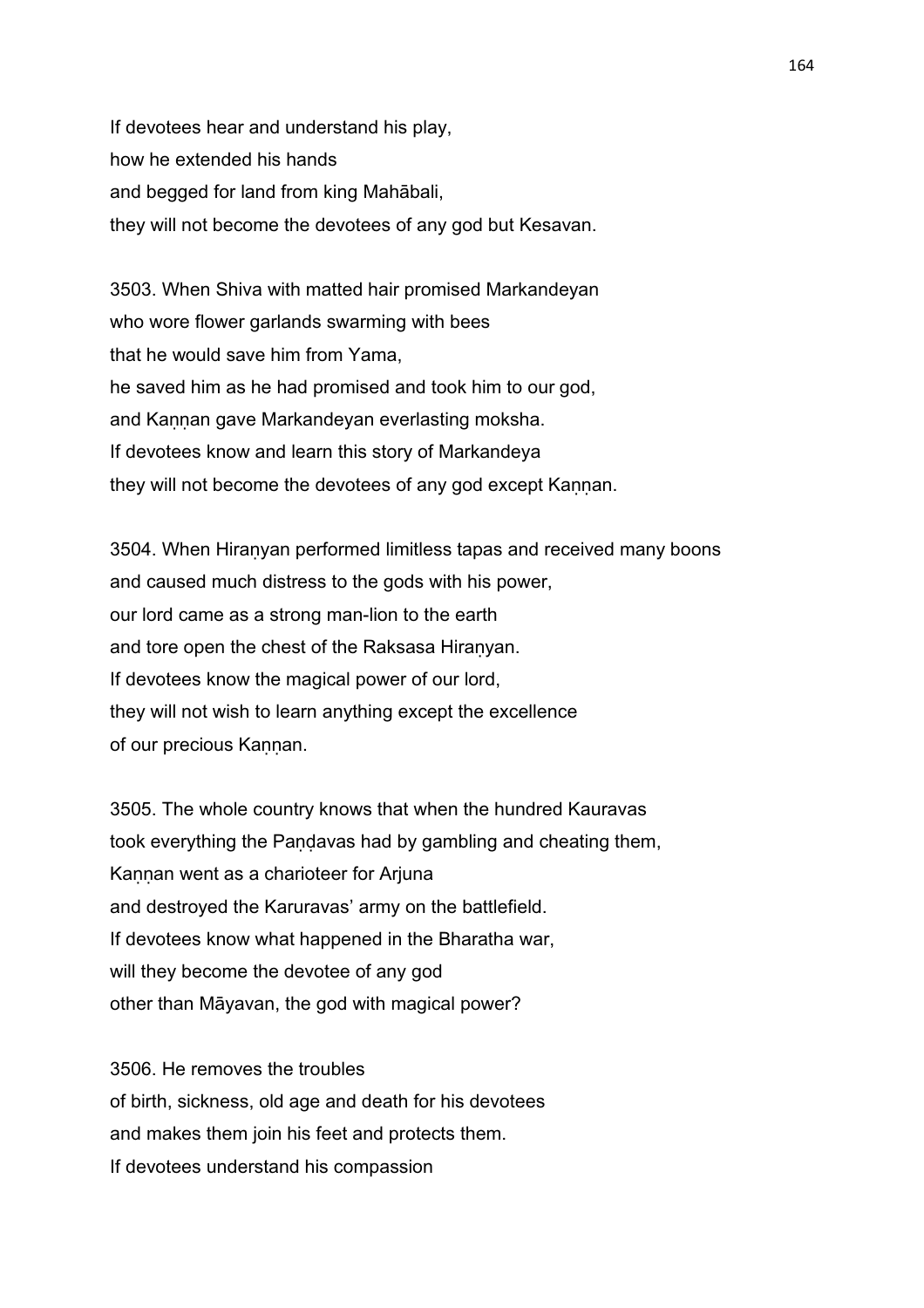will they become the slave of any other god than Māyavan?

3507. Sadagopan of southern Thirukkuruhur composed a thousand pure pāsurams on Kannan. If devotees believe that Kannan will surely give them moksha, he will give them the land of everlasting happiness, and if they learn and recite these ten pāsurams they will become devotees with faultless minds in all the three worlds.

3508. Are you Padmanābhan? Did you create the three worlds? Did you measure the world and the sky with your lotus feet as a dwarf? Are you the lotus-eyed Kannan? Are your hands as beautiful as lotuses? I am alone. When will I come and join you?

3509. You are our father who contain in your body the earth, water, fire, wind and sky that you have created — you are all of them. You are a dancer and you grazed the cows and protected them from the storm by carrying Govardhana mountain as an umbrella. Alas! When will I reach your divine feet that are praised by Shiva and Nānmuhan?

3510. You, the dancer with a cool thulasi garland and flowers in your hair who carried Govardhana mountain to protect the cows from the storm and who are Shiva wearing kondrai flowers in his matted hair and Nānmuhan the creator of the world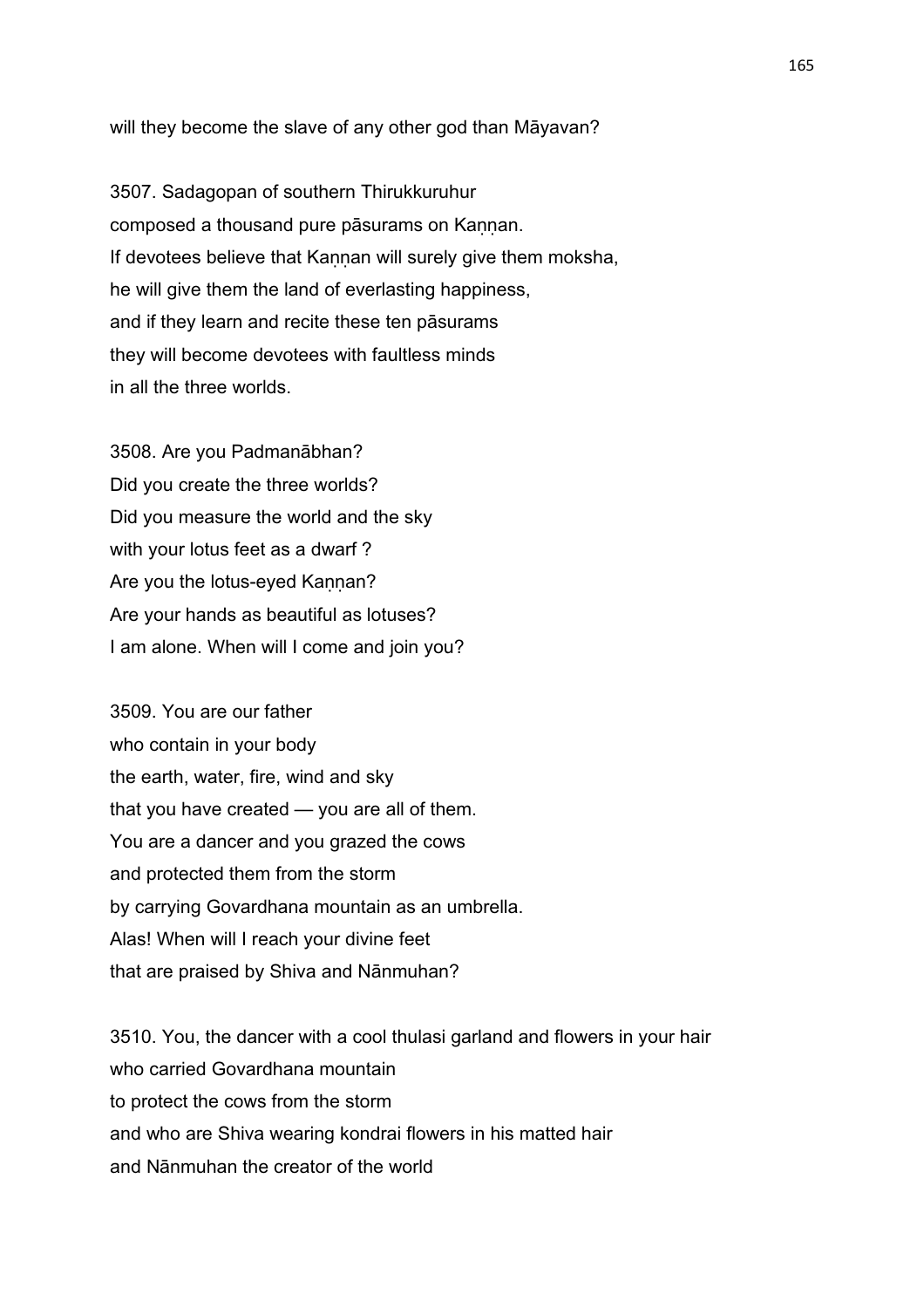came to me and became my dear life. When can I join you whose unlimited fame is praised by all.

3511. Where will I get to see you, the cowherd adorned with a cool blooming thulasi garland dripping with honey? You are the beautiful three worlds, the three-eyed highest Shiva and Nānmuhan, Indra with the heroic shining vajrayudam in his hand and the other gods in the sky.

3512. You are my mischievous cowherd, my dark diamond, the three worlds that were created by Nānmugan who stays on the lotus on your navel, a flood of light and my dear life. How can I find you in my heart and join you?

3513. I do not know how to reach the bright sapphire-colored lord who, with his shining feet, navel, hands, chest, eyes and mouth is as beautiful as a ruby as he stays with Lakshmi (with a dark diamond?) CHECK who sits on a blooming lotus on his divine chest wearing a red silk garment.

3514. On his navel is Nānmuhan, the beloved of the goddess of education and he is the lord of Indra who is the beloved of Indrani. Won't I see him, the ruler of the sky who split open the earth to bring back the earth goddess and burned the three forts and who keeps beautiful Lakshmi on his divine chest while his body contains Shiva who shares half of it with Girija the daughter of the Himalayas?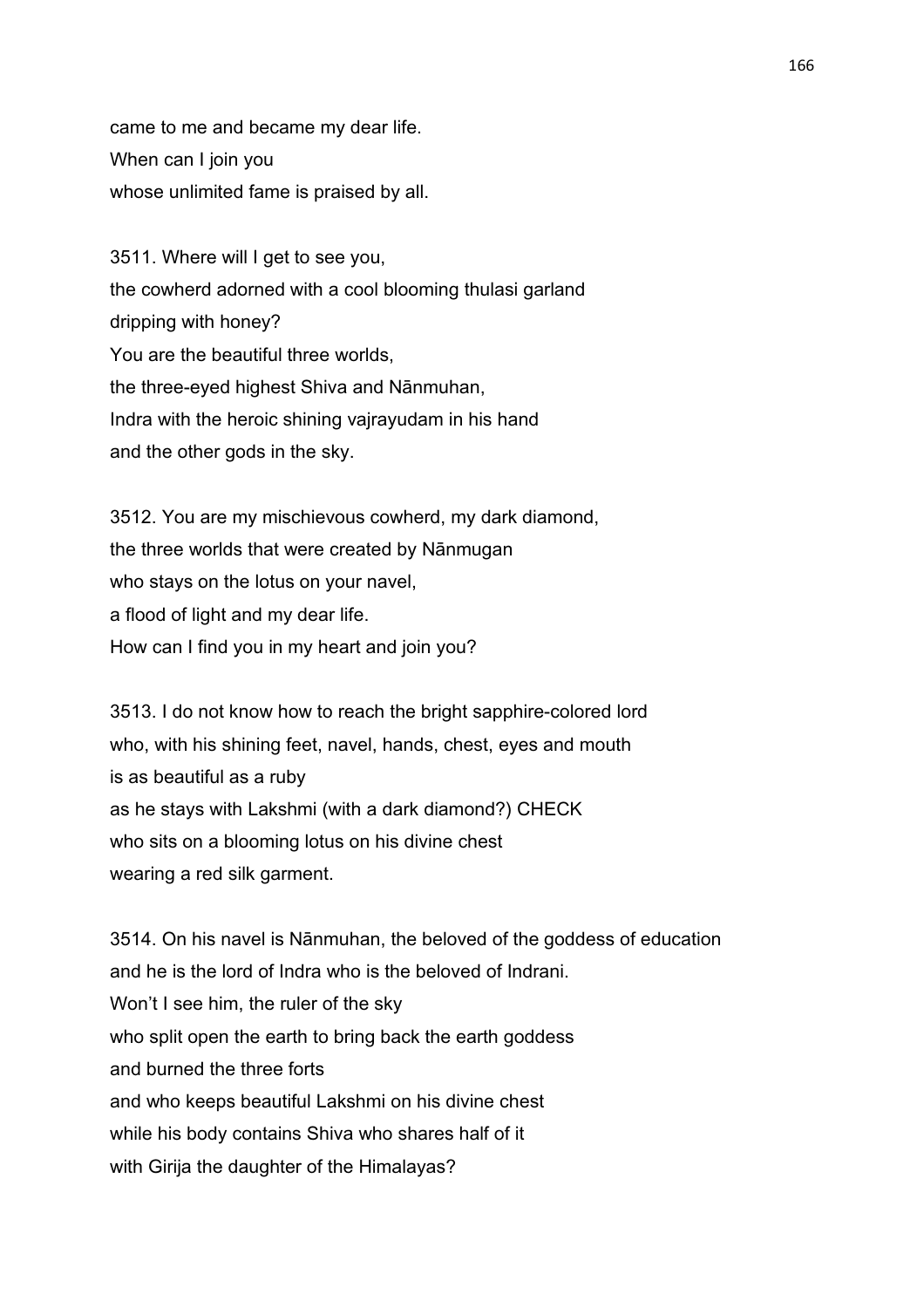3515. When he came to attack Lanka the Raksasas ran and hid in caves, looking like horses terrified at seeing a Yāli or like foxes that, seeing a lion, run screaming and hide. He flew on Garuda, fought and killed Māli and the other Raksasas so their bodies were piled up like hills. When will I see my lord?

3516. O heart, when can I see Rāma, the lion among the gods who destroyed the heroic lion-like Raksasa clan whose deeds were cruel and gave the kingdom of Lanka surrounded by the oceans to Rāvana's brother Vibhishana before going back to Ayodhya, ruling the kingdom many years and finally going to the illustrious heaven in the sky?

3517. The mighty Kannan who is the highest divine light will give us moksha in Vaikundam, hard to reach. Raised as young child in a family of cowherds where he did many magical deeds, he killed Kamsan, as cruel as Yama, and fought with the terrible Kaurava army to help the five Pāndavas

3518. Saḍagopan composed a thousand pāsurams on the god with a discus who took the form of a lion and split open the body of the Asuran Hiranyan. If devotees learn these ten pāsurams and recite them they will be in heaven where beautiful women fan them and sing "Pallāṇḍu!"

3519. Her daughter says, "Are his two eyes Yamas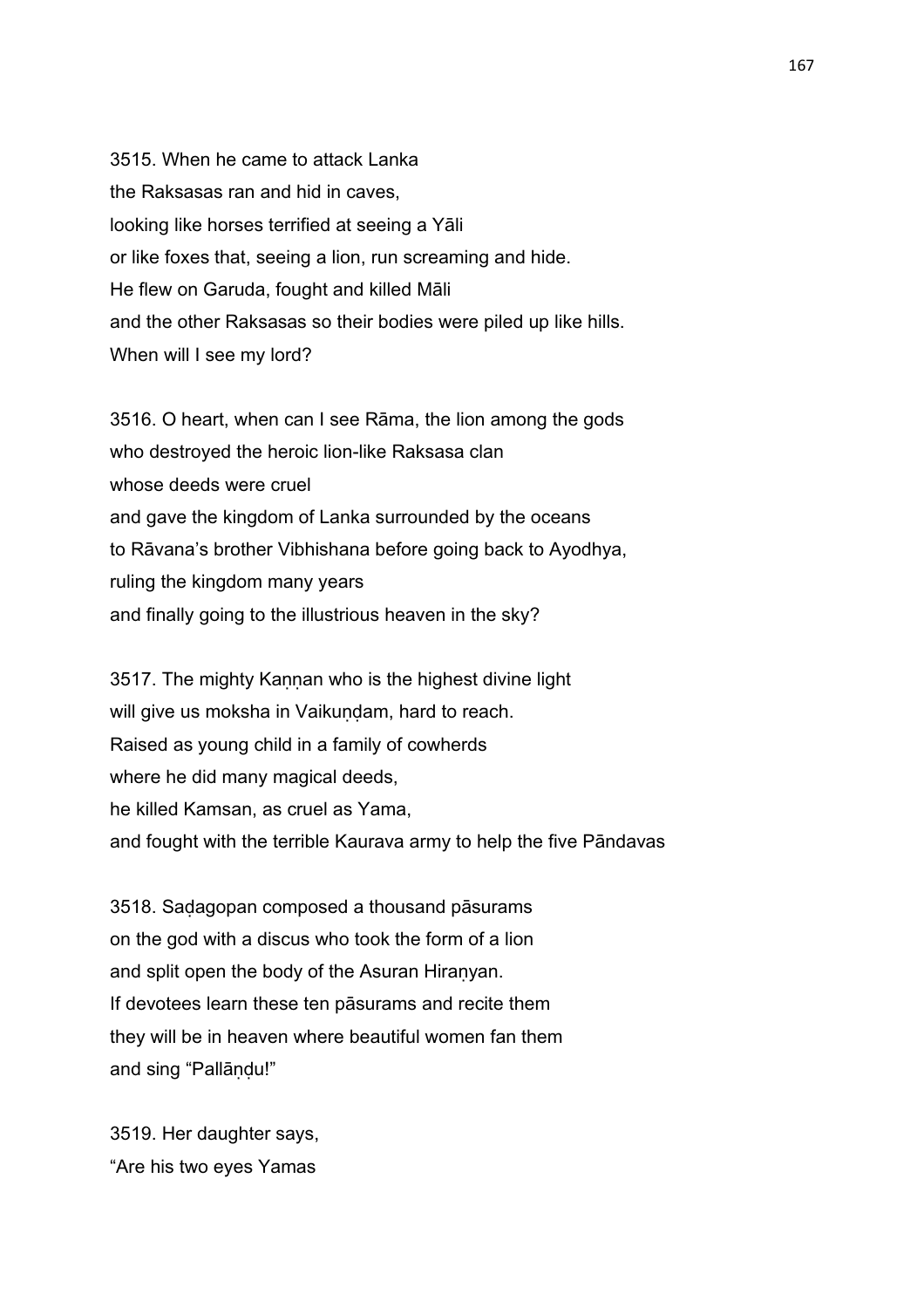that have come to take away the life of me, a poor women? I don't know. Or are they the divine eyes of the lord Kaṇṇan who carries a shining discus? I don't know. See, two things come and appear like fresh blooming lotuses before me. O my friends, mothers, what will I do? I suffer."

3520. Her daughter says, "O mothers, what is the use of blaming me and scolding me? You just make me worry more. The divine nose of Kannan who ate so much butter entered my soul and shines like a bright light, but I'm not sure whether it is really his nose or a tall Karpaga creeper or a tender shoot."

3521. Her daughter says, "Are his lips as red as a kovvai fruit? Are they lovely round coral stones? Have I done too much bad karma? I don't know. The mouth sweet as a thondai fruit of the blue cloud-colored god appears everywhere in front of me and threatens my dear life."

3522. Her daughter says, "Are the eyebrows of the lord two blue bent bows that take away the precious lives of lovely girls? Or are they the sugarcane bows of famous, everlasting Kama, the god of love? The eyebrows of the lord, the dear father of Kama, come to me and burn my precious heart and body."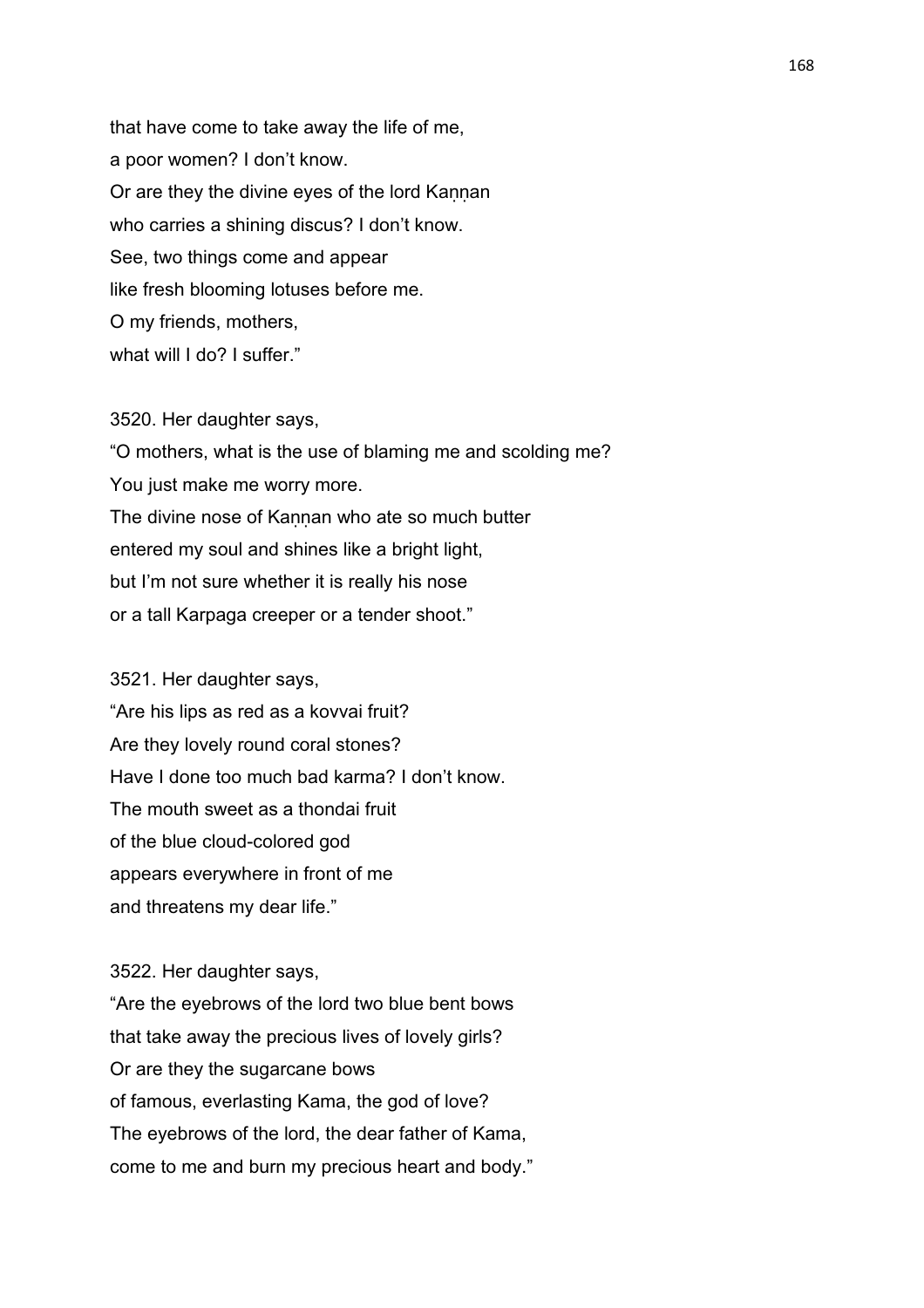3523. Her daughter says,

"Is the smile of the lord shining white lightning in the red sky? Are his teeth beautiful pearls that take away my life? I do not know.

The smile of the lord who carried the Govardhana hills kills me. O mothers! I don't know where I can go to survive."

3524. Her daughter says,

"See, the divine ears of the lord rests on a snake bed, adorned with beautiful earrings, ask, 'What place is safe for the innocent girls who love the god, and what place is safe for the Asurans and the Raksasas from the god who is their enemy?' Those tender shoot-like ears burn me without stopping."

3525. Her daughter says,

"O mother, see,

I don't know any way to show you how I suffer from love.

Is the white moon that rises every day

poison for those who love someone?

The divine forehead of the lord

who has four beautiful strong arms

takes away my life.

Surely I have done bad karma."

3526. Her daughter says, "Is the round circle of his faultless shining face a fresh-petaled lotus with a vine inside it, along with a coral, a bow, cool beautiful pearls, tender shoots and the cool crescent moon in the sky? It comes before me and kills me. I have done bad karma."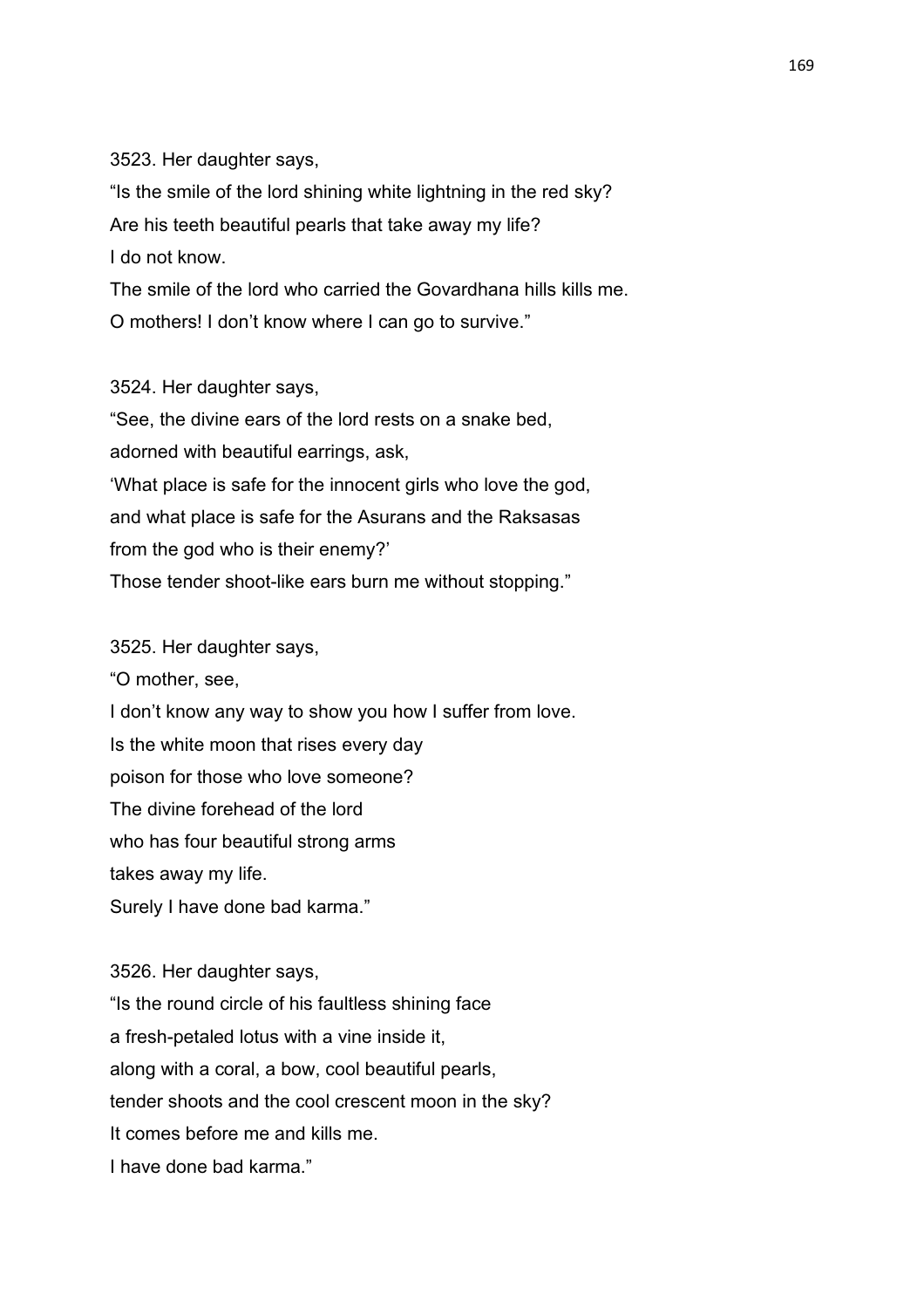## 3527. Her daughter says,

"O mothers, is his hair a bundle of black threads, with luxurious curls parting the darkness with its stars? The beautiful sound of the flute of Maayan adorned with a fresh cool thulasi garland comes spreading fragrance and steals my dear life. You don't understand my trouble, you just stand there and scold me."

3528. Her daughter says, "He enters my yard holding his hands together, and circles around me. My heart has fallen in love with the bright crown of the dark shining diamond-colored lord that spreads its light in all the three worlds. O mothers, what do you want me to do?"

3529. Saḍagopan of Thirukkuruhur composed a thousand poems on the dark-colored Kannan whom even Nānmuhan, Shiva and Indra cannot see. If devotees learn and recite these ten pāsurams they will go to the sky and stay with the everlasting gods and will never die.

3530. You are Māyan, Vāmanan and Madhusudhanan, and even though you are fire, water, land, sky and the wind, our mother, father, our children and all other things in the world, you are yourself different than all of them. Look—is this fair? What kind of justice is this? Give us your grace.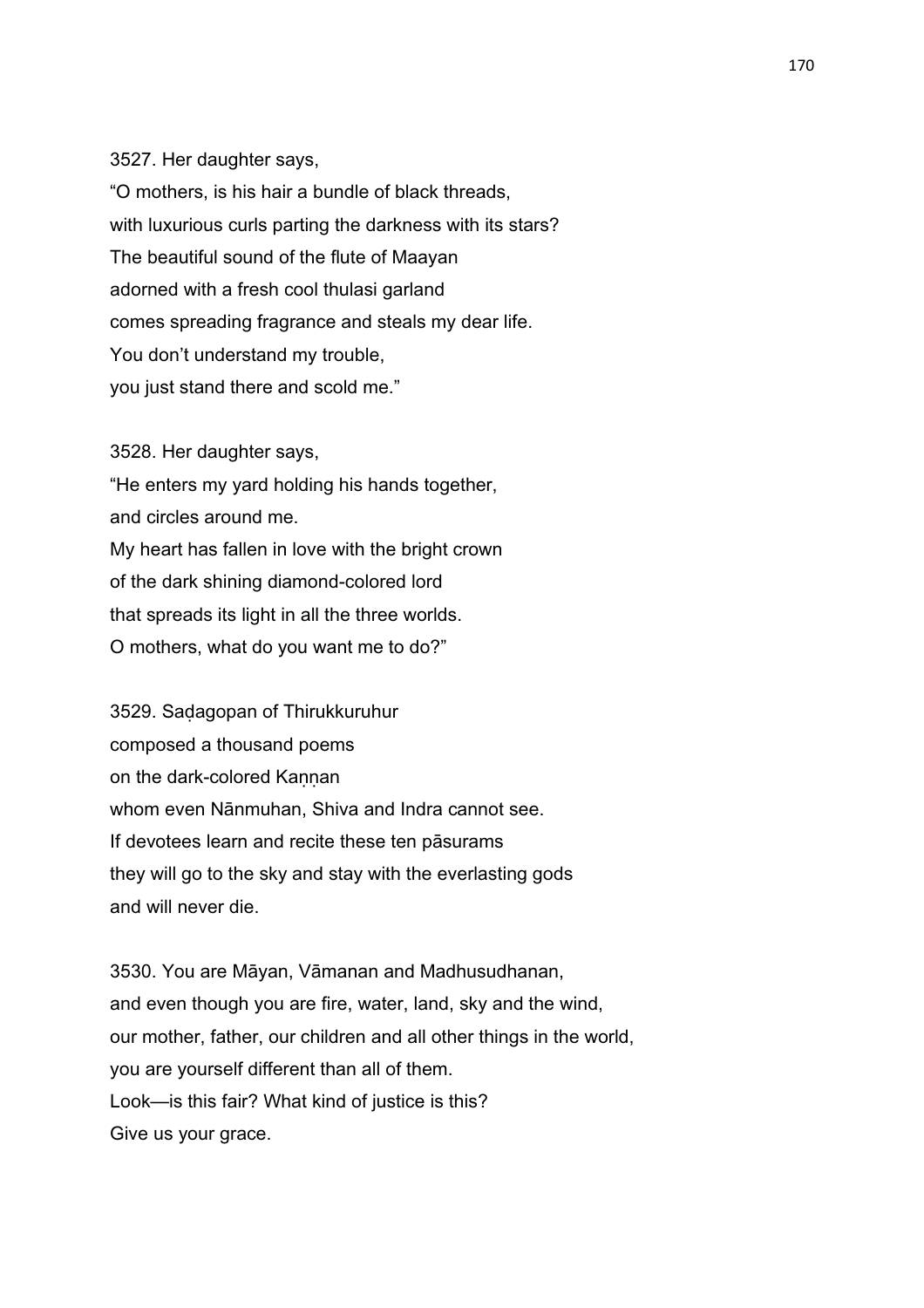3531. O lord Achuda adorned with a cool blooming thulasi garland, is it not a wonder that you are the moon, sun, bright day, night, pouring rain, fame and disgrace and the cruel strong Yama? Give us your grace.

3532. You are all the yugas and, carrying a divine discus, you drove the beautiful chariot in the Bharatha war. Even though you are everything that is in the world, and you make all things function and make all things have the same nature, you are clever and also make them different. What kind of similarities and differences are these? Give us your grace.

3533. O lord Kannan with eyes as beautiful as lotuses that drip honey who rest on a snake bed on the large watery ocean in a yogic trance, you are what is and what is not and things that move and things and that do not. What kind of tricks are these? Give me your grace.

3534.O Mayava, give me your grace so I may leave all desires and be only your devotee. You who wear fragrant flowers and a fresh thulasi garland in your hair cause me to be born in this world with a body and life and keep me here with your māyam. What are these tricks?

3435. You who took the form of a dwarf, confuse us by being weariness and wakefulness, fire and cold, wonders and victories, karma and its results.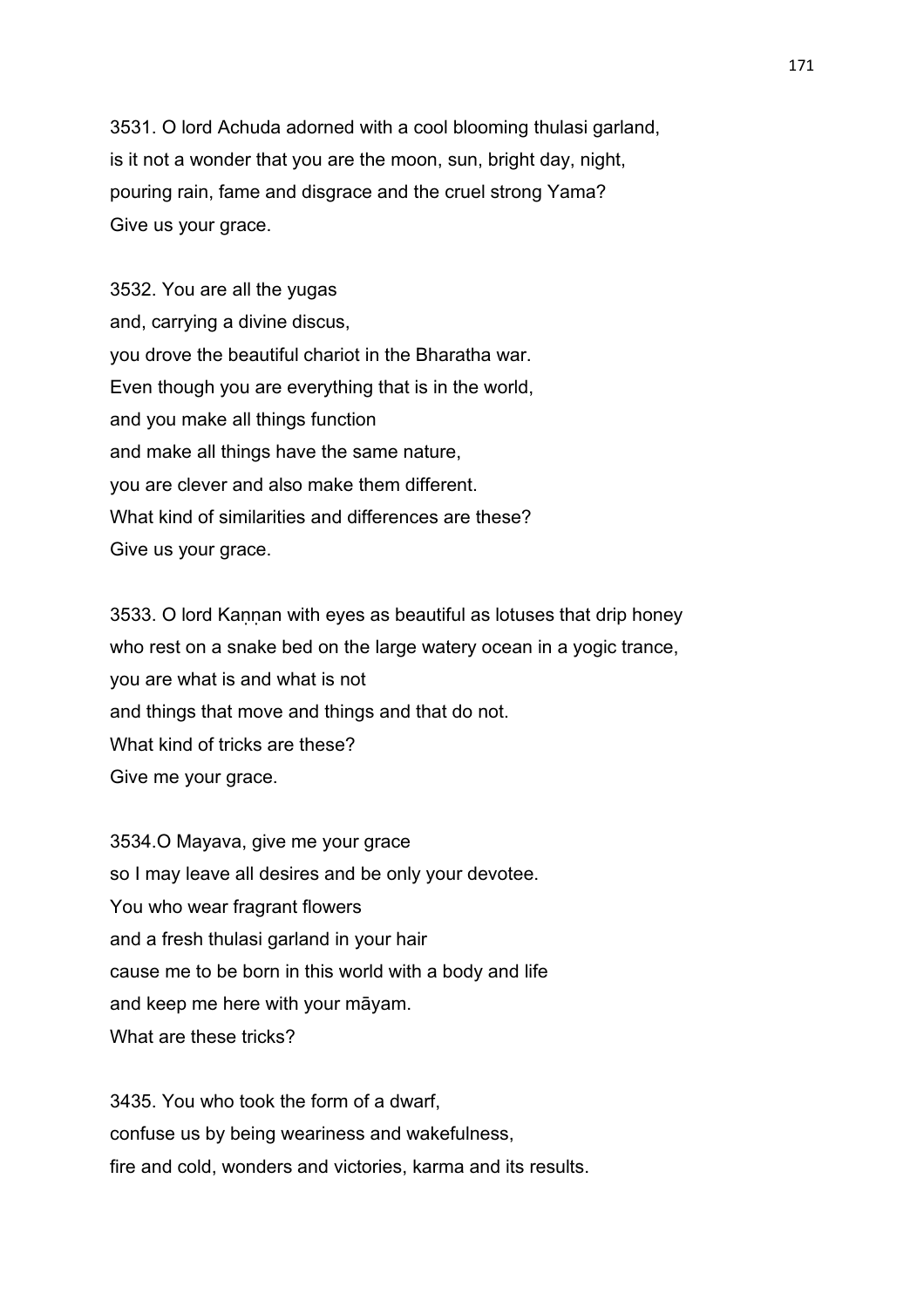Why do you give us all this confusion? Give me the knowledge of knowing you.

3536. O Kannan with long shining hair, you are the source of the desires that make us sad, the body that we suffer with the passions that we have, and past, present, and future. Is this all your play? Give us your grace.

3537. O Kannan, our ruler, you play many games but what do you gain from them? No one knows who you are. You created all the three worlds and everything in them and you are both in them and outside them. What is this nature of yours?

3538. O my Kaṇṇan, what is your nature? Where are you? You are all parts of us, our hands and legs, taste, sight, feeling, sound and smell. If we want to know all the things that you are they are so tiny there is no limit to them.

3539. The ancient, excellent sastras describe your good nature there is nothing better than they to describe who are form and formlessness. and wear a thulasi garland with alli flowers on your chest. O Achuda, if any sastras describe the nature of any other god the nature they describe is only yours.

3540. Saḍagopan of Thirukuruhur composed a thousand beautiful Tamil pāsurams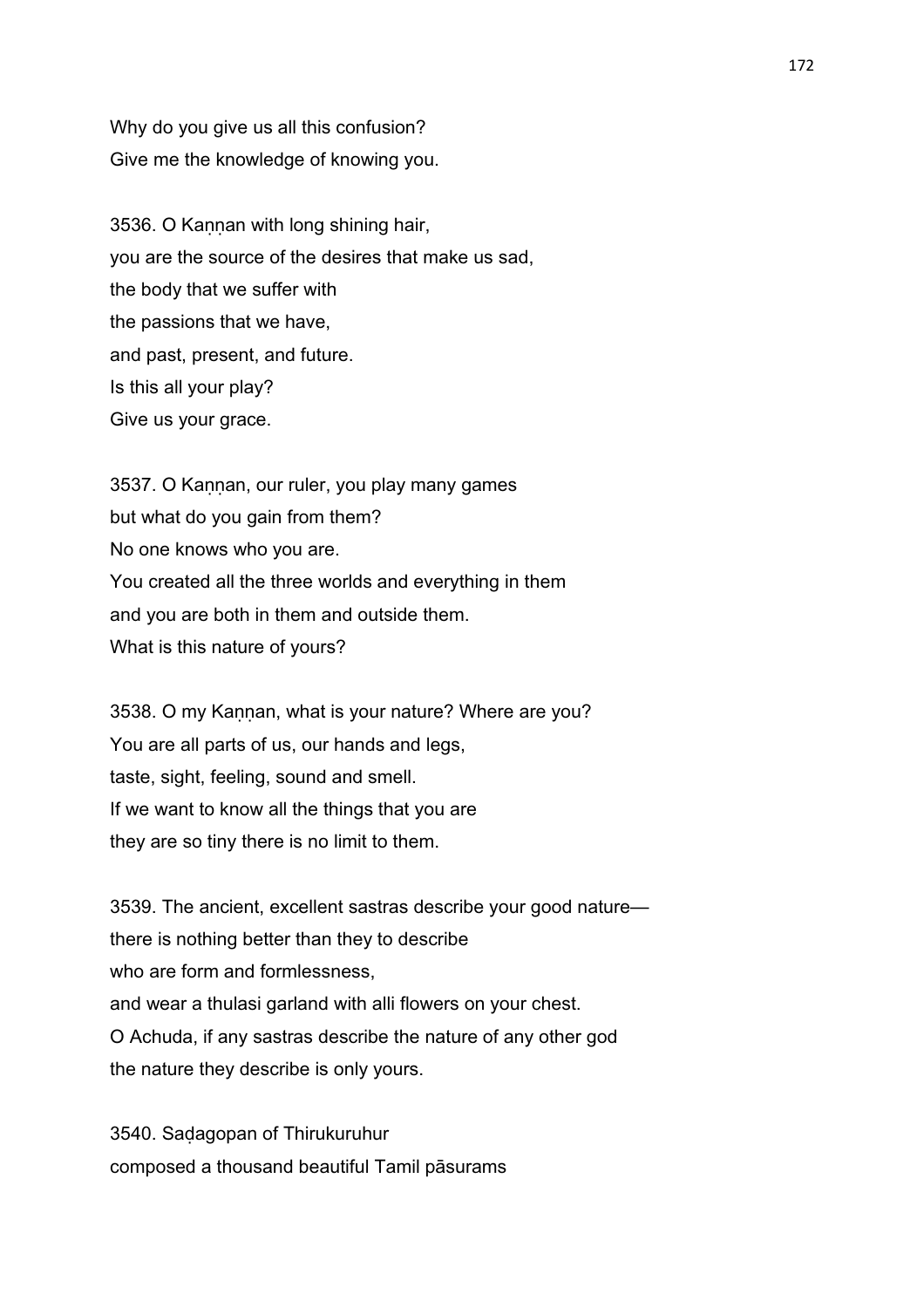on the lord whose nature no one knows. If devotees learn and recite beautifully these ten Tamil pāsurams on the nature of the lord they will be always his dear devotees.

3541. He took me as his devotee forever, and after he had made me his, he made me compose sweet Tamil pāsurams praising him, the ancient lord, the shining light. What can I say to worship him?

3542. What should I say? The Māyan, the first among the three gods and my sweet life made me compose poems with words that were really his words. He made me famous because all people think that I composed these poems, but all the words I say are his.

3543. Thinking I am a good poet, he entered my tongue and made me compose these sweet pāsurams for his faultless devotees. He himself composed them, praising himself through my poems. He is my father. How could I forget him?

3544. He himself composed faultless poems about himself through me. Though I have done many things too wicked to describe, he himself is me and I know he saved me giving me his grace and making me a good poet. How could I forget my father?

3545. The highest lord understood that I, a low one, have no ability to compose sweet poems.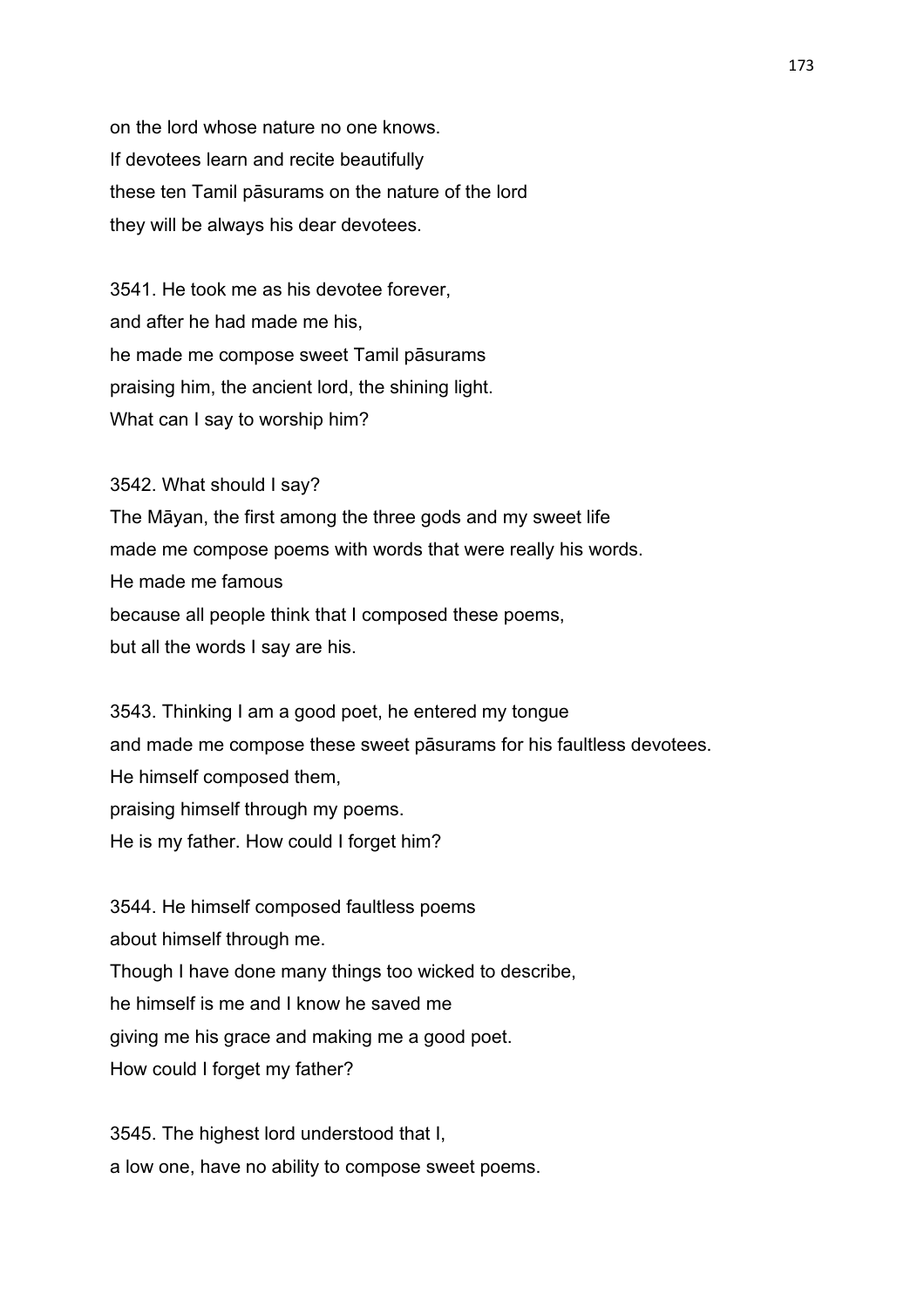He joined me with himself, and composed wonderful poems that are praised by the whole world.

3546. The divine lord of Vaikuntam does not compose sweet poems himself on himself. He came to me lovingly and made me compose poems about him, singing beautiful poems on himself through me.

3547. The lord of Vaikuntam destroyed my bad karma and made me a good person. He made me compose sweet poems that describe him as the lord of Vaikuntam and praise him. My mind will not be satisfied even if I praise him forever in sweet poems.

3548. I am not fit to compose poems on him who carries a discus in his beautiful hands. but he joined me with himself and gave me the ability to compose sweet poems about him. Even if someone puts together the world, sky and water and praises the lord, it is not sufficient for the fame of the lord.

3549. He accepted me as his devotee and gave me his grace to compose many sweet pāsurams on him and did not forget me. Even if I praise his past, present and future virtue and enjoy it, it is not enough to praise him truly. How can I repay him for his help?

3550. Even if I wanted to give him my life for the things he has done for me it would not be enough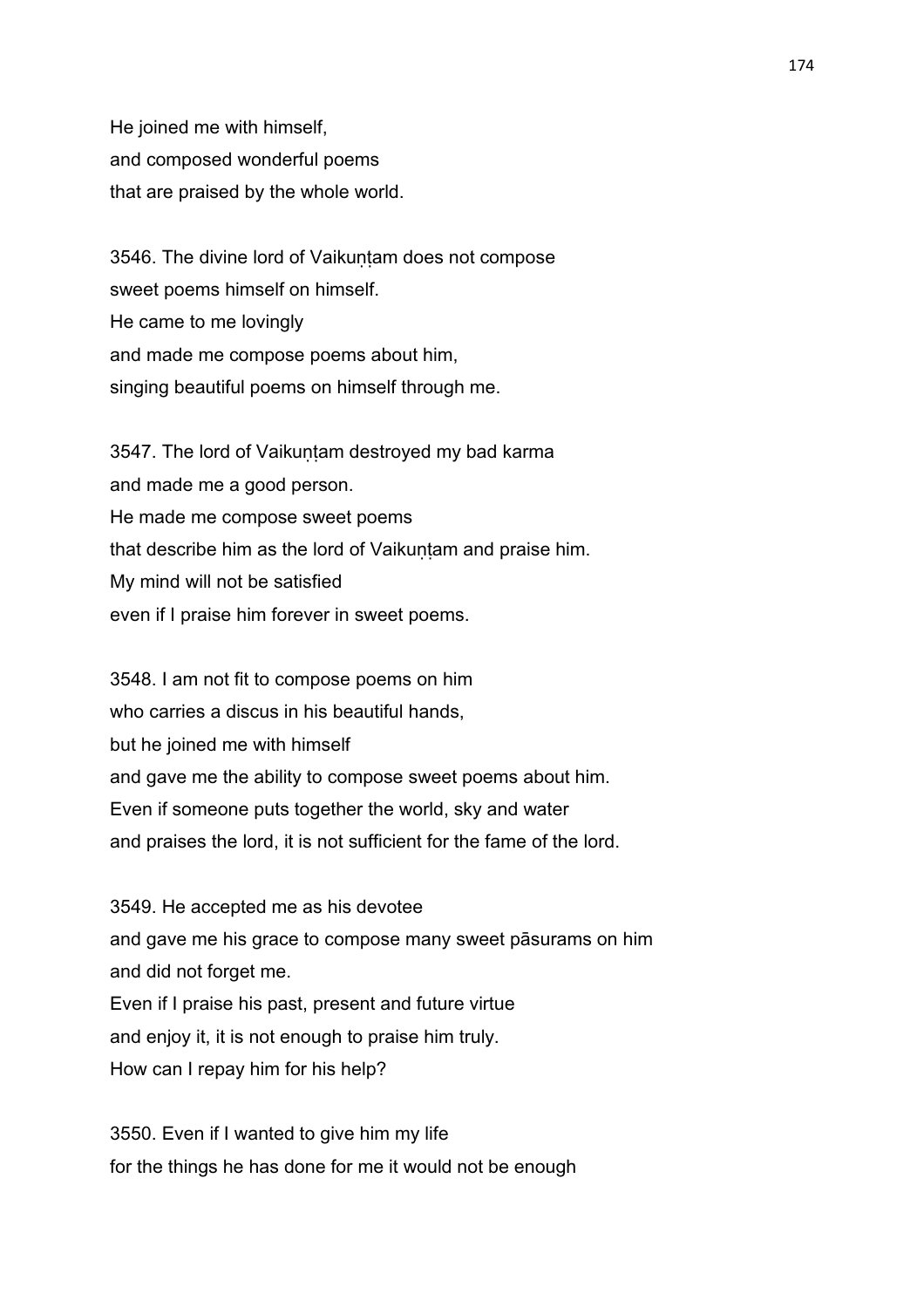because he who composed sweet pāsurams on himself through me created me and my life is his. I do not have anything to give to my father in return in this world or in the sky for the things that he has done for me.

3551. Sadagopan of flourishing Thirukkuruhur who knows that there is no place where the lord does not exist and that he is omnipresent composed a thousand pāsurams on the lord. Wherever devotees stay, however they recite these ten poems, they will obtain the joy of reaching the god.

3552. When will the day come when I can go to Thiruvāṛanviḷai surrounded with beautiful groves and circle around the hill and worship him, where the lord stays happily with Lakshmi, seated on a beautiful lotus, ruling this world while both give happiness to all?

3553. The lord who, taking the form of a divine dwarf, measured the wide world and the sky with his two feet stays in Thiruvāranvilai surrounded by tall walls and filled with palaces where shining flags fly and touch the sky. When will the time come that I can go there with fragrant water and sprinkle it and circle the hill and worship him folding my hands?

3554. Will I be able to worship him every day, going to Thiruvāṛanviḷai where Govindan, Madhusudhanan, the man-lion stays riding on Garudan, surrounded with tall groves where Vediyars recite the four famous Vedas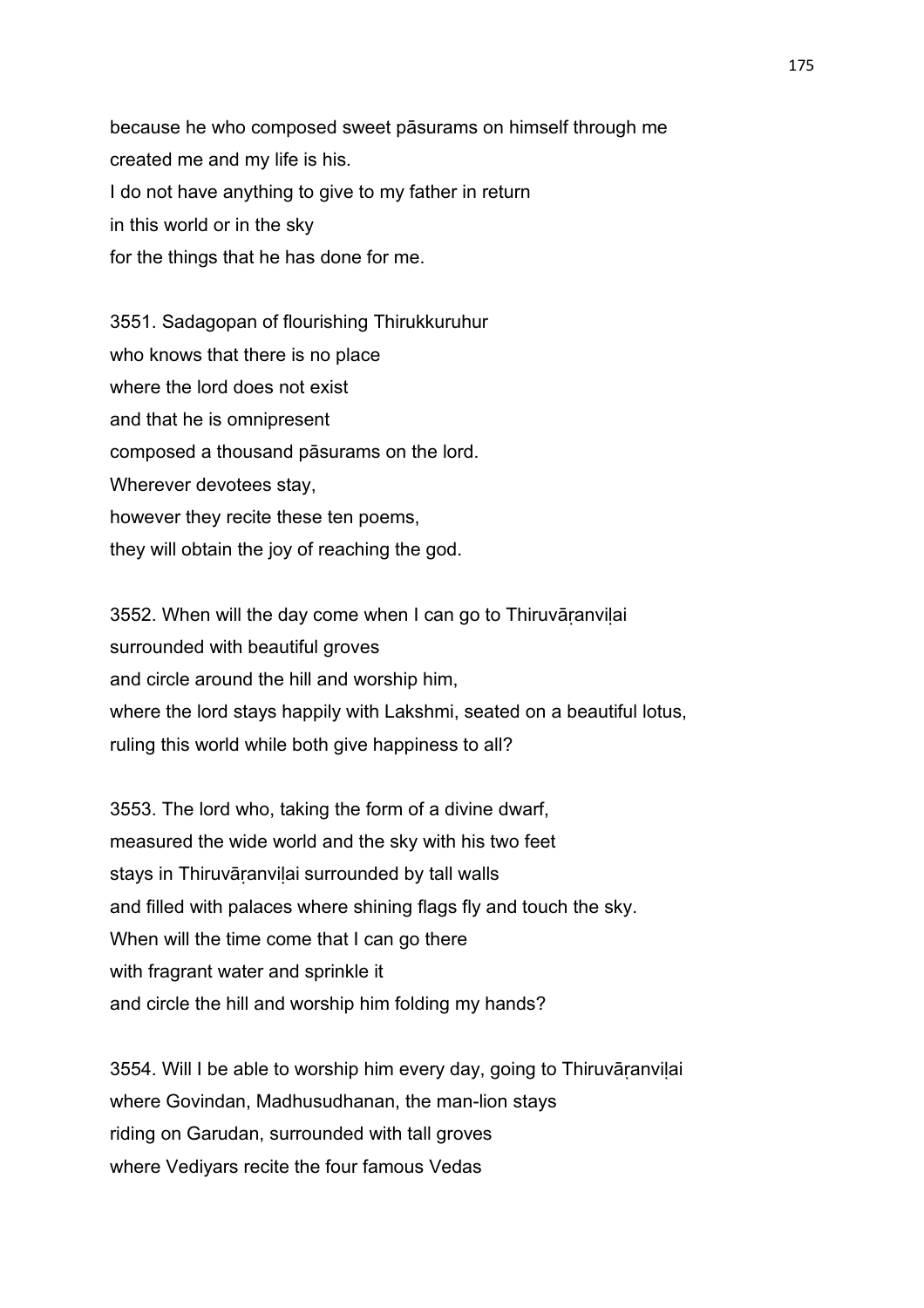and six Upanishads and perform sacrifices.

3555. Will I be able to go and worship his lotus feet every day just as I worship in my heart here the famous Kannapirān, the sapphire-colored god of all the three worlds, who was born in northern Madura and stays in Thiruvāṛanviḷai surrounded by sugarcane and good paddy lands?

3556. My father who rests on a snake bed and gives his grace to many devotees, stays in Thiruvāranvilai surrounded by tall walls and high palaces studded with jewels and flowers. If I keep his lotus-like feet in my heart always, worship him and sing his fame that spreads in all the worlds, all my karma will be destroyed and go away.

3557. I worship the lord who fought with Sisupalan, and brought Rukmani, embracing her lovely round arms, the god of beautiful Thiruvāṛanvilai who is in my heart all days and all times. O devotees, if you praise his fame, so abundantly praised by the world, all your bad karma will go away.

3558. When Neḍumāl, Kaṇṇan, the king of the gods in the sky, went to the kingdom of Vānan, fought a cruel war with the Asuran and cut off his thousand arms, three-eyed Shiva and his son Kārthikeya came to help Vānan but they retreated and ran from the battlefield. There is no other refuge than the feet of the god of flourishing Thiruvāṛanviḷai surrounded by groves blooming with flowers.

3559. When the elephant Gajendra stood on the bank of the pond,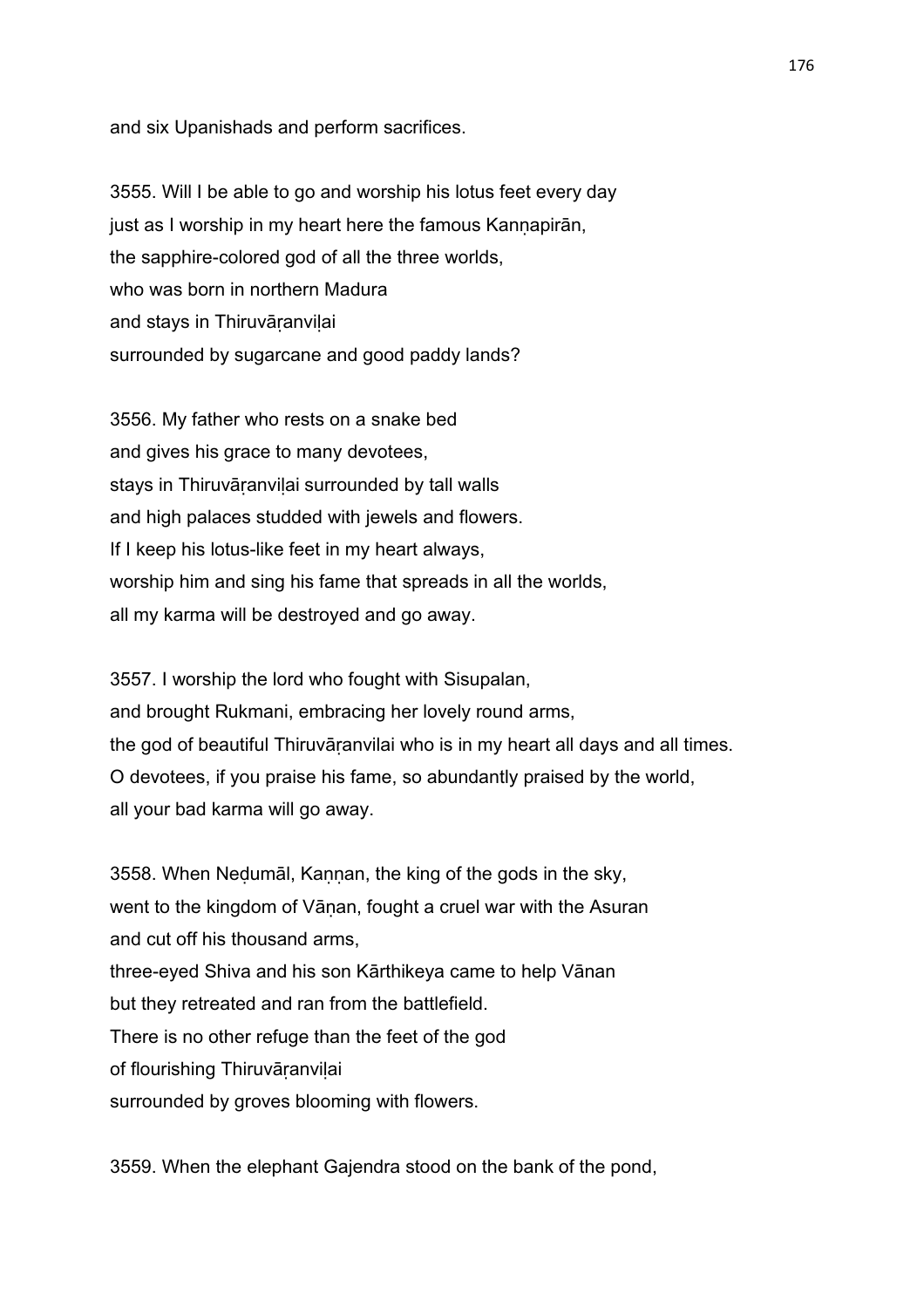worshiped his divine ankleted feet and called him saying, "There is no refuge for me but you," the lord went there, saved him from the crocodile and removed his affliction. He stays majestically in Thiruvāranvilai surrounded by flourishing groves. If you go there and circle the hill the bad karma that troubles your mind will go away.

3560. Even if my bad karma is removed and I am able to go to heaven I will only want to go to Thiruvaṛanviḷai surrounded with groves where all the devotees come and worship him with their tongues, hearts and all their actions. My heart suffers not knowing when I will be able to go, circle the hill there and worship him.

3561. The god of the gods knows that a person's heart does not leave the thoughts it has, and there is nothing magical that one cannot achieve if he always thinks of that one thing. There is nothing that I cannot achieve after I give myself to the god of Thiruvāranvilai where the gods come to the earth and praise him with their minds and deeds.

3562. Saḍagopan from the flourishing southern Thirukkuruhur, giving his mind to the Theerthan and thinking that there is no other refuge except his feet, composed a thousand pāsurams with a pure mind on him. Even the gods worship the devotees who learn and recite these ten poems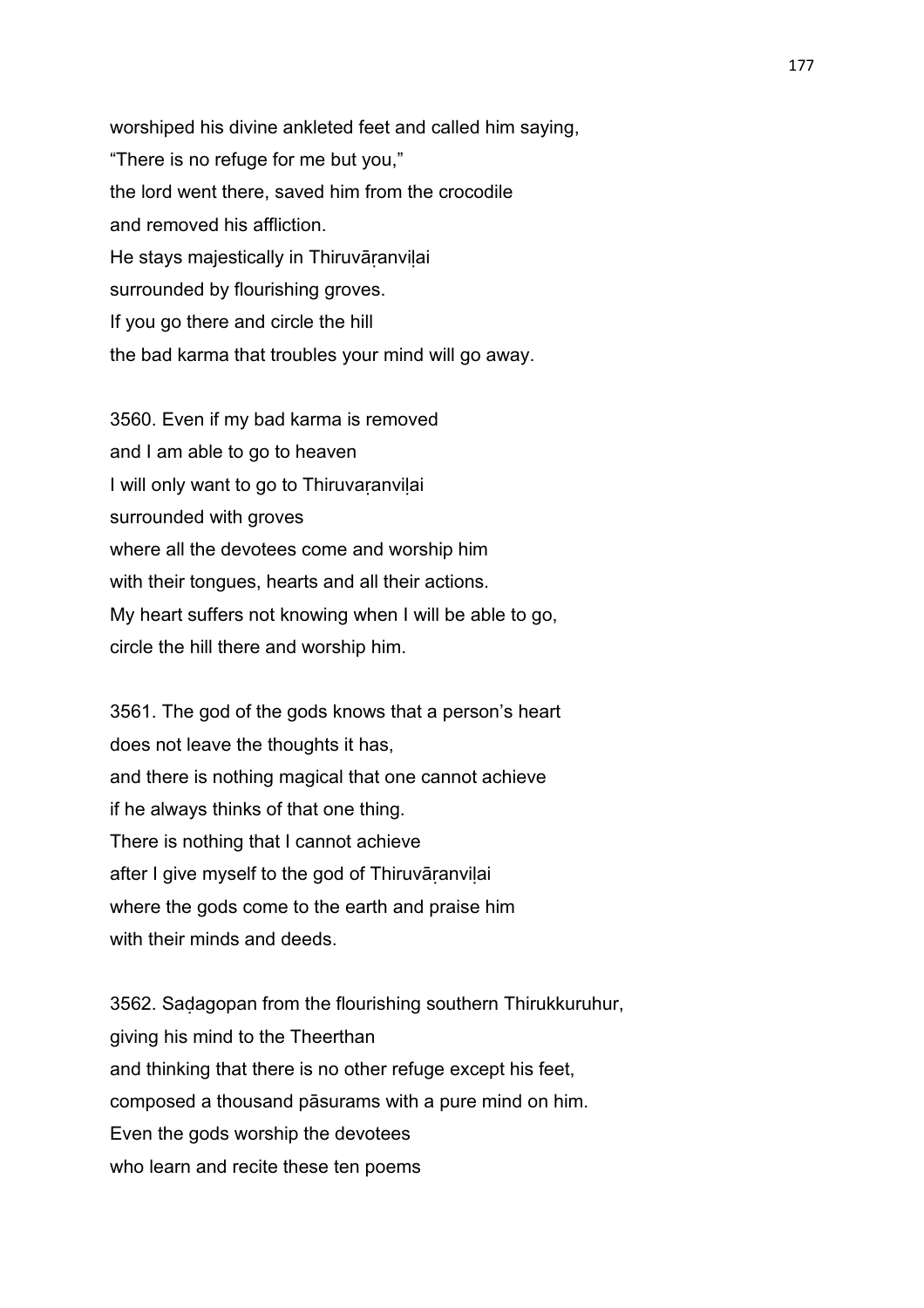and tell their dear wives about them.

3563. O lord, shining jewel, with lotus eyes that kill me and a coral mouth that shines, you are my life, and you are the sweet nectar that you, my father, churned and took from the milky ocean roaring with waves. The divine Lakshmi and other goddesses obey you and serve you and your form rules all the three worlds which depend on you. I am your slave and I have done bad karma. Give me your grace—I long to see you.

3564. I have done bad karma. My eyes fill with tears, I worry and say, "Come and give me your grace so that I can see you!" and I prattle on saying only your names. O Kannan, I am the slave of you who are the fruit of the Karpaga tree, nectar for those who worship you, the generous lord who took the form of a boar, split open the ground and brought up the earth goddess surrounded by oceans from the underworld. O Kakutstha, give me your grace—I long to see you.

3565. O, you bright little elephant cub for Yasodha and great joy for cowherd families, raised as the small child of generous Nandagopan and as dear to him as his life, you are a beloved mother for me your slave, an ocean of strength, and the strong man-lion who split with your claws the body of the Asuran Hiraṇyan when he came to fight with you. Come in another form for us and we, your devotees, and the gods will be happy.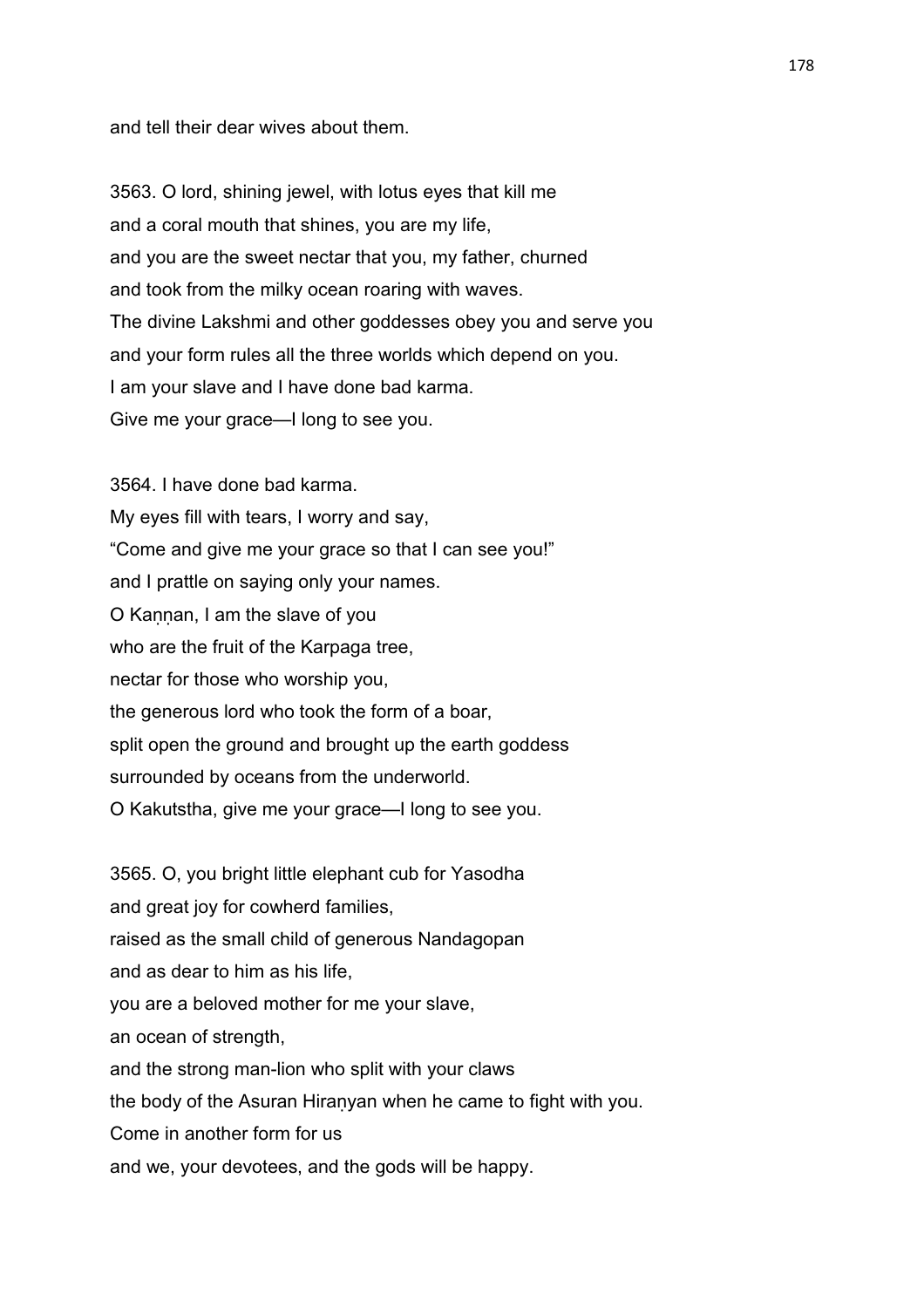3566. O you who are my dear life, nectar for the gods in the sky and poison for the Asurans, my father who fought with the Kauravas and conquered their murderous army, the gods love you and became your friends, and you took various forms to make them happy.. They do their deeds only through your māya.

3567. You are my dear life, the great lord who created the world, broke it, swallowed it, spat it out and measured it. You, the magnificent lord, created the milky ocean and churned it, and you rest on it on a snake bed. You are the god of the gods and the excellent life of the whole world. Where can I come to see you?

3568. Where will I find you, my ruler? You are formless, you are truth and sincerity, all the seven worlds, all the things that the gods or anyone want you to be, and all the actions that people do. If there is anything beyond all these things, that is also you. You are everything in the sky and above the sky.

3569. You are ghee made of fresh milk and its taste, the nectar that comes from the ocean and its sweet taste, the generous god who married Nappinnai and embraced her arms. You are past, present and future. I do not know whether your excellent nature is this, that, or in between. I have done bad karma.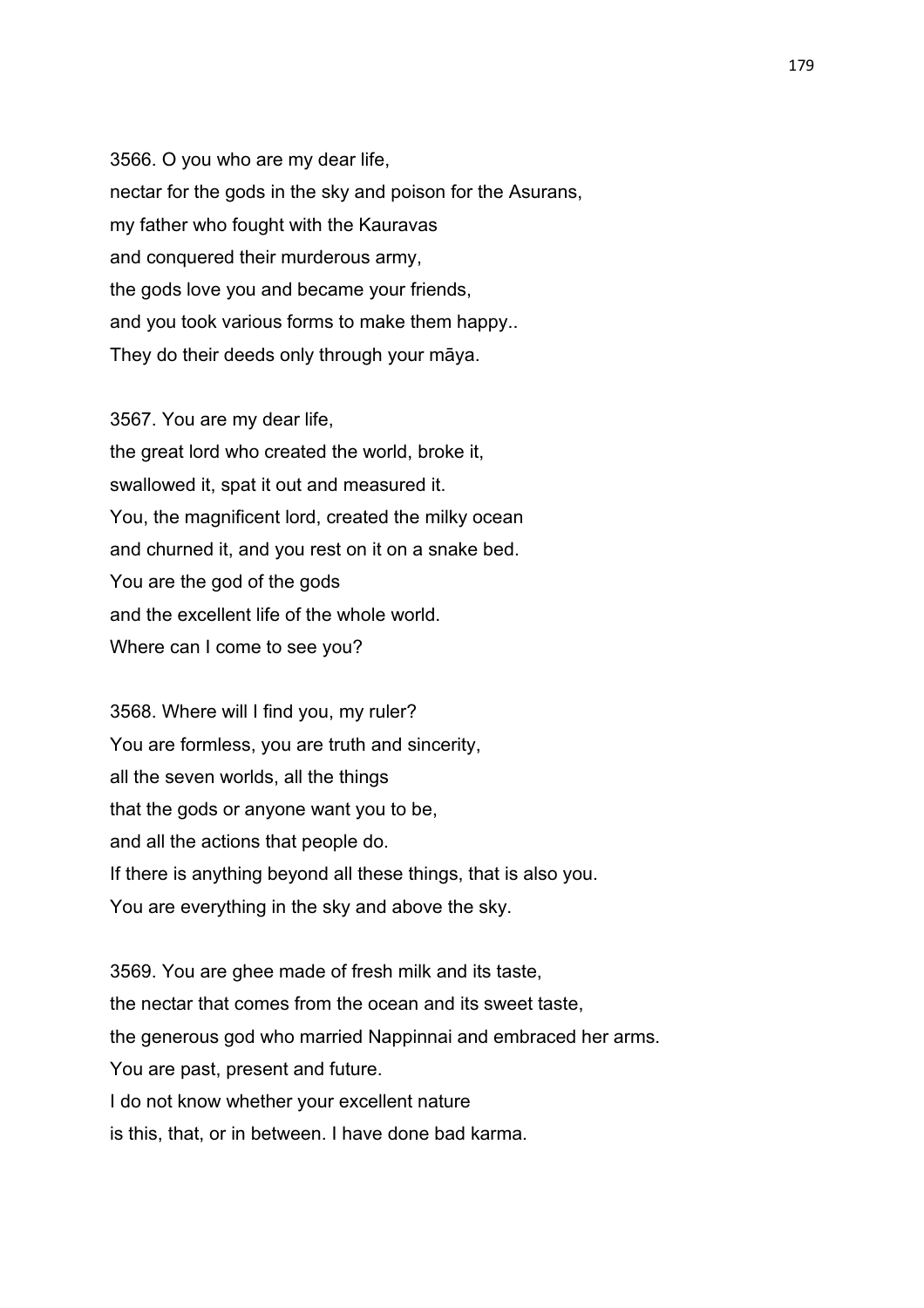3570. O cowherd who married Nappinnai, I have done bad karma but you attracted me with your excellent nature. You, the god of the milky ocean and a Yama for your enemies, fought with the strong-handed Asurans, raising your heroic eagle flag, and you rest on the thousand-headed snake Adishesha. I do not know how to worship you. My mind, words, deeds and I myself—all are you.

3571. I am indeed you. It is true that whatever there is in the world is yours, and if you yourself are evil hell then whether I reach the pleasures of heaven or go to hell, what difference does it make? Even though I know I am you, I am still afraid of going to hell. You stay forever in the heaven that gives joy. Give me the grace of reaching your feet.

3572. You have a thousand arms, a thousand heads, a thousand beautiful lotus eyes, a thousand feet and a thousand names. You gave me your feet that is a wonderful thing you did for me. O shining light! I embrace your arms and give my you life in return. I am alone and you are my dear father.

3573. Saḍagopan of rich Thirukuruhur composed a thousand beautiful pāsurams on our father, the god of Nānmuhan, of Shiva, of the sages and of the gods in the sky.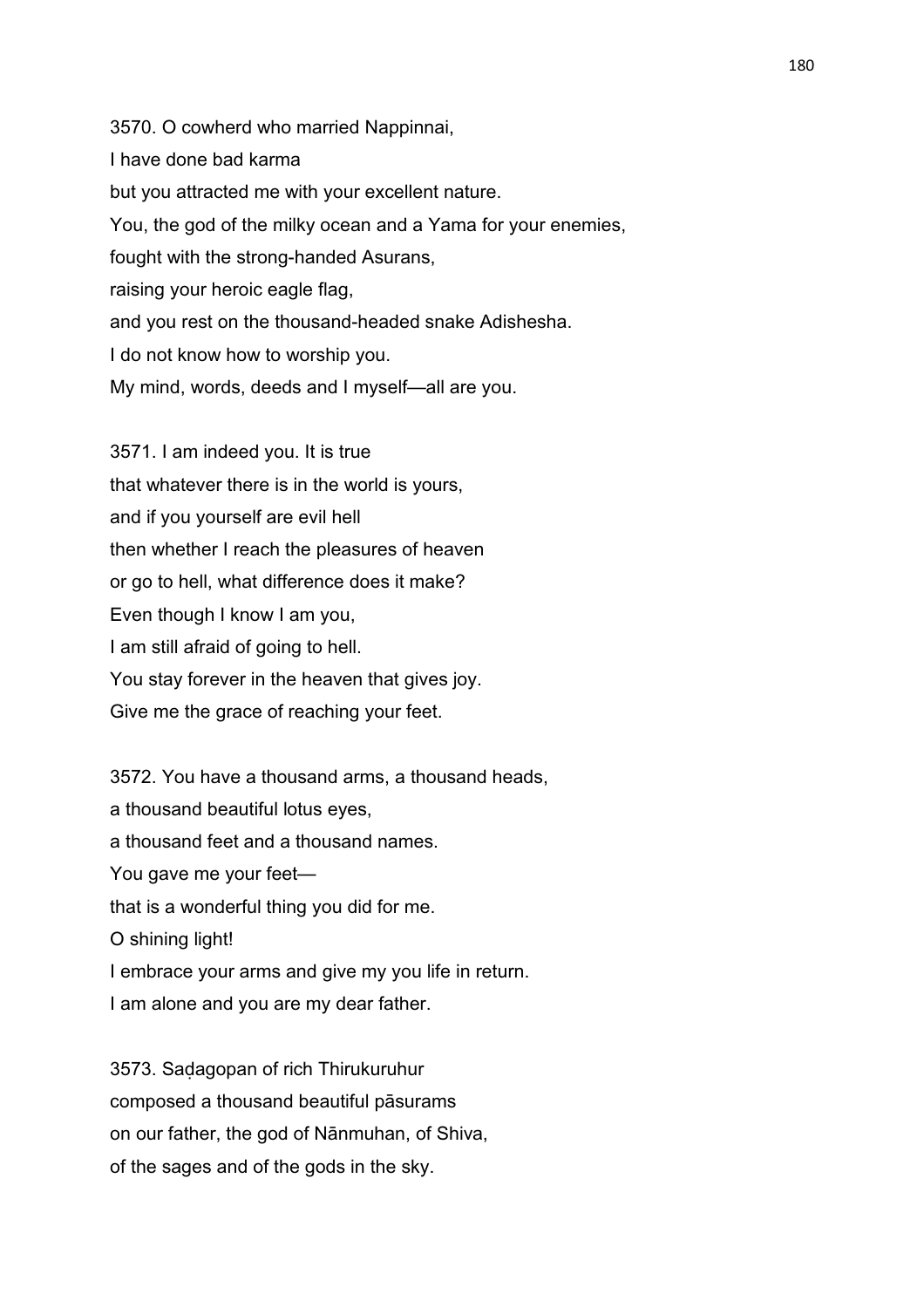He is the only god for this world. O devotees, learn and recite the ten pāsurams on the god and you will be saved.

3574. She says, "O my friends with round bangles, I am afraid of talking about my love for him to strangers. I am searching for him but haven't found him. I want to tell you something. My conch bangles are loose, my body is pale and my round breasts have lost their golden color. The lord of Thiruvenkaṭam rides on a sharp-eyed eagle and I am searching for him."

3575. She says, "O my friends, I can't describe my sorrow even to my dear friends. I haven't seen him and I am suffering. The handsome lotus-eyed Kannan, the lord of the gods in the sky is a thief. If I see him he will make my bangles loose and take away the lovely color of my body. How long can I suffer like this?"

3576. She says,

"O my friends with lovely foreheads! Though time is passing, I haven't grown tired of my love for him. See, the whole world blames me. What is the use of my being shy now? He has the color of a dark cloud, is beautiful like a blue flower and is surrounded by shining light. He took away my lovely bangles and the dark color of my body.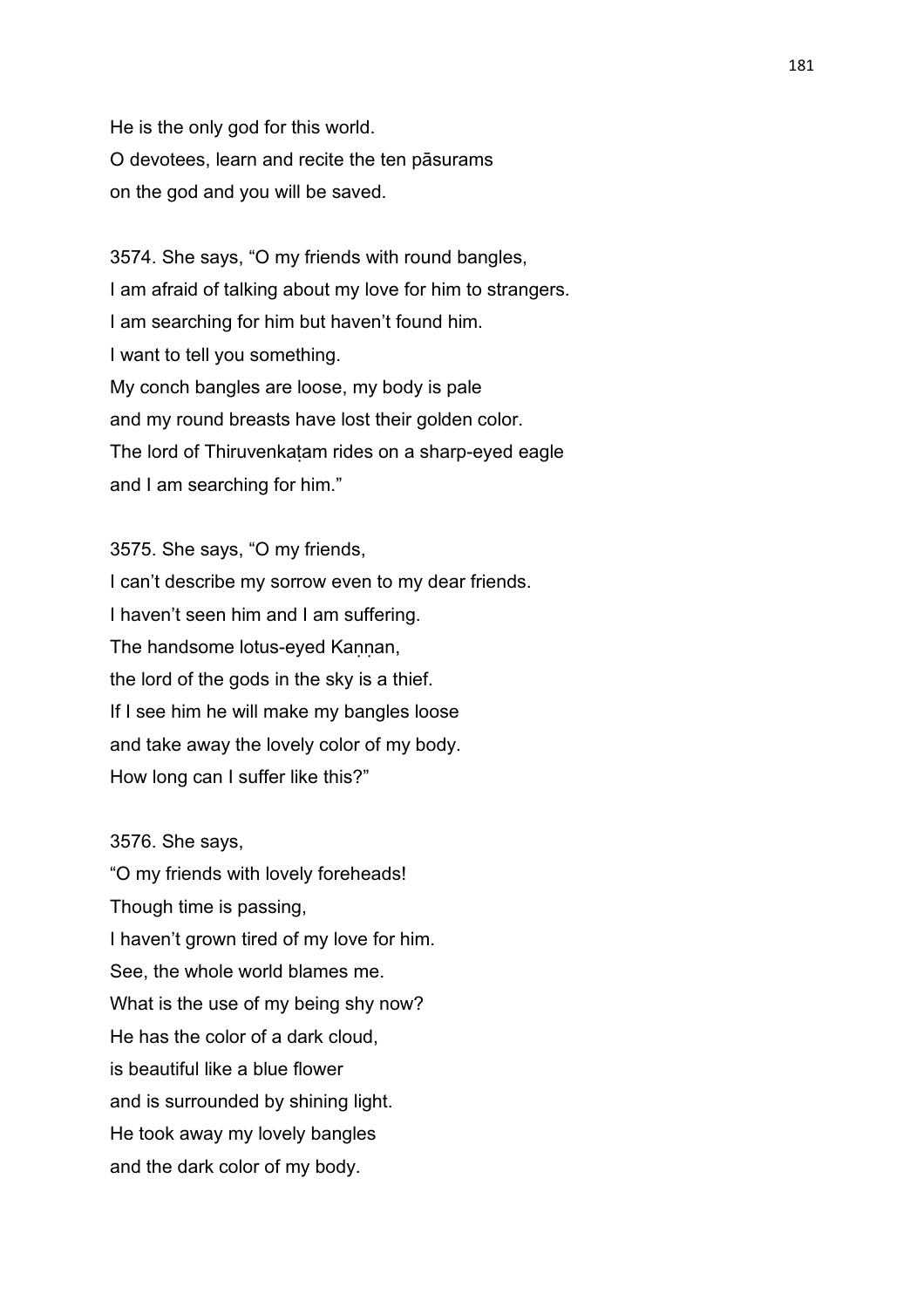# How long I will suffer like this to see him?"

#### 3577. She says,

"I lost my round bangles and my heart to him and I am ashamed before my friends every day. The god Maayan who danced on a pot is the god of flourishing southern Kuḍandai surrounded by walls and porches where flags fly. Mighty, he conquers in war, carrying a discus and the Garuda flag. I love him and want to go to his place."

# 3578. She says,

"O friends if we wish, we can love the god with a discus and ask him to come here it is easy to say this but hard to make it happen. He is the only god of all the eons. Even those who understand everything cannot understand him, the ancient shining god who plays sweet music on his flute."

#### 3579. She says,

"There are no words to describe the beauty and luster of the ancient god. Even the gods cannot understand his might they grow confused when they think of his greatness. He has taken away my dark color and does not give me his fresh garland of thulasi and waterlilies. Tell me, who can I tell about his naughty play? He, the Maal, has lovely lotus eyes and rests on the ocean in Kudandai surrounded by flourishing fields and valli creepers."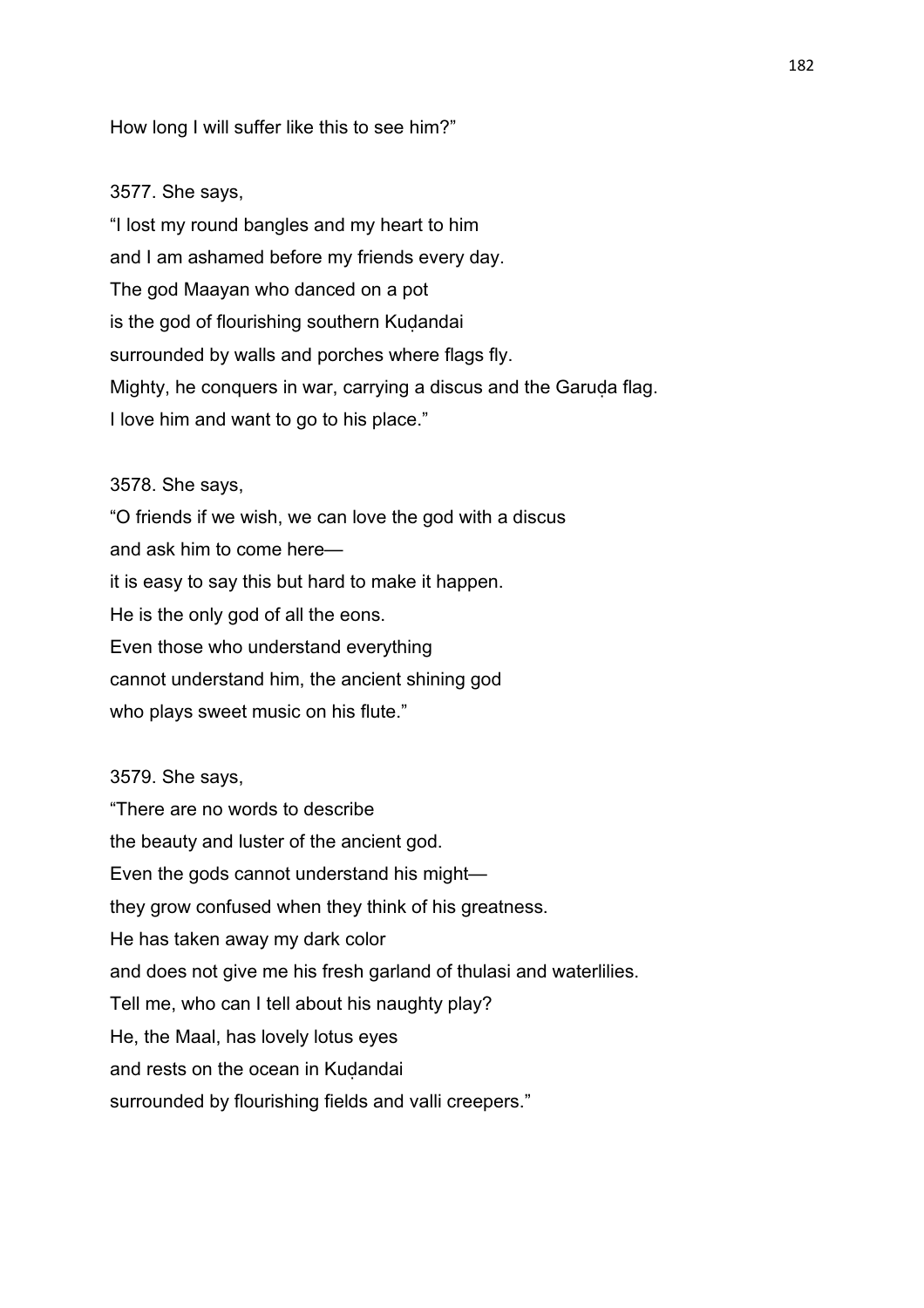3580. She says, "He makes me prattle on and say, 'You are Maal, Hari, Kesavan, Naaraṇan, Shri, Madhavan, Govindan, Vaikundan.' He makes me crazy and doesn't show me his form or even his footprints. O mothers, friends with hair decorated with fragrant flowers, I promise I will see him even if it takes many ages. I am not going to be friendly with you all because you don't want me to wait to see him."

3581. She says, "O parrots, I raised you! Puvai birds! Cuckoo bird! Peacocks! He took away my dark color, my conch bangles, and my heart, without leaving me anything. Vaikuntam, the milky ocean, and dark Venkata hill are all near, but we won't be able to go to those places where he stays and see him until all our desires have left us."

3582. She says,

"O friends with beautiful foreheads, he doesn't show his form even to his wise devotees. Using his magic, he became a dwarf, went to Mahābali, received a boon from him and measured the flourishing earth and the sky with his feet. He, the god of the gods, shines with his many arms. I have lost my modesty to him. What else have I to lose?"

3583. Her daughter says, "O friends, mothers, I will go there and stay don't try to convince me to stay here. Why do you want to stop me? My heart and my chastity don't want to stay here.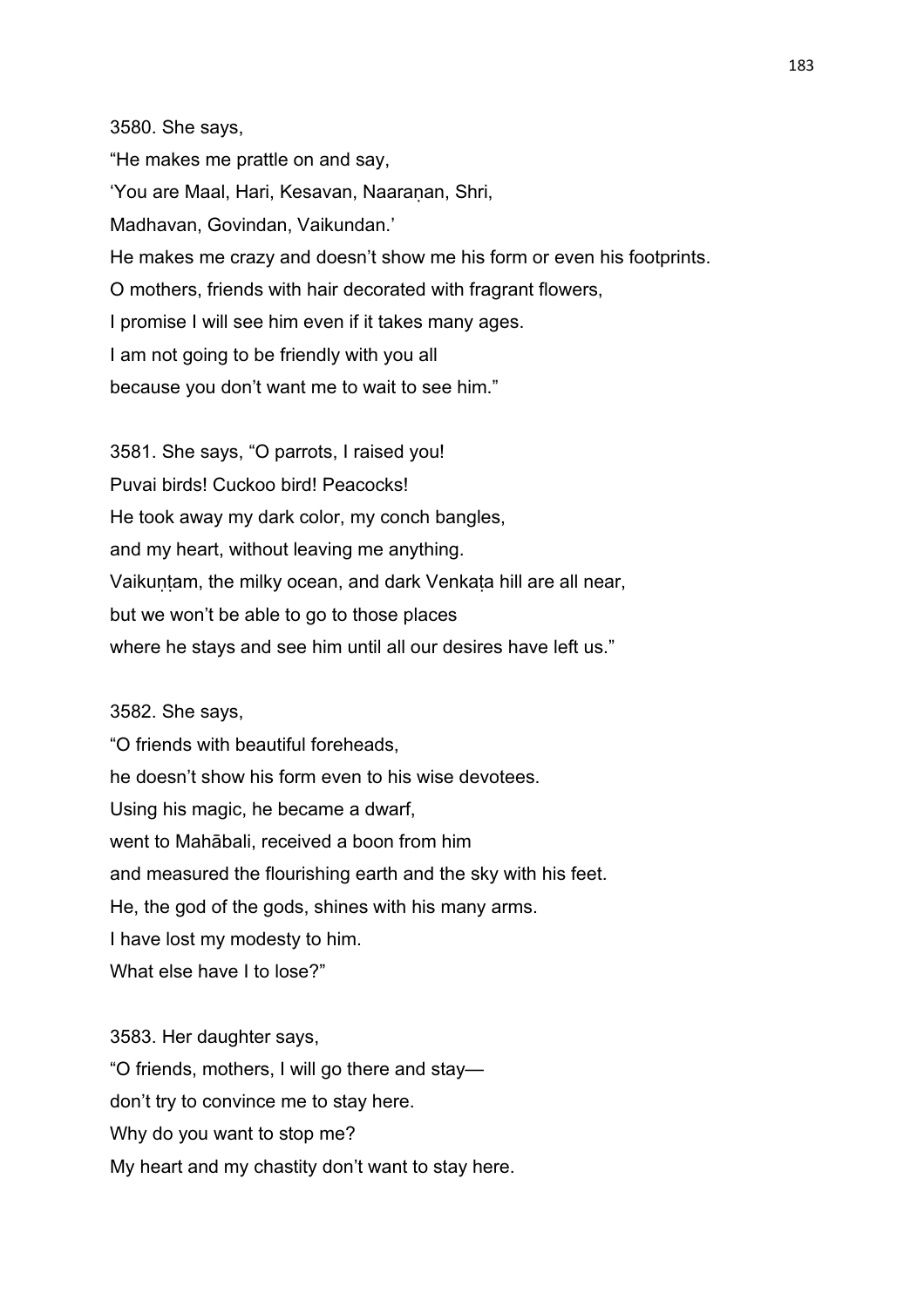He, the dark ocean-colored lord Kannan who swallowed the world surrounded by the dark ocean stays in wonderful southern Thiruppereyil filled with flourishing paddy fields plowed by farmers."

3584. Her daughter says,

" O friends, I will go to all towns and lands to find him, I am not ashamed at all. The god Makaraneḍumguzhaikkādar, the god on the earth for many eons, the Māyan who destroyed the Kauravas, the enemies of the Pāndavas, who has the color of a cloud and carries a matchless discus has taken my heart."

3485. Sadagopan of beautiful Thirukkuruhur composed a thousand anthadi pāsurams on Achudan, the ocean-colored god who protects the earth and has many names, forms and deeds in every eon. If devotees learn these ten poems that praise the god of Thiruppereyil who holds a discus in his hand they will become his slaves.

3486. When he took the form of Thirivikraman and measured the world, his discus, his conch, his bow, his club and sword all appeared and everyone praised him everywhere. Our father's head touched the sky and his feet touched the earth. This is the way the world and the eons appeared. CHECK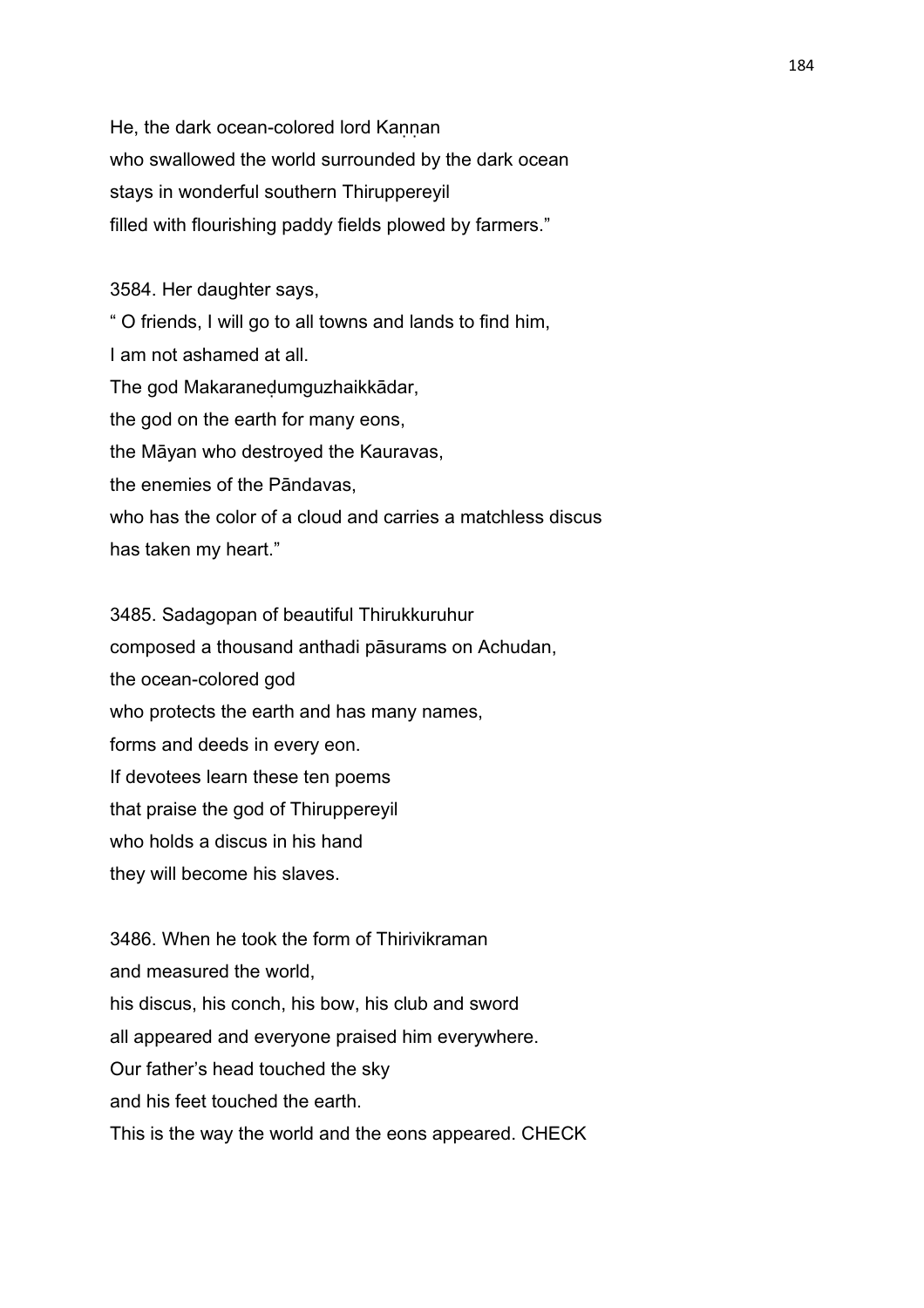3487. At the time when our father churned the milky ocean to take the nectar, the sound of many rivers that are born in the mountains and fall down to the earth and the sound of the churning of the ocean with Mandara mountain and the loud sound of the snake Vasuki all spread everywhere.

3488. At the time our father took the form of a boar and split open the earth, the seven worlds stayed where they were without moving, the seven mountains stayed without shaking and the seven oceans did not rise and were still.

3489. When the world was ending our father swallowed the seven worlds, the oceans, the lands, the sky, the stars, fire, mountains, wind, moon and sun, protected them in his stomach, and when he spit them out everything in the world appeared again.

3490. When our father fought in the Bharatha war, the sound of the strong warriors being killed, the sound of the trembling of the army, and the sound of all the gods as they came to see what was happening spread all over the world.

3491. When our father took the form of a man-lion, and fought with Hiraṇyan and killed him the red blood that came from the Asuran's body looked like the red sky when the sun sets and the lord looked like a lion that came out of a mountain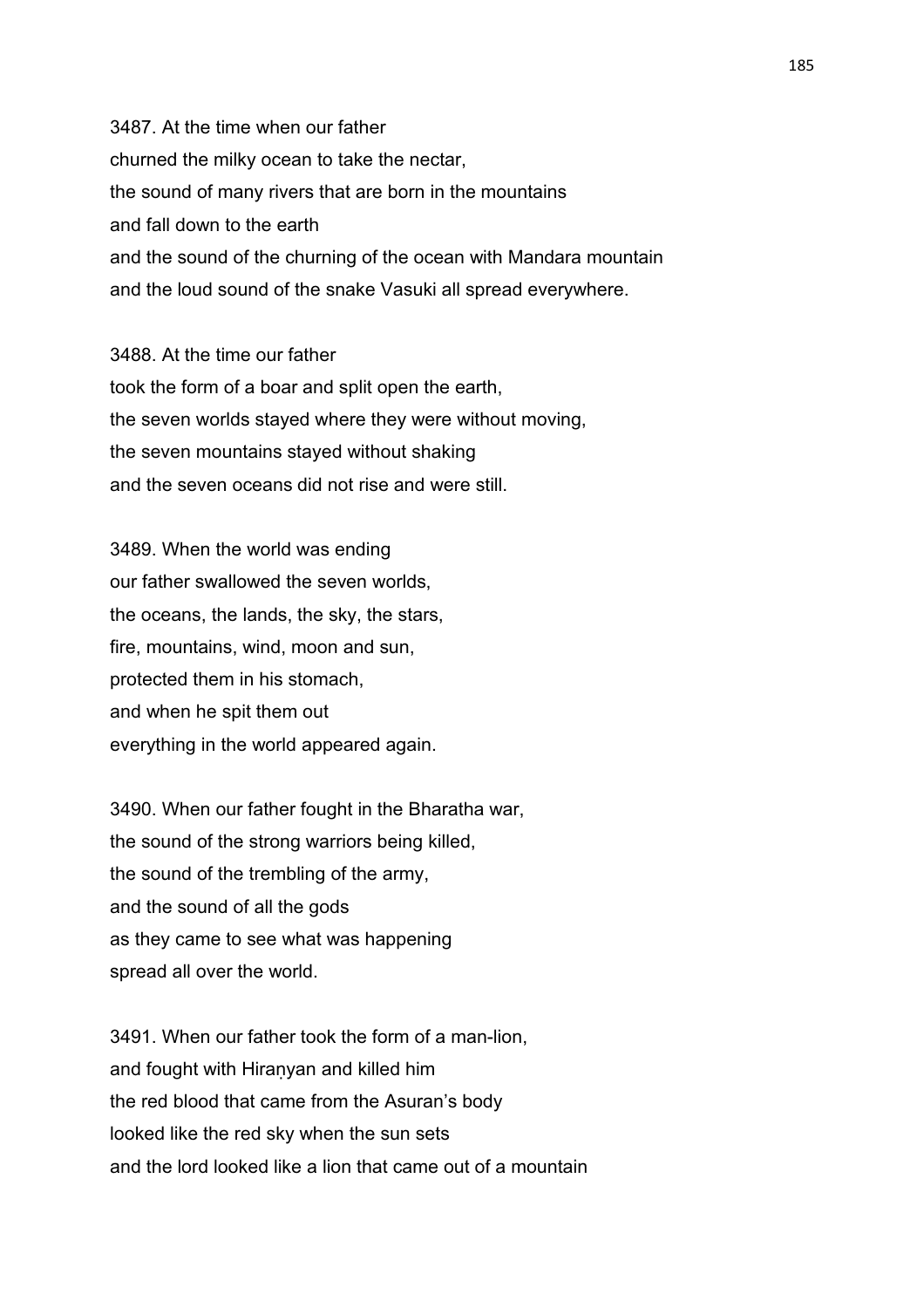that had split apart.

3492. When our father fought in Lanka and killed the Raksasas, the arrows were piled up everywhere and a flood of blood flowed like a river or an ocean. The bodies of the hundreds of elephants that were killed piled up like a mountain.

3493. When Vānasuran who came to fight with the god lost the war and our father cut off his thousand strong arms, Murugan carrying a rooster flag, Agni, the god of fire and Shiva with an eye on his forehead who had come to help the Asuran and were all defeated in the battle.

3494. Our father created the earth, oceans, fire, wind, sky, mountains, sun, moon, rain, all creatures and things in the world and the gods in the sky. Everything in the world is only his creation.

3495. When there was a storm and the rain pounded down and the wind blew and the water in the springs increased and overflowed and the cattle that were grazing were terrified, our father carried Govardana mountain as an umbrella and protected the cows and they all hid under the mountain and were saved.

3496. Sadagopan, the devotee of our god, composed a thousand good pāsurams on our father, describing how the lord carried Govardhana mountain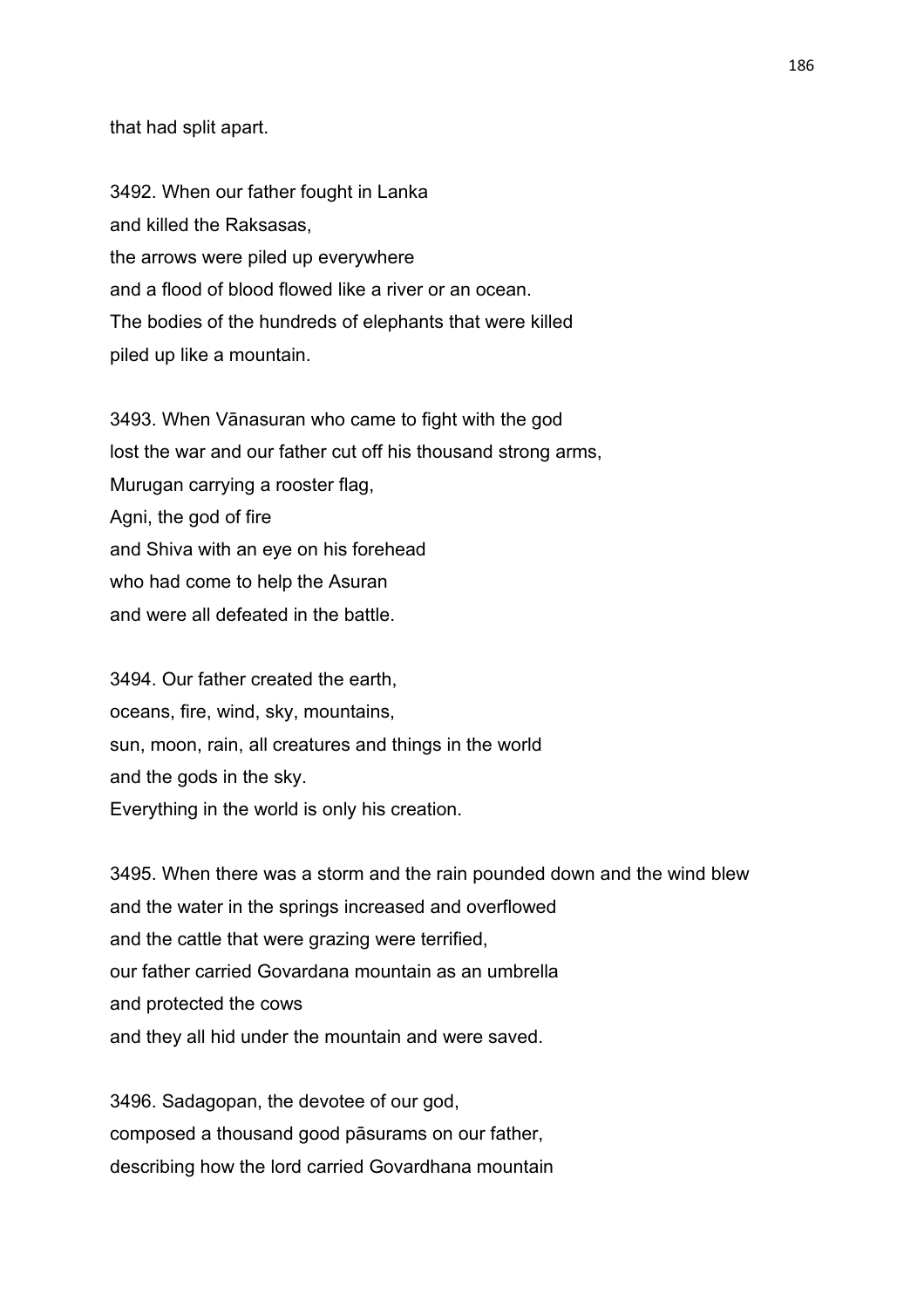to protect the cows and cowherds. If devotees learn and recite these ten pāsurams they will be successful in all their endeavors.

3497. In this world that was created by Nānmuhan Rama gave his grace to everything, from the ants to the grass, and all the creatures and things in Ayodhya, that move and do not move. If the devotees want to learn the stories of the gods, will they learn any other story about them except Rama's?

3498. At the time when the Rakshasas afflicted the people of many lands, our lord was born on the earth, suffered for humankind, searched for the Rakshasas, destroyed them and saved the people and gave them back their lands. Could anyone become the devotee of any other god after hearing of his heroic deeds?

3499. Kannan destroyed Sisupalan but gave his grace to that Asuran even though he had said many evil things about the lord that hurt the ears of listeners. When his devotees hear the compassion of the lord they will praise only him. If the people hear the story of Sisupalan and how he reached the feet of the lord through the god's compassion, they will not want to hear the fame of any gods other than our Kesavan.

3500. In ancient times before the eon when there was nothing, the god created the good waters and Nānmuhan, the creator of the creatures of the world.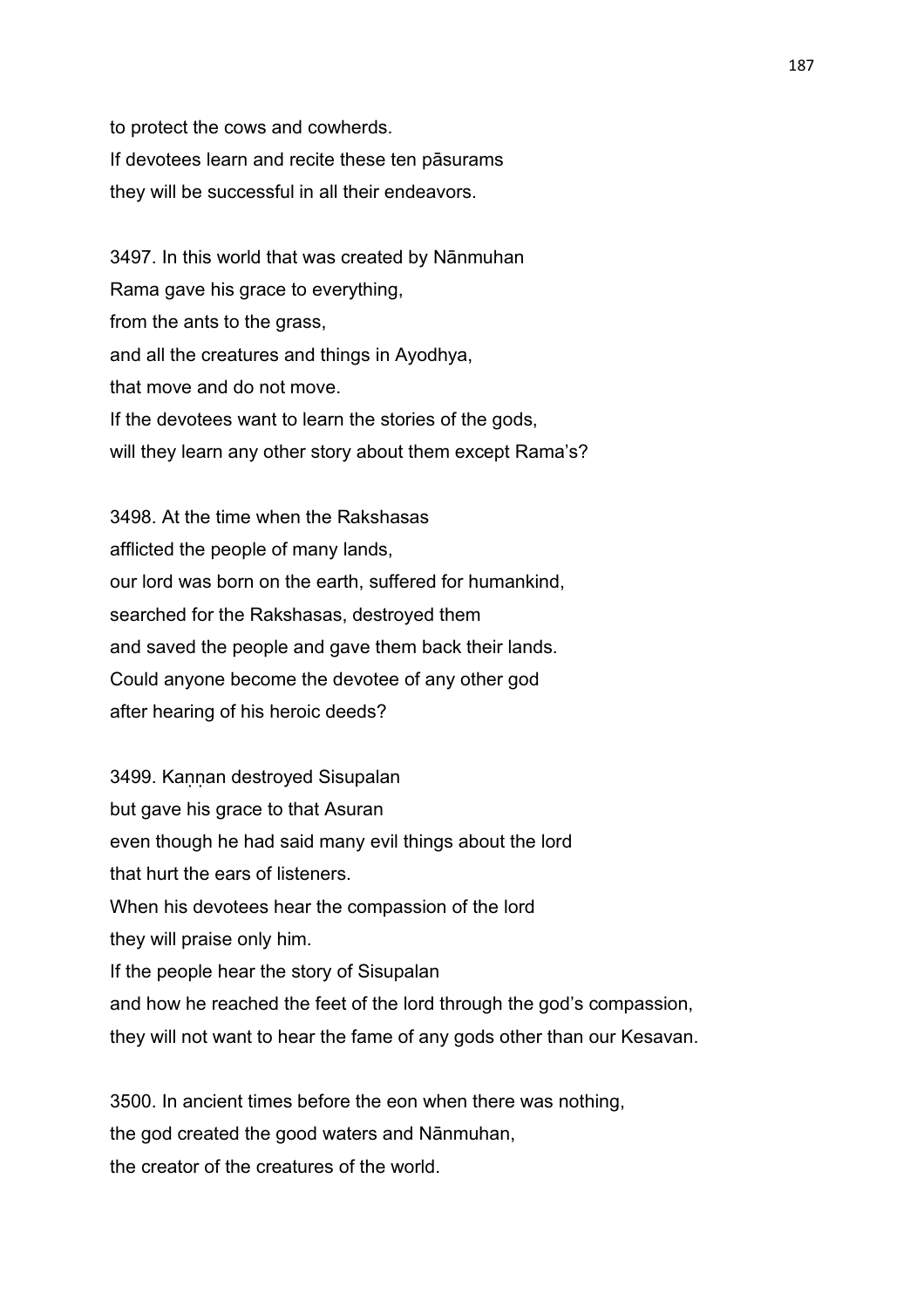Wise men do not become the devotees of any gods but Kannan if they have learned how he created the ancient world when the eon began.

3501. At the time of pralaya

when the earth was submerged under the deep ocean, our god did not hesitate to take the form of a boar and bring the earth up from the underworld on one tusk. If anyone knows and understands this story of the boar, will he worship any god but the feet of the ankleted Māyan?

3502. Mahābali received abundant power because he was so generous to all, and he grew arrogant and afflicted the gods. When the gods went to the lord and asked for help the lord took the form of a dwarf and went to Mahābali, begged him for three feet of land, and measured the earth and the sky with his two feet, freeing the gods from the suffering Mahābali had given them. If devotees hear and understand his play, how he extended his hands and begged for land from king Mahābali, they will not become the devotees of any god but Kesavan.

3503. When Shiva with matted hair promised Markandeyan who wore flower garlands swarming with bees that he would save him from Yama, he saved him as he had promised and took him to our god, and Kannan gave Markandeyan everlasting moksha. If devotees know and learn this story of Markandeya they will not become the devotees of any god except Kannan.

3504. When Hiraṇyan performed limitless tapas and received many boons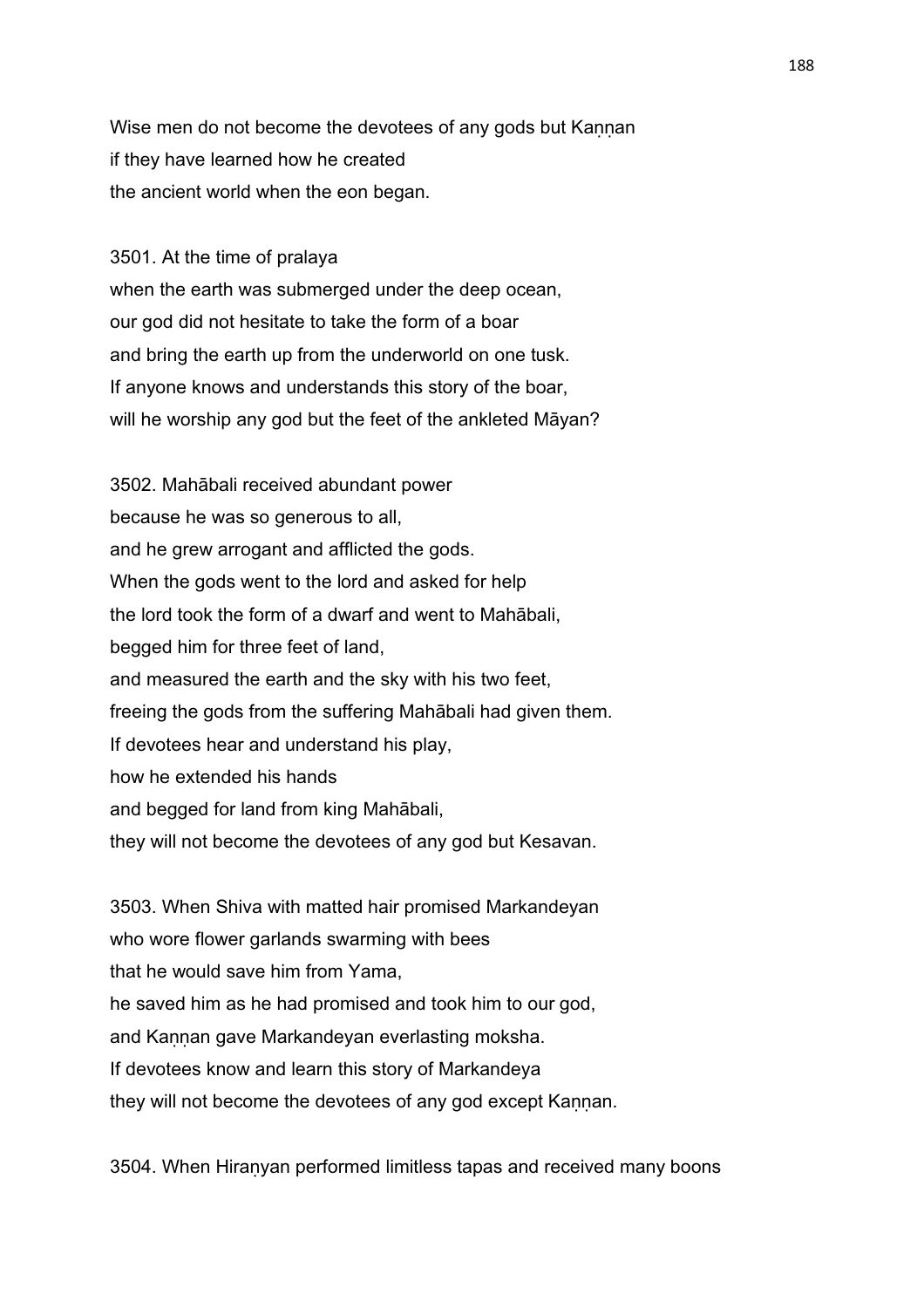and caused much distress to the gods with his power, our lord came as a strong man-lion to the earth and tore open the chest of the Raksasa Hiranyan. If devotees know the magical power of our lord, they will not wish to learn anything except the excellence of our precious Kannan.

3505. The whole country knows that when the hundred Kauravas took everything the Paṇḍavas had by gambling and cheating them, Kannan went as a charioteer for Arjuna and destroyed the Karuravas' army on the battlefield. If devotees know what happened in the Bharatha war, will they become the devotee of any god other than Māyavan, the god with magical power?

3506. He removes the troubles of birth, sickness, old age and death for his devotees and makes them join his feet and protects them. If devotees understand his compassion will they become the slave of any other god than Māyavan?

3507. Sadagopan of southern Thirukkuruhur composed a thousand pure pāsurams on Kannan. If devotees believe that Kannan will surely give them moksha, he will give them the land of everlasting happiness, and if they learn and recite these ten pāsurams they will become devotees with faultless minds in all the three worlds.

3508. Are you Padmanābhan? Did you create the three worlds? Did you measure the world and the sky with your lotus feet as a dwarf?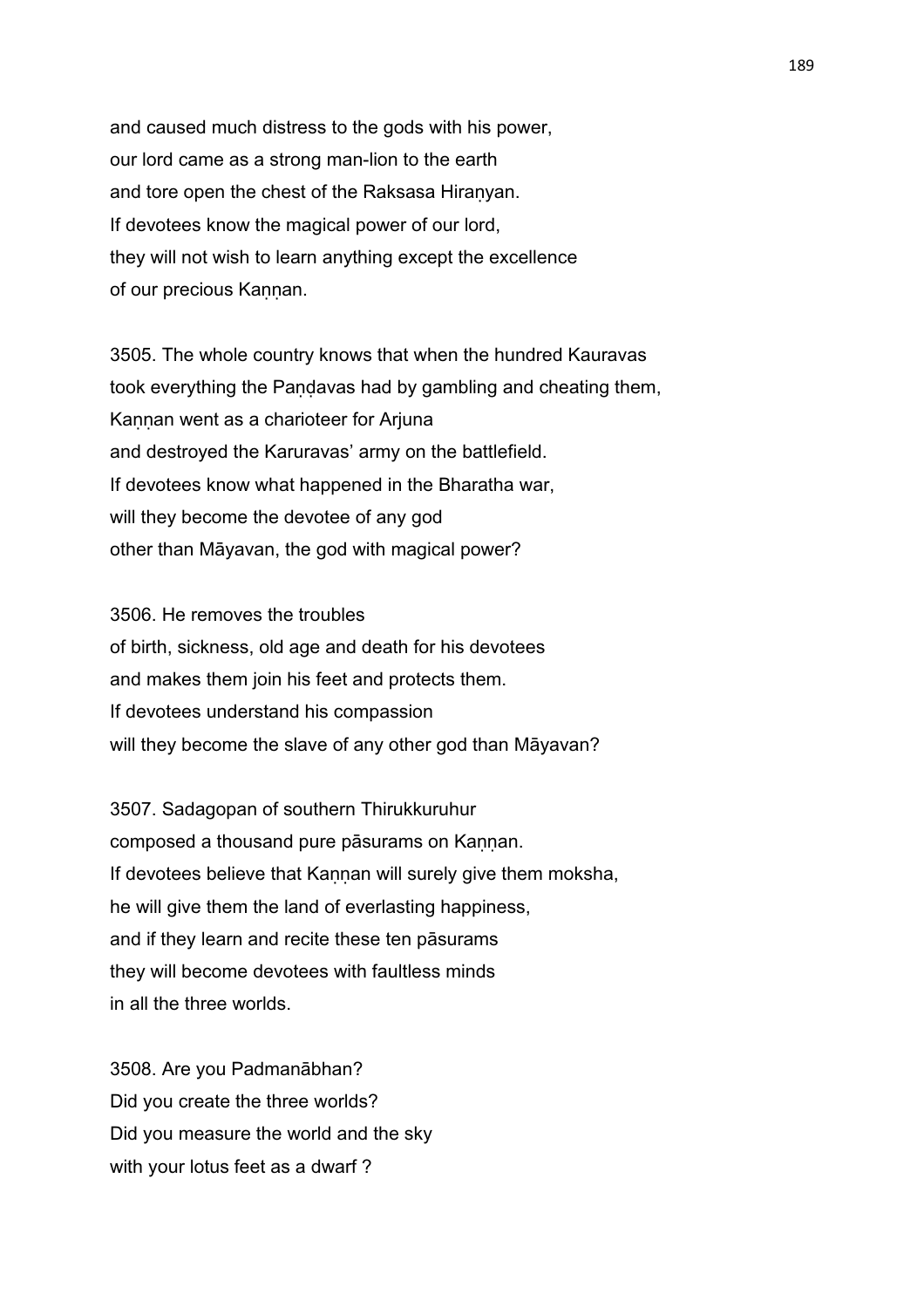Are you the lotus-eyed Kannan? Are your hands as beautiful as lotuses? I am alone. When will I come and join you?

3509. You, our father, contain in your body the earth, water, fire, wind and sky that you have created and you are all of them. You are a dancer and you grazed the cows and protected them from the storm by carrying Govardhana mountain as an umbrella. Alas! When will I reach your divine feet that are praised by Shiva and Nānmuhan?

3510. You, the dancer with a cool thulasi garland and flowers in your hair who carried Govardhana mountain to protect the cows from the storm and who are Shiva wearing kondrai flowers in his matted hair and Nānmuhan the creator of the world came to me and became my dear life. When can I join you whose unlimited fame is praised by all.

3511. Where will I get to see you, the cowherd adorned with a cool blooming thulasi garland dripping with honey? You are the beautiful three worlds, the three-eyed highest Shiva and Nānmuhan, Indra with the heroic shining vajrayudam in his hand and the other gods in the sky.

3512. You are my mischievous cowherd, my dark diamond, the three worlds that were created by Nānmugan who stays on the lotus on your navel, a flood of light and my dear life. How can I find you in my heart and join you?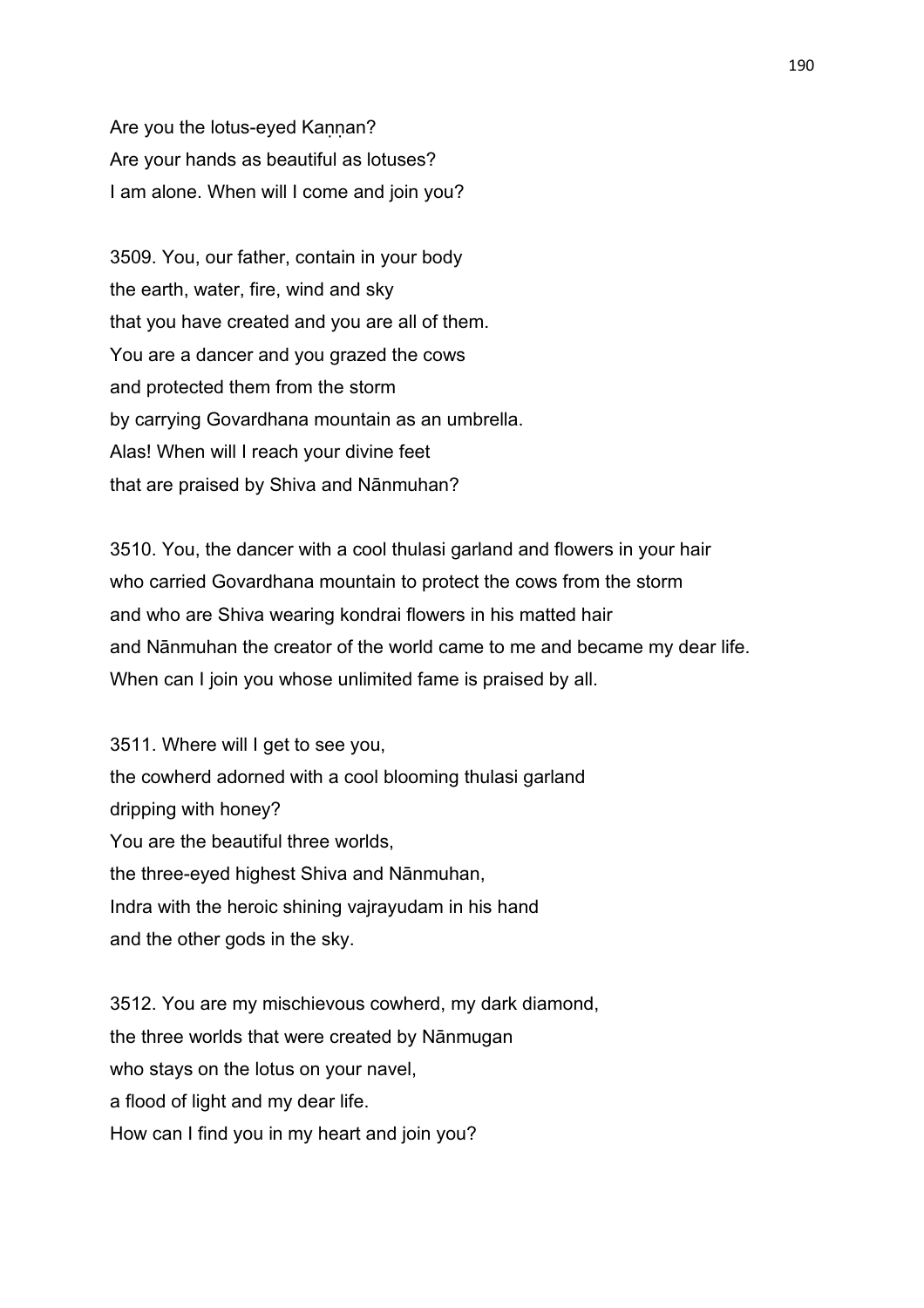3513. I do not know how to reach the bright sapphire-colored lord who, with his shining feet, navel, hands, chest, eyes and mouth is as beautiful as a ruby as he stays looking like a dark diamond with Lakshmi who sits on a blooming lotus on his divine chest wearing a red silk garment.

3514. On his navel is Nānmuhan, the beloved of the goddess of education and he is the lord of Indra who is the beloved of Indrani. Won't I see him, the ruler of the sky who split open the earth to bring back the earth goddess and burned the three forts and who keeps beautiful Lakshmi on his divine chest while his body contains Shiva who shares half of it with Girija the daughter of the Himalayas?

3515. When he came to attack Lanka the Raksasas ran and hid in caves, looking like horses terrified at seeing a Yāli or like foxes that, seeing a lion, run screaming and hide. He flew on Garuda, fought and killed Māli and the other Raksasas so their bodies were piled up like hills. When will I see my lord?

3516. O heart, when can I see Rāma, the lion among the gods who destroyed the heroic lion-like Raksasa clan whose deeds were cruel and gave the kingdom of Lanka surrounded by the oceans to Rāvana's brother Vibhishana before going back to Ayodhya, ruling the kingdom many years and finally going to the illustrious heaven in the sky?

3517. The mighty Kannan who is the highest divine light will give us moksha in Vaikundam, hard to reach.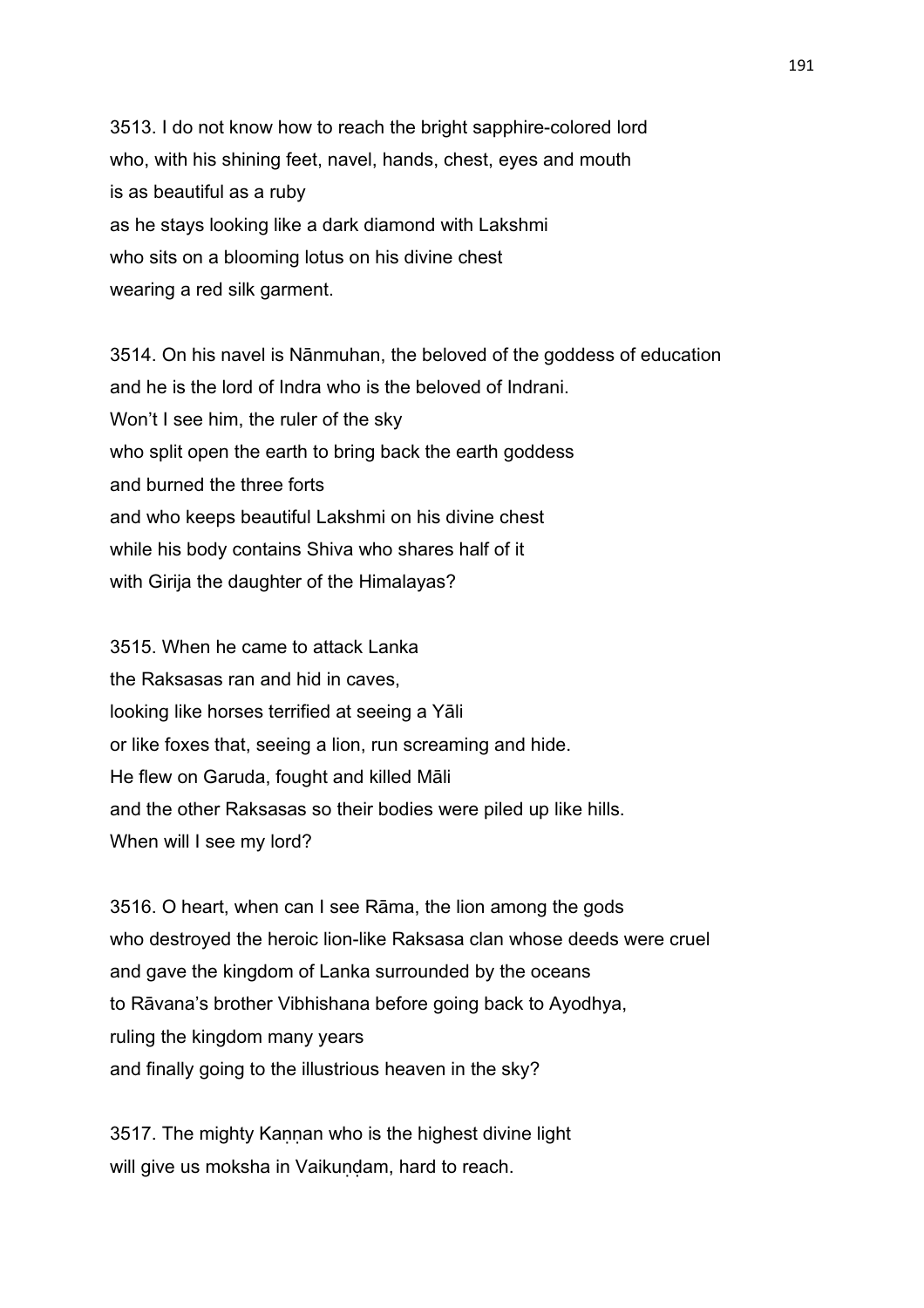Raised as young child in a family of cowherds where he did many magical deeds, he killed Kamsan, as cruel as Yama, and fought with the terrible Kaurava army to help the five Pāndavas

3518. Saḍagopan composed a thousand pāsurams on the god with a discus who took the form of a lion and split open the body of the Asuran Hiraṇyan. If devotees learn these ten pāsurams and recite them they will be in heaven where beautiful women fan them and sing "Pallāṇḍu!"

3519. Her daughter says, "Are his two eyes Yamas that have come to take away the life of me, a poor women? I don't know. Or are they the divine eyes of the lord Kannan who carries a shining discus? I don't know. See, two things come and appear like fresh blooming lotuses before me. O my friends, mothers, what will I do? I suffer."

3520. Her daughter says, "O mothers, what is the use of blaming me and scolding me? You just make me worry more. The divine nose of Kaṇṇan who ate so much butter entered my soul and shines like a bright light, but I'm not sure whether it is really his nose or a tall Karpaga creeper or a tender shoot."

3521. Her daughter says, "Are his lips as red as a kovvai fruit?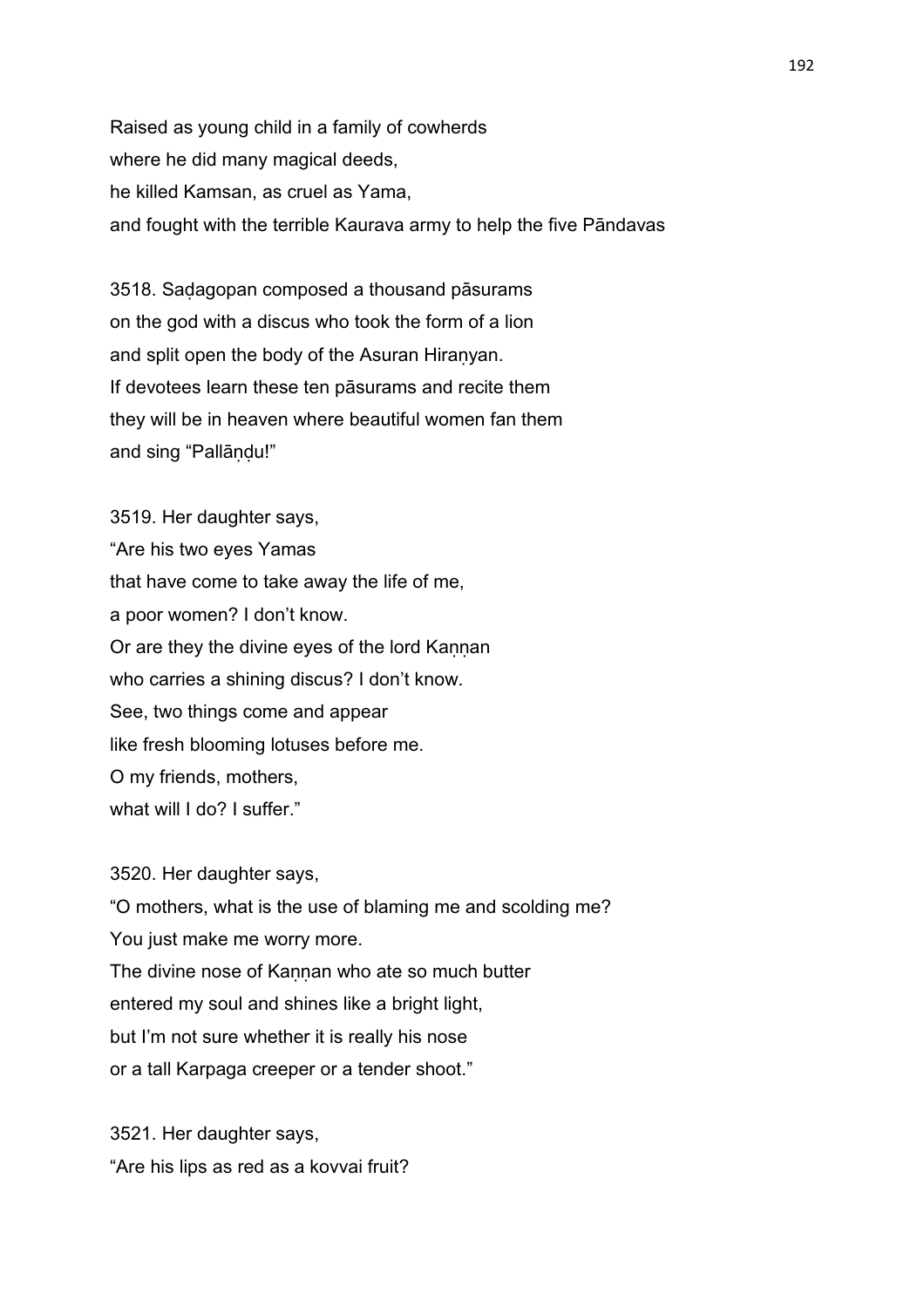Are they lovely round coral stones? Have I done too much bad karma? I don't know. The mouth sweet as a thondai fruit of the blue cloud-colored god appears everywhere in front of me and threatens my dear life."

3522. Her daughter says, "Are the eyebrows of the lord two blue bent bows that take away the precious lives of lovely girls? Or are they the sugarcane bows of famous, everlasting Kama, the god of love? The eyebrows of the lord, the dear father of Kama, come to me and burn my precious heart and body."

3523. Her daughter says,

"Is the smile of the lord shining white lightning in the red sky? Are his teeth beautiful pearls that take away my life? I do not know.

The smile of the lord who carried the Govardhana hills kills me. O mothers! I don't know where I can go to survive."

3524. Her daughter says,

"See, the divine ears of the lord rests on a snake bed, adorned with beautiful earrings, ask, 'What place is safe for the innocent girls who love the god, and what place is safe for the Asurans and the Raksasas from the god who is their enemy?' Those tender shoot-like ears burn me without stopping."

3525. Her daughter says,

"O mother, see,

I don't know any way to show you how I suffer from love.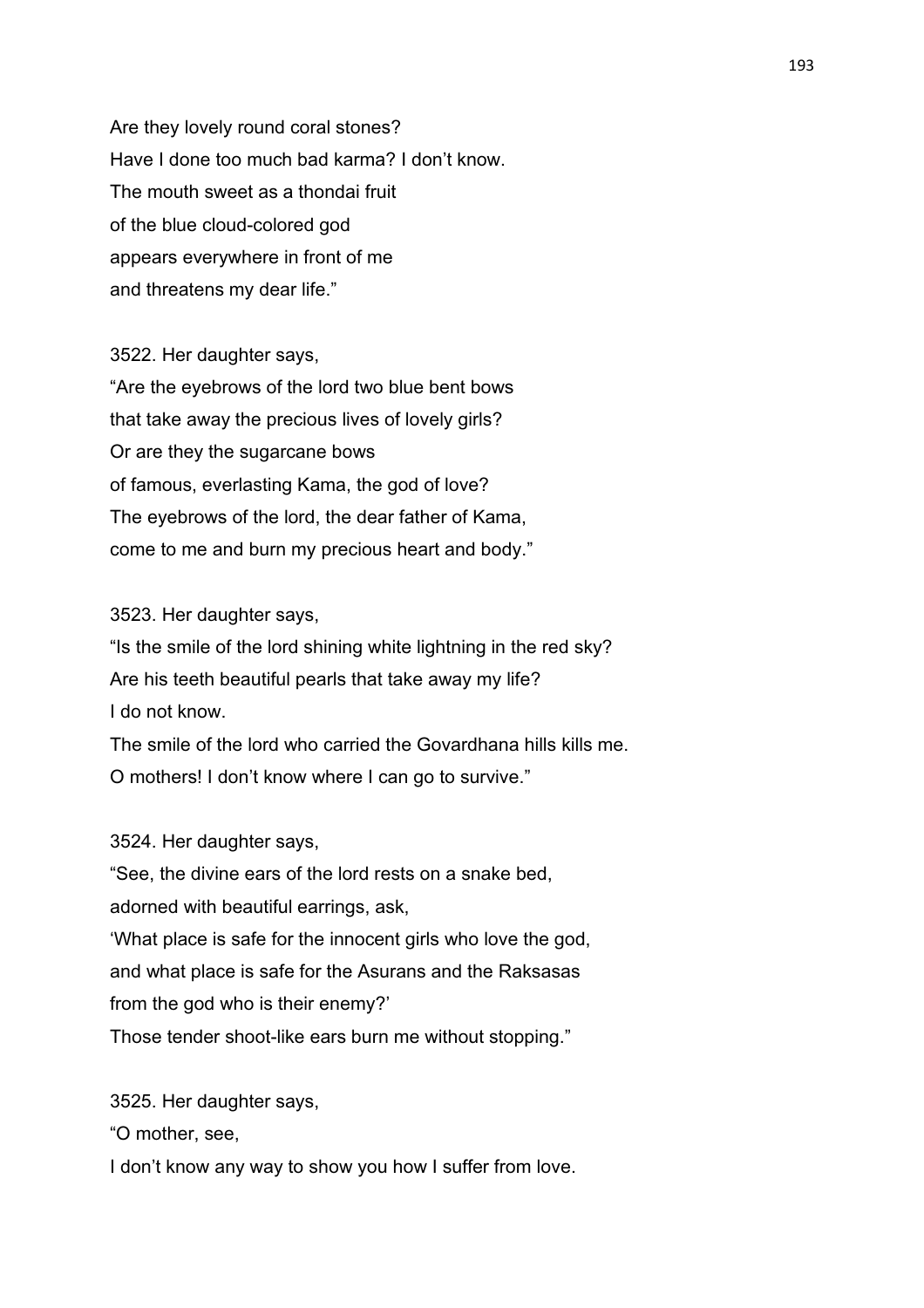Is the white moon that rises every day poison for those who love someone? The divine forehead of the lord who has four beautiful strong arms takes away my life. Surely I have done bad karma."

3526. Her daughter says, "Is the round circle of his faultless shining face a fresh-petaled lotus with a vine inside it, along with a coral, a bow, cool beautiful pearls, tender shoots and the cool crescent moon in the sky? It comes before me and kills me. I have done bad karma."

3527. Her daughter says,

"O mothers, is his hair a bundle of black threads, with luxurious curls parting the darkness with its stars? The beautiful sound of the flute of Maayan adorned with a fresh cool thulasi garland comes spreading fragrance and steals my dear life. You don't understand my trouble, you just stand there and scold me."

3528. Her daughter says,

"He enters my yard holding his hands together, and circles around me. My heart has fallen in love with the bright crown of the dark shining diamond-colored lord that spreads its light in all the three worlds. O mothers, what do you want me to do?"

3529. Saḍagopan of Thirukkuruhur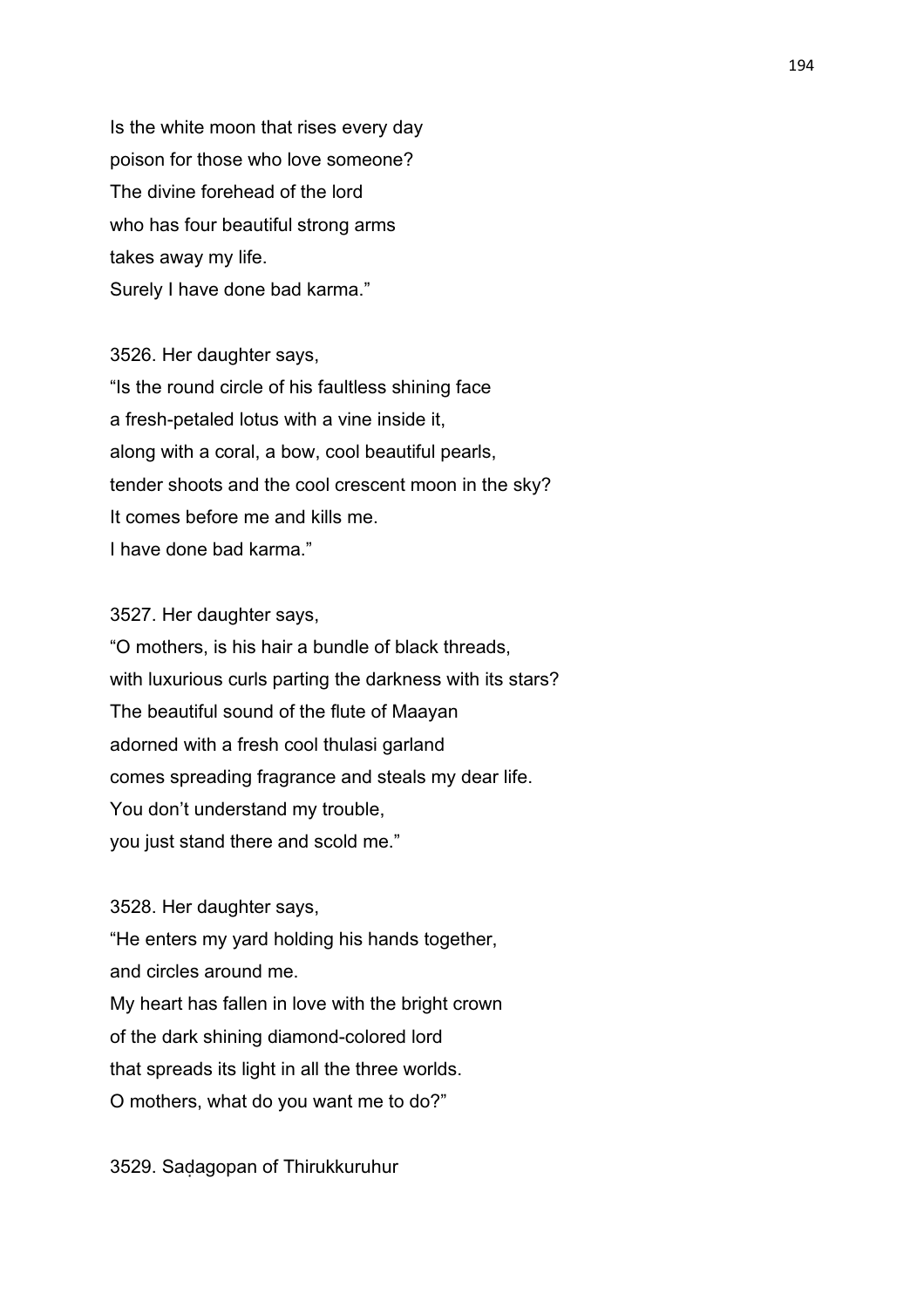composed a thousand poems on the dark-colored Kannan whom even Nānmuhan, Shiva and Indra cannot see. If devotees learn and recite these ten pāsurams they will go to the sky and stay with the everlasting gods and will never die.

3530. You are Māyan, Vāmanan and Madhusudhanan, and even though you are fire, water, land, sky and the wind, our mother, father, our children and all other things in the world, you are yourself different than all of them. Look—is this fair? What kind of justice is this? Give us your grace.

3531. O lord Achuda adorned with a cool blooming thulasi garland, is it not a wonder that you are the moon, the sun, the bright day, the night, pouring rain, fame and disgrace and the cruel strong Yama? Give us your grace.

3532. You are all the yugas and, carrying a divine discus, you drove the beautiful chariot in the Bharatha war. Even though you are everything that is in the world, and you make all things function and make all things have the same nature, you are clever and also make them different. What kind of similarities and differences are these? Give us your grace.

3533. O lord Kannan with eyes as beautiful as lotuses that drip honey who rest on a snake bed on the large watery ocean in a yogic trance, you are what is and what is not and things that move and things and that do not.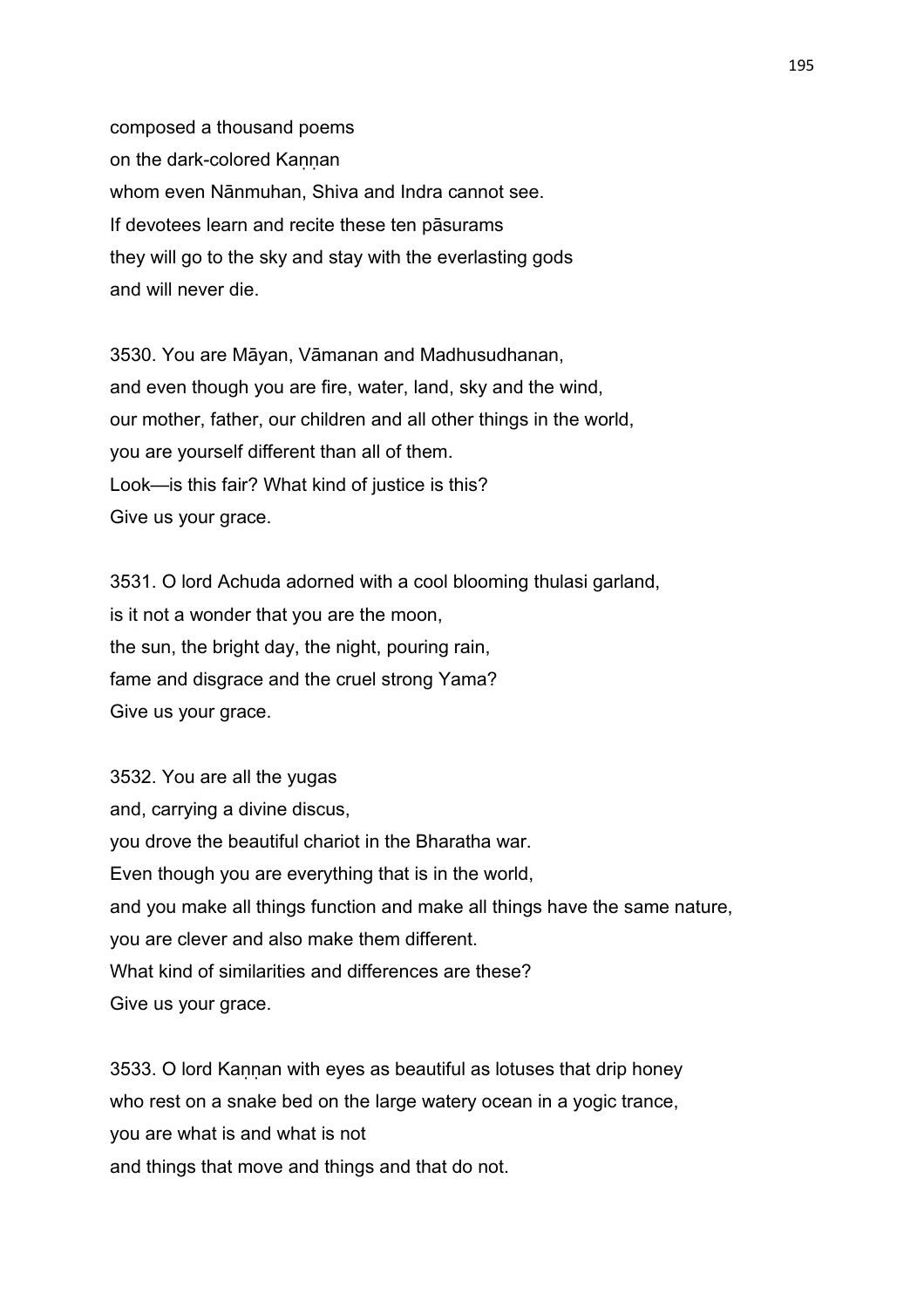What kind of tricks are these? Give me your grace.

3534.O Mayava, give me your grace so I may leave all desires and be only your devotee. You who wear fragrant flowers and a fresh thulasi garland in your hair cause me to be born in this world with a body and life and keep me here with your māyam. What are these tricks?

3435. You who took the form of a dwarf, confuse us by being weariness and wakefulness, fire and cold, wonders and victories, karma and its results. Why do you give us all this confusion? Give me the knowledge of knowing you.

3536. O Kannan with long shining hair, you are the source of the desires that make us sad, the body that we suffer with the passions that we have, and past, present, and future. Is this all your play? Give us your grace.

3537. O Kannan, our ruler, you play many games but what do you gain from them? No one knows who you are. You created all the three worlds and everything in them and you are both in them and outside them. What is this nature of yours?

3538. O my Kannan, what is your nature? Where are you? You are all parts of us, our hands and legs, taste, sight, feeling, sound and smell.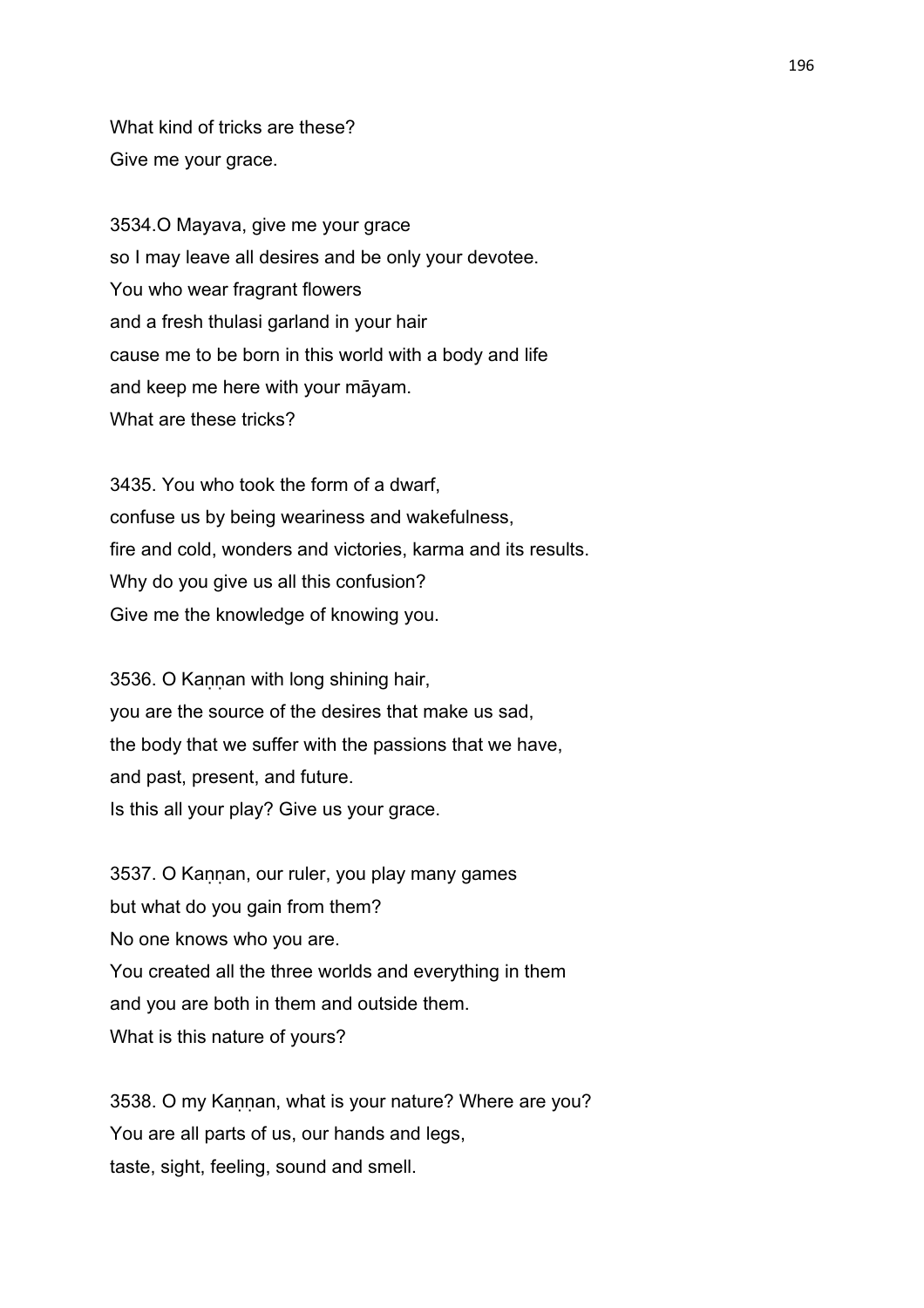If we want to know all the things that you are they are so tiny there is no limit to them.

3539. The ancient, excellent sastras describe your good nature there is nothing better than they to describe who are form and formlessness. and wear a thulasi garland with alli flowers on your chest. O Achuda, if any sastras describe the nature of any other god the nature they describe is only yours.

3540. Saḍagopan of Thirukuruhur composed a thousand beautiful Tamil pāsurams on the lord whose nature no one knows. If devotees learn and recite beautifully these ten Tamil pāsurams on the nature of the lord they will be always his dear devotees.

3541. He took me as his devotee forever, and after he had made me his, he made me compose sweet Tamil pāsurams praising him, the ancient lord, the shining light. What can I say to worship him?

3542. What should I say? The Māyan, the first among the three gods and my sweet life made me compose poems with words that were really his words. He made me famous because all people think that I composed these poems, but all the words I say are his.

3543. Thinking I am a good poet, he entered my tongue and made me compose these sweet pāsurams for his faultless devotees. He himself composed them, praising himself through my poems.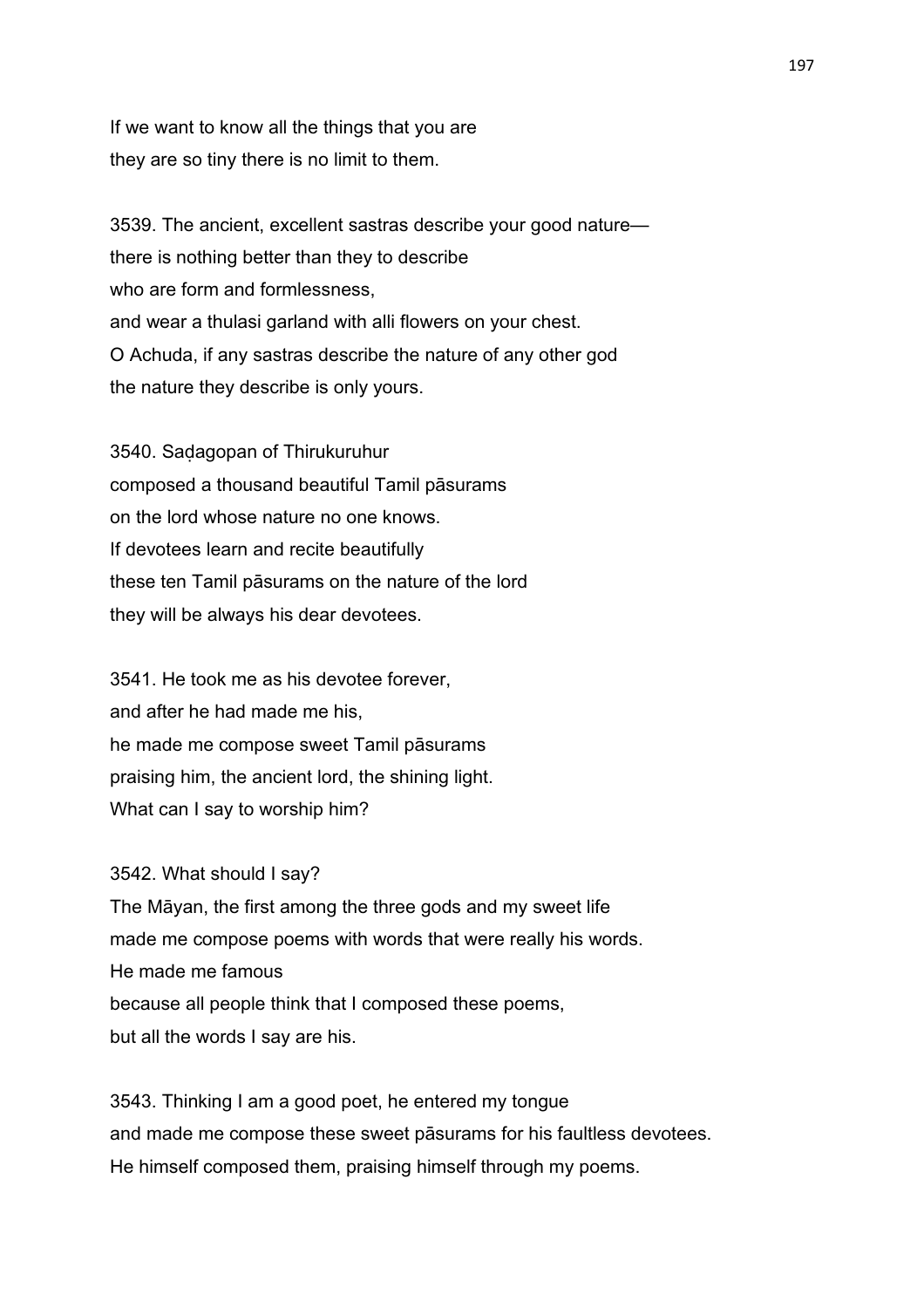#### He is my father. How could I forget him?

3544. He himself composed faultless poems about himself through me. Though I have done many things too wicked to describe, he himself is me and I know he saved me giving me his grace and making me a good poet. How could I forget my father?

3545. The highest lord understood that I, a low one, have no ability to compose sweet poems. He joined me with himself, and composed wonderful poems that are praised by the whole world.

3546. The divine lord of Vaikuntam does not compose sweet poems himself on himself. He came to me lovingly and made me compose poems about him, singing beautiful poems on himself through me.

3547. The lord of Vaikuntam destroyed my bad karma and made me a good person. He made me compose sweet poems that describe him as the lord of Vaikuntam and praise him. My mind will not be satisfied even if I praise him forever in sweet poems.

3548. I am not fit to compose poems on him who carries a discus in his beautiful hands, but he joined me with himself and gave me the ability to compose sweet poems about him. Even if someone puts together the world, sky and water and praises the lord, it is not sufficient for the fame of the lord.

3549. He accepted me as his devotee and gave me his grace to compose many sweet pāsurams on him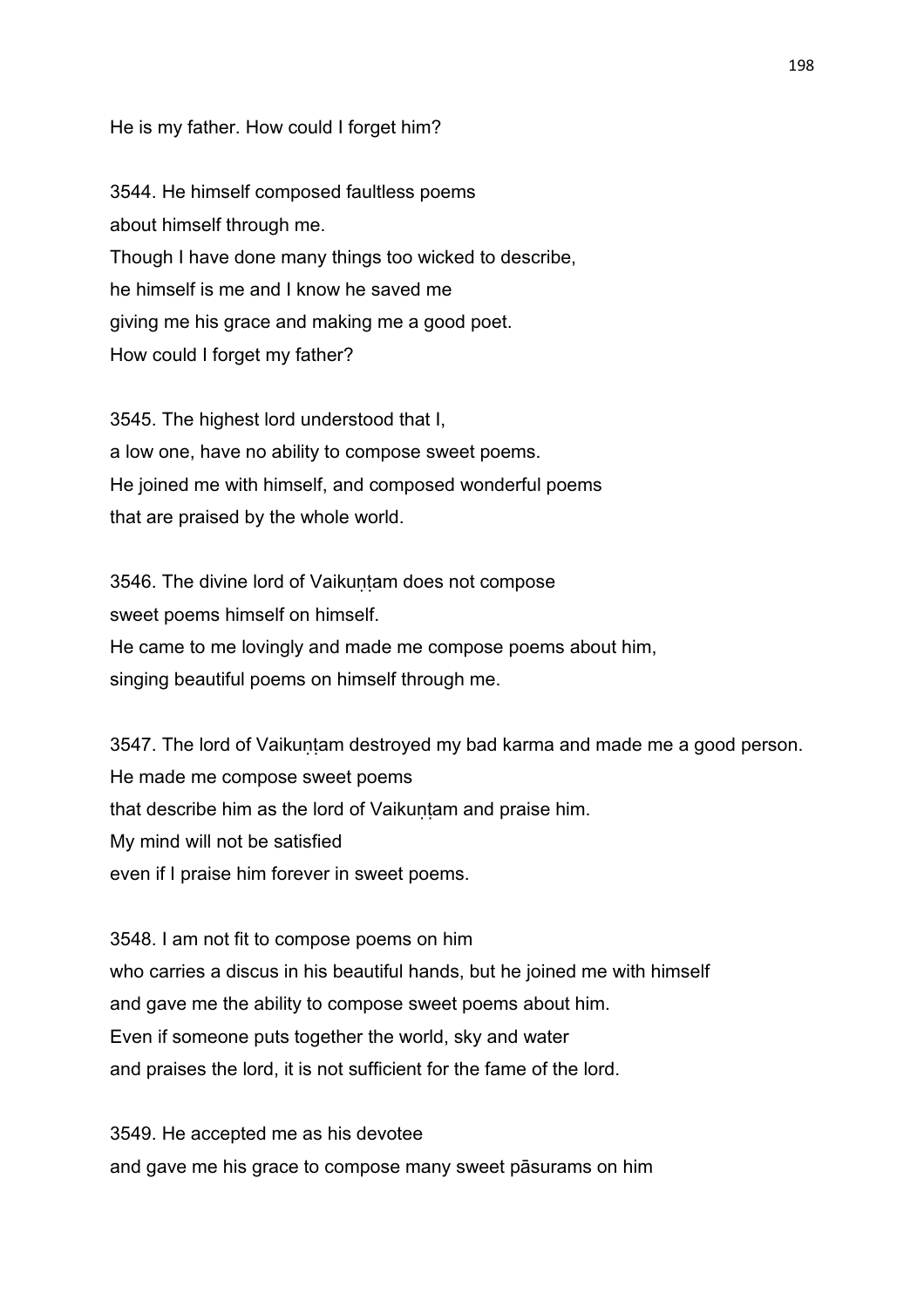and did not forget me. Even if I praise his past, present and future virtue and enjoy it, it is not enough to praise him truly. How can I repay him for his help?

3550. Even if I wanted to give him my life for the things he has done for me it would not be enough because he who composed sweet pāsurams on himself through me created me and my life is his. I do not have anything to give to my father in return in this world or in the sky for the things that he has done for me.

3551. Sadagopan of flourishing Thirukkuruhur who knows that there is no place where the lord does not exist and that he is omnipresent composed a thousand pāsurams on the lord. Wherever devotees stay, however they recite these ten poems, they will obtain the joy of reaching the god.

3552. When will the day come when I can go to Thiruvāṛanviḷai surrounded with beautiful groves and circle around the hill and worship him, where the lord stays happily with Lakshmi, seated on a beautiful lotus, ruling this world while both give happiness to all?

3553. The lord who, taking the form of a divine dwarf, measured the wide world and the sky with his two feet stays in Thiruvāranvilai surrounded by tall walls and filled with palaces where shining flags fly and touch the sky. When will the time come that I can go there with fragrant water and sprinkle it and circle the hill and worship him folding my hands?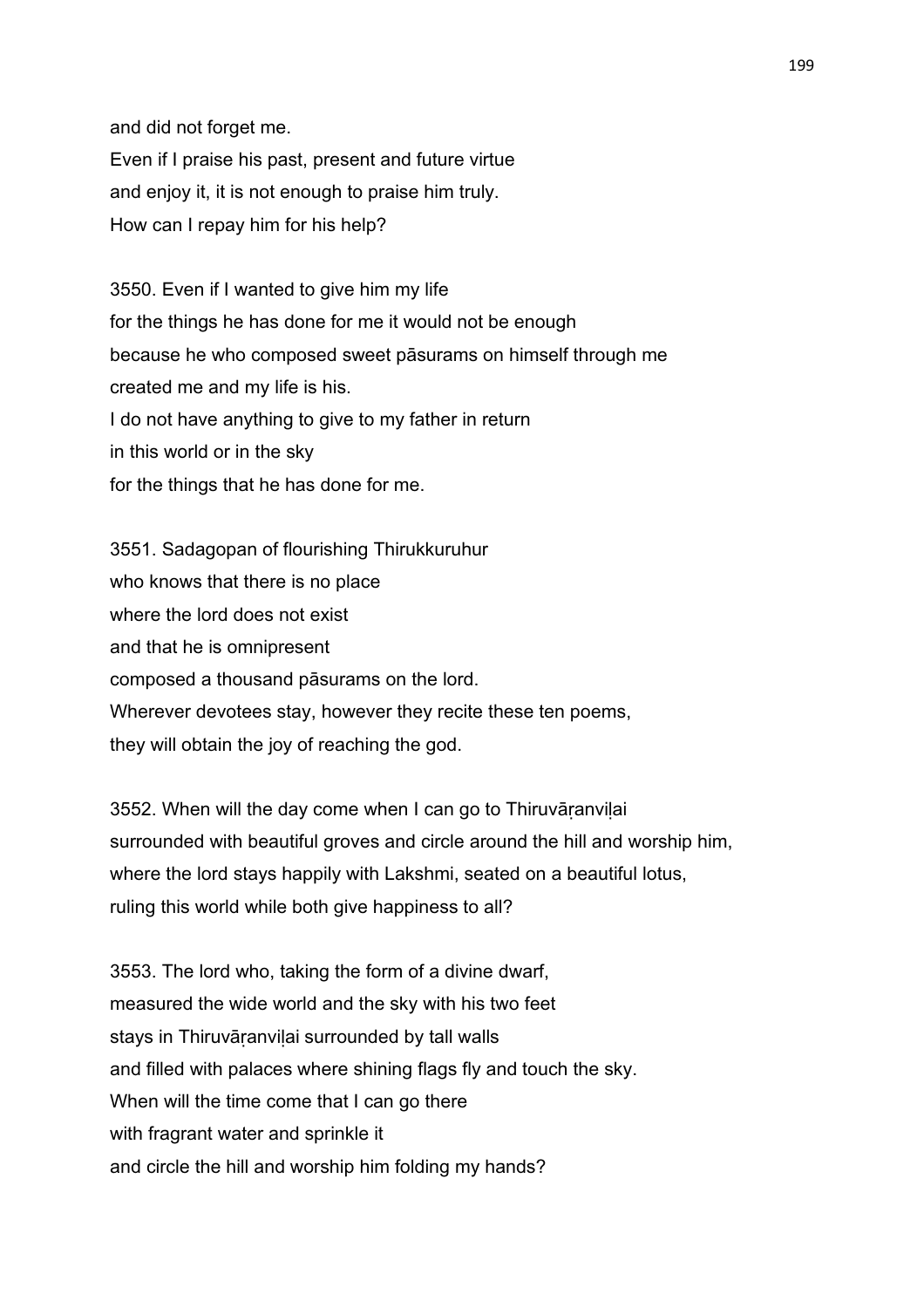3554. Will I be able to worship him every day, going to Thiruvāṛanviḷai where Govindan, Madhusudhanan, the man-lion stays riding on Garudan, surrounded with tall groves where Vediyars recite the four famous Vedas and six Upanishads and perform sacrifices.

3555. Will I be able to go and worship his lotus feet every day just as I worship in my heart here the famous Kannapirān, the sapphire-colored god of all the three worlds, who was born in northern Madura and stays in Thiruvāranvilai surrounded by sugarcane and good paddy lands?

3556. My father who rests on a snake bed and gives his grace to many devotees, stays in Thiruvāranvilai surrounded by tall walls and high palaces studded with jewels and flowers. If I keep his lotus-like feet in my heart always, worship him and sing his fame that spreads in all the worlds, all my karma will be destroyed and go away.

3557. I worship the lord who fought with Sisupalan, and brought Rukmani, embracing her lovely round arms, the god of beautiful Thiruvāṛanvilai who is in my heart all days and all times. O devotees, if you praise his fame, so abundantly praised by the world, all your bad karma will go away.

3558. When Neḍumāl, Kaṇṇan, the king of the gods in the sky, went to the kingdom of Vāṇan, fought a cruel war with the Asuran and cut off his thousand arms, three-eyed Shiva and his son Kārthikeya came to help Vānan but they retreated and ran from the battlefield. There is no other refuge than the feet of the god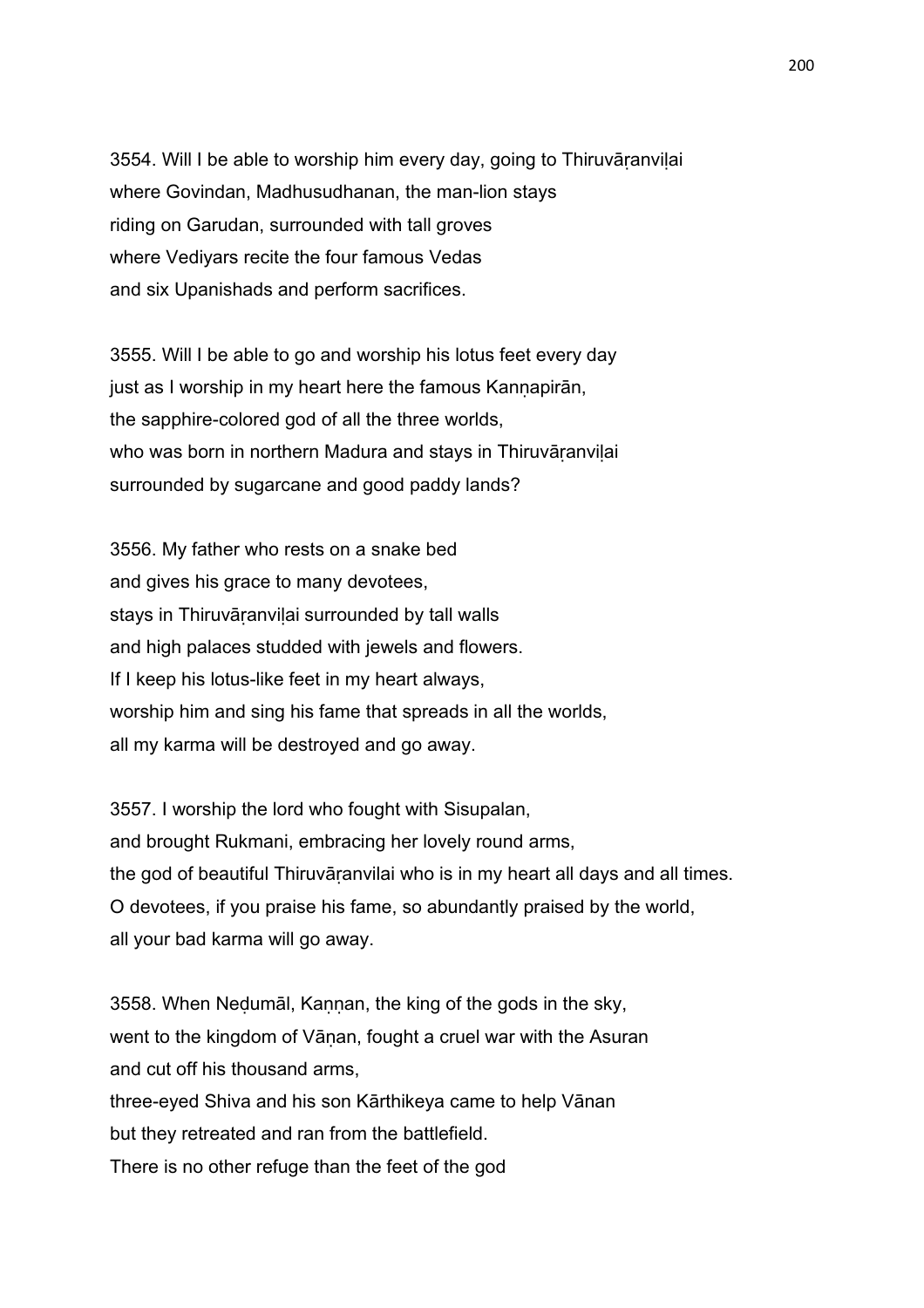of flourishing Thiruvāṛanviḷai surrounded by groves blooming with flowers.

3559. When the elephant Gajendra stood on the bank of the pond, worshiped his divine ankleted feet and called him saying, "There is no refuge for me but you," the lord went there, saved him from the crocodile and removed his affliction. He stays majestically in Thiruvāranvilai surrounded by flourishing groves. If you go there and circle the hill the bad karma that troubles your mind will go away.

3560. Even if my bad karma is removed and I am able to go to heaven I will only want to go to Thiruvaranvilai surrounded with groves where all the devotees come and worship him with their tongues, hearts and all their actions. My heart suffers not knowing when I will be able to go, circle the hill there and worship him.

3561. The god of the gods knows that a person's heart does not leave the thoughts it has, and there is nothing magical that one cannot achieve if he always thinks of that one thing. There is nothing that I cannot achieve after I give myself to the god of Thiruvāranvilai where the gods come to the earth and praise him with their minds and deeds.

3562. Saḍagopan from the flourishing southern Thirukkuruhur, giving his mind to the Theerthan and thinking that there is no other refuge except his feet,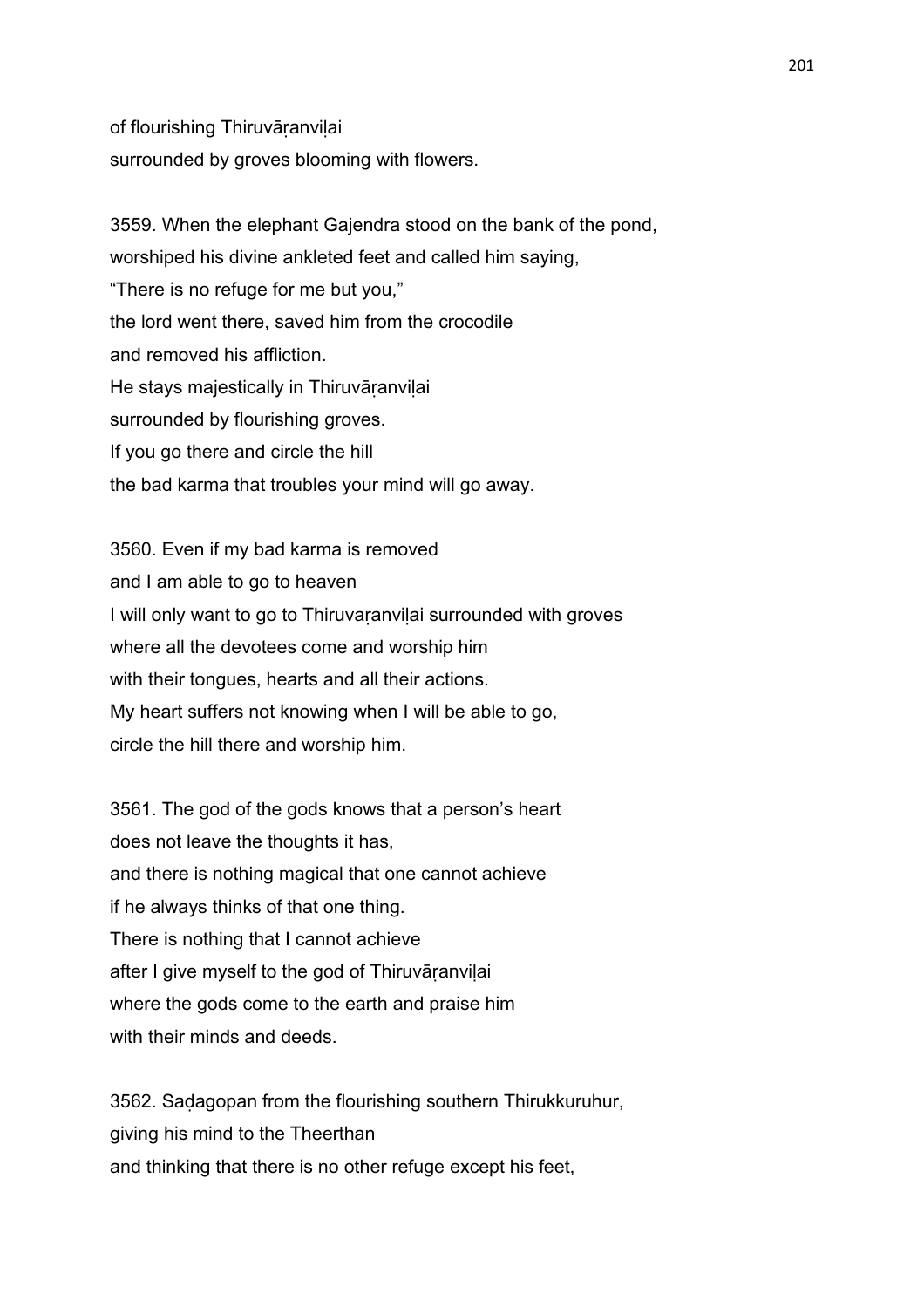composed a thousand pāsurams with a pure mind on him. Even the gods worship the devotees who learn and recite these ten poems and tell their dear wives about them.

3563. O lord, shining jewel, with lotus eyes that kill me and a coral mouth that shines, you are my life, and you are the sweet nectar that you, my father, churned and took from the milky ocean roaring with waves. The divine Lakshmi and other goddesses obey you and serve you and your form rules all the three worlds which depend on you. I am your slave and I have done bad karma. Give me your grace—I long to see you.

3564. I have done bad karma. My eyes fill with tears, I worry and say, "Come and give me your grace so that I can see you!" and I prattle on saying only your names. O Kannan, I am the slave of you who are the fruit of the Karpaga tree, nectar for those who worship you, the generous lord who took the form of a boar, split open the ground and brought up the earth goddess surrounded by oceans from the underworld. O Kakutstha, give me your grace—I long to see you.

3565. O, you bright little elephant cub for Yasodha and great joy for cowherd families, raised as the small child of generous Nandagopan and as dear to him as his life, you are a beloved mother for me your slave, an ocean of strength, and the strong man-lion who split with your claws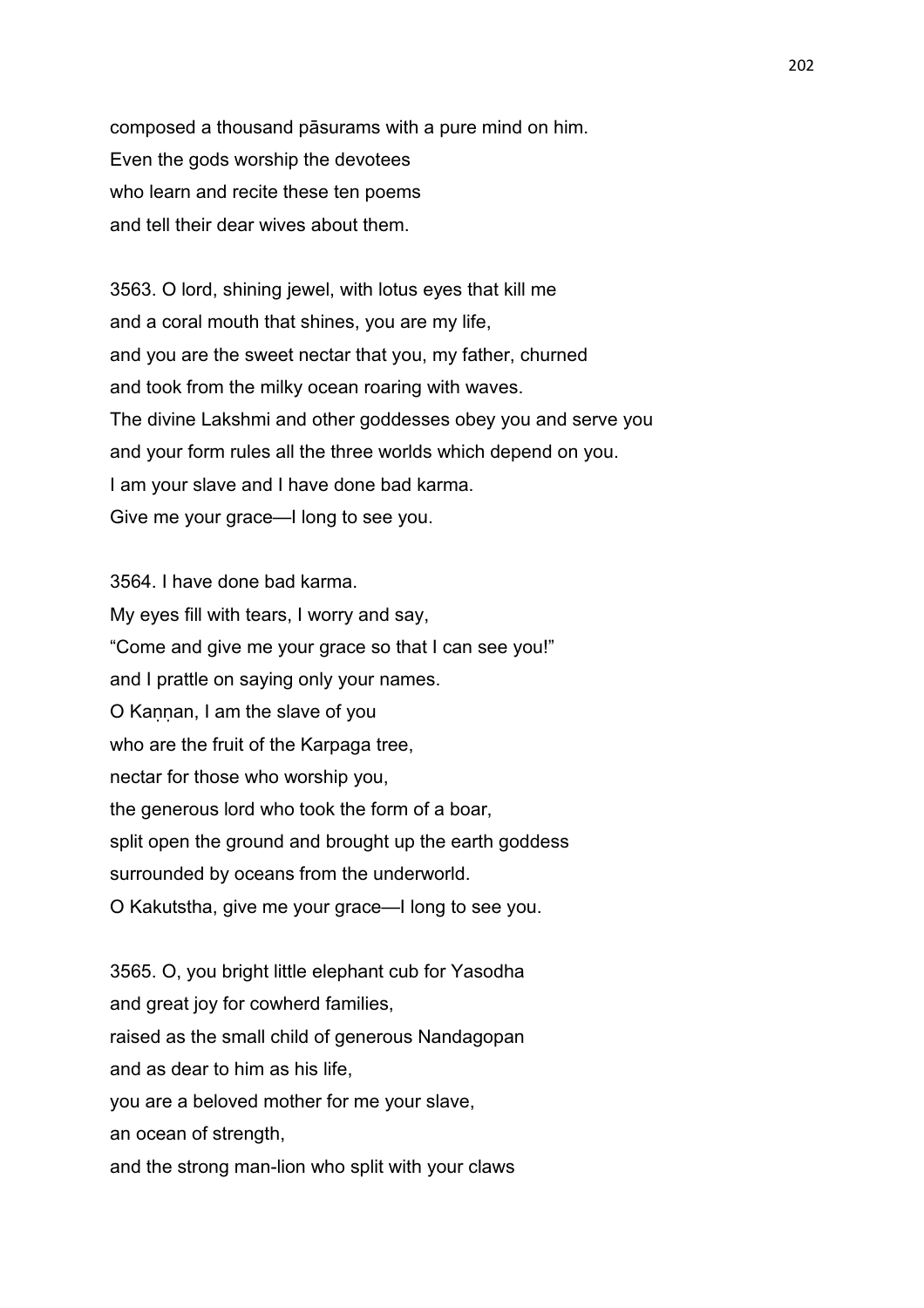the body of the Asuran Hiranyan when he came to fight with you. Come in another form for us and we, your devotees, and the gods will be happy.

3566. O you who are my dear life, nectar for the gods in the sky and poison for the Asurans, my father who fought with the Kauravas and conquered their murderous army, the gods love you and became your friends, and you took various forms to make them happy.. They do their deeds only through your māya.

3567. You are my dear life, the great lord who created the world, broke it, swallowed it, spat it out and measured it. You, the magnificent lord, created the milky ocean and churned it, and you rest on it on a snake bed. You are the god of the gods and the excellent life of the whole world. Where can I come to see you?

3568. Where will I find you, my ruler? You are formless, you are truth and sincerity, all the seven worlds, all the things that the gods or anyone want you to be, and all the actions that people do. If there is anything beyond all these things, that is also you. You are everything in the sky and above the sky.

3569. You are ghee made of fresh milk and its taste, the nectar that comes from the ocean and its sweet taste, the generous god who married Nappinnai and embraced her arms. You are past, present and future.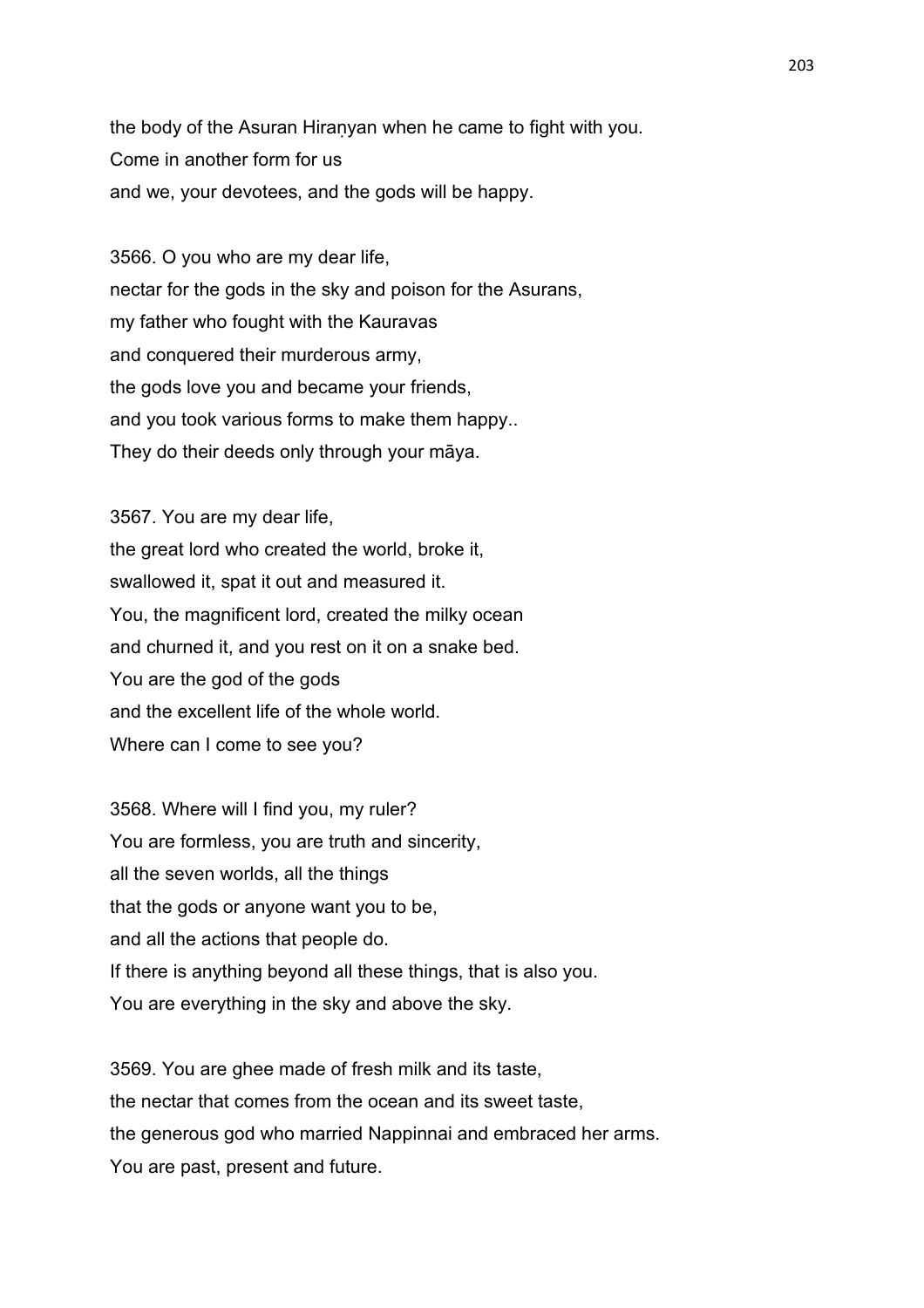I do not know whether your excellent nature is this, that, or in between. I have done bad karma.

3570. O cowherd who married Nappinnai, I have done bad karma but you attracted me with your excellent nature. You, the god of the milky ocean and a Yama for your enemies, fought with the strong-handed Asurans, raising your heroic eagle flag, and you rest on the thousand-headed snake Adishesha. I do not know how to worship you. My mind, words, deeds and I myself—all are you.

3571. I am indeed you. It is true that whatever there is in the world is yours, and if you yourself are evil hell then whether I reach the pleasures of heaven or go to hell, what difference does it make? Even though I know I am you, I am still afraid of going to hell. You stay forever in the heaven that gives joy. Give me the grace of reaching your feet.

3572. You have a thousand arms, a thousand heads, a thousand beautiful lotus eyes, a thousand feet and a thousand names. You gave me your feet that is a wonderful thing you did for me. O shining light! I embrace your arms and give my you life in return. I am alone and you are my dear father.

3573. Saḍagopan of rich Thirukkuruhur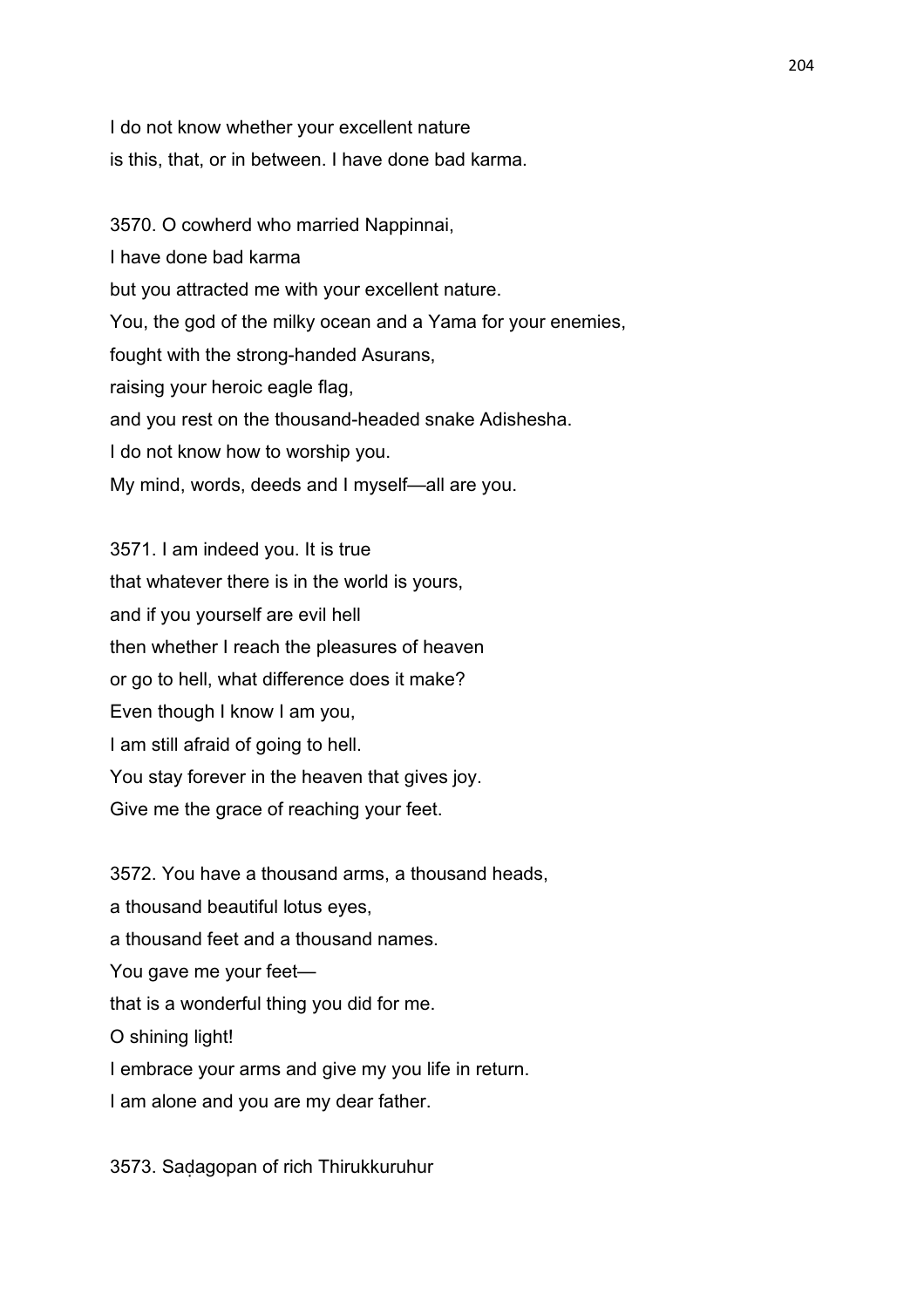composed a thousand beautiful pāsurams on our father, the god of Nānmuhan, of Shiva, of the sages and of the gods in the sky. He is the only god for this world. O devotees, learn and recite the ten pāsurams on the god and you will be saved.

3574. She says, "O my friends with round bangles, I am afraid of talking about my love for him to strangers. I am searching for him but haven't found him. I want to tell you something. My conch bangles are loose, my body is pale and my round breasts have lost their golden color. The lord of Thiruvenkaṭam rides on a sharp-eyed eagle and I am searching for him."

3575. She says, "O my friends, I can't describe my sorrow even to my dear friends. I haven't seen him and I am suffering. The handsome lotus-eyed Kannan, the lord of the gods in the sky is a thief. If I see him he will make my bangles loose and take away the lovely color of my body. How long can I suffer like this?"

3576. She says,

"O my friends with lovely foreheads! Though time is passing, I haven't grown tired of my love for him. See, the whole world blames me. What is the use of my being shy now? He has the color of a dark cloud, is beautiful like a blue flower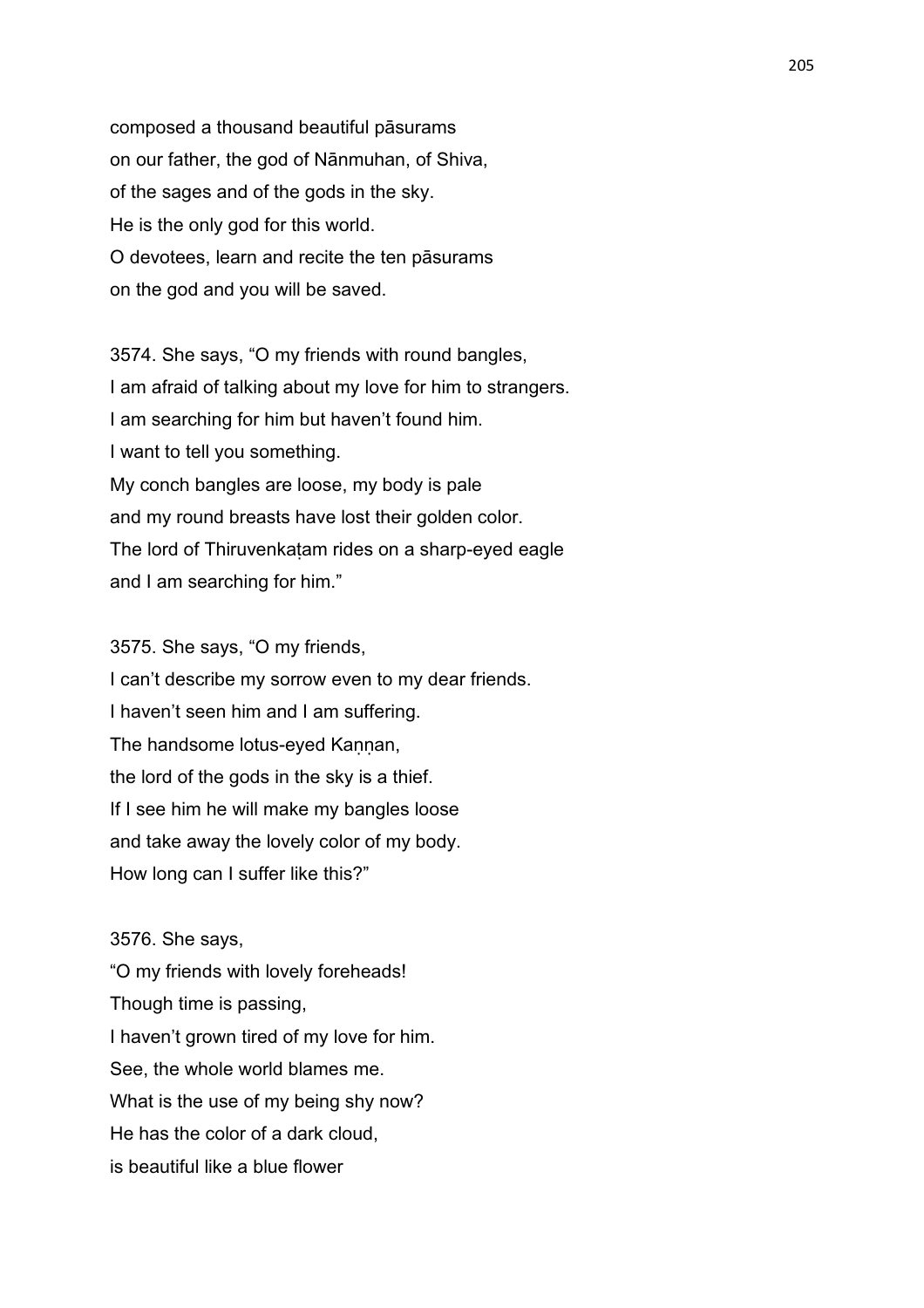and is surrounded by shining light. He took away my lovely bangles and the dark color of my body. How long I will suffer like this to see him?"

## 3577. She says,

"I lost my round bangles and my heart to him and I am ashamed before my friends every day. The god Maayan who danced on a pot is the god of flourishing southern Kuḍandai surrounded by walls and porches where flags fly. Mighty, he conquers in war, carrying a discus and the Garuda flag. I love him and want to go to his place."

## 3578. She says,

"O friends if we wish, we can love the god with a discus and ask him to come here it is easy to say this but hard to make it happen. He is the only god of all the eons. Even those who understand everything cannot understand him, the ancient shining god who plays sweet music on his flute."

# 3579. She says,

"There are no words to describe the beauty and luster of the ancient god. Even the gods cannot understand his might they grow confused when they think of his greatness. He has taken away my dark color and does not give me his fresh garland of thulasi and waterlilies. Tell me, who can I tell about his naughty play? He, the Maal, has lovely lotus eyes and rests on the ocean in Kudandai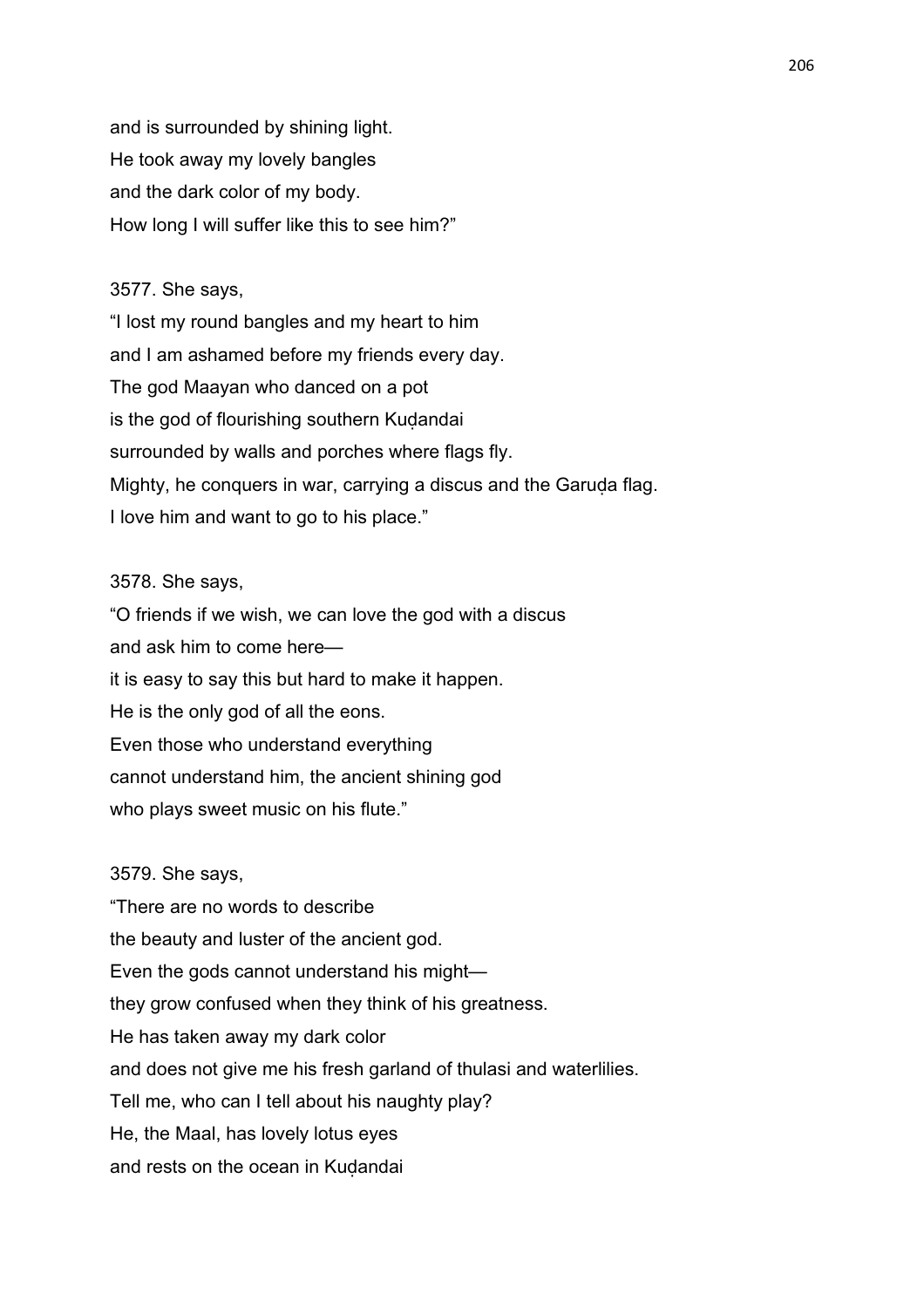surrounded by flourishing fields and valli creepers."

3580. She says, "He makes me prattle on and say, 'You are Maal, Hari, Kesavan, Naaranan, Shri, Madhavan, Govindan, Vaikundan.' He makes me crazy and doesn't show me his form or even his footprints. O mothers, friends with hair decorated with fragrant flowers, I promise I will see him even if it takes many ages. I am not going to be friendly with you all because you don't want me to wait to see him."

3581. She says, "O parrots, I raised you! Puvai birds! Cuckoo bird! Peacocks! He took away my dark color, my conch bangles, and my heart, without leaving me anything. Vaikuntam, the milky ocean, and dark Venkata hill are all near, but we won't be able to go to those places where he stays and see him until all our desires have left us."

3582. She says,

"O friends with beautiful foreheads, he doesn't show his form even to his wise devotees. Using his magic, he became a dwarf, went to Mahābali, received a boon from him and measured the flourishing earth and the sky with his feet. He, the god of the gods, shines with his many arms. I have lost my modesty to him. What else have I to lose?"

3583. She says,

"O my friends with lovely foreheads, what can I do? He carries a discus and a conch in his hands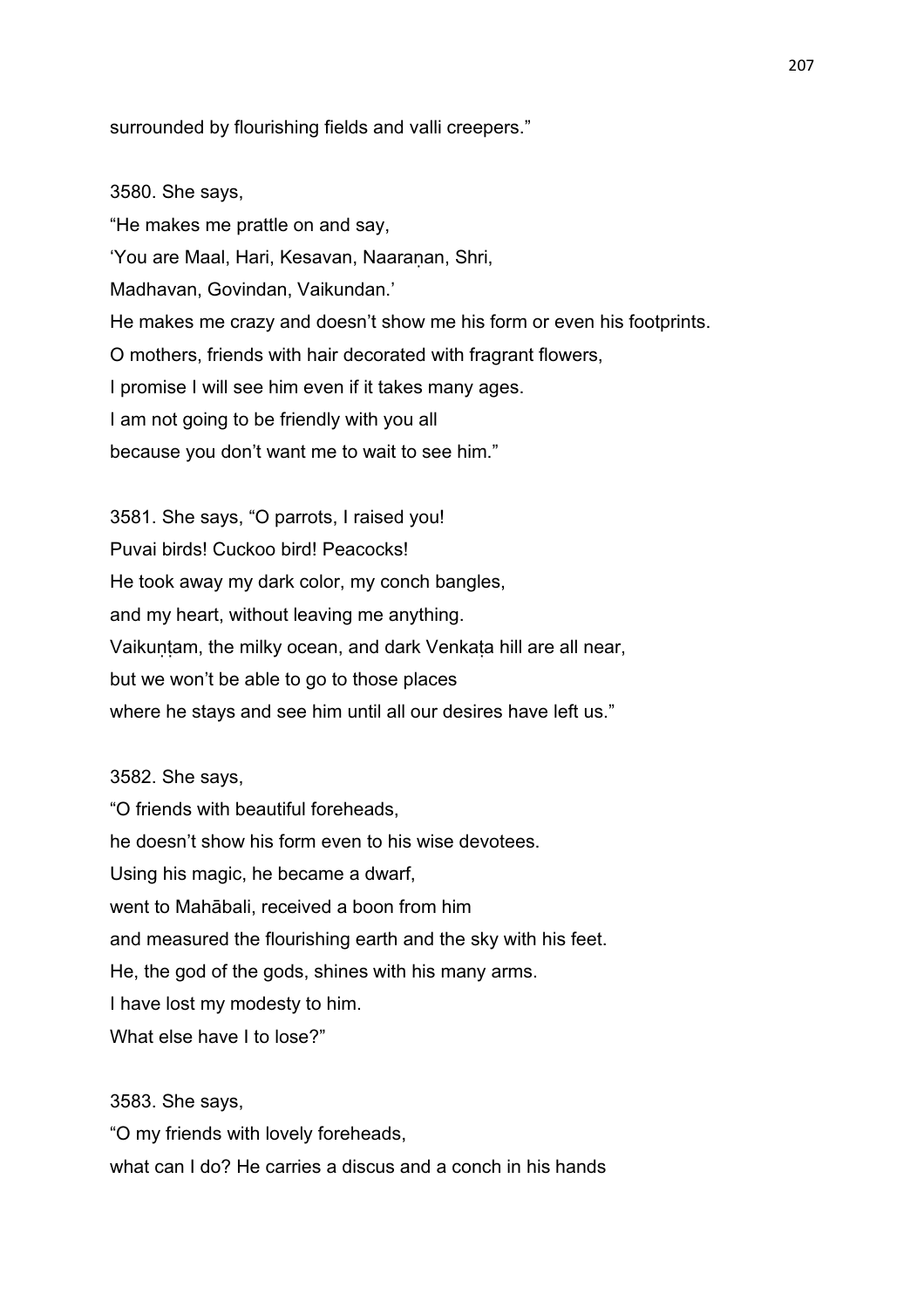and comes like a tall beautiful dark hill over which a bright sun shines as a white milky moon rises. My heart said, 'I don't belong to you,' left me and went to the lotus feet of the god."

3584. Saḍagopan of flourishing Thirukkuruhur who removed all other desires and gave his devotion only to the feet of famous Kaṇṇan composed a thousand pāsurams in faultless andādi metre praising the divine feet of Kaṇṇan. If devotees learn these ten pāsurams and recite them with music they will have no trouble in this world and reach the highest heaven.

3585. The gods in the sky and the Asurans have all joined together here, there and everywhere without knowing who you are, wandering and longing to see you but they cannot find you. They say, "He embraces the earth goddess, Lakshmi on a lotus, and Nappinnai the daughter of a cowherd. He carries a conch and a discus and is our refuge."

3586. We will not depend on what we have learned in the Vedas and sastras that everyone believes and follows as if they were a refuge. We are rid of birth, terrible sicknesses, and old age because we have become the devotees of the lord who carries a fiery discus that destroys all his enemies and protects dharma.

3587. The king of the world who rules all carries a conch and a discus,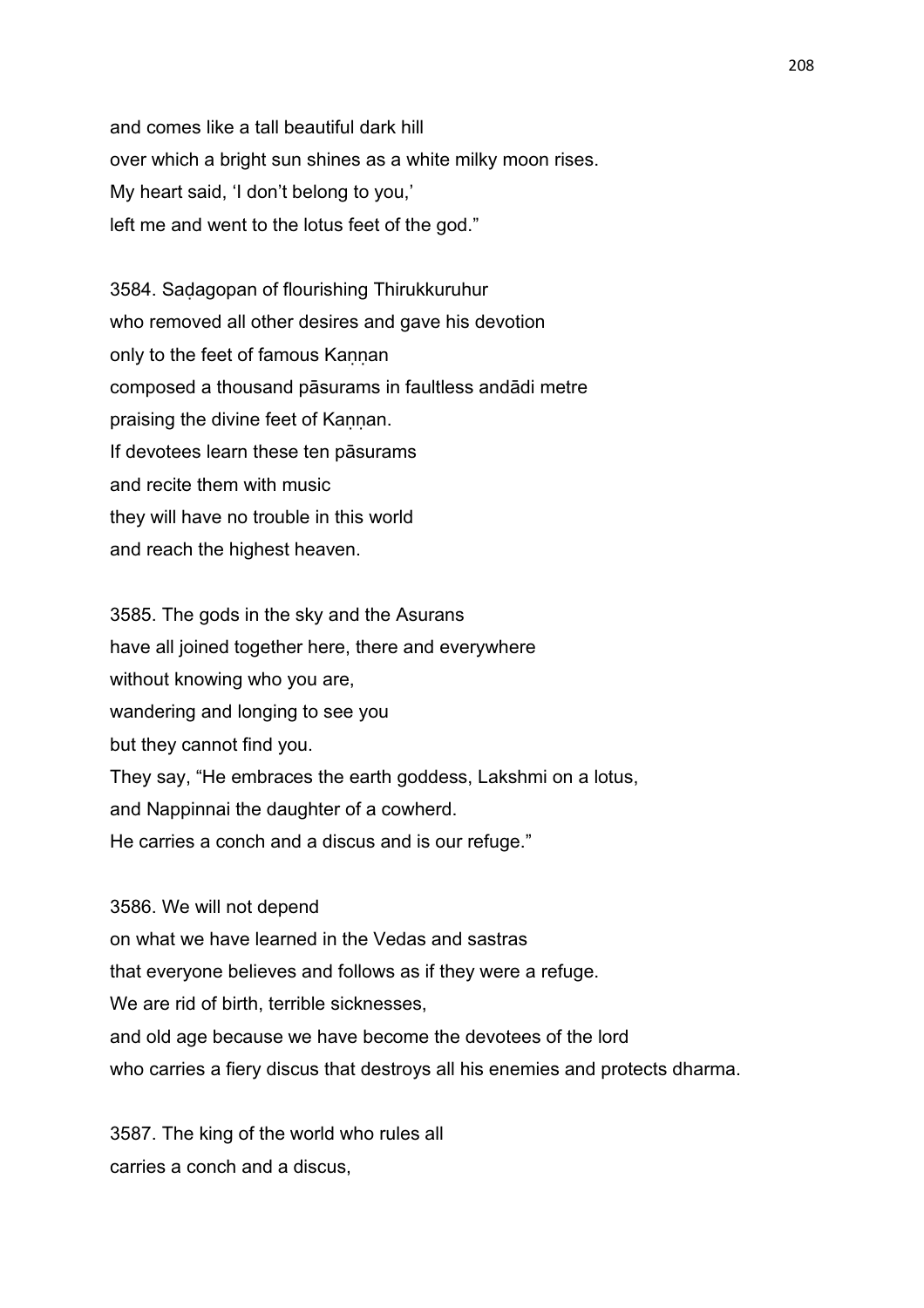and no one needs to follow him carrying a sword and a bow because he himself carries them. I want to worship his feet and arms but I have not seen him. I, his slave and day after day, search for him all over the earth, but I have not seen him.

3588. You, my father who rule the whole blissful world, slept on a banyan leaf at the end of the eon. For women who have vine-like waists and love your beautiful dark form, time seems like a darkness that spreads for an eon.

3589. You stay and rest happily always in Puliyangudi and Kolur filled with palaces where beautiful vines grow. Are you resting because you have grown weary taking away the troubles of your devotees? Are you tired because you grew tall and measured the earth and the sky? Tell us.

3590. See, if the gods in the sky do not do what he says, the divine dark sapphire-colored lord who entered my heart and stays with me carrying a beautiful discus and a conch makes them be good and obey him. He cures the sicknesses of his devotees that can't be cured.

3591. I see many of my friends come and go, but they do not go and tell my love to him who keeps the beautiful Lakshmi on his chest. What can I do? Tell him who carries a beautiful discus and a conch, "There is a devotee of yours who suffers with love for you and wants to join you."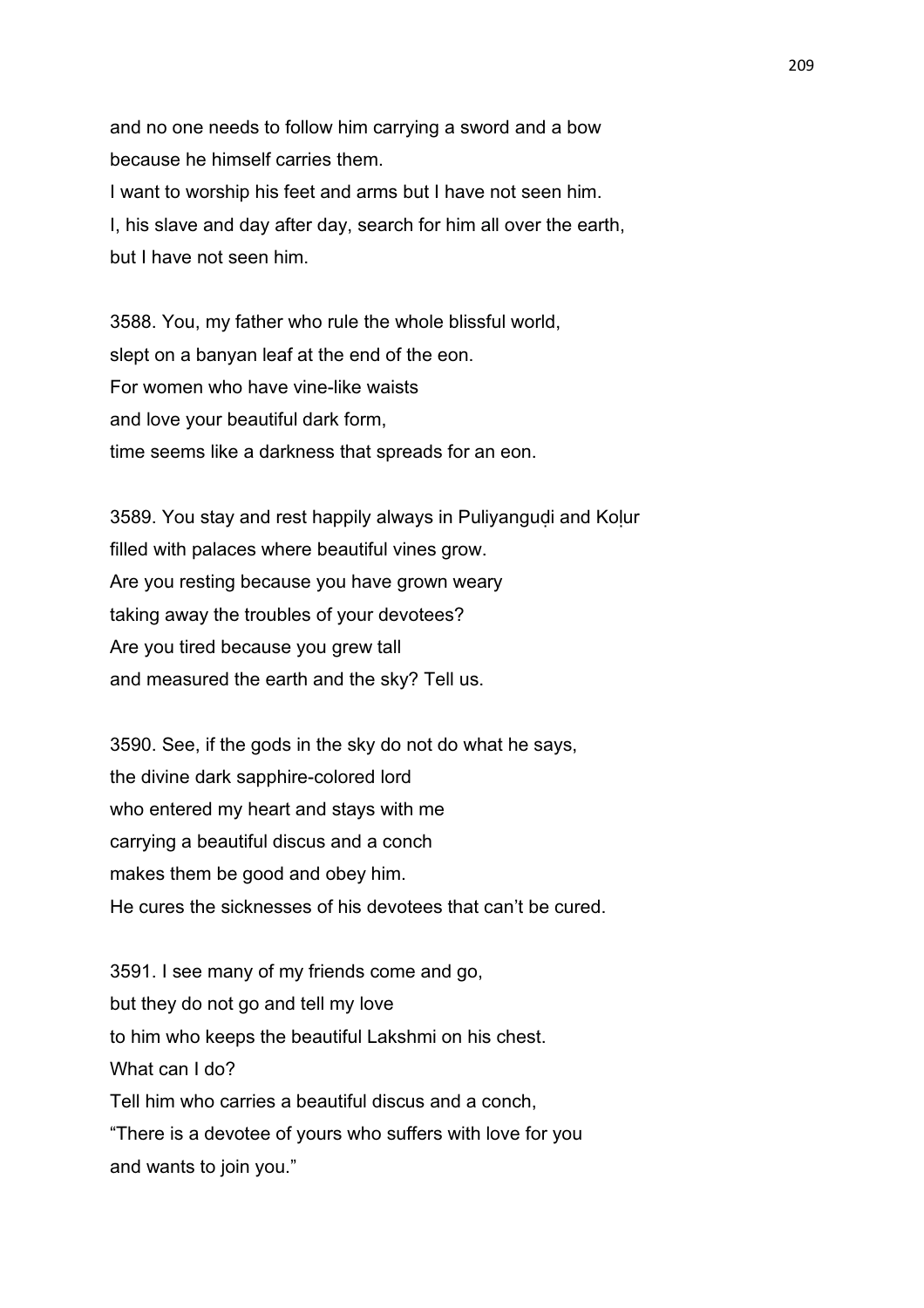3592. O Thirumal who carry a discus and who stood and measured all the seven worlds surrounded by seven oceans and seven mountains with your ankleted feet, give me your grace and make me join your beautiful feet.

3593. If even Vishnu, Nānmuhan and Shiva with his red matted hair do not know the nature of our lord, who else could know his nature? What is the use of my talking about this? My love makes me suffer so I can only say, "He is the ancient god who rules me, the lord of the eon with a dark body."

3594. The sages who do good tapas are never confused, scholars who learn the sastras well and the gods in the sky never tremble. They all worship our god who churned the vast ocean to get nectar from it. How can we, so fascinated with him, praise him? What can we do? Tell me.

3595. Saḍagopan of famous Thirukkuruhur surrounded with palaces as high as hills composed a thousand pāsurams with meter and good meanings praising the god adorned with a tall crown who removes the terrible sicknesses of people. If devotees learn well and recite these pāsurams they will not be born in this wide world.

3596. The elephant Kuvalayabeedam, large as a mountain, shed ichor like a waterfalls. He fought it, making it roll over, broke its tusks and killed its strong mahout.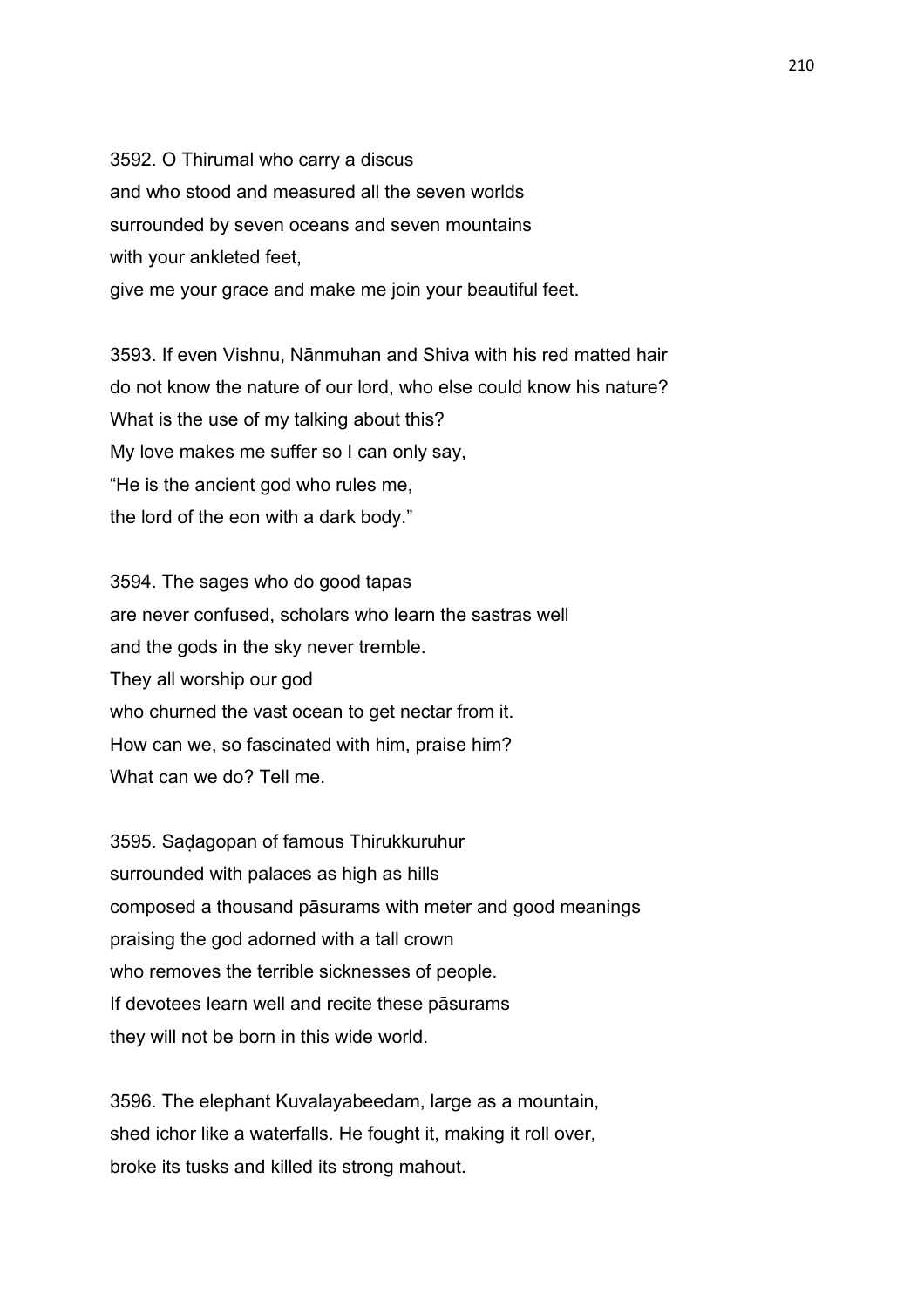He, the lovely small child of cowherds, killed the wrestlers on a stage and Kamsan on the porch of a palace, and he fought with many kings and defeated them. He is our beloved god, our refuge and stays in Thiruchengundrur where the Thiruchitrāru flows

3597. He who is our father and the father of the gods, our sweet nectar, our refuge, created all the three worlds, protects them and destroys them. He has all these three forms and he is formless. I have no other companion except the ancient god of Thiruchengundrur that is on the banks of the Thiruchitrāru where lovely kayal fish frolic in the flourishing fields.

3598.The divine god of the gods in the sky who took the form of a boar and split open the large world, is my ruler who destroyed all my bad karma. I cannot think of any refuge except the two feet of my dear god of Thiruchengundrur on the banks of the Thiruchitrāru that ornaments the southern land.

3599. My father, the beautiful jewel who churned the roaring milky ocean, took the form of a dwarf, grew tall, and measured the world and the sky with his feet at Mahābali's sacrifice. I have no protection except the two feet of the dear god of Thiruchengundrur surrounded by trees with many ripening bananas, kamugu trees and sweet coconut trees where the Thiruchitraru flows. I don't want even to think of anything except refuge at the feet of the dear lord in these three big worlds.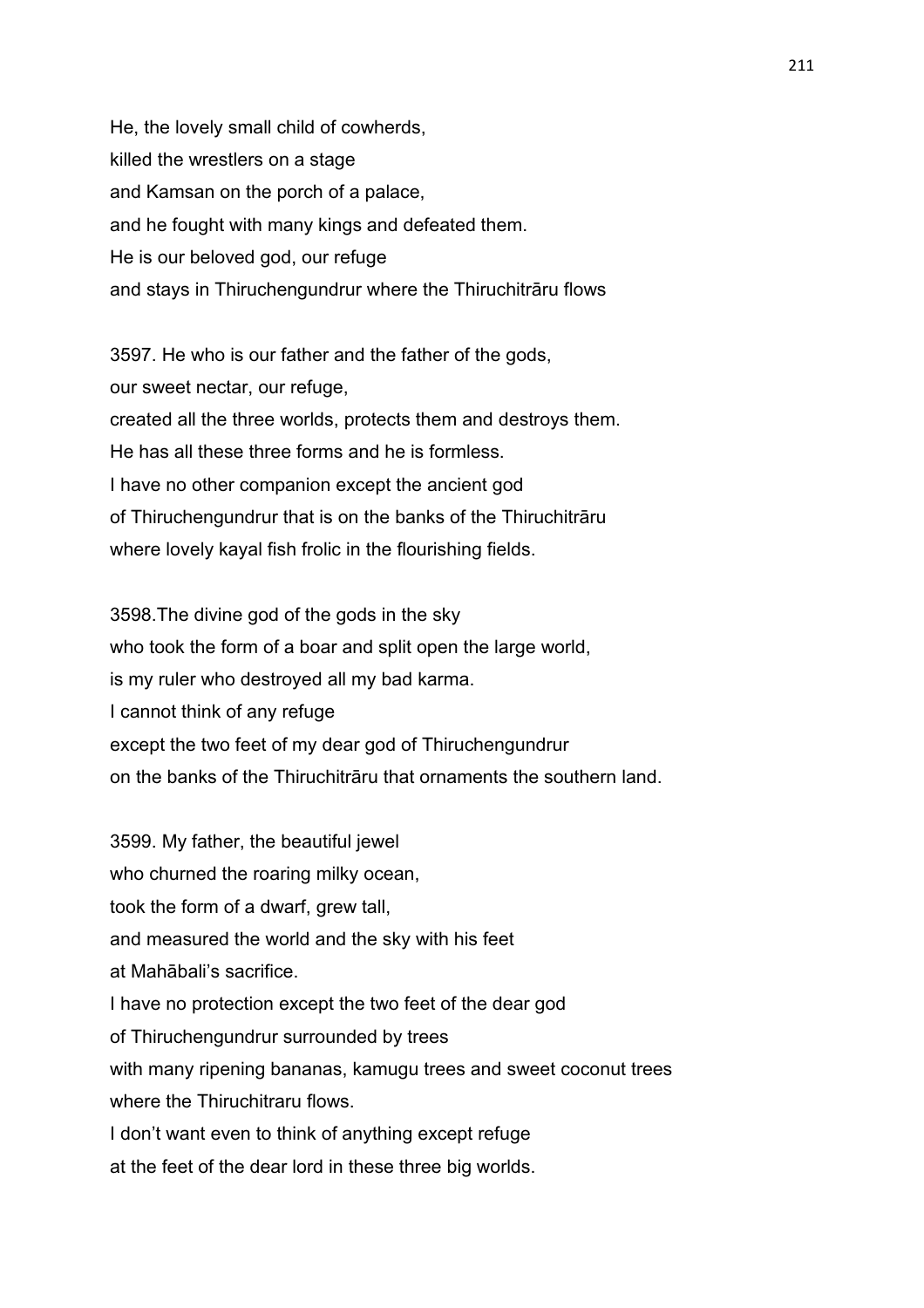3600. There is no protection for me except him and there is nothing that I need if I have his protection. My refuge is the banks of the Thiruchitrāru river in Thiruchenkunrur filled with tall palaces where Vediyars make sacrifices and recite the four Vedas and the smoke from them darkens the sky.

3601 He is my protection, my dear life, the father and mother of the gods. It is hard for anyone to know and understand the wonderful nature of our father who rests on the wide milky ocean. I saw him in Thiruchitrāṛu in Thiruchenkundrur filled with lovely palaces where three thousand famous Vediyars, generous Shiva, Nānmugan and devotees live.

3602. He has divine lotus eyes, a beautiful mouth, lovely hands, a navel where Nānmuhan stays on a lotus, beautiful garments, a precious crown, ornaments and heroic weapons. The famous god of Thiruchenkunrur on the bank of Thiruchitrāṛu stays in my heart and shines.

3603. He who shines in my heart is the god of Thiruchengunḍur on the bank of Thiruchiṛṛāṛu where the farmers who own flourishing paddy lands and the Vediyars who recite the four Vedas worship the god in all directions, folding their hands. He fought with the heroic Asurans like a Yama,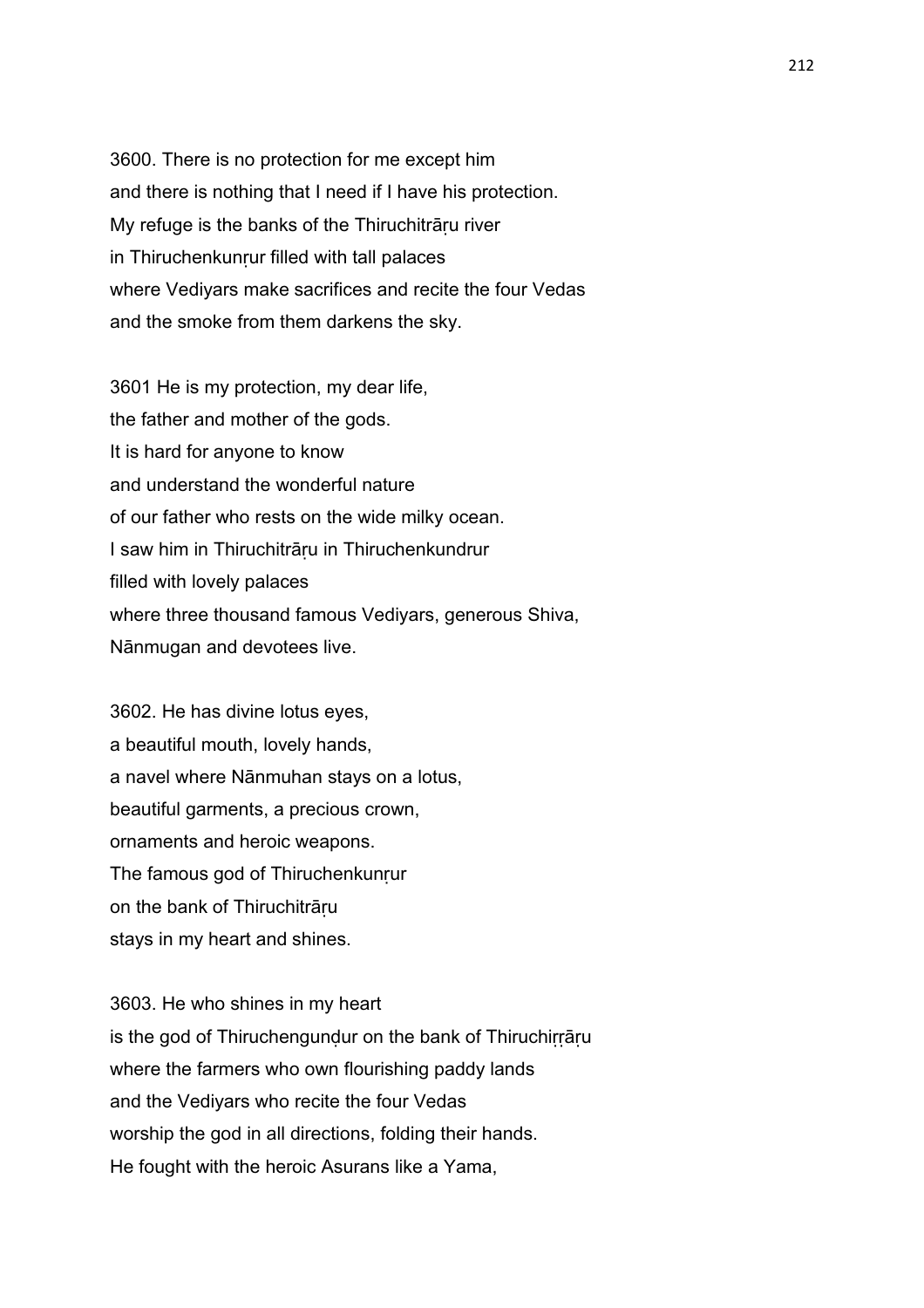and he, the refuge of all the gods in the sky who worship him, created all the three worlds and protects them from destruction. I do not know how to praise him.

3604. He creates all the gods and the creatures of the world, keeping them from suffering. He himself, without beginning or end, is the highest god, and he is Nānmuhan and Shiva. No one else is fit to be praised—he receives all fame. He, with his beautiful nature, is the generous and famous god of Thiruchitrāṛu of Thiruchengundrur where the people are principled and clever and perform sacrifices.

3605. The lord our father is in all of creatures and he gives them his grace, the god of Thiruchengundrur on the banks of the Thiruchitraru flourishing with cool fields. Our god Māyon is the lord of Nānmuhan, the three-eyed Shiva, the three thousand Brahmins and the god of the gods. The whole world venerates him and I worship him with love.

3606. Saḍagopan of rich Thirukuruhur composed a thousand poems on the god of gods who is honey, sweet milk, sugarcane juice, and our father who swallowed the whole world. Our god the Māyon created the divine god Nānmuhan on a beautiful lotus on his navel. If devotees learn and recite these ten pāsurams they will attain moksha and receive the grace of the lord and their illusory births will go away.

3607. O Kannan, magical dancer and dwarf, your eyes, hands and legs are like pure red lotus flowers, your red shining mouth is like an opening lotus bud,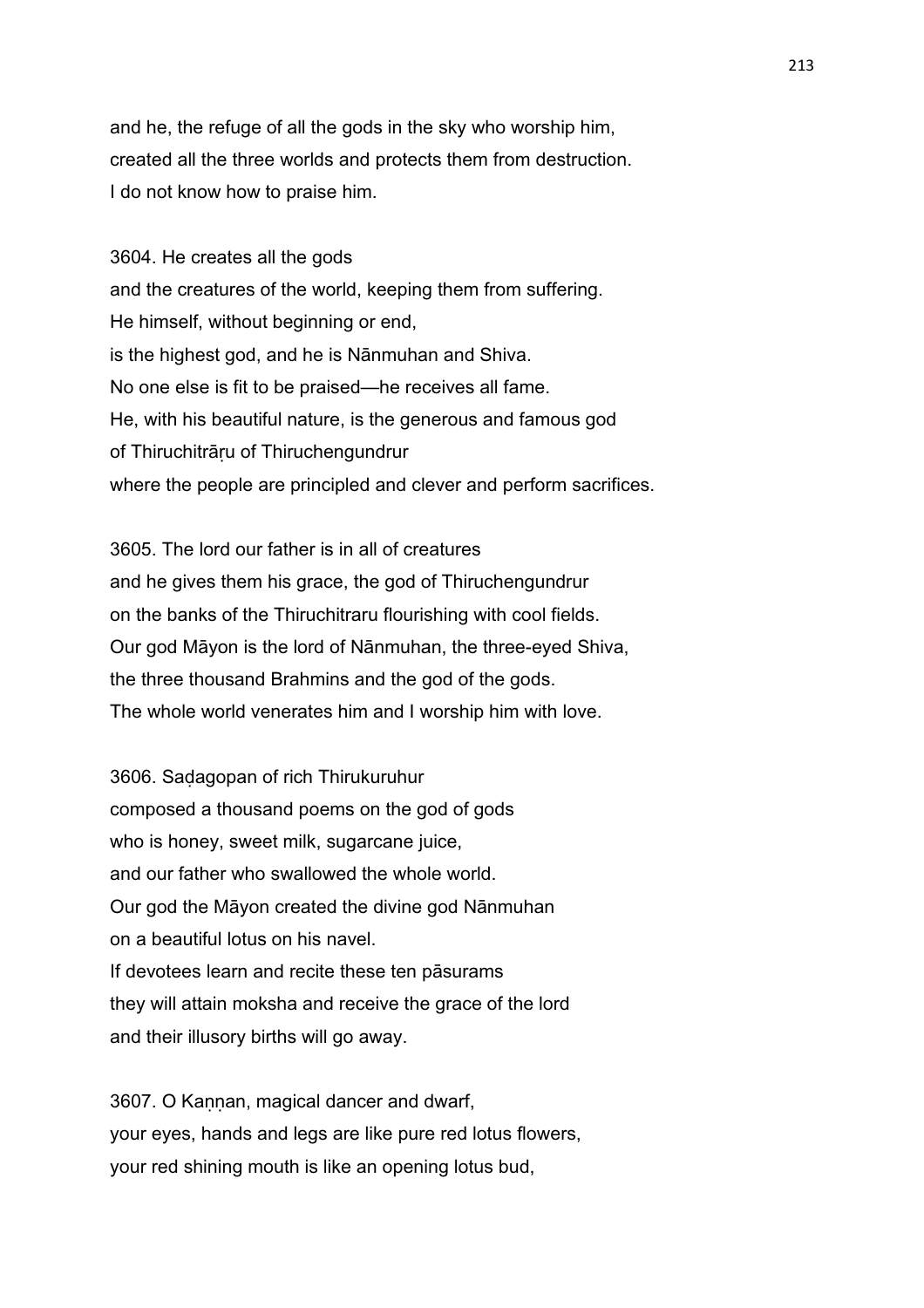your divine body is like a cool green leaf and you come as if you were a fragrant lotus pond. I have done much karma. Come to me one day—I long to see you.

3608. I call you saying, "Come, I want to see you!" and my eyes grow tired and my mouth dry. I am ashamed calling and calling you— I suffer to see you. Won't you feel sorry for me and come? Come to me shining like a large dark diamond mountain behind which a dark sun rises at dawn, O father with a shining crown on your dark hair.

3609. O father with divine crown, if I long for you, cry and say, "You are adorned with a cool thulasi garland mixed with fragrant flowers that swarm with bees," you will appear before me like a cloud filled with pure water, with four arms, a coral mouth, emerald earrings and a waist thin as a tudi drum.

3610. Your shining form that looks like a cloud filled with pure water, your mouth sweet as a fruit, your lotus eyes sweet as honey, all came and entered my thoughts. As you rest on the ocean abundant with pure water you are like a dark cloud in the flourishing rainy season floating above a silver mountain. O my father, I cannot describe your beauty.

3611. Your divine shining feet entered my mind like two morning suns of matchless beauty. I, your slave, cannot describe the loveliness of you who have the color of a cloud filled with good water and who swallowed all the flourishing world surrounded by oceans.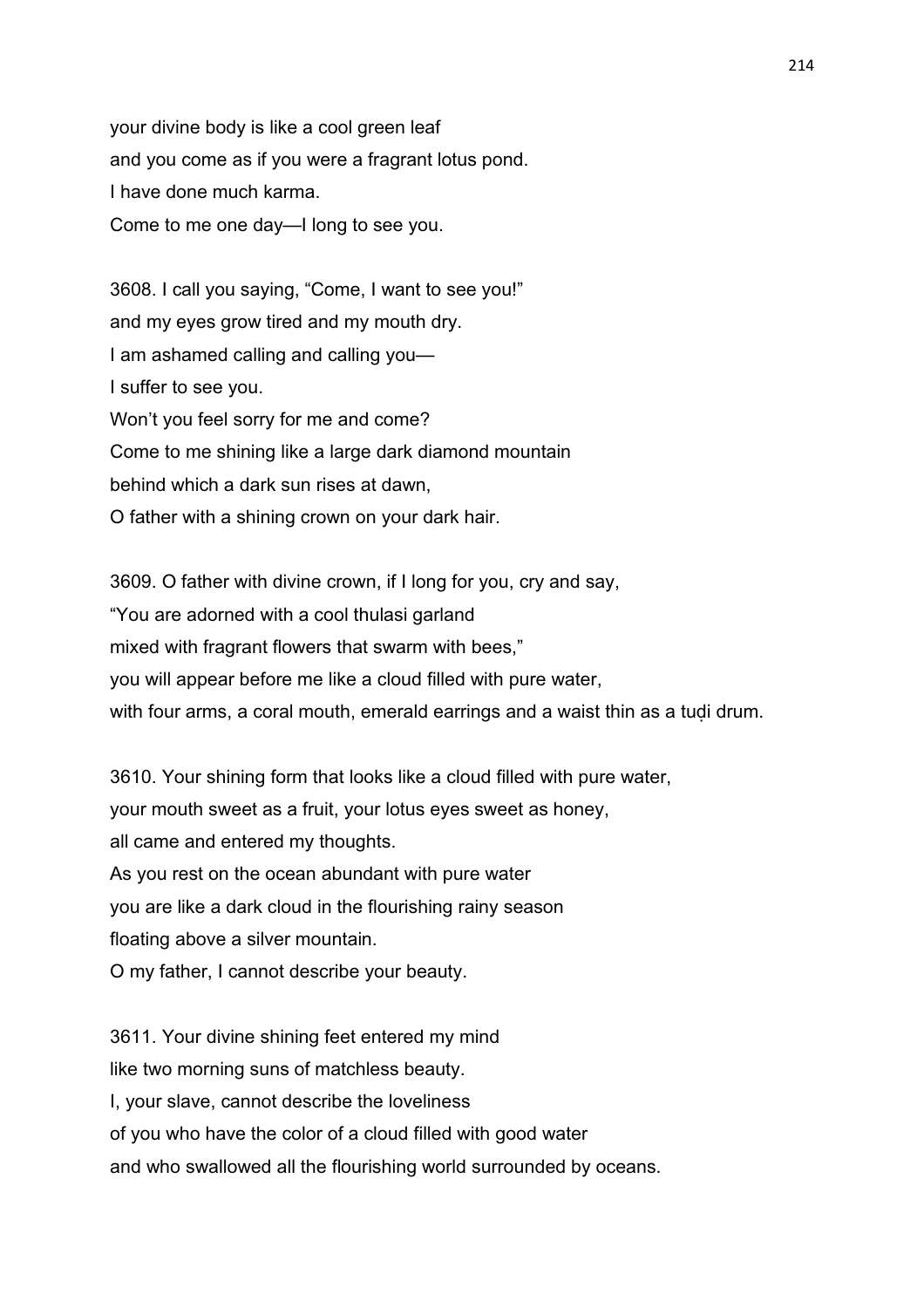Why do we suffer with troubles that come as darkness in our lives? Tell us why, or tell us how to remove the sufferings of life.

3612. I want you to rule me and I call and praise you saying, "You have the color of a cloud. You dance on a pot. I have done bad karma. O Kannan, my Kannan, you are the god of the sky." Won't you come to me from heaven or from the earth or from the ocean with its abundant water or from any other place? Appear in front of me one day so that I, your devotee, can see your ankleted feet.

3613. Come to me. If you don't, I will come to your door and stay beneath your lotus feet that measured the world, and if I do that you will call me and make me serve you. You, my father, are like a dark sun with beautiful cool lotus eyes, a red mouth, hands and legs shining as it rises and spreads its endless rays.

3614. Every day whenever I see a mass of clouds my heart melts and I think, "This looks like the form of my father," and I lose myself. You drove the good chariot for the five Pandavas and destroyed the hundred Kauravas, but you have not come to me. Is this right?

3615. If I say, "Is this right? You carry a shining discus and a Garuda flag and you ride on an eagle with huge wings," and if I long for you and cry out what will you do? You are the Māyan and were born in northern Madhura surrounded by groves dripping with honey. You came to this earth to take away the suffering of its people.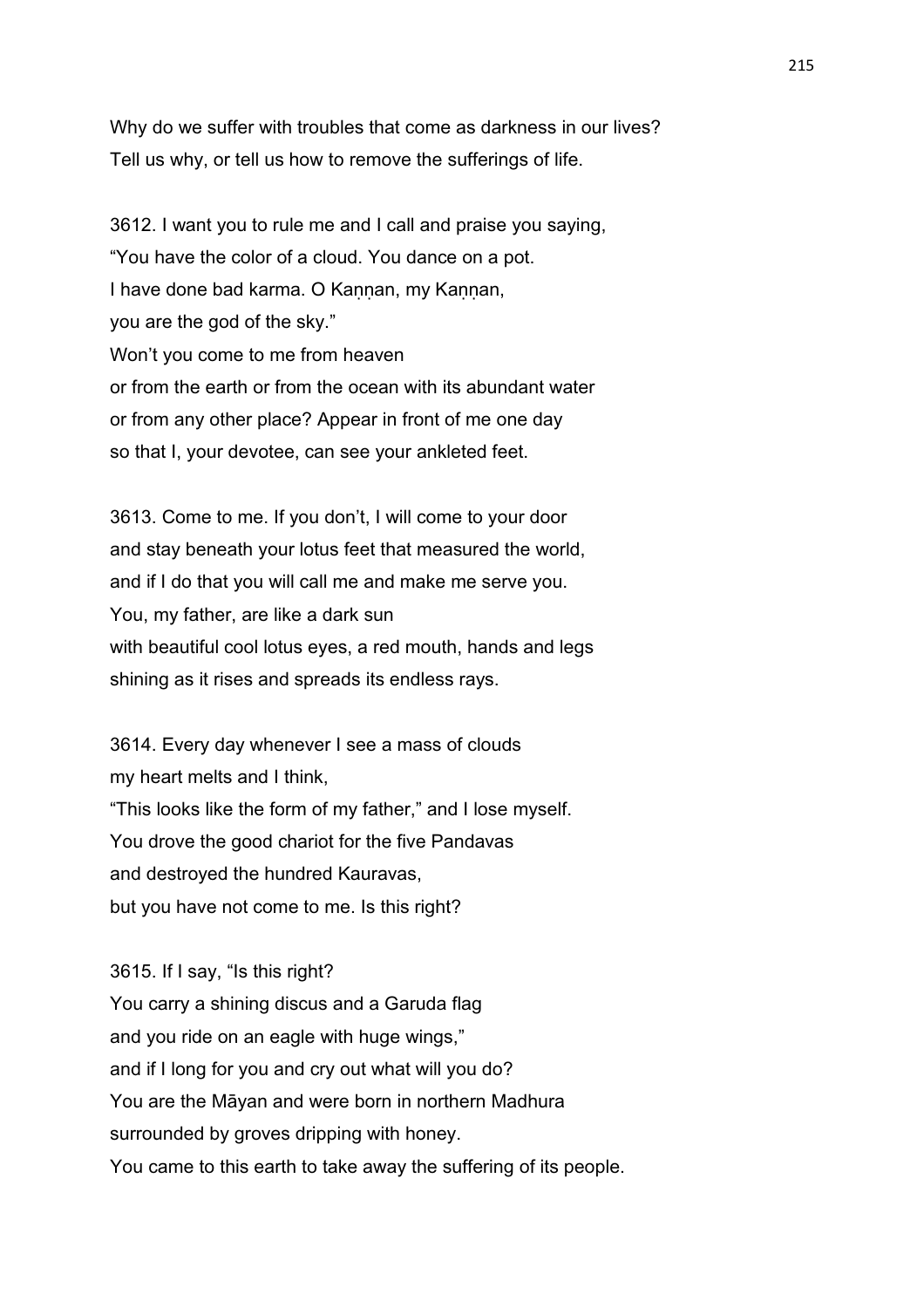3616. O Māyan, you were born on this earth to destroy the Asurans and you fought in the Bharatha war to help the Pandavas. You, the lord, are the wonderful wind, fire, water, sky, earth and all other things in the world. You are the Māyan who stays in everything but no one can see you because you hide like the ghee that is in fresh milk. Where can I see you?

3617. Saḍagopan of cool flourishing Thirukuruhur composed a thousand pāsurams with beautiful music and divine words in which a devotee asks the god, "Where can I see my father who wears a fresh thulasi garland?" If devotees learn and recite these ten pāsurams they will be happy night and day in this birth itself because they know the nature of god.

3618. He will give us his good grace so that we will think only of him when we get up every day in the morning and at night. My father whose hair is adorned with a beautiful thulasi garland strung with alli blossoms is the god of Thirukaḍithanam where good devotees live.

3619. See, the lord thinks that Thirukaḍithanam and my heart are the same and he enters my heart and stays there. He, the matchless one, fought, shooting arrows like rain at the astonished Rakshasa Ravanan and destroyed him so that even his shape could no longer be seen.

3620. The lord Māyan with beautiful Lakshmi on his chest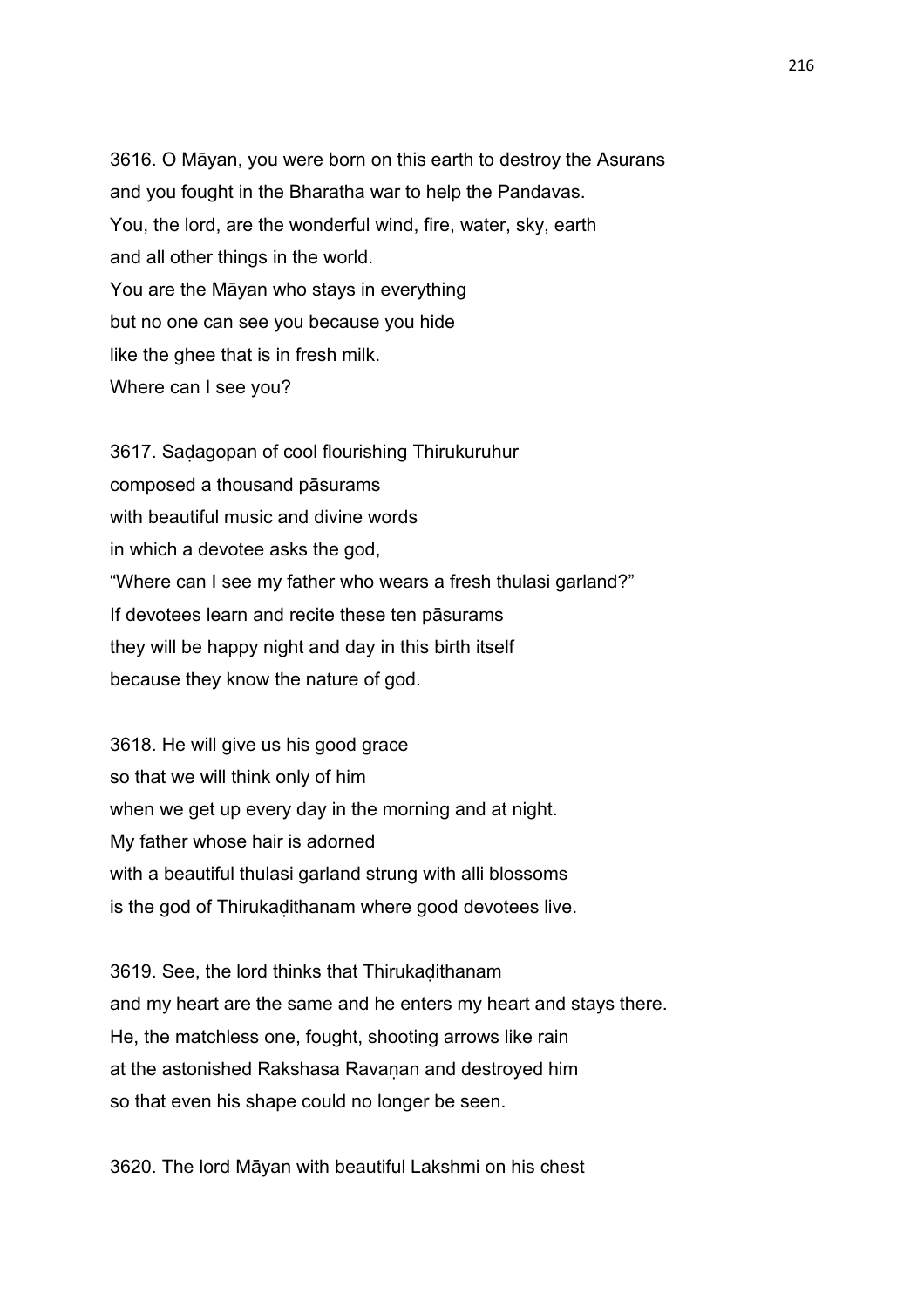has the forms of the three gods Shiva, Nānmuhan and Indra, yet formless, he has entered my heart who wishes to stay in Thirukaḍithanam. Whenever I think of him he is sweet.

3621. The lord Māyan who destroyed all my bad karma and abides in my heart with love as if that were his native place stays in the temple of Thirukaḍithanam surrounded by fragrant groves where all the gods in the sky come and worship him.

3622. He, the god in the temple of Thirukaḍithanam, has made my heart his temple and stays there. All the gods from many temples come to Thirukadithanam to worship him, our father who dances on a pot.

3623. I have done bad karma, but he, Madhusudhanan who dances on a pot, the god of flourishing Thirukaḍithanam surrounded by blooming groves, is my father and has destroyed all the troubles that afflict me. If you go there and praise him all your worries will go away. Keep this in your mind.

3624. The god Govindan who stays in my heart measured the whole earth and sky. All the people of the earth worship his beautiful lotus feet. Go to Thirukaḍithanam where the gods in the sky worship him and all your troubles will go away.

3625. Our Māyan stays in the sky, the earth, the ocean and many other good places and they all belong to him, but he chose my heart and Thirukaḍithanam for his temples .

3626. There are many marvelous places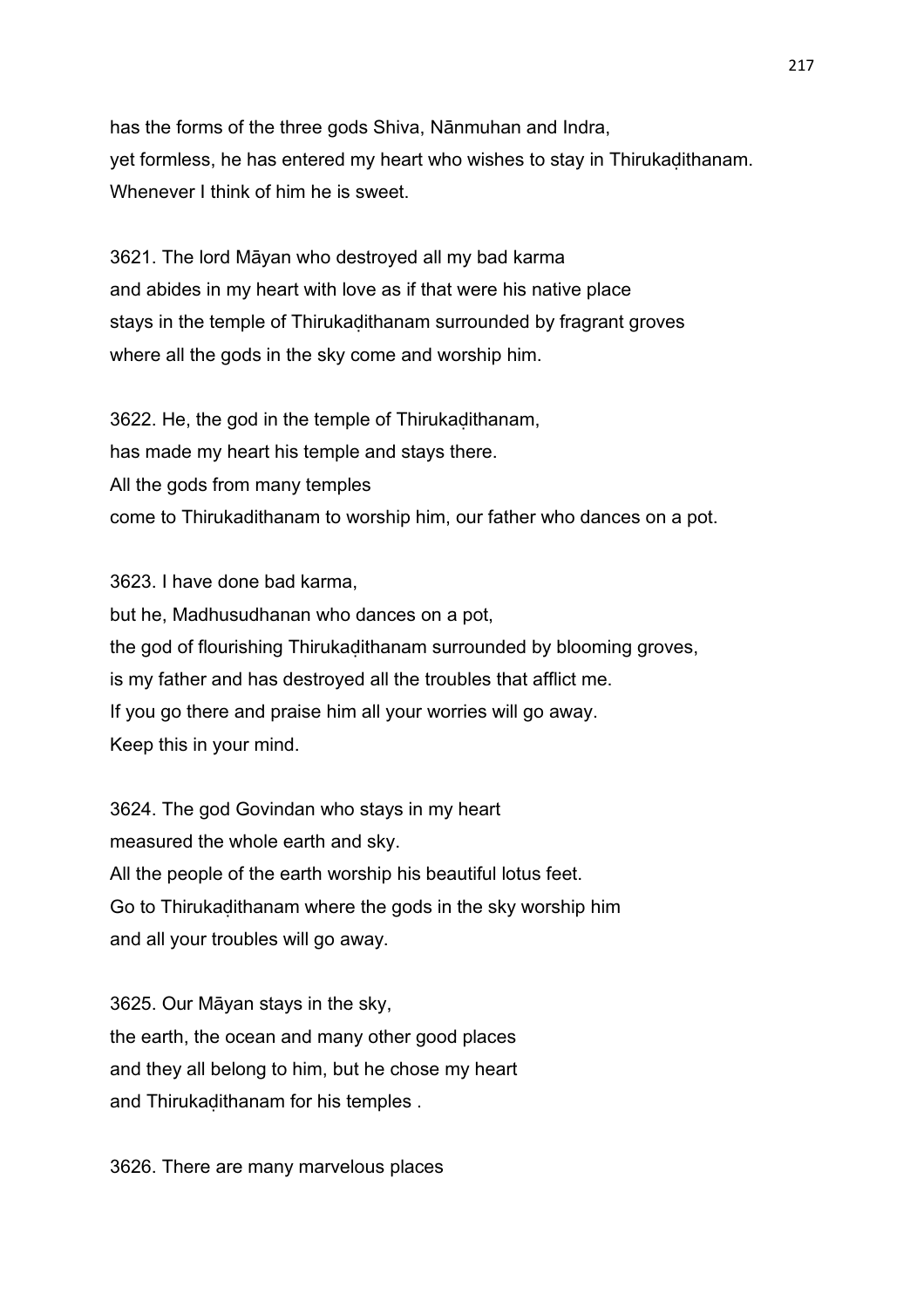that belong to Māyan where he stays happily forever, but that wonderful god, the lord of cowherds, chose Thirukadithanam as his temple and stays there where the shining gods come and worship him.

3627. The wonderful god Narayanan, Hari, Vamanan stays in my heart and in Thirukaḍithanam surrounded by karpaga groves where good and renowned Vediyars loudly recite the Vedas.

3628. Saḍagopan of Thirukuruhur surrounded by walls composed a thousand pāsurams that are as sweet as nectar and milk mixed together praising Thirumāl of Thirukaḍithanam encircled by groves. If devotees learn these ten pāsurams and recite them they will go to Vaikuntam and be happy.

3629. I worshiped the lord every day and said with amazement, "Come and keep me under your golden feet!" and the generous god Vamanan saw me entered my heart and stayed there. He is happy to be with me.

3630. He has entered my poor heart and destroyed the feelings of the five senses that rule it, not allowing me to fall into the desires they cause. The grace that my dear lord has given me is higher than the grace that he gave to Gajendra— I do not know how that happened.

3631. I cannot understand how he has such love for me that he gives me his wonderful grace, staying in my heart and removing all my ignorance.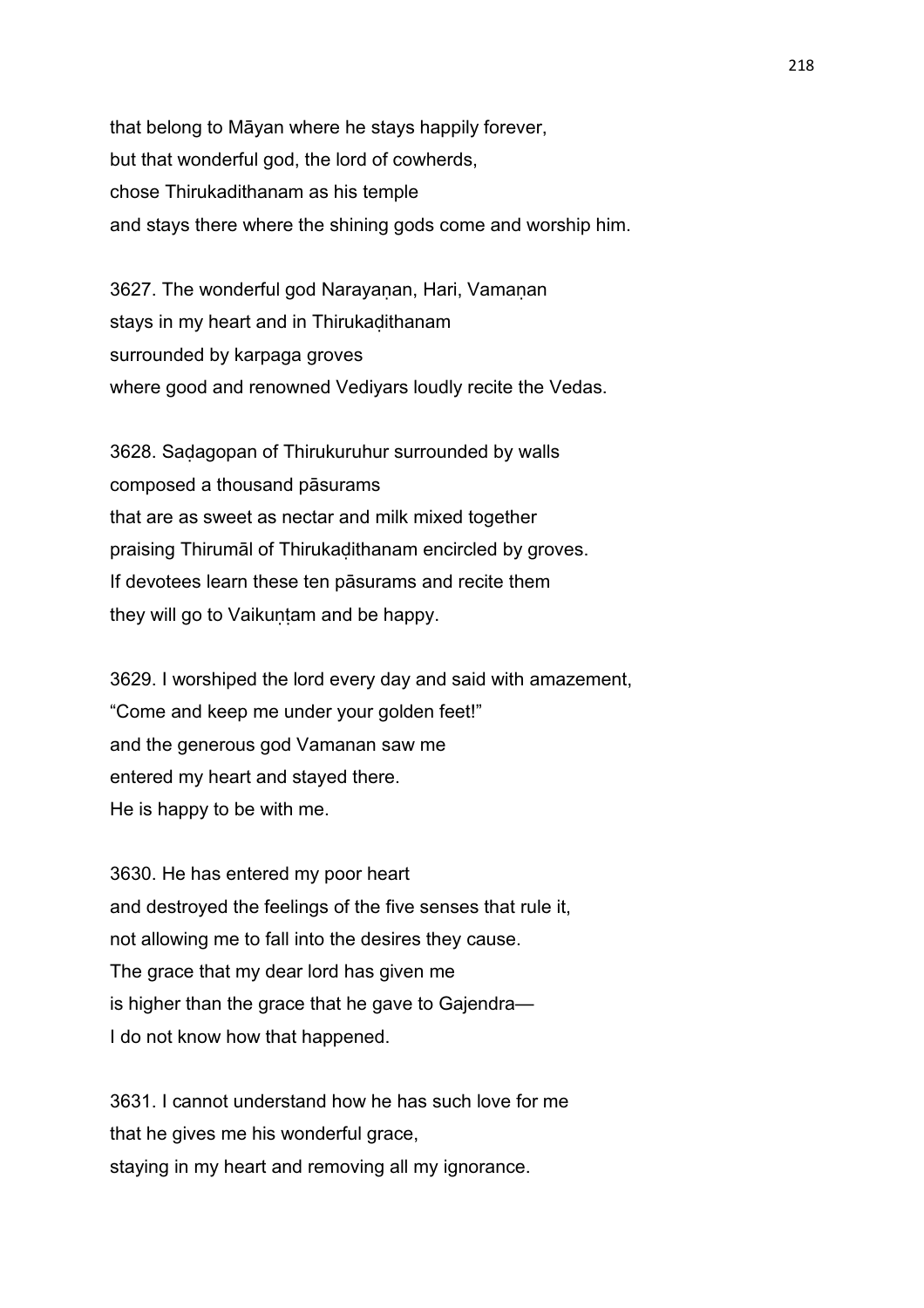He does not think ruling all the three worlds is more important than staying in my heart. What kind of confusion is this? Or is it just that I am confused to be in an illusory world?

3632. He is my father, the lord of cowherds and the gods in the sky, and the man-lion. He, a faultless shining light, confused me with his power of illusion. He gave his divine grace that is praised in all lands, came to me and stayed within me.

3633. He who abides like a shining diamond hill gave his divine grace to me, endowing me with fame that makes the world praise me, yet all the fame I have is not important for me, only his grace.

3634. There are so many things that the lord can give me, but he gave me himself. How could he give himself to anyone else after he has given me himself? His body that is like a dark diamond hill has a divine chest, legs, eyes, hands and beautiful mouth and belly that are all as lovely as blooming lotuses

3635. His lovely mouth, ears ornamented with shining earrings, and his white teeth all shine, each competing with the other. He stays in my heart smiling with his red mouth. I know no grace except the grace of the smile of his mouth.

3636. The lord rules me and if he wants to give his grace to someone, he gives it without expecting anything in return. I am a small devotee. He who swallowed all the three worlds and keeps them in his stomach has entered my heart and stays there.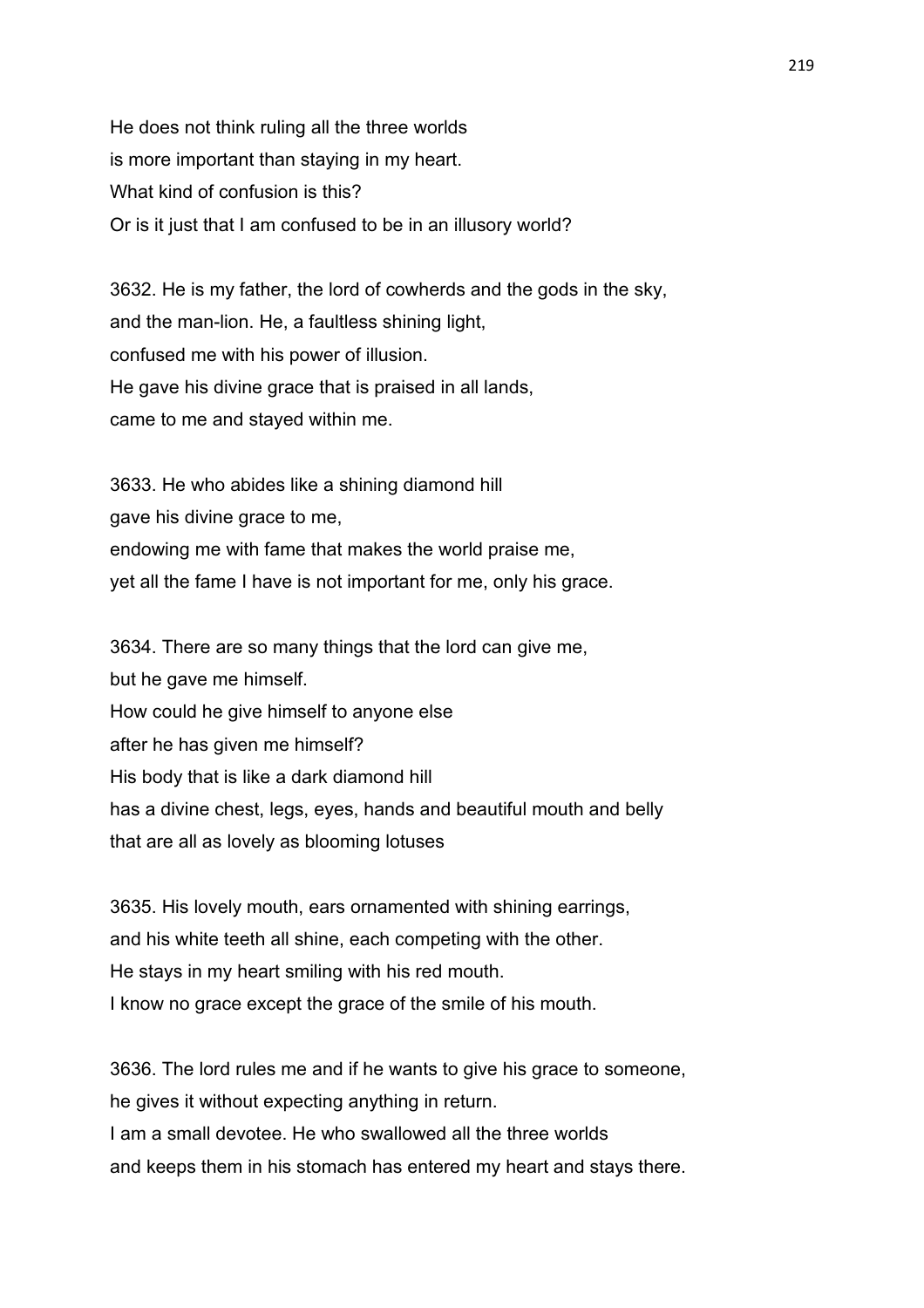3637. The three worlds protected by kings were all destroyed at the end of the eon, swallowed by lord Maal who kept them in his stomach and protected them. With my cleverness, I made him come to me and keep him in my heart.

3638. He is the highest lord resting on the shining thousand-headed Adishesha on the cool milky ocean always filled with rolling waves. With my cleverness I made him enter my heart. I will never grow tired of him or let him leave me.

3639. Saḍagopan of flourishing Thirukuruhur composed a thousand pāsurams praising Thirumal, our highest god who rests on shining Adishesha. If devotees learn and recite these ten pāsurams, the god's eyes will become red as he grows angry at their karma and he will remove their births.

 3640. He has beautiful large eyes, a soft red mouth and white shining teeth and his ears are adorned with shining makara earrings. The dark cloud-colored sole lord wearing a shining crown stays in the mind of me his slave with his four arms that hold a bent bow, conch, club, sword and discus.

3641. I am his devotee and he is in my soul and body, in all fragrances, in the sky, and inside and outside of everyone nothing can be compared with the highest lord. He, the lord of the sky and joy for his devotees, takes away sorrow and gives happiness to all. He has undiminished fame and he is in the feelings of all.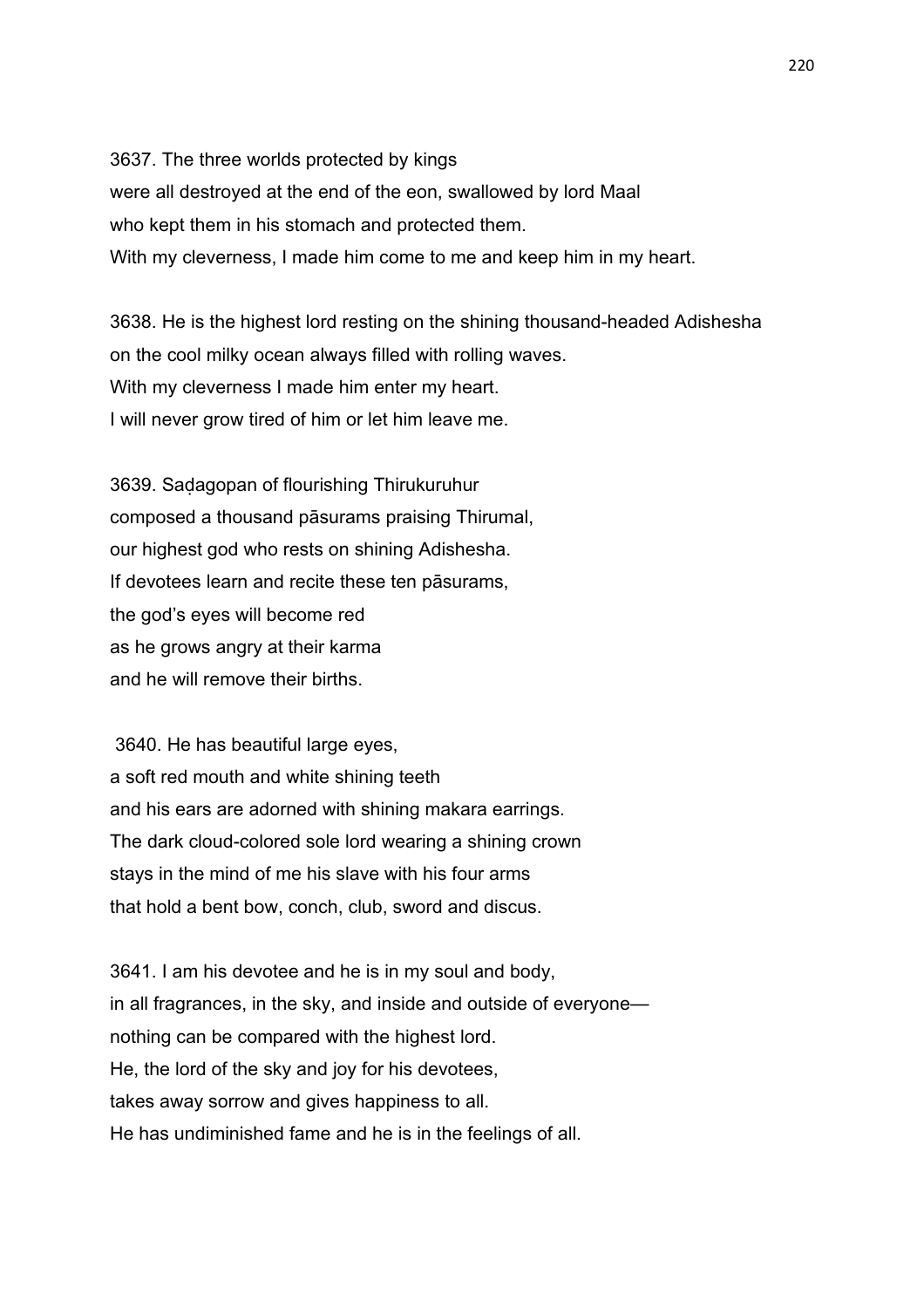3642. No one can understand the highest god— I understand him and keep him in my heart only through his sweet grace. I know that my feelings, life, body and all other things are not true, for he gives me all my knowledge and has entered my heart and become one with me.

3643. He, the ancient lord of all things and all people, Shiva and Nānmuhan, the unique one, the cause that branched out to become everything, makes me and himself one. He is sweetness—honey, milk, sugar juice and nectar. I know him who is in my body, my life and my awareness.

3644. I understand that he is the one thing that abides in all yet no one can understand his excellence, whether it is this or that, and even if someone understands it, he cannot really see it. It becomes smaller and smaller and, as the highest of the high, it is without being anything.

No one has the knowledge to know whether it is good or bad, yet it is a good thing and abides even beyond knowing.

3645. It is a good thing and abides even beyond knowing. One should understand that it is unique, beyond all the senses and know that it is rare, a wonderful thing not of the world. If someone destroys happiness and sorrow and removes all desires that very day and that very time he reaches moksha. Being in that state is truly moksha, liberation.

3646. If someone has no desire and owns nothing, that is moksha and having attained it there is joy. If someone does not know this and worries,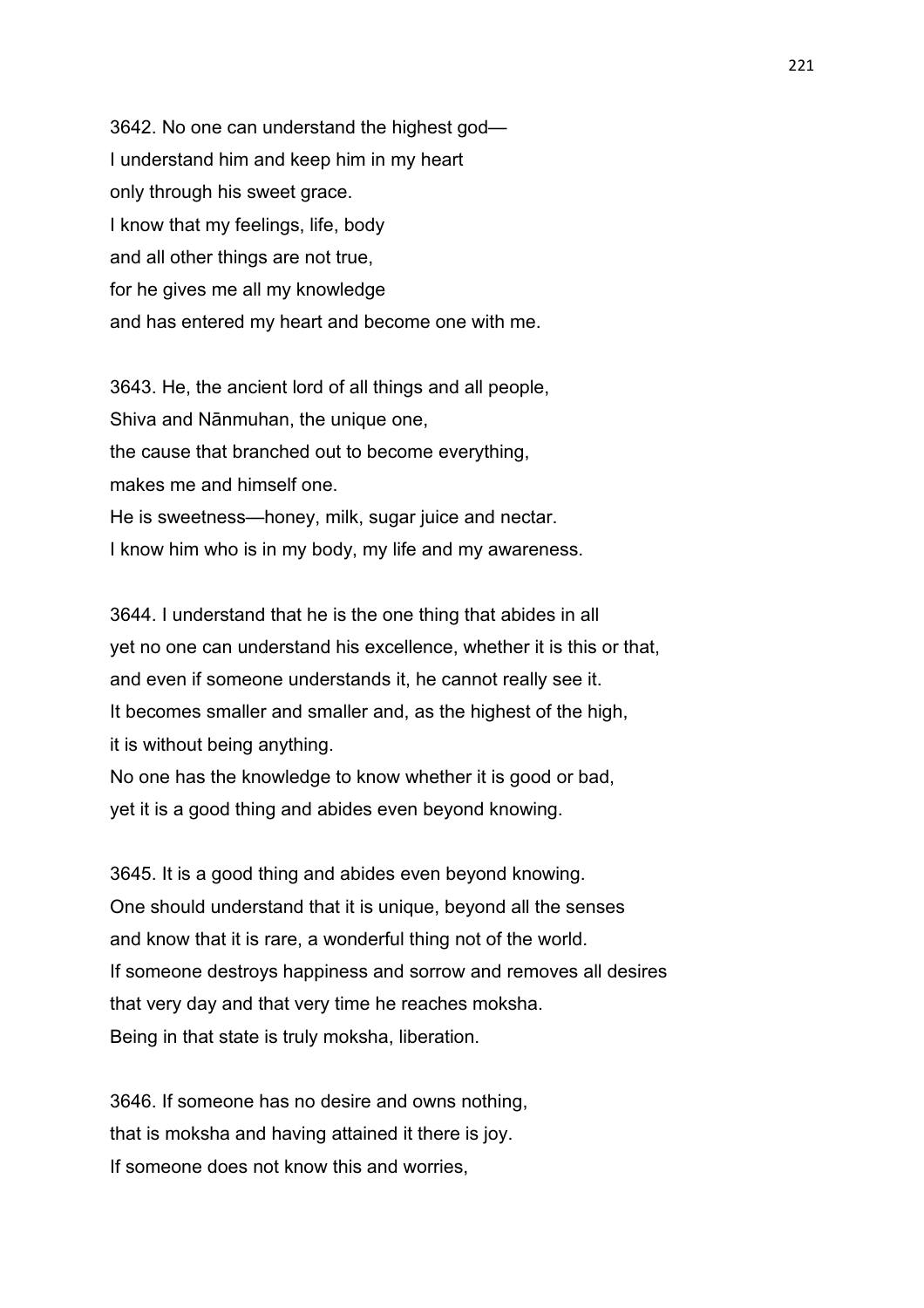"What is moksha? What is happiness?" he will be confused and worried always. One should understand that true moksha is to remove all desires of the world and that is true happiness.

3647. When you die, your family and relatives will worry and worry and crowd around you. Before you lose your awareness, if, as if you had become crazy, you think of god and a feeling of joy comes to your mind and your heart joins the dear lord that is the good way to obtain moksha.

3648. Is it possible that the soul and the highest god who carries an eagle flag can become one? They are not the same. If they could become one then there is no god or soul. Māyan will be himself, and the soul will be itself. There are always yogis who run and wander around in the past, future and present saying that they will reach moksha, but their moksha is imaginary. Reaching god by devotion is the only moksha.

3649. God is always there for his devotees. He is even there for those who say there is no god.

He comes to me, enters my heart and stays there. Wisdom and ignorance come and go like the waxing and waning moon. We should get rid of clarity and confusion that come and go like the shining day and the night.

3650. Saḍagopan composed a thousand pāsurams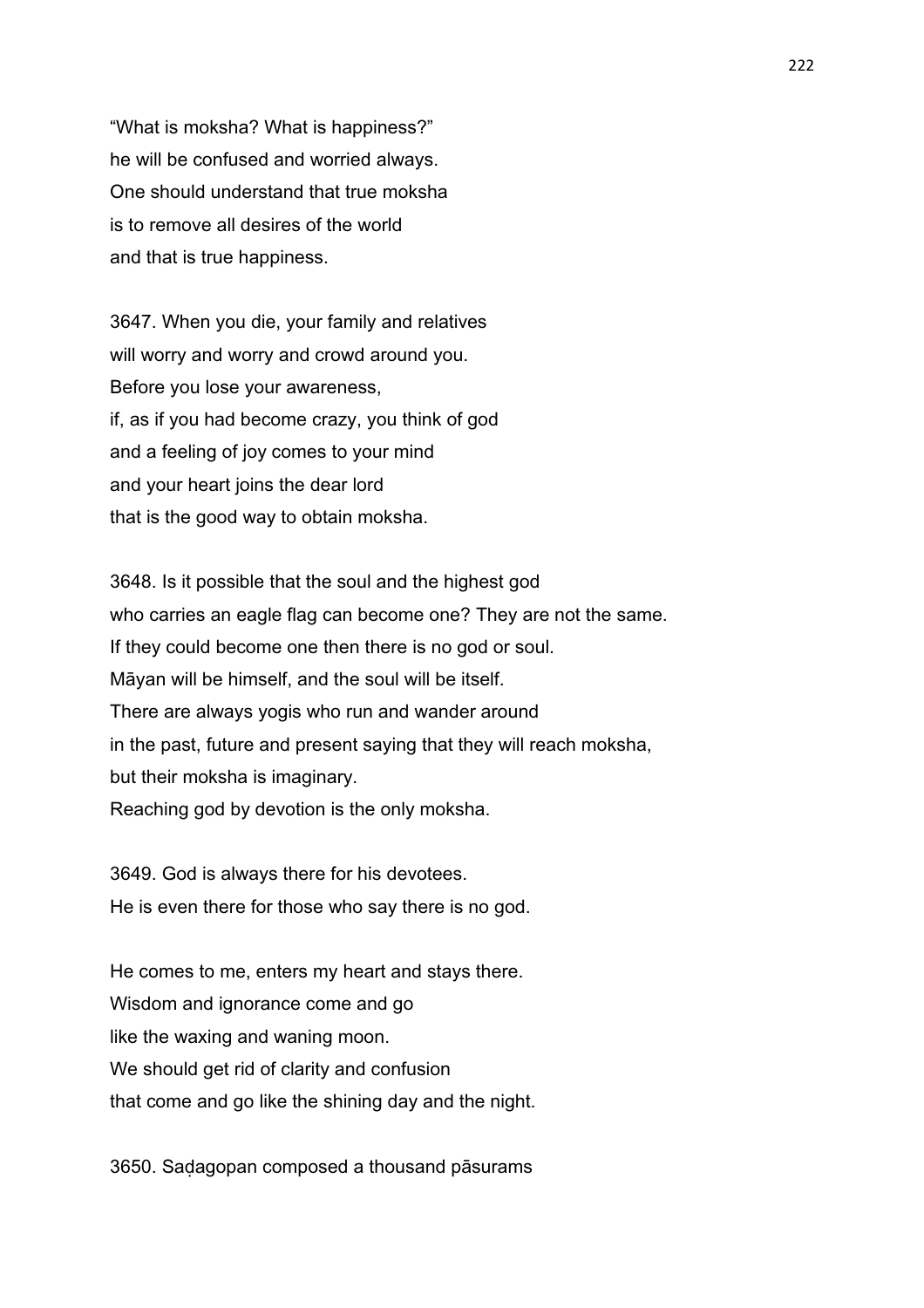on Thirumal, the father of Shiva and Nānmuhan. He removes the confusion and the ignorance of all and keeps his devotees beneath his feet that are ornamented with pure golden anklets. If devotees learn and recite these ten pāsurams they will go and stay beneath the feet of our dark diamond-colored lord and receive his grace.

3651. Her friend says,

"O mothers, how can I help my friend? Your daughter doesn't say anything except the name of the great Māyan whose divine chest, mouth, eyes, hands, legs and belly all look like lotuses blooming in a forest on a dark diamond hill. Our beautiful lord Thirumal, adorned with ornaments and garments, stays in Thirupuliyur in Kuttanadu that flourishes with fields and good water."

3652. Her friend says,

"O mothers, how can I help my friend? Our lord wears a tall shining crown, a necklace and many ornaments and he looks like the sun shining with many bright rays as it circles Meru mountain. All she does is praise our dear god of Thirupuliyur surrounded with beautiful punnai groves."

3653. Her friend says,

 "She praises the dark ocean-colored god night and day. Carrying a shining discus and other weapons he entered into war like the shining fire that burns in the roaring ocean, fought with the Asurans and destroyed them. He stays in flourishing Thiruppuliyur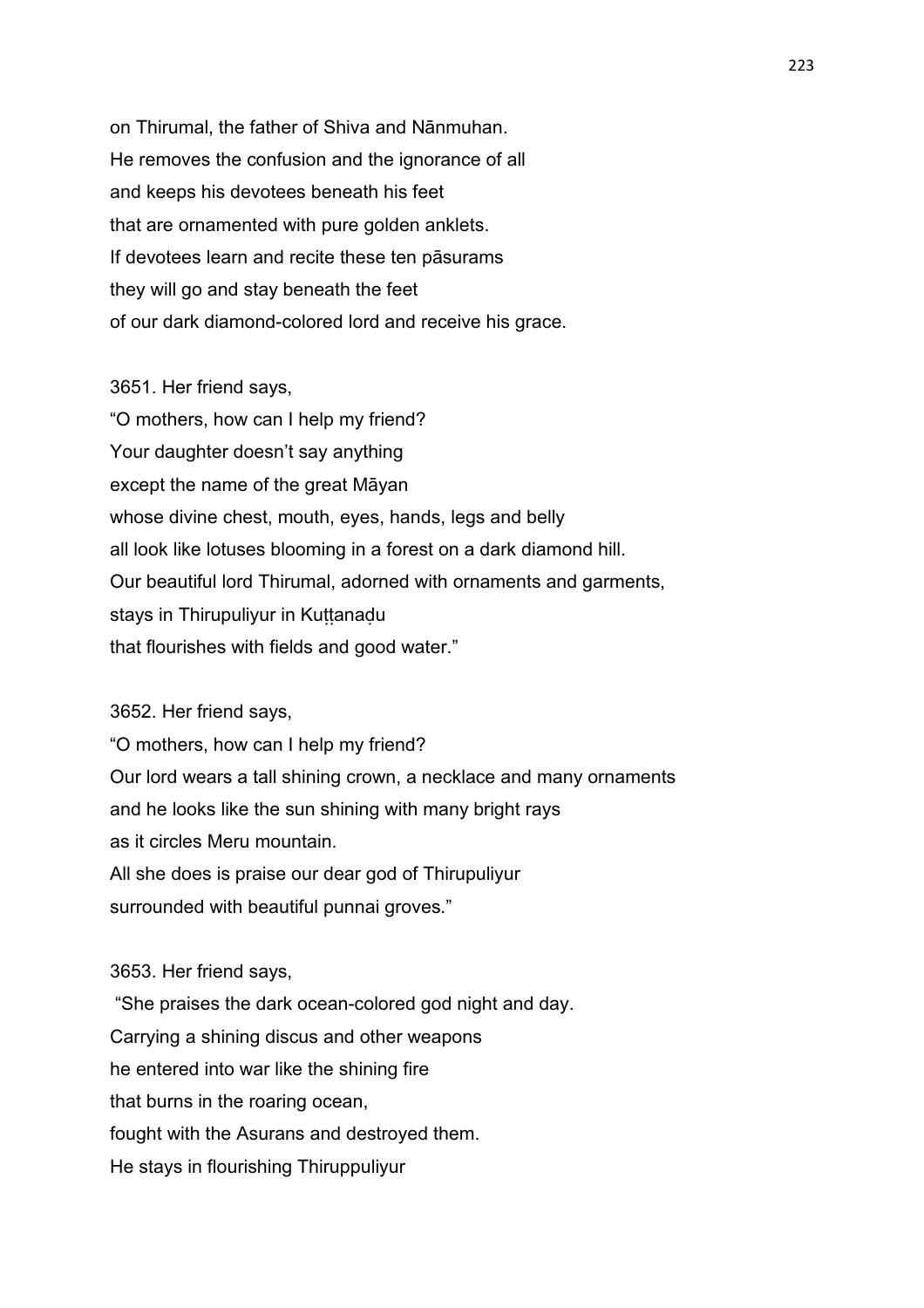filled with tall shining palaces studded with precious jewels."

## 3654. Her friend says,

"O mother, your daughter adorned with lovely ornaments doesn't praise anything except the fame of our dear god who swallowed all the famous three worlds, the lord of Thirupppuliyur in Kuṭṭanadu filled with cool fields that farmers plow where abundant paddy and sugarcane grow flourishing with good groves that increase its prosperity."

# 3655. Her friend says,

"O mother, if you consider the precious ornaments she wears now, her clothes and the smart way she thinks you will understand that she is plunged into the divine grace of the father, the lord, the ruler of all three worlds, the god of prosperous Thirupuliyur where large lotuses bloom in mountain springs."

3656. Her friend says,

"O mother, the red lips of the gentle girl are like ripe kamuku fruits that flourish through the divine grace of the god of prosperous Thirupuliyur. They are a sign that every day she plunges into the love of the dark ocean-colored god Kannan and that she has the grace of the lord."

## 3657. Her friend says,

"O mother, this lovely girl reaches the feet of our precious Kannan, the warrior, the god of Thirupuliyur where the leaves of vines embrace the soft branches of the Kamugu trees and a lovely breeze spreads the fragrance of jasmine as it blows through the banana and coconut trees."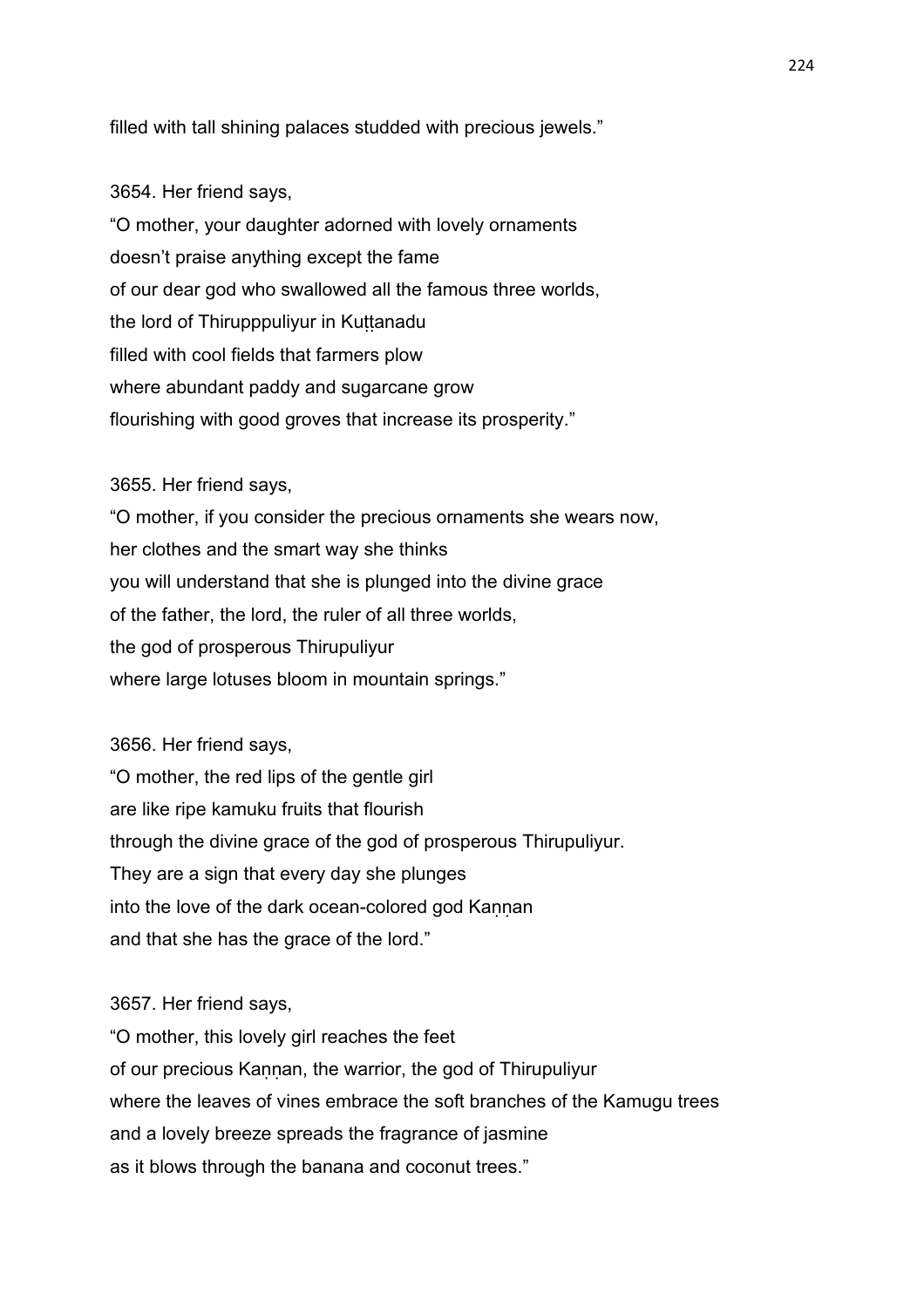### 3658. Her friend says,

"What can I say to the mothers of this beautiful girl? He rests on Adishesa on the water in rich Thiruppuliyur where the Vediyars of flourishing Mallai perform sacrifices, reciting the Vedas of the northern language, and the smoke from the fire as they pour ghee rises and hides the country of the gods in the wide sky. She doesn't say anything except to praise his names."

### 3659. Her friend says,

"Your daughter's eyes are filled with tears and night and day she doesn't say anything except to praise the fame of Thiruppuliyur surrounded with fields plowed by farmers where the lord Kannan stays and the sound of the Vedas that the Vediyars recite resounds like the sound of the ocean and the lotuses in the large ponds bloom like bright lamps."

3660. Here friend says, "She has the grace of Māyappiran, the god of Thippuliyur that is like a thilagam for southern Kuttanadu surrounded by beautiful mountain-like palaces with porches studded with precious jewels. The only way for her to be happy is for her to inhale the fragrance of the fresh thulasi garland of the lord."

3661. Saḍagopan, the devotee of the devotees of the devotees of the devotees, became the slave of the lord of the marvelous three worlds and composed a garland of a thousand Tamil pāsurams. If devotees learn and recite these ten pāsurams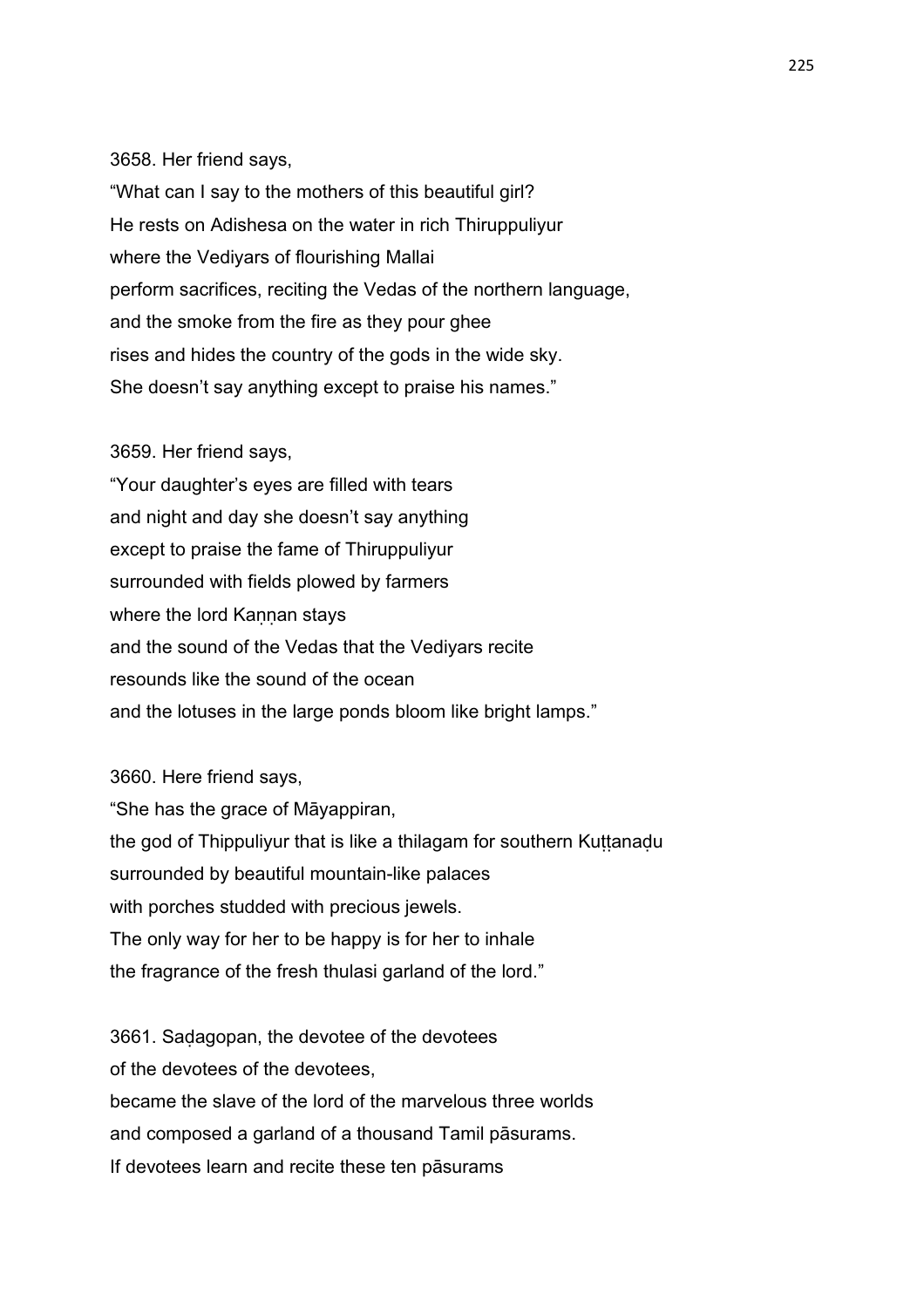they will have the fortune of becoming the slaves of Neḍumal.

3662. If someone dances and wants to become a slave of Neḍumāl without cheating him, and if he wants to remove his karma and join the feet of his devotees what achievement could be better than that? It is better to serve the devotees of the lord than to get the three wide worlds.

3663. Even if I were to get all the three wide worlds and became the unrivaled king of those worlds would it be equal to the joy of serving in this birth the devotees of god as his slave and worshiping their feet? They abide beneath his ankleted feet whose divine body is dark as a cloud. How could I get their good fortune in this birth?

3664. The lord with beautiful lotus eyes took the form of a small divine dwarf and measured all the three worlds. I don't want even to stay beneath the fresh fragrant lotus feet of the lord if I, a sinner, could have the fortune of being the devotee of his devotees, ruled by them as they wander on this earth as ordinary people.

 3665. What is wrong if I run behind the devotees of the lotus-eyed lord to get their grace as they carry flowers in their beautiful hands, sing his abundant praise with their mouths and keep his form in their minds as all their senses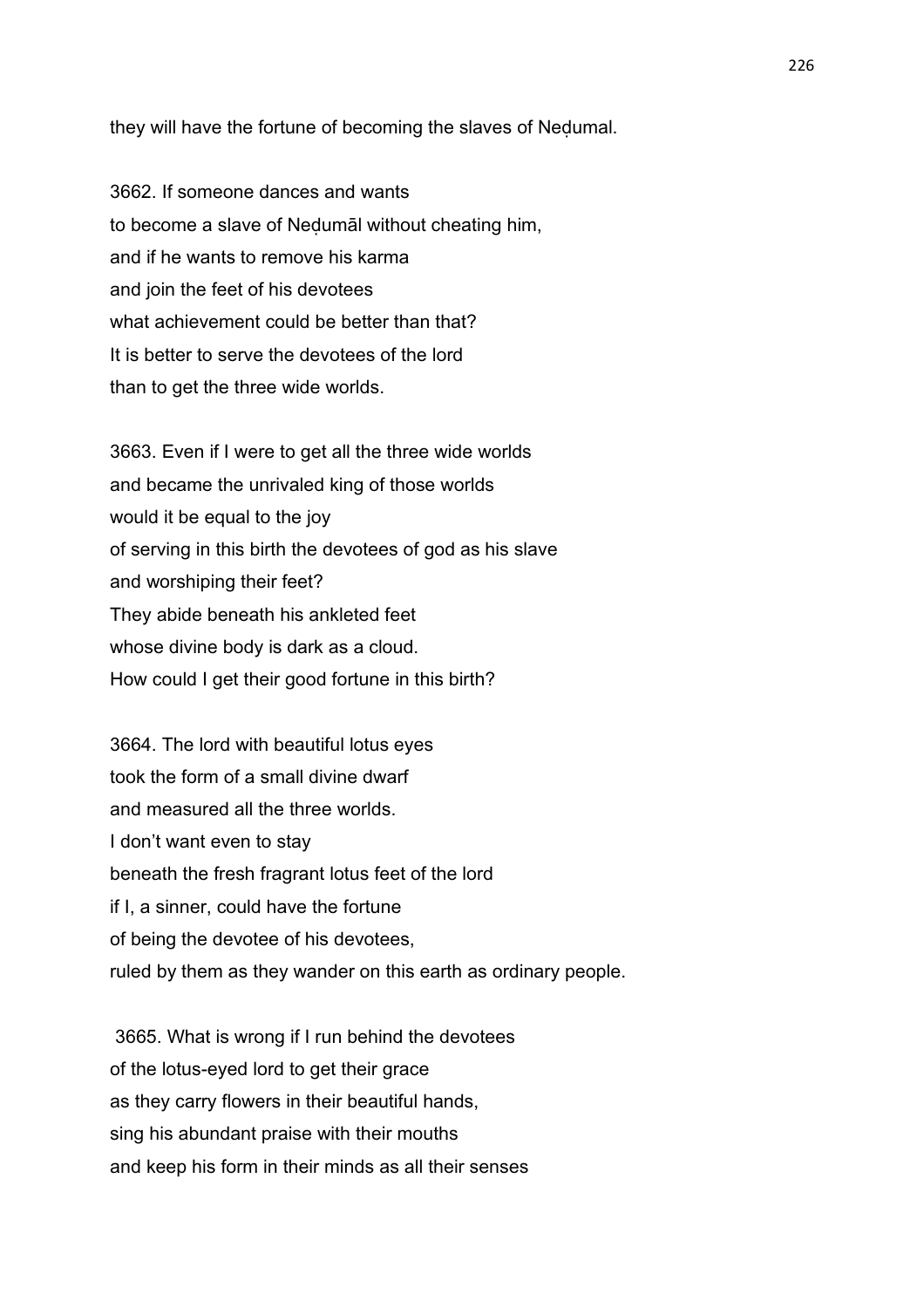enjoy my father who has beautiful lotus eyes and a red coral mouth, the god who swallowed the large world and spat it out.

3666. Even if someone worships, receives the grace of Māyan, and, staying beneath his beautiful lotus feet, experiences bliss in a flood of glowing light as it flows like swirling, running water, can he get the nectar-like feeling of learning the beautiful pāsurams and singing them with the devotees of god so he feels as if he were flying even though his body is not pure enough to sing those pāsurams?

3667. The lord, carrying a discus and riding on Garuda, killed many red-haired Asurans with burning eyes and he also destroyed the elephant with a dotted face. Even the joy of hearing the fame of our dear lord and reaching moksha is not equal to the happiness someone can receive singing the pāsurams that praise the lord.

3668. I would like to stay beneath the feet, gentle as shoots, of the unique divine lord whose fame is excellent and everlasting and who created the sage Nānmuhan and the three worlds, but it is better to receive the joy of joining always the devotees who sing and praise the ancient god.

3669. Our lord created the cool ocean of abundant water and lies on it like a mountain of jewels with the stars for his matchless arms and legs that are like the branches of the divine Karpaga tree as he wears a crown that shines like many suns. I long for the bliss of joining his devotees.

3670. The lord dances on a pot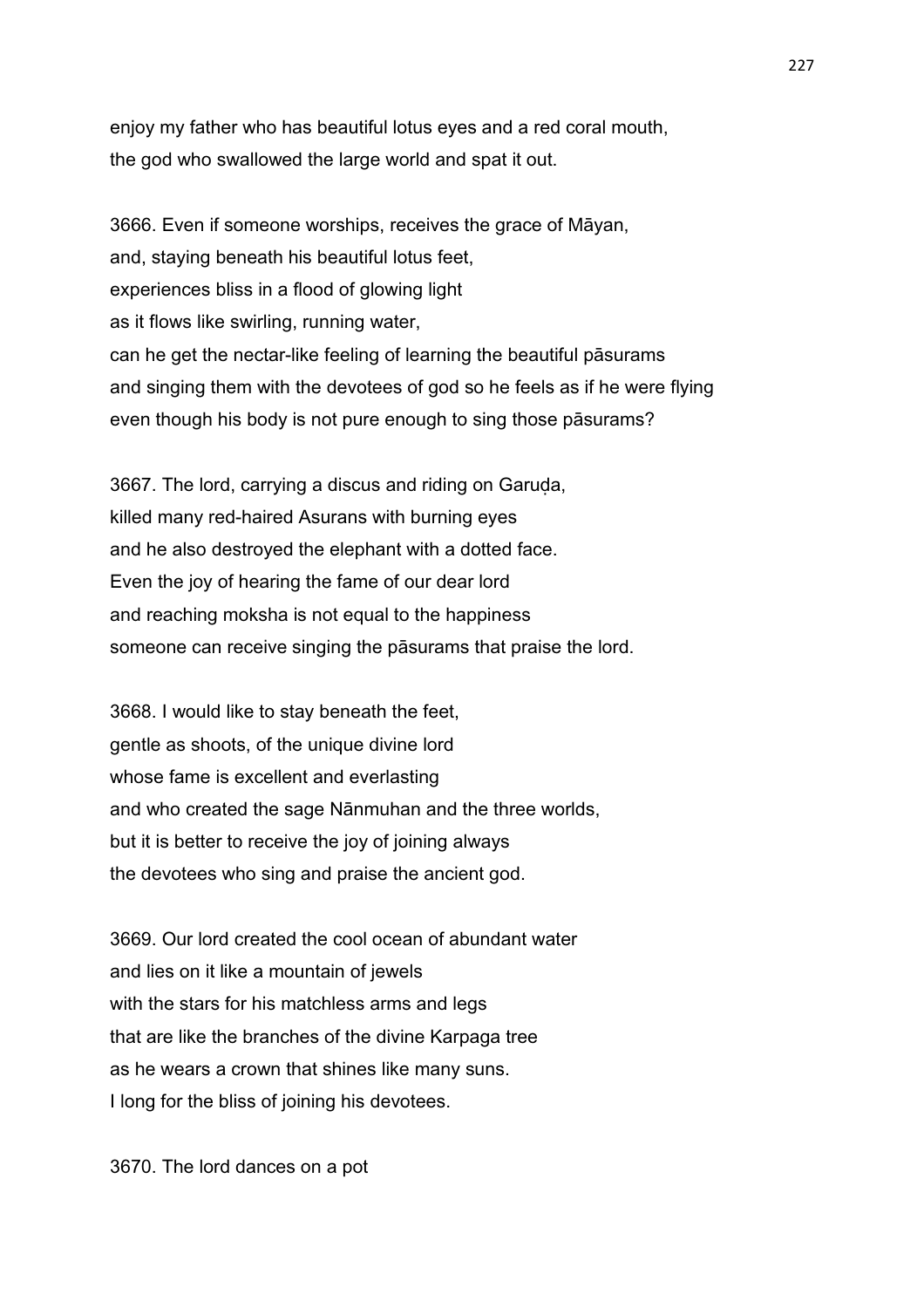and destroys the bad karma of his worshipers. He carries many weapons a discus, conch, sword, bow and club and is the father of the ever-young Kama who carries five beautiful flower arrows. I long to be a faultless devotee of the devotees of the devotees of the devotees of the lord.

3671. My father with four arms and a dark body like a flower carries a golden discus in his hand and abides eon after eon. My only wish is to be the slave of the devotees of the devotees of the devotees of him. They are my lords, for they never leave our god.

3672. Saḍagopan of cool, lovely Thirukuruhur composed a thousand pāsurams on lotus-eyed Kannan, the god of all the three worlds that follow good beliefs. If devotees learn and recite these ten pāsurams they will live happily with their wives and children on the earth.

3673. The love that wives, children, relatives, neighbors and others show is not real, it only appears to be true love. The only thing that can help us is to become the devotee of the all-powerful god who swallowed the eight directions and everything above and below it.

3674. Friends, relatives, neighbors and others will cling to you like leeches if you have wealth. They will enjoy it and leave you if you become poor. There is no help for you unless you take refuge in the dark cloud-colored god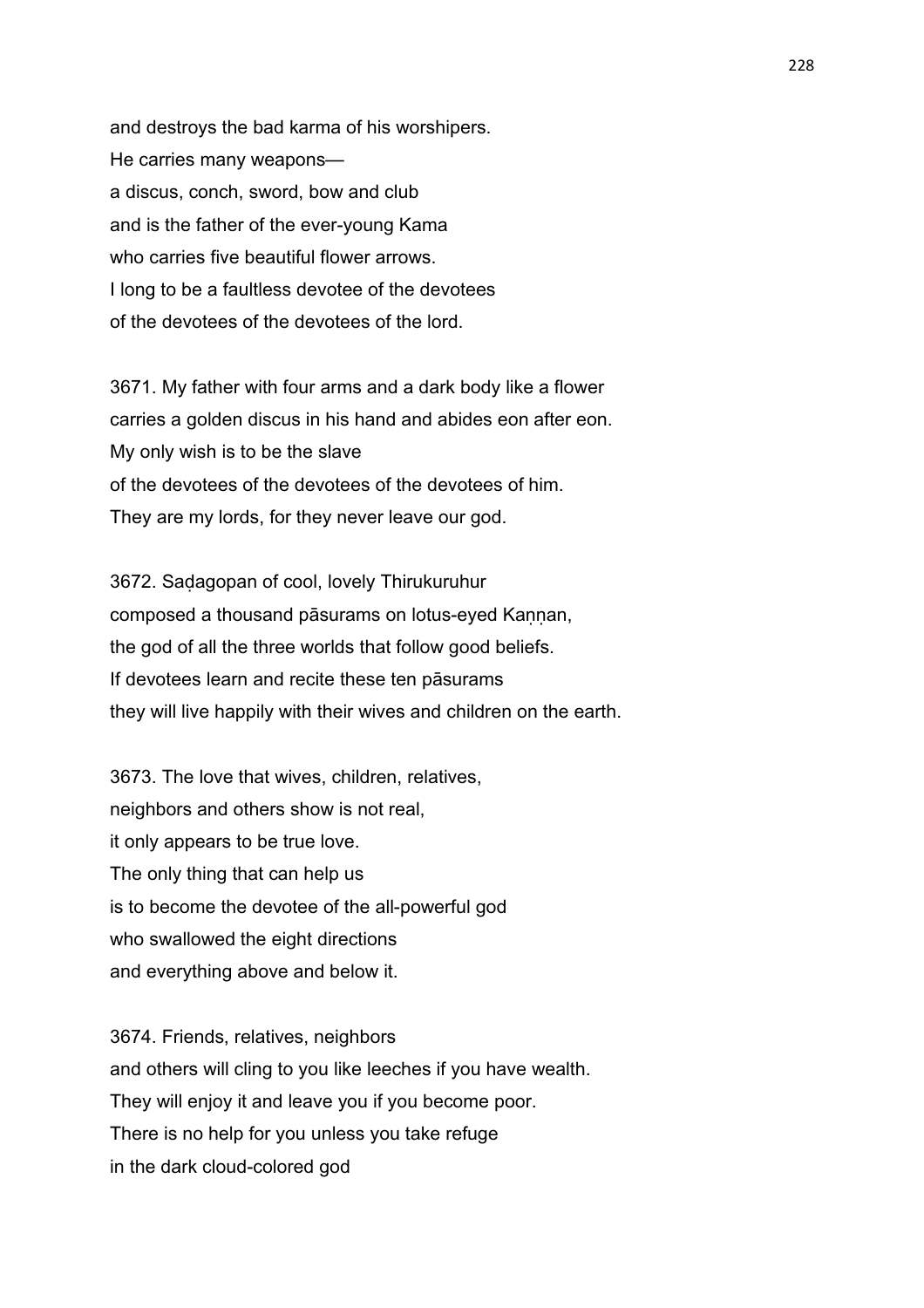who shot one arrow and destroyed the seven marā trees. He is like a boat in the storm of life.

3675. If you have wealth in your hands everyone will stay with you and say, "We praise you!" and enjoy your wealth, but if, as if you were entering darkness, you become poor, no one will come and even say, "What is this, you are poor!" There is no refuge for you unless you become the devotee of the lord born in northern Mathura who destroyed the terrible Asurans and their cruel deeds.

3676. People think their friends will help them when they are in need and keep them with them, but those they trust will be useless, like a boat with a hole in it. No matter what you have given them, when you need them they will not help you. What is the use of my saying this? There are no good times and no protection in life unless you find refuge praising the generous fame of the lord born in northern Mathura.

3677. Those who think that a happy life is to live with women whose words are sweet and to experience honey-like pleasure with them will be chased away by those women when they become poor. There is no way to survive unless you becomes a devotee of him who was born in northern Mathura, and fought and destroyed the cruel Asurans.

3678. There is no joy in this world. So many people have been born and died never learning the truth of life.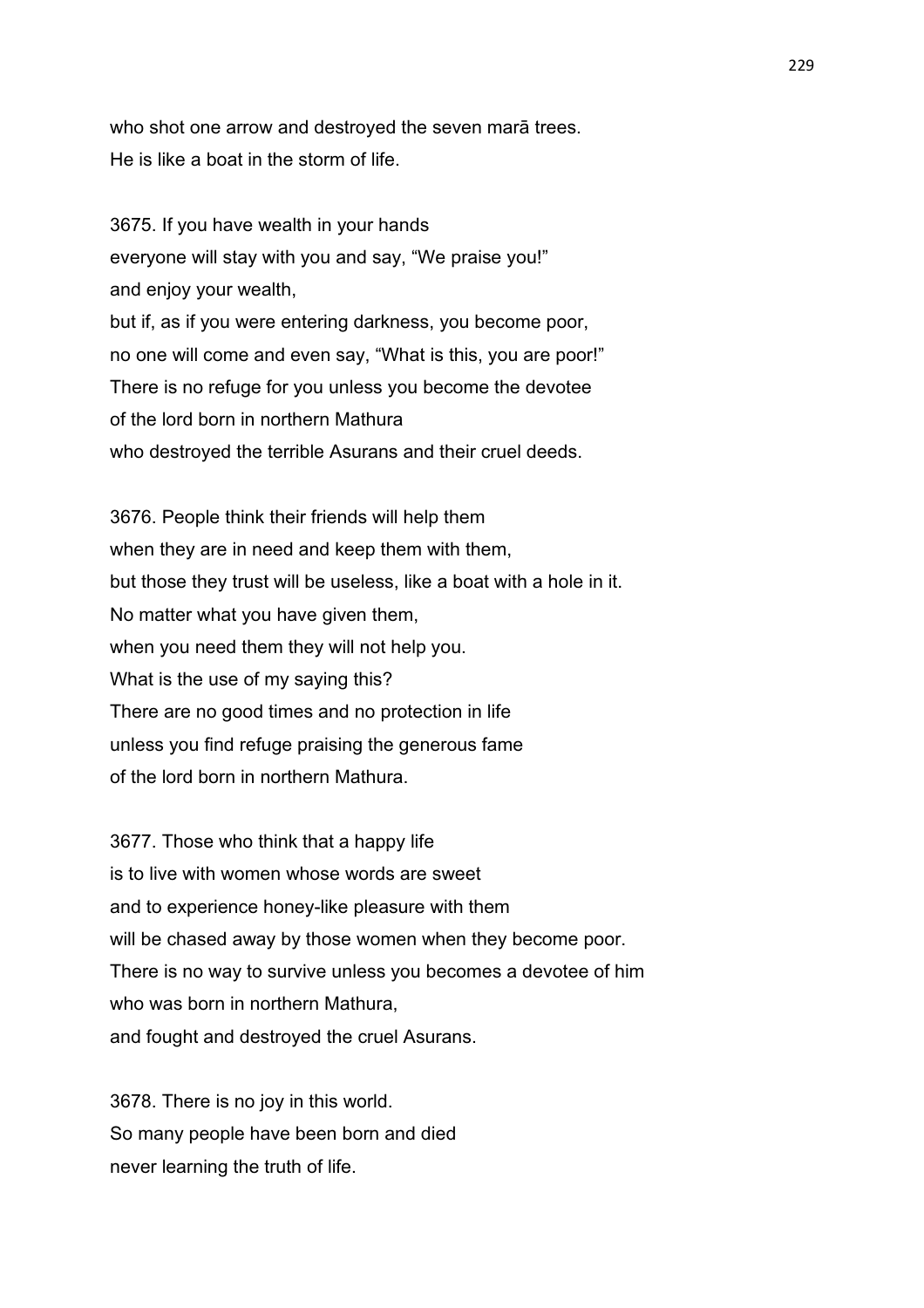The only refuge for you is to praise the generous fame of him who was born in ancient flourishing northern Mathura. This is my humble advice to you.

3679. I would like to say one thing briefly. Don't worry. Think deeply about what you should do. There is no other way for any life on the earth. It is not wrong to live every day praising the faultless greatness of the lord born in northern Mathura, our father and creator.

3680. The best way is to live praising him. What a wonder! For those who are not wicked and pass their time praising the feet of Māyavan there is nothing better than praising the generous fame of the lord, born in northern Mathura and lovingly thinking of him as their refuge.

3681. If someone pursues useless things thinking nothing is better, he will lose his life it is as if someone kept enlarging the holes in his ears until they are so big he cannot wear earrings. There is no refuge except Kannan whose feet are adorned with garlands dripping with pollen and who was born in northern Mathura filled with palaces where silk-like flags fly.

3682. There is no refuge except Kaṇṇan, born in northern Mathura, to take away the sufferings of the earth. If you have any wealth, lay it at his feet and, thinking he is your only refuge,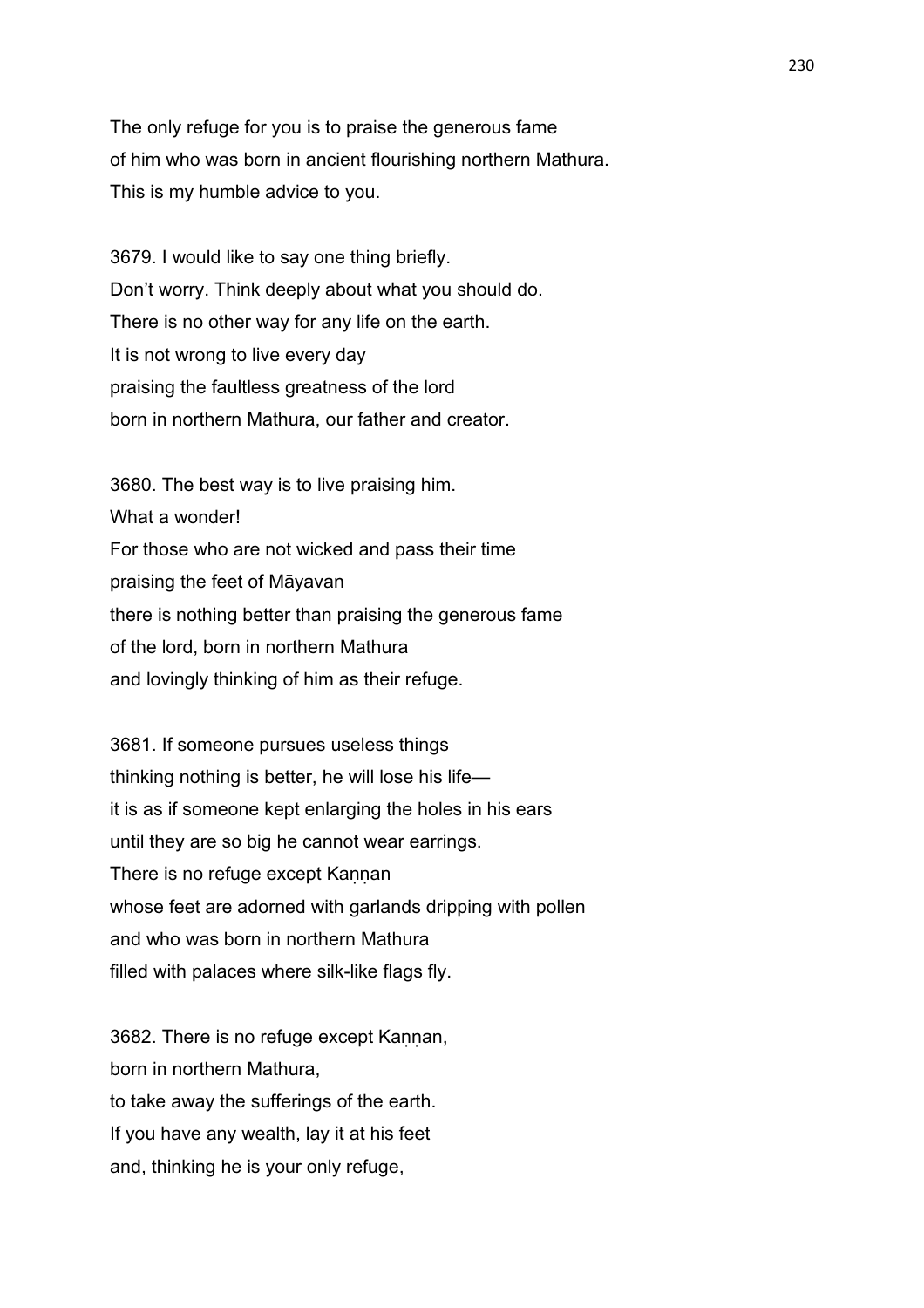join his feet and survive. Don't think otherwise. Anything that belongs to you is his and there is nothing that does not belong to him.

3683. Saḍagopan of Thirukuruhur, thinking devotedly that there is nothing other than the god himself, composed a thousand beautiful faultless Tamil pāsurams on Kannan adorned with garlands that drip pollen. If devotees learn and recite these ten wonderful Tamil pāsurams they will be like our esteemed ancestors.

3684. You are the lord of Thiruppulingudi surrounded by flourishing fields near the ocean that rolls with clear waves. Devotees come to the temple generation after generation where you and Lakshmi on a lotus have given divine grace to all from ancient times. Open your divine mouth and give your grace, looking at your devotees with your lotus eyes.

3685. You have given your grace to the devotees who worship your golden feet and serve you as slaves for generation after generation with their families. Adorn my head by placing your lotus feet that measured the world upon it, O god of Thiruppulingudi surrounded by cool fields and golden walls where flags fly.

3686. How long can you rest on the ocean? Doesn't it pain your body? Give your grace to us your slaves who serve you ceaselessly generation after generation. Open your large lotus eyes and get up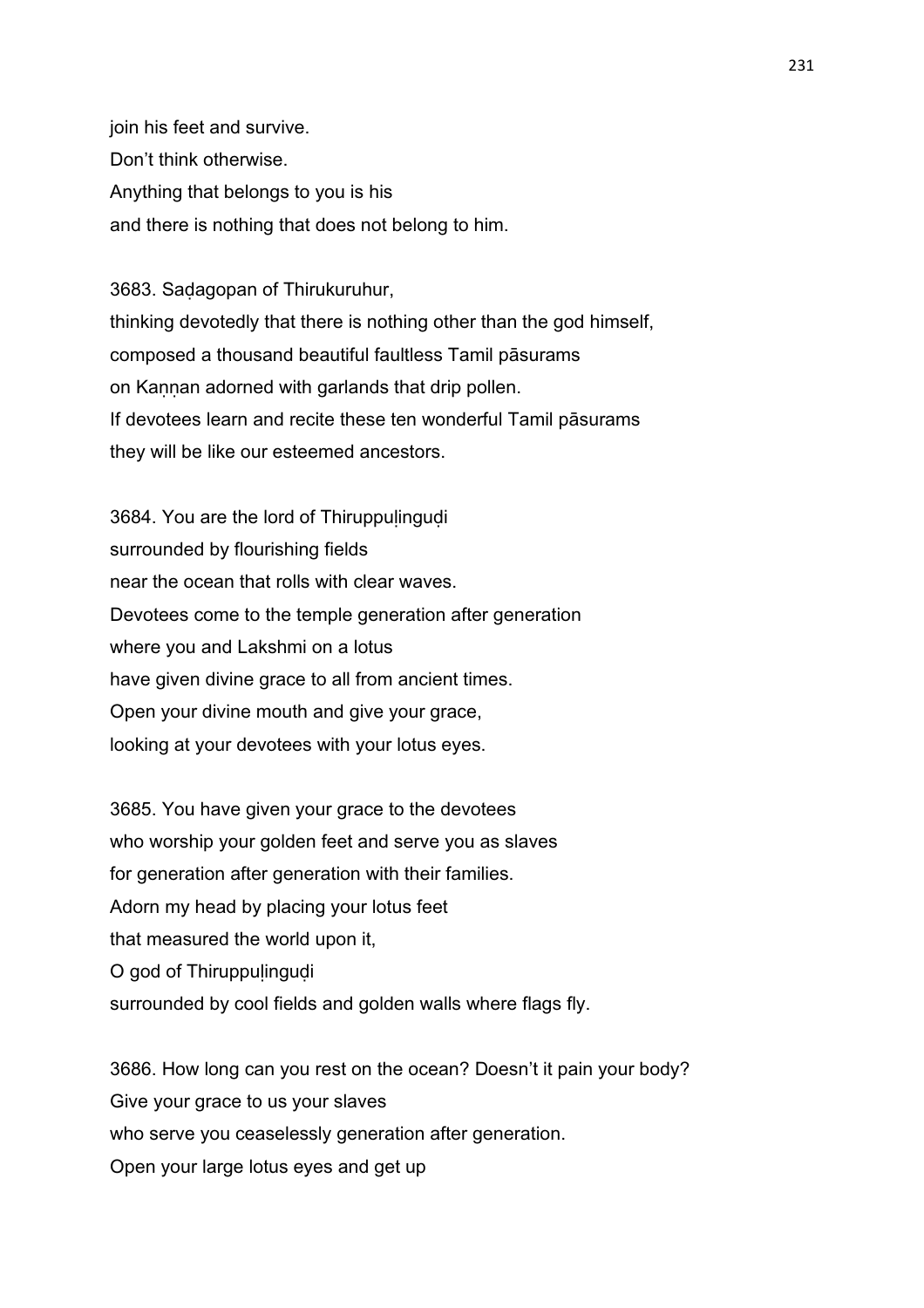with your wife Lakshmi on a lotus and, worshiped by all the three large worlds, give us your grace, O lord of Thiruppulinguḍi.

3687. In Thiruppulingudi you recline, resting on the ocean, in Varagunamangai you sit and in Vaikuntam you stand. Rule me, never leave my flawless heart, O you with a shining cloud-colored body and a coral-red mouth as sweet as a fruit. Come and see us while we loudly sing your praise and dance as all the three worlds look on in awe and wonder.

3688. In flourishing Thiruppulingudi you rest on the ocean that yields conches and corals. As you give your grace to us with your divine compassionate lotus eyes your coral-like mouth that is as sweet as a fruit becomes red and you smile making your moon-like teeth shine, O god who rode on an eagle and saved Gajendran, the elephant that ate large balls of rice, when a crocodile in a pond caught him.

3689. Riding your angry eagle, you fought with the fearful Asurans Mali and Malimān, looking like a dark cloud on a golden hill. Adorned with a shining crown, you are the god of Thiruppulingudi surrounded by flourishing fields and you carry a discus, conch, sword, bow and club and angrily fight the Asurans in war, taking away the troubles of everyone.

3690. You, the god of gods, our ruler who take away our troubles and relieve the suffering of the gods, stay in flourishing Thiruppulingudi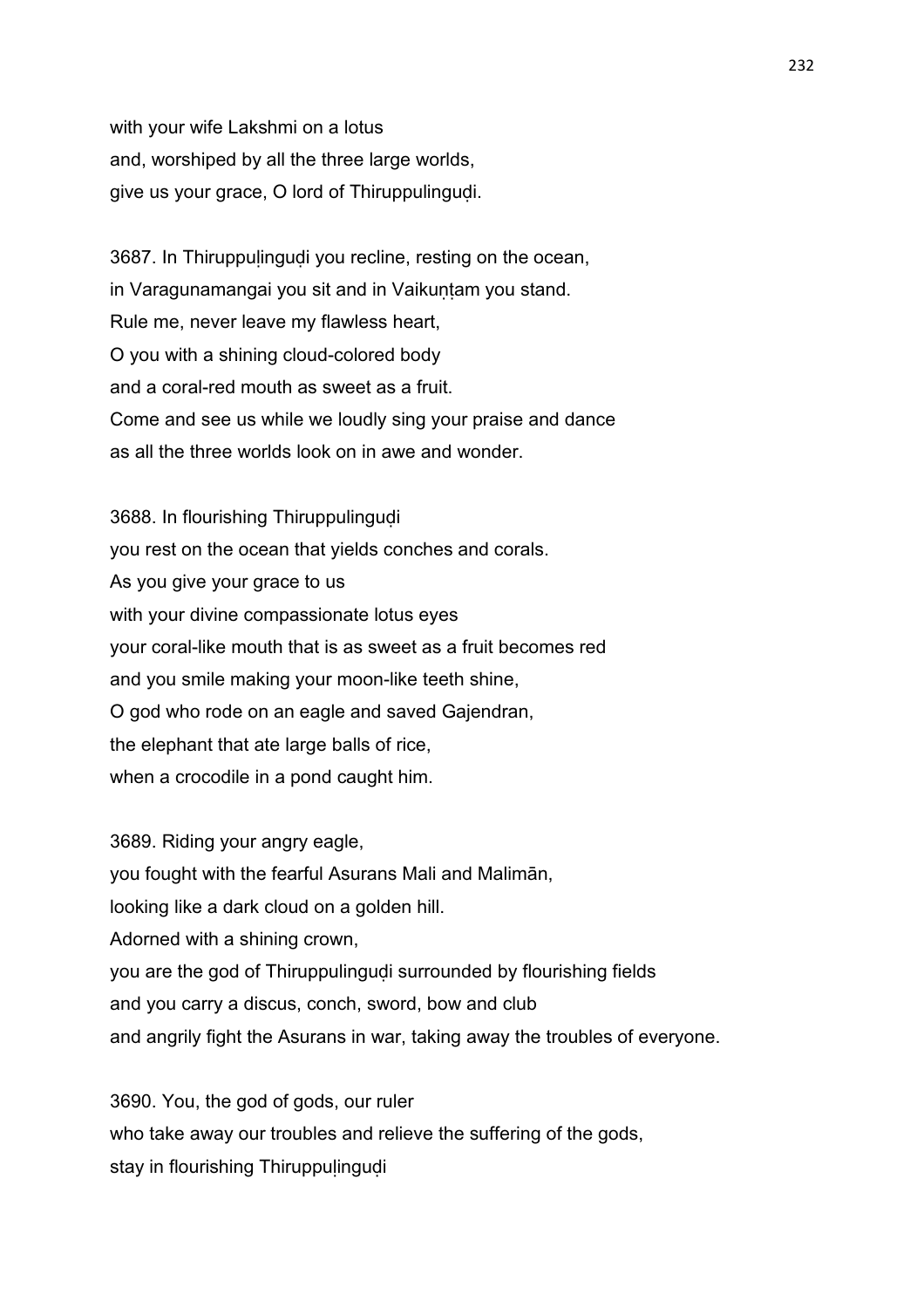filled with fields where lotuses with red petals bloom. Come before us one day so that the people of the beautiful world can see you and feel joy in their hearts as they see your devotees praise you.

3691. You stay in Thiruppulingudi where the moon shines on the tops of the palaces. All in the world worship your feet, bow to you and praise you with loving words, worshiping you again and again. O god, who stay in divine Vaikuntam, one day you should come to this wide world and stay here so that we can all see you.

3692. You who, cruel as Yama with his strong weapons, destroy the clan of Asurans, stay in Thiruppulingudi flourishing with fields where vālai fish frolic among the good paddy plants growing in the wet mud. You should come and stay majestically in this wide world so your devotees may see your divine body as their eyes rejoice and they praise you without ceasing.

3693. You, the god of Thiruppuḷinguḍi surrounded with flourishing fields, carrying strong weapons for fighting dreadful battles, took away the troubles of the gods in the sky and gave pain to the Asurans. You are poison for the Asurans but nectar for me. Matchless Lakshmi and the earth goddess massage your soft feet call me one day or come here so I may massage your feet also.

3694. Saḍagopan of the Pandiyan land where pure water is abundant composed a thousand musical pāsurams praising the lord who churned the roaring milky ocean.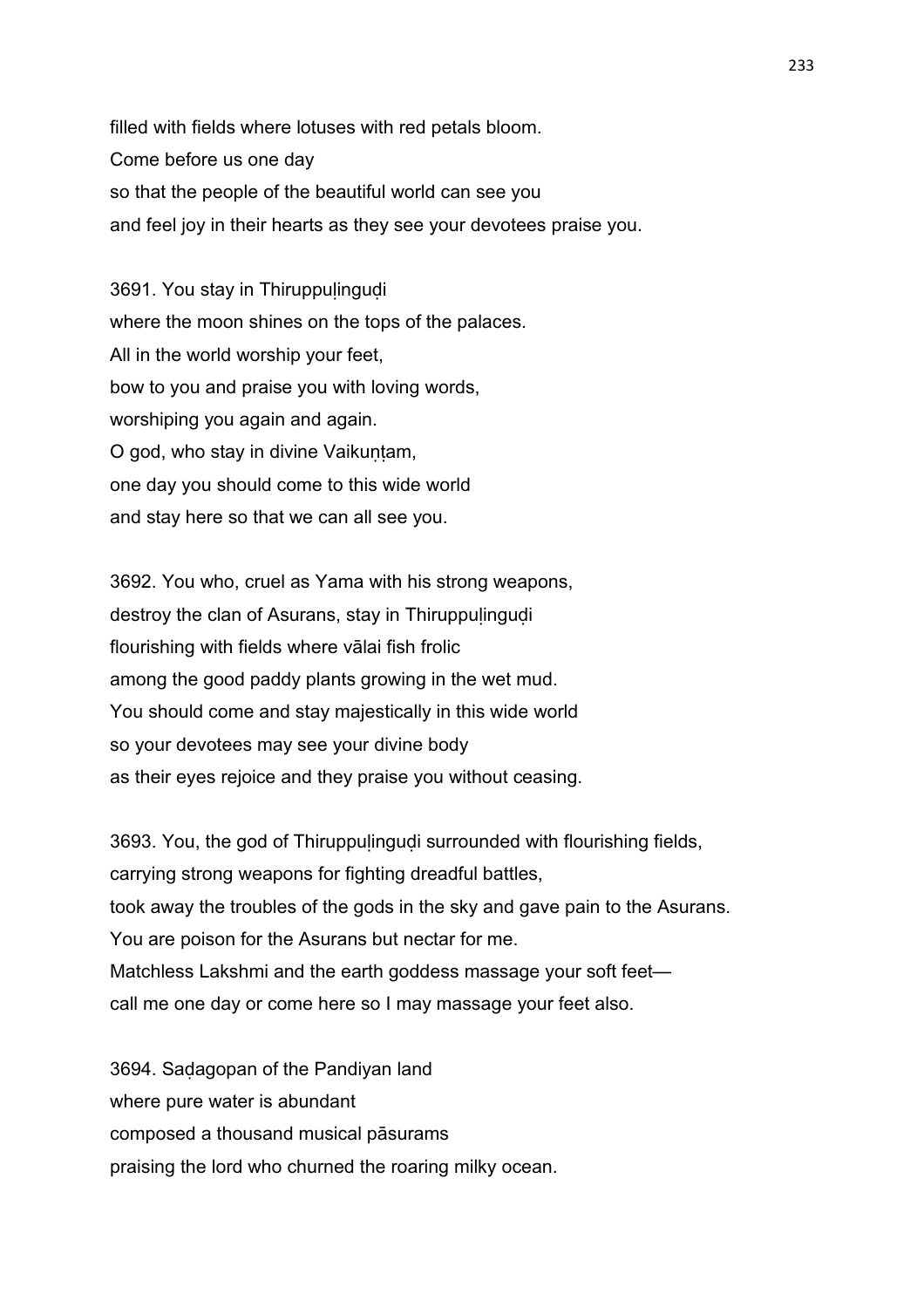If devotees learn and recite well these ten pāsurams in which the poet asks the god, "Call me to come to you or you come to me!" they will think in their hearts unceasingly of his two feet that measured the three worlds.

3695. He has a thousand names and he protects the seven worlds with them. With his divine body that is as dark as a cloud he is truly Narayanan, our dear lord.

3696. He created the wide world and split it open, swallowed the world and spat it out, and he measured the world. He is indeed Shiva, Nānmuhan and Indra, and he himself is each of them and all creatures and things in this world. We know this.

3697. The Vedas, the sastras, the purāṇas and epics all say they know that he is the true unattainable object. Wise men and sages worship the lord Hari and know him as the remedy for any sickness. He gave me the fortune of knowing him truly.

3698. The group of eminent gods prattle and praise him saying, "You take away the joy that our desires give and cure us of the troubles they cause." He, the dark lord Kannan, is our father, and he rules the sky. O heart, do not let him go away from my mind.

3699. O heart, I who have done much bad karma beg you and tell you firmly, "Do not leave him!"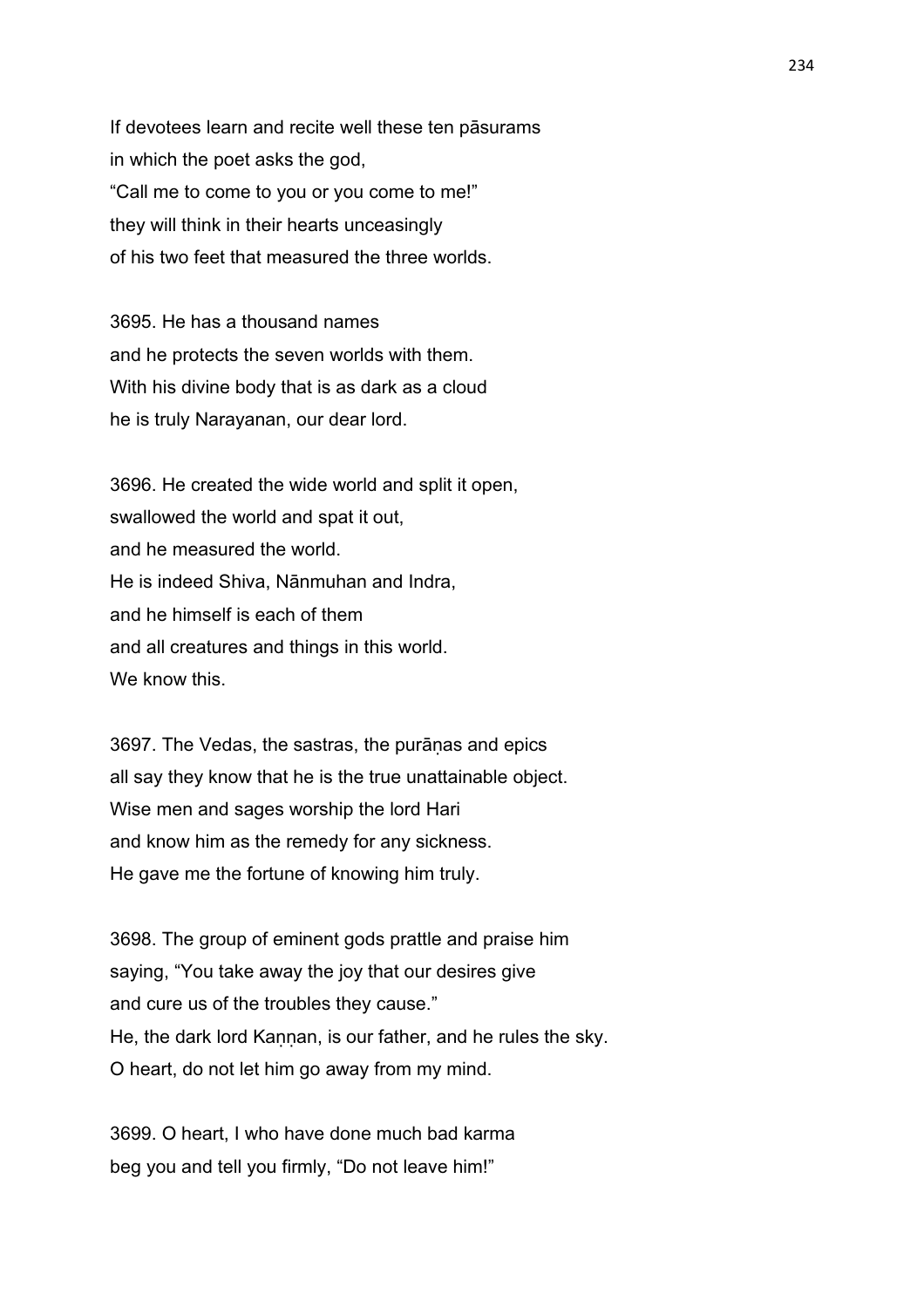Your aim should be to reach the god who wears a beautiful cool thulasi garland from the forest. who does not belong to anything.

3700. He embraces the beautiful arms of Lakshmi and he fights only with the Asurans in his cruel wars. My heart melts only for him who churned the milky ocean and took its nectar.

3701. Night and day my heart longs to see him who took the form of a man-lion and split open the chest of Hiraṇyan with his sharp claws, the god of the sky in Vaikuntam.

3702. He destroys good and bad karma and saves us from future births so our bodies will not be born again. I will not leave this place there is no difference between heaven and the Venkaṭam hills where the gods of the sky come to worship the lord.

3703. It seems it is not enough to worship you with beautiful flowers, water and shining lamps and fragrance because I have not seen you who are famous from ancient times and rest on a faultless snake bed. I do not know how to embrace your feet.

3704. Brahma stays on a lotus and its stalk grows from your navel,

Shiva carrying a shining mazhu weapon stays on your body,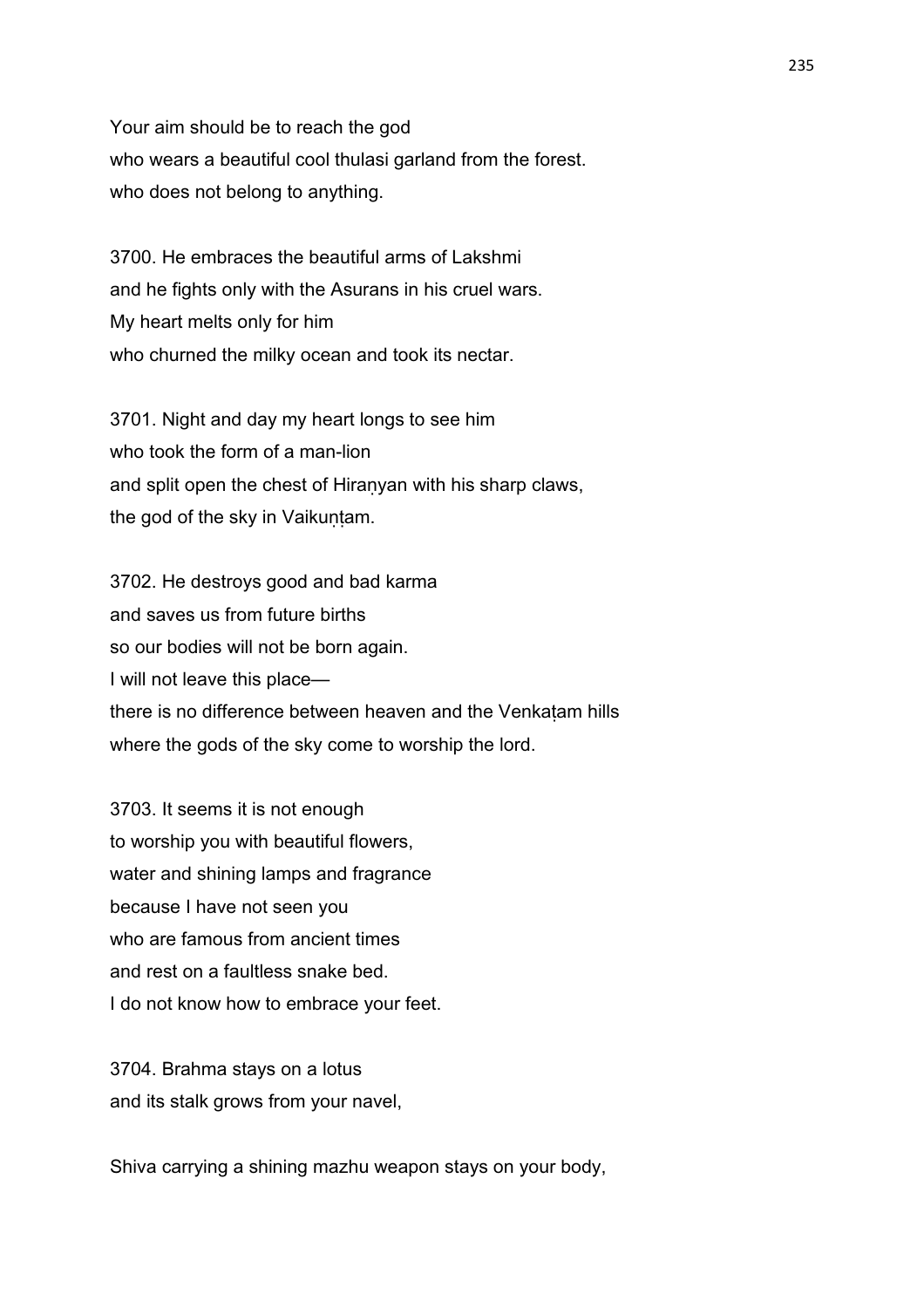and the gods in the sky come and worship you on this earth. I cannot truly praise your divine nature even if I praise you all my life.

3705. Saḍagopan of beautiful Thirukuruhur composed a garland of a thousand pāsurams on the lord whose goodness has no bounds. If devotees learn and recite these ten pāsurams they will surely reach Vaikuntam.

3706. O Thirumāl, the beautiful goddess Lakshmi with eyes dark as kohl stays with you on a lotus on your divine chest and you carry in your hands a curved conch and a discus with shining rays. My eyes long to see you.

3707. You are my beloved. My heart has one desire and that is to see you and call you with love. Even the gods in the sky and the sages cannot see you, but I call you and think that I will not go away unless I join you.

3708. O you who carried Govardhana mountain and protected the cows from the storm, I am like a dog wagging his tail lovingly as I call you with my heart that melts for your love, worried that I may not receive your grace.

3709. O matchless father who took the form of a man-lion, the gods in the sky and the Asurans do not know who you are. My heart's only thought is to be your slave, but my poor heart does not know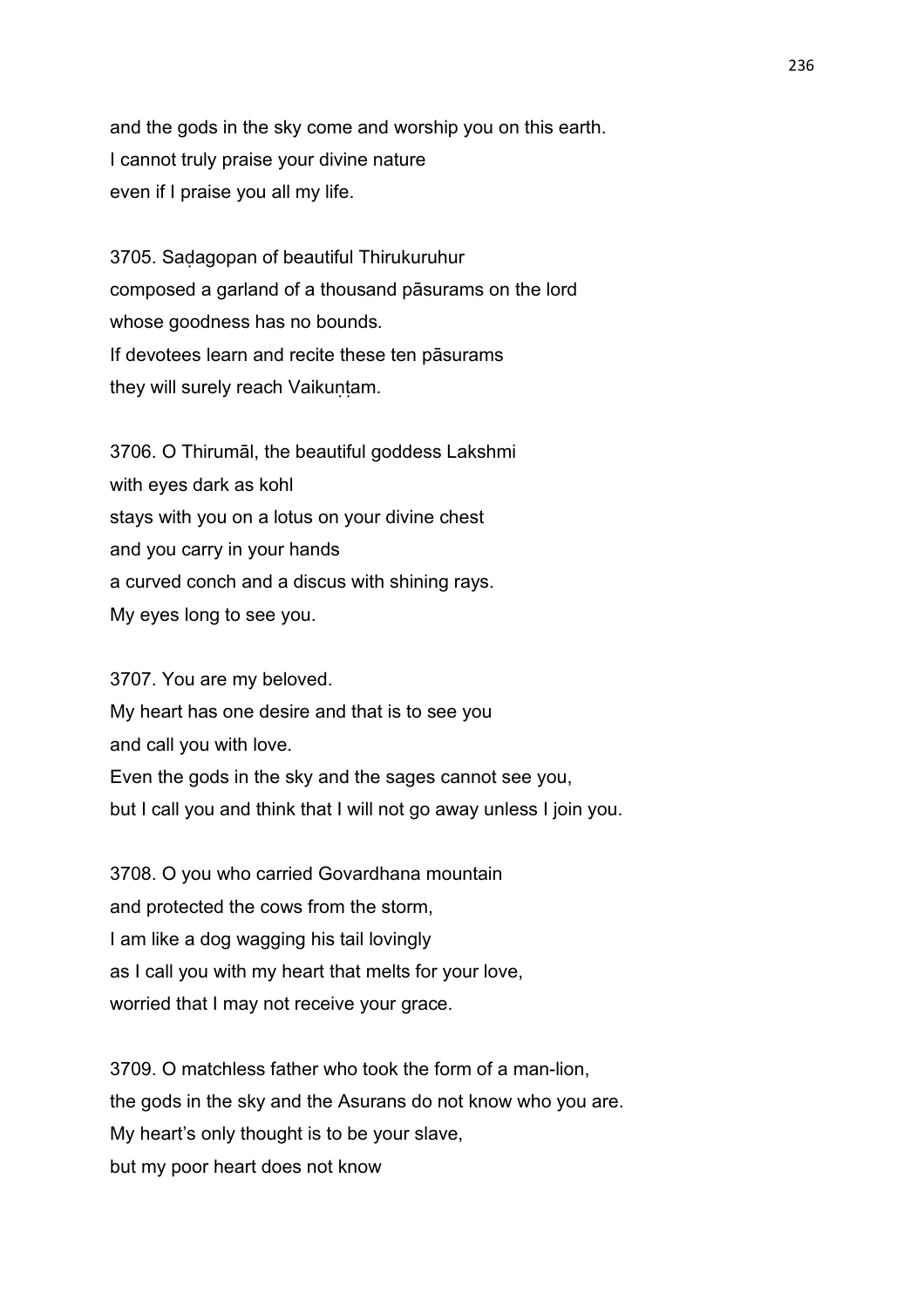how it will come to be in your presence.

3710. Our father, the god of the gods, created Shiva and Brahma in ancient times, took the form of a man-lion, and rests on the shining bed of a striped snake. My only desire is to see the ornamented feet of the dark lord.

3711. You are my thought. I want to see you and keep you in my heart firmly who are the highest god of the gods in the sky and a matchless bright light. My heart thinks happily only of you.

3712. O faultless one, my heart thinks happily of you who took the form of a man-lion and split the chest of the arrogant Asuran Hiranyan in two. You desired me, came to me and have stayed in my heart.

3713. He, ancient and formless, is the source of all the six religions, the inner soul of all things and creatures and the origin of all the gods in the sky. I have found Kannan.

3714. He is as precious to me as my eyes and I am filled with joy to have found him. All my old karma has been rooted out and I, a devotee of the highest god of the gods in the sky, have composed pasurams on the god that are like nectar for his devotees.

3715. Neḍumal who carries the banner of the famous lovely-winged Garuda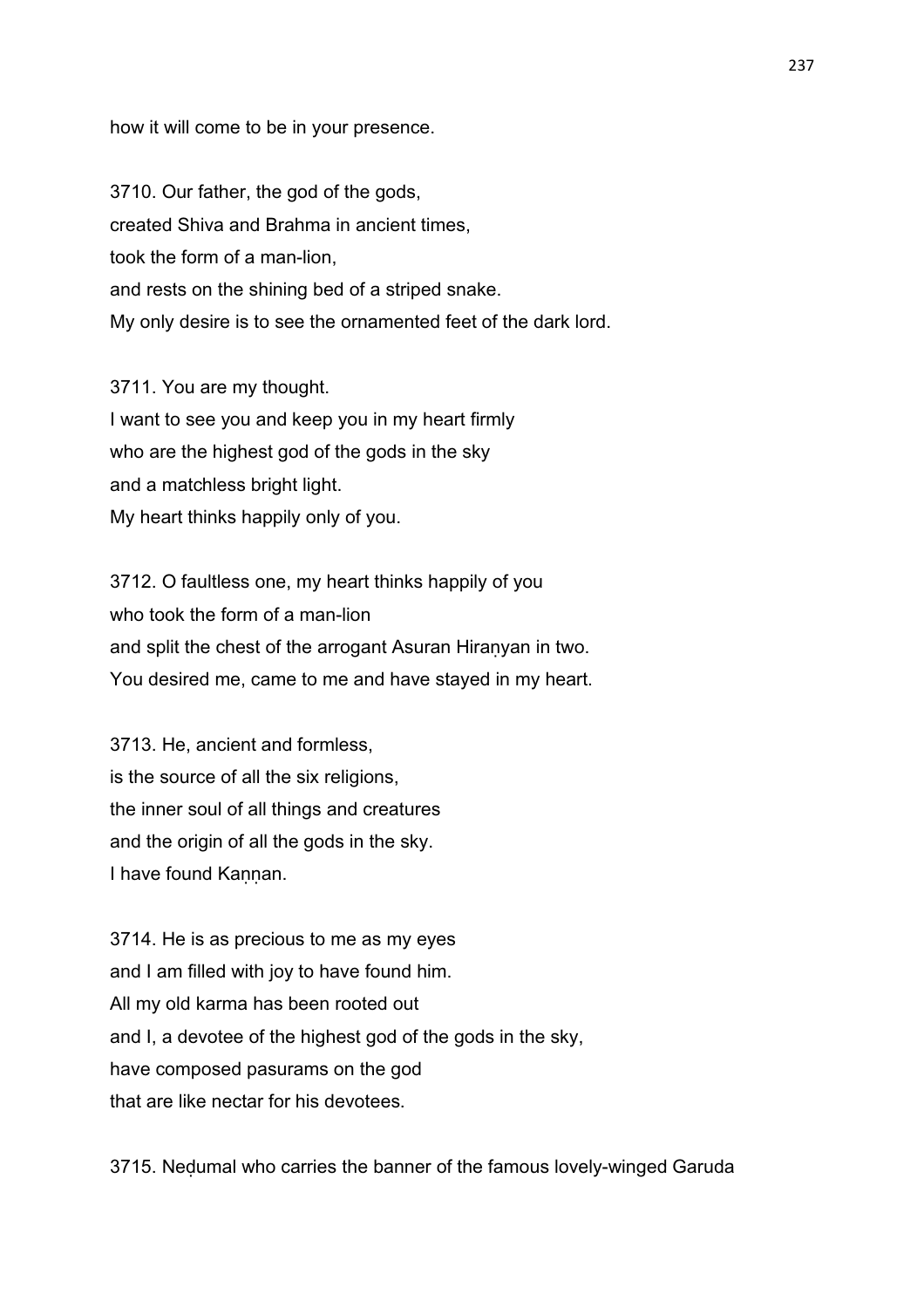and measured the whole earth covering it completely with his one foot gives his grace to me thinking, "He is my devotee." I have received him and am saved.

3716. Saḍagopan of southern Thirukuruhur surrounded by flourishing fields of earth composed a thousand pāsurams on the god who conquered the rutting elephant Kuvalayabeedam. If devotees learn and recite these ten pāsurams they will reach the god, the dear life of the gods in the sky.

3717. She says, "O cuckoo birds! You and your sweet mates, as precious to you as life, cause me pain as you call each other. Do not prattle like this. Lord Kannan is as precious as my life and you are not calling him. If you are cooing to take my life and give it to him, do you need to coo like this?"

3718. She says, "O andril birds! Do you need to do these things? How long will you and your mate call, longing for each other? The clever Govindan is not truthful to anyone. Why do I say these things? My life is in his hands."

3719. She says, "O dear andril birds! My dear life is in his hands. How can you join together, speak with each other, and plunge into the water with your beloved mates? How is it I am still alive after hearing you chatter to each other?"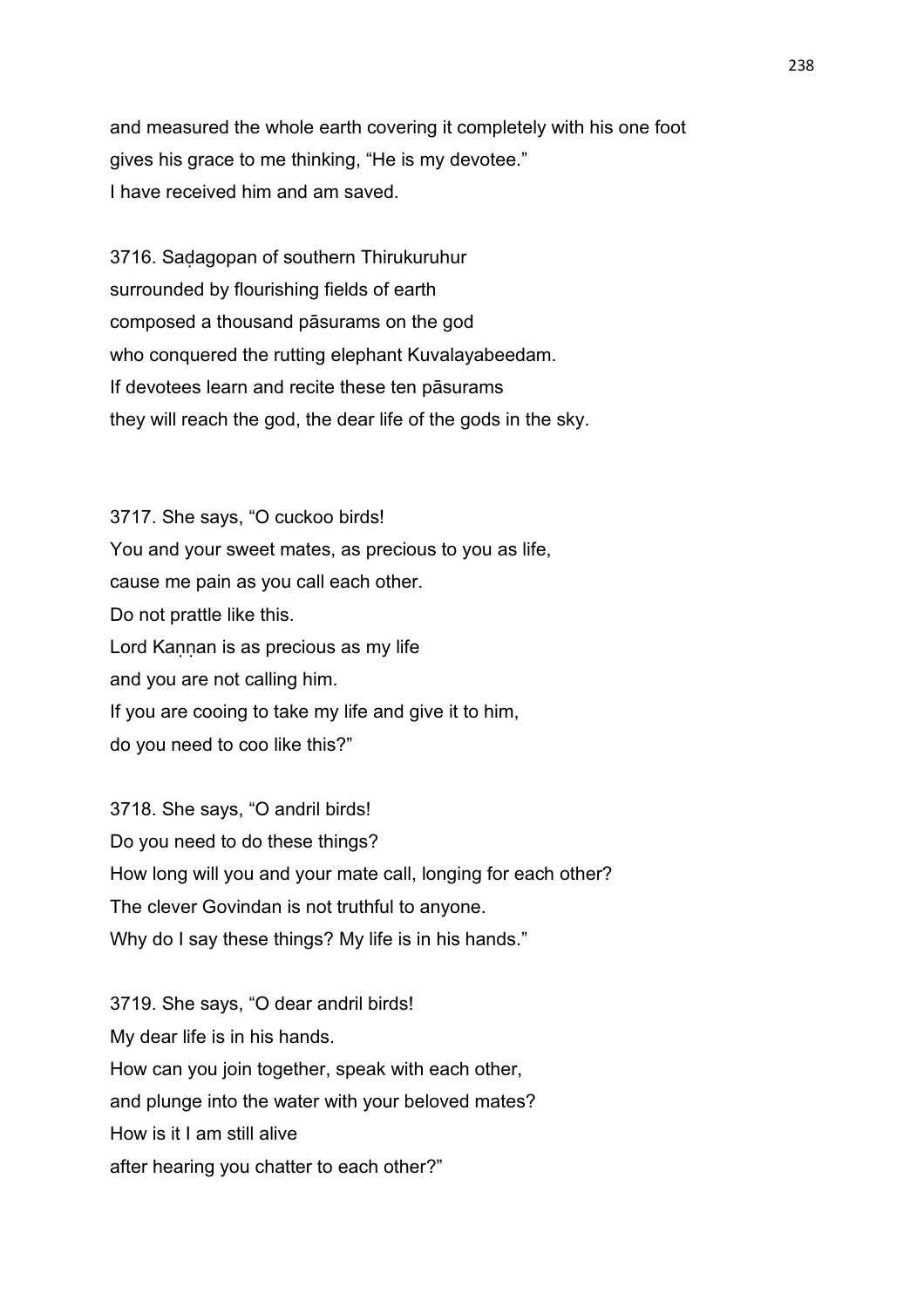3720. She says, "O male and female birds! Our Māyan Kaṇṇan will not come here even if he hears you calling him. Don't keep doing this. My words, mind and deeds are all with him and my body and life are up in the sky, where they swirl."

3721. She says, "O puvai birds moving all over the sky, you should not feel sorry for me. It isn't your fault. Don't prattle on. The lord with Lakshmi on his chest swallowed all the seven worlds and does many magical tricks. He is thinking of taking my life away. Does he think this is something good?"

3722. She says, "O little parrot, I raised you with love and affection and kept you happy. Don't prattle on with your sweet voice. Kakusthan, my dear beloved god has a mouth as red as yours beautiful eyes, hands and legs and a green color like yours. He embraced me and left me."

### 3723. She says,

"O clouds shining with lightning and rainbows, with the color of Māyan, the god Kannan, the faultless dark diamond with lovely lotus eyes and a red mouth, do not come in front of me.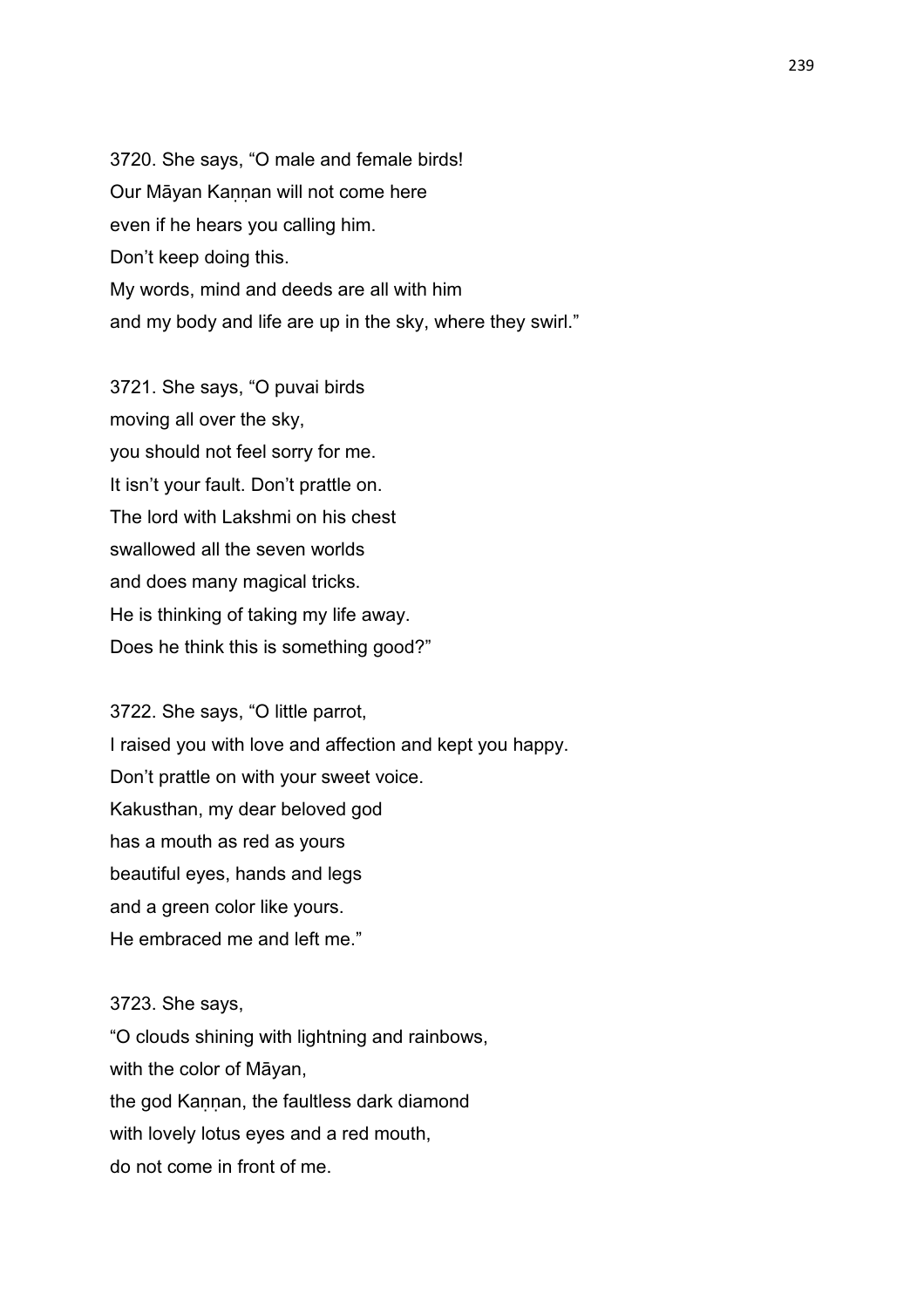You are like Yama to my life."

3724. She says,

"O soft baby cuckoo bird! I begged you to go and tell him that he is like Yama for me because I love him and may not live. You are always prattling the names of Kannan. I gave you yogurt mixed with old rice, fruits and sweet rice and taught you to speak. Is this how you repay me? Is this good?"

3725. She says, "O female bees with your fine mates, don't buzz and fly around. Even though you sing sweetly your sweet voices hurt me as if someone were pricking a wound with a sharp spear. The god Kannan with large eyes like lotus flowers that bloom in a cool wide pool approached us only to take our life away."

3726. She says, "O good nārai birds in the fields, because we love the lord of the sky, what is the use of thinking of anything else? I am not interested in wearing ornaments and talking about things I enjoy. Let this world flourish and people have their pleasure."

3727. Saḍagopan of southern Kuruhur composed a thousand pāsurams on the god Māyan, the lord who gave his grace to make this world flourish and to make the people of the world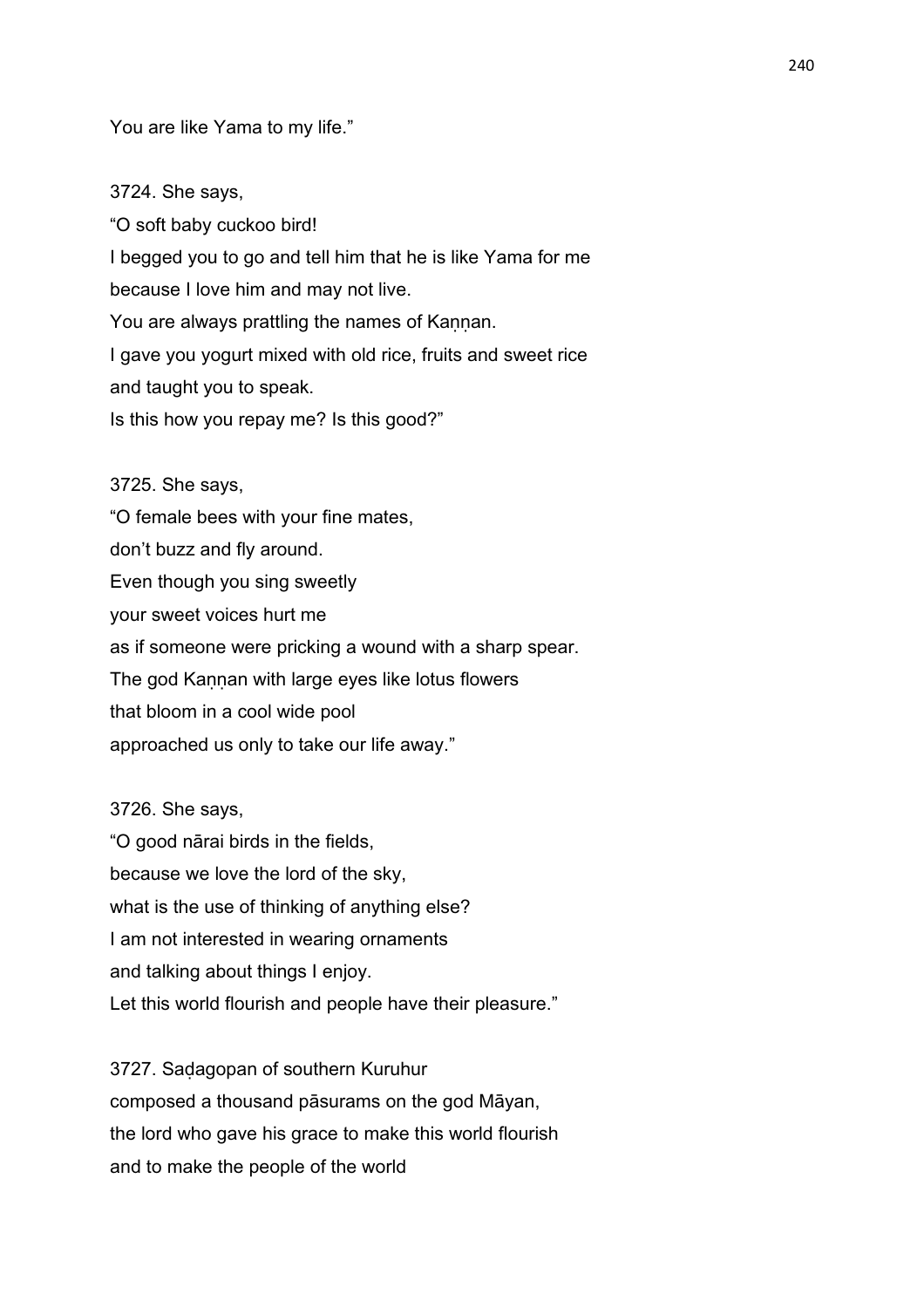live happily for many eons and praise him. If people in the three worlds learn and recite these ten pāsurams they will melt in devotion for the lord.

3728. When I think of the māya of you, the god Māyan of Thirukkātkarai where the fragrance of kāvi blossoms spreads over all the streets, my heart melts and cannot control its always increasing love. I am your servant, what should I do?

3729. You are my father who stay in southern Thirukātkarai surrounded by blooming groves and springs. Whenever I think or speak of you my heart suffers and goes to pieces, and whenever I sing of your heroic deeds my dear life burns. I do not know how to serve you.

3730. My father, the cloud-colored lord of southern Thirukātkarai surrounded by beautiful flourishing groves attracted me and entered my heart. He bewitched me, became my life and took me over. I do not understand his tricks.

3731. My father, the god of southern Thirukāṭkarai where groves spread their fragrance everywhere contains all the worlds in himself and abides in all of them with virtue. I cannot understand his divine grace that has taken over my tiny life.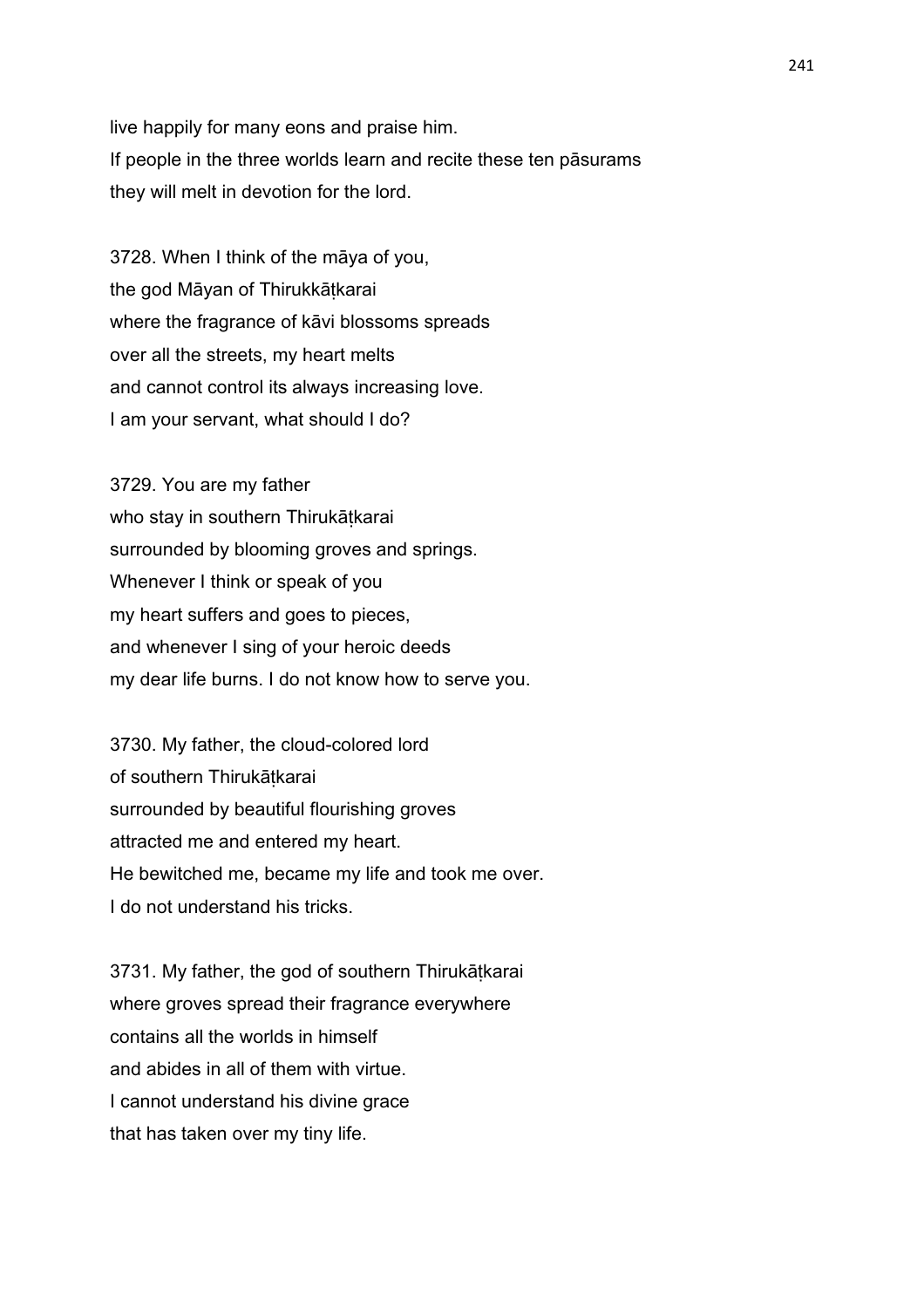3732. My father of southern Thirukāṭkarai where lovely groves grow entered my heart as if to give me his divine grace, at once taking over my body and my dear life. How can I describe the tricks of my dark-colored Kannan?

3733. I think the tricks of my beautiful Kaṇṇan are wonderful. He takes over my dear life and night and day I worry, prattling on and praising Thirukāṭkarai, saying, "He is my Kaṇṇan."

3734. When I say, "O Kannan, you stay in Thirukātkarai," my desire for him increases. I think of him always and melt for that Māyan who took me as his slave. There is only a little of my life left— I want to spend that time praising Thirukāṭkarai.

3735. Taking me as his slave, he took my life as his and comes to me every day. My dear life and my heart belong to my father, the lord of southern Thirukātkarai where beautiful dark clouds float in the sky.

3736. The divine ocean-like god has four large arms, a mouth sweet as a fruit, eyes like lotuses with large petals and a beautiful dark cloud-colored body. He is the god of the temple in southern Tirukāṭkarai and my dear life has joined him.

3737. When he embraced me and said, "See, I will embrace you and you will join with me completely," I fell into my love for him and lost myself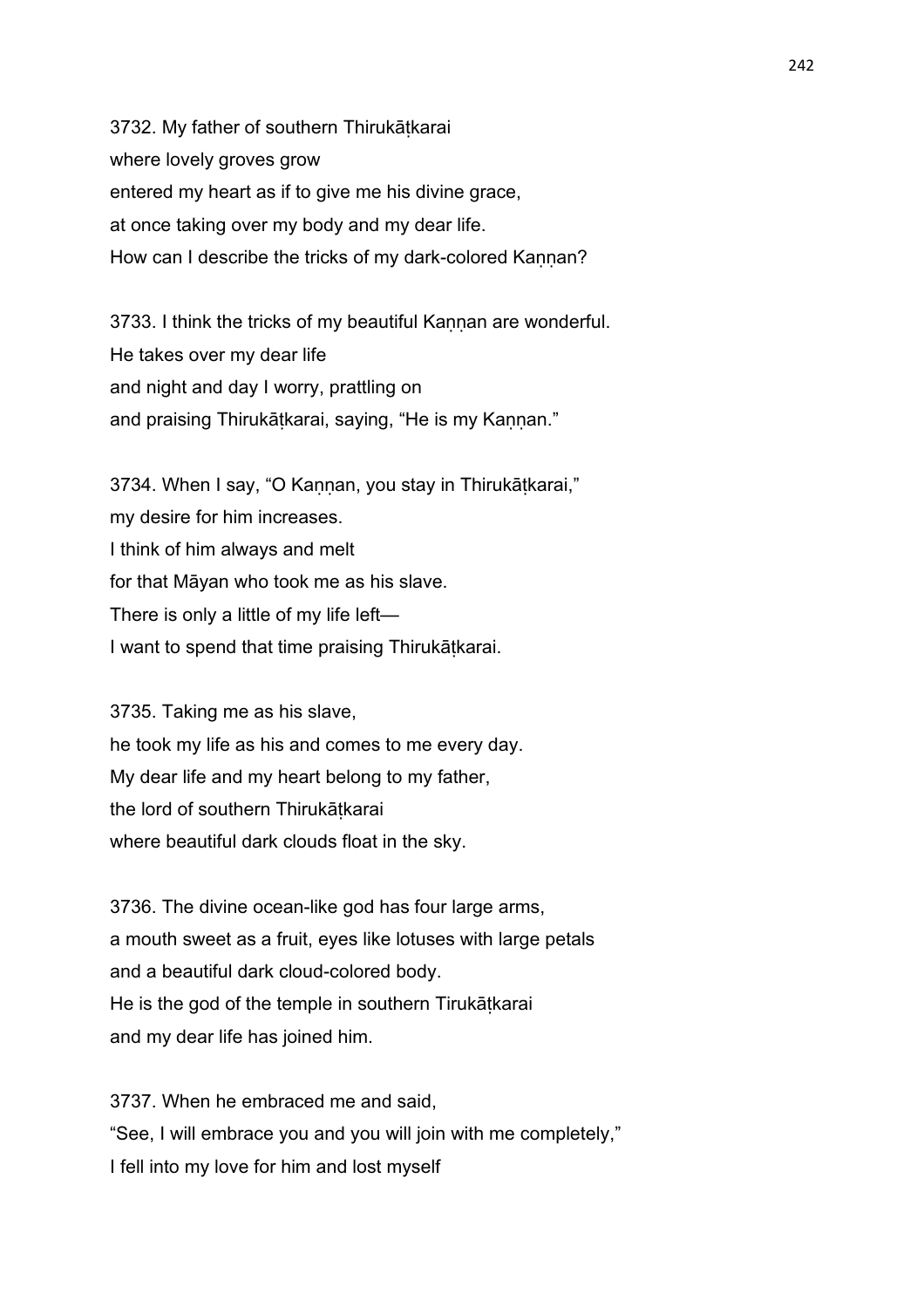and the dark cloud-colored god came before me and swallowed me entirely. The god of Thirukāṭkarai is not easy to see.

3738. Saḍagopan of southern Thirukuruhur surrounded by strong walls composed a thousand good pāsurams on the lord who killed the cruel Asuran Kamsan. If people learn and recite these ten pāsurams they will have no future births.

3739. She says, "O lovely red-legged nārai birds! You come to these backwaters on the seashore and sit sweetly looking for your food. He danced on a pot and wears blooming thulasi garlands dripping with honey in his hair. Won't you go as my messengers to him flying above my head through the sky with your friends and tell him of my love?"

3740. She says, "O kurugu birds who stay lovingly with your beloved mates and are never apart from them, he is blamed by my relatives and I am disgraced because of my love for him. Go to lovely Thirumuzhikkalam where he stays with his beloved wives and ask him 'Am I not fit for your love?'"

3741. She says, "Am I not fit for his love? O kokku birds, kuruku birds searching for food in the abundant water by the shore,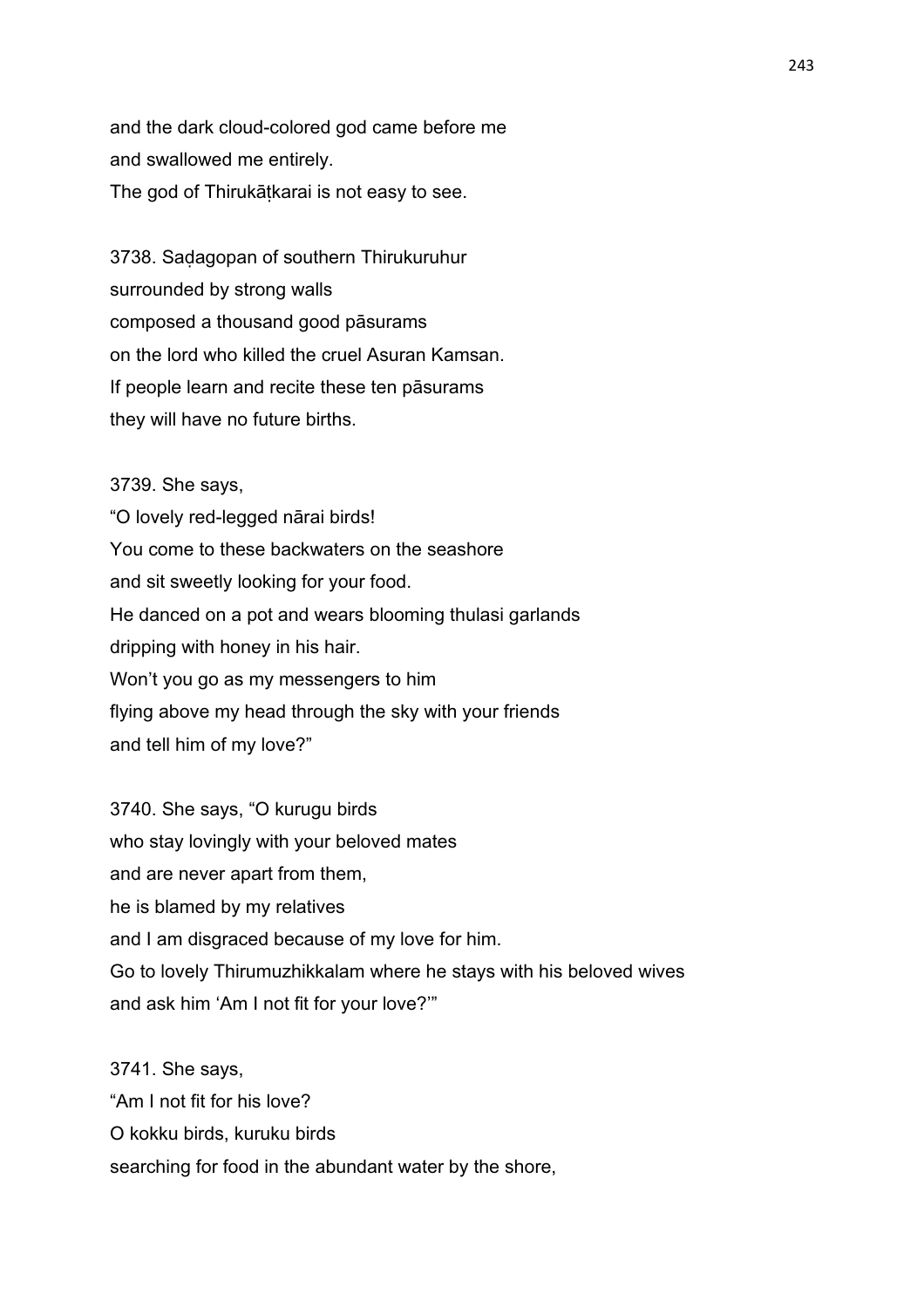go and ask the lord of Thirumuzhikkaḷam why I am not fit for his love. His eyes are as lovely as blooming lotuses, his hands, legs, and mouth are as sweet as fruits and his handsome body is like the petals of a red lotus."

#### 3742. She says,

"O lovely clouds in flourishing Thirumuzhikkaḷam, I have done so much bad karma! If you go as my messengers to the divine lord and tell him, 'Give yourself to her,' are you worried that he will remove the brightness of your body and chase you away from the clear sky?"

3743. She says, "O bright clouds, who make fire-like lightning and move swiftly across the clear sky, I have done bad karma. Go as my messengers to the god of Thirumuzhikkalam who shines like a bright light and has curly hair decorated with flowers dripping with honey and tell him that I keep him always in my heart and think of it as the divine heaven of my lord."

### 3744. She says,

"O bees, go and tell my message faithfully to the lord with the goddess Lakshmi on his chest, the god of Thirumuzhikkaḷam surrounded by groves where you blow pollen from the flowers and sing and drink honey from the blossoms. Go and tell him that my shining bangles and the band around my waist are becoming loose."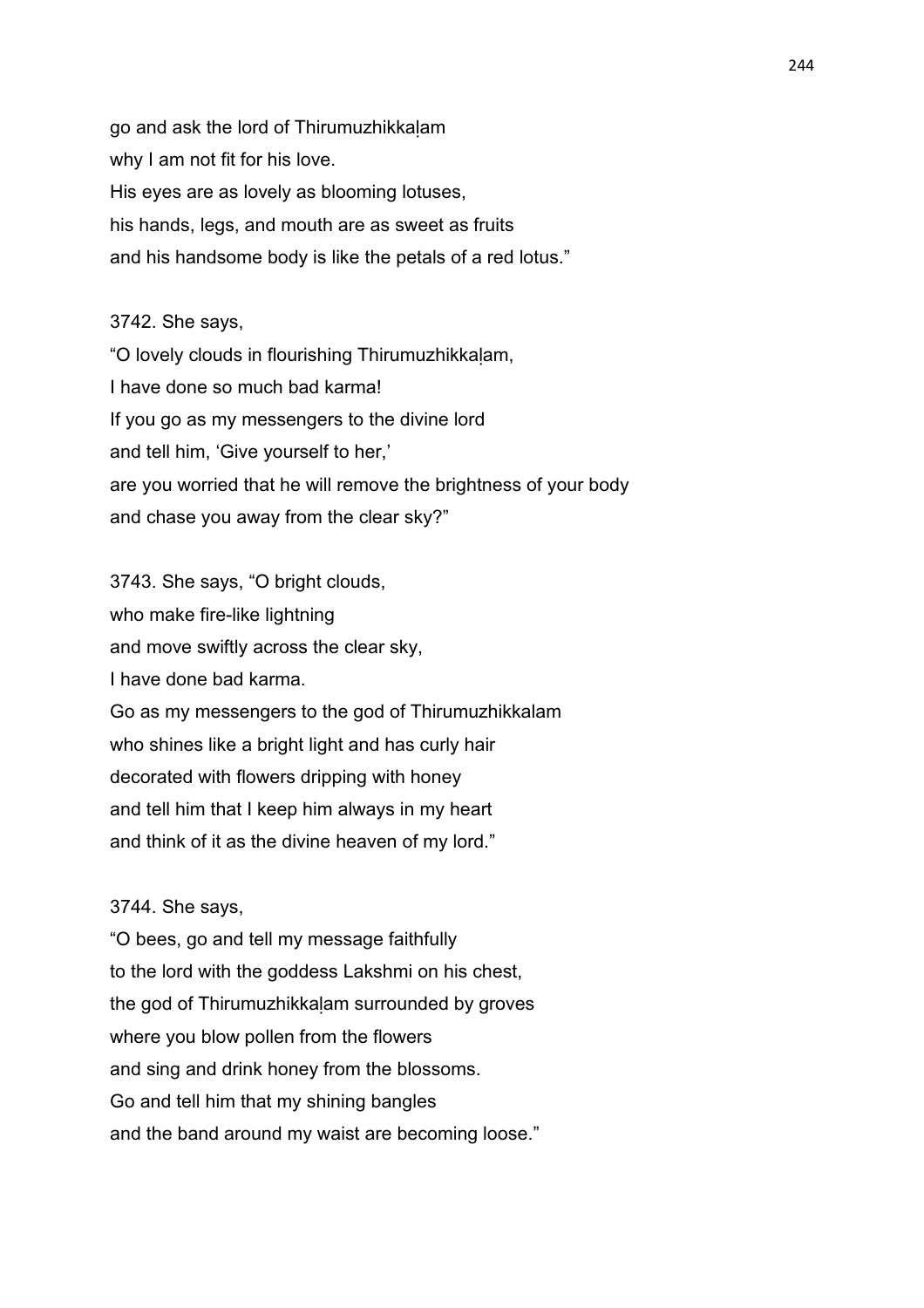3745. She says, "O kurugu birds in your large groves, I have done bad karma. The famous lord of Thirumuzhikkaḷam with lotus eyes and a mouth shining like coral embraced my arms, took my bangles and the band around my waist and left me. Go to him as my messengers and tell him of my love and then come back and tell me the faultless answer he gave to you."

## 3746. She says,

"O male and female bees! O thumbi bees! You search for your food in the large groves and wander with happy hearts, joined together as couples. His body is as dark as the kaayaam flowers blooming in the forest and he wears a beautiful thulasi garland in his hair. Go and tell the god of Thirumuzhikaḷam surrounded by strong walls how I suffer from my love for him."

3747. She says, "O young kurugu bird in a pond filled with water, the god of Thirumuzhikkaḷam carries a golden discus and wears a beautiful thulasi garland in his hair. Go and say to him, 'Her round ornamented breasts have grown pale and her flower eyes are filled with tears. It isn't fair that you loved her and left her.'"

3748. She says, "O swans who search for your food on the wide shores of the water and walk gently with your beloved flock and are happy, go and tell the lord of Thirumuzhikkaḷam

that she is weak, the band around her waist has grown loose, and she is barely alive.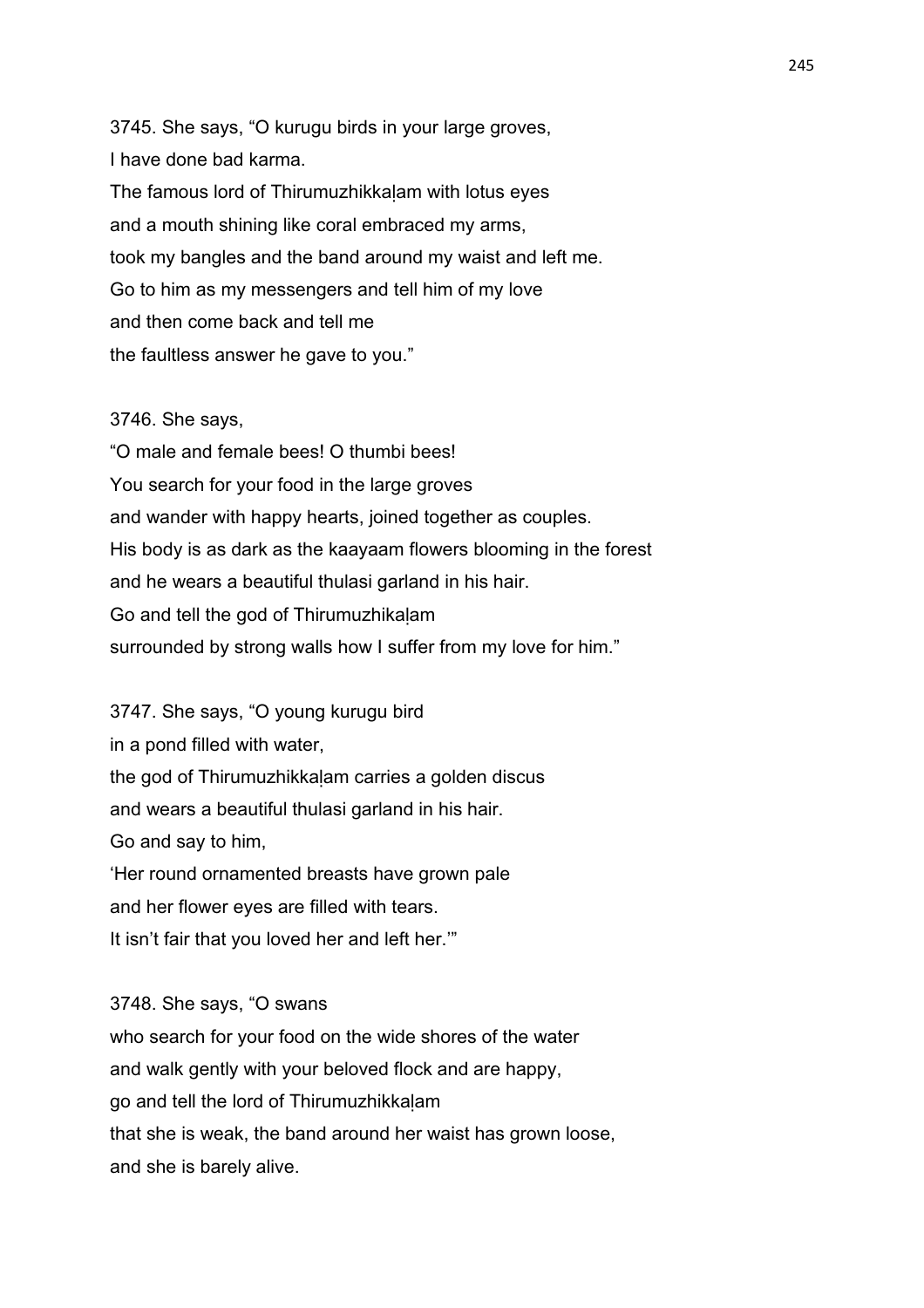It isn't fair that you loved her and left her."

3749. Saḍagopan from faultless flourishing Thirukuruhur composed a thousand eternal pāsurams describing a girl who loves the god and prattles on like a parrot, continually uttering sweet words and praising the lord of everlasting Thirumuzhikkaḷam. If devotees learn and recite these ten pāsurams, their sicknesses will go away.

3750. If devotees keep the lord in their minds and think only of him their karma will go away. When will the day come when I, so unworthy, can approach Thirunavay, surrounded by fragrant cool blooming groves.

3751. He is the beloved of Lakshmi staying on a lotus, her waist as thin as a vine, and the beloved of lovely Nappinnai with large sharp spear-like eyes. When will I, his slave, approach Thirunāvāy where the lord Nediyān stays, surrounded by groves?

3752. I think always in my faultless mind, "When will the day come that I go to the god?" and I shed tears and suffer. I don't know when I will go to the faultless divine Naraṇan of Thirunāvāy.

3753. O god, you are the beloved of lovely Nappinnai with large sword-like eyes and you stay in Thirunāvāy surrounded by tall blooming groves. I have begun to serve you and do not want to leave you.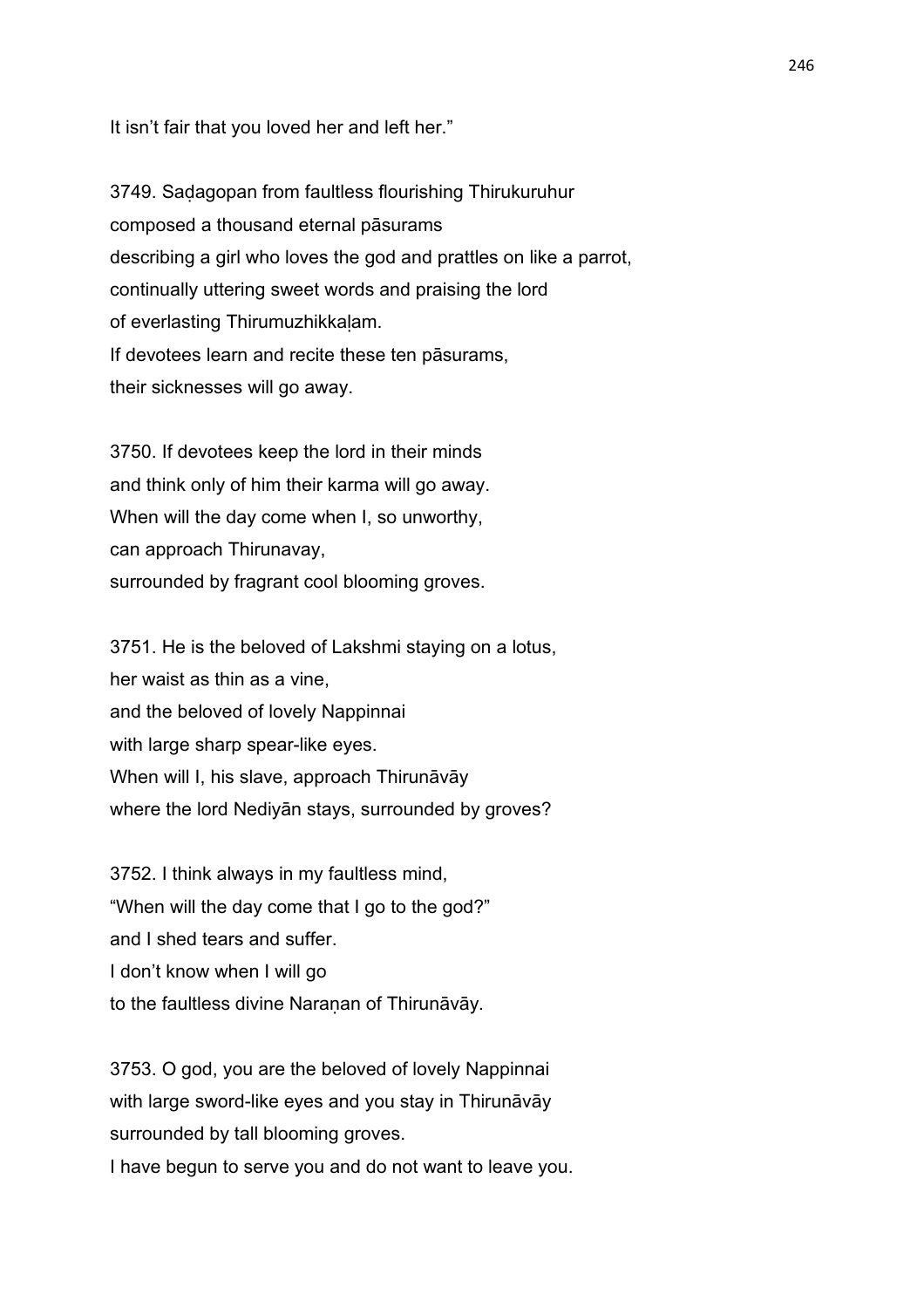I don't know how long my life will last.

3754. He is the beloved of Lakshmi, he is as precious as her eyes to the earth goddess, and he is the soul of all the creatures of the world and the god of the gods in the sky. When will the day come that I can go to him who loves to stay in Thirunāvāy and my eyes can have the joy of seeing him?

3755. I have became a faultless devotee to serve you and my eyes see you here and are happy. You, the lord of the cowherds, stay in Thirunāvāy surrounded with blooming groves where the bees sing.

3756. As a dwarf you took the land from king Mahābali, and you destroyed the Asurans when the gods fought them. O Thirumāl, Nambi Narayaṇan of Thirunāvāy, come to me, give me your grace and say, "This is my devotee!"

3757. Whether you give me your grace or not, make me your devotee and let me stay beneath your golden feet. Give me a clear mind so I may keep you in my heart and not be confused, O my god of Thirunāvāy.

3758 The gods and the sages could not see the ancient one of the three gods and ruler of all the three worlds. Thirunāvāy is where he loves to stay how can we go and see the god? It is a pity!

3759. I suffer in my mind and call you, saying, "O Thirumāl!"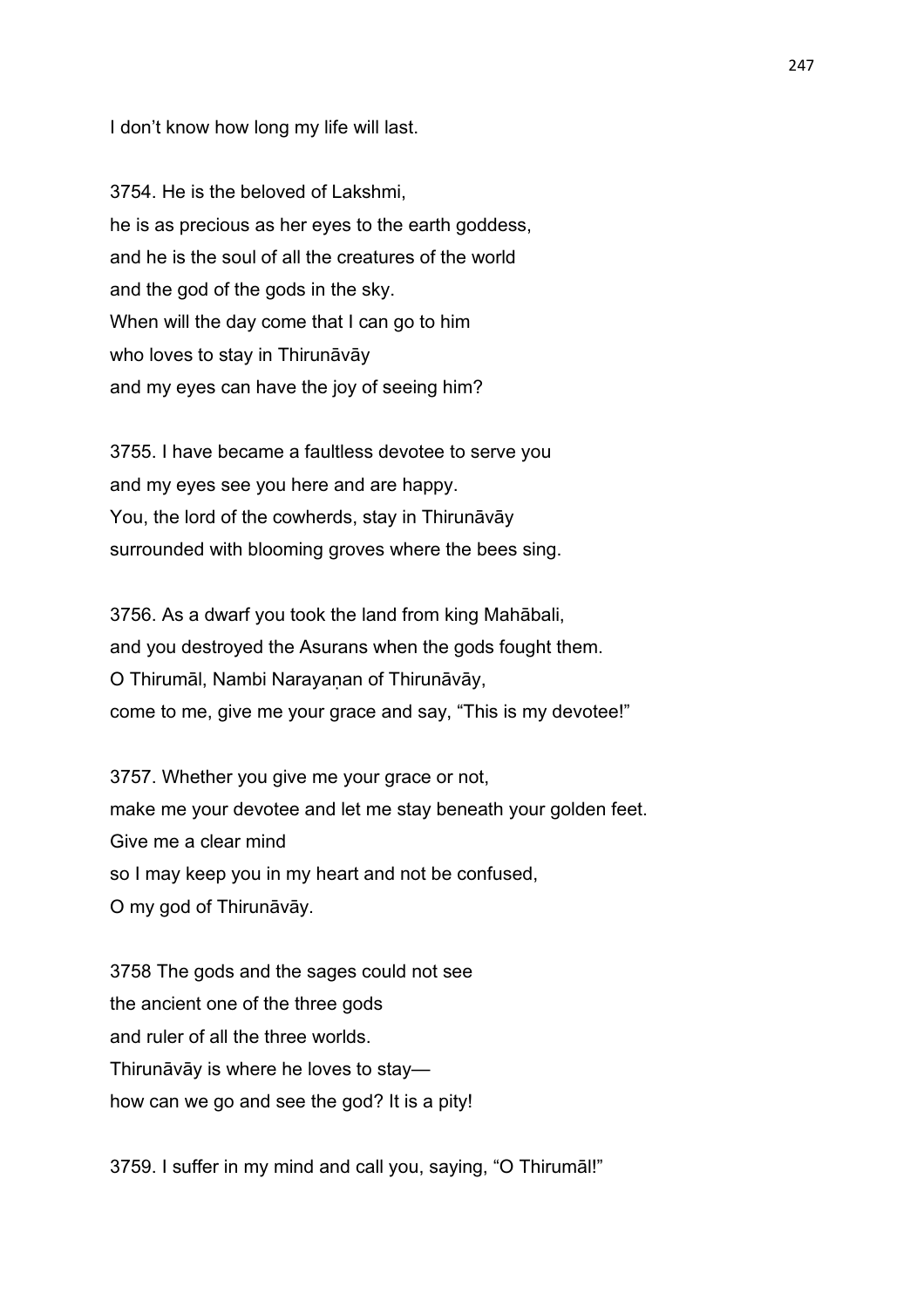and I ask you when the day will come that I can come to you who have the color of a beautiful dark jewel and stay in Thirunāvāy where the groves bloom with bunches of flowers.

3760. Saḍagopan of flourishing southern Thirukuruhur filled with palaces studded with precious jewels and surrounded by strong walls composed a thousand musical Tamil pāsurams. If devotees learn and recite these ten poems they will rule the earth for many years and their fame will spread like the fragrance of jasmine.

### 3761. She says,

"The breeze with its jasmine fragrance adds to the pain of my love, the beautiful kurinji music hurts my ears, the evening when the sun sets with its red rays makes me dizzy and the beautiful red clouds kill me. My dear lotus-eyed Kannan, the bull among the cowherds, the Māyon, the heroic lion, embraced my breasts and arms. Now I am lonely and don't know where I will find refuge."

### 3762. She says,

"I am lonely and I don't know where I will find refuge. The lovely breeze makes me prattle and suffer, the evening when the sun sets and cooling sandal paste make me hot, and the music of the panchama raga and the fragrance of jasmine give me pain. Māyon, the cowherd, created this wide world, split it open when he took the form of a boar, swallowed it, spit it out and measured it. He gives his grace to all. When the Asurans come to fight with him he is Yama for them.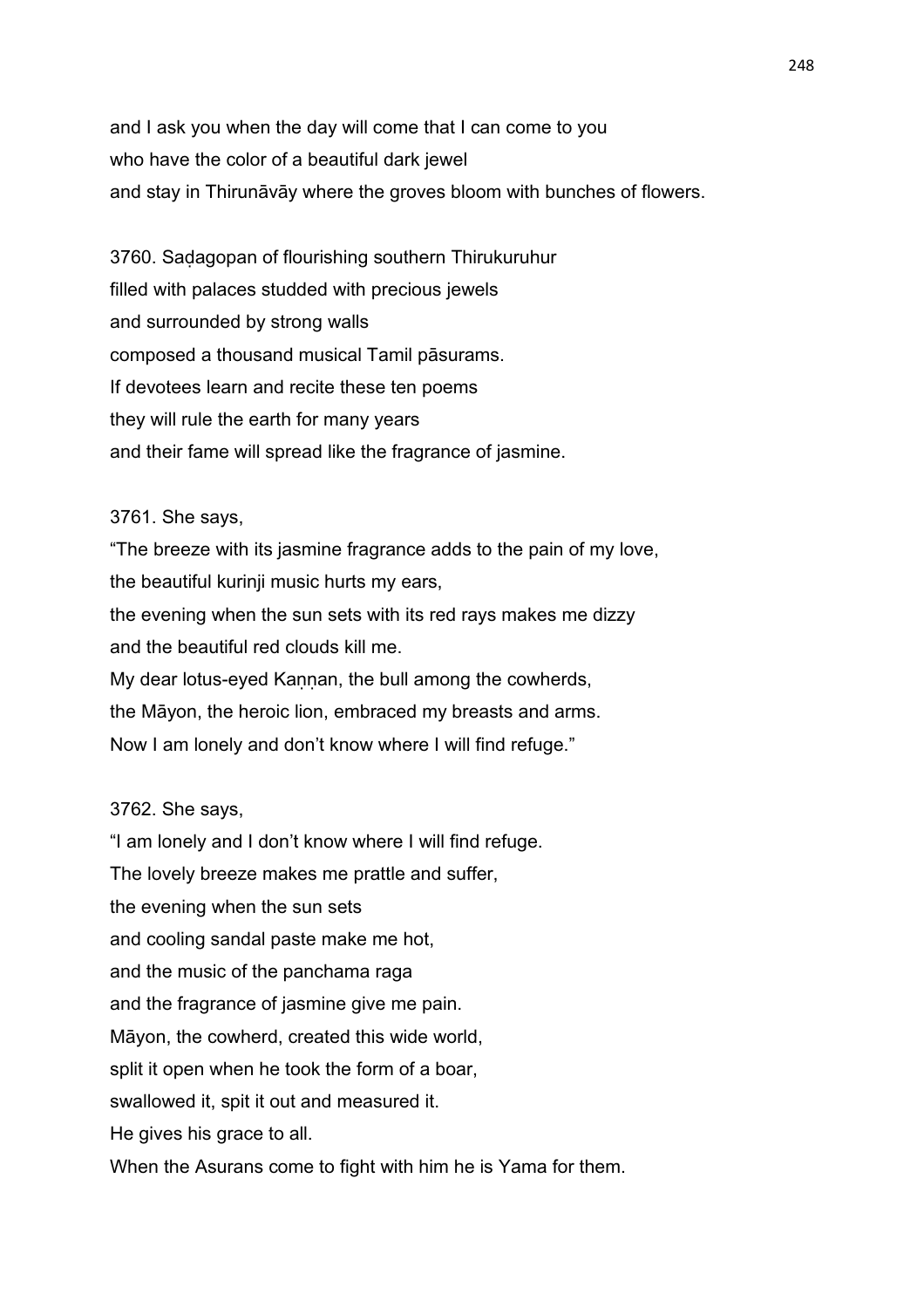He doesn't come to see me. Why do I keep on living?"

3763. She says, "Why do I keep on living? The thief Kannan embraced my chest, pressing my breasts and making my small waist tremble. He loved me dearly and left me. A young lion, he, Māyan, does not return, but his lotus eyes, red mouth, dark handsome hair and his four arms stay in my mind and make me suffer. I am pitiful."

## 3764. She says,

"All the forms he takes stay in my mind and give me pain. The cool wind blows and makes me hot, the cool moon rises and is hot for me, and my bed, spread with soft flowers, is burning. He came and took my chastity like a divine bee with pure wings that loves flowers. My life isn't in my hands and my heart doesn't help me but makes me suffer."

3765. She says,

"My heart doesn't help me, it only troubles me and the evening when the cows return home is painful for me. Is the heart of the cowherd I love a stone? The sweet music of his flute hurts me. My friends are my only help and they worry for me. How can I protect my dear life? It is hard to receive his grace but that is be the only thing that will save me."

3766. She says,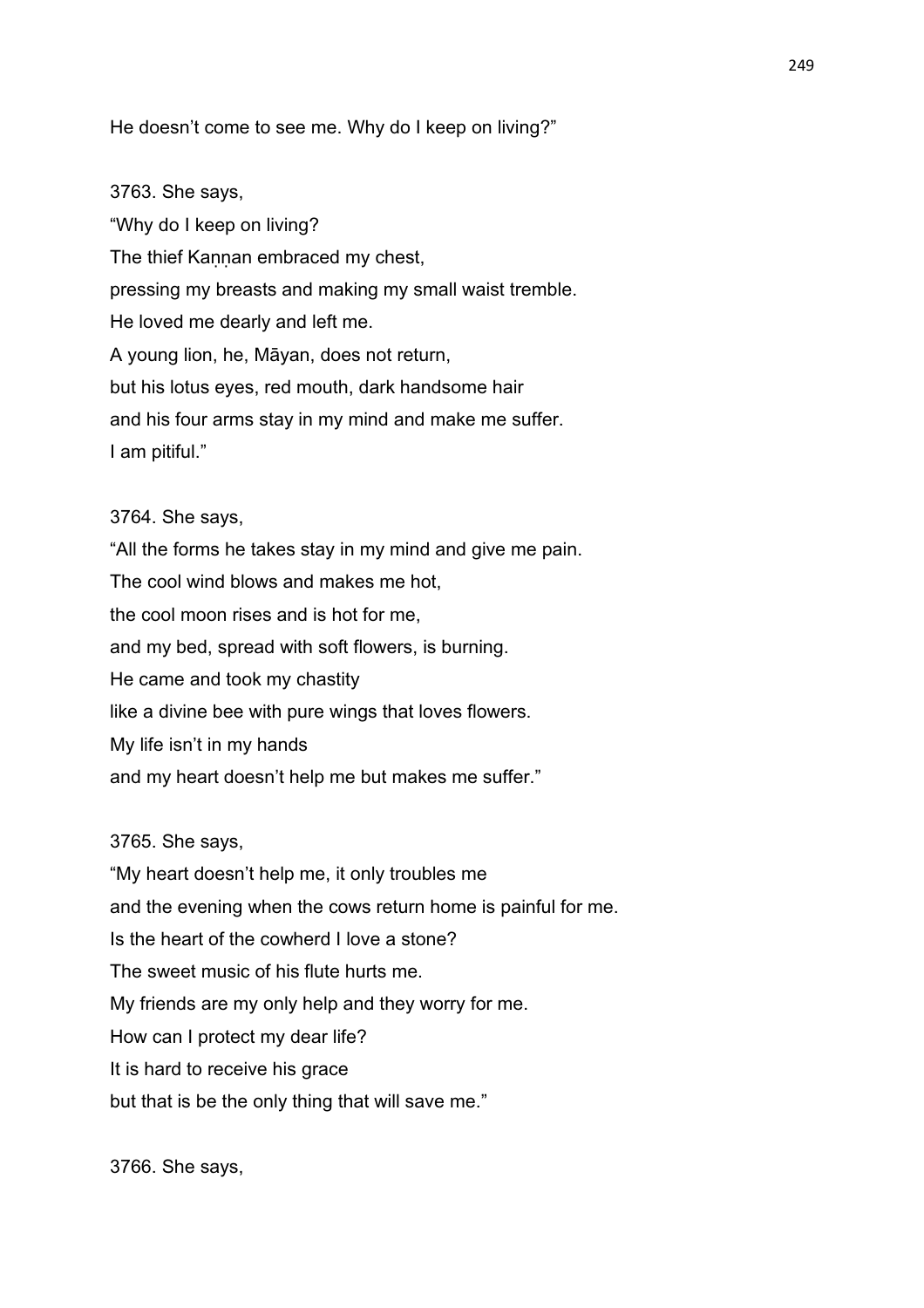"It is hard to get his grace, but any grace but his is not really grace. Unless I receive his grace my soul won't join him. My heart cannot bear the hot sun and the evening. His divine body where Shiva, Nānmugan and the beautiful Lakshmi stay attracts my life. O mothers, where will I go to find a refuge? What should I do? To whom should I tell my pain?"

## 3767. She says,

"O mothers, who can I tell how I suffer from love? What should I say? My life is almost over. The dark cloud-colored Kannan has captured my dear heart and it has gone to him. The breeze that carries fresh fragrance with the smoke of incense sticks, the panchamam music from the yaaz, the fragrance of cool fresh sandal paste, the smell of beautiful jasmine all come and seem to fight me."

## 3768. She says,

"The breeze carries fresh fragrance and overwhelms me and the cool young wind is like red fire for me. Our Kannan came, loved me and left like a thief. His naughty deeds are terrible. The fragrance of new jasmine dripping with honey, the gentle breeze, sandal paste, music in the panchamam raga all make me suffer. That thief gives his grace and plays sweet music on his flute for the cowherd girls. I cannot hear it and survive."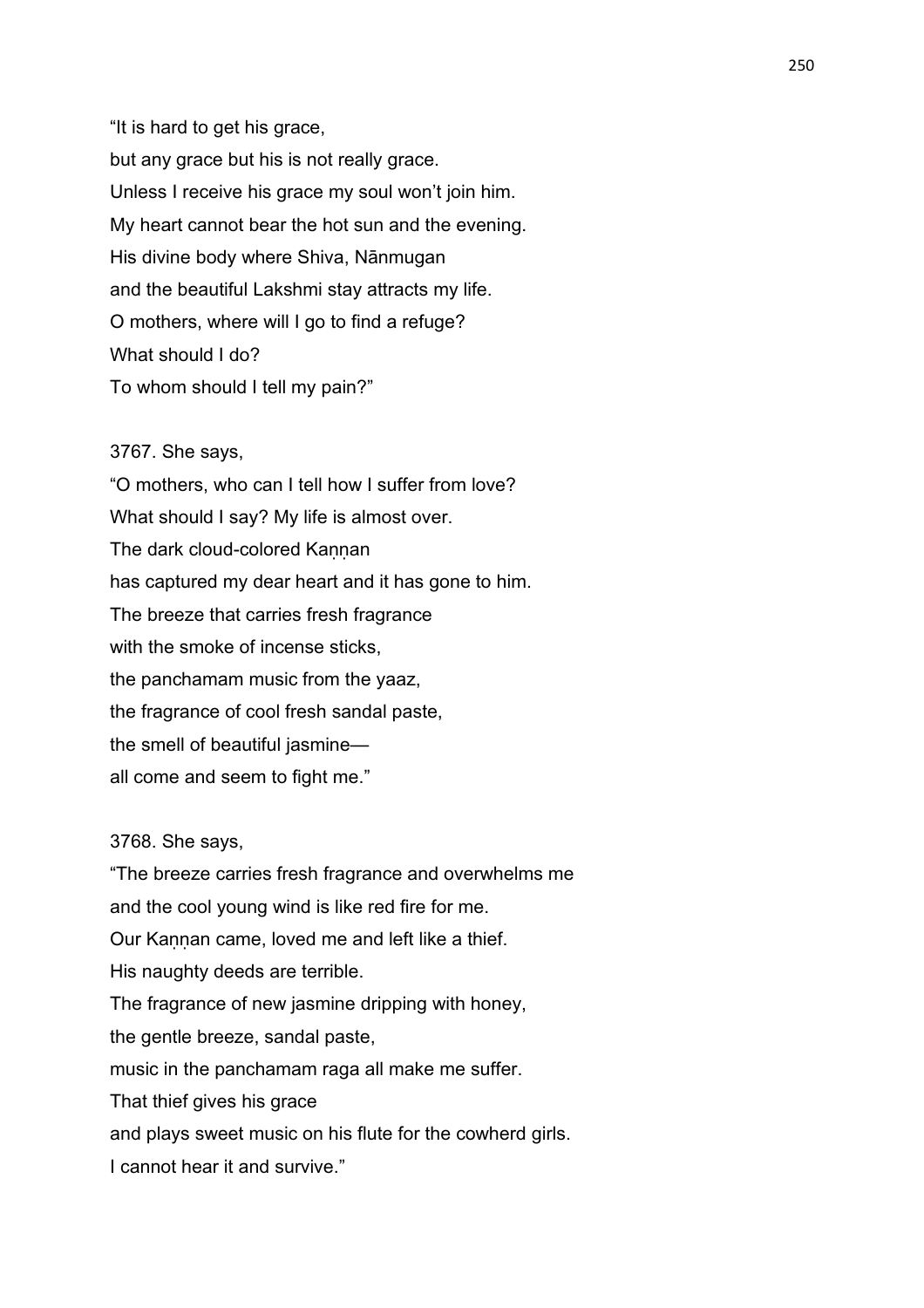### 3769. She says,

"I cannot hear that sweet music and survive. When he plays on his flute, he speaks to us as he plays, sending his eyes as messengers to say something to us and playing his music as if he is talking to the cowherd girls, making faces. I can't imagine how much the cowherd girls' innocent hearts have suffered. The evening has come but Māyan has not yet come."

## 3770. She says,

"The evening has come but Māyan has not. The bulls with their large bells have reached home, the lovely cows that saw their bulls jump in joy have come, and the music of the flutes makes me prattle on. Bees sing and fly around thriving jasmine and mullai buds while the ocean looks at the sky and roars. What can I say to survive now that he has left me?"

3771. Saḍagopan Māṛan of beautiful Thirukuruhur composed a thousand pāsurams on the god who swallowed all the seven worlds and spit them out, describing how the cowherd girls felt sad when he left them. Ornamented with beautiful jewels, they could not bear separation from Kannan and felt they could not live. O devotees, learn these ten pāsurams, recite them and worship him and you will be saved.

3772. Worship in the evening to remove the results of your karma. In the morning and evening place lotus flowers at his feet and worship him who slept on a banyan leaf and is the god of Thirukkannapuram surrounded with walls where the ocean waves come and break.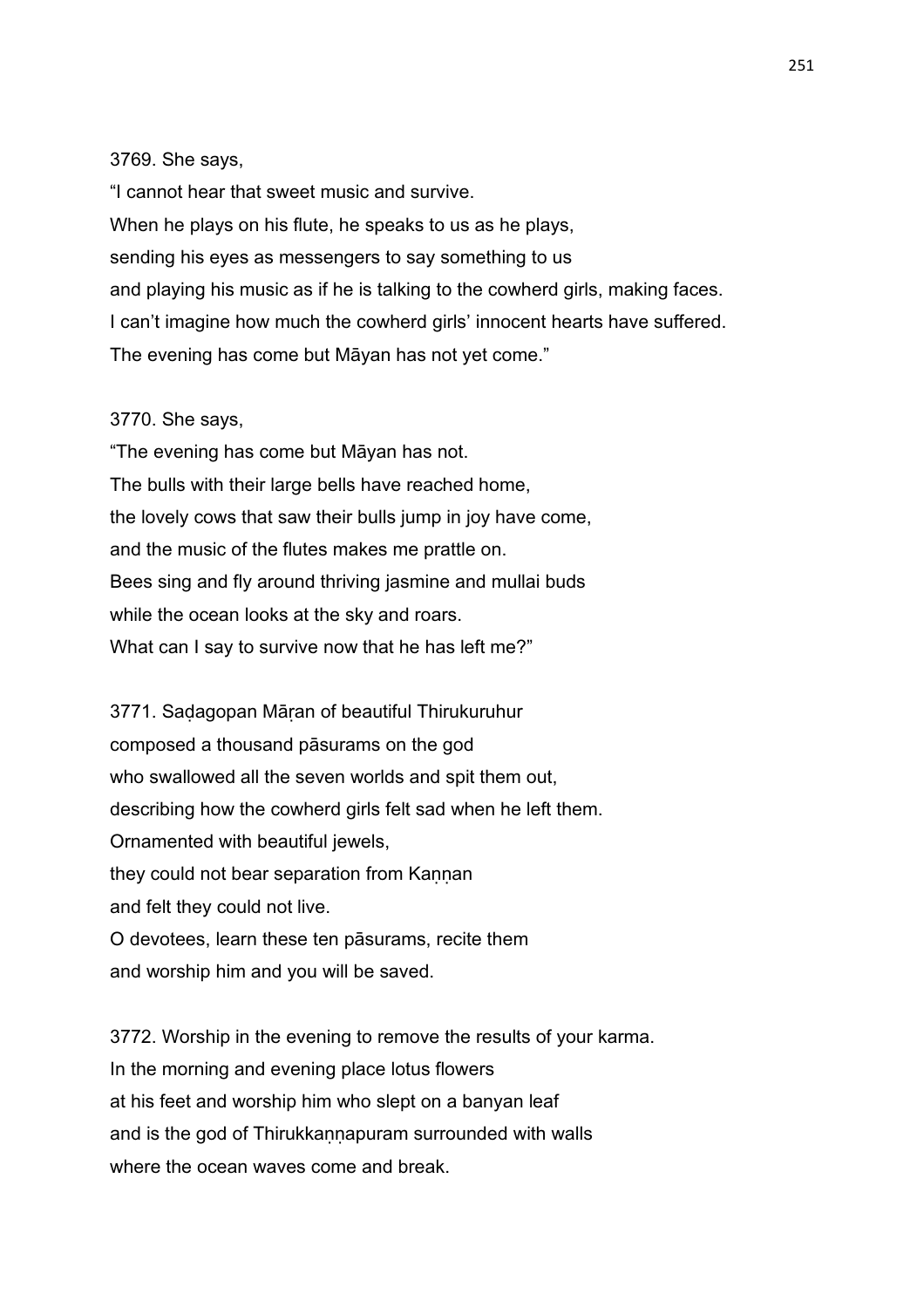3773. Worship the god with flowers dripping with honey. O devotees, every morning when you get up worship the feet of the god of Thirukannapuram surrounded by tall walls that touch the stars where crabs swim in the water in the fields.

3774. O devotees, pour water, place fresh blooming flowers at his feet, and worship him and he will remove your sorrows, the god of the gods of Thirukkaṇṇapuram surrounded by groves where bees sing.

3775. He, the beloved of the beautiful doe-eyed Nappinai, is as sweet as honey—worship him whose feet are the refuge for his devotees, pouring water and placing fresh flowers at the feet of the god of Thirukkannapuram surrounded by walls that reach the sky.

3776. He loves all devotees who approach his feet and grants them moksha in Vaikuṇḍam when they leave this world. He, the friend of those who love him, is the god of Thirukannapuram surrounded with strong fort-like walls.

3777. If devotees approach his feet, he becomes their friend and if they believe in him, he is real for them. He is a dear friend, the god of Thirukkannapuram surrounded by shining walls covered with gold who split open the chest of the Asuran Hiranyan that was as strong as pure gold.

3778. If devotees believe in him and worship him, he is real for them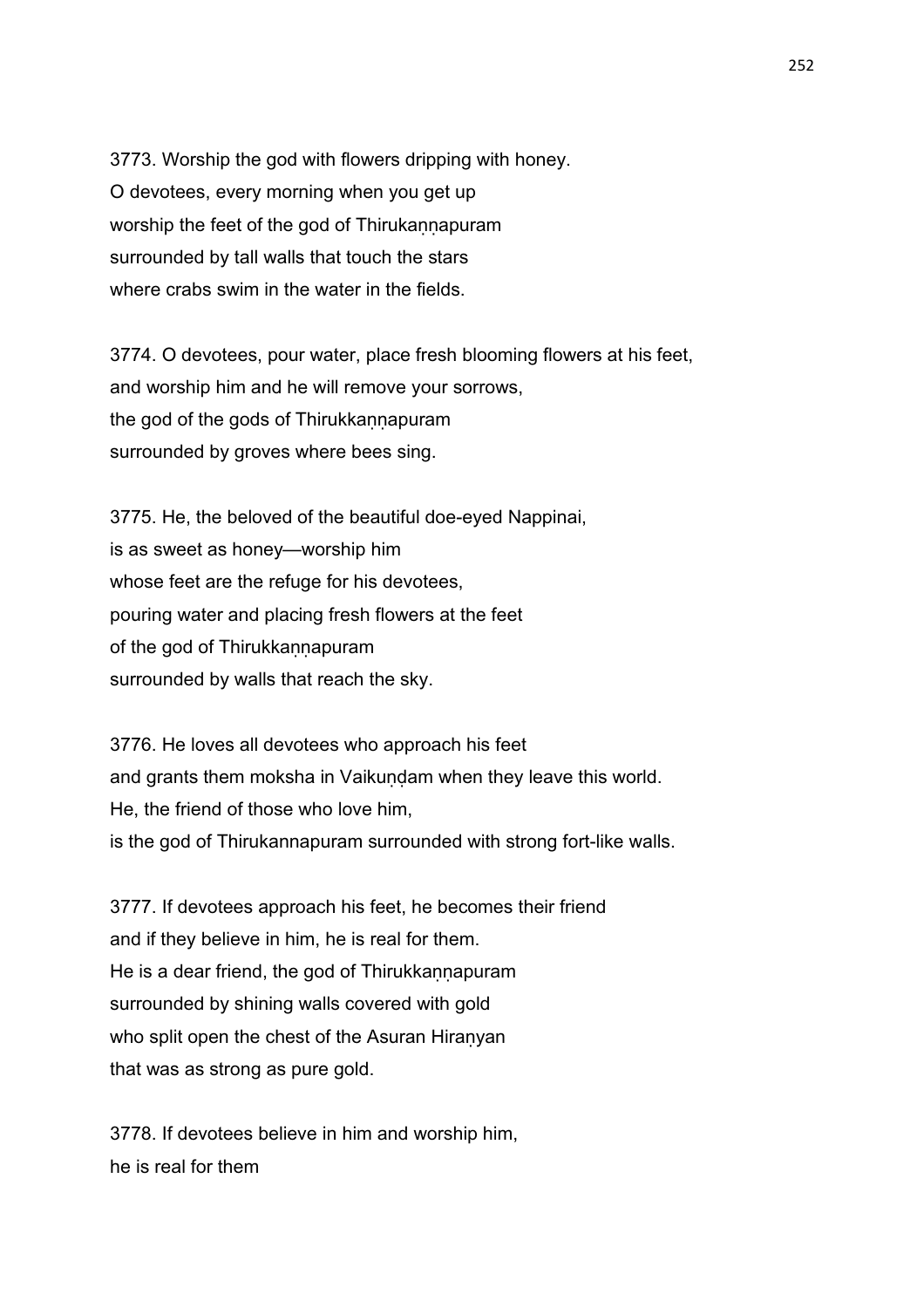but if anyone worships him without true devotion, he is not real for them. The god of Thirukannapuram where vālai fish frolic in the fields is near to those who embrace him in their hearts.

3779. If devotees approach his feet every day he will remove their sickness and give his grace so they will not be born again. Bow to the feet of the highest lord of heaven of Thirukkannapuram surrounded by walls studded with precious stones and covered with gold.

3780. People will have no trouble if they have taken refuge in the ancient lord of Thirukannapuram where Vediyars recite the Vedas and live happily and their sicknesses will go away if they worship the feet of the lord every day. I will not have trouble in my life. There is nothing for me to worry about.

3781. I will have no trouble in my life and there is nothing for me to worry about. If devotees every day praise Thirukkannapuram where the god stays with Lakshmi on his chest surrounded by stone walls they will have no trouble in their lives.

3782. Saḍagopan from Thirukuruhur filled with tall palaces composed a thousand Tamil pāsurams. If you want to be without trouble and remove your karma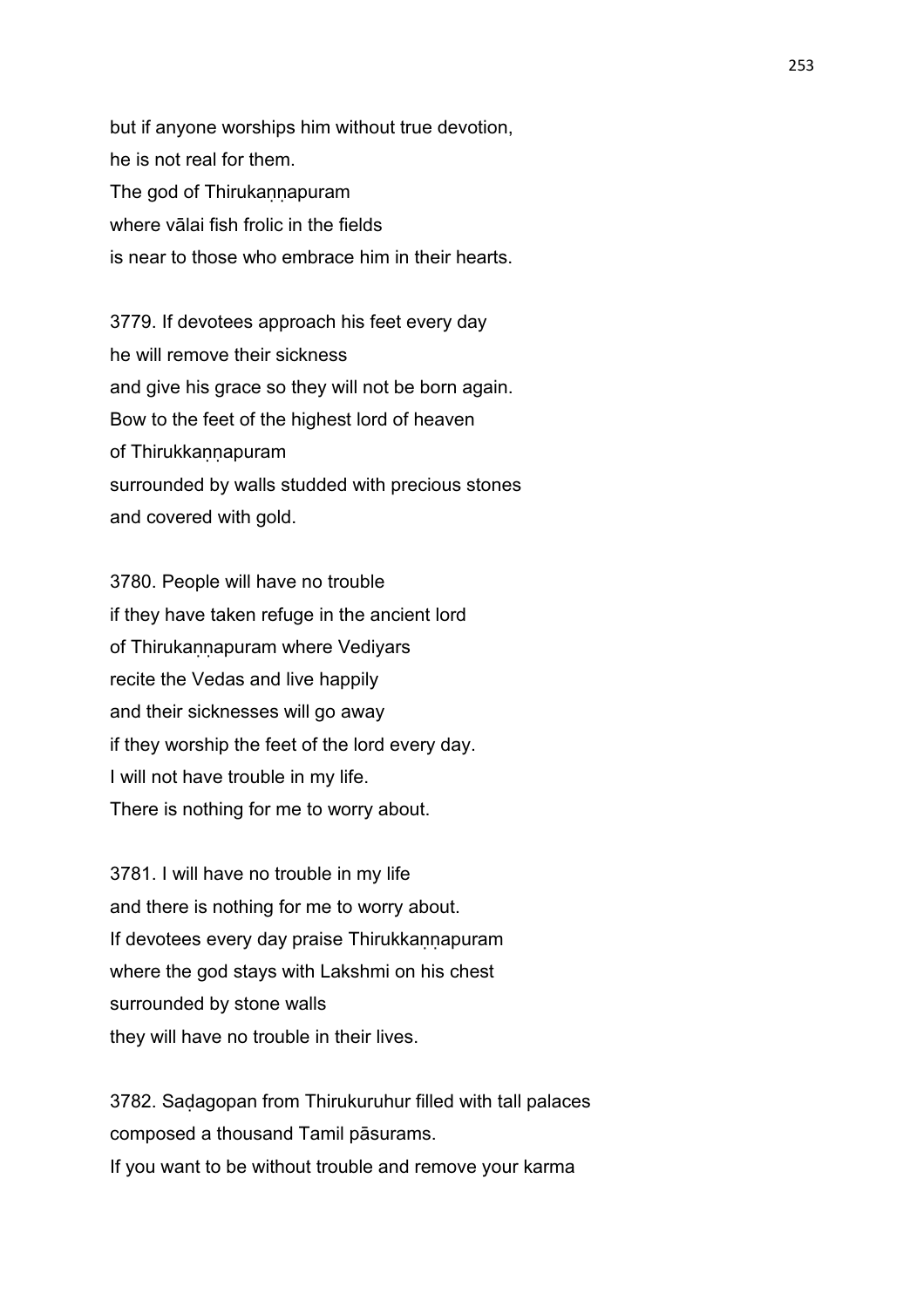sing these ten pāsurams and dance and worship his feet.

Divyaprabandham -Thiruvaymozhi Pattām Pathu

3783. He who destroys the Asurans and has the color of a dark cloud, a mouth sweet as a fruit, lotus eyes, curly hair and four arms stays happily always in Thirumogur surrounded by flourishing fields and ponds blooming with lotuses on stalks. I have no refuge but the dark cloud-colored god.

3784. My father, the god with a thousand names adorned with a cool thulasi garland and precious ornaments, is my only refuge for all my births. There is no help for me except the shadow of the feet ornamented with sounding anklets of the god of Thirumogur where Vediyars live who know all the four good Vedas.

3785. When Brahma, Shiva and the other gods came to you and stood before you crying, "We have no refuge!" he, the god of divine Thirumogur, fought and conquered all the enemies of the gods, protecting the three worlds and saving them. We will go to Thirumogur and our troubles will be removed.

3786. The gods and sages went to the lord shining as a bright light and praised him, saying, "Give us your grace and remove our troubles!"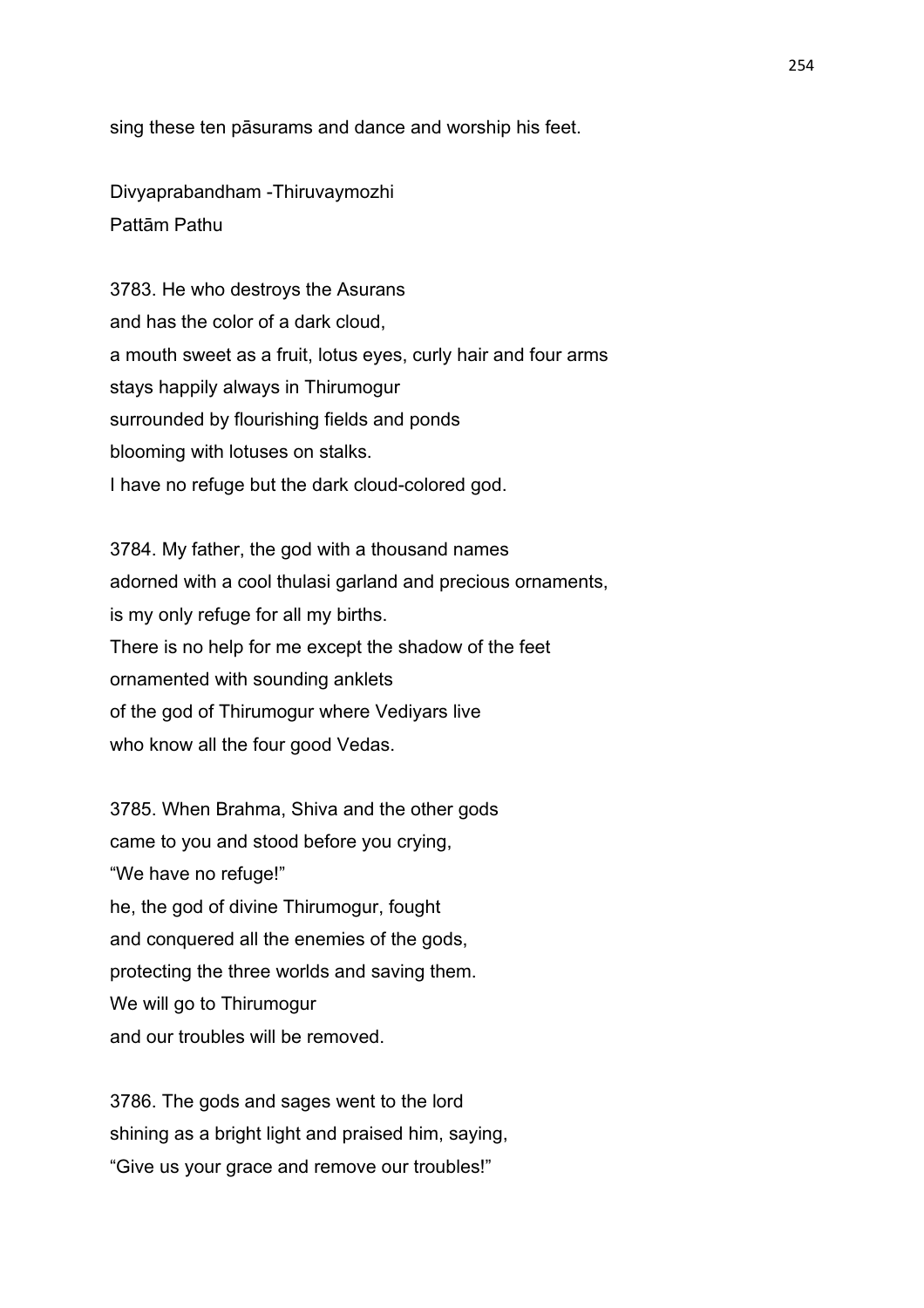and he removed their troubles.

O devotees, come, let us go there and worship our god who rests on the snake bed in Thirumogur. and our troubles will go away.

3787. O devotees, come.

He, the first ancient lord, shining like a bright light, who measured all the three worlds and the sky, is the god of the temple in beautiful Thirumogur where abundant sugarcane and good paddy grow. Let us go there, circle the temple, worship the lord and dance the kuthu dance.

3788. He who dances the kuthu dance and grazes the cows is Yama for the Asurans, destroying them all, and he is joy for sages, gods and those who praise him, the god of Thirumogur surrounded with flourishing cool fields and water ponds. There is no protection except the lotus feet of the god, the friend of all.

3789. We have no protection but him. He created the sky, the wide worlds and the oceans around them and the ancient sages and other gods. He, the creator of all the world, stays in beautiful divine Thirumogur. If we go there and circle the temple all our troubles will swiftly disappear.

3790. O devotees, come and worship the one with a thousand names who destroys the mighty Asurans and all your troubles will swiftly disappear. Worship the son of Dasarathan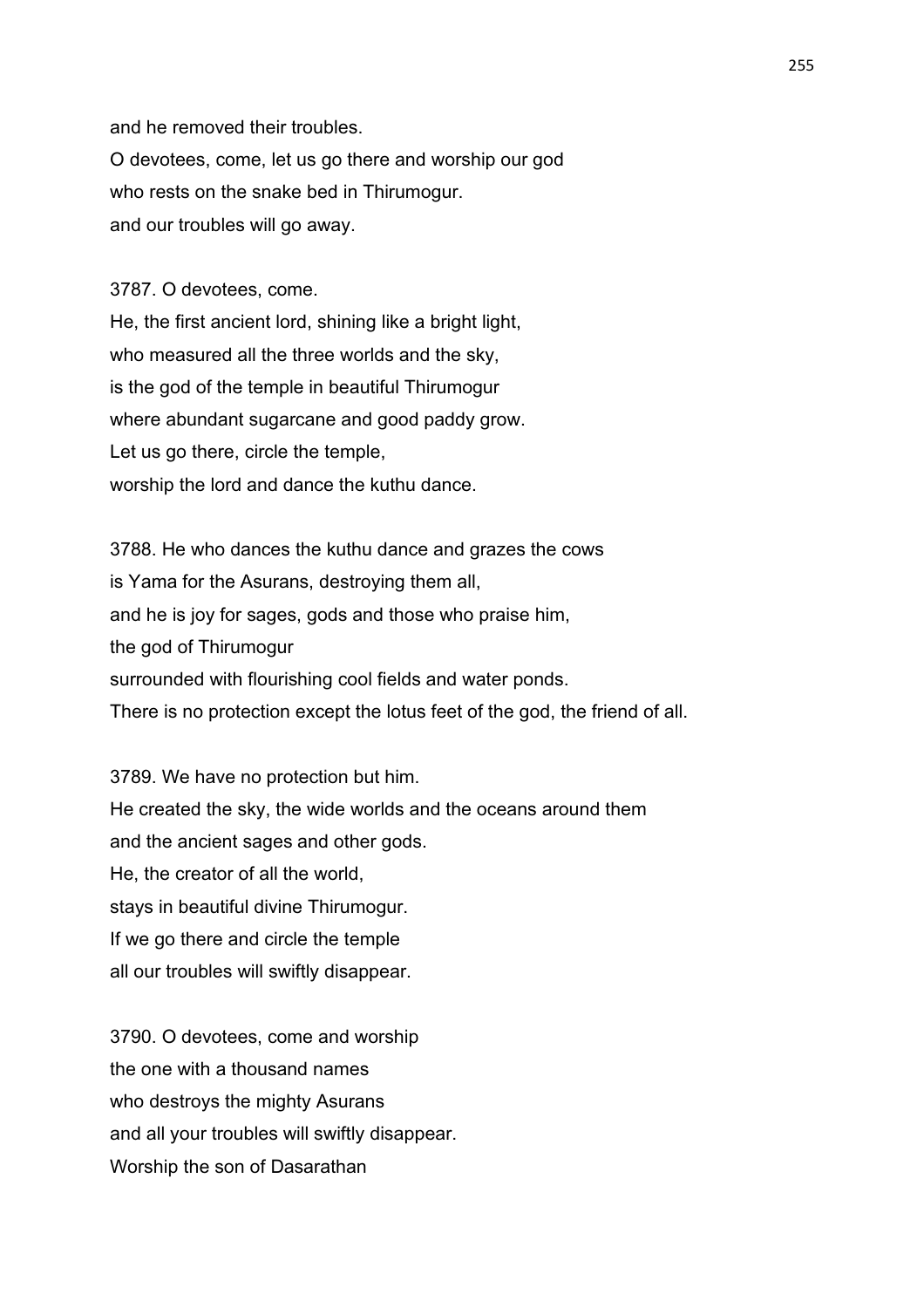shining like a precious emerald of beautiful Thirumogur surrounded by rich ponds and tall groves.

3791. The divine god, the king, with beautiful feet, lotus eyes, a mouth red as coral and four large ornamented arms destroyed the mighty Asurans. Thirumogur surrounded by blooming groves is near. Let us go there and gain his good protection.

3792. O devotees, when the gods, afflicted by the Asurans, went to our lord in fear and asked for help, he took any form he desired and showed them his grace. Think only of the many names of the god of Thirumogur, recite them and praise him.

3793. Saḍagopan of Thirukuruhur composed a thousand pāsurams on the lord who danced on a pot, saying, "O devotees, praise him!" If devotees recite these ten pāsurams on the god of flourishing Thirumogur they will have no trouble in their lives.

3794. If you say, "Kesavan!" all your troubles will disappear and the cruel messengers of Yama will not be able to approach you. Today itself let us go to Anandapuram surrounded by fields and ponds where surumbu bees sing and let us praise Māyan, our god who likes to rest on the snake bed.

3795. You will have no trouble for all your seven births if you go to Anandapuram, a place filled with mountain-like palaces and groves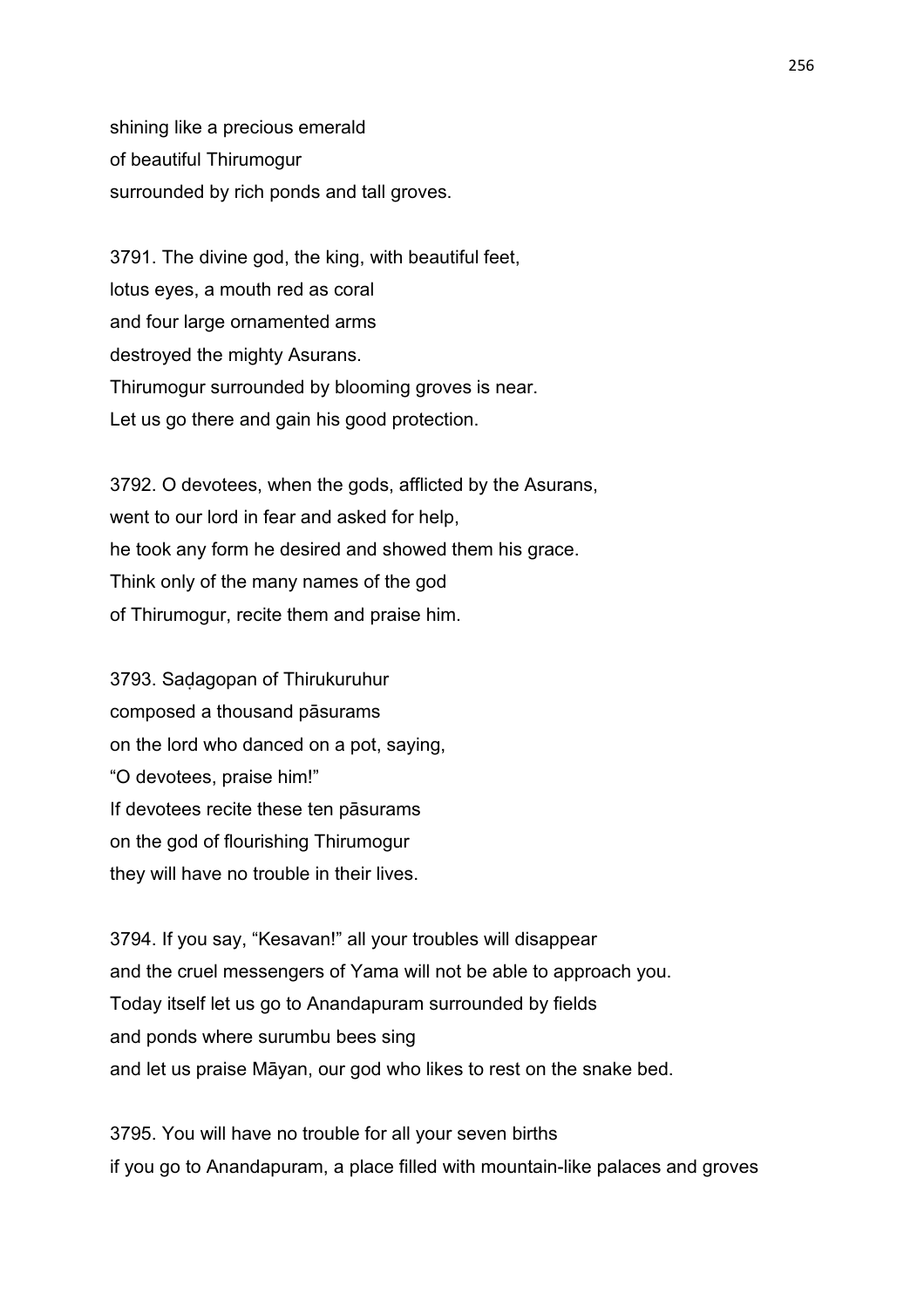where kurundu, cherundi and punnai flowers bloom in the courtyards. If devotees think of even one of the thousand names of the Māyan, the lord of that place, they will reach the world of the gods.

3796. He rides on a eagle and carries an eagle flag and he swallowed all the worlds and spat them out. If you go to rich Anandapuram at once and worship him all the troubles from your bad karma will disappear. I want you to realize that this is certain. Praise one of the thousand names of the lord.

3797. Devotees with much good karma sprinkle flowers and, without holding back, worship the god of beautiful Anandapuram surrounded with fields and fragrant groves and the ocean with its abundant water.

3798. If you do good karma, sprinkle flowers with good water and think of the names of our father, your births will be removed—this is certain. I am telling you so that you will know. If devotees approach and worship the lotus feet of the highest god of Anandapuram surrounded by thick groves, they will join the gods in the sky.

3799. The king of the gods gives his grace in everlasting Anandapuram to the gods of the sky who have come there, wander and perform worship for the lord. O devotees, listen to what I say. We should go and approach Govindan who took away the affliction of Shiva, the father of Kumaran.

3800. The highest god rests on a snake bed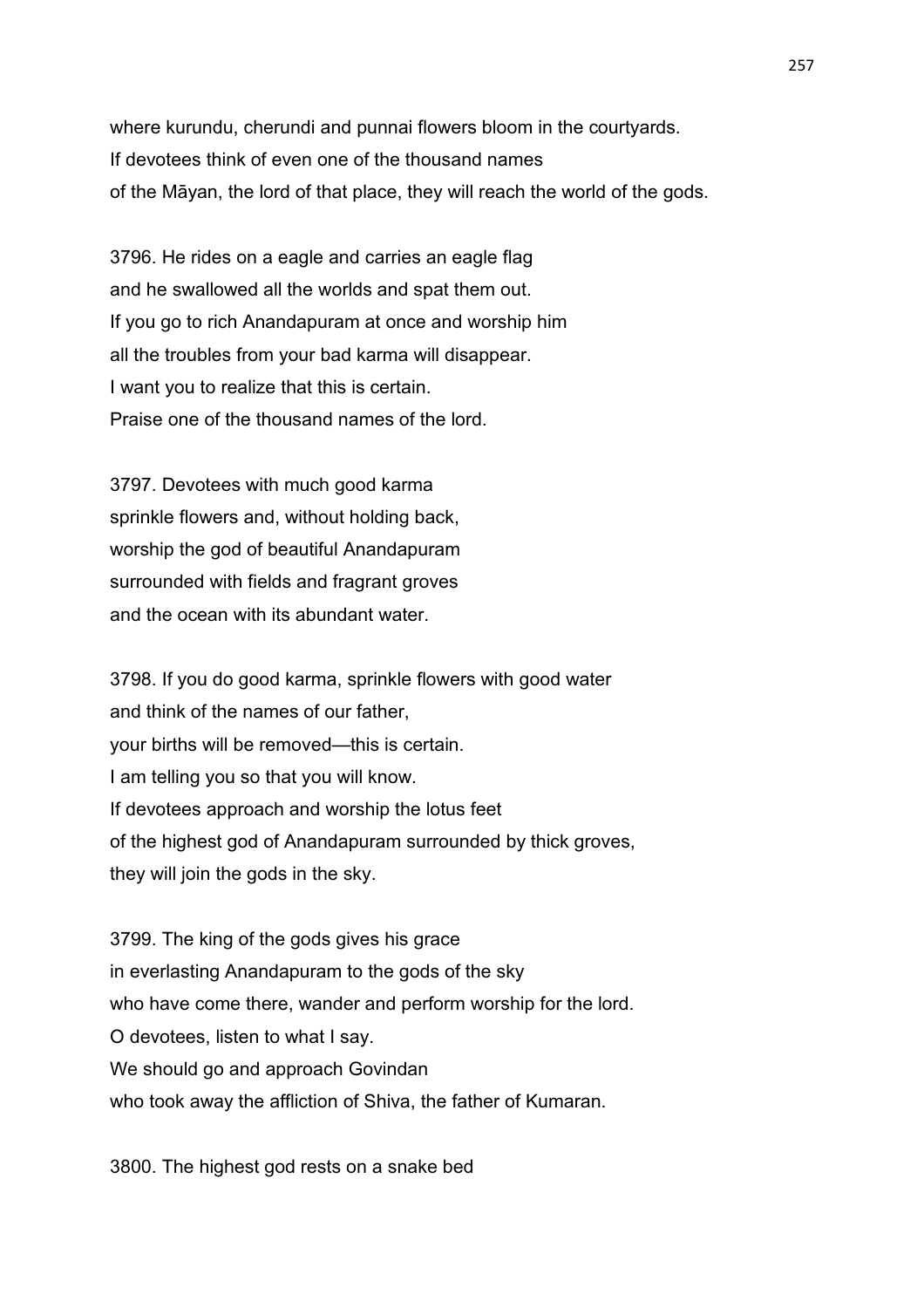and created all the creatures of the world and the gods, and he, Govindan, removes the troubles of his devotees. If we go and sweep the front of the temple in beautiful Anandapuram surrounded by fields where vālai fish frolic in the streams all our bad karma will go away.

3801. O devotees, I want you to know this. Go to see the feet of the strong bull-like god in beautiful Anandapuram, the place of the god who is the father of Kama where he rests on a snake bed and your bad karma will go away.

3802. Gather fresh fragrant flowers to sprinkle on the feet of our god Vamanan and put out incense and worship his feet. If you go to Anandapuram surrounded by thick blooming groves and worship the lord, all your karma will go away. I have been saying this for a long time there is only a little time left.

3803. If you worship every day saying, "Madhava!" your karma will be destroyed. Gather faultless lotus flowers, incense, sandal paste and lamps and take them to worship our father, the god of Anandapuram surrounded by golden walls. If devotees go there and worship the lord they will have endless fame.

3804. Saḍagopan of Thirukurugur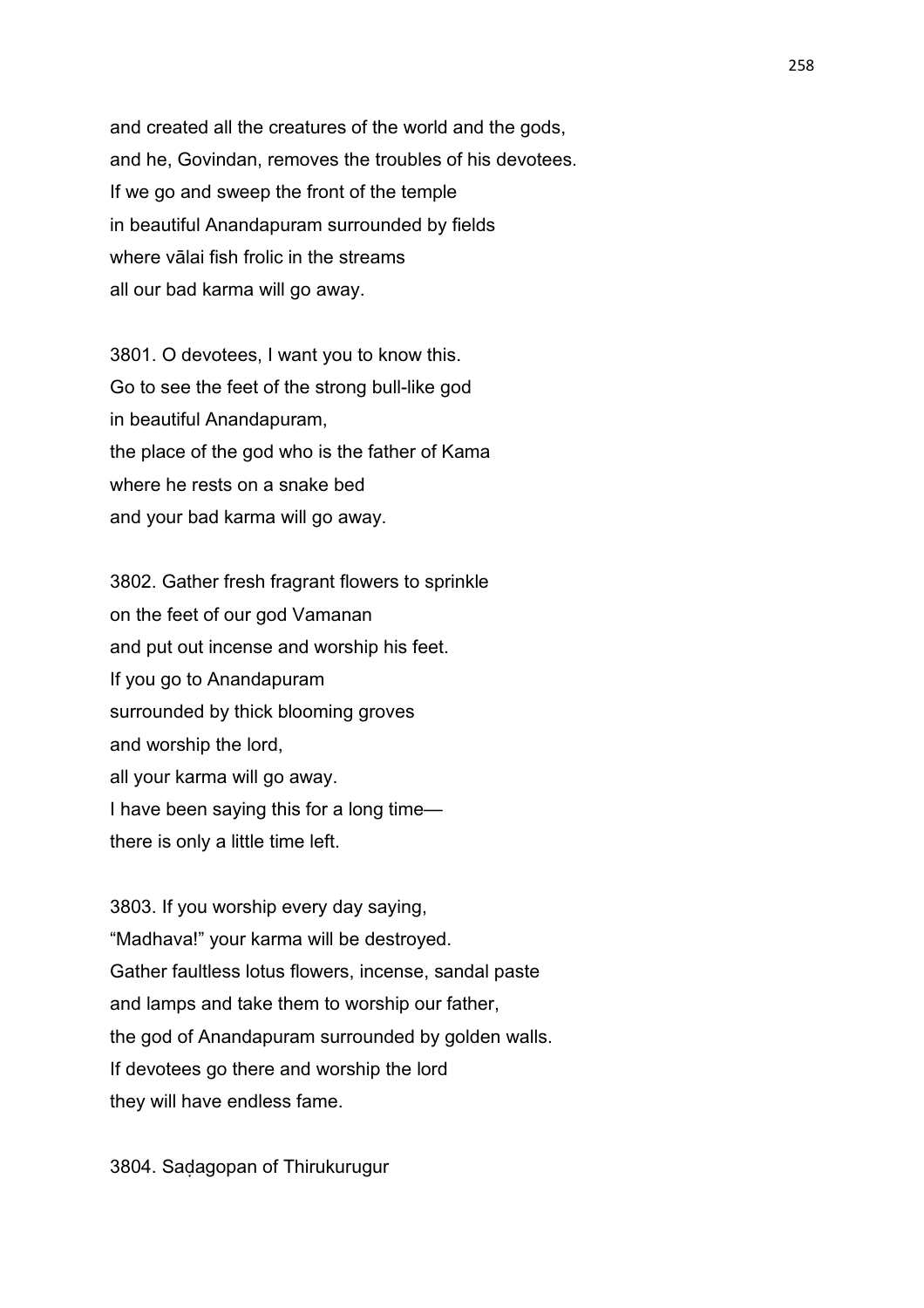surrounded by groves with bunches of blooming flowers composed a thousand pāsurams on the ancient god of Anandapuram that has endless fame. If devotees learn and recite these ten pāsurams they will go to the world of the gods and enjoy women who have bamboo-like arms and beautiful bangles.

## 3805. She says,

"My bamboo-like arms have become thin. The lovely cuckoo birds keep on cooing. They do not understand how I have grown thin and how lonely I am. The beautiful peacocks hear the cuckoos and dance, yet you go to graze the cattle. For me one day passes like a thousand eons. You attract us with your lotus eyes. O Kannan, this isn't fair, it isn't fair."

3806. She says,

"O Kannan, this isn't fair, it isn't fair. Whenever you embraced me my joy increased like a flood and I couldn't think of anything. Afterwards, I felt it was only a dream. As joy entered my heart more and more, O god, it was more than the joy of entering moksha. When you go to graze the cows

I cannot bear to be apart from you."

3807. She says,

"When you go to graze the cows you take my life with you, my heart burns and I have no one to help me. I am here and cannot see your body that is dark as kohl. Even though you go away for only one day,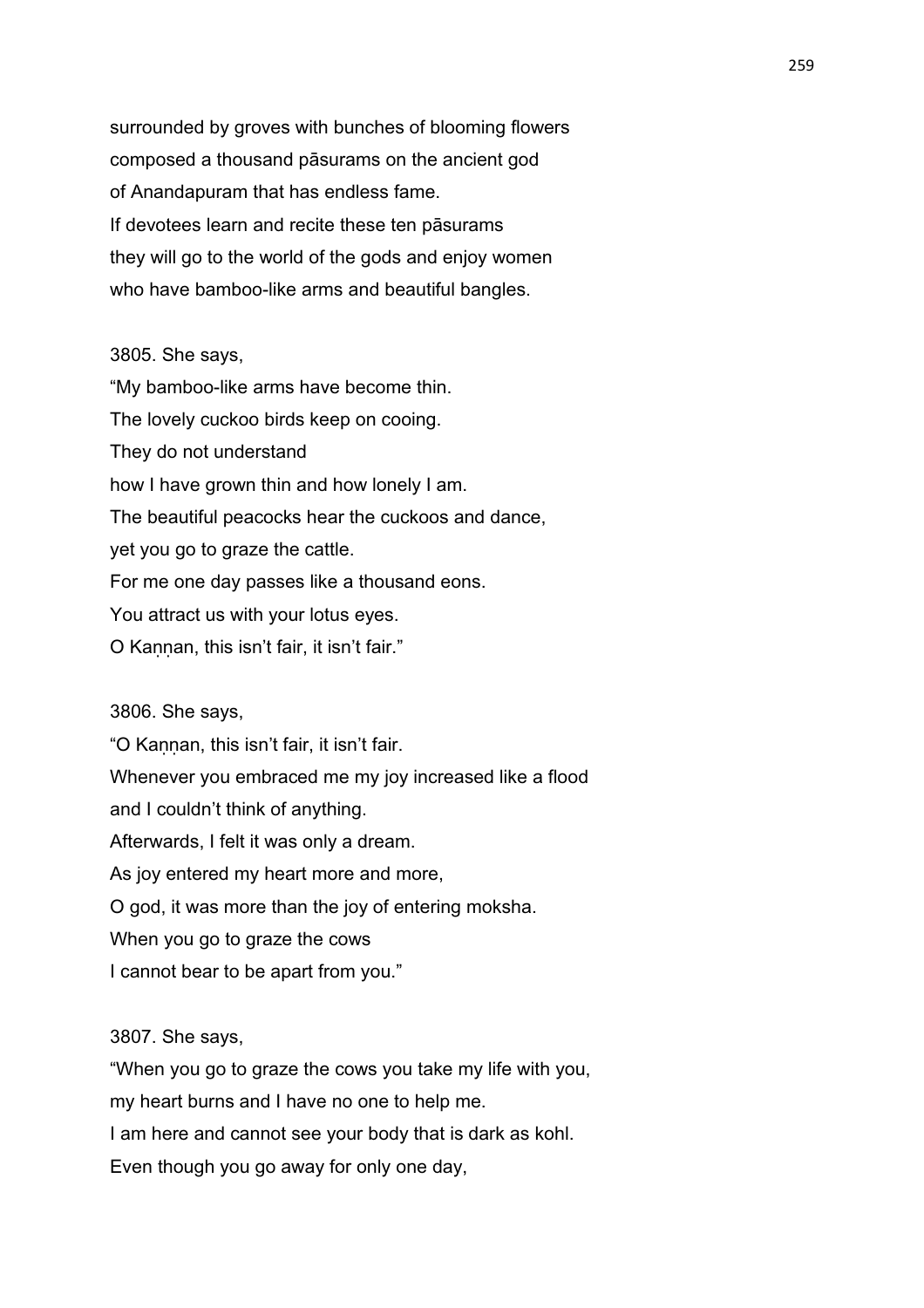I feel like it is an eon and the tears do not stop from my eyes, shaped like fighting fish. We who were born as cowherd women and are like his slaves are alone."

3808. She says,

"O Govindan, we are lonely without you and you don't think of us. You love to graze the cows, taking them with you and leaving us here alone. Your words that are as sweet as ripe fruits enter my heart like a flood of juice flowing from those fruits. My heart burns when I think of the tender cheating words that come from your red mouth that is as sweet as nectar. I am pitiful."

## 3809. She says,

"Whenever I think of your sweet words my heart burns. O Kaṇṇan, you went out at daytime to graze the cows, and now the jasmine buds bloom spreading fragrance in the wind as the terrible evening fights with me. Come and embrace our beautiful breasts with your ornamented chest that spreads the jasmine smell of your garlands and give us the nectar of your mouth.

Put your lovely lotus hands on our heads to adorn them."

3810. She says,

"Put your lovely lotus hands on our heads to adorn them,

O Kannan with a beautiful discus.

There are many girls who want to rub your feet gently.

I cannot bear the love I have for you.

The tears from my wide pretty eyes do not stop

and my mind cannot stop loving you.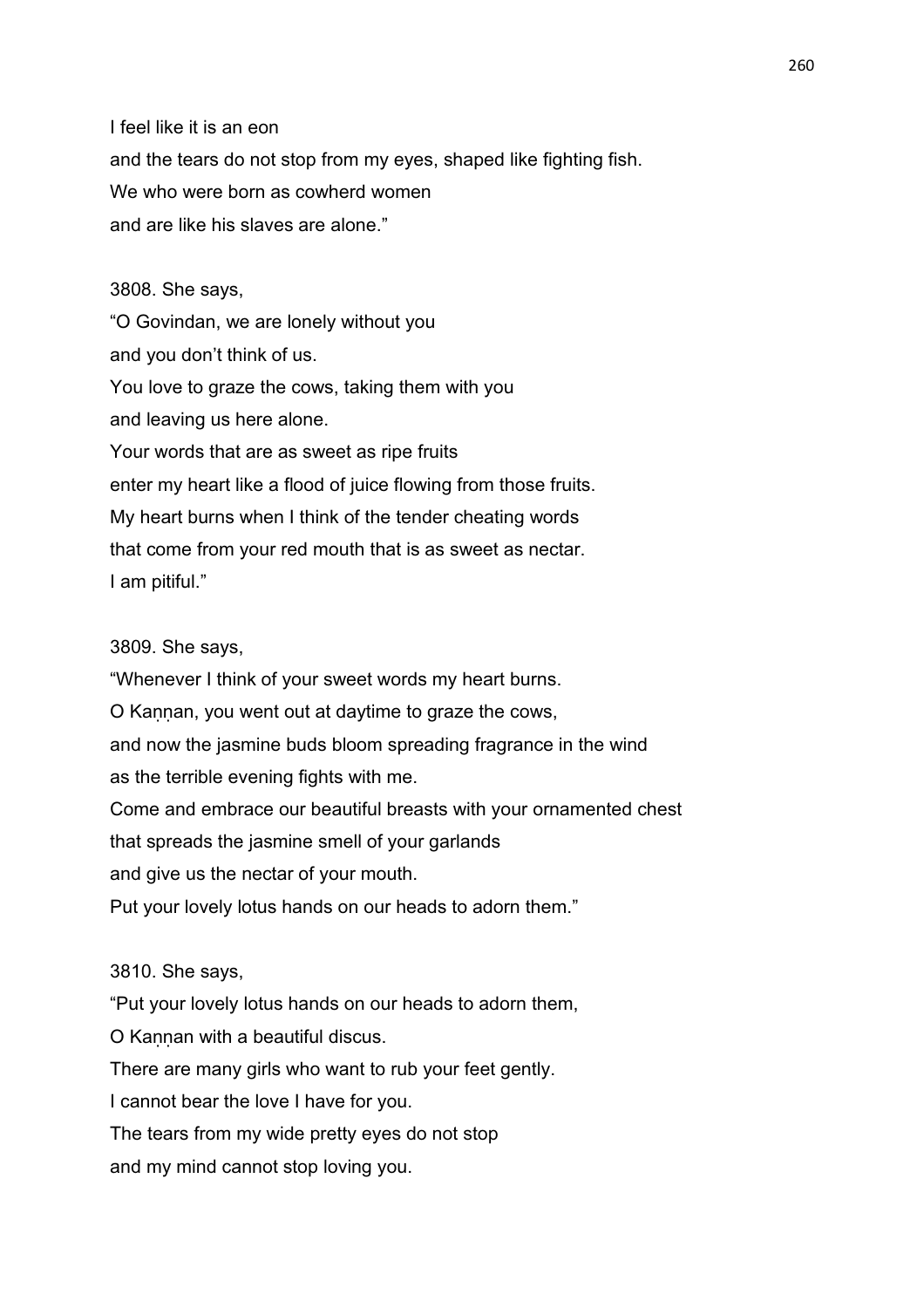We suffer all day when you go to graze the cows and my life melts like wax in fire."

3811. She says, "My life melts like wax in fire, my precious bangles and mekalai ornament become loose, my pretty eyes shed pearl-like tears, the color of my breasts grows pale and my arms become weak. You, colored like sapphire, happily go and graze the cows even though your soft flower-like feet hurt. What will you do if the strong Asurans come to fight with you there?"

3812. She says,

"I suffer when I think, 'What will you do if the strong Asurans come to fight with you there?' Don't go behind the cows to graze them. The love and weakness I have for you make me suffer. Don't leave me. With your lotus eyes, your mouth, hands and the silk clothes you wear you attract us young cowherd girls. Our thin waists may break if we give in to your wiles. Give us a place with those you love."

3813. She says,

"We see that you wander

with the cowherd girls and are happy with them.

How can they steal your heart when we cannot?

O dear god, do not go to graze the cows.

Asurans sent by Kamsan may come in different forms and hurt you.

If they catch you, you will be in danger.

Dear one, listen to what I say."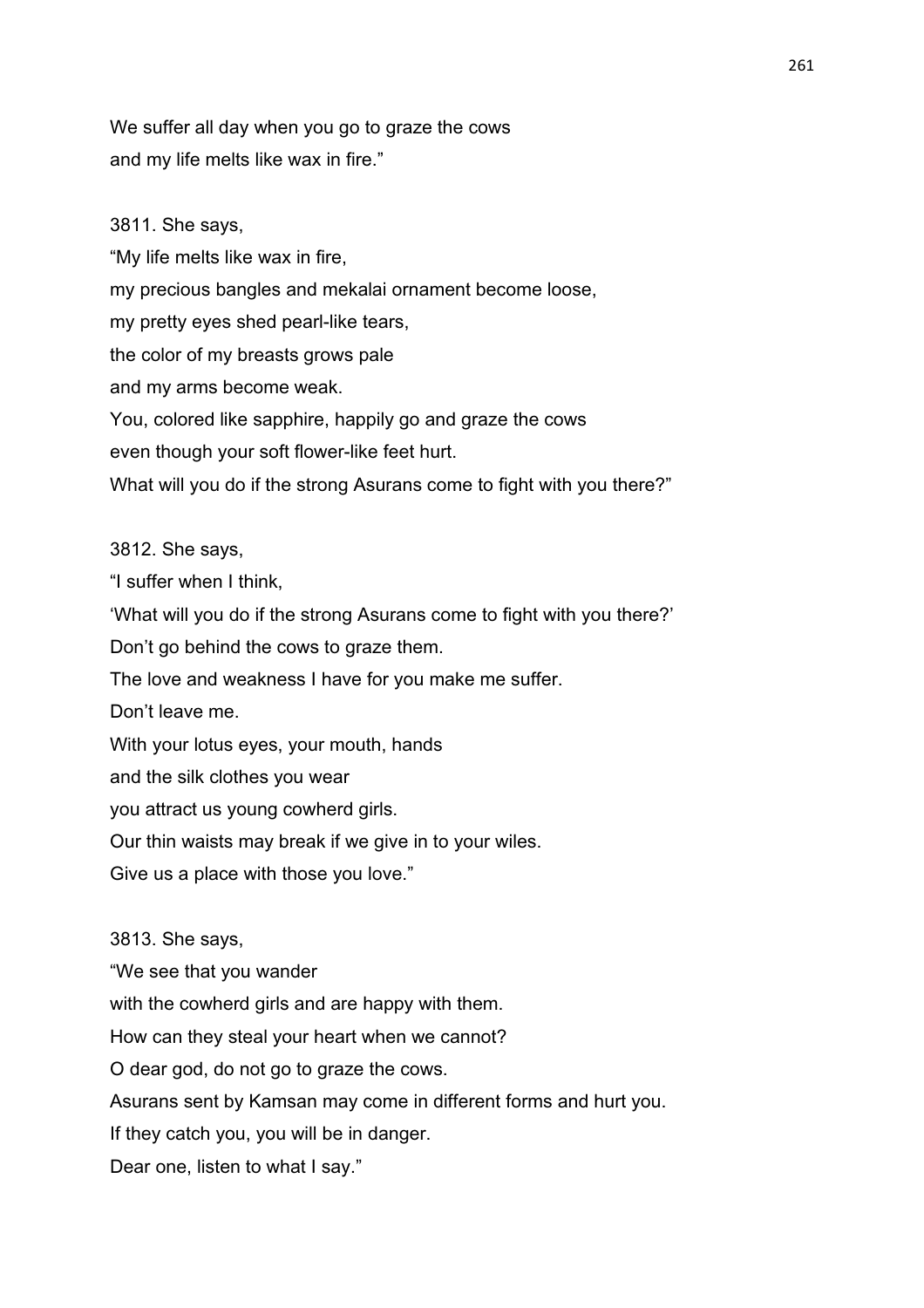3814. She says,

"Dear one, hear what I say! You will be in danger. The Asurans with their powerful arms have been sent by Kamsan and will come to give you trouble. Even sages are terrified when they see them. You wander by yourself without your brother Balarama and you will be alone. My heart suffers thinking how you will be in danger. You like to graze the cows more than you enjoy staying in the highest heaven, O god of the cowherds with a mouth that is sweet as a fruit."

3815. Saḍagopan, the famous poet of flourishing southern Thirukurugur where the seashore is filled with conches composed a thousand pāsurams worshiping the divine feet of the cowherd whose red mouth is sweet as a fruit. These ten pāsurams describe how the cowherd girls are distressed when he goes to graze the cows and they are separated from him.

3816. Worshiping the feet of Damodharan is the only way to perform tapas to him, the discus-carrying one who has the color of dark clouds and lotus eyes and is water, sky, earth, fire and wind. He has such fame that all the gods in the sky repeat his names and praise him.

3817. He is praised by all the gods in the sky yet it is impossible for them to see him. If devotees do not embrace him in their hearts they will not be able to see the beautiful lotus-eyed Maal and lovely Lakshmi who stays on his chest as he embraces her.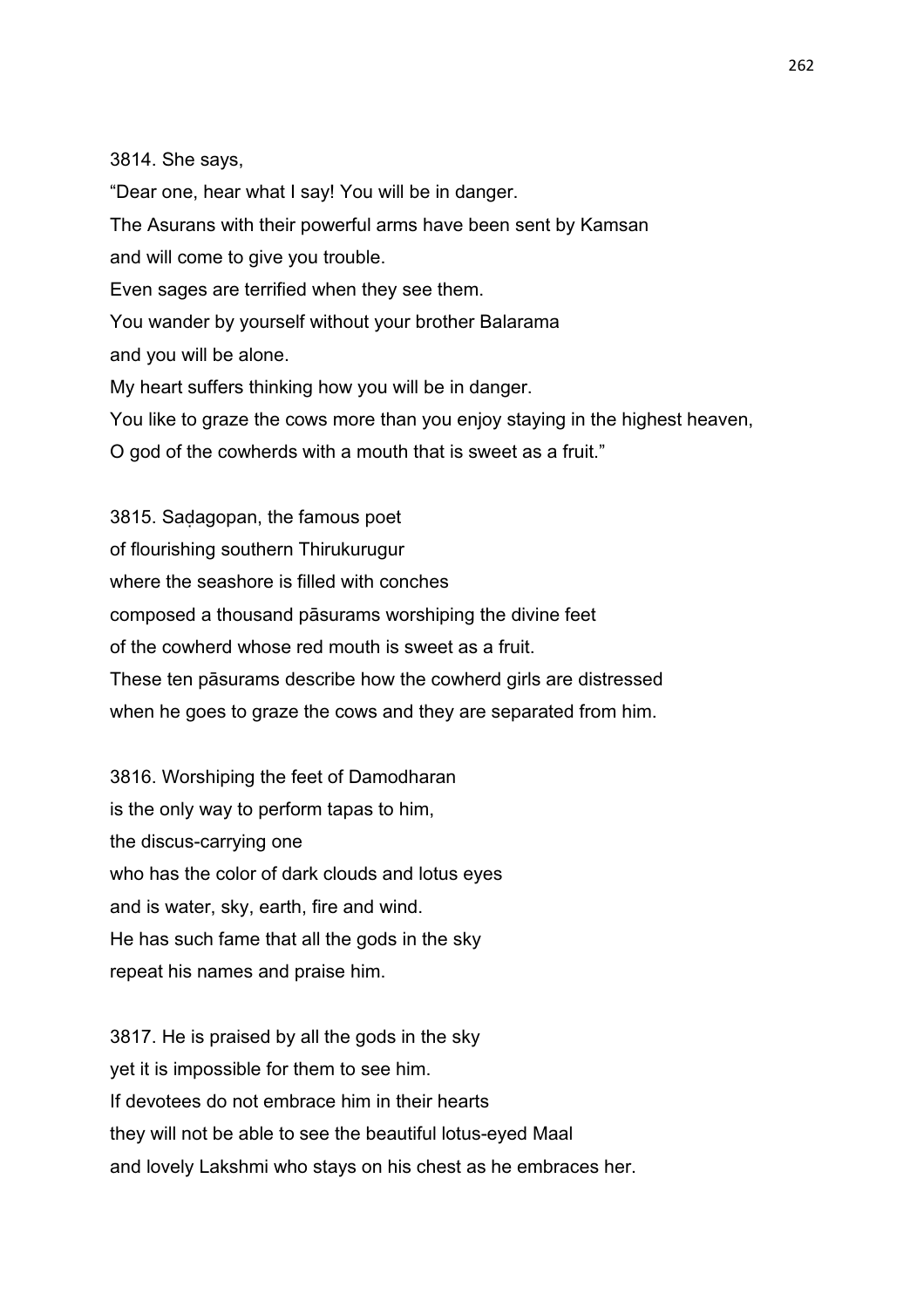He destroyed my good and bad karma and rules me here.

3818. I will worship the feet of the ruler of all who carries a discus and place them on my head. We will not suffer trouble from anyone and we will not be born on this earth because the sorrows that births give are gone. Beautiful Nappinnai, the beloved of the lord, has lovely eyes like shining kendai fish.

3819. I place the feet on my head of him who rests on a banyan leaf and stands in the Venkaṭam hills as the gods in the sky worship him. He stays in my heart and I am sure that no trouble will come to me.

3820. I am sure that the highest lord who carries a discus will not leave my heart. The lovable one resting on a snake bed is truly a thief—he tells lies as if they were true and no one knows what he is doing.

3821. I worship the feet of our father who rests on a snake bed and keeps in his body Shiva, adorned with the crescent moon that brightens the sky in his matted hair. If devotees embrace him in their hearts, he gives his grace to them

3822. O heart, if you worship the highest of the highest lords,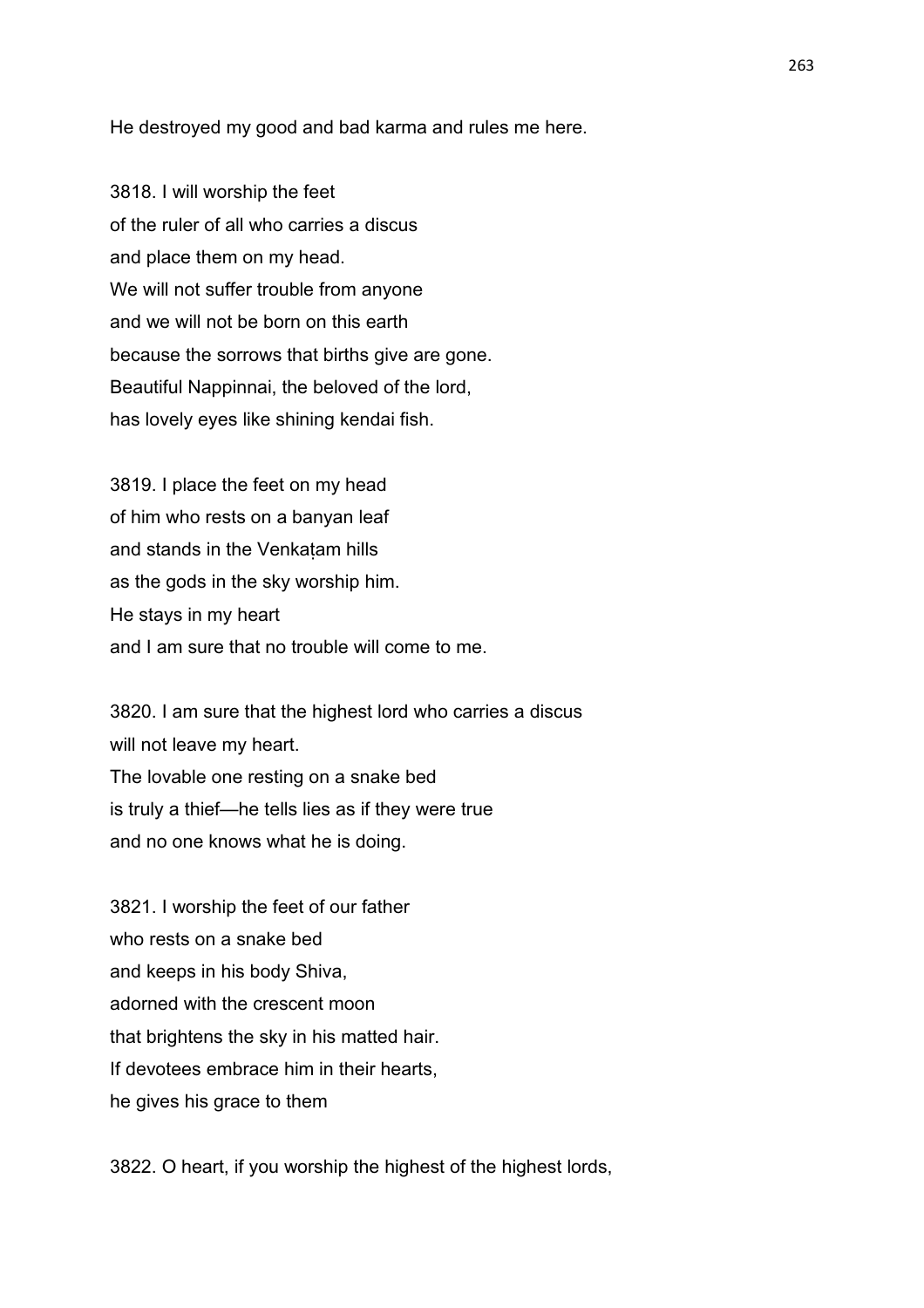the shining light that destroys the births of his devotees, no sickness will come to you. He, my father, Madhusudanan who carries a heroic discus is pure precious gold.

3823. O heart, praise his feet and live without forgetting the lord who carries a discus in his hand and is beyond even all the gods of the sky. When the world ended, only he lived, and then he created the whole world again, he who grazed the cows and lifted Govardhana mountain with his strong arms.

3824. As soon as I found the lotus feet of the lord and saw him all my karma was destroyed. I worship him and live serving others always as the highest lord has commanded us to do from ancient times.

3825. Thinking only of him in their hearts, the gods in the sky in all the directions worship Madhavan every day with fragrant smoke, lamps, fresh flowers and water. He is the only refuge for all his devotees, the only thing they can hold on to.

3826. Saḍagopan of the flourishing Pandyan country composed a thousand pāsurams with beautiful words in the andadi metre on the highest of the high whom he took as his refuge. If devotees learn and recite these ten pāsurams they will reach Kannan's ankleted feet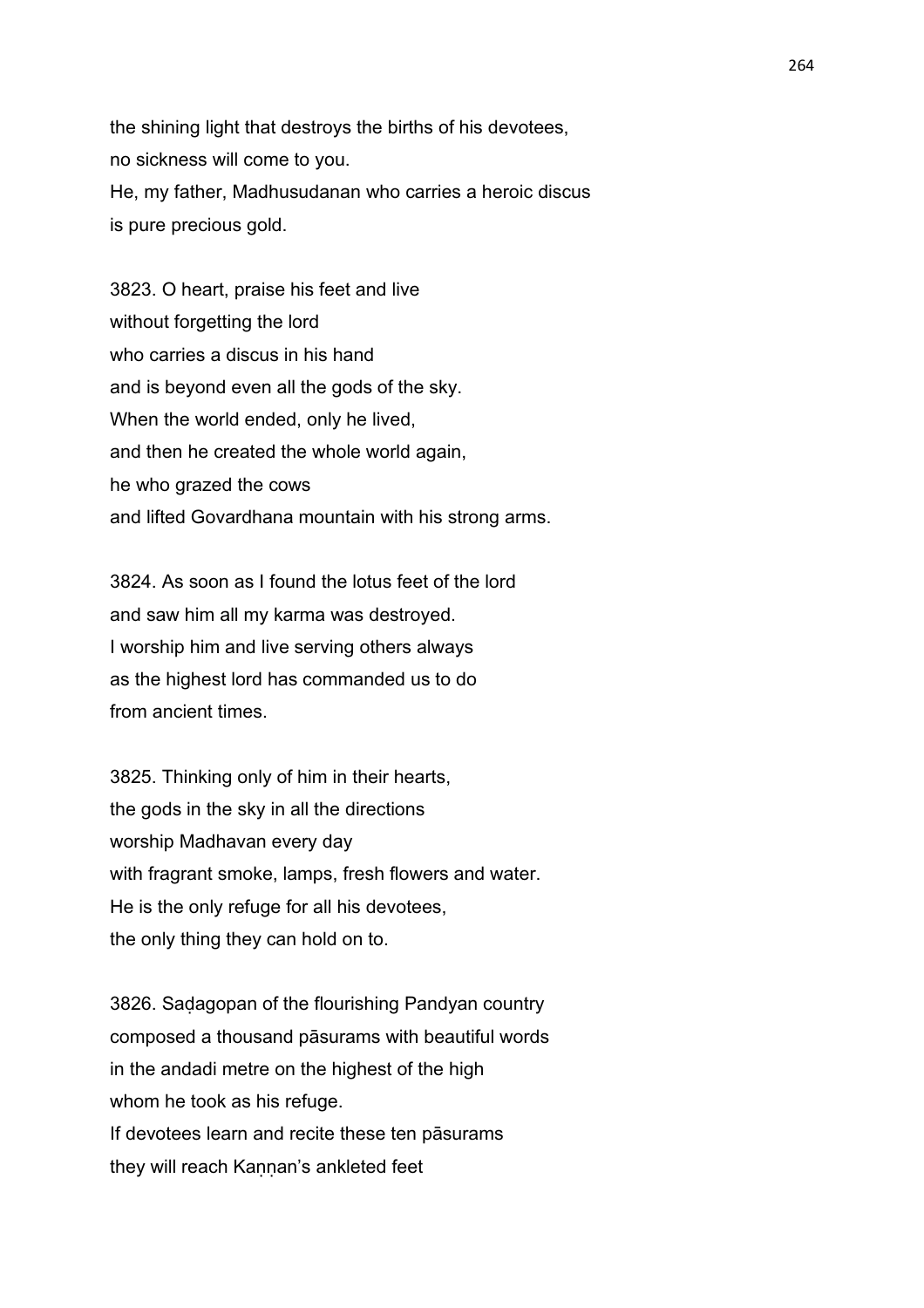and he will be their refuge.

3827. O devotees,

your minds should think only of joining the feet of Kaṇṇan and the only divine name you should think of is Nāranan. Trust in this and you will be taken to the feet to the god.

3828. He, our father Nāraṇan, is the origin of all the worlds who killed the elephant Kuvalayabeedām and rules the earth goddess.

3829. He is himself all the world and he rules all the worlds. He created the world, split it open, swallowed it and spat it out.

3830. The god rests on the ocean on a snake bed and rules the world. Place fresh flowers at his feet and worship him every day.

3831. Place fresh blooming flowers every day at his feet, worship him and recite his names and you will reach moksha.

3832. He is Madhavan, who, colored dark like a kaayaam flower, drank milk from the breasts of the devil Putana, the god who stays in the Thiruvenkaṭam hills.

3833. If you recite always the name of the lord saying,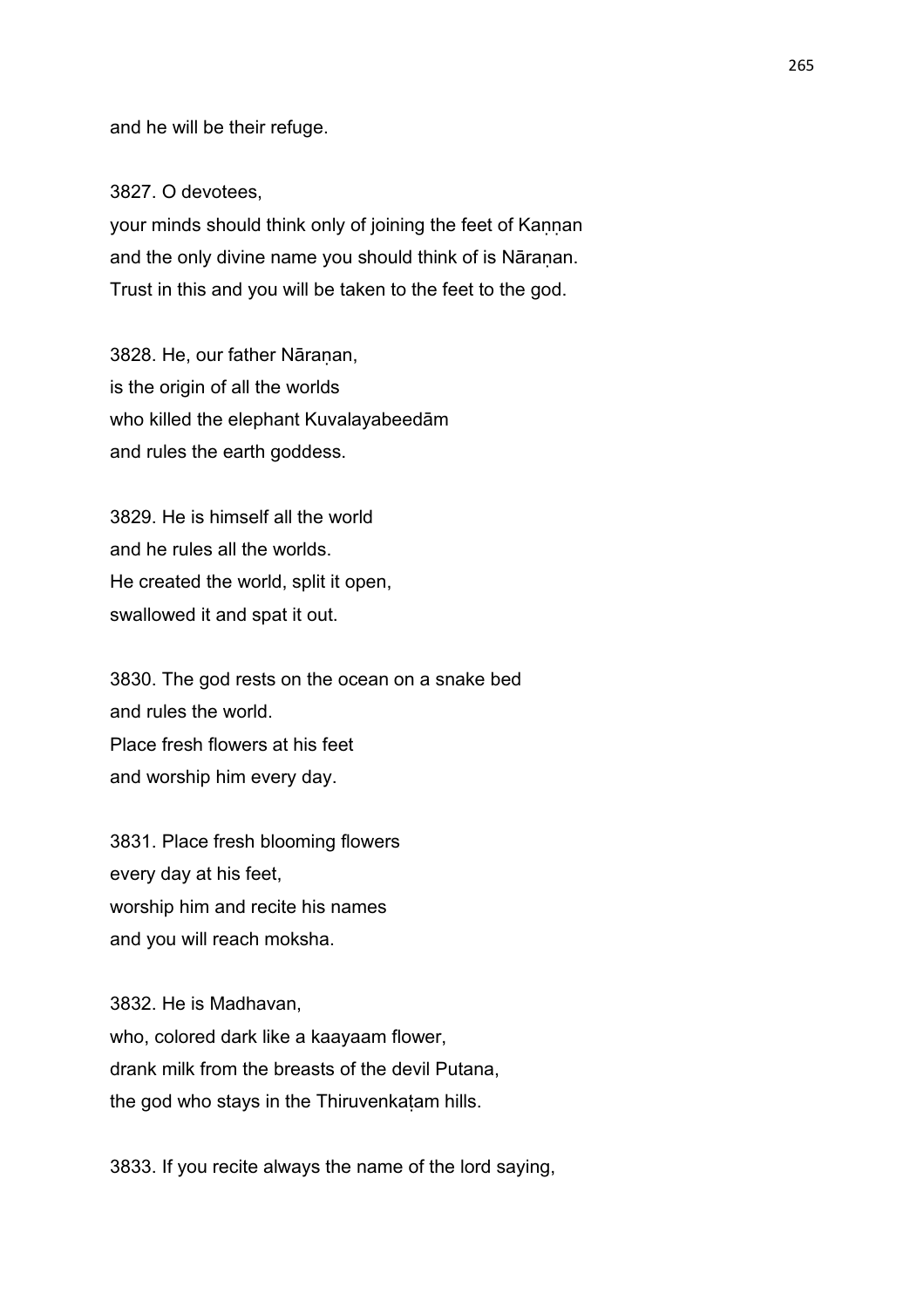"Madhavan, Madhavan!" all your karma will disappear and no trouble will come to you.

3834. All who recite the names of the dark cloud-colored lord become gods in the sky. No troubles will come to them.

3835. The gods in the sky cannot know him yet he is easy for his devotees to know. If devotees worship the lord in the sky, the fruits of their karma will go away.

3836. Worship the lord Nediyān with beautiful flowers that have bloomed in springs and any good or bad karma that is like past or future darkness will give you no trouble and disappear.

3837. Saḍagopan, the devotee blessed by the god Neḍiyān, composed a thousand pāsurams on the highest god. If devotees learn and recite these, they will have the grace of the lord.

3838. I am a devotee of the devotees who have the grace of the lord who carries a discus and gives his grace to me. We will have his grace according to our fate. I do not want births on this earth that give sorrow in life. O ignorant heart! Don't be confused. Worship the feet of the lord of Thiruvāttaru.

3839. Worship the feet of the lord of Thiruvāttāru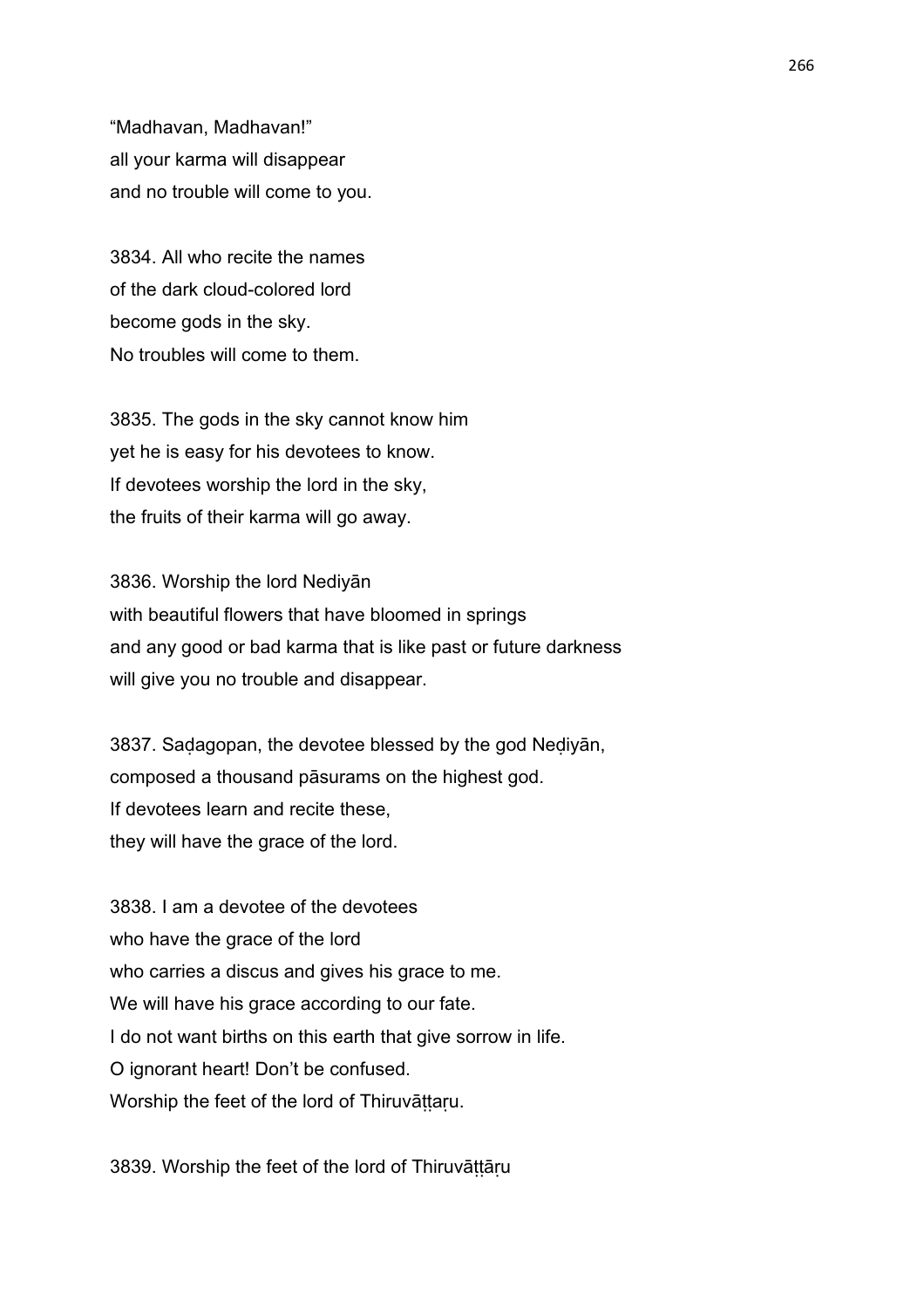and he will remove your births on this wide earth. O heart! Do you hear what I say? We sing many songs and praise our lord Kesavan and the results of all our karma have gone away. We have no desire and no relationship with the world and we have joined him.

3840. We praised his many names and approached Narayaṇan who has come to rich Thiruvāttāru flourishing on this earth and remained there. Quickly, he will give his grace to his devotees so they can reach moksha. O heart, we will achieve what we want if we worship him.

3841. The lord who split open Hiranyan's strong chest and fought in the Bharatha war for the Pandavas stays in my heart and inspires me to compose Tamil pāsurams. O good heart, our dear lord of Thiruvāṭṭāṛu truly gives his grace to us.

3842. He rides on beautiful Garuda and his shining feet are decorated with fragrant thulasi garlands dripping with honey. The lord of Thiruvāttāru has placed his lotus feet on my head and will show me the way to moksha. O heart, I will not go to hell—let us laugh at it.

3843. My lotus-eyed father who broke the tusks of the murderous elephant and has placed both of his lotus feet on my head will not leave my heart but will remain there always. I have approached the feet adorned with sounding anklets of the lord of Thiruvāttāru surrounded by hills and palaces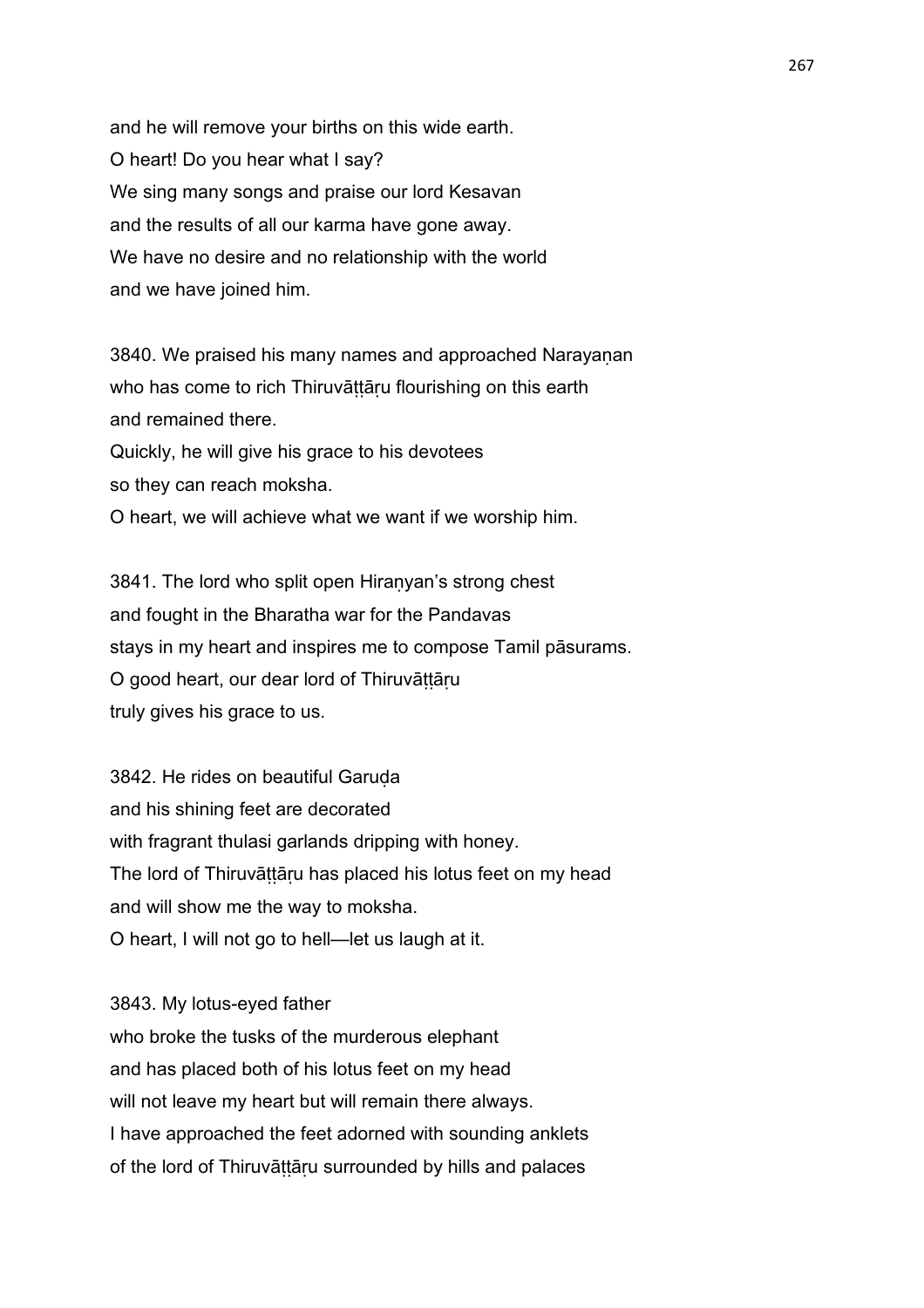who rests on a snake bed.

3844. I have approached the feet of Govindan adorned with sounding anklets and he has entered my heart and stays there, the god of Thiruvattāru surrounded by hills and oceans with roaring waves and filled with palaces studded with jewels, a place that is like a thilakam of the southern land. The fragrance of the thulasi on his lotus feet spreads everywhere.

3845. He is like a dark hill and carries a discus in his hand and his divine hair is beautifully decorated with fragrant thulasi garlands. He wishes to stay in Thiruvattāru surrounded by the ocean with roaring waves. What good karma I must have done! He shines and remains in my heart.

3846. The beautiful Thirumāl stays in Thiruvaṭṭāṛu and the goddess of wealth Malarmagaḷ resides on his divine shining chest. Riding on Garuda, he destroyed the clan of his enemies, the Asurans. He will never fail to love me and he will never leave my heart.

3847. He who became a man-lion and split open the chest of Hiraṇyan destroyed my births and, ruling me with love, will never leave me. He rests in Thiruvattāru on the snake Adisesha with a shining mouth and a lined body. If someone receives the grace of our dear god,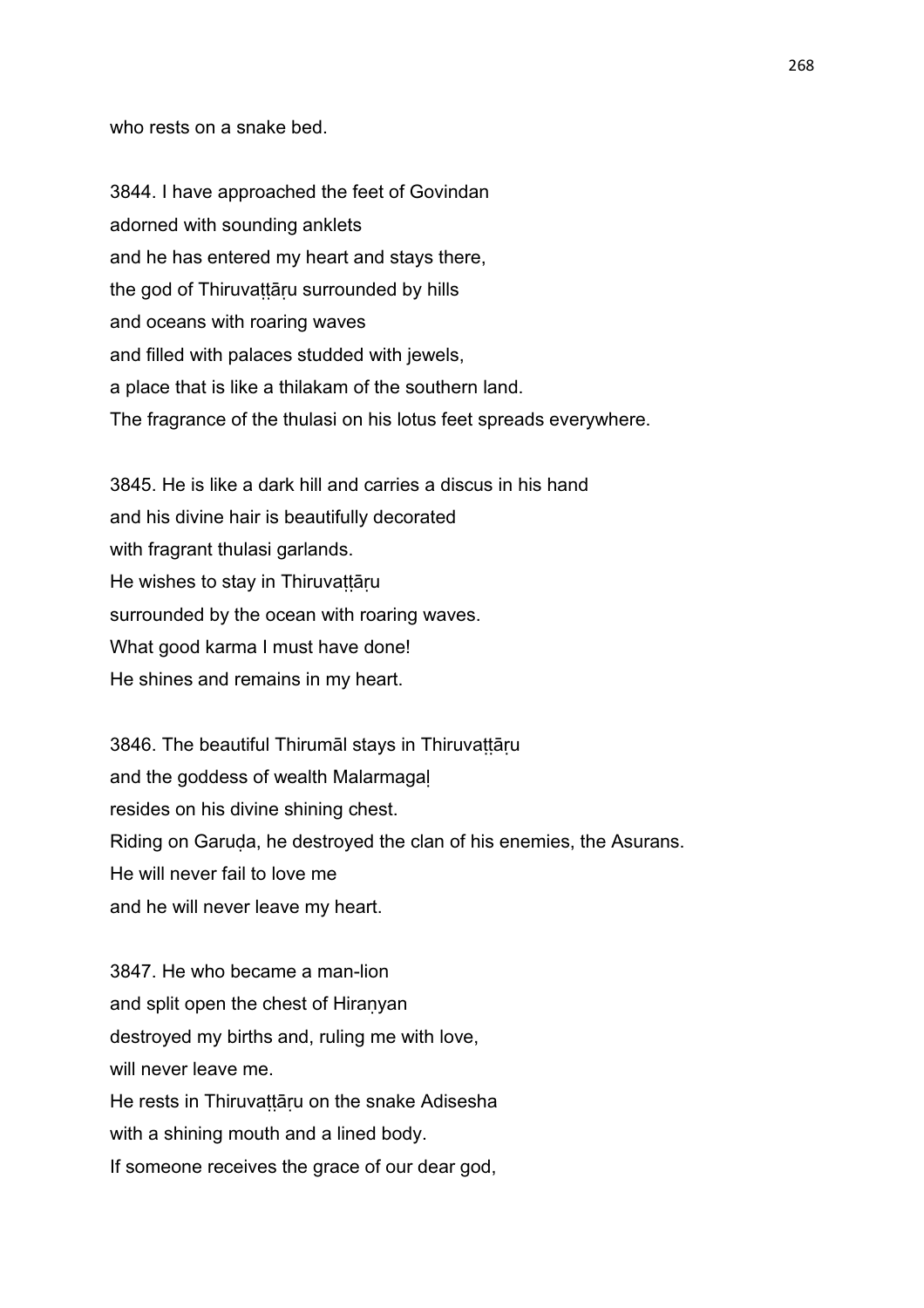he will have a reward that no one can obtain.

3848. Saḍagopan of rich Thirukuruhur composed a garland of a thousand Tamil pāsurams on our dear god of Thiruvattāru who showed his sounding anklets to his devotees and saved them from cruel hell. Even the gods in the sky are happy to hear these ten pāsurams that are sweet to the ears.

3849. O poets, you compose pāsurams with lovely words be sure to take care of yourselves. He, the famous Māyan, the lord of Thirumālirunjolai, is a cheating thief and will enter your heart and life as a magic poet, staying there unknown to anyone, and he will devour your heart and life and fill them until there is nothing left there but him.

3850. He himself is all the world and the creatures in it. He is himself and he worships himself. He, the lord of Thirumalirunjolai, is my honey, milk, sugar juice and nectar. He swallowed all my life and went away.

3851. Entering my illusory body, he swallowed all my life He himself is me and he is Māyan, my father. I reached Thirumalirunjolai of the Pandyan country and worshiped the lord there folding my hands. Do I need to search for him anywhere else? Do I need to go somewhere to receive his divine grace?

3852. How can I describe the grace of him who wanders everywhere in the world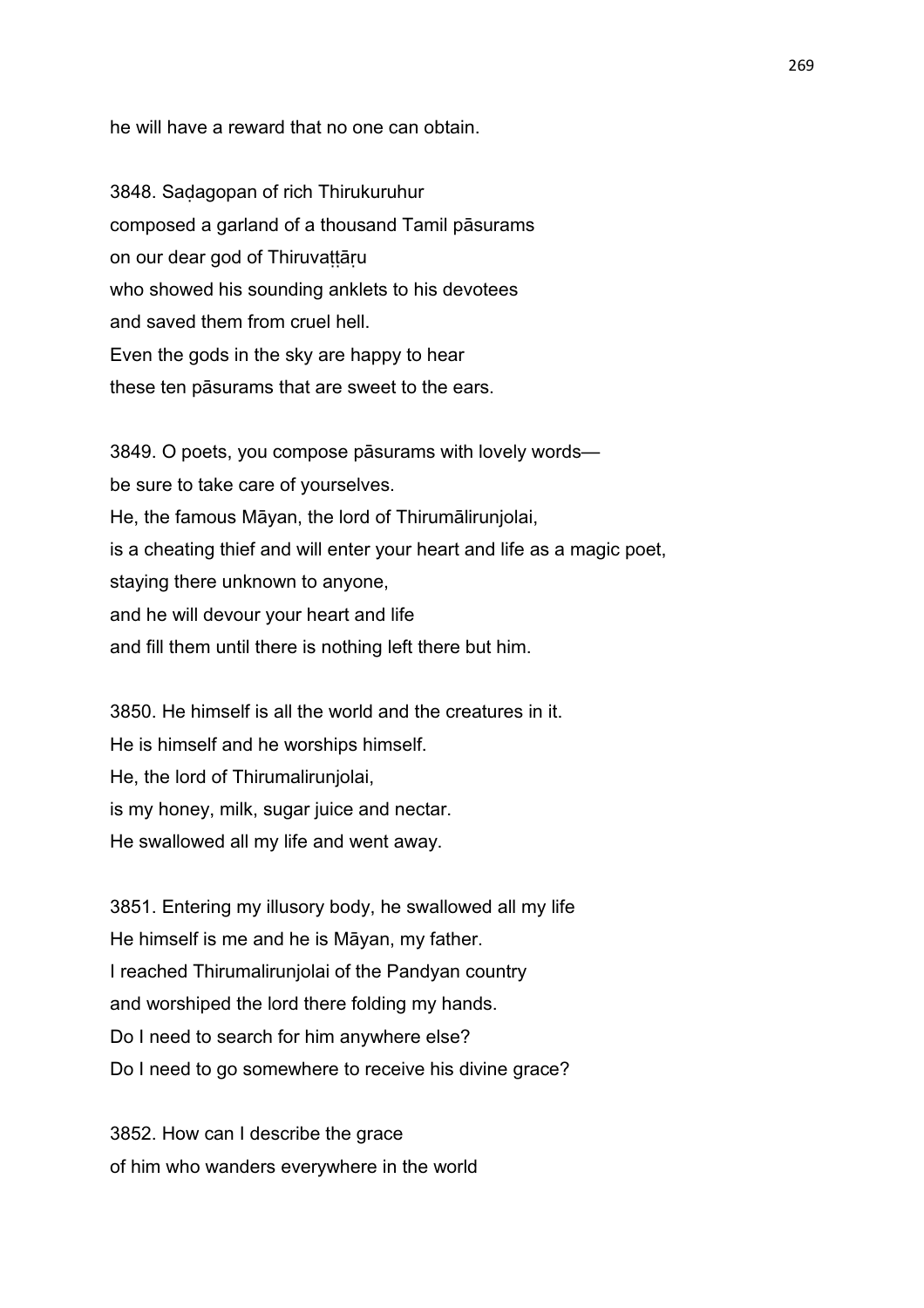and destroys the Asurans who do not approach him. He himself is the world and the creatures in it and he will not leave my body. He will not leave the hills of Thirumalirunjolai that shines as the thilagam of the southern land.

3853. Destroying the Asurans who did not come to him, he made the good gods in the sky happy. Sages think of his nature however they wish even though they do not know what it really is, and yet he still makes them happy. He, my father, the lord of Thirumalirunjolai sings pleasant songs to himself with music about himself with the sound "thennā, thennā."

3854. He, the lord of Thirumalirunjolai, swallowed all the rich worlds and kept them in his huge stomach. He, the lord, the god Thirumal gives his grace to the world eon after eon and rules the world. Shiva and Brahma, unable to find his head or feet, worshiped him and he gave his grace to them.

3855. Thirumalirunjolai, the divine jewel-filled hill that takes away the ignorance of all, is where the three-eyed Shiva, the wise Brahma, Indra the king of gods, all the gods, and the sages who remove ignorance praise the lord saying, "O father, give us your grace!"

3856. The hill of Thirumalirunjolai and the divine milky ocean are my head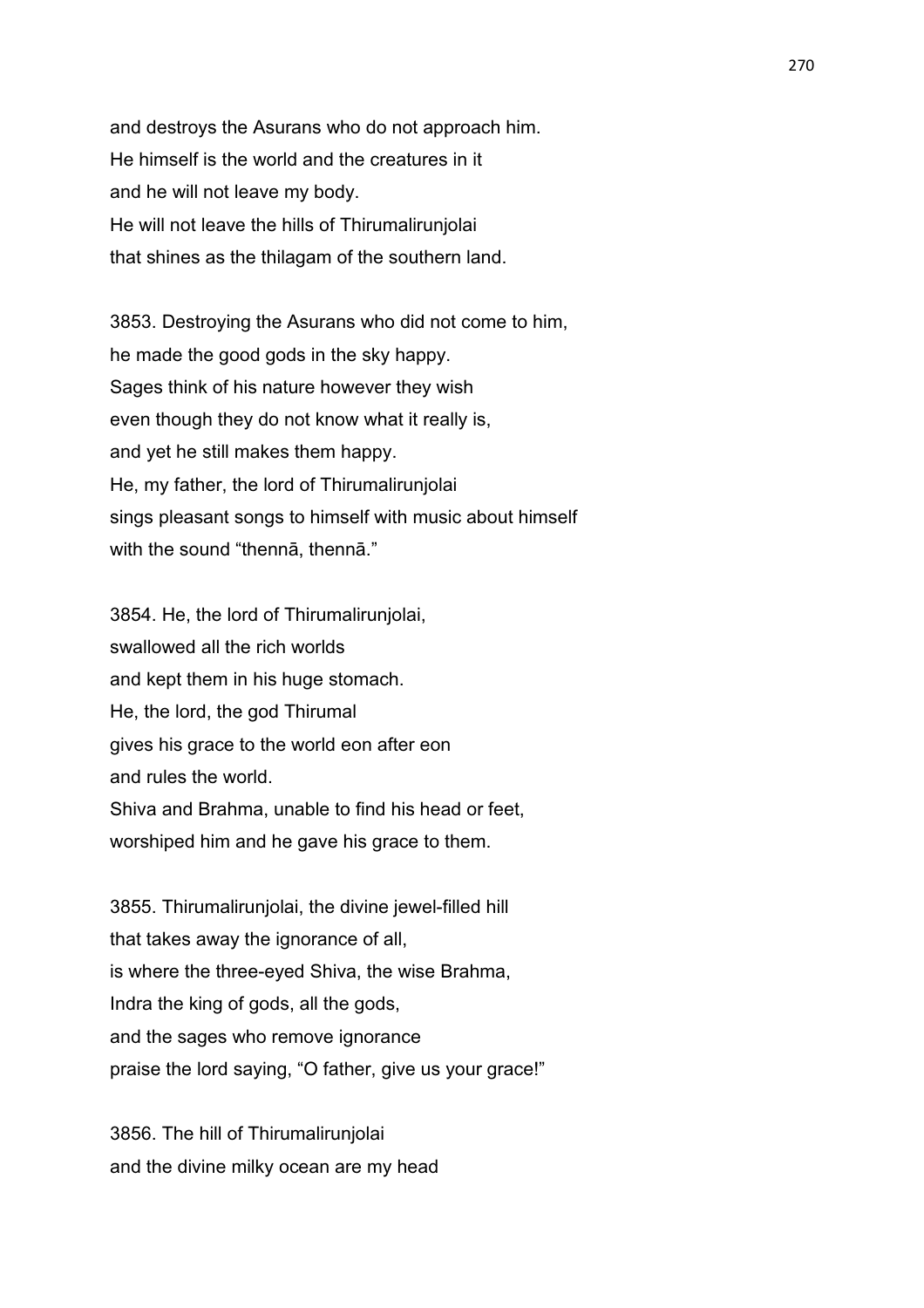and the lands of Thirumāl, Vaikuntam and Thiruvenkatam are my body. Even for a moment he will not leave my illusory life, my mind, my words and my deeds, the unique one, the ancient one of the eon.

3857. He alone was left at the end of the eon who created, protected and destroyed all creatures at the end of the world. O mind, think only of beautiful cool Thirumalirunjolai where our father, the ocean-colored god, stays. Do not forget him. He is in your body and soul.

3858. There is no limit to your Māyai. You, our king of Thirumalirunjolai, are I and you have given me your grace. The five feelings—seeing, hearing, breathing, taste and touch and the body parts—eyes, ears, nose, mouth and the part that acts and five elements—sky, wind, sound, light and ether and this life on earth, nature, the self, sense of ego and mind are all only you.

3859. Saḍagopan of Thirukkurugur surrounded by beautiful groves dripping with honey composed a thousand pāsurams praising the lord who, the creator of the mind and of all the five senses, destroys the feelings of the five senses and the ego-centered mind. If devotees learn and recite these ten pāsurams on Thirumalirunjolai surrounded by groves dripping with honey, the feelings of their senses and mind will be removed.

3860. When I said, "Thirumalirunjolai!" Thirumal came and entered my heart making it full, the god of southern Thirupperur where the water of the Ponni river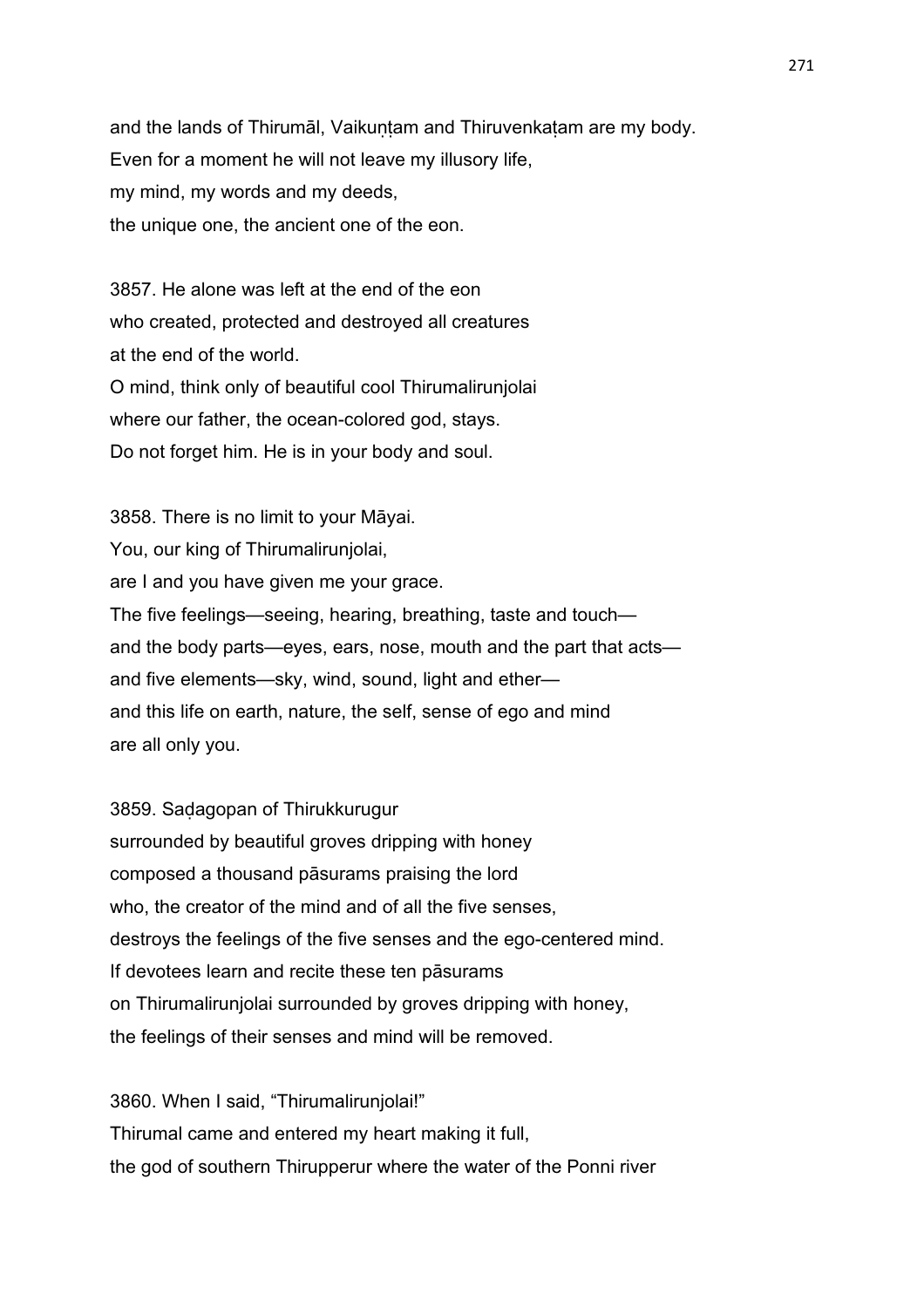brings large precious stones and leaves them on its banks.

3861. The lord of Thirupperur came, entered my heart and said,"I will not leave you!" Even though he swallowed all the seven clouds in the sky, the seven oceans, the seven mountains and the seven worlds it was not enough for him. I have caught him tightly in my heart and he stays there.

3862. I have caught him tightly and make him stay in my heart. My future births are destroyed and I will not get any sickness. No longer desiring illusory family life, it is easy for me to join his feet, the god of Thiruperur filled with palaces that have towers where flags fly.

3863. My heart and my eyes are delighted knowing that it is easy to reach the god, the lord of Thiruperur surrounded by groves where parrots fly who will give me heavenly moksha that is pure and divine.

3864. The god of southern Thirupperur surrounded by groves dripping with honey wished to give me moksha and came to me, entering my body and removing the karma that causes confusion.

3865. The god of Thirupperur who stays in the hills of Thirumalirunjolai came to me today, said, "I will stay with you!" and entered my heart, filling it. I received his love and am blissful, as if I had drunk nectar.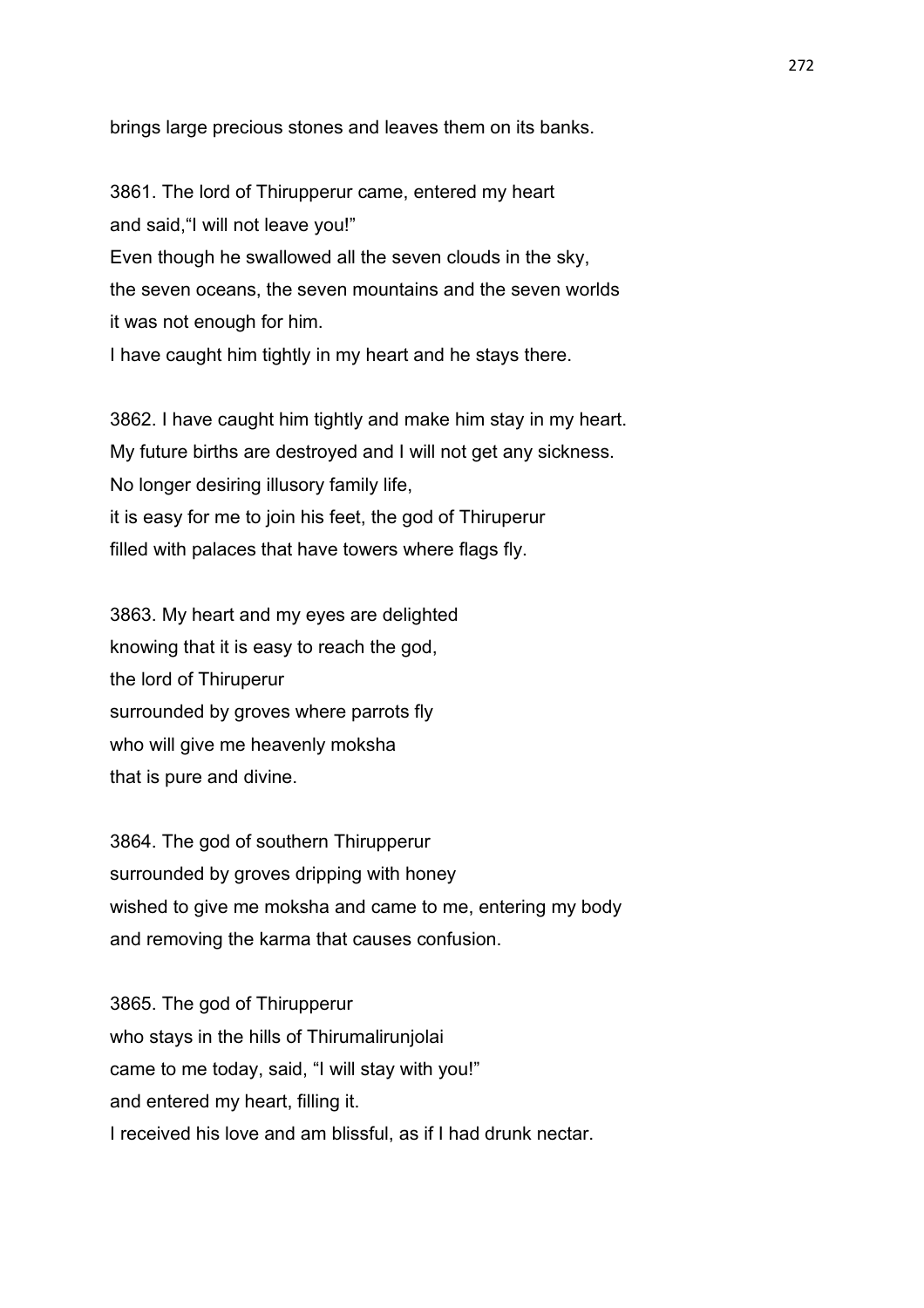3866. Joyful because I drank his nectar, I am like the gods and need nothing. I serve him and in the evening I worship the god of Thirupperur surrounded by groves where joyful bees drink honey. He is happy to be before my eyes, never leaving my sight.

3867. He who is the seven musical notes stays before my eyes and does not leave. He is in all my thoughts. When you think of him, he may seem very subtle, yet he truly entered my heart today the god of Thiruperur surrounded by beautiful palaces studded with jewels and tall as a mountain.

3868. Entering my heart where I keep him, he has made me remarkable today. Why did he make me wander about involved in the pleasures of five senses? What did he gain by that? The lord of Thiruperur surrounded by shining hills that are like palaces gave me his grace and I understood why I was hurt by my senses.

3869. I served you, my father, and received the only thing I would ever want, the grace to worship your feet. If devotees give up their desire for the world and become the slaves of the lord of Thiruperur where Vediyars live who know the Vedas well, they will have no trouble in their lives.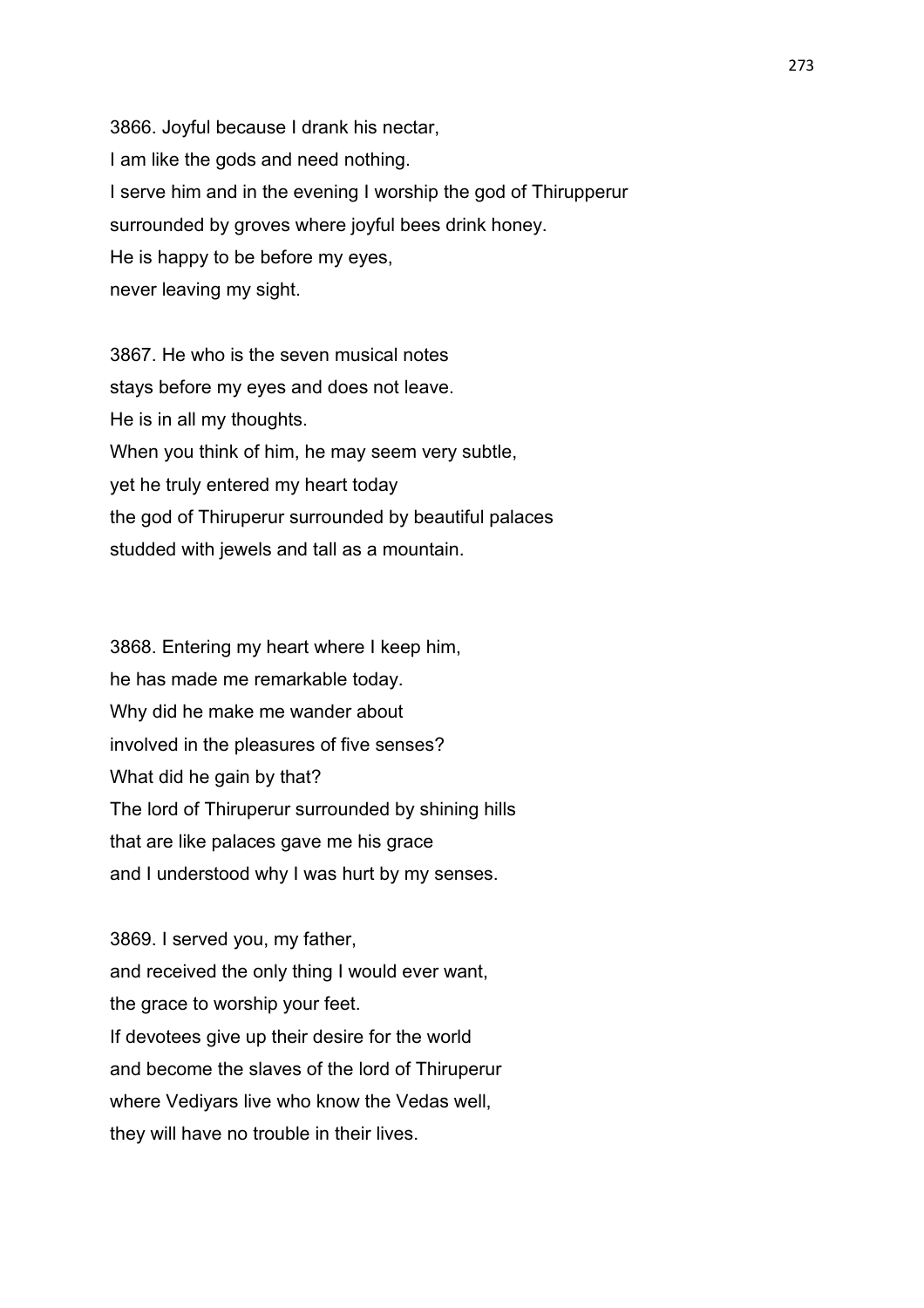3870. Saḍagopan of Thiruperur surrounded by flourishing fields and filled with good people composed a thousand Tamil pāsurams with beautiful words. If devotees learn and recite these ten Tamil pāsurams and serve the lord,

they will go to the golden sky and rule there.

3871. When they see the devotees of my father Nāraṇan, praised by all, the beautiful clouds in the sky sound like drums, the deep oceans dance moving their waves like hands and all the seven worlds flourishing with groves feel joy.

3872. Seeing the devotees of Nāranan, the clouds filled with good water look like golden pots, the oceans filled with abundant water roar reaching up to the sky and the whole world puts up festoons of leaves and flowers and worships him.

3873. Sprinkling a rain of flowers and fragrances everyone in the world worships his devotees while sages stand at both sides of the devotees of him who measured the world and say, "Come, this is the way to Vaikuṇṭam!"

3874. The gods in the sky make places for the devotees to stay in front of them while the twelve suns show each one of them with their hand-like rays the way to moksha and the loud sound of the drums roars out like the roaring of the waves in the ocean. This is all for the devotees of Madhavan, adorned with thulasi garlands dripping with honey in his hair.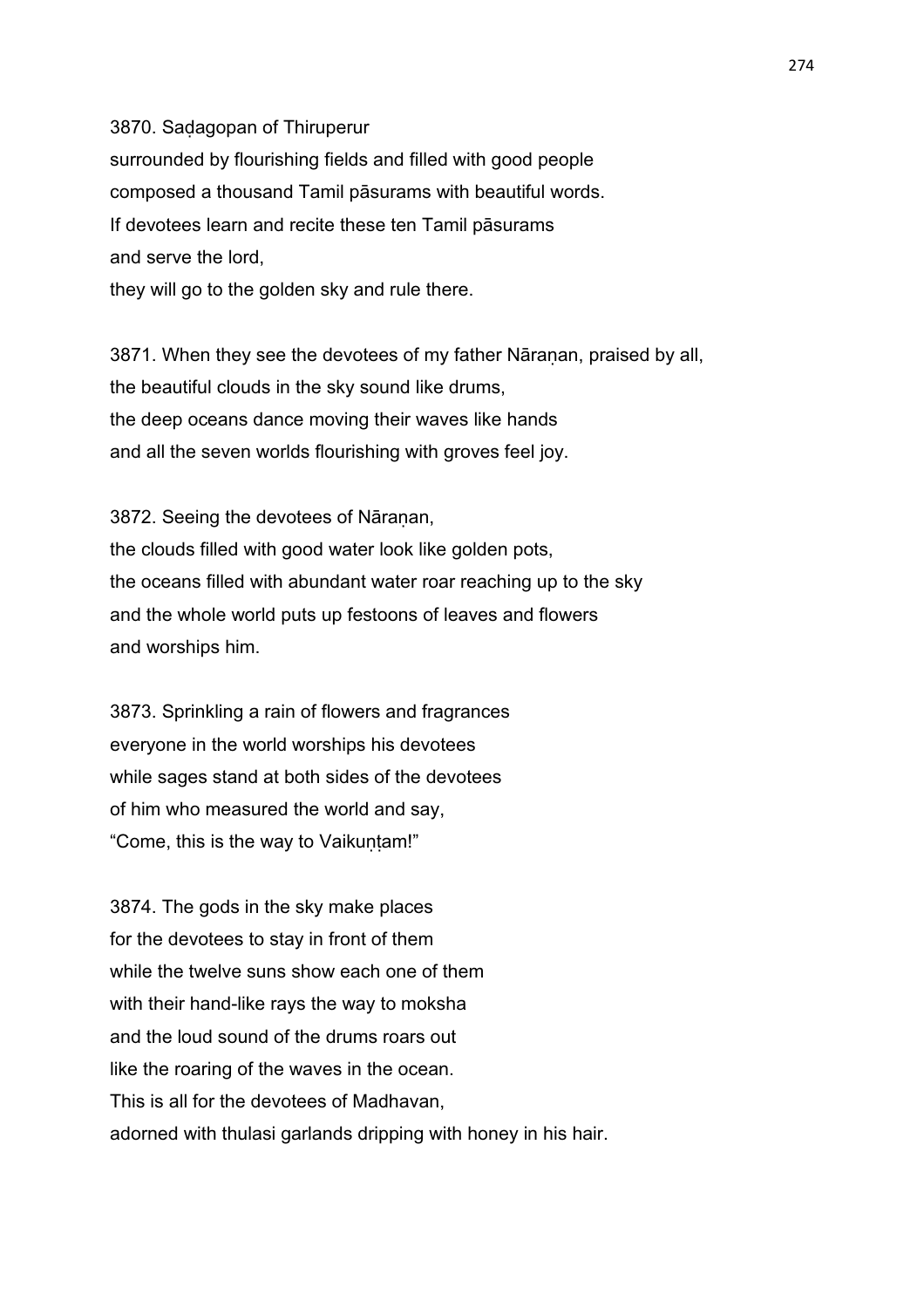3875. The gods in the sky, knowing they are devotees of Madhavan, welcome them at the thresholds and say, "Come, enter our homes!" while the Kinnarars and Garudas sing songs and the good sages who know the Vedas perform sacrifices and worship them.

3876. The sages perform sacrifices and the fragrant smoke spreads everywhere. Some play music with kāḷams and valampuri conches while women with eyes like glistening swords praise them joyfully and say, "You, devotees of the discus-bearing lord, have come to rule the world of the sky."

3877. The Apsarasas, the Maruts and Vasus sing the praises everywhere of the devotees of Kesavan, the lord of the cowherds who wears a shining crown studded with jewels and rests on the ocean in Kudandai.

3878. The gods in the sky wearing golden crowns welcome his devotees, praising them and saying, "These who come from the families of devotees are Govindan himself for us," and the devotees of the divine Madhavan enter Vaikuntam with towers and tall beautiful walls where flags fly.

3879. When his devotees enter Vaikuntam, the gods in the sky come to the gate and say, "O devotees of the lord, you are our friends. May you come to our home."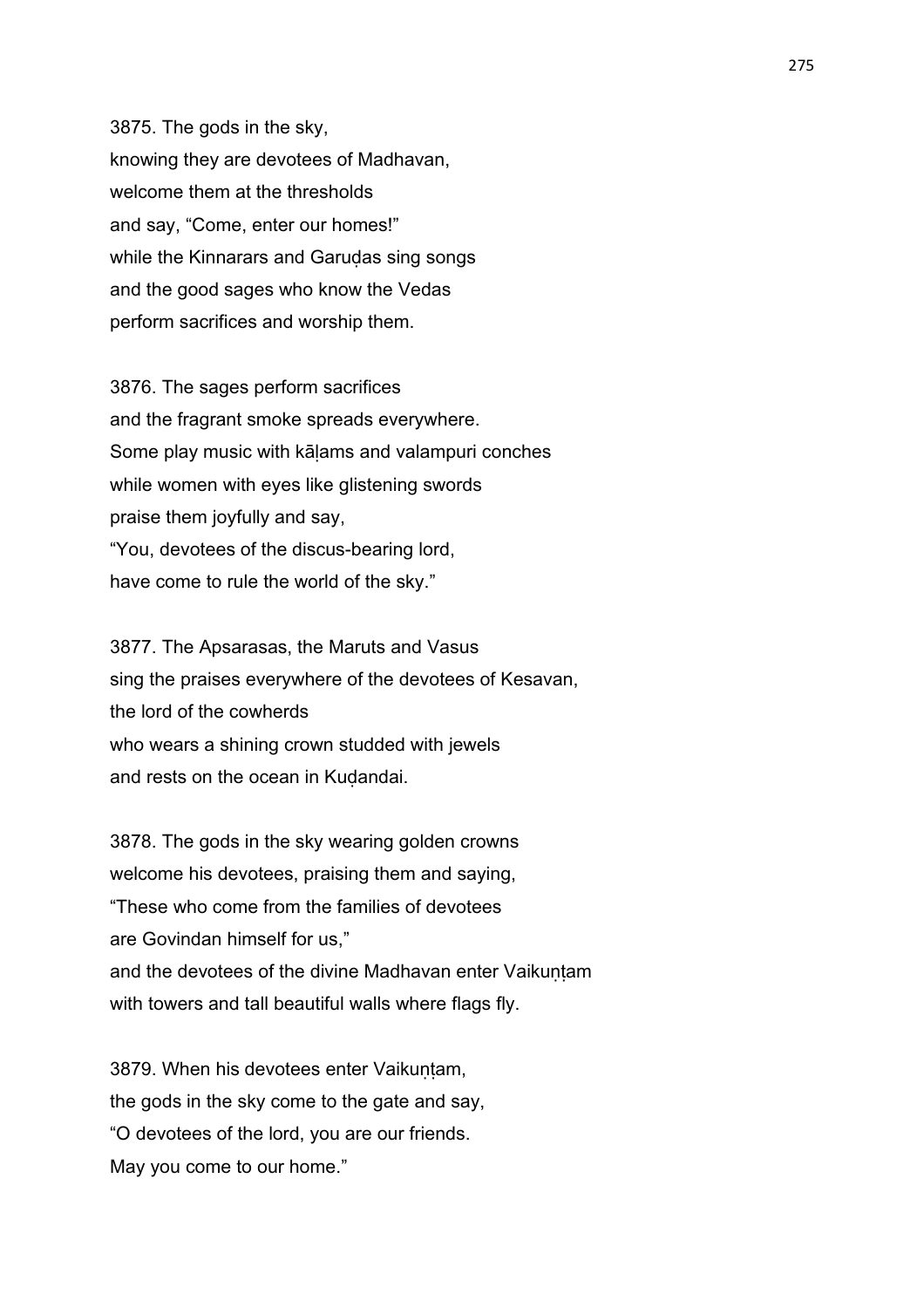Welcomed with wonder by the gods and sages, it is the good fortune of his devotees to enter Vaikuṇṭam.

3880. Good Vediyars wash the feet of his devotees, thinking, "These enter here because of their good fortune." Women with beautiful moon-like faces come carrying precious things, fragrant powders and shining pots with water to welcome them .

3881. Saḍagopan of Thirukuruhur surrounded with groves blooming with clusters of flowers composed a thousand pāsurams with music describing how the devotees of the god come to the heaven of highest pleasure and how the gods welcome them in their beautiful jewel-studded mandapams.

3882. O god, you are the sages, you are Brahma with faces in all directions and our father the three-eyed Shiva. A dark-colored shining jewel, you are a thief with a sweet fruit-like mouth and eyes as lovely as lotuses. I am alone, you are my life, and your divine feet are on my head. I will not let you go away. Don't play your tricks on me.

3883. Don't cheat me. I promise on Lakshmi who sits on your divine chest on a fragrant beautiful lotus. See, this is my promise, to be your friend, joining my life with you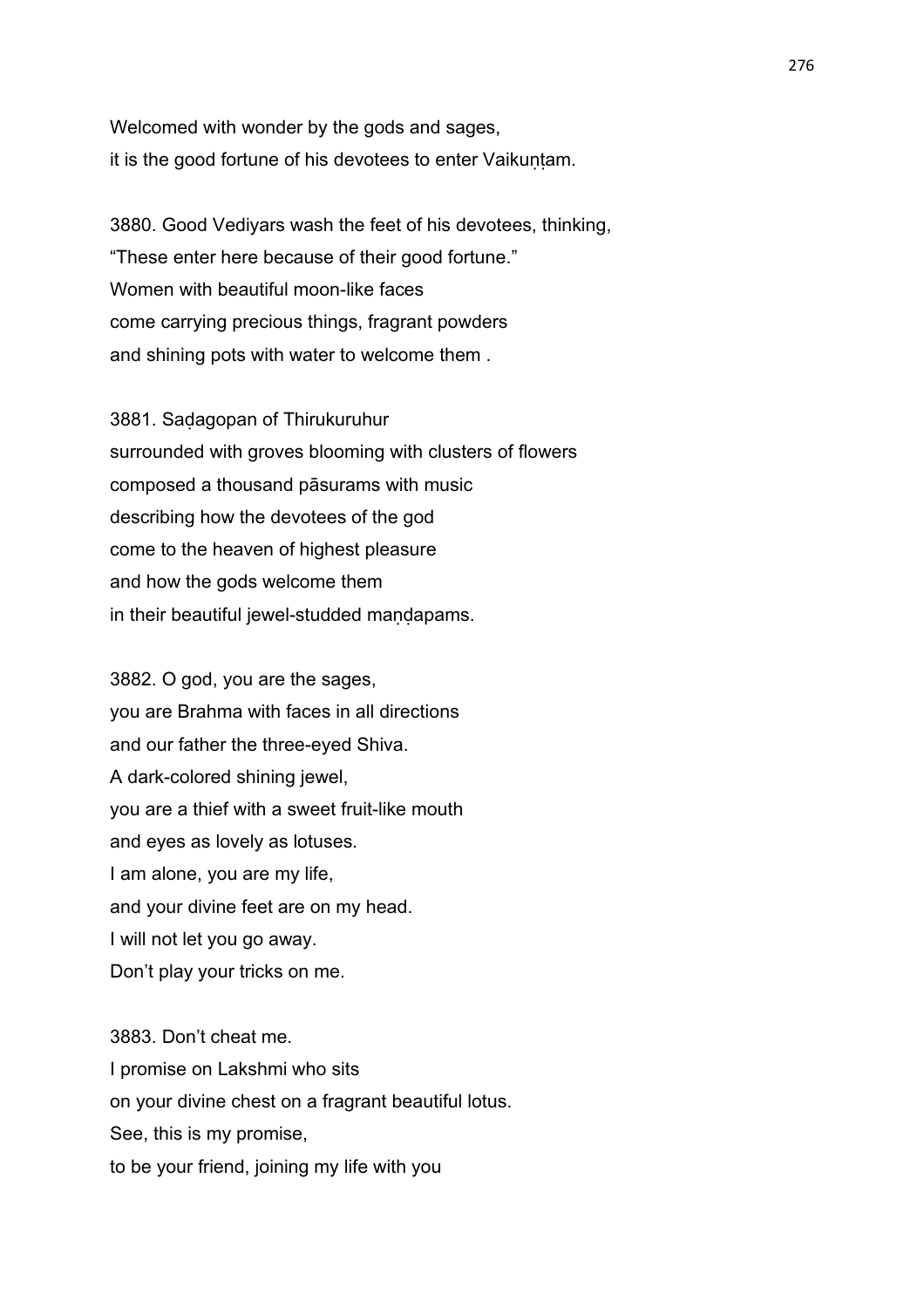so we cannot be separated. Do not ignore me. Call me and join me with your feet.

3884. Call me and join me with you. You are a faultless dark jewel and I know no support for my life except you, the source of Brahma, Shiva, Indra and all the other gods who worship you as the root of all, O god of the gods in the sky.

3885. You, the precious source of the gods in the sky, the shining light in the sky, are inside all souls. You who are Brahma and Shiva created the sages, the gods in the sky, the cowherds and all others. I thought you would take care of me but you left me alone and went away.

3886. You left me and made me wander alone. How could I depend on you, my lord? There is nothing that belongs to me. What is there that I call "I"? What is the thing I call "mine"? You have become sweet nectar for me and you drink up my life as if it were water vaporized by hot iron.

3887. You, sweet nectar to me, are my soul, abiding as my sweet life and filling my heart. You must not go away from me, O god with the color of a kāyām flower, with lotus eyes and a red fruit-like mouth, lover of beautiful Lakshmi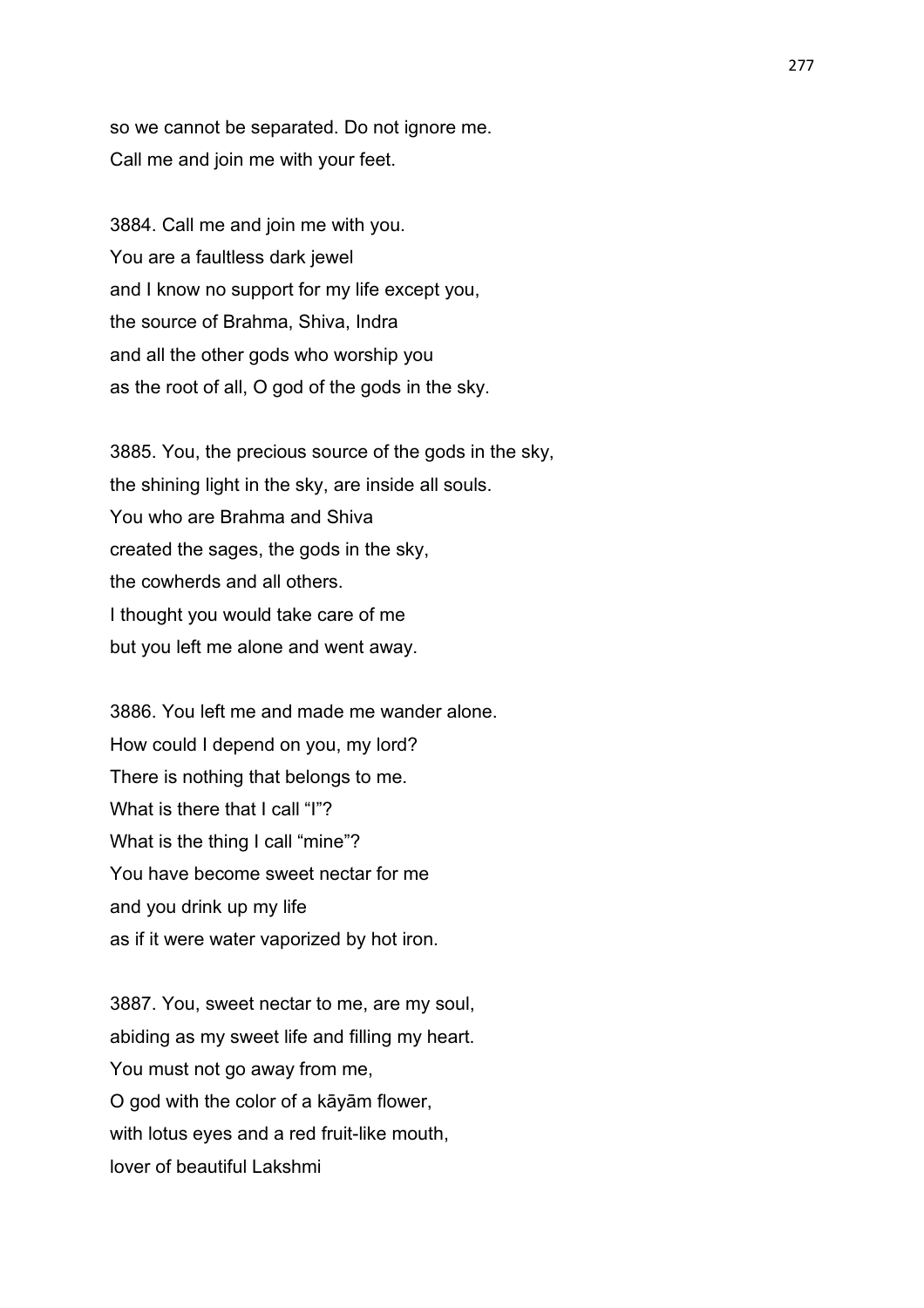and loved by her, you are my dear one.

3888. You, my dear one, the beloved of beautiful Lakshmi, carried the earth with two tusks that were like two crescent moons when you took the form of a lovely boar that looked like a blue mountain, and you, my father, churned the blue milky ocean. I have you—how could I leave you.

3889. I have you—how could I leave you? You, my dear life, give both kinds of karma to the creatures of the world and are the life of the world, creating the lives in all the three worlds. You are inside the world yet no one knows where you are, the unique seed, the source of everything.

3890. You are the ancient seed of the world, the first one of all the three worlds. O matchless god, when will I come and join you? Souls wander here and there and waste their lives, but you, the unique one, are everywhere among the deep, wide, high places—you are endless.

3891. You are omnipresent and endless, the pleasure of bright knowledge, a divine beautiful flower and a light, spreading fragrance and brightness everywhere. You came to me, removed my desires and joined me.

3892. Saḍagopan composed a thousand andādi pāsurams and received moksha because he was without desire.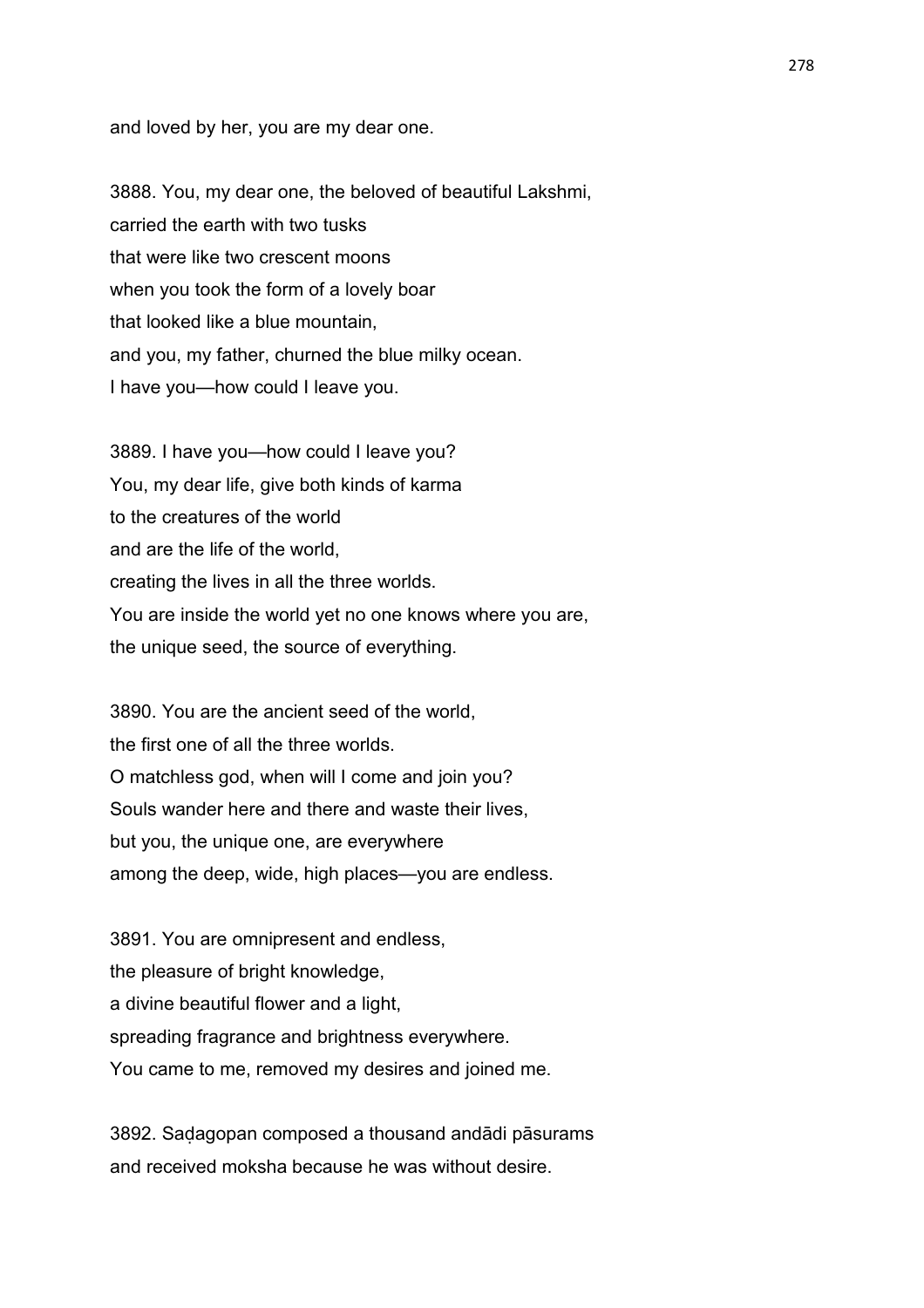He said, "You are omnipresent and have taken away my desires. You are Brahma, you are Shiva and you are Hari." If devotees learn and recite these ten pāsurams, they will reach the gods in the sky even though they were born in this world.

SUBHAM - Nammāzhvare saraṇam.

---------------

Rāmānujanutrandadi.3893 -4000 13 Thiruvarangathamudanar.

(Important Note. All the pasurams of Divayaprabandham from 1 to 3892 by twelve (eleven?) azhvars only praise the god of Vaishnavism? But the last 108 pasurams are confusing that are composed by Thiruvarangathamudanar who was probably lived in later century than 9CE. Most of the pasurams in this text seem to praise the god and probably Ramanujar. One wonders when they say whether they say 'Ramanuja?' they really mean Rāmānujar? or the god. As much as I could understand all the commentators translate the word Rāmānuja as 'emperumanar' including Annagarāchariyar. The text does not say anything about Rāmānujar who lived later (1017 - 1137), the author(?) of Vishishtadvaidam.

Thiruvarangathamudanār. (3893 - 4000)

3893. O heart! He embraces Lakshmi on the lotus on his chest. Let us worship the feet of Māṛan, and ask for his grace. Let us approach the lotus feet of the lord and ask him for refuge. Let us recite the names of Rāmānuja.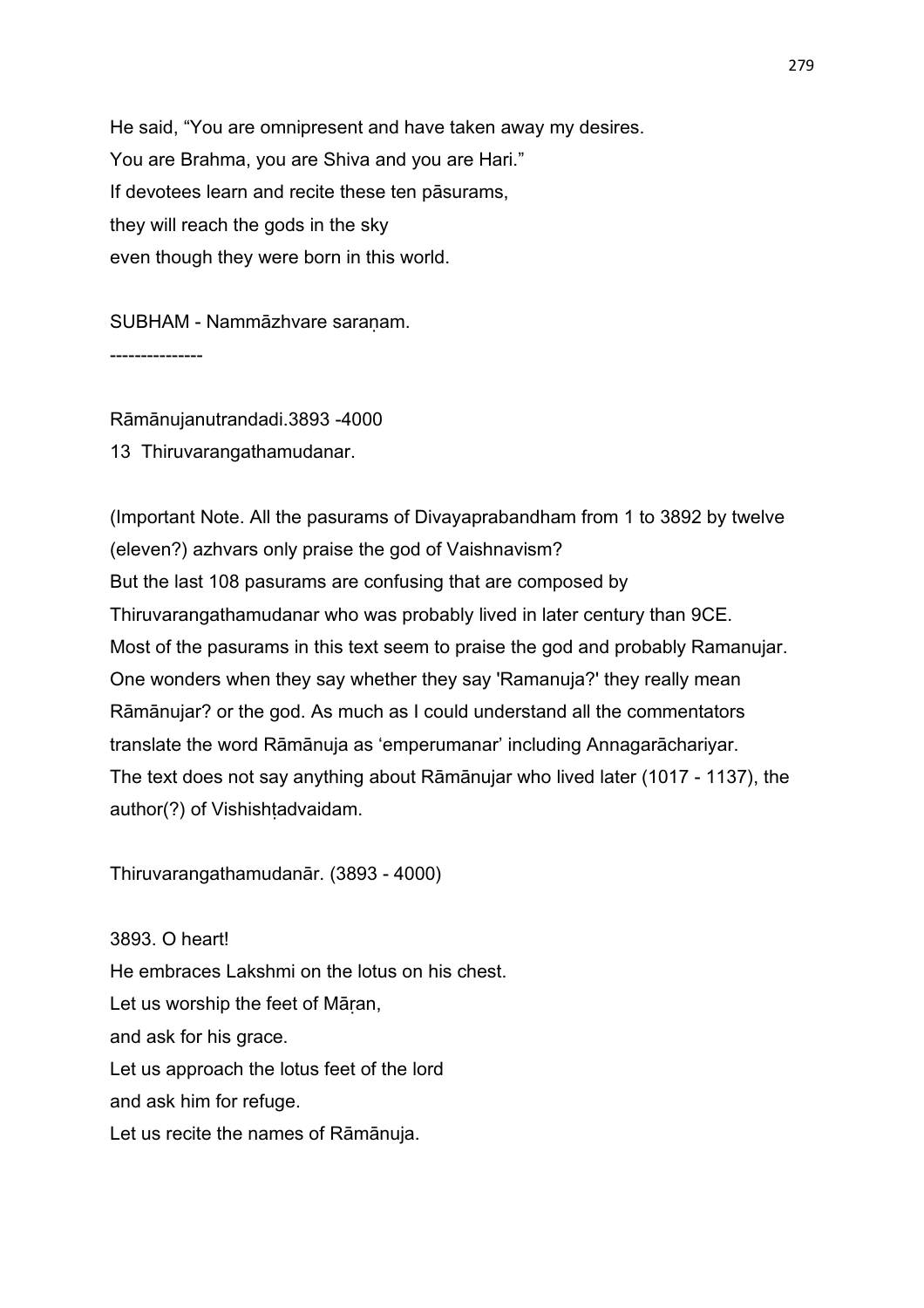3894. O good heart! I will not worship the feet of those who will not keep in their hearts the lotus feet of the god of southern Srirangam surrounded with groves that drip with honey. My heart will not think of anything except the good nature of Rāmānuja who loves and worships the feet of the lord.

3895. O good heart! I bow to your feet. You took me away from selfish people and made me join the devotees who have the fortune of worshiping the sage Rāmānuja of excellent fame.

3896. The lord made me a worthy person in this world and he removed the results of my bad karma. Now no one can cause me trouble because I am a devotee of the highest, the Rāmānuja.

3897. If people do not agree that Rāmānuja's devotees are their wealth and blame god's nature, that is his praise nonetheless. His dear devotees recite only the lord's divine names. They love the devotees of the lord no matter what family they were born in.

.

3898. Rāmānuja composed poems with music, prose and good meaning. My poor heart longs to praise Rāmānuja with the poems that I have learned and composed but it does not know how to describe his wonderful fame with love. I am making an effort with my poor heart, but I am not smart.

3899. No one can measure the fame of Kurathāzvān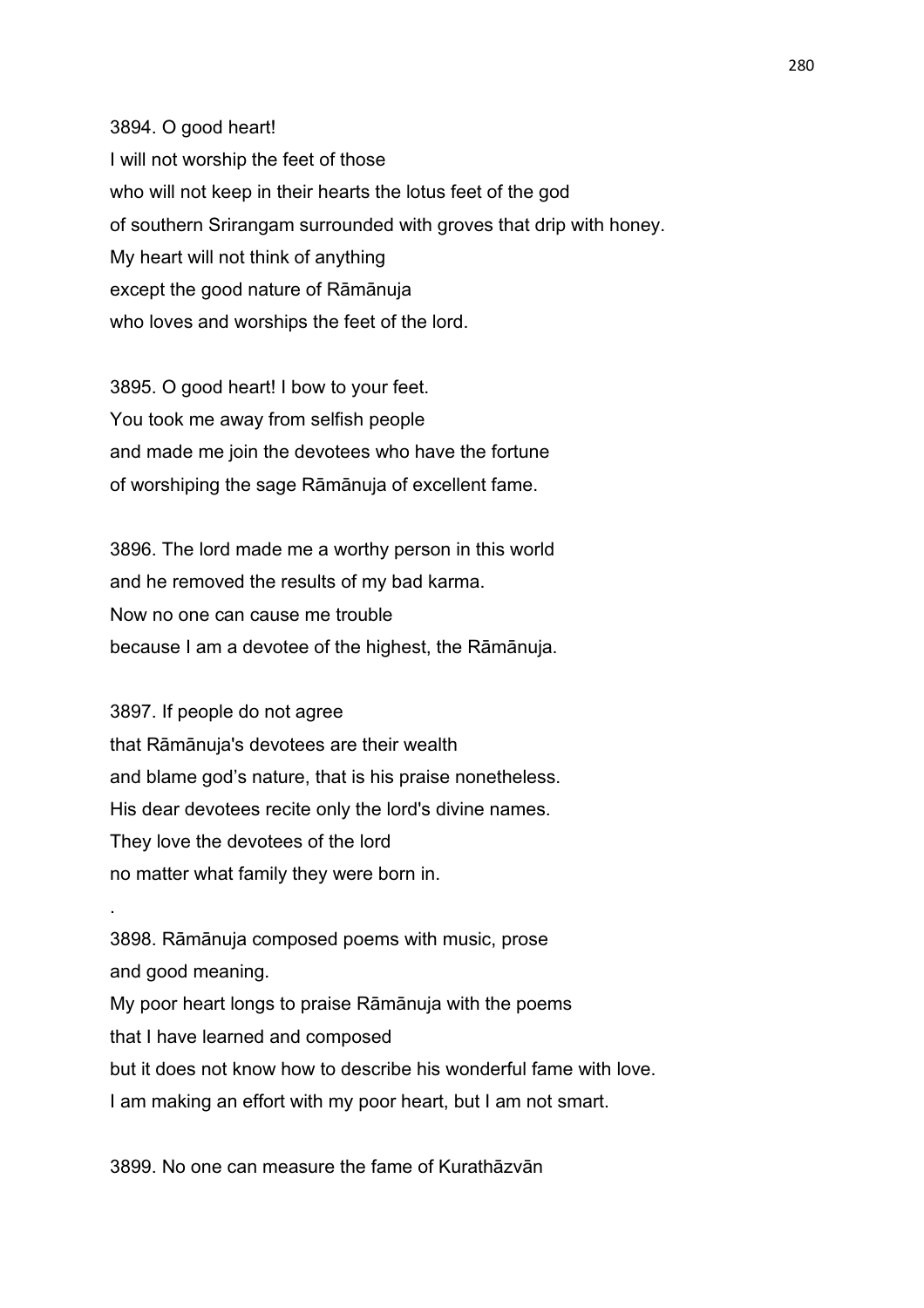who has no pride and is above everything. I have approached his feet and am without worry. I sing the fame of the lord and have escaped the bad paths of life through the grace of our Rāmānuja.

3900. Poyhaiyāzhvār composed pāsurams in wonderful Tamil with the meanings of vedantha that shine like a bright lamp to remove the suffering in people's lives. Rāmānuja, my lord, the highest, learned them all and kept them in his divine heart.

3901. Bhudathāzvār composed pāsurams that remove the darkness in the hearts of devotees and light up their wisdom, showing them the paths to find god. Good people worship the divine feet of Bhudathāzhvar in their hearts and praise the fame of Rāmānuja, keeping in their hearts his pāsurams that are as precious as the Vedas.

3902. Peyāzhvār, the composer of the finest Tamil pāsurams, saw in Thirukkovalur the lord who has abided with Lakshmi after the darkness that was created by the end of the eon disappeared. The devotees who praise those who worship the golden feet of Rāmānuja are fortunate.

3903. Thiruppāṇāzhvār composed pāsurams in good Tamil with the meaning of the four Vedas. I can't describe the power of the devotees in this world that is as vast as the ocean who worship the lotus feet of Rāmānuja

3904. The famous Thirumazhisai Āzhvar praised the beautiful golden feet of the lord in his heart.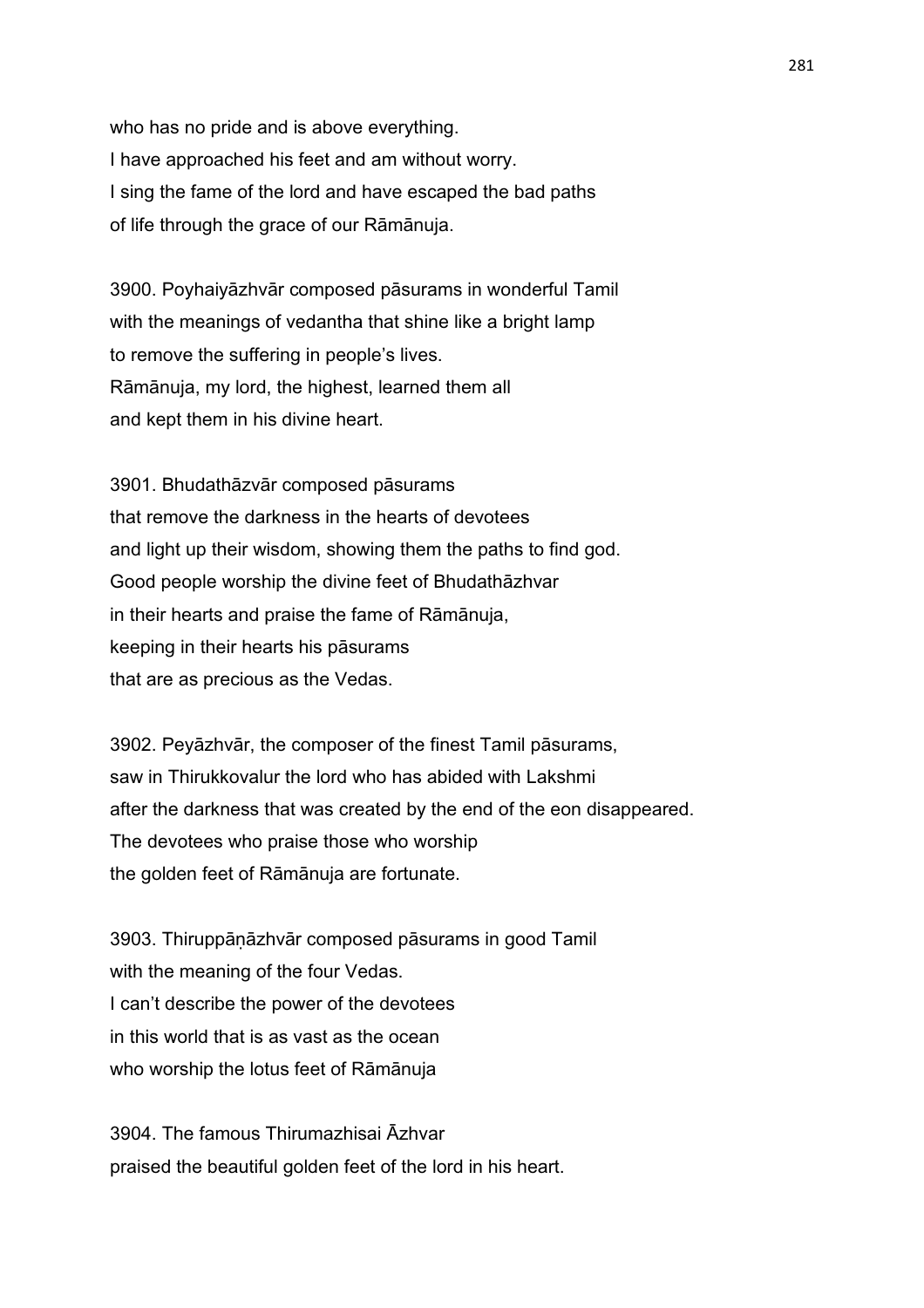I have only love and praise for the wise devotees who worship the divine sage Rāmānuja.

3905. Thondaraḍippoḍi Āzhvar praised our lord adorned with flourishing thulasi garlands and composed divine Vedas and Tamil pasurams on the highest one. I worship the ankleted feet of the true sage Rāmānuja, my refuge.

3906. I do not do tapas on the oceans, in mountains or hot forests thinking that I have done bad karma. Rāmānuja, the highest, who, never tired of praising the devotees, bowed to the feet of Kulasekharar and sang his pasurams gives me courage.

3907. Periyāzhvar with his abundant love thought that Perumāl needs "Pallaaṇḍu" and composed pasurams on the lord that describe how the lord will live for ever. I will not join those who do not think of the shining fame of Rāmānuja who always praised Periyāzhvār. How could I have any trouble in my life?

3908. The lord of Srirangam saved the world at the end of the eon when it was destroyed by the flood and the Vedas disappeared. Rāmānuja, the sage praised by the world, is famous through the grace of Āṇḍāl who wore a garland that her father had prepared for the lord Rangan.

3909. The devotees of Thirumangai who praised the god of Thirukkannamangai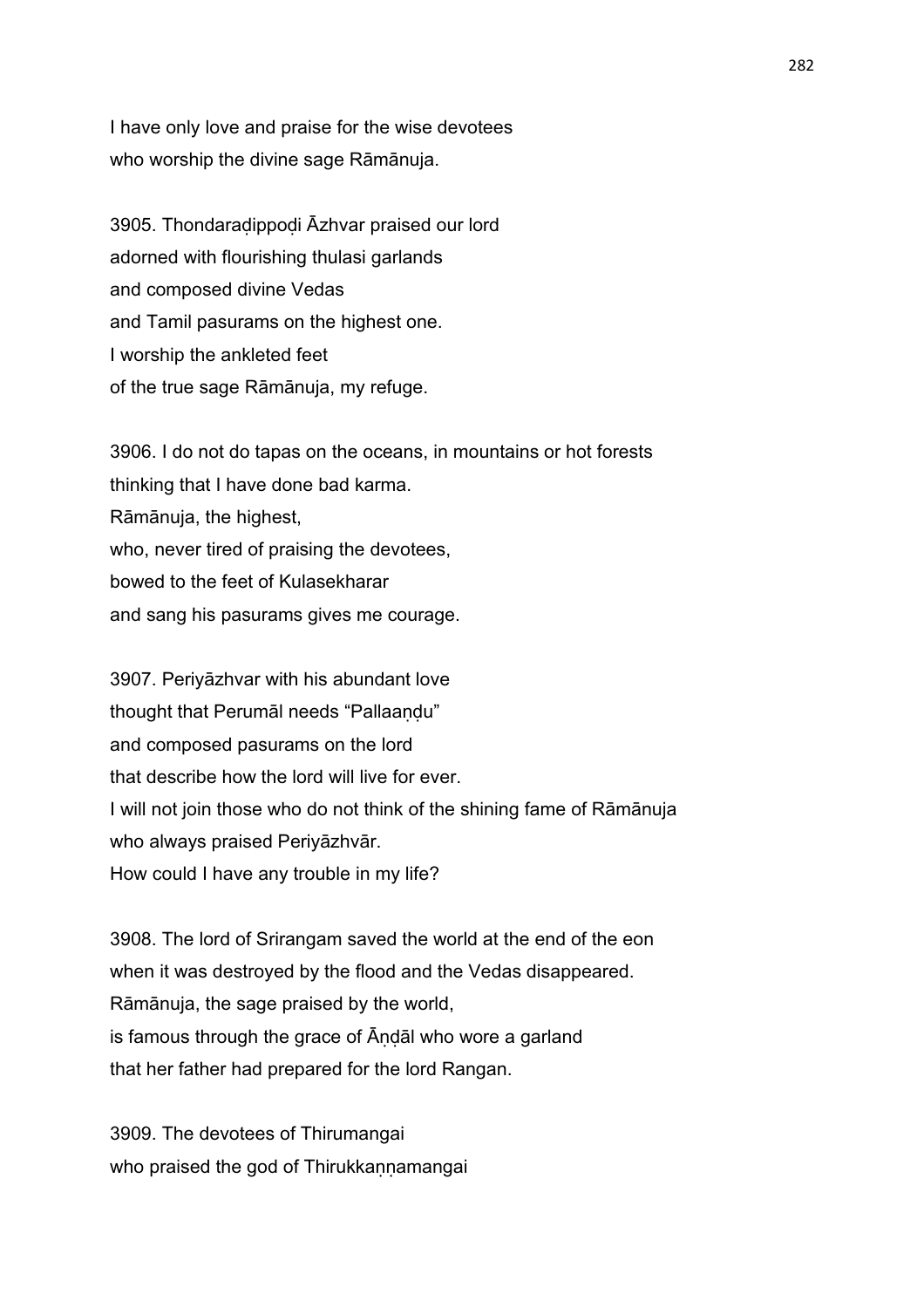with his beautiful Tamil pasurams will not suffer whether troubles come or joys come to them. They will approach Rāmānuja and praise him..

3910. Nammāzhvār composed a thousand pasurams that are like the Vedas, hard to compose, in sweet Tamil and spread them around the world. Rāmānuja helps all the good people of the world keep in their hearts the poet Saḍagopan who spread the fame of the highest lord.

3911. My lord, the beloved of Lakshmi seated on a lotus, who is my precious wealth and my father, mother and teacher, gave his grace to Nammāzhvār so that he could compose the Thiruvāymozhi, a classical Tamil jewel. Rāmānuja who spread the Thiruvāymozhi to the world is my sweet nectar.

3912. The lord gave his grace to Nādamuni who understood the sweetness of Tamil musical pasurams and spread among the people the Thiruvāymozhi of Nammāzhvār, born in southern Thirukkurugai. Rāmānuja who loves Nādamuni in his heart, is my treasure.

3913. I will not suffer by going to the doorsteps of mean people, praising them and saying that they are clouds that pour wealth. Rāmānuja who has the fortune of worshiping the feet of Yamunaithuṛaivan protects me.

3914. Karthikeya, Ganesa the elephant god, three-eyed Shiva who carries fire in his hand, Shakthi and the village goddess all ran away from the battlefield after they came to help Vānāsuran when he fought with Thirumāl, the ruler of the three worlds,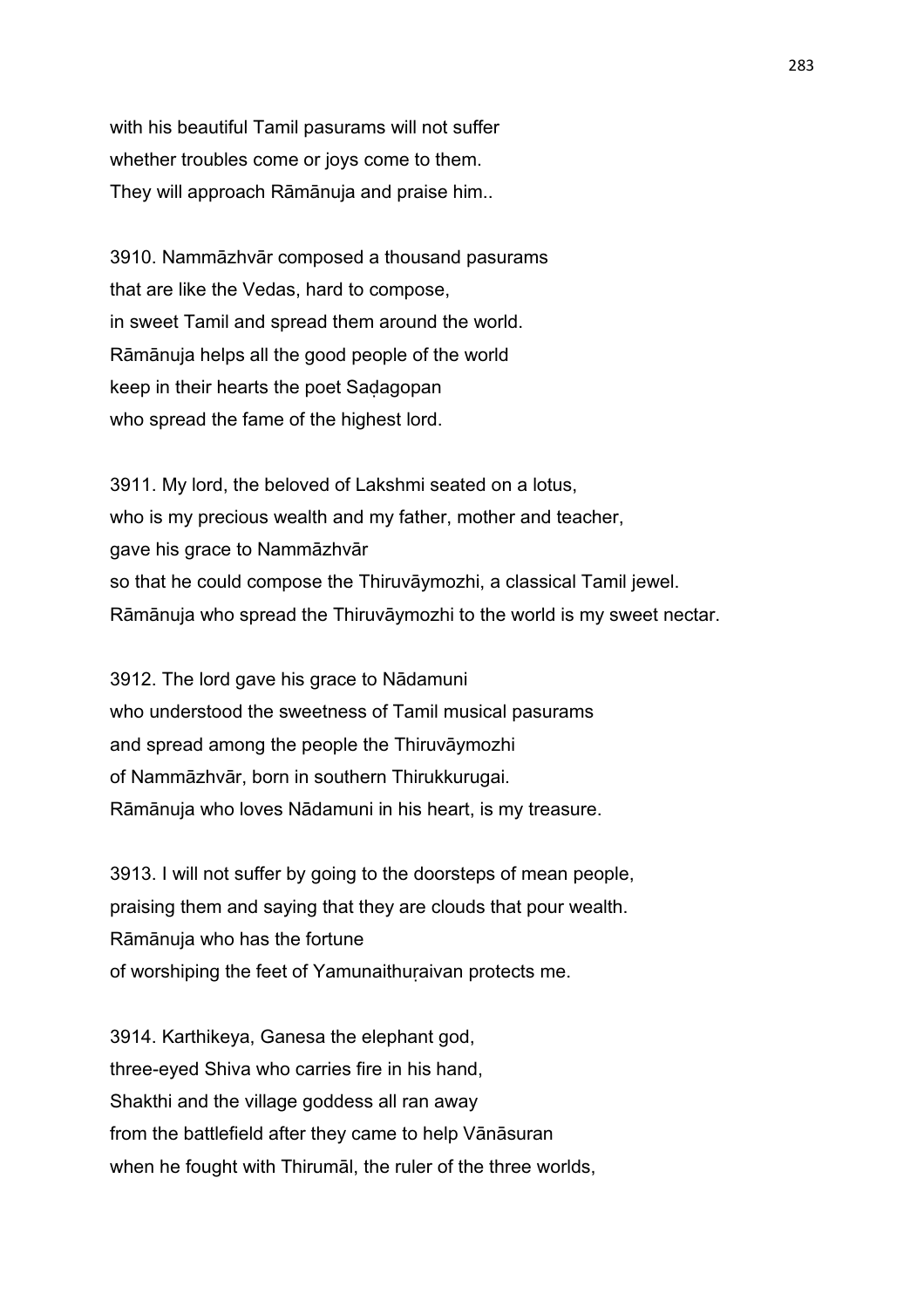but the faultless god forgave the Asuran and gave him moksha. Rāmānuja who worshipped the lord is my wealth.

3915. I keep in my wicked heart Rāmānuja whom devotees keep always in their hearts like wealth, and I praise him all three times of the day. I am happy to praise the true fame of Rāmānuja.

3916. I have done much bad karma and have been born many times on the earth. I am tired of my life. I do not want to join the low religions whose people do false tapas. I worship Rāmānuja, the true wise devotee who is as generous as rain and I am saved.

3917. O Rāmānuja, as compassionate as a cloud, who knows the grace of the lord in this world surrounded by the ocean? I suffer in this world. Come and save me, O my dear sweet life.

3918. The generous cloud-colored lord removed all the troubles of my karma. Whatever family good people are born in, no matter what their nature or faults, the lord will give them his grace and accept them. The fame of Rāmānuja spreads everywhere.

3919. Generously, you give your grace unceasingly to your devotees. Even though I have done much karma, you entered the heart of me, your slave. My heart suffers thinking I am not worthy for you, the shining light, to enter it. O Rāmānuja, my poor heart is yours.

3920. My mouth will not praise the evil people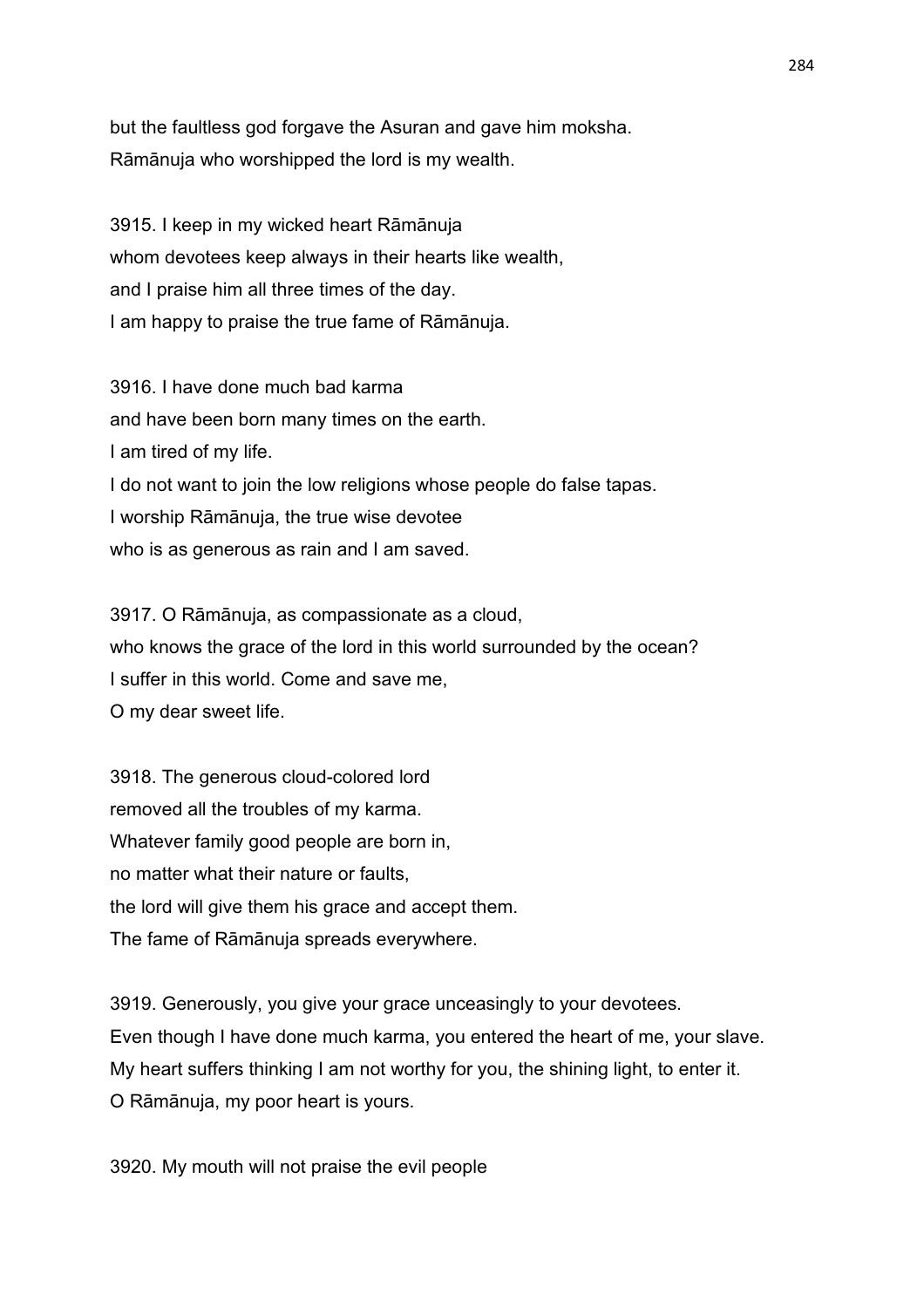who do not worship the feet of the faultless lord who grew angry at Kamsan, the enemy of the gods, fought with him and killed him. Our lord Kannan is the beloved of Nappinnai with beautiful soft cotton-like feet. My life is blessed.

3921. Rāmānuja, the devotee of the lord, who recited wonderful Tamil Pasurams like the Vedas, is famous and the god will give him moksha. Does my fate give me the fortune of worshiping the devotees who understand the fame of Rāmānuja?

3922. I will not worry even if I get the joy of attaining moksha or if I go to hell and fall into affliction. Rāmānuja, my friend and ruler, praised the lord saying, "In our ancient world, the Māyan is the king of all creatures."

3923. O mind, we were born limitless times in this world and have suffered for many years, days, and months, and in the present. We approach the ornamented feet of the god of Thennathi, praised and loved by.

3924. If devotees approach Rāmānuja, they will obtain beauty, patience, strength, fame and perfect wisdom. He protects this earth where people suffer with poverty and he gives them his grace.

3925. In his hands, the beloved of Lakshmi carries a discus, a sword, a large club, a lovely shārngam bow and a curved conch that sounds in the battle. They all are really the forms of the sage Rāmānuja and they protect the world.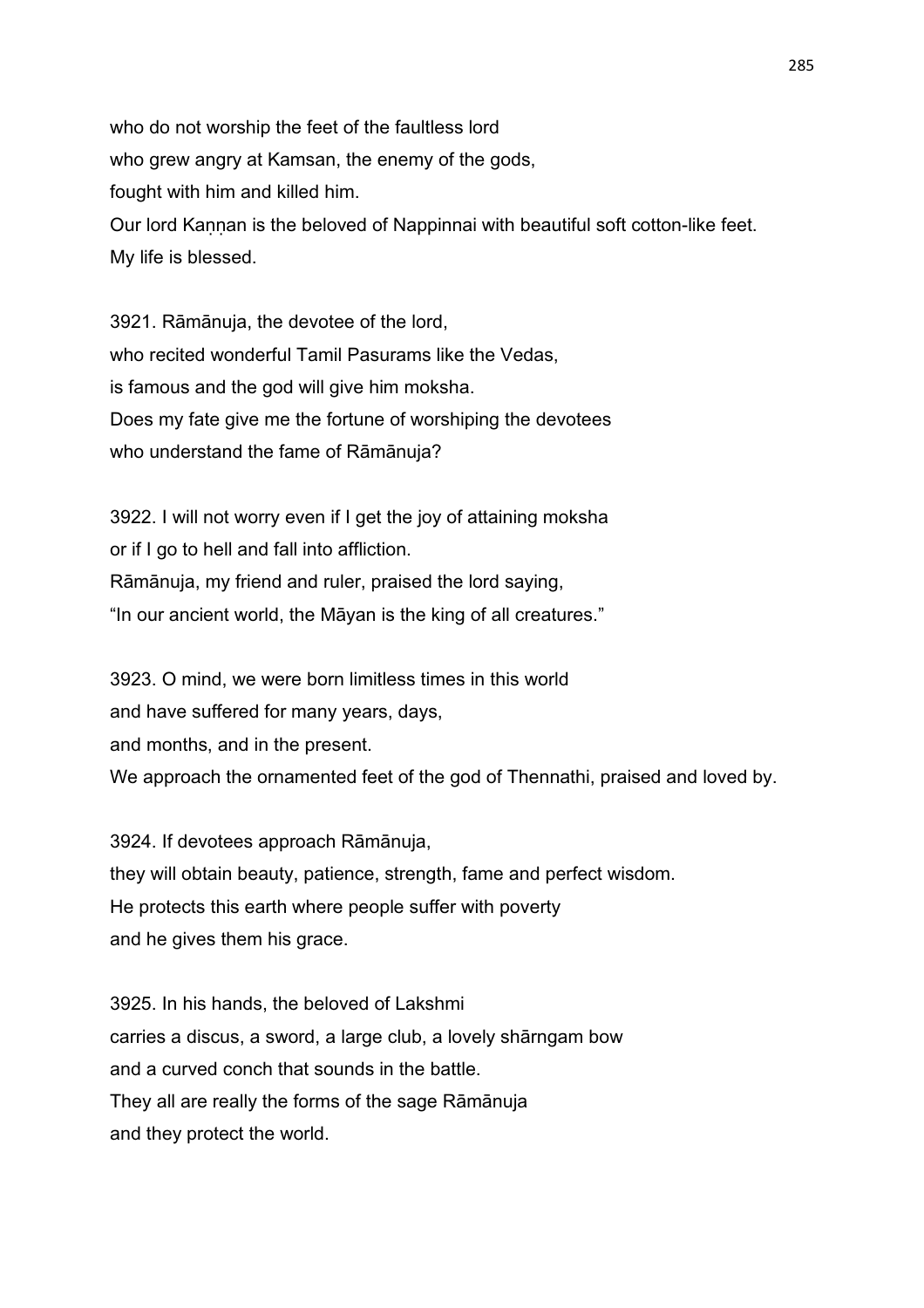3926. Even though the lord destroyed of all his enemies, the poverty of the world did not go away, but Rāmānuja destroys the terrible poverty that afflicts the people of the world. If I praise Rāmānuja my poverty will be removed, and I will have a good life.

3927. On this earth I will not worship any other god except my lord. I will not compose poems praising some people saying that they are like generous clouds. I will never grow tired of worshiping the beautiful flower-like feet of the lord of golden Srirangam. Rāmānuja makes his devotees love him and I am his devotee. How could the results of my karma come to me?

3928. When the divine Vedas were hidden by an Asuran in the ocean, the lord with a heroic discus, the life of all the creatures in the world, saved and brought them up and taught them to the sages. The lord Rāmānuja taught the Vedas to people and spread them so that their ignorance will be removed.

3929. The Ramayana, famous all over the world, praises Rāmānuja who abides in a flood of devotion in the temple and in the hearts of the devotees. The good people whose hearts melt as they worship the lovely fragrant lotus-feet of the lord guided me and made me his devotee and I am happy.

3930. I thought that I am like god and can do anything but he made me understand that I am his slave. O lord, I was like that because you made me to stay away from you.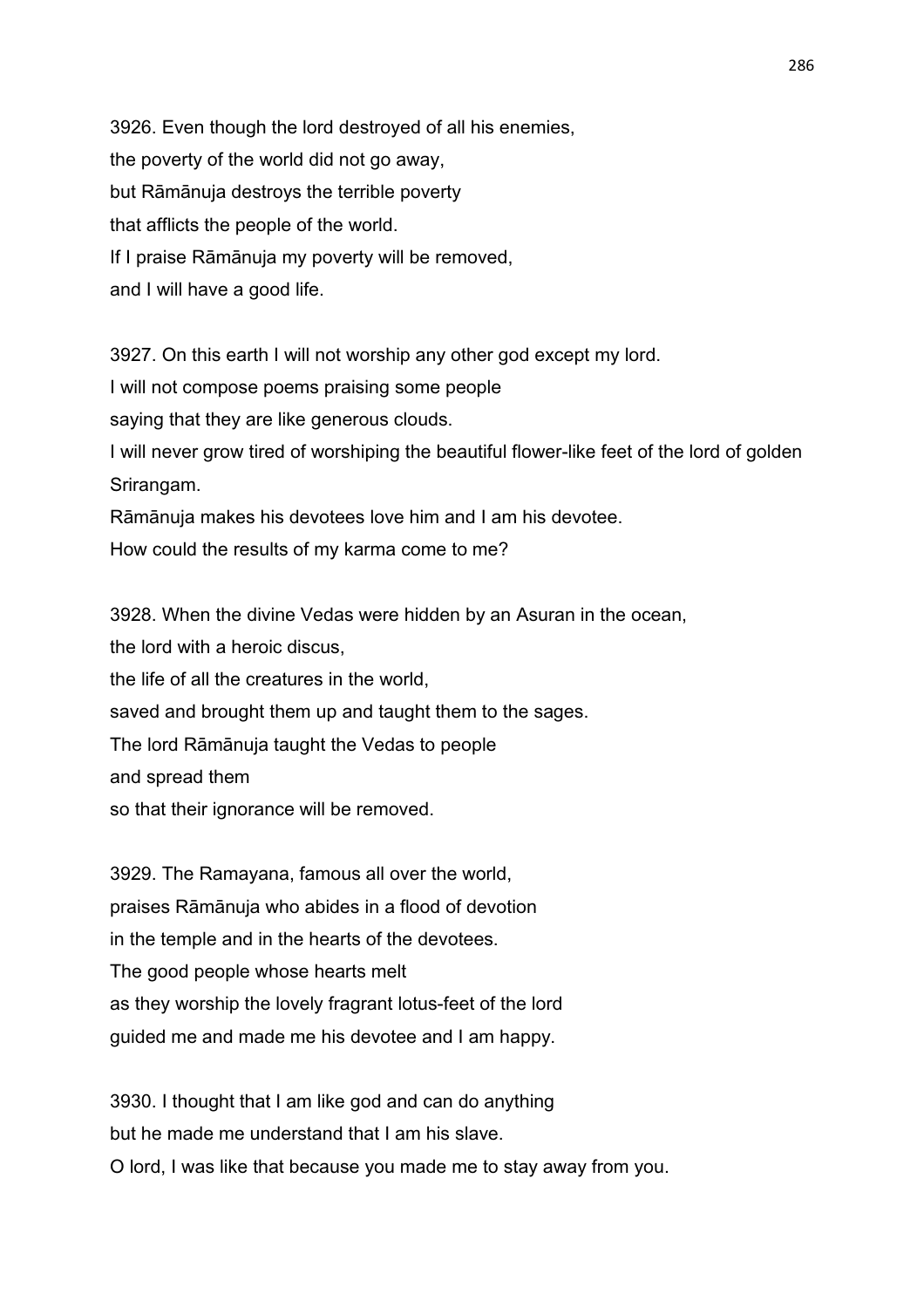I know you are compassionate and I do not understand why I had this trouble. O lord, you should tell me why you have not given your grace to me. You are Rāmānuja and you will not go against your promise.

3931. O heart, we always think of wealth, children, lands, and women with beautiful hair and want them, worrying about how to get them. Our lord removed our desires and the troubles that they give us and gave us knowledge to know what is good and what will bring us fame.

3932. The wise say that the four aims of life in this world, moksha, wealth, dharma and good kāma, are are given to us by our lord Kannan. Ramanuja, the good-natured one, Vāmanan, said, "Kāma is the desire of people to obtain things in this world, dharma removes the sins of the devotees, wealth is for giving to poor and the love for god gives devotees moksa."

3933. Even though our lord Mādhavan was born in this world with various forms people do not understand that he is our god. After Rāmānuja appeared in the world, people gained wisdom and became the devotees of Nārāyanan.

3934. The faultless lord Rangan, the beloved of Lakshmi and the lord of all the creatures of the world released me from the desires that I had for women ornamented with beautiful jewels. Rāmānuja gave me his faultless grace.

3935. O people of the world,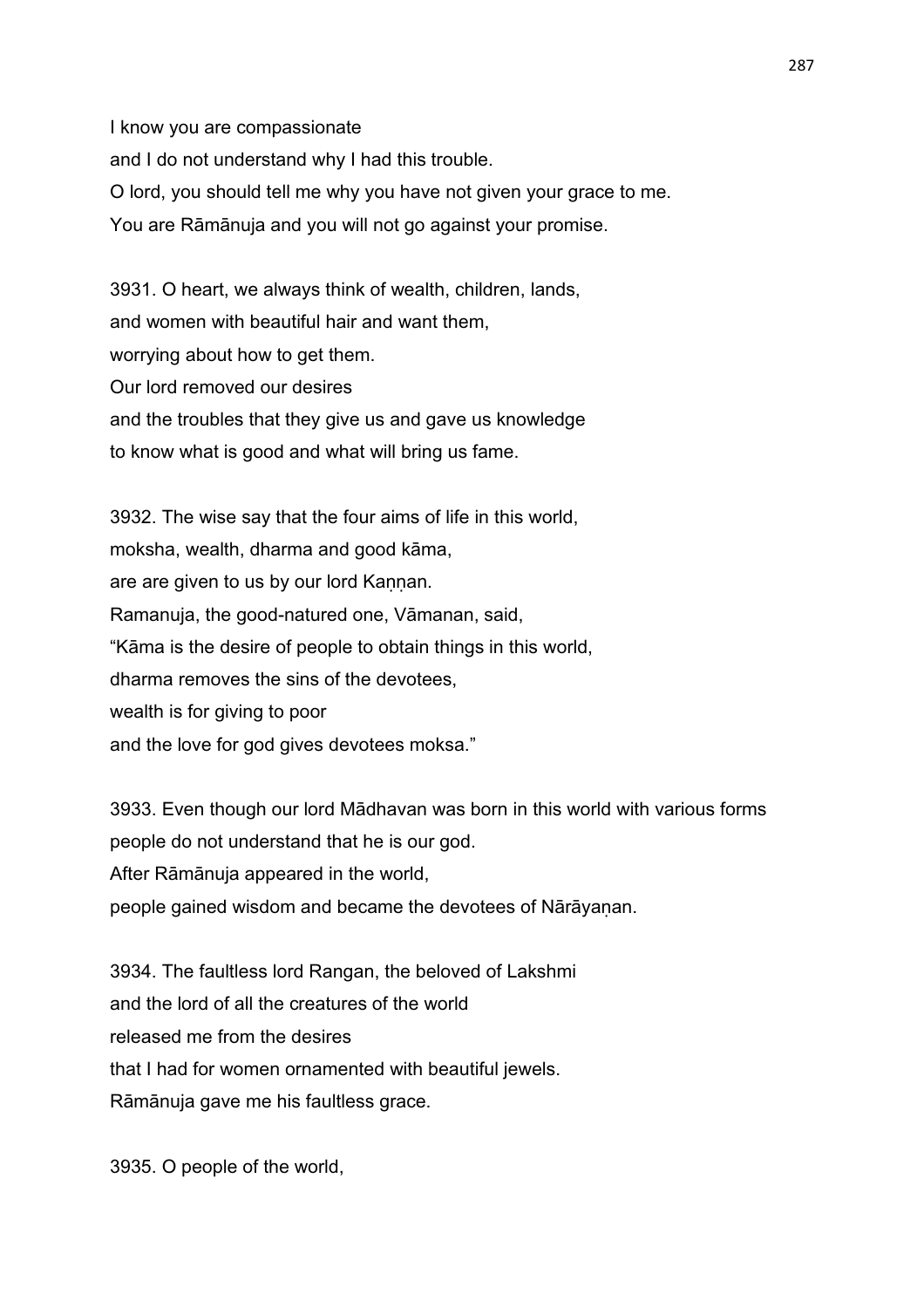if you praise the divine form of the god and understand him, the results of your good and bad karma will go away. Worship Rāmānuja and your difficulties will be removed.

3936. The lord who is praised by countless good devotees is the scholar of all the three kinds of Tamil, the four Vedas and all good dharmic knowledge. The good people of the world will demonstrate to the bad that fortune is to recite the divine names of Rāmānuja.

3937. Devotees understand that there is no better fortune than your feet, our only refuge, and that you are the only path for them. There is no way I can describe in words how we feel about you. We understand the truth only through your good words, Rāmānuja.

3938. The poet Māran, composed pāsurams on our lord who created the Vedas and made all other religions disappear. The lord entered my heart and I worship him. I was ignorant but now I understand him. We praise Ramanuja whose excellent qualities make him famous in all directions.

3939. The highest lord Rāmānuja, praised by the people as the lord, Rangan, has entered my heart and stays there night and day without leaving. All my bad karma is destroyed and there is no one equal to me.

3940. I, a mean person, can be saved only by your grace— I have no other refuge.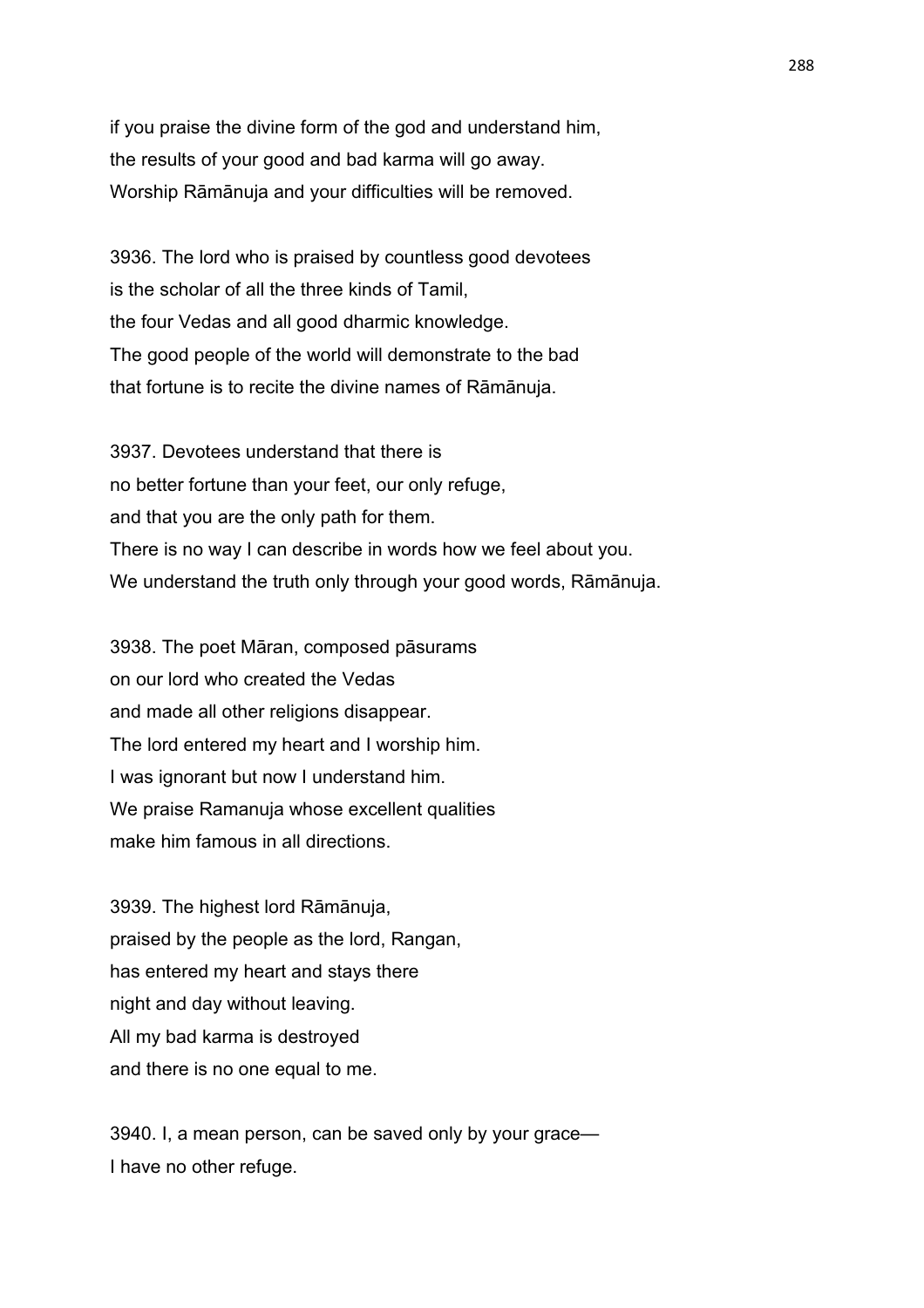We both need each other. What is the use if you do not come and stay with me, O Rāmānuja, praised by faultless devotees?

3941. When Rāmānuja worshiped the ornamented feet of the god of Srirangam surrounded by fields where honey from lotus flowers flows like a river, the six false religions were destroyed and cruel poverty went away

3942. The feet of Rāmānuja flourish in the thoughts of good people and they disappear in the bad. Praised by sages from ancient times, they accepted my poor poems.

3943. Our lord, the king who fought for the Pandavas in the Bharatha war and drove the chariot for Arjuna, nectar for his devotees, was born as Rāmānuja. If I try to find the reason for his birth, I discover it was only to rule me.

3944. These are the wonders that Rāmānuja did for me. He destroyed the fame of the six religions and became known in all the world. He entered my heart, removed the results of my good and bad karma and made me joyfully join his feet.

3945. Rāmānuja, wonderful good-natured lord, is the highest one who created all the creatures of the world and is loved by learned people. He, as generous as a karpaga tree, came to rule me.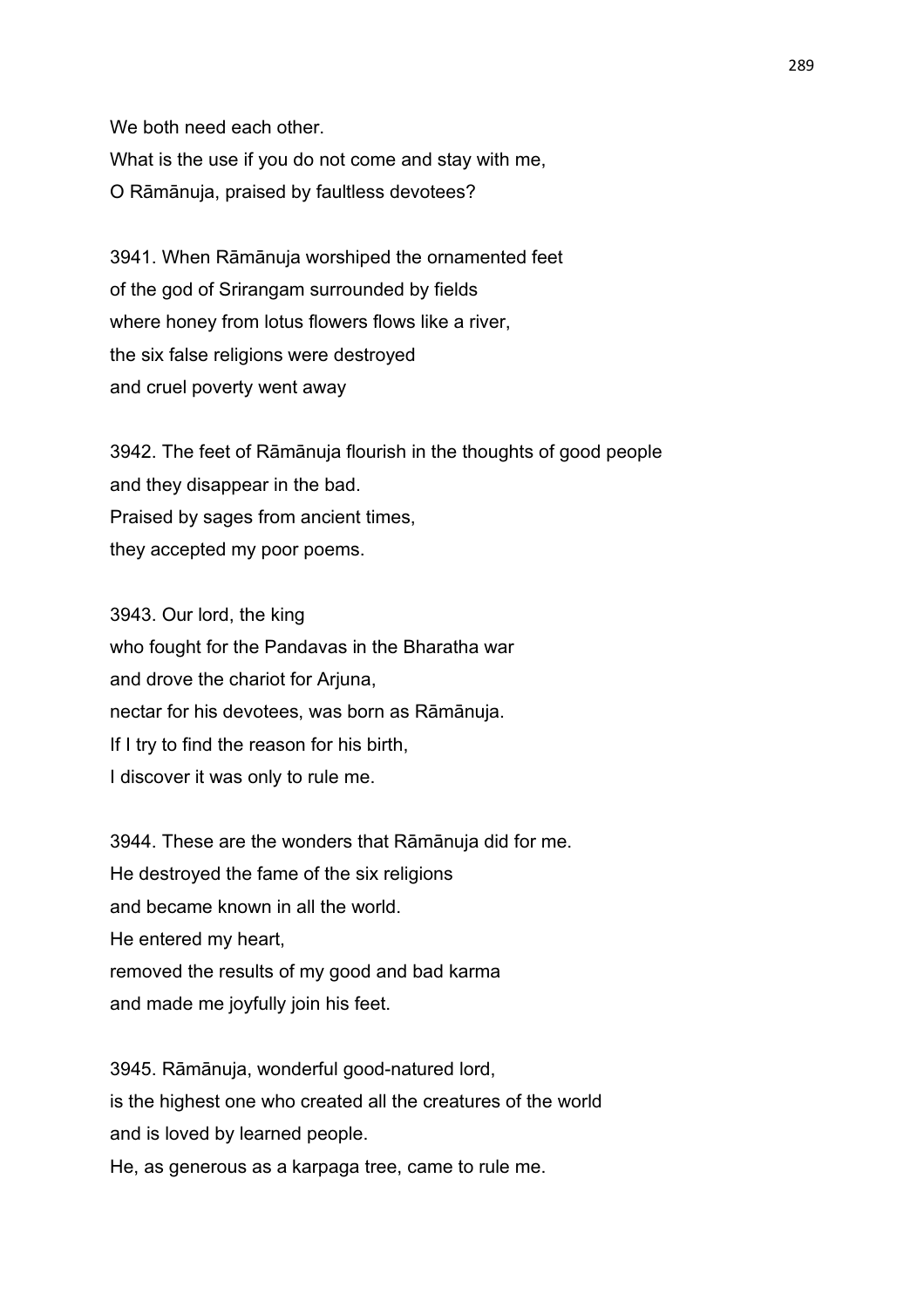3946. Because of the good nature of Rāmānuja, the bad religions all disappeared, the Vedas that praise the lord Nāranan rejoiced and the divine Tamil Veda of the generous poet of southern Thirukkurugai flourished.

3947. He, generous as a cloud, showed his grace, saved all the Vedas at the end of the eon and gave them to the world. The devotees of the lord join together happily in southern Srirangam surrounded with fragrant groves that attract the eyes of all. The clan of the people who worship Rāmānuja is the family that rules us.

3948. He is the king of a cowherd village, the conquerer of Parasurāma praised by the whole world who defeatedtwenty-one generations of kings with his sharp mazu. I have approached that famous Rāmānuja my tongue will not praise anyone else, and my mind will not think of anything else.

3949. Rāmānuja, praised by good people, believes that the devotees who worship only the lotus feet of the lord of Srirangam and no other gods are his relatives. I have approached him and he is my lord— I will not be ignorant any more.

3950. There are Vedanta scholars who say, "This is the meaning of the Vedas. The highest is Brahman and all the souls will leave the body and join the ancient Paraman."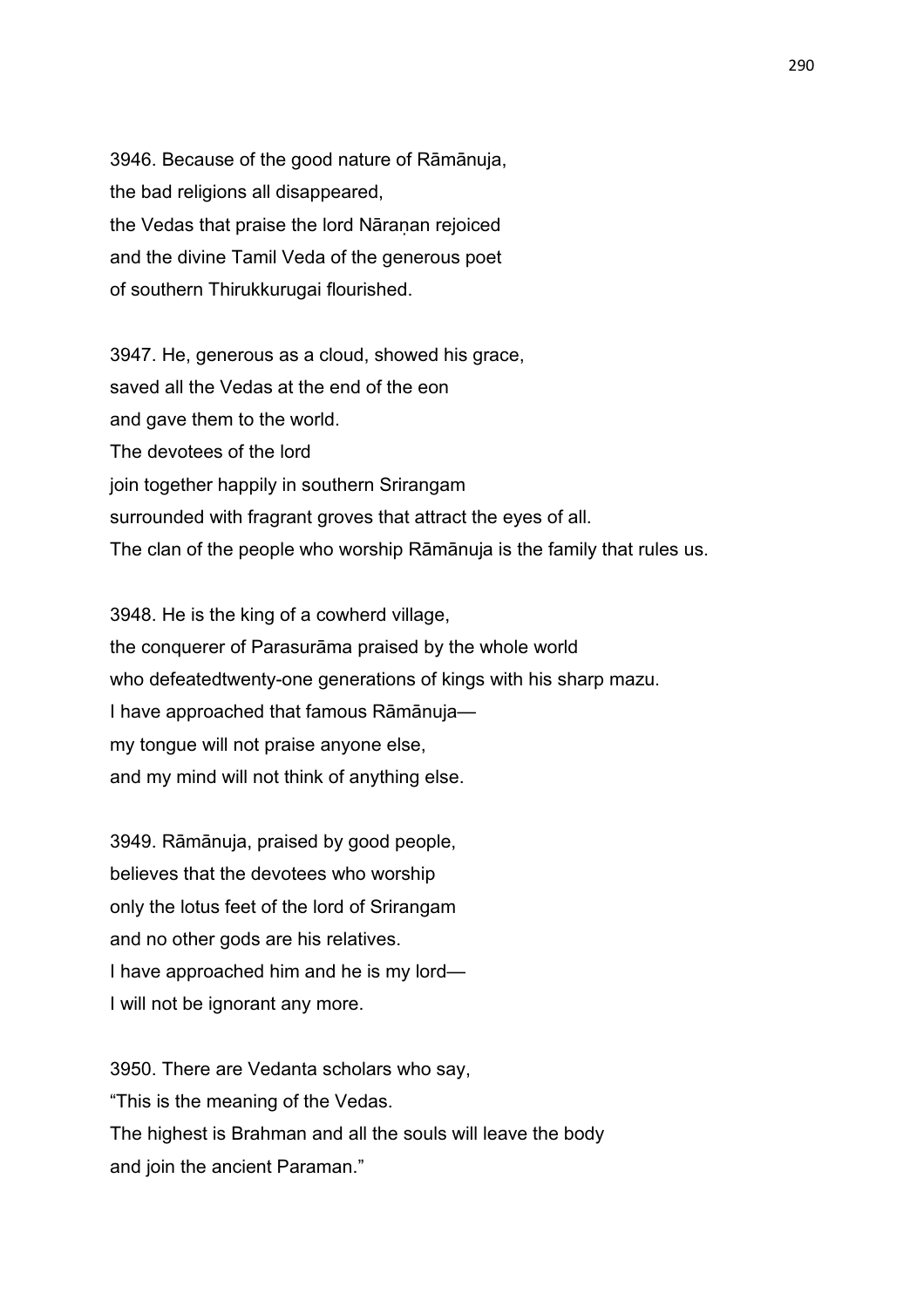Rāmānuja, the ocean of truth argued with them and defeated them in disputation about Vedanta.

3951. At the time the Advaita philosophy was spreading in all the eight directions surrounded with oceans and the darkness of poverty covered the world, if Rāmānuja had not removed the darkness with the light of his knowledge, no one would understand that the god who contains all life is Nāraṇan.

3952. The lord, who embraces Lakshmi on his golden chest abides in all the yoga of enlightened ones of true knowledge and in the sweet music of the Thiruvaymozhi. The fame of Rāmānuja, the tender shoot of our family, spreads everywhere.

3953. The lord came and gave his grace to save me from the results of my bad karma that burned like a hot fire. The fame of Rāmānuja whose tapas is praised by sages spreads like a light over this earth and the divine world has seen the wonder of it.

3954. I have removed the desire caused by my karma and have no worries. I worship only the feet of the devotees who praise the beautiful lotus feet of Rāmānuja— I will not worship the gods who do nothing good for the devotees of my lord.

3955. Give me your grace so I may follow your shining feet like a male elephant that follows his mate. Rāmānuja made the followers of the six dark religions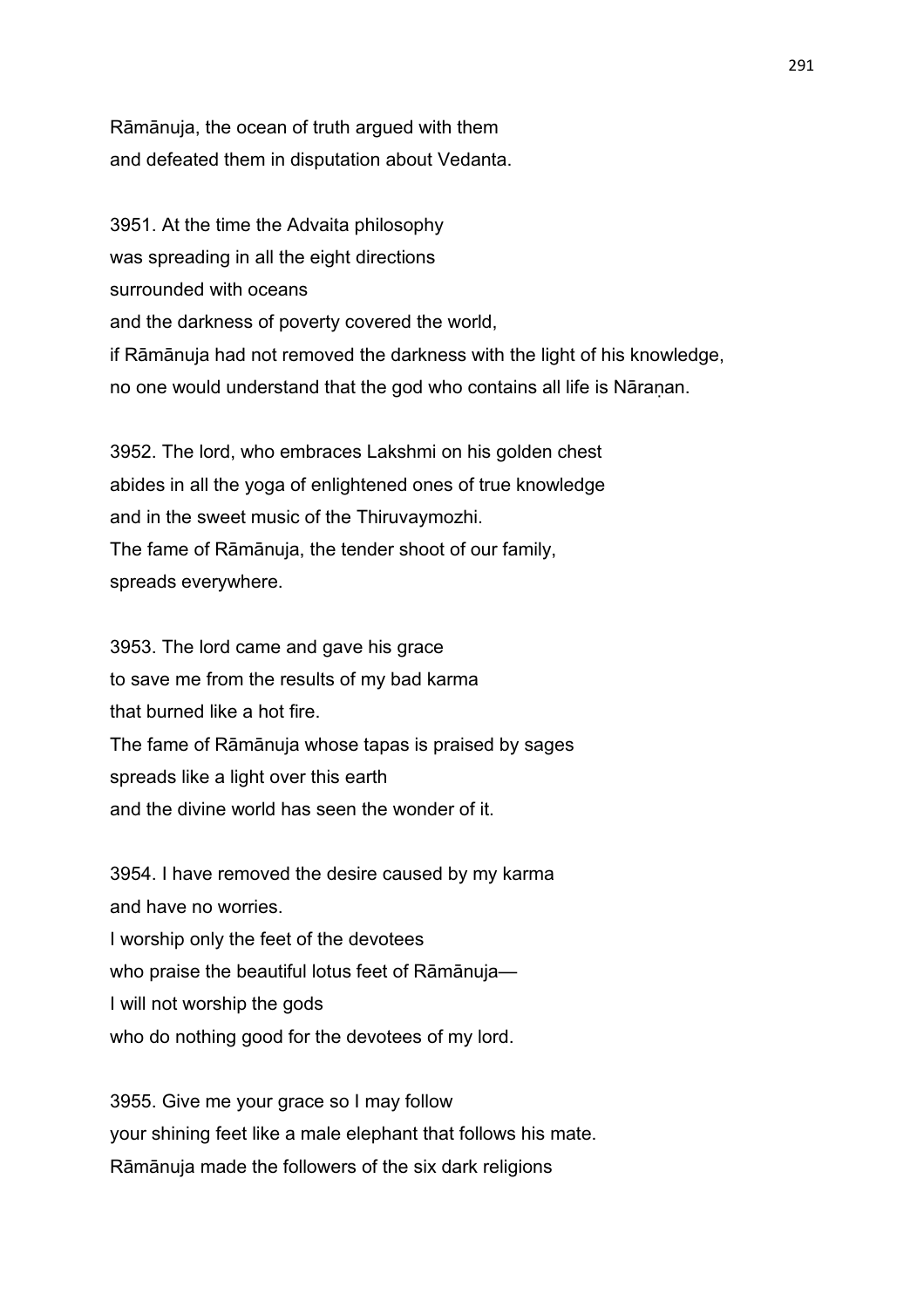run away and made others follow our lord's religion.

3956. Our sage Rāmānuja, strong like an elephant dripping ichor, spreads in the world the joy of Tamil pasurams, the true Veda composed by Nammāzhvar. O you who want to argue, he will stand against you and defeat you with his philosophy.

3957. He argued with the scholars of other religions and defeated them. The Vediyars have been defeated and the earth is fortunate because of his tapas. Rāmānuja, whose philosophy has become famous, gave wisdom to good people and they spread it with their tongues and learned the sastras.

3958. Mādhavan gives moksha to his devotees as they become ever wiser. I have done bad karma. I pray that Rāmānuja will remove the faults of my heart and give me his grace.

3959. When the Pandava Dharma,worshiped the feet of the lord and asked for his help, Māyavan destroyed Duriyodhana and his hundred brothers in the Bharatha war. If Rāmānuja does not protect the people of the world who will protect them?

3960. The lord Māyan taught the Gita to Arjuna as they rode on a chariot in the Bharatha war. Rāmānuja spread the divine teaching of the lord in the world and I worship his feet.

My life and thoughts bow to his devotees who worshiped him.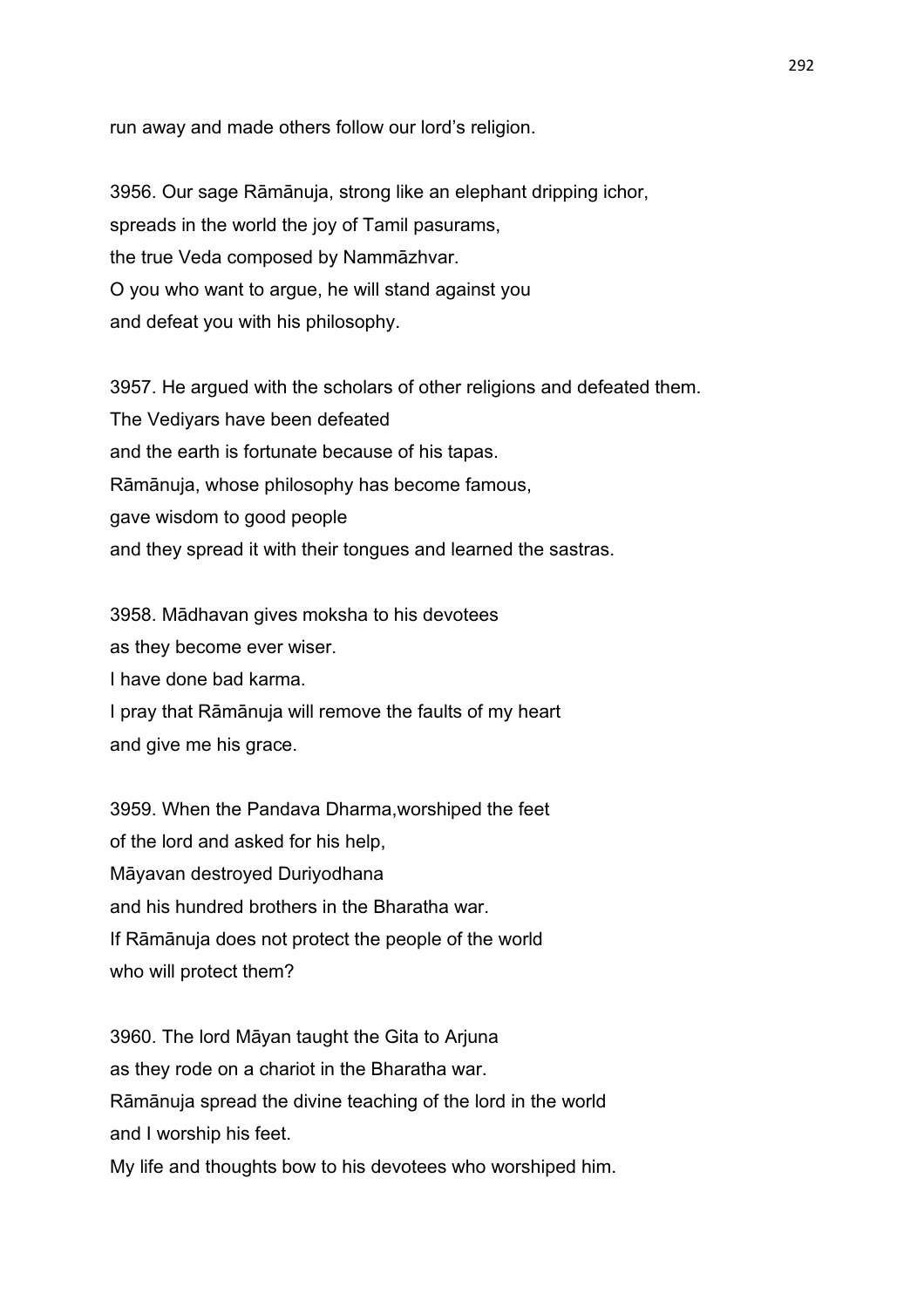3961. When my senses hurt and I could not survive, the lord Rangan did not come to me and give me his grace but now my father Rāmānuja has come and helps me.

3962. You have countless wonderful qualities and you saw me and my nature and came to help me. Even considering my confused nature you gave me your compassion, O Rāmānuja, your devotees look at my faults with compassion and forgive me.

3963. My heart bows to your lotus feet. I love you and all my activities are for you. My love for your feet is strong and the results of my karma are removed through your compassion.

3964. If people follow other religions than our god's, Rāmānuja dislikes them and he saves the people of the world from them. He thought only of the pure Vedic path. I praise the devotees of generous Rāmānuja whom he made me join.

3965. Rāmānuja with his ability, compassion and wisdom taught the people of the world truth and wisdom through his grace. Ramanuja gave true knowledge to all the devotees and I do not know any other way to be than to think of Rāmānuja.

3966. The lord Māyavan uses his discus and destroys bad people who do not know the path of the divine Vedas. Rāmānuja uses his wisdom and destroys those who do not know the divine Vedas.

3967. The lord of Srirangam on the banks of the Kaviri filled with pearls, fish and conches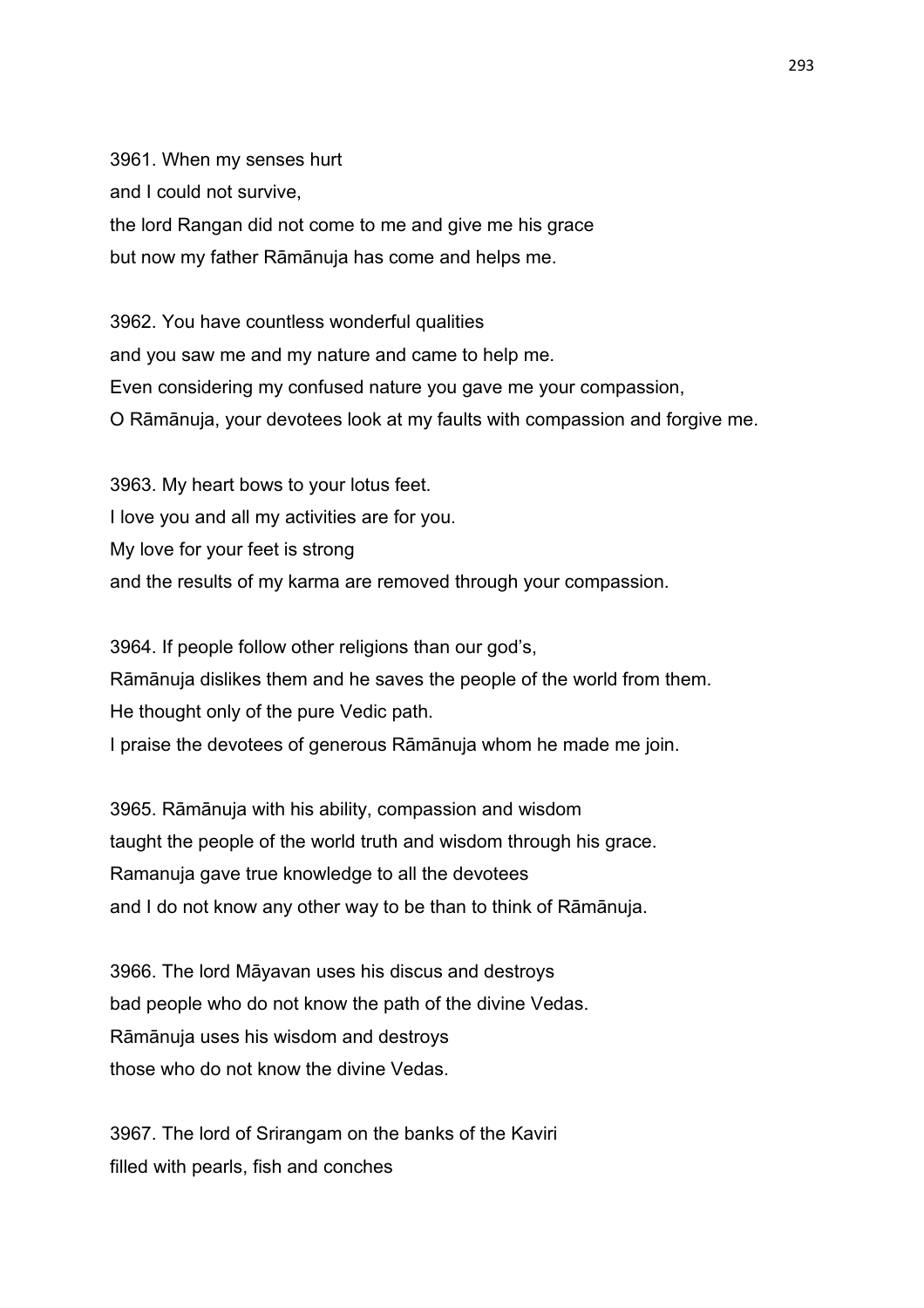carries a discus and a conch in his hands and promises his devotees, "I will not leave you and I will remove your troubles." O Rāmānuja, your beauty and fame come and surround me.

3968. The wide ocean and the golden hills of Thiruvenkaṭam, Vaikundam, the ocean of milk and the lotus feet of the lord all give pleasure to you, Rāmānuja, and you give me those pleasures also.

3969. Rāmānuja argued with the philosophers of other religions and became famous all through the world. He removed the results of my karma. How could he have done anything more for me? He gives me sweet grace that he gives to no one else.

3970. O Rāmānuja, concerned about my worries you removed the evil thoughts from my heart and helped me, making me a slave of the beloved of divine Lakshmi. No other thoughts enter my mind, only your true teachings.

3971. There are many religions that spread false teachings and people believe in them and do not think of the lord who will save us. Rāmānuja will show them the true way to reach god they should give up their worrying and not doubt him.

3972. If the devotees worship the divine name of Rāmānuja and think of his power only I will be a slave for those good people. At all times, in all places, and in all conditions I will serve him tirelessly with my mind and body.

3973. You made me worship your feet and serve your devotees tirelessly,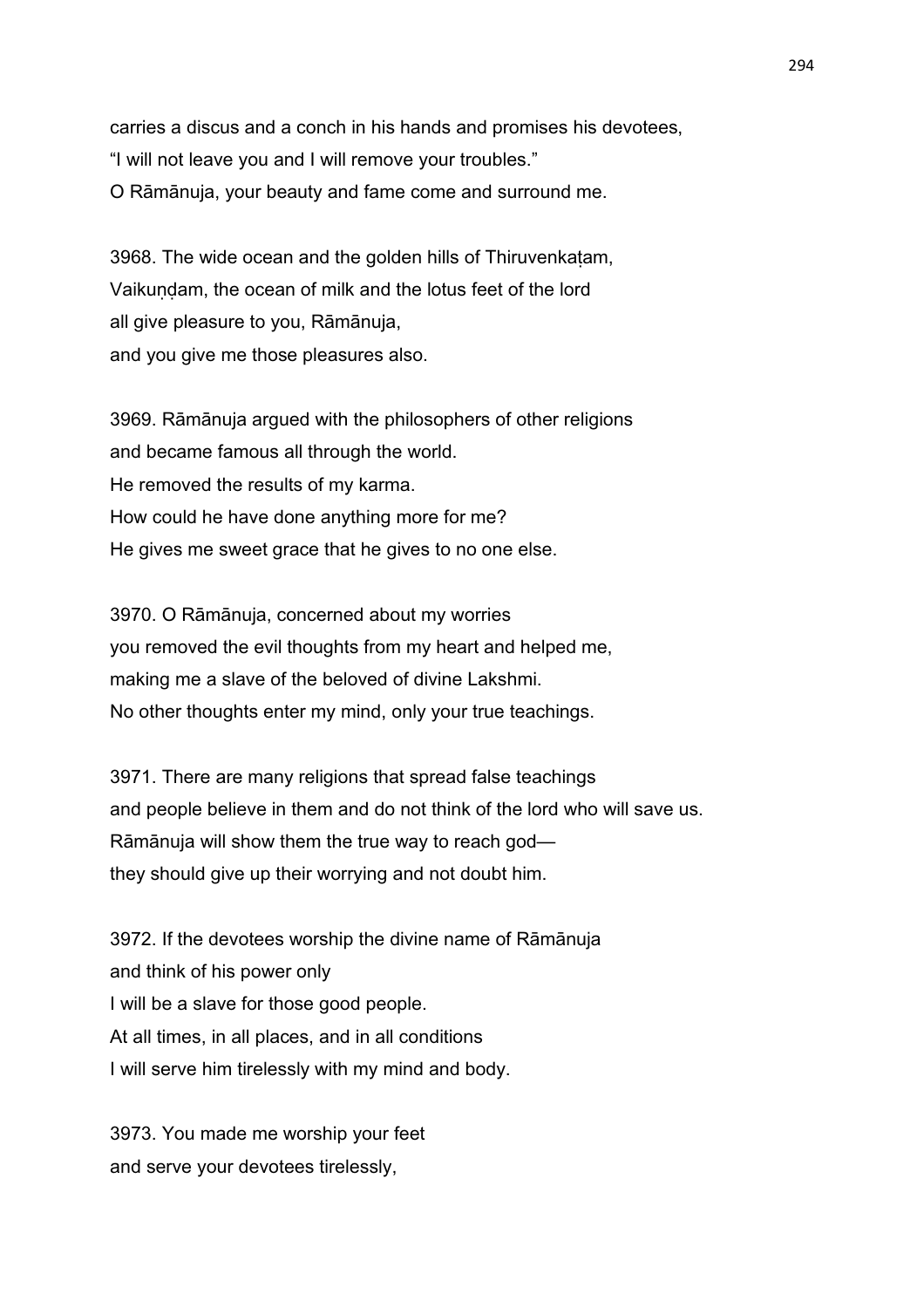O Rāmānuja,who help people to approach the feet of the lord of Srirangam. I will not look for anything except your compassion and you will enable me to reach the lord.

3974. I wandered without good wisdom and suffered with the results of bad karma. I worshiped the divine name of Ramanuja, the virtuous one, generous as a cloud, and he made me a slave for those good people and made me to understand their matchless teachings.

3975. I do not want to join the people who think that if they do dharma, they will become famous and reach divine moksha. You know that, O Rāmānuja. You are generous as a cloud! Through your grace only I will reach your Vaikuntam and worship your feet.

3976. I have known Rāmānuja and he knows me. When I received his grace and became his slave, the results of my bad karma went away, and even today I drink his flood of grace. I cannot describe all the beautiful things that I have received through knowing him.

3977. Devotees wander and suffer without knowledge if they do not understand that the lord, the highest light, is the inner meaning of the Vedas that are recited. Rāmānuja removed their ignorance and made them worship the feet of our lord. I have no refuge for my dear life except the feet of the devotees who worship the feet of the lord.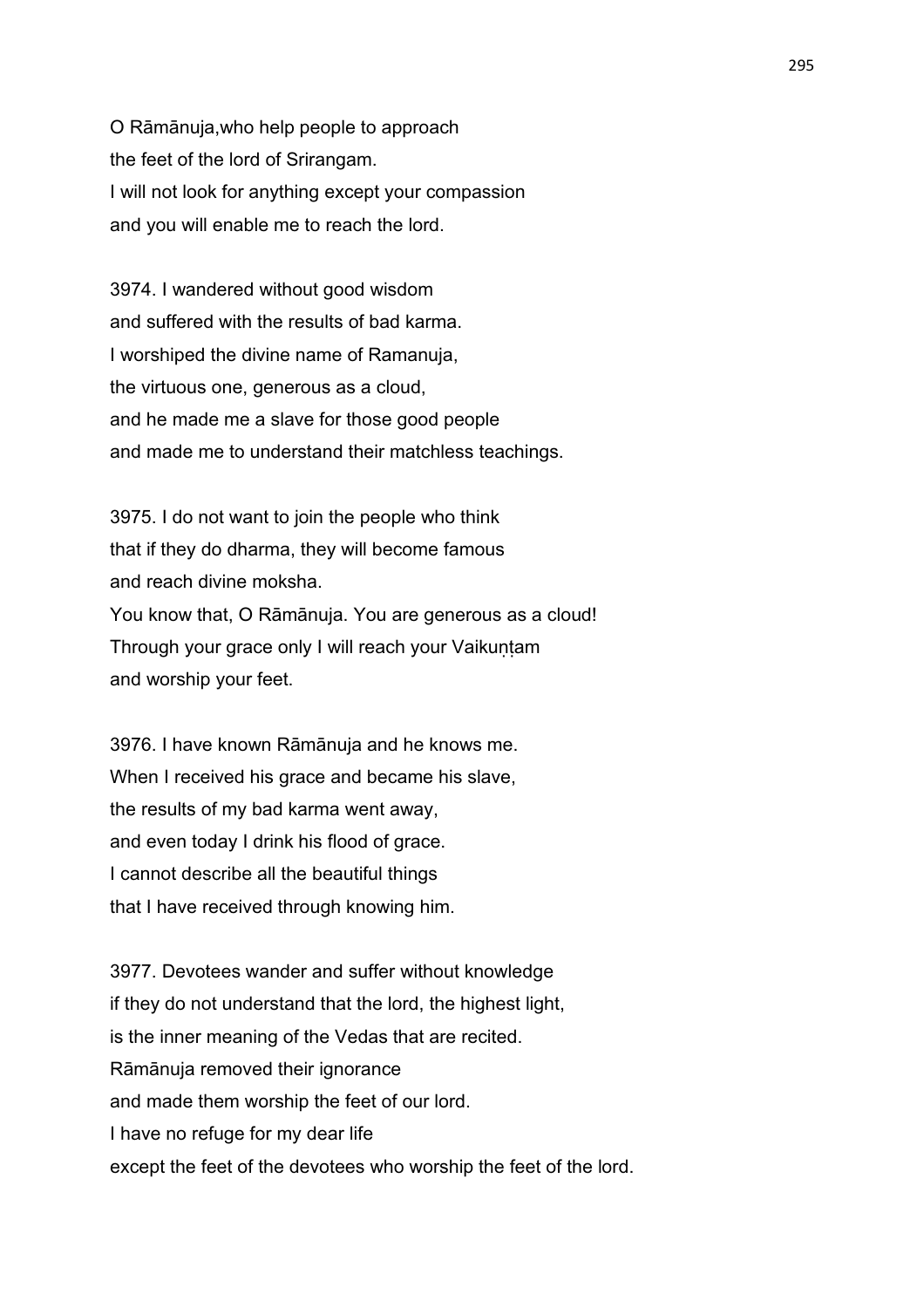3978. From now on I will not wander, suffering and embracing those who do not love me, thinking they are my kin. I will consider only that my rulers are the learned ones who worship Rāmānuja in their hearts.

3979. Whether people are intelligent or ignorant they know Rāmānuja has a good nature and is famous. If people are unwise and do not learn the words of Rāmānuja, poverty will come to them.

3980. Rāmānuja, strong like a lion, learned the musical pasurams that are like paddy growing and flourishing in a field. I praise him as a tiger in disputing with others who know their religious sastras well.

3981. O Rāmānuja, no one can adequately praise your good nature my praise cannot be commensurate with your fame. Whatever I do, my mind will not be happy without praising you, yet I am afraid that I am unable to praise you enough. What more can I do?

3982. The highest lord takes away the future births of his devotees. The lord Rāmānuja came to rule me in this world. If people do not worship the feet of the garlanded one they will be born again and suffer in this world.

3983. The virtuous Rāmānuja spread the fame of Rangan of Srirangam who gives grace to all his devotees, taking away the darkness of the world. He took away the teaching of the Vediyars,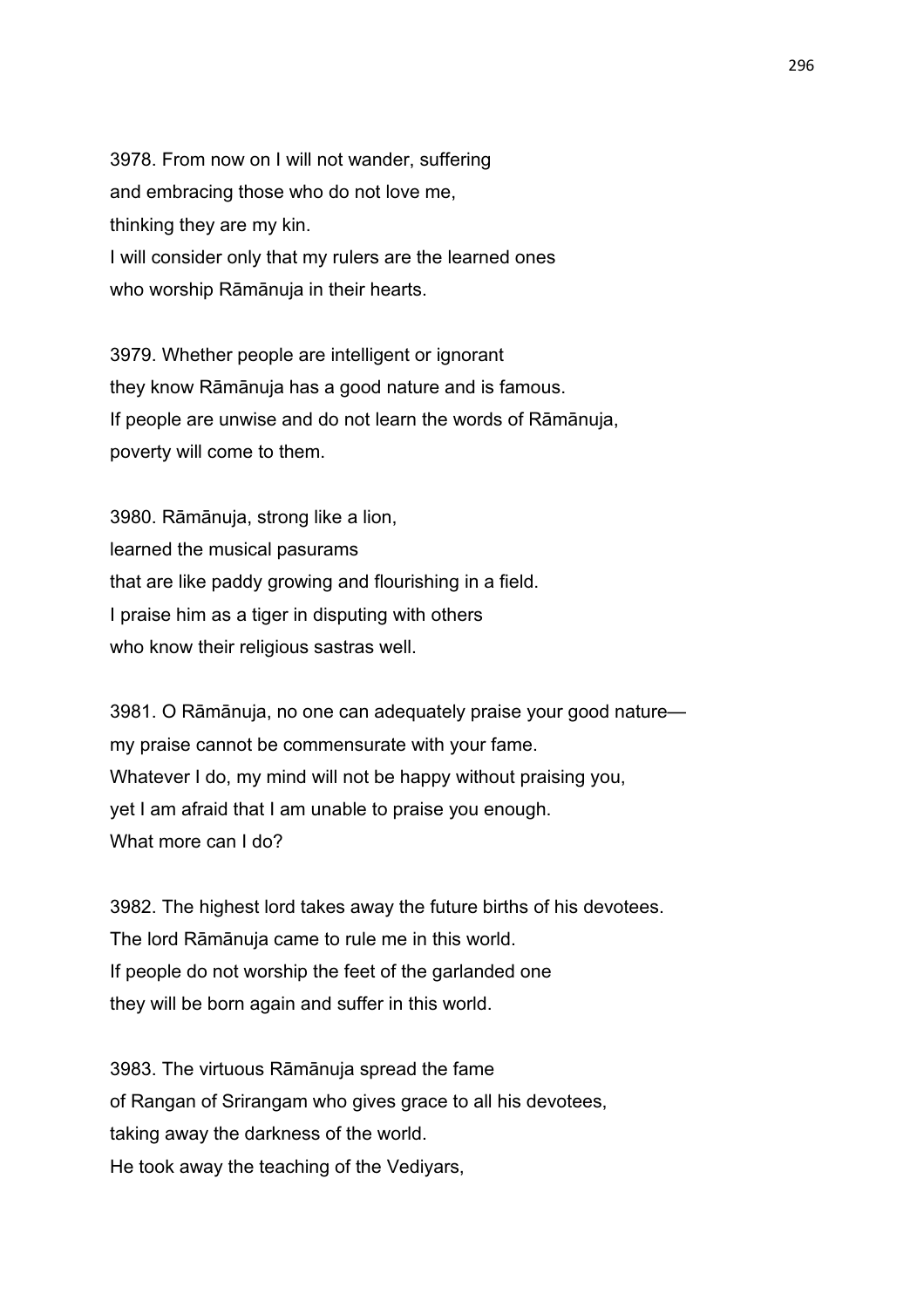the scholars of the Agamas, that cause only confusion and made the world bright.

3984. I have not done proper nombus, or praised you well or worshiped your feet. O Rāmānuja of matchless fame, praised by good poets who know all the sastras, you have entered my heart and my eyes. Tell me the reason for this.

3985. Rāmānuja who did true tapas never says the errant sastras of other religions are true. He removes the results of bad karma for his devotees with his grace that is like a shining sword.

3986. Devotion to Rāmānuja will give tapas, wealth, good birth, good karma and devotion to the highest lord. The lives of those who approach him will be sweet like honey. My heart is happy, knowing nothing but his fame.

3987. Rāmānuja abides in the hearts of the people of the world and gives them whatever they need. He, the highest one, loves them and is the music of the world. He stays in the sky and gives moksha to all his devotees. He was born on the earth, taught the four Vedas and spread them.

3988. Rāmānuja, friend of devotees, takes care of those who grow old and suffer, lonely and wandering, because of the results of their bad karma, not knowing how they might obtain good karma.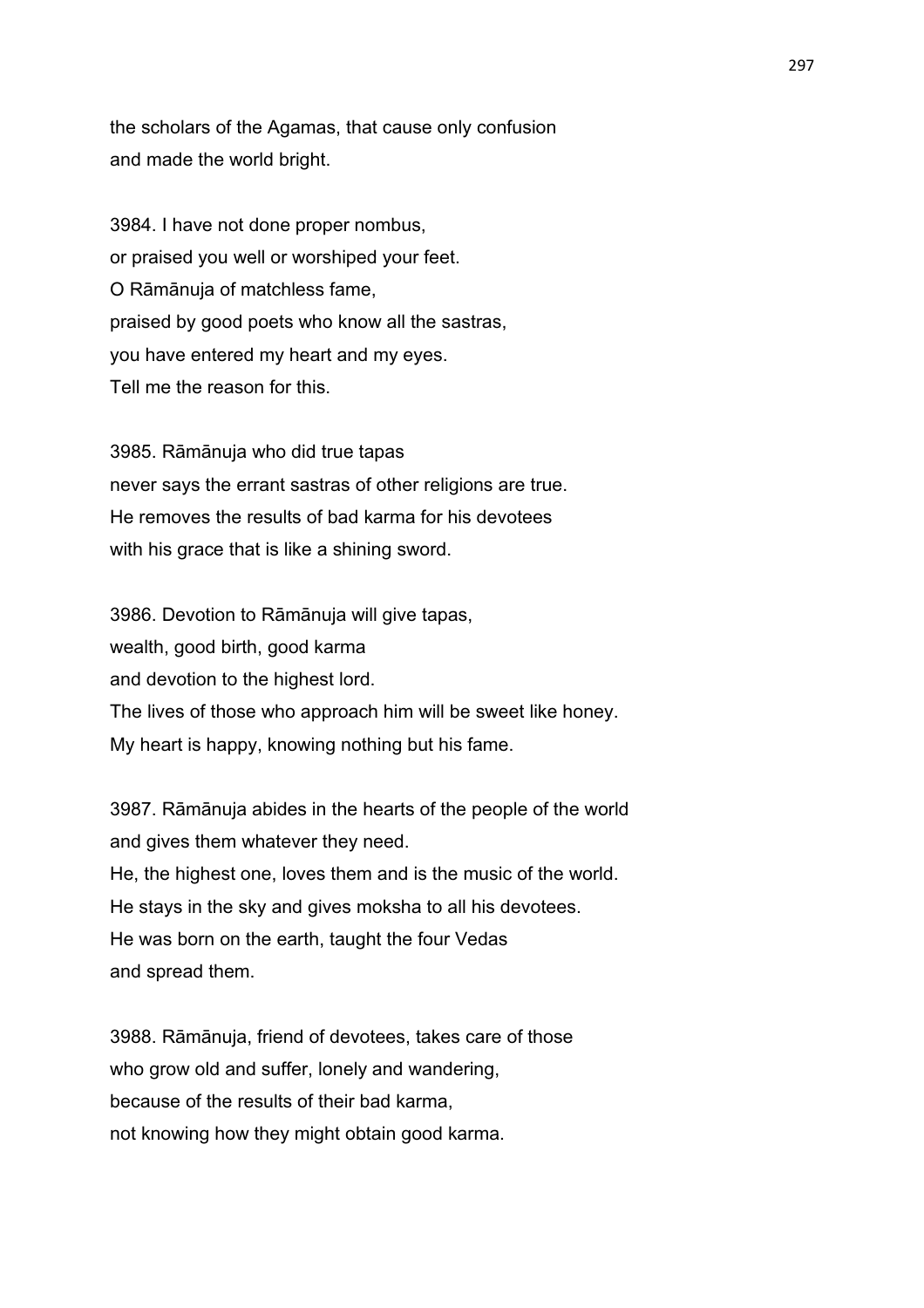3989. If they worship his lotus feet, Rāmānuja gives his grace to those living without any friends and relatives. His good nature knows those helpless people and he shows compassion to them all.

3990. Those who are born can only reach moksha, or go to hell to be born on the earth again and again. O mind, if you worship the lord he will give you Ramanuja, and you will not have any suffering.

3991. The Jains who argue for their beliefs, the devil-like Sakkiyars, the lazy devotees of Shiva with long matted hair, the Sunyavadins who believe in emptiness of the world, the learned one of the Vedas and low people who make mischief could not survive after Ramanuja, like a golden Karpaga tree, came into this world. They all disappeared.

3992. O Rāmānuja, my heart is a golden bee that worships your pure honey-like feet. I will not follow any other religion no one can make me to learn their teachings, for I want only to drink in the sweet milk of your devotion.

3993. I was caught in my karma and born many times on this earth, but you have saved me, O Rāmānuja, from the results of my karma. Good devotees do not want to follow the doctrines of other religions that say following your teachings is wrong.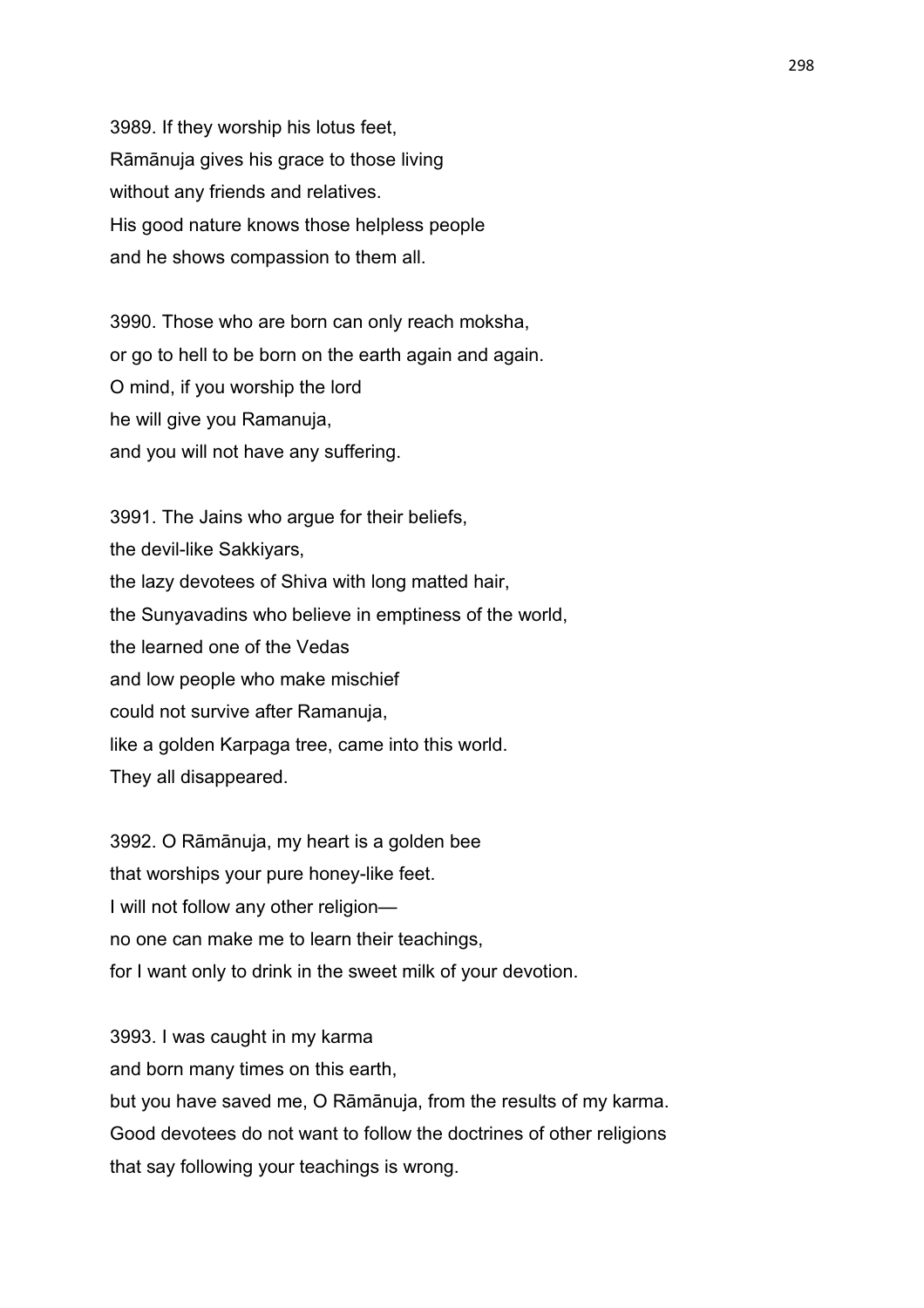3994. Suffering with the results of my karma I worshiped you, calling out, "O lord, Rāmānuja!" and you helped me with your compassion in this world surrounded with oceans. My hands worship you and my eyes long to see you.

3995. The lord who took the form of an angry lion and split open the chest of Hiranyan, gave Rāmānja to the world whose fame that flourished like a crop in a field. As if he were putting a fruit in my hand and giving it to me, Rāmānuja gave me good wisdom and helped me remove the affliction of my karma.

3996. O Rāmānuja as generous as a rain-giving cloud, as if you placed a fruit in my hand and gave it to me, you showed me Kannan. I do not want anything except your grace. Whether I stay in the deep hole of hell, in heaven or in shining moksha, I will survive only if you give me your grace.

3997. The lord Māyan who rests on the milky ocean rolling with waves stays in the hearts of wise sages and those learned in the Vedas who worship the divine feet of Rāmānuja and dance praising him. Their place is the same as mine, for I am a slave of the god.

3998. Good devotees say the lord stays in Vaikuntam, Venkaṭam and mountainous Thirumalirunjolai. Rāmānuja keeps that Māyan in his heart. He will enter my heart and give me pleasure.

3999. O lord, divine-natured Rāmānuja,